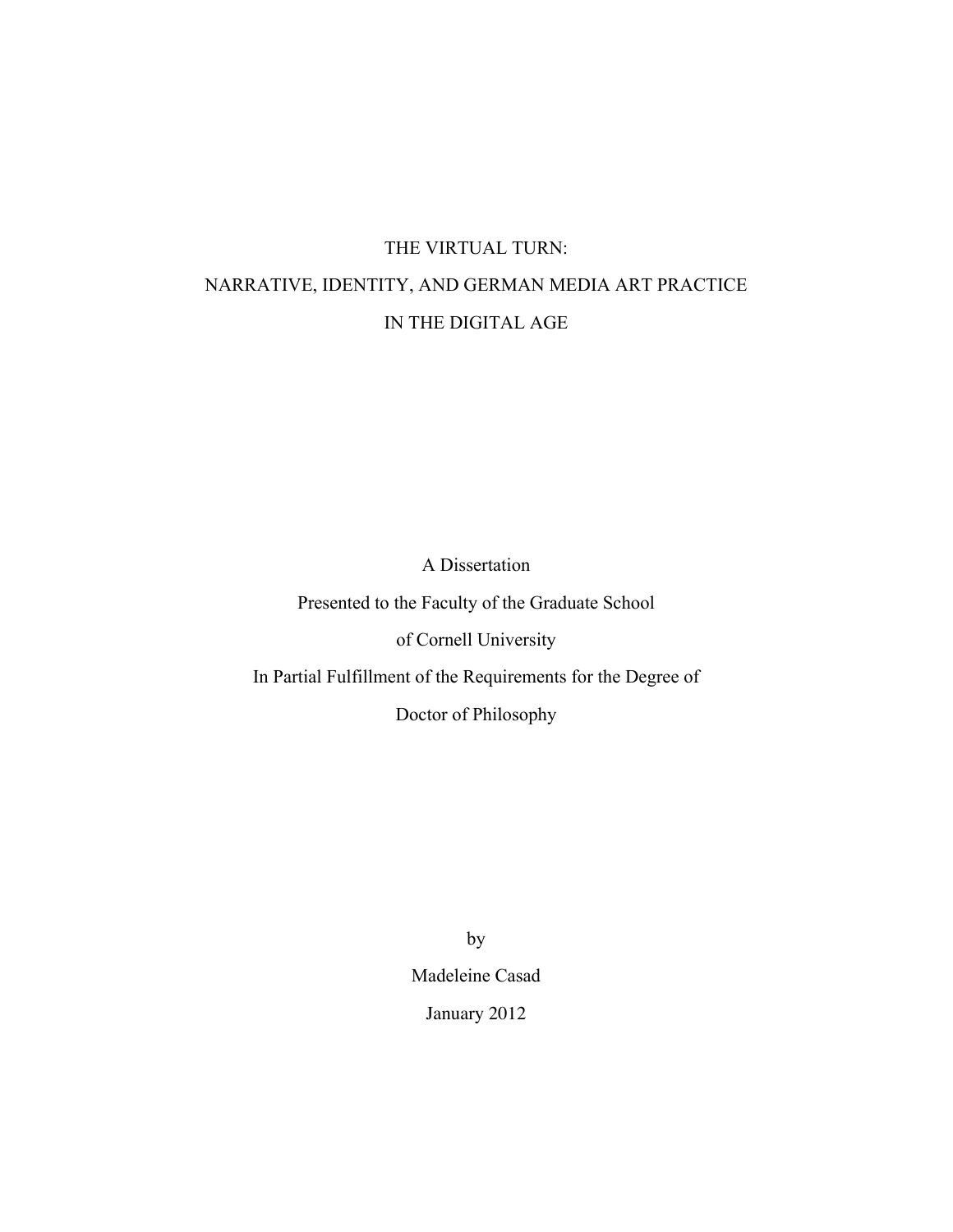© 2012 Madeleine Casad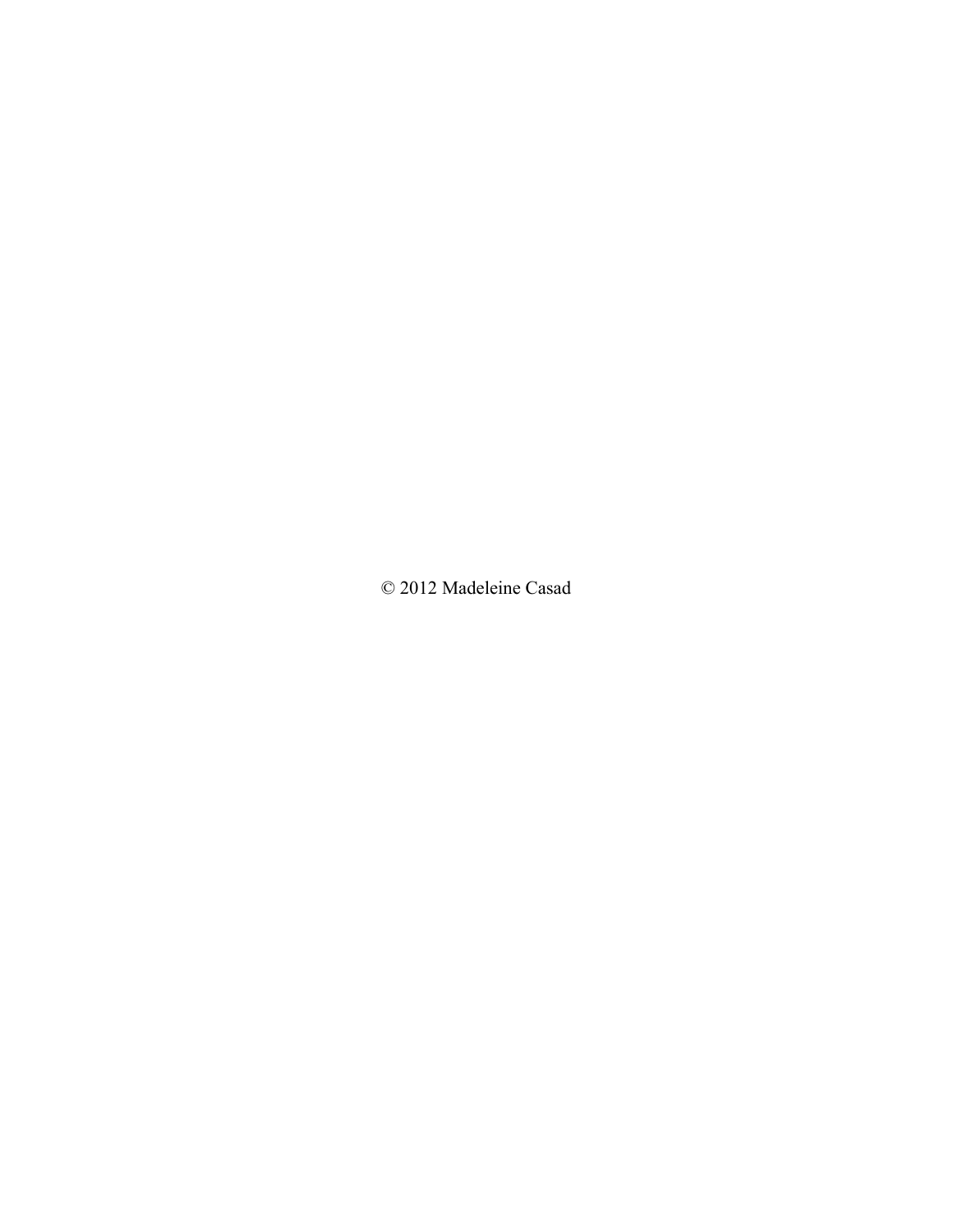# THE VIRTUAL TURN: NARRATIVE, IDENTITY, AND GERMAN MEDIA ART PRACTICE IN THE DIGITAL AGE

Madeleine Casad, Ph. D Cornell University 2012

A commonplace in digital-literary studies holds that narrative, connected to the binary logic of symbolic representation, exists in tension with digital culture. Digital media modes privilege interactivity, simulation, and the epistemological paradigm of "the virtual," understood as the interconnectedness of culture, symbolic systems, material reality, and experience. The dissertation argues that, despite its connection to structuralist binaries, narrative form remains important to identity and cultural memory in complex ways. This complex connection is imperative to investigate in a global, digital age, where cultural memory seems increasingly fragile.

The theoretical framework in Chapter One argues that digital texts reject the Oedipal desire for mastery, certainty, or closure, invoking instead a simple desire for connection. The appearance of narrative desire in such texts, because of narrative's association with pastness, implies a desire for connection with an historical other as such—with some "archive" of shared memory. This theoretical framework informs close analyses of the tensions between narrative representation and the virtual modes of new media in three digital and literary texts. These tensions mark the texts' conflicted engagements with history; here, specific conflicts between individual and public memory in Germany from 1945-1998. The chapters analyze a Jewish narrator's attempt to create a public, non-representational art of Holocaust memory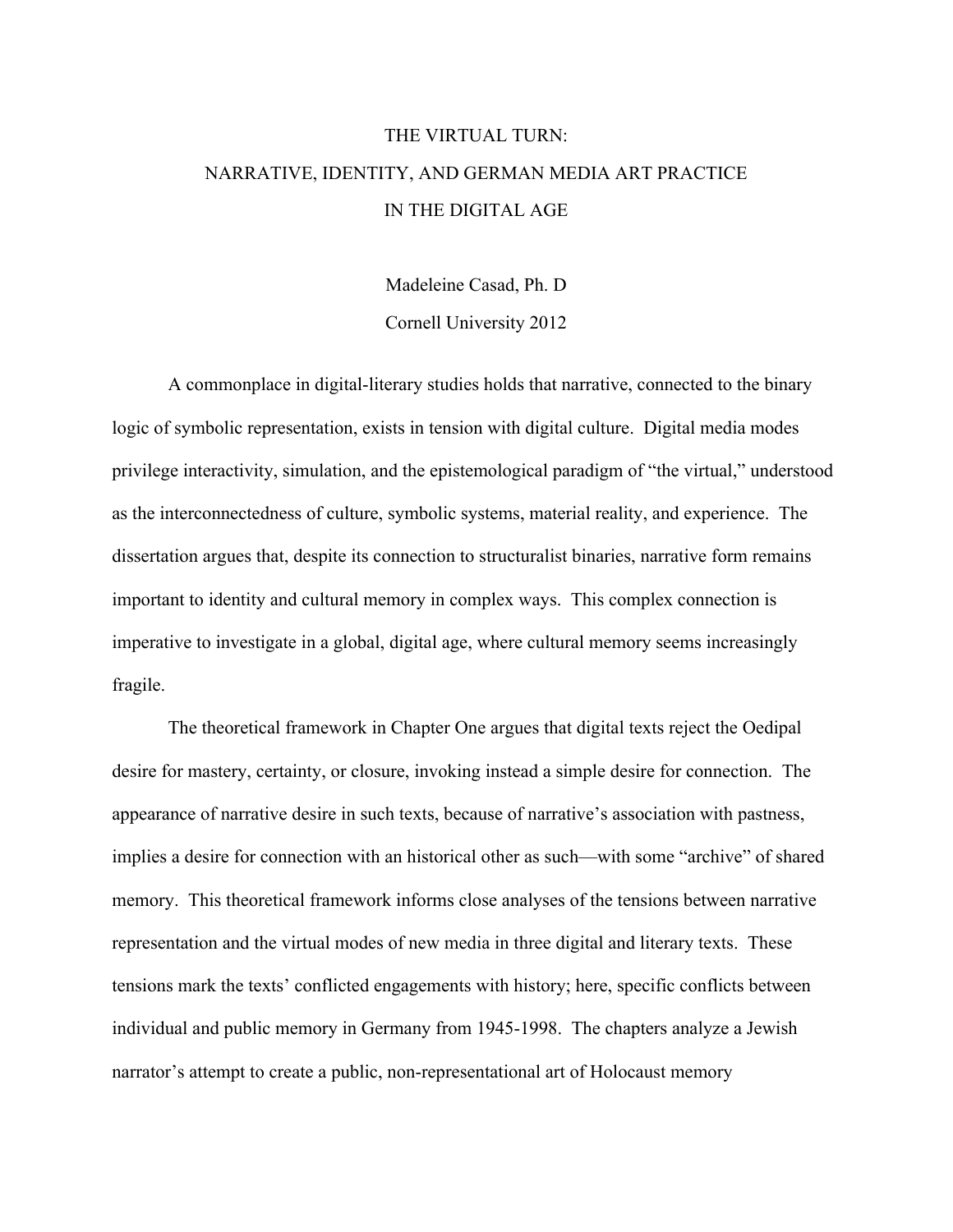in Wolfgang Hildesheimer's *Tynset* (1965); the interplay of *Ostalgie* and destabilized mediamemory of DEFA *Indianerfilme* in the western-dominated cultural imaginary of unified Germany in artist pair Nomad's DVD-ROM *The Last Cowboy* (1998); and the feminist inversion of Derrida's *Archive Fever*, based in the artist's intimate experiences as immigrant and mother, in Agnes Hegedüs' virtual database *Die Sprache der Dinge* (1998). These artworks all construe the limit of narrative possibility as an archive of cultural memory, but also as an agential human other. Within the interactive logic of the virtual, the narrative limit these figures embody becomes a zone of ethical engagement, negotiation, or struggle.

Offering a nuanced combination of literary and digital analytical methods and modeling a strong orientation to humanistic concerns of cultural memory, history, identity, and ethics, the dissertation contributes to the growing field of digital humanities scholarship.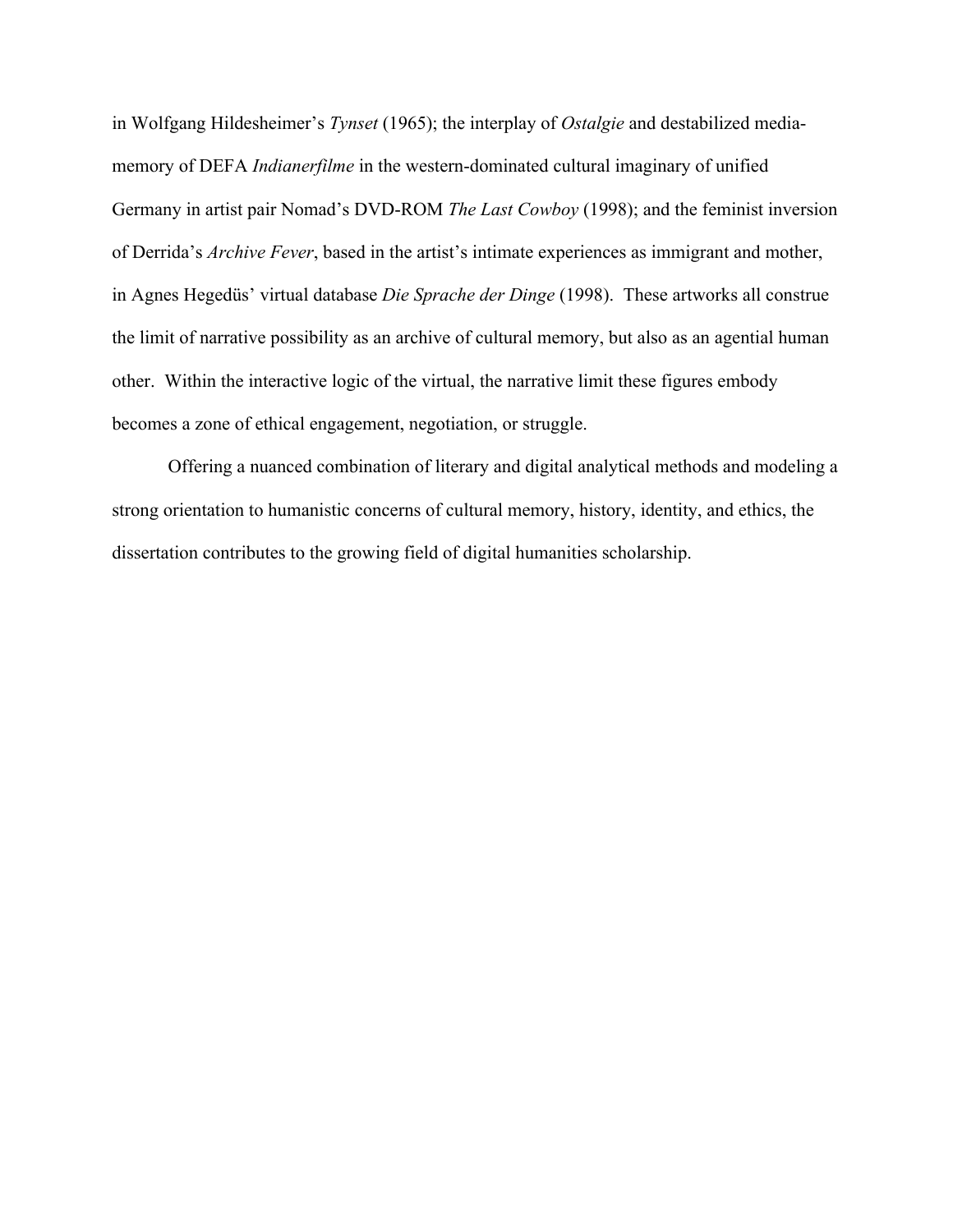### BIOGRAPHICAL SKETCH

Madeleine Casad was born in Lawrence, Kansas, on January 30, 1975, to Robert C. Casad, legal scholar and dustbowl New Deal Democrat par excellence, and Sarah M. Casad, whose lineage and worldview combine the best and spookiest strains of Great Lakes, Central European, and Irish folk mysticism. Madeleine's education began at home, in the hands of three older brothers far too clever for anyone's good—except, perhaps, that of their baby sister, who has always been grateful for their early tutelage in music, political debate, self-reliance, and appreciation of the absurd.

In 2001, Madeleine received a BA in Cinema and Comparative Literature from the University of Iowa. In 2005, she received an MA in Comparative Literature from Cornell University, with field concentrations in German literature after 1945, globalization and identity theory, and digital media art. Since 2002, she has worked as Assistant Curator of Cornell University's Rose Goldsen Archive of New Media Art. She has also taught undergraduate and graduate-level courses at Cornell and Ithaca College in literature, film, video games, German language, and composition.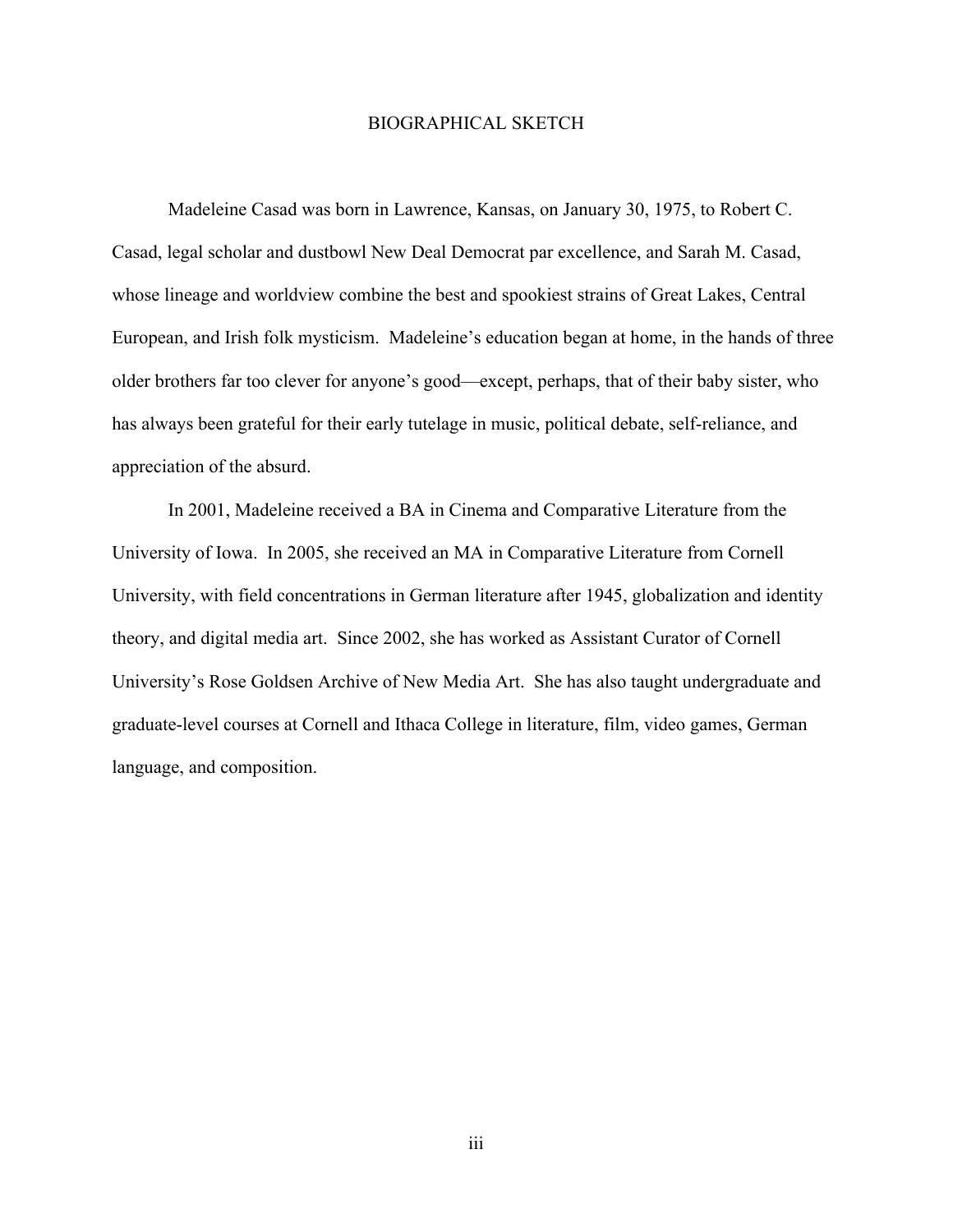*For my first family: Robert and Sarah, Ben, Joe, and Bart.*

*And for my husband, Jefferson, who helped me complete this undertaking with love.*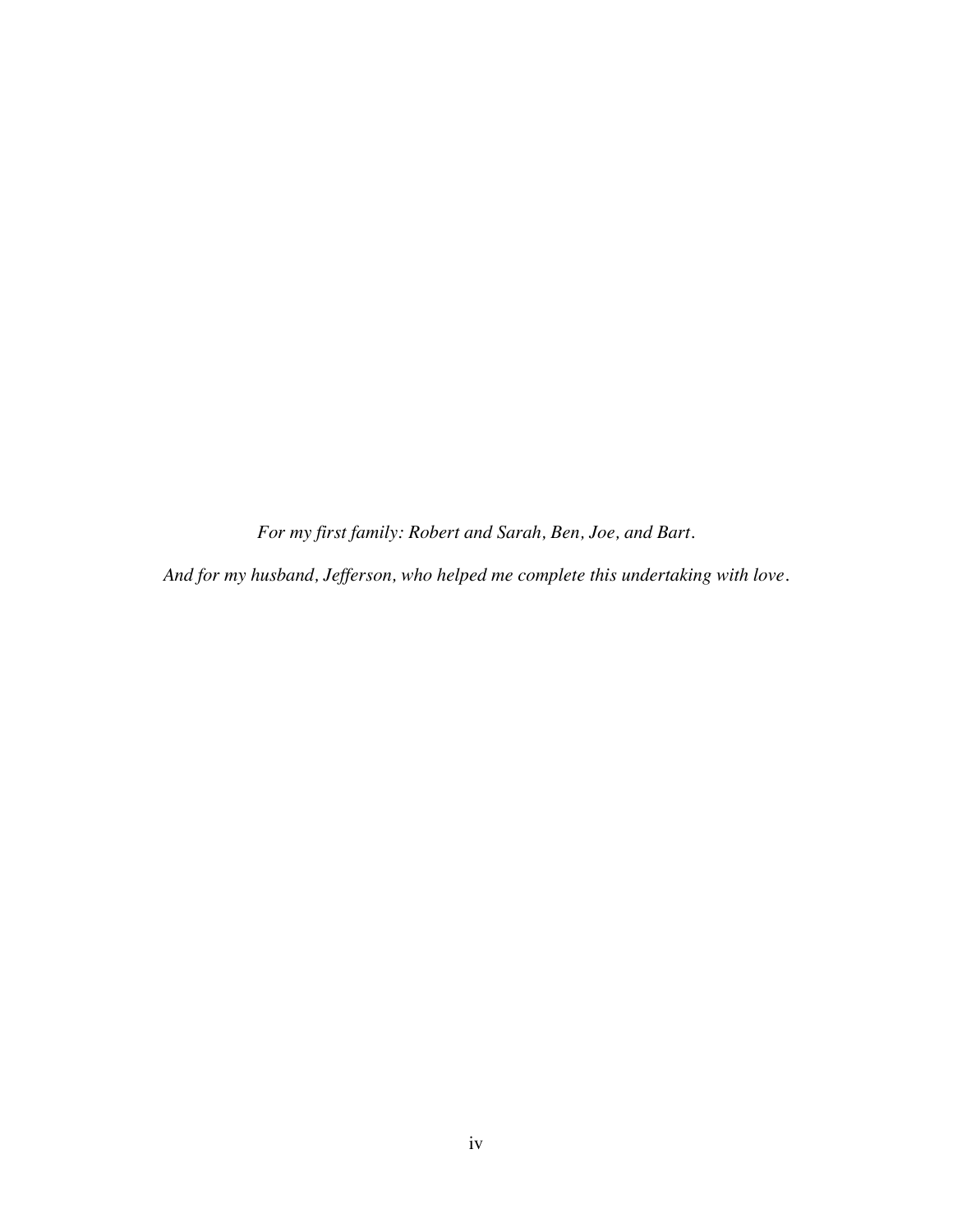### ACKNOWLEDGEMENTS

Writing this dissertation has been a monumentally life-changing experience, and it feels nearly impossible, now, to point out all the people who helped and inspired me along the way. So many friends and colleagues made graduate life at Cornell an exciting and enriching experience; the list could go on for days. It includes some of the best people I have ever met. It should perhaps start with Hilary Emmet, Ed Goode, and Ryan Plumley, who welcomed me when I first visited Ithaca and convinced me, long before we landed at the State Diner, that Cornell could feel like home. The very next Cornell friends I met were my first-year graduate cohort in Comparative Literature, who taught me so much about intellectual life and friendship; cheers to those Sensational Comp Lit Chix: Cristina Dahl, Nina Lauritzen, Stanka Radovic, Ana Rojas, Carissa Sims. The odd cup of coffee, library conversation, or weekend party with such friends makes everything seem worthwhile—my thanks go out to Akin Adesokan, Gizem Arslan, Brandon Bowers, Alexis Briley, Josh Dittrich, Sean Franzel, Carl Gelderloos, Katherine Groo, Timothy Haupt, Ogaga Ifowodo, Paola Iovene, Tsitsi Jaji, Kaisa Kaakinen, Tarandeep Singh Kang, Nicholas Knouf, Yuliya Komska, Rob Lehman, Ari Linden, Arshiya Lokhandwala, David Low, Martins Masulis, Rose Metro, Katrina Nousek, Amina Omari, Claudia Pederson, Shital Pravinchandra, Adeline Rother, Jens Schellhammer, Sarah Senk, Michelle Smith, Aaron Tate, Jamie Trnka, Audrey Wasser, Paloma Yannakakis, Zac Zimmer, and to Steven, Jen, Natalia, and Jason.

Brooke Blackhurst, Jenni Kotting, Katherine Lowe, and Eleanor Zeddies were like sisters to me throughout this process. Thank you, Kate, for the causality mechanism, and so much more. Max Reich has been a deeply valued interlocutor for years in matters of media culture, and remains so to this day. I'm also grateful to Lauren Boehm for reading and responding to my

v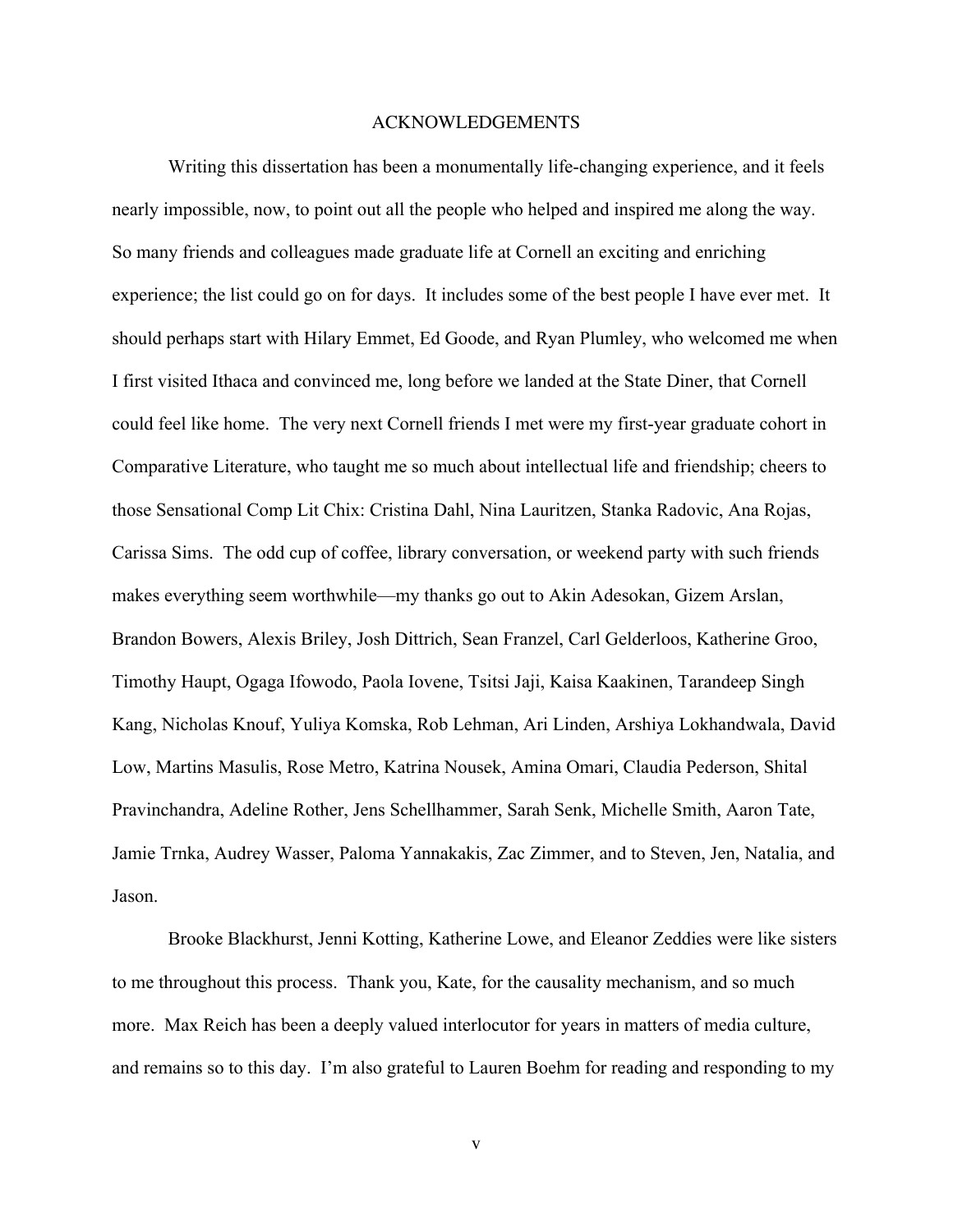work above and beyond any reasonable call of friendly duty.

For showing me the intellectual ropes, for providing inspiration in matters large and small, and for getting my back in all sorts of ways, deepest thanks go to Mary Ahl, Sue Besemer, Jonathan Culler, Liz Deloughrey, Maria Fernandez, Renate Ferro, Gunhild Lischke, Satya Mohanty, Diana Reese, Neil Saccamano, and Anette Schwarz. Patricia Zimmermann and Corinna Lee were amazing and indefatigable colleagues, a joy to work with during the Fall semester of 2010.

This entire project would be very different, and probably much less interesting, if not for the Rose Goldsen Archive of New Media Art and the continued support, collaboration, and friendship of Tim Murray and Danielle Mericle. The Knight Institute for Writing in the Disciplines funded a semester of research on gender and video games in 2008; The DAAD supported early research at the ZKM and the Neuer Berliner Kunstverein in 2003; and an academic exchange between Cornell's Institute for German Cultural Studies Justus-Liebig Universität in Giessen, Germany provided for four productive and inspiring weeks at Justus-Liebig Universität's Special Research Institute for Memory Cultures in 2006. Thanks to Nomad and to Whylee MC (Daniel Janssen) for sharing unpublished versions of their work. Cornell's Institute for German Cultural Studies, Ute Maschke, Nick Muellner, Maria Fernandez and Phoebe Sengers, and Timothy Murray all provided opportunities to share and refine ideas in fun and stimulating conferences and workshops along the way.

All of my students over the years have been wonderful and challenging interlocutors, but I'll single out my Spring 2009 class on Gender and Video Games, who explicitly asked me to include them in my acknowledgements someplace. The Cornell Plantations, Bear Trail at Buttermilk Falls, and Treman Park all did their parts, however unwittingly, to keep me sane as I

vi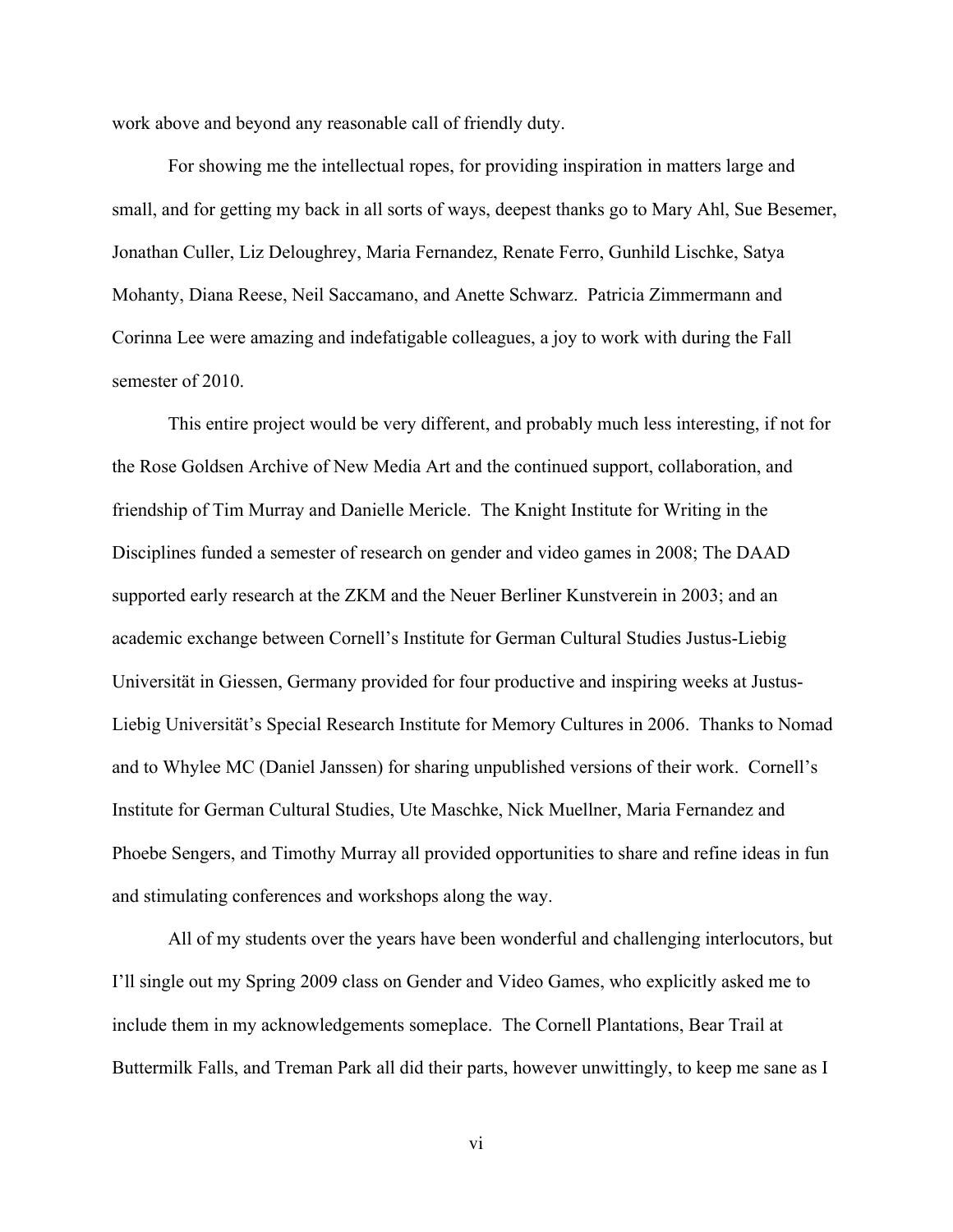wrote, as did Cornell Cinema and Cinemapolis. The Results (Jonathan, Harri, Steve, Dan, Jose, and Ryan) and Thom Baker offered much-needed creative outlets—at opposite ends of the musical spectrum—throughout the final phases of this project. And Audrey, Rob, Kristine, Michael, Ann, Nick, Elizabeth, Joe, Millie, and Ethan all provided sustenance and important reminders that life goes on, and should be lived to its fullest.

I could not have done any part of this without the patience, faith, and support of my committee. My deepest appreciation, admiration, and love go to Leslie Adelson, whose intellect, integrity and limitless caring for her students are legendary but not exaggerated; Natalie Melas, whose wit, curiosity, and political grounding have provided inspiration and perspective along the way; and Timothy Murray, my chair, who has always been an inspiring model of intellectual and creative energy in this and many other projects, who has shown me the way from the start, and who somehow managed to be even more spectacularly supportive and cool at the end of my long writing process.

Finally, thank you to my family: to my parents Robert and Sarah and my brothers Ben, Joe, and Bart, to Aliya and Aidan, for making the past four years so much fun, and to Jefferson Cowie, that one dude, who made dinner, darned socks, read my manuscripts many times over, and brought the bloom of love to my intellectual life (and vice-versa). You make me feel like anything is possible. Thanks for being there.

vii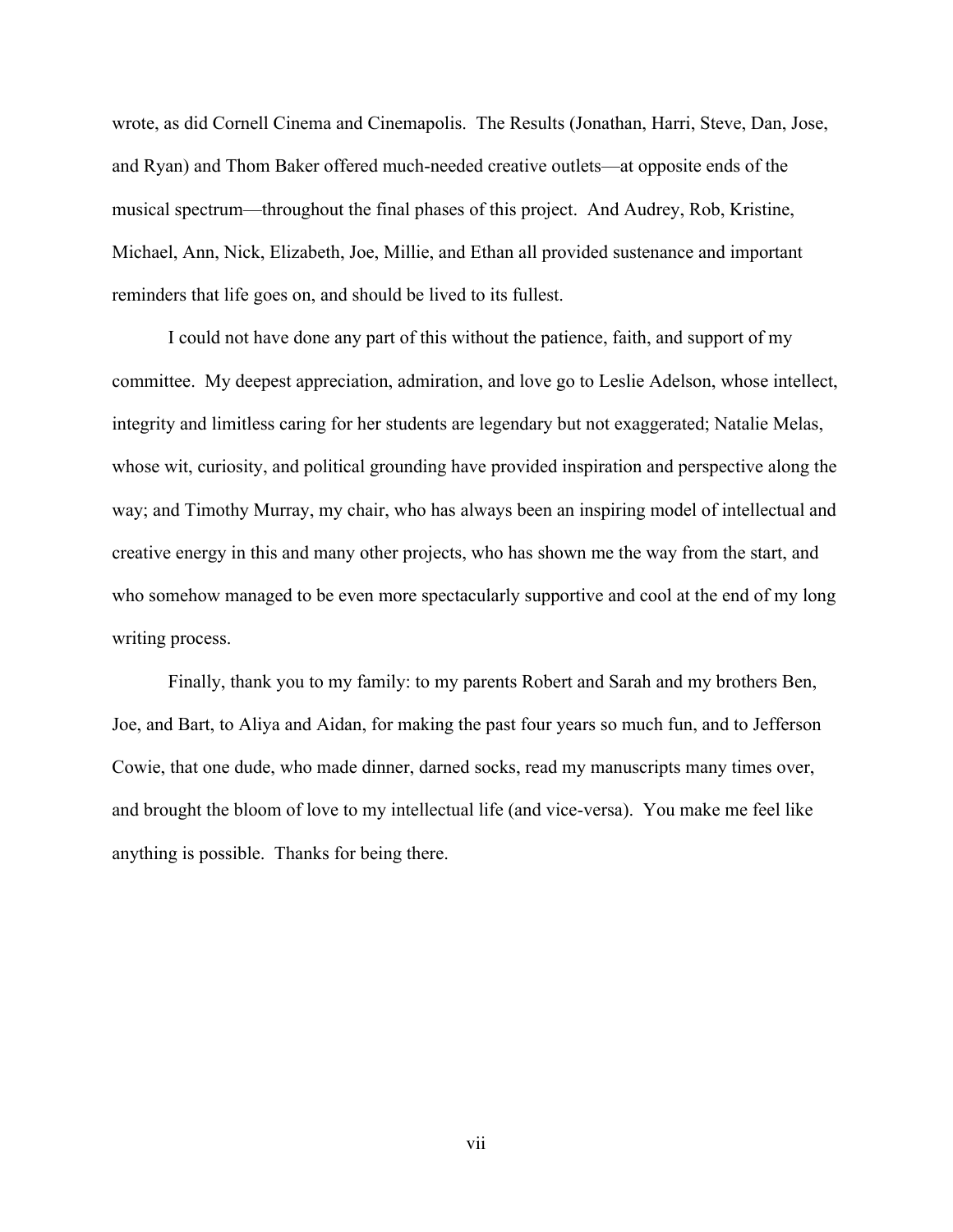## TABLE OF CONTENTS

| <b>Biographical Sketch</b>                                                                                         | iii          |
|--------------------------------------------------------------------------------------------------------------------|--------------|
| Dedication                                                                                                         | iv           |
| Acknowledgements                                                                                                   | $\mathbf V$  |
| Introduction                                                                                                       | $\mathbf{1}$ |
| <b>Chapter One</b><br>Literary Theory After the Virtual Turn                                                       | 13           |
| Chapter Two<br>The Art and Ethics of Virtual Memory:<br>Encountering the Archive in Wolfgang Hildesheimer's Tynset | 65           |
| <b>Chapter Three</b><br>Rescreening Memory Beyond the Wall                                                         | 114          |
| <b>Chapter Four</b><br>Mother Archive, or, Remembering, the Matrix                                                 | 149          |
| Conclusion                                                                                                         | 192          |
| Bibliography                                                                                                       | 196          |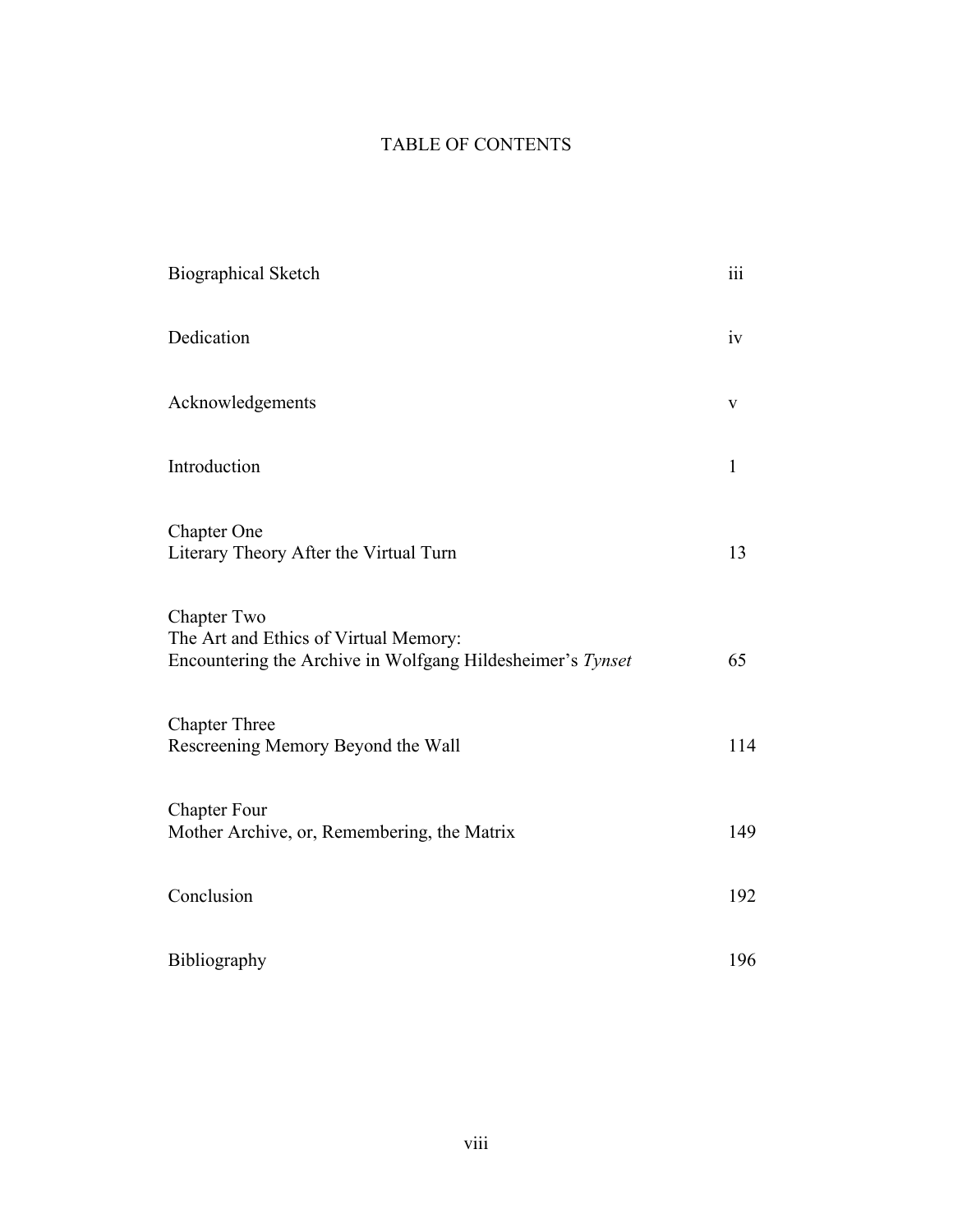### INTRODUCTION

## THE VIRTUAL TURN: NARRATIVE, IDENTITY, AND GERMAN MEDIA ART PRACTICE IN THE DIGITAL AGE

The title of this study, "The Virtual Turn," points to a transition, a phase change or transformation of public culture and the epistemological models we use to understand it. The subtitle, "Narrative, Identity, and German Media Art Practice in the Digital Age" connects this "virtual turn" to the rise of digital media, and suggests that the emergence of immaterial and interactive media technologies has had some bearing on how we conceptualize identity and its relationship to narrative.

This project aims to recast the terms of narrative analysis, focusing particularly on the play of narrative energy and narrative desire about the limits of narrative representation, in order to better understand how contemporary artworks engage with political and ethical terms of individual and cultural memory in an age where the very concept of "cultural memory" seems to be up in the air, thrown into question by the "flattening" or universalizing forces of global capitalism and by the fact that the dominant media of our age are immaterial, volatile, and do not stably substantiate memory in the way of physical documents. As I argue in my first chapter, "Literary Theory after the Virtual Turn," understanding the role of narrative structure in contemporary media art requires a nuanced and flexible theoretical framework, as well as a more complex understanding of narrative and narratology than might first seem to be the case.

Describing the increasing interest in the category of the "virtual" in the past decades as a "turn" alludes to an earlier epistemological moment, the "linguistic turn" of the 1980s and

1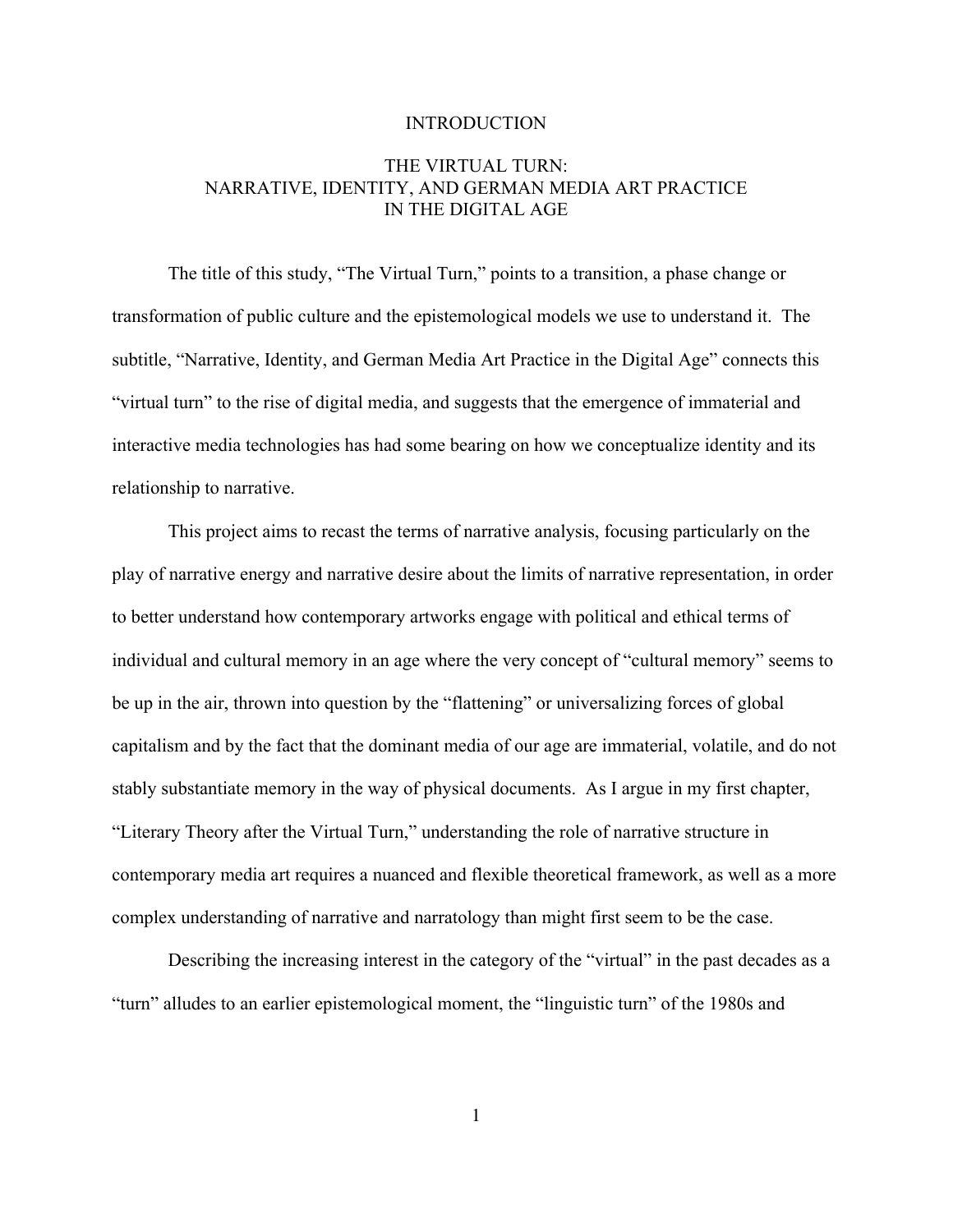1990s.<sup>1</sup> I understand these "turns," "linguistic" and "virtual" as two overlapping, related, but distinct movements in postmodern intellectual history. As I elaborate in my first chapter, structuralist thought implies clear binaries and limits. The mode of poststructuralist thought associated with the linguistic turn sought to interrogate the terms of representation by identifying—and often politicizing and problematizing—those binaries and limits. Critical methods associated with "the virtual," however, suggest a rejection of the very binary framework itself.

"The virtual" is a term we associate strongly with new media and their blurring of the boundaries that once seemed to cleanly separate public from private, truth from fiction, reality from representation. But the epistemological effects of the virtual have broad reach. We should note that, rejecting structuring binaries, "the virtual" does not exist in a binary relationship with the 'real'; rather it points to the inextricable intertwining of material and cultural experience. We may see evidence of the rise of the conceptual significance of the "virtual" in the recent emphasis in humanistic and cultural-critical discourses on the many realms of communication, cognition, knowledge, and interaction that elude the terms of rational representation, for example: bodies and embodiment, place, event, affect, or complex forms of interdependence between agents, objects, and forces that might previously have been thought to be autonomous.

Narrative form itself, however, still strongly implies a binary division of representation and real, of past and present. Though digital media clearly complicate this binary, narrative form

<sup>&</sup>lt;sup>1</sup> See my discussion in Chapter One, but see also Sean Cubitt, "The Chronoscope: The Ontology of Time in Digital Media," in *Screen-Based Art*, edited by Annette W. Balkema and Henk Slager (Amsterdam: Rodopi, 2000), 63-72, and "Spreadsheets, Sitemaps and Search Engines: Why Narrative is Marginal to Multimedia and Networked Communication, and Why Marginality is More Vital than Universality," in *New Screen Media: Cinema/Art/Narrative*, edited by Martin Rieser and Andrea Zapp (London: BFI, 2002), 1-13.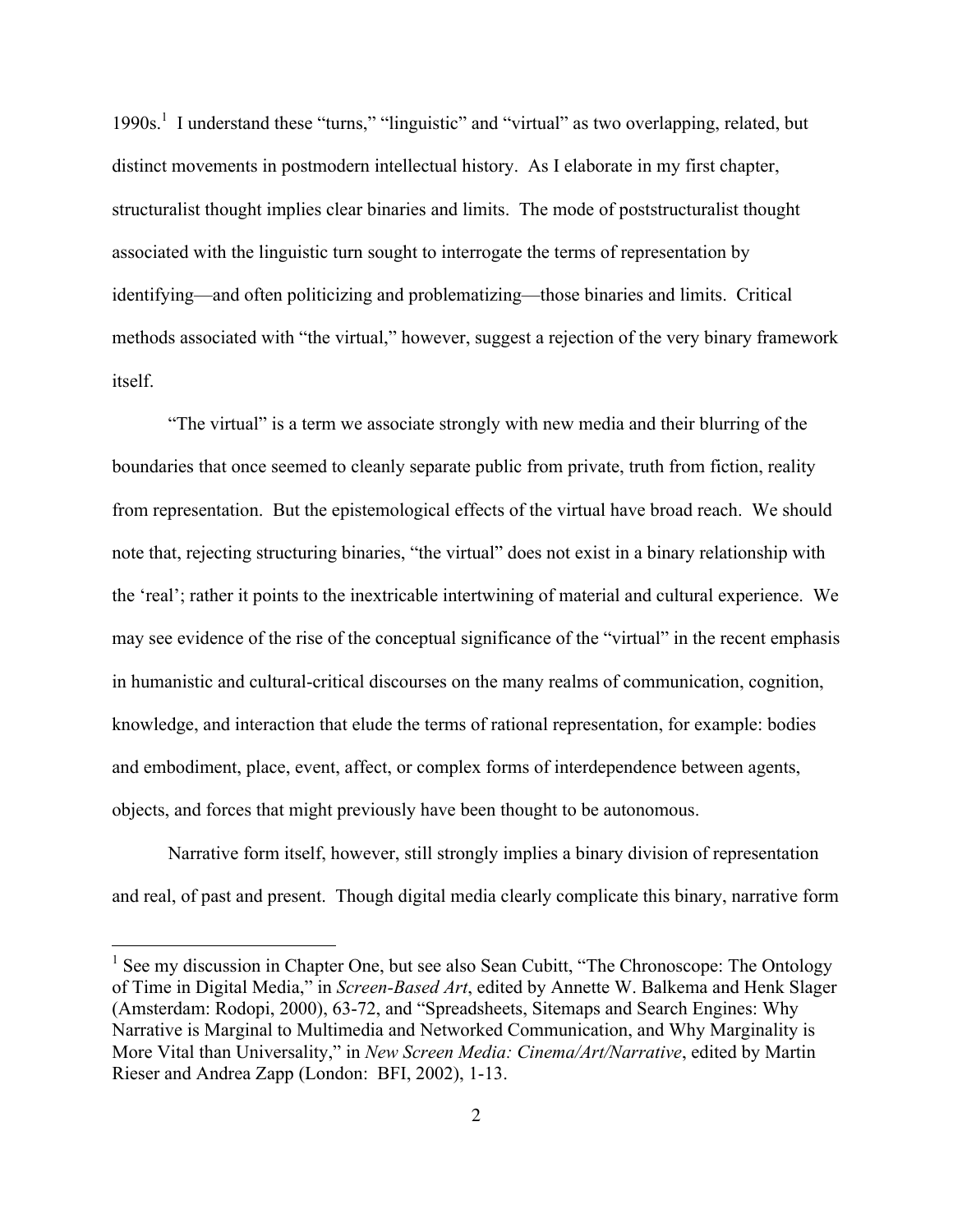persists in digital culture, and often elicits—consciously or unconsciously—structuralist modes of reading, along with structuralist assumptions about narrative pleasure or narrative desire, especially as these relate to Oedipal models of subjectivity and to the presumed "psychodynamics" of the reading moment itself. $2$ 

These models often look to narrative as a prosthesis or supplement designed to convey a sense of ontological stability or mastery, a confirmation of identity conceived in terms of the mirroring or affirming "gaze" of another. Many theorists and critics of the digital-narrative intersection have argued successfully that digital media, immaterial, volatile, and capable of interactively engaging with the entire sensorium of a networked "reader," greatly complicate any such theory of prosthesis as separate from the subject yet necessary to the subject's sense of completeness or cohesion. Instead, the subject of new media is seen to be, in the sense of Donna Haraway's "cyborg,"3 *partial*—that is to say, neither complete in itself nor objective, always embedded in networks and situations where it has an active stake, intrinsically interdependent, and therefore placing no premium on the fantasy of wholeness or autonomy or mastery that underlies an Oedipal understanding of narrative desire.

In response to this understanding of the digital subject, many theorists of digital culture regard the continued play of narrative pleasure within digital culture in terms of simple desire for interaction or play. But this approach downplays the larger cultural stakes of narrative and identity at the start of the 21<sup>st</sup> century. Narrative is not merely entertainment; it remains one of our most powerful vehicles for cultural memory. New media may change the ontological

<sup>&</sup>lt;sup>2</sup> "Reading" here serves as shorthand to describe any kind of media engagement. <sup>3</sup> See Donna Haraway, "A Cyborg Manifesto: Science, Technology, and Socialist-Feminism in the Late Twentieth Century," in *Simians, Cyborgs and Women: The Reinvention of Nature* (New York: Routledge, 1991), 149-181.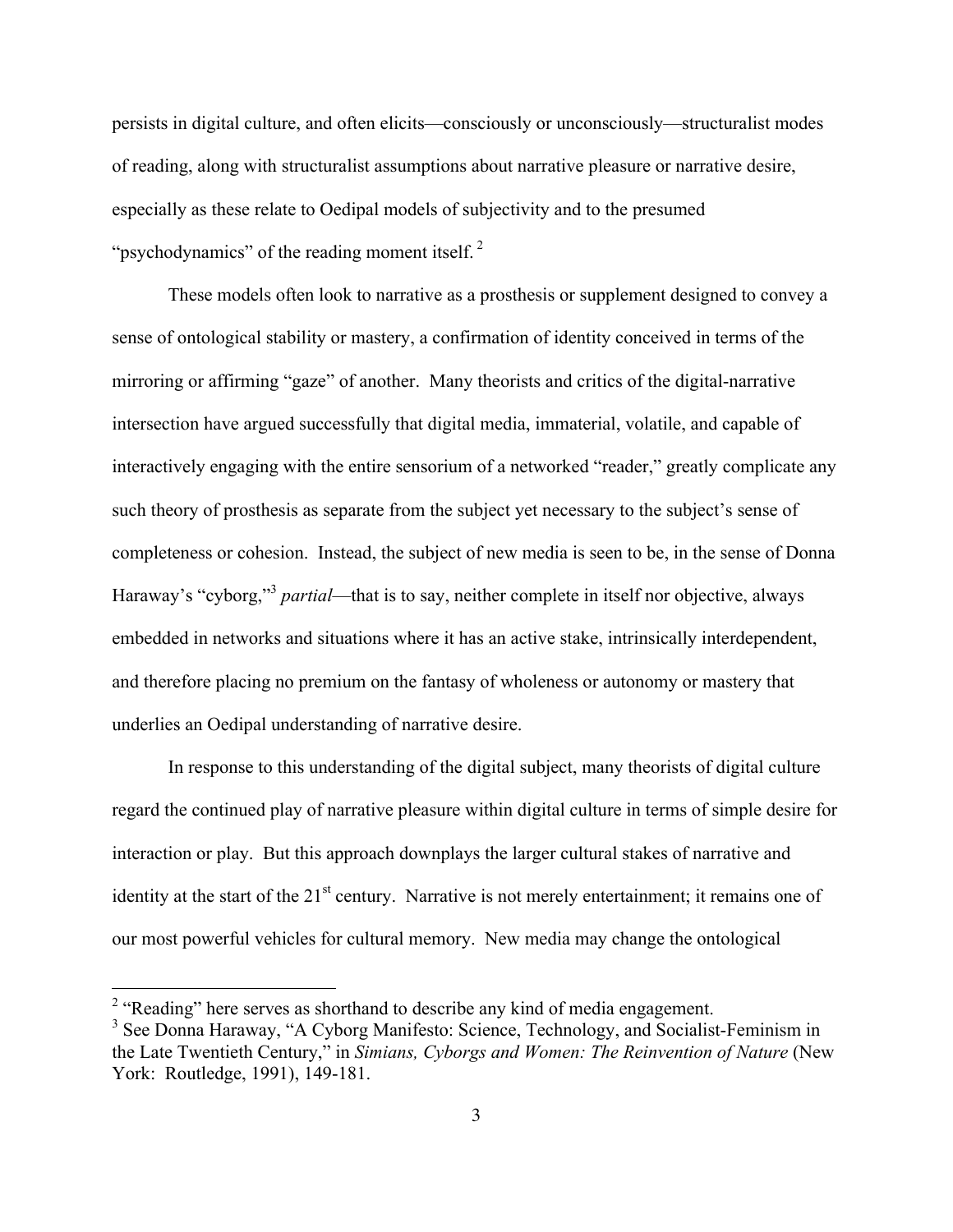assumptions and power structures associated with narrative representation, but not, I argue, our need to experience and express a connection to the past and to feel our own place in history.

Chapter One, "Literary Theory after the Virtual Turn," argues that digital media shift the burden of ontological stability away from the text itself or from the frameworks of interpretation that guarantee its meaning, and locate it instead in the embodied moment of reading, the sensorium, the sense of presence, the connections felt or actualized by the networked reader at that reading moment. Narrative desire *can* therefore be seen as divorced from a desire for ontological stability, pointing instead a desire for connection, the simple pleasure of engagement. However, as I argue at the end of Chapter One, because narrative implies a kind of pastness or temporal displacement, we should understand this desire as being inflected with history; it is not a desire for connection with any "other," but desire for the historical other as such, a desire for connection with an "archive" of shared memory. I describe this as a desire to "know" the archive—not to possess or to master, but simply to enjoy a relationship with it, to be in contact with it. If narrative brings this desire into play, I argue, then narrative analysis still has much to teach us about cultural memory in the digital age. My methodology here involves a kind of deconstructive narrative analysis informed by digital media theory and postmodern theories of selfhood and subjectivity.

Chapter One presents a critique of deconstruction; this should not be taken as a totalizing rejection of deconstructive methods, however, but merely as a caution against any claim for its universal applicability. Deconstruction remains an extremely useful tool for understanding the containment and play of energies within symbolic systems. A flexible theory of the virtual does not supplant or exclude either symbolic systems or deconstructive methods, but attempts to keep them in perspective as one kind of influence and one kind of tool among many that have an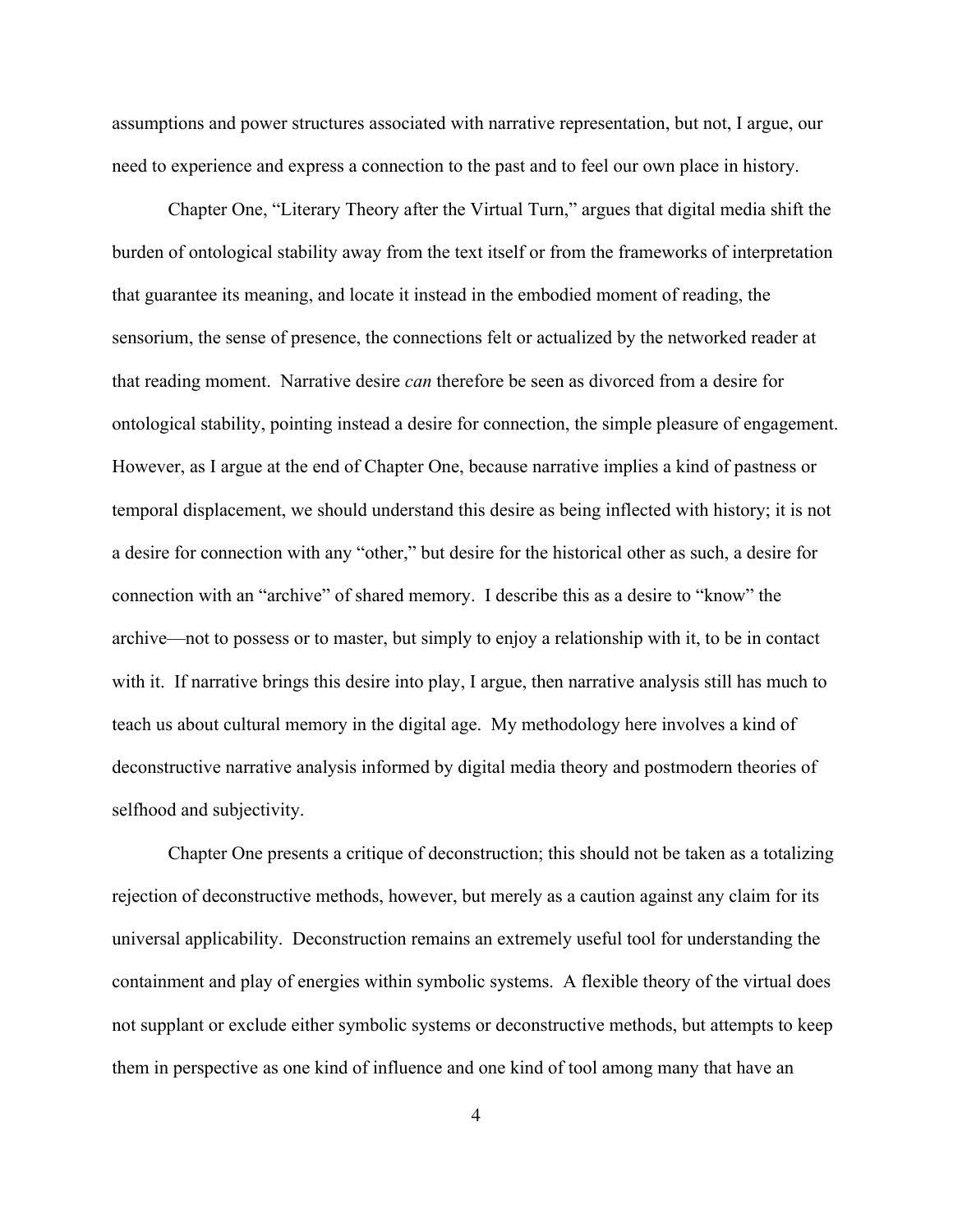impact on and might help us understand our lived realities. I understand deconstruction as a tool that is tactically, not universally, appropriate. It is best used in combination with other methods, in order to investigate the broader social, cultural, historical, and political dynamics of particular contexts and moments.

Deconstruction is not a universal tool, but it is a tool appropriate to the structured and representational aspects of narrative and therefore very useful for understanding how and where a text construes its own narrative limits. This study use deconstruction as a starting place, asking first how the texts analyzed invoke narrative desire at the limit of narrative representation, in order to ask the crucial follow-up question: what else happens at that limit? My hope is that this focus on narrative, in combination with keen attention to the play of interactive, virtual textuality, can help us investigate the grey areas between identity and ideology, connecting them to real social forces we might have the power to change. This study, then, emphasizes the importance of social history in general and focuses on one historical context in particular—that of Germany between 1945 and 1998. There are many reasons for this focus on Germany, the most salient of which I will illustrate with a personal anecdote about writing and reading.

My own first recognition of something like a "virtual turn" came to me as I was reading David Wellbery's Forward to the English version of Friedrich Kittler's *Discourse Networks 1800-1900*. 4 Kittler's materialist-poststructuralist take on the interaction of material technologies of media and the symbolic operations of communication was deeply intriguing, but it seemed too fatalistic, too solipsistic; it did not seem to leave any space for solidarity, for nonlinguistic or paralinguistic forms of relation and communication, it agreed too much to a

4 See David Wellbery, forward to *Discourse Networks 1800/1900*, by Friedrich Kittler (Stanford: Stanford University Press, 1992), vii-xxxiii.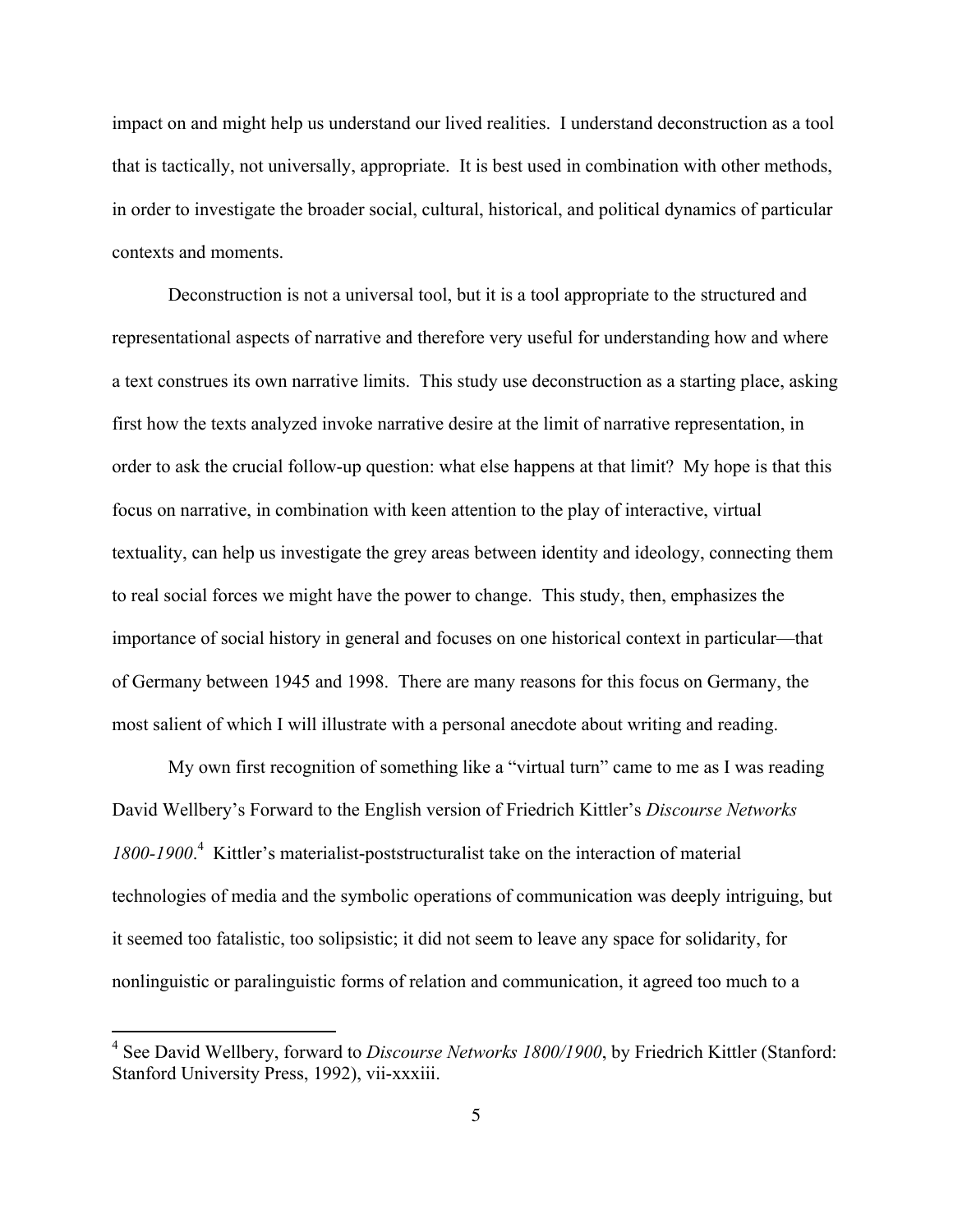modernist, binary vision of the limits of language and seemed to dismiss any human desire to creatively overcome such limits as romantic or ideological. This response to Kittler's analysis might have seemed naïve to me at the time, but I noted in the foreward that Wellbery describes Kittler's chronicle of the rise of modern media as marking the start of "the world we live in now." The dateline for Wellbery's introduction: Berlin, October, 1989—just a few weeks, at most, before the collapse of the Berlin Wall. This space-time marker, the "now" of which Wellbery so confidently wrote, pointed to one of the most fragile institutional moments in recent history; Wellbery wrote from within a binary world-system, that of Cold War geopolitical blocs, which was already attenuated to the point of bursting, and would not survive the next calendar month.

He wrote as well from within a few miles of a geographical, architectural, historical, but also powerfully metaphorical manifestation of this world-system in the Berlin Wall itself.

This story highlights a few of the ways in which Germany has grappled with the continual enfolding of experience, identity, communication, and cultural memory in the  $20<sup>th</sup>$ century. Metaphors drawn from German history have become so increasingly commonplace and powerful in the global imagination that their meanings crystallize quickly in given contexts, such that they seem to need no explanation: some obvious examples of this phenomenon would be Nazism, the Holocaust, the Cold War, the Berlin Wall. This illustrates an important point about the complexity of the virtual. With these figures from German history, we see how ideology an abstraction—has been enacted in material human lives, inflicted on real human bodies as violent events, which linger then in the social consciousness as traumatic haunting, first inspiring metaphor then serving as metaphor, as violence tears apart and is then folded back into the warp and weft of cultural memory. More particularly, the events and realities of Germany's  $20<sup>th</sup>$ 

6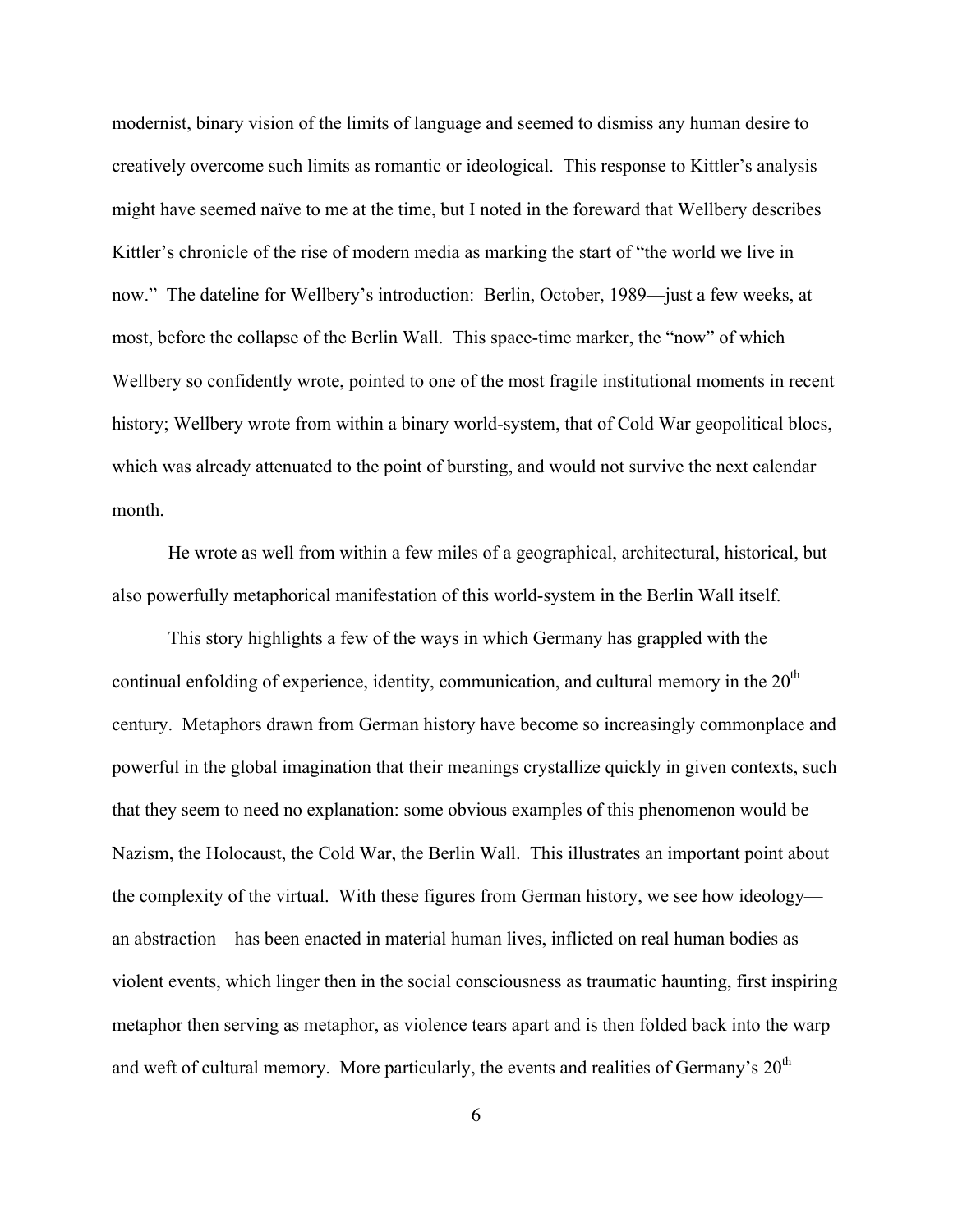century history have been embraced on a global scale to mark paradigmatic phases of postmodern philosophy: the absolute horror of a world where no ethical or humanistic limits held true, the desire for containment propagated through an overemphasis on binaries and boundaries, the eventual dissipation of these limits and the extreme difficulty of envisioning what should come next, the "end of history."

Throughout the last half of the  $20<sup>th</sup>$  century, Germany has faced the task, certainly not uniquely, but perhaps more consciously than other places, of creating a functional society from within the very thick of these material, cultural, ideological "folds."<sup>5</sup> Since the end of WWII, Germany has been a place where public claims about social identity were more fraught and less certain than in other major powers—at least in the West, where the legacy of Nazism left deep uneasiness about strong identity claims, particularly nationalist ones. Then, after 1990, the decades-long disconnect between West and East Germany needed to be renegotiated somehow, even as borders grew more and more open and the very idea of 'nationality' itself became more and more fluid with the growing recognition worldwide of the permeability of the state's own boundaries and authorities, its openness to transnational communities and the presence of minority, immigrant, and transnational populations. I would like to argue that Germany has been an especially fraught and compressed testing ground for many urgent questions of public memory and social identity throughout the postmodern era, and that awareness of the interrelationship between German history and public discourse *about* German history can help us understand the ways in which "the archive," and desire for connection with the archive, exerts a powerful influence on identity and action in the present tense.

<sup>&</sup>lt;sup>5</sup> I discuss the concept of the virtual "fold" at greater length in Chapter One, but see Timothy Murray, *The Digital Baroque: New Media Art and Cinematic Folds* (Minneapolis: University of Minnesota Press, 2008).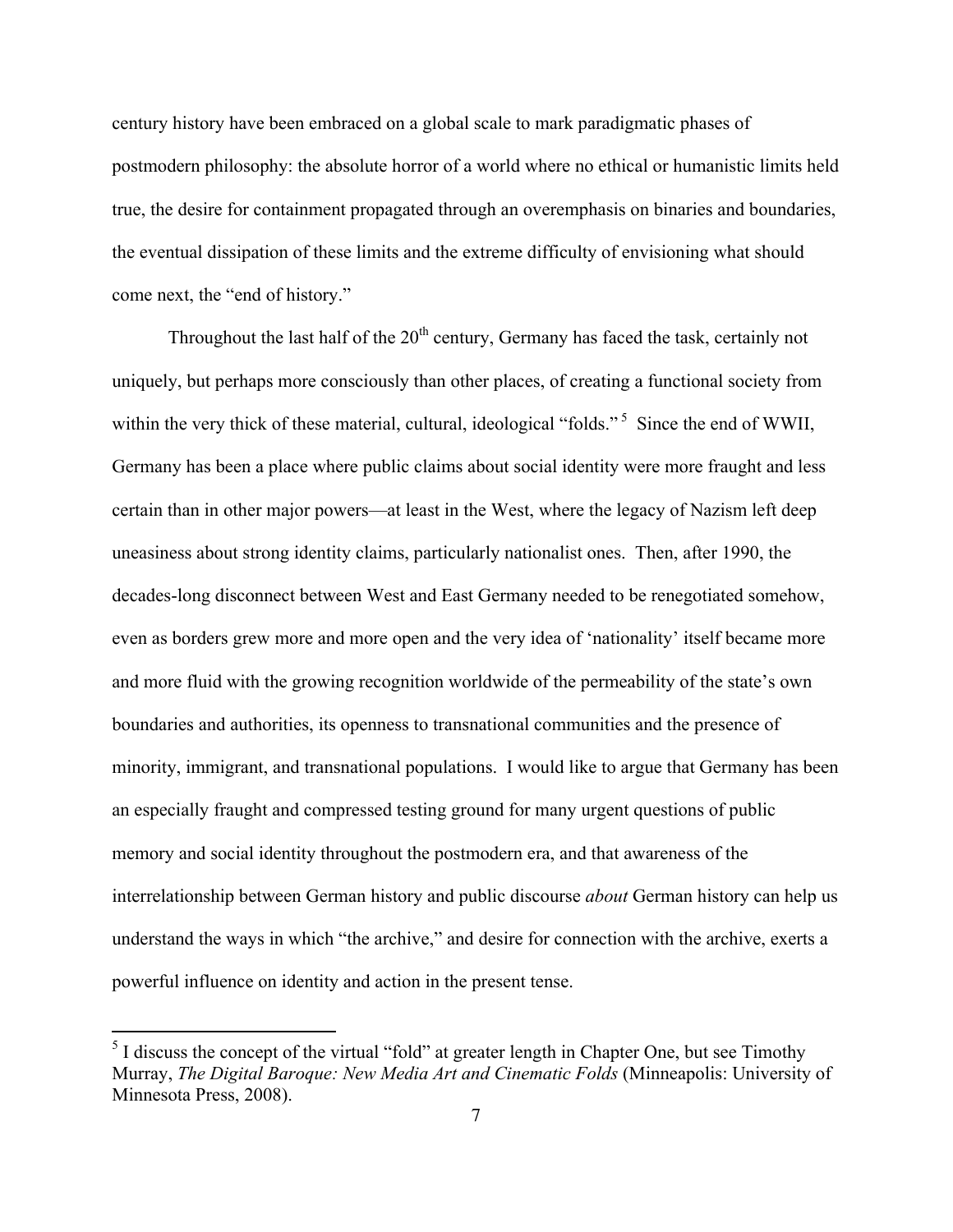The chapters that follow analyze artworks that combine the strategies of narrative representation and virtual simulation to stage an archival "fold" about particular, urgent, problems of identity, agency, and contested public memory. They analyze how these artworks depict a protagonist's own narrative desire, understood first and foremost as the need to historicize experience within a broader social discourse, and how they locate the limit of narrative representation that shapes and frustrates this desire. In particular, these readings ask how "the archive" itself figures at that horizon, as both the focal point of narrative desire and the limit of narrative possibility. They investigate the other forces that come into play at that limit. In each of these texts, "the archive" appears as a person, yet the psychodynamics of the protagonists' desire for this other directly contradict the narcissistic, Oedipal framework that is still often presumed to underwrite our experience of narrative pleasure itself.

 Chapter Two, "The Art and Ethics of Virtual Memory," analyzes Wolfgang Hildesheimer's 1965 book *Tynset*, in which the problem of representing history in the absence of any coherent or reliable shared public imagination is especially urgent. Hildesheimer's book (a long work of prose fiction not customarily described as a "novel") tells the story of a traumatized and deeply melancholic narrator, a German Jew living in exile in Switzerland, haunted by his unmasterable knowledge of the Holocaust. This narrator lives alone in an inherited house that, itself, is a database of sorts, filled with ghosts and memorabilia, and perambulates through various memories and musings, dangerous, philosophical, political, and banal, during a single insomniac night. Typical psychoanalytic readings of *Tynset* cast Hildesheimer's narrative emphasize themes of trauma and melancholy and suggest that the book's complex narrative structure points to the narrator's inability of achieving the narrative closure on his own traumatic history that he would need to be an effective psychological subject. I argue instead that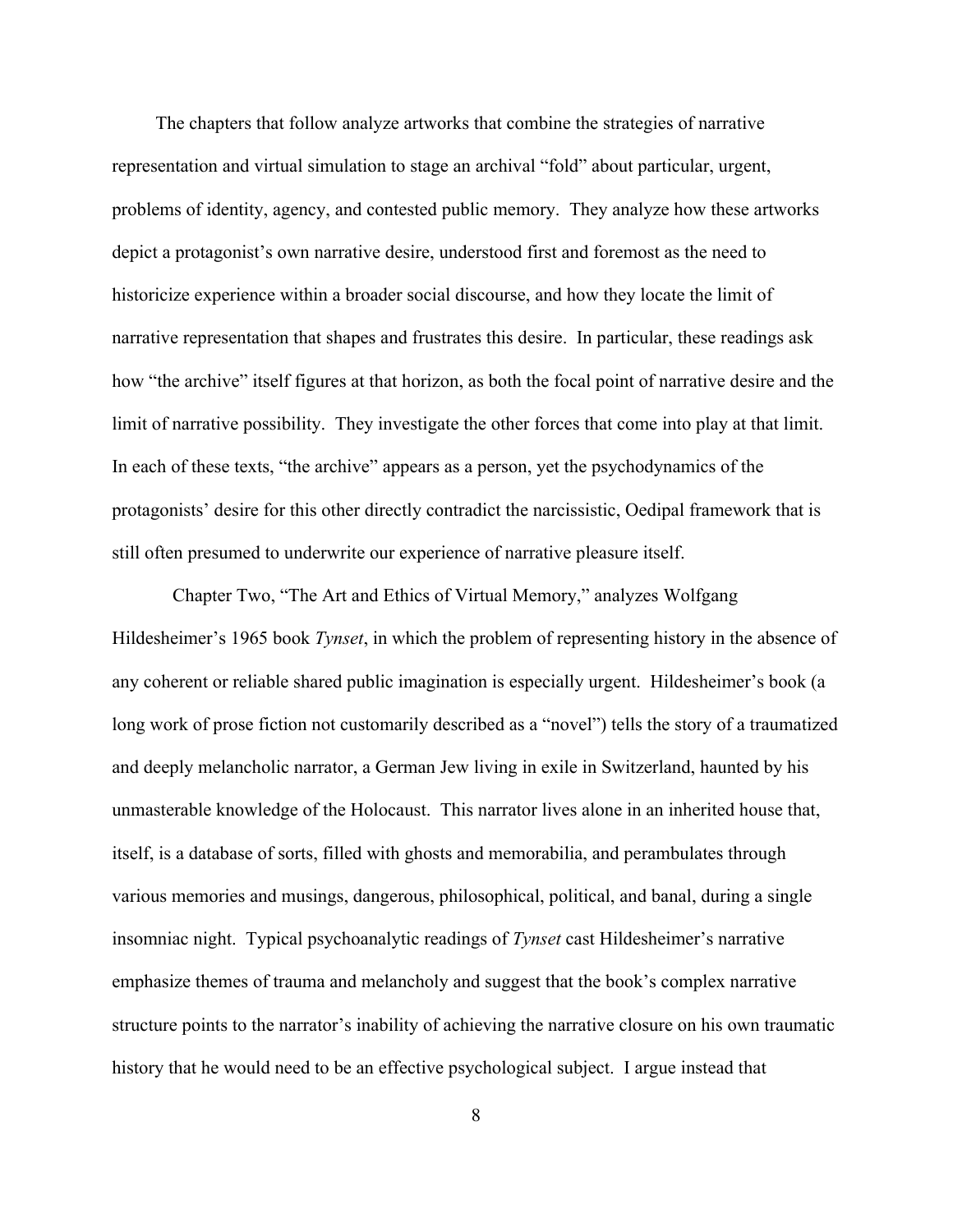Hildesheimer's narrator finds himself caught at a disadvantage within a historically located network of power, memory, and communications systems. He feels, and obliquely acknowledges in himself, a need to mourn, but also to confirm the reality of his loss within a social network, a community of memory that understands it as he does. His tragedy is that no such community exists. His initial effort to create one is arguably a form of network-based media art before its time: he attempts to circumvent the terms of symbolic or narrative representation, using the West German telephone system to intervene in his (amnesiac) local memory culture as directly as he can, and potentially creating a non-representational art of memory in the process. This effort is quickly suppressed, however, by powerful national forces. The situation leaves the narrator more isolated than ever, trapped in the limbo of Swiss exile and incommunicative isolation; trapped in the delayed temporality of writing. Within this scenario, the only other character he encounters is his housekeeper, Celestina. I analyze his relationship with the housekeeper as a microcosm of the scene of reading and by extension an ethical interaction with the other of history.

My third chapter, "Rescreening Memory Beyond the Wall," analyzes the 1998 DVD-ROM artwork *The Last Cowboy*, created by the artist pair Nomad. This artwork, occasionally claimed to be the first ever to utilize the random-access technology and rich memory capacity of the DVD as a medium, describes the experience of an unnamed East German protagonist after the collapse of the Berlin Wall. In the most literal sense, the narrator's journey westward after the Wall's collapse may seem to present a clear and linear narrative. This narrative of westward journey is interspersed, however, with found footage, impressionistic media memories of an East German mediascape that was formerly the shared foundation of national imagination. In particular, the artwork rescreens images from the East German *Indianerfilme*, popular cinematic

9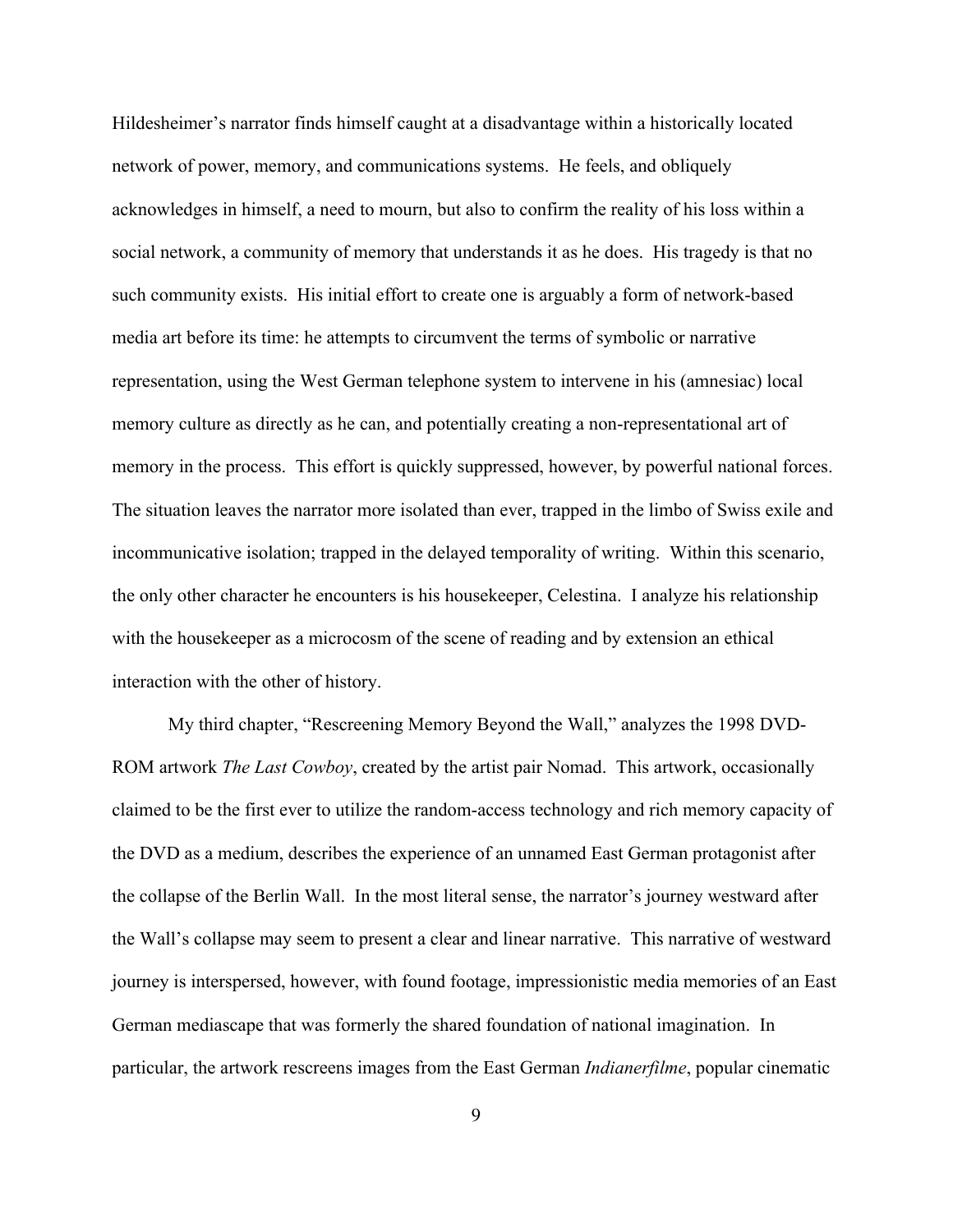fantasies of Native American life, which were a popular and significant focal point for expressions of East German cultural identity. The apparently clear narrative journey depicted in *The Last Cowboy* is complicated, therefore, by its relationship to conflicting codes of narrative genre cinema, as images from the *Indianerfilme* vie with images of the Western Marlboro Man for primacy in the imagination of this post-communist subject. I argue that the artwork critiques such projections of identity by interrogates the underlying media and ideological systems that substantiate them; these rely on an inert projection "screen," the "utopia" of the Indian other.

Again, in *The Last Cowboy*, the object of narrative desire and the "screen" for narrative memory are figured as one and the same: as an "Indian, a cowboy too" whom the protagonist finally encounters in a karaoke bar. In the linear, screening version of the artwork, this encounter occurs at the very end of the protagonist's journey westwards; the man stands in a karaoke bar, performing for others according to a prerecorded track, wearing brand-name commodity clothes that identify him as a Cowboy as well as an Indian. Agential and irreconcilable, this figure seems uniquely able to navigate the space of this new media frontier. In her encounter with this figure, narrative becomes useful to the protagonist once more, not as a way to objectify this figure or use him to substantiate her own sense of selfhood, but as a framework that allows for mutually instructive comparison.

 The refutation of the Oedipal framework is most explicit in my fourth chapter, "Mother Archive, or, Remembering, the Matrix," an analysis of Agnes Hegedüs' 1998 CD-ROM artwork *Die Sprache der Dinge*. Part of a CD-ROM "magazine," *Artintakt*, published by Germany's Zentrum für Kunst und Medien (ZKM) museum in the mid-1990s, Hegedüs' artwork interrogates digital technologies' reconfiguration of traditional archival institutions; among these institutions is that of identity itself. The artwork is an interactive digital database of the artist's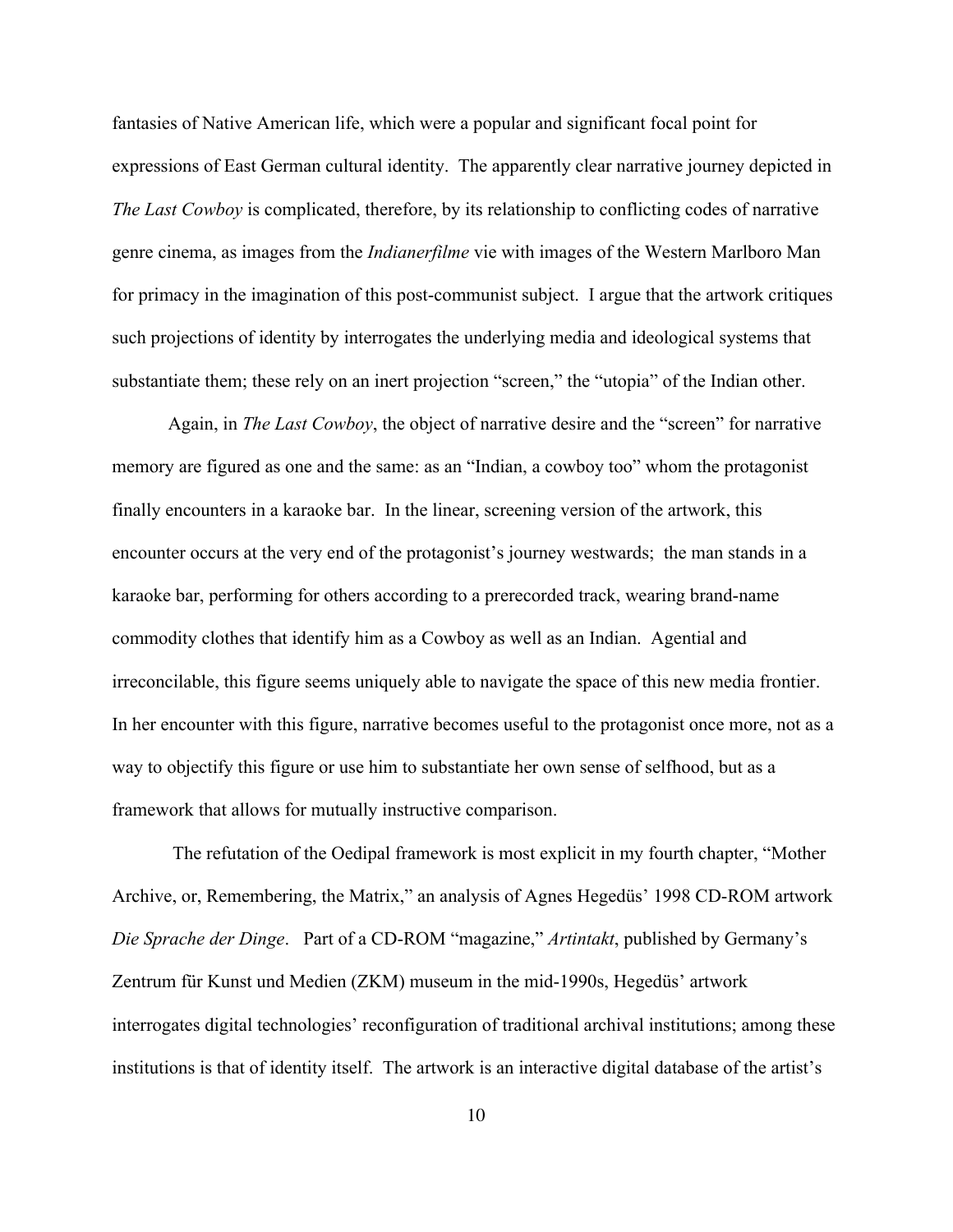personal affects: souvenirs, memorabilia, various and sundry memory-objects, presented as fetishistically high-definition 3D scans. Taken together, they seem to offer a theory the individual, yet their interactive, digital presentation and the layering of multiple stories from multiple perspectives blurs any boundaries that would safeguard this individual's coherence. In her take on memory and identity, and the institutions that preserve both, Hegedüs foregrounds the figure of the maternal body. No longer the focus of archival desire, as for an Oedipal subject caught between two traumatizing mothers, Hegedüs' maternal body is subjective, agential, and itself actively desiring of memory. Here, the limit of archival possibility is not externally imposed, but consciously created as part of an intersubjective ethical negotiation between mother and infant.

All these works entail a changed relationship to other; the other that exists at the limit of selfhood. The violence of the symbolic, the exclusion that creates ontological stability in regimes of representation, the presumed stability of symbolic that guarantees (and precludes) the possibility of communication, all entail a limiting way of thinking subjectivity and intersubjective communication. Where the material and political realities of these exclusion and othering, which underwrite structural realities of disempowerment and inequality, meet the bigger questions of collective identity, collective agency, that the ethical and intersubjective aspects of reconsidering our relationship to the archive become most urgent and most obvious. I argue above that new media transfer the burden of ontological stability away from the text object and into the body, the sensorium, the networked and historically located perceptive apparatus of the user itself. The close readings in these chapters demonstrate the frictions, but also the ethical possibilities, that become apparent we start to investigate questions of identity and public memory in that moment of encounter, as well. The importance of these questions suggests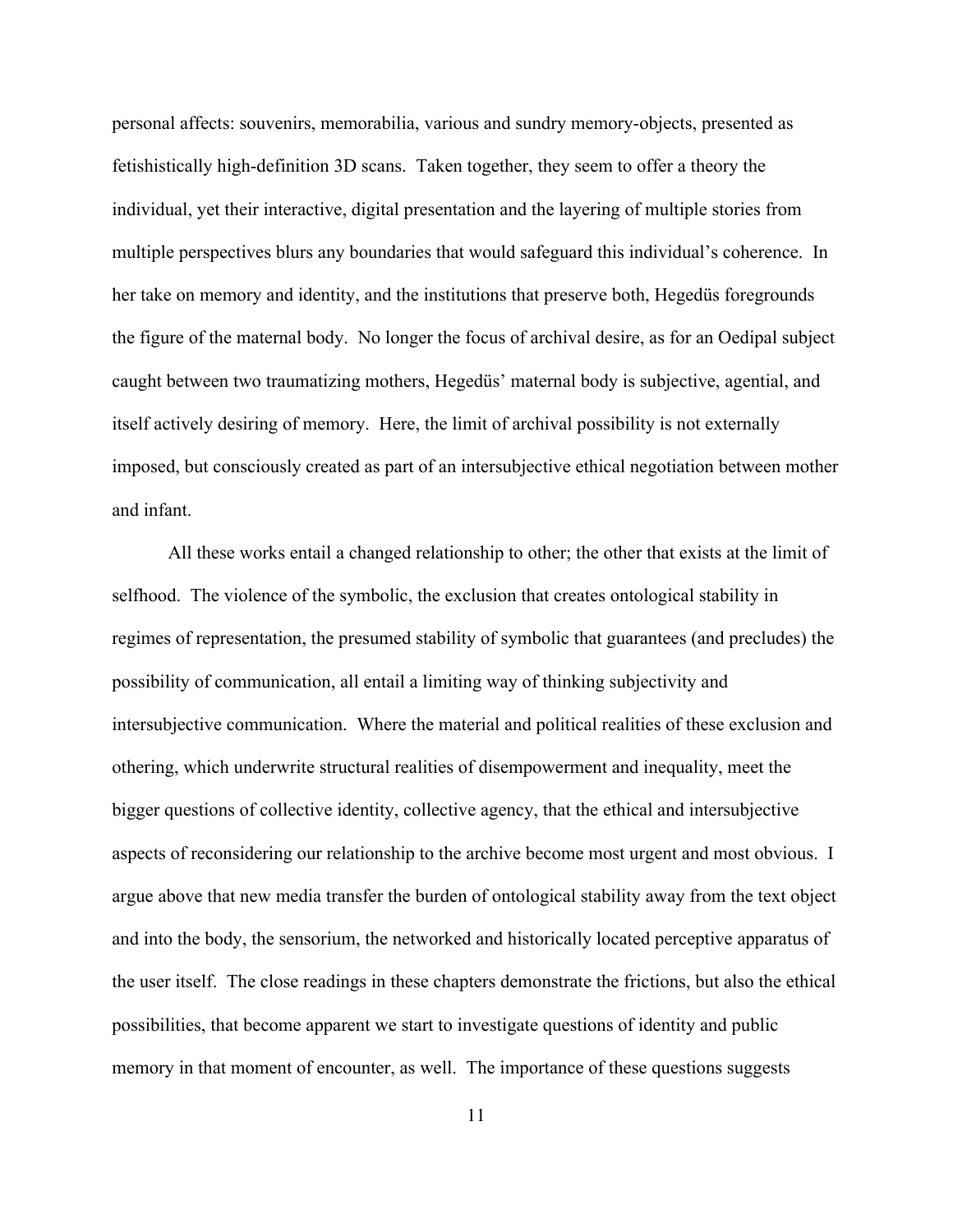powerful reasons, not to preserve, but, in keeping with the digital idiom of our times, to *refresh* our critical vocabulary for discussing human experience, embracing affect, ethics, poetics, and narrative itself.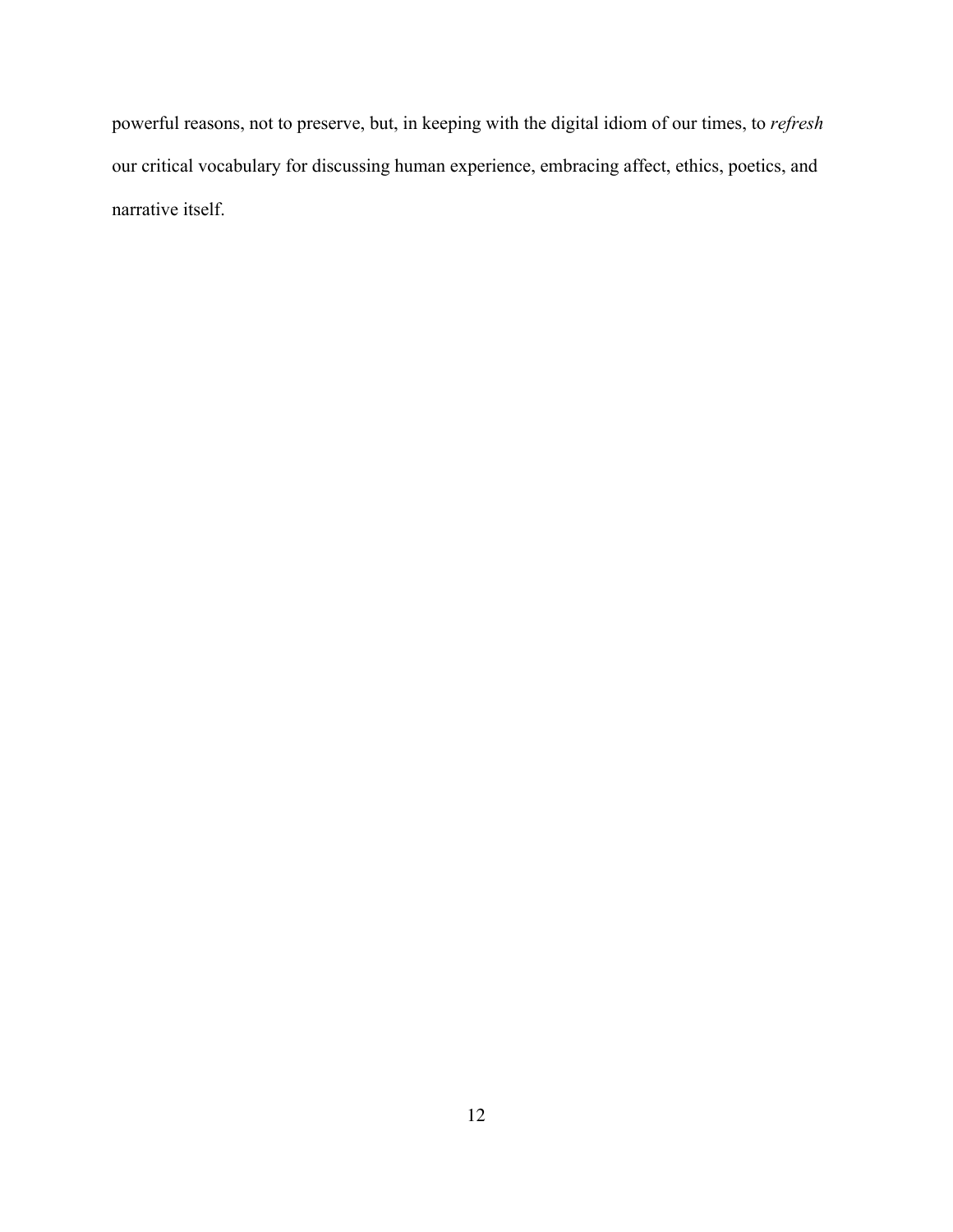### CHAPTER ONE

## LITERARY THEORY AFTER THE VIRTUAL TURN

In 1996, media artists' collective Mongrel used the existing, if relatively new, data structures of the Internet to create their anti-racist artwork *Natural Selection*. The aims of this artwork were simple; the process less so. As the artists announced in a description of the work on the Institute for the Unstable Media website:

Mongrel has hacked a popular internet search engine. When any searches are made on that engine for racist material the user gets dumped into a parallel network of web-sites set up by Mongrel. This parallel network has been made in collaboration with a vast global network of collaborators. It is the nightmare the whites-only internet has been waiting for. $<sup>1</sup>$ </sup>

Within this "parallel network of web-sites," as Verena Kuni has written, "stories about experiences of everyday racism were woven together using multimedia."<sup>2</sup> In this sense, the artwork was a compendium of personal stories, an illicit archive of counter-histories created to invert the racist narratives ostensibly sought by the kind of internet users who would enter racist search terms in the first place and oppose these stories by documenting the human experience of the people such racist terminology would objectify and exclude. At the same time, artistically*, Natural Selection* was the shape of things to come: net-based and expansively collaborative, it was the fruit of an unregulated but certainly multi-ethnic collaboration among huge numbers of contributors, resolutely multimedial. In discussions of *Natural Selection* since its appearance,

<sup>1</sup> Institute for the Unstable Media, "Natural Selection," *Institute for the Unstable Media*, http://www.v2.nl/archive/works/natural-selection.

<sup>&</sup>lt;sup>22</sup> Verena Kuni, "Mythical Bodies II. Cyborg configurations as formations of (self-) creation in the imagination space of technological (re)production (II): The promises of monsters and posthuman anthropomorphisms," *MediaArtNet*,

http://www.medienkunstnetz.de/themes/cyborg\_bodies/mythical\_bodies\_II/8/.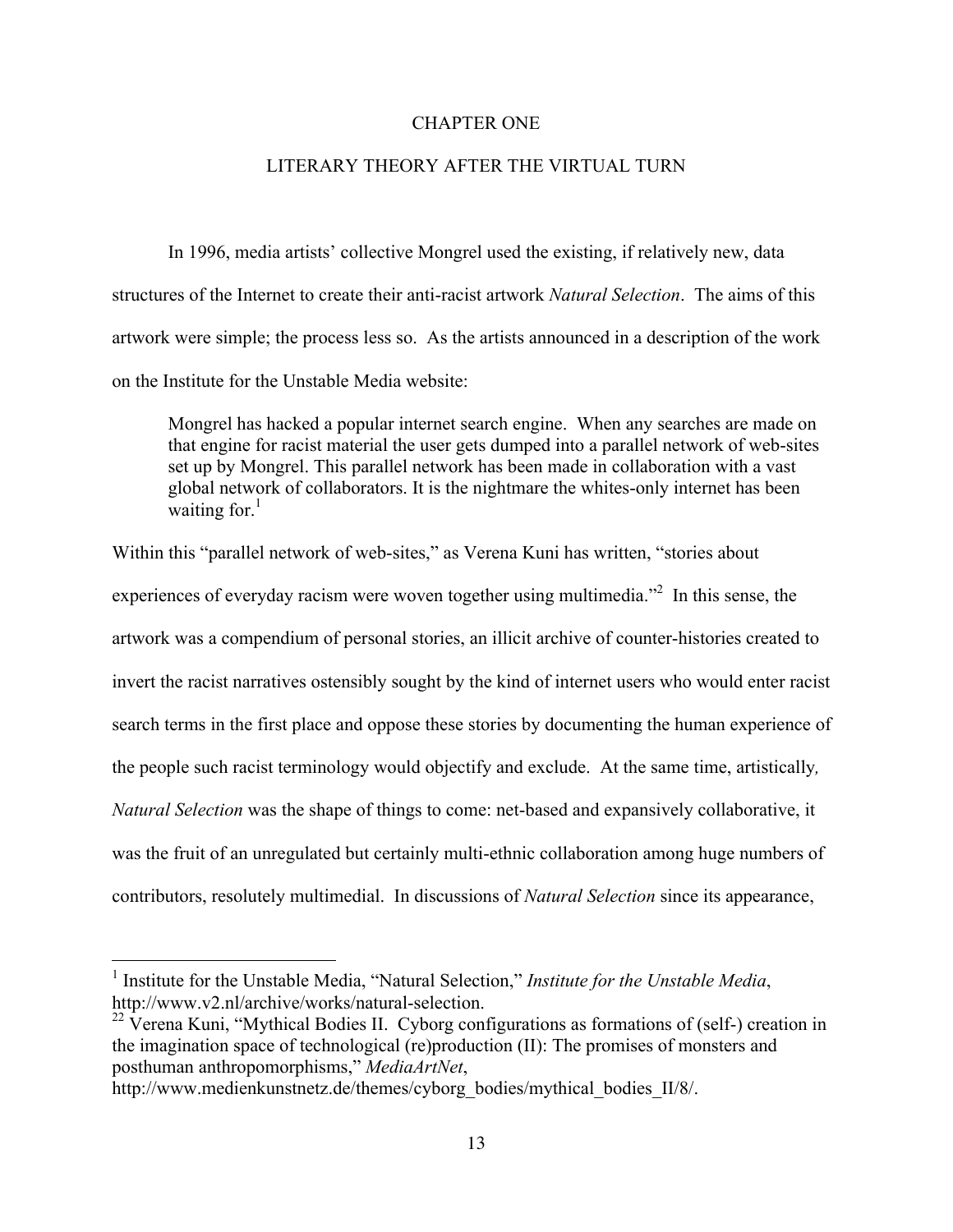any narrative content of Mongrel's counter-archive has been eclipsed by the boldly interventionist guerrilla tactics of its search engine hack and by the memorable images associated with the action, themselves so powerful that they seemed perfectly to encapsulate the artwork's message—or at least one part of it. As Kuni writes, Mongrel:

put out animated images and posters in which the facial features of people of different ethnic groups were stitched together. In the tradition of a culture which regards the idea of the 'whole' white man as the crowning glory of creation, voluntarily imagining, recognizing or even creating one's self as a "patchwork" is connoted with fear.<sup>3</sup>

Kuni here emphasizes an increasingly common idea of what contemporary critics might call "posthuman" identity—a belief, closely associated with cyberfeminist theory and criticism, that selfhood is multiple, spliced, networked in ways that pose a direct threat to an older paradigm of human identity that is wrapped up in a set of ideas about wholeness, limits, self-presence, and transparency. These ideas have been foundational to modern Western definitions of selfhood and subjectivity; they are intrinsic to what N. Katherine Hayles describes as a "liberal-humanist" perspective, one that defines the "human" in narrowly defensive and exclusionary terms.<sup>4</sup>

Certainly Mongrel's ongoing project, apparent even in the group's name, opposes any "liberal-humanist" idea of identity as whole, complete, or pure, offering instead a celebration of the multiplicity and hybridity that are present within individuals but also dispersed across huge, unrepresentably complex networks of people and technologies. At the same time, by targeting racist users of the "whites-only internet", the group highlights the persistence of popular interest in identitarian "purity" even within the vast unregulated network that is the internet. The fetishization of reified identities remains a serious cultural problem connected to the perpetuation of real inequality and violence, even a media climate that ostensibly privileges a more flexible,

<sup>&</sup>lt;sup>3</sup> Kuni, "Mythical Bodies II."

<sup>4</sup> See N. Katherine Hayles, *How We Became Posthuman: Virtual Bodies in Cybernetics, Literature, and Informatics* (Chicago: University of Chicago Press, 1999).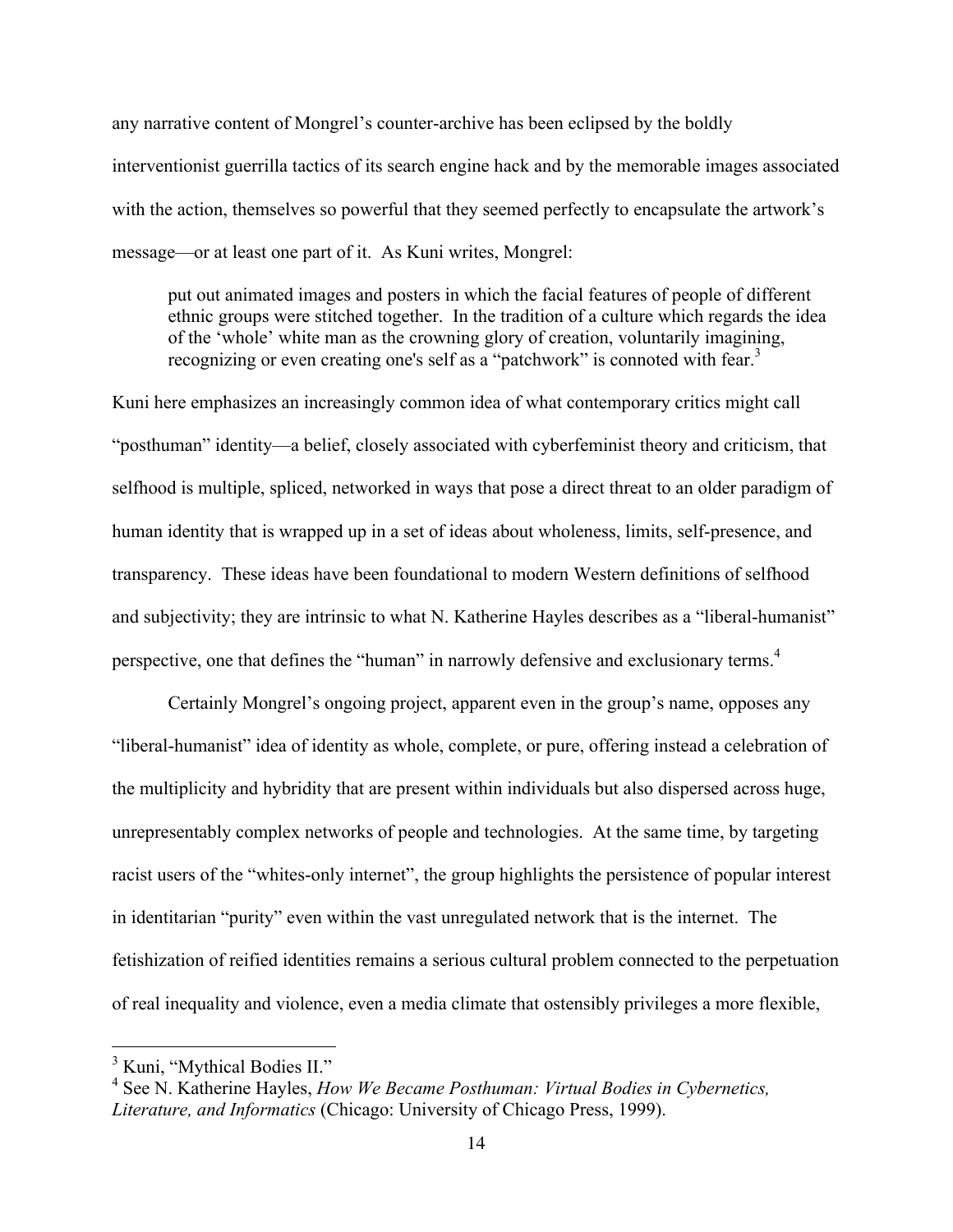more expansive, and more egalitarian understanding of the self.

An additional irony is apparent in the comments of Matthew Fuller, one of *Natural Selection*'s co-producers. "Along with porn," Fuller remarks, "one of the twin spectres of 'evil' on the internet is access to neo-nazi and racist material on the web. Successive governments have tried censorship and failed. This is another approach.- ridicule."<sup>5</sup> Fuller's remarks point to key tensions within digital cultural studies. If digital technologies provide the complex communicational infrastructure that emphasizes the paradigm of selfhood as multiple and situational, networked and "distributed"<sup>6</sup> across many different connections at once, they also allow older, objectifying discourses like pornography and racist material to persist—even proliferate—in the face of any attempts at official regulation. The extent to which the diffusion of connections and networks online affords new expressions of identity and affiliation is precisely the limit of the power any authoritative body like a nation-state (a concept already part and parcel of a "liberal-humanist" understanding of agency) might wield to protect or guarantee those new expressions. Online information is mutable; it leaves no material records. It resists editorial rule and censorship and seems to eschew authoritative standards in favor of flash and instantaneity. These facts are often seen to exponentially exacerbate a negative dialectic between mass media and mass politics, where public knowledge seems a diffuse field of myth that is shaped, to a frightening extent, by forces that cater to ideology and id.

The informational content and processes we use to form and perpetuate our social identities are very much at stake in a work like *Natural Selection*, but, on a more fundamental level, so is the nature of public knowledge itself, and our relationship to it. With the emergence

5 See Mongrel, "1996 Natural Selection," *Mongrel*, www.mongrel.org.uk/ naturalselection.

<sup>6</sup> See Hayles, *How We Became Posthuman*.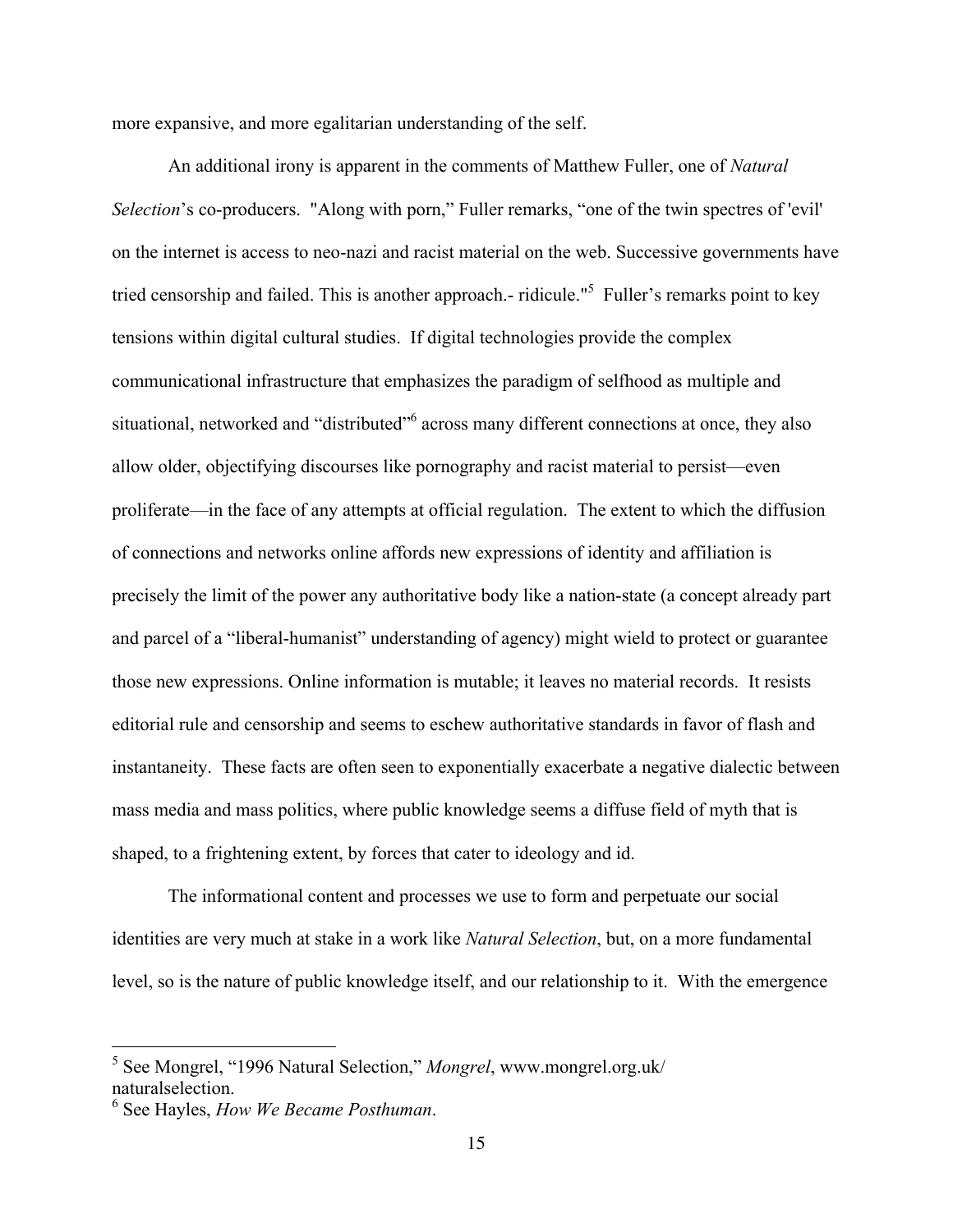of digital networks, we have a newly concrete, if not exactly material, figure for the field of public knowledge. Manifest as internet, this body of thought and information is a pool of ideas, overlapping networks of understanding and interest, a repository and forum and ceremonial (re)iteration of all that we collectively know. Mongrel's *Natural Selection* points out some of the frictions between this new, flexible, limitlessly expansive model of information storage and retrieval, and an older set of assumptions about identity and power. But Mongrel's more important intervention is to focus on the questions we ask of our contemporary archive of public knowledge, and on the structural terms of the interface, the place where our questions take form. *Natural Selection* makes it impossible to ignore the non-neutrality of the search engine, the primary point of contact between the individual user and the vast body of knowledge that is the dominant archive of our time. Mongrel demonstrates that the terms of this connection are in fact highly constructed, calling attention to the unseen programming that shapes our queries and their outcomes, algorithms styled as transparent windows that turn out to be opaque screens, the potential for ideological spin, mass rule, and oversimplification, and the need for active intervention to counteract the regressive tendencies such a situation invites. If digital media make such intervention easier, they also raise the cultural stakes of the conflict: the alternative to Mongrel's vision looks like endless variations (or ossifications) of the "whites-only internet" scenario, a world marked by rampant inequality and isolationism, a cultural imaginary increasingly divorced from real human experience, a specter of humanity adrift, lost in an ahistorical and endlessly recursive cul de sac of immediate gratification and cheap ideology. This makes it more important than ever before to ask the fundamental question, as Mongrel indirectly does with *Natural Selection*: What is it that we need or expect from the archive? What do we ask of it, and how does the form of our questions both reflect and amplify our desires?

16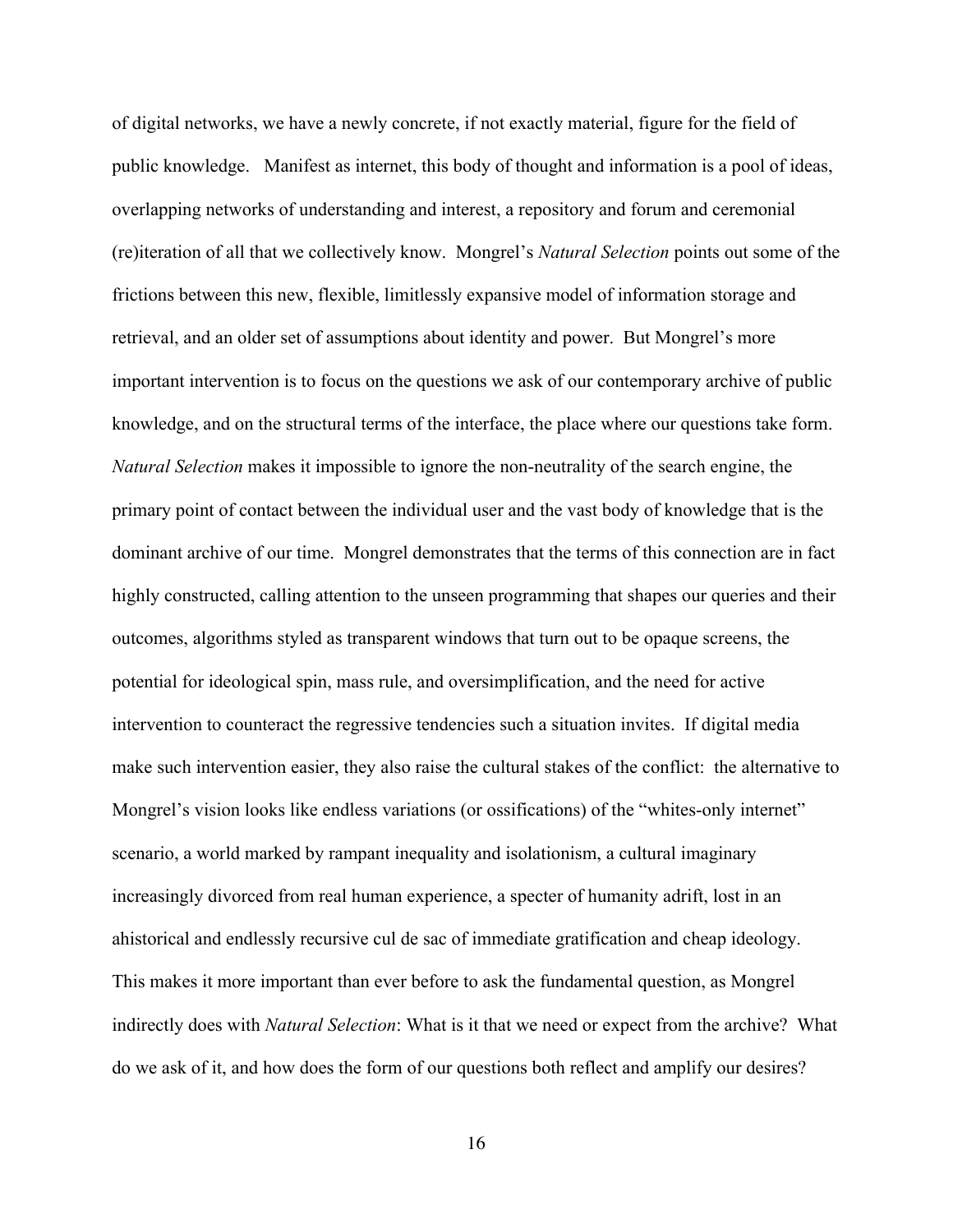What the racist internet user addressed by *Natural Selection* asks of the archive is one (perverse) variation of what we, as humans, have always asked. We ask the archive to mediate between individual and collective, between past and present. We also ask it to overdetermine, to confirm and substantiate a body of experience and a sense of social identity that are, as Mongrel clearly demonstrates, all too often all too narrowly defined. We might think of the ideological recursivity Mongrel interrupts as being a problem of the archive giving a too-easy answer to a poorly-stated need, a genuine human need for identity and place, a need that, we should note, might be stated well or poorly in any medium.

But for many scholars the poverty of the answers we receive has to do with the structure of our dominant media themselves, specifically their orientation to instantaneous interactivity and simulation and their deviation from the expectations of writing and narrative representation. Although its influence may be fading now, as the binary orientation associated with structuralism gives way to theoretical frameworks more commensurable to the nonbinarism of the virtual (and, less laudably, as the traditions of rigorous critical theory give way to more social-scientific approaches to digital culture<sup>7</sup>), the discourse of digital media theory has been powerfully shaped by the notion that the media modes of symbolic representation and digital simulation are mutually exclusive. For many years it was practically a truism that the very form and structure of narrative—understood as a linear progression of events oriented to some ending or closure had been rendered defunct, displaced by the ascension of new media and their alternative logics of form and structure. A profoundly influential version of this viewpoint came on the scene in 2002 with Lev Manovich's *Understanding New Media*. In this treatise, Manovich famously

7 As, for example, Geert Lovink argued at a 2009 conference called *Spatialized Networks and Artistic Mobilizations: A Critical Workshop on Thought and Practice*. Geert Lovink, "Network Cultures" (lecture, Cornell University, Ithaca, NY, October 24, 2009).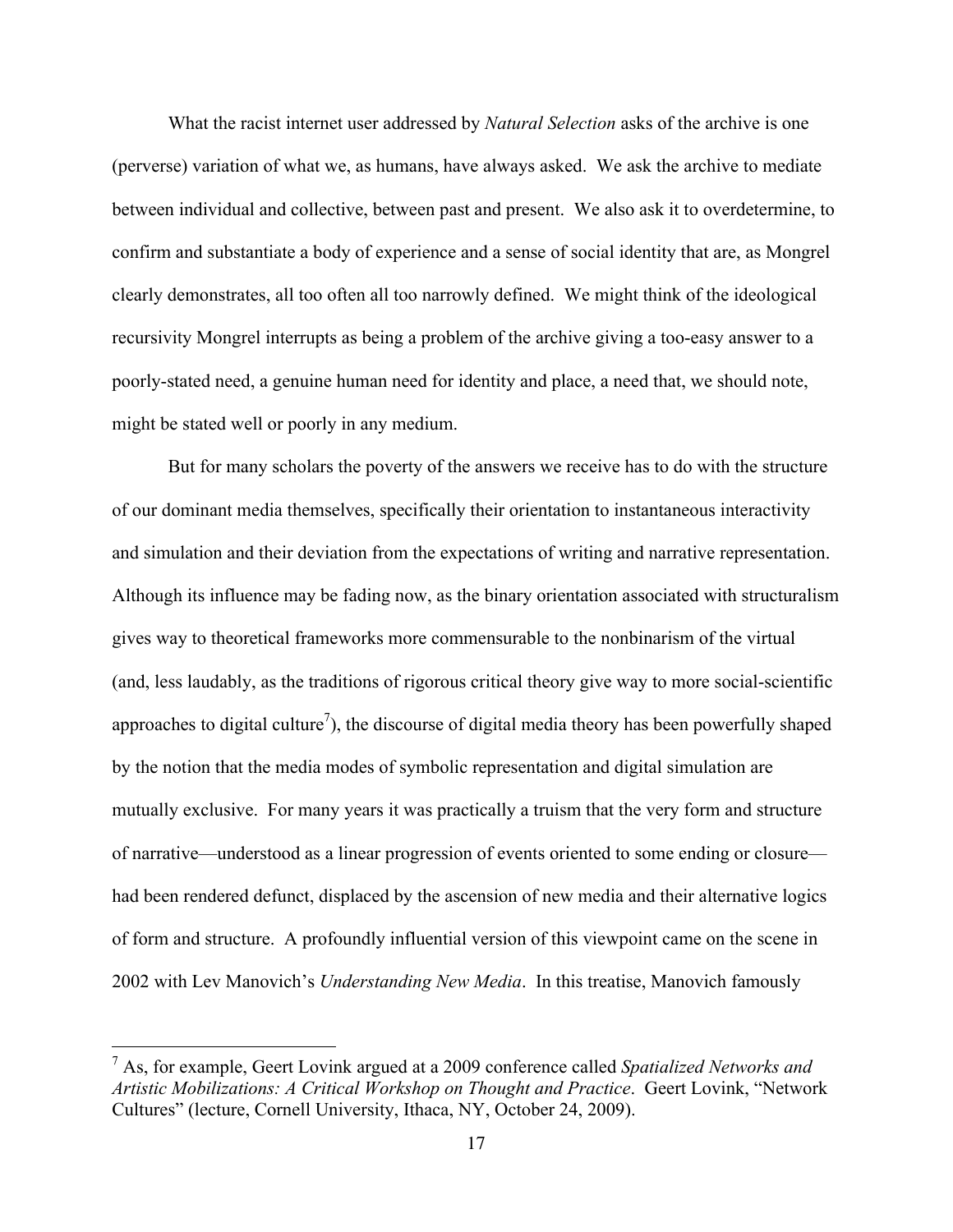opposes the random-access "database," the fundamental structure of new media, to the serial progression of narrative, arguing that this structural transition from one informational mode to the other precipitates a major shift in how we express and experience our cultural lives. He writes that,

after the novel, and subsequently cinema, privileged narrative as the key form of cultural expression of the modern age, the computer age introduces its correlate—the database. Many new media objects do not tell stories; they do not have a beginning or end; in fact, they do not have any development, thematically, formally, or otherwise that would organize their elements into a sequence. Instead, they are collections of individual items, with every item possessing the same significance as any other.<sup>8</sup>

For Manovich, it is the new media objects' resistance to any single ordering schema,

organizational logic, or stable interpretive framework that distinguish them from the rationalist hierarchies of narrative causality and symbolic representation. Though this is a perfectly valid and useful observation, Manovich extends the argument too far, resulting in a much quoted, clever quip that unfortunately reinforced a terribly reductive binary opposition between the two media systems. He continues:

As a cultural form, the database represents the world as a list of items, and it refuses to order this list. In contrast, a narrative creates a cause-and-effect trajectory of seemingly unordered items (events). Therefore, database and narrative are natural enemies. Competing for the same territory of human culture, each claims an exclusive right to make meaning out of the world.<sup>9</sup>

The sense of mutual exclusivity that looms so large in Manovich's account now seems dated, almost naïve in its oversimplification. But the problematic he establishes continues to resonate in digital-narrative studies, and points to an underlying binarism, common to structuralist analytical practice, that arguably *must* persist in any critical discussion of narrative. It continues, for example, even in the most rudimentary and sympathetic definition of narrative offered by

8 Lev Manovich, *The Language of New Media* (Cambridge, Massachusetts, and London: MIT Press, 2001), 218.

<sup>9</sup> Manovich, *The Language of New Media*, 225, emphasis mine.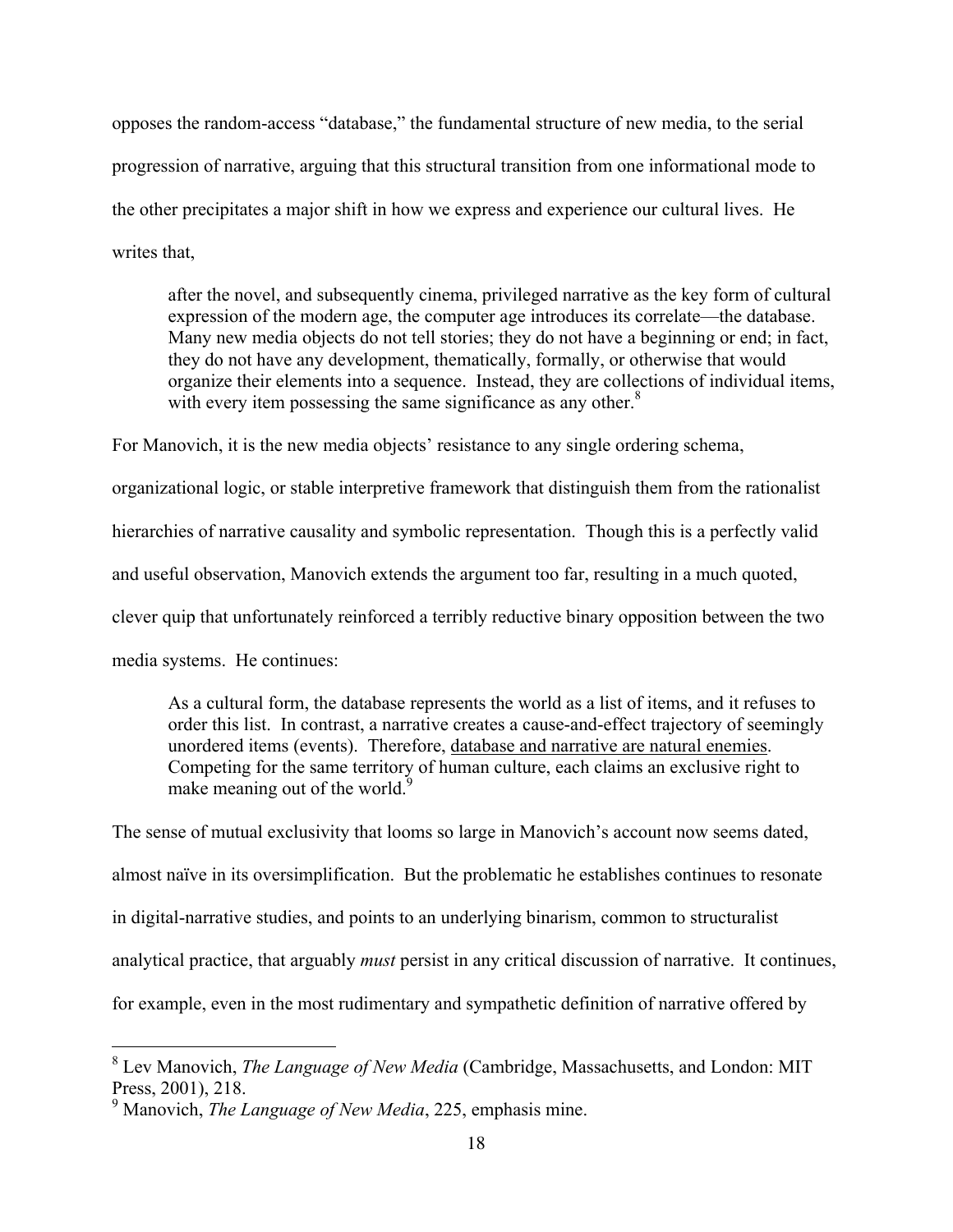Marie-Laure Ryan, the groundbreaking and utterly meticulous theorist of digital-narrative intersections, in her editorial introduction to the 2004 volume *Narrative Across Media: The Languages of Storytelling*. This was a collection of essays on "transmedial narratology"; as such, Ryan's definition is explicitly intended to be flexible, in order to bring within the purview of narrative analysis acts of storytelling that might or might not involve written texts. Yet even this most basic and flexible definition suggests that, quite apart from the complex analytical frameworks of formal narratology, our most basic underlying assumptions about narrative are nearly impossible to disengage from the divided, binary structure of symbolic representation itself. Ryan writes that anything that might be called "narrative" entails the following demands:

1. A narrative text must create a world and populate it with characters and objects. Logically speaking, this condition means that the narrative text is based on propositions asserting the existence of individuals and on propositions ascribing properties to these existents.

2. The world referred to by the text must undergo changes of state that are caused by nonhabitual physical events: either accidents ("happenings") or deliberate human actions. These changes create a temporal dimension and place the narrative world in the flux of history.

3. The text must allow the reconstruction of an interpretive network of goals, plans, causal relations, and psychological motivations around the narrated events. This implicit network gives coherence and intelligibility to the physical events and turns them into a  $plot<sup>10</sup>$ 

The first term of Ryan's definition points to the narrative text's representational capacity

to "create a world" that is implicitly *different* from the one the reader inhabits. The second term

of the definition, insisting that "[t]he world referred to by the text must undergo changes of state

that are caused by nonhabitual physical events," points to the hierarchical organizational logics

of temporal order and causality. And the third term, emphasizing the "reconstruction of an

interpretive network of goals, plans, causal relations, and psychological motivations" relates both

10 Marie-Laure Ryan, "Introduction," in *Narrative Across Media: The Languages of Storytelling*, ed. Marie-Laure Ryan (Lincoln and London: University of Nebraska Press, 2004), 8-9.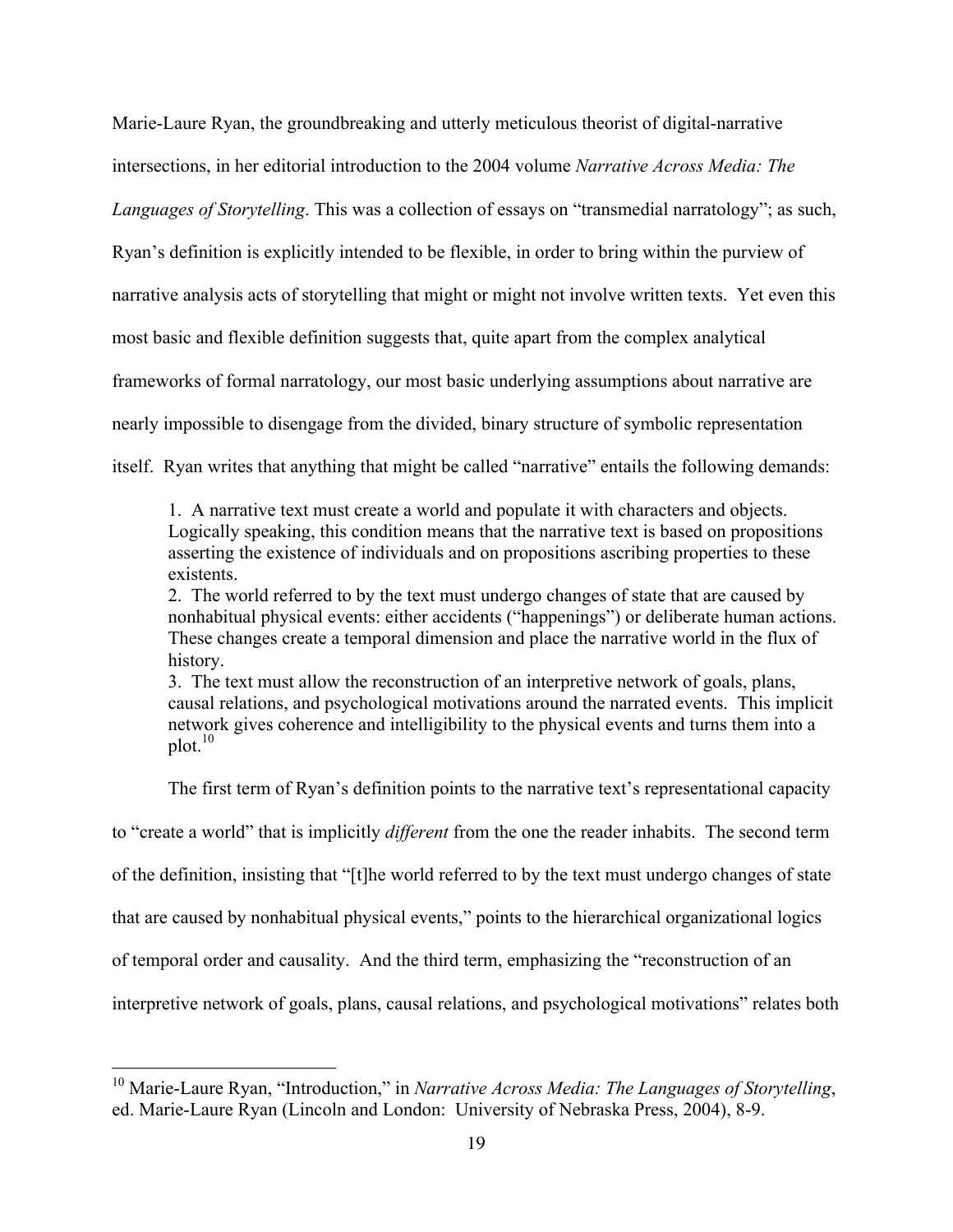this world and its causal, temporal order to "intelligibility," the perspective of a rational human subject. To put it differently, the first two factors of Ryan's definition have to do with creating an alternate space and alternate time, respectively, that are distinct from the reader's habitual experience and marked as such; the third has to do with establishing a connection between the reader's everyday experience and that of the text world. These three factors first postulate a gap between representation and reality, then invoke a relatively stable framework of interpretation to bridge that gap. Narrative appears here as a mediated binary, neatly illustrating a structuralist view of communication according to which meanings are understood to be socially negotiated and socially disciplined—phenomena that span an inexorable divide between signifiers and signifieds.

This notion of narrative as a mediated binary has always been essential to the structuralist practice of narratological analysis. In her online essay "Narrating Bits: Encounters between Humans and Intelligent Machines," N. Katherine Hayles first outlines these longstanding binary premises, then attempts to think beyond them. Hayles writes:

The binary established by the Russian formalists of fabula and sjuzhet followed the distinction, dating back to what Gerard Genette calls the "pre-history" of narratology, of story and plot. Mieke Bal defines fabula as the "material or content that is worked into a story," while the story itself is "defined as a series of events." This definition is more or less echoed by Genette, Seymour Chatman, Shlomith Rimmon-Kenan, and others. The sjuzhet, on the other hand, is the order of appearance of the events in the work itself, or as Chatman, quoting Boris Tomaskevsky, puts it, "'how the reader becomes aware of what happened." Different theorists transpose these older terms into binaries with slightly  $differential$  different inflections<sup>11</sup>

Even if "these examples show...there is no consistent terminology" across the field of narratology for the concepts Hayles denotes as *sjuzhet* and *fabula*, the binary motif itself is remarkably consistent: all rely on the foundational premise of a story space split between,

11 Hayles, "Narrating Bits: Encounters between Humans and Intelligent Machines." *Vectors*, http://vectors.usc.edu/narrating\_bits/, lex. 10.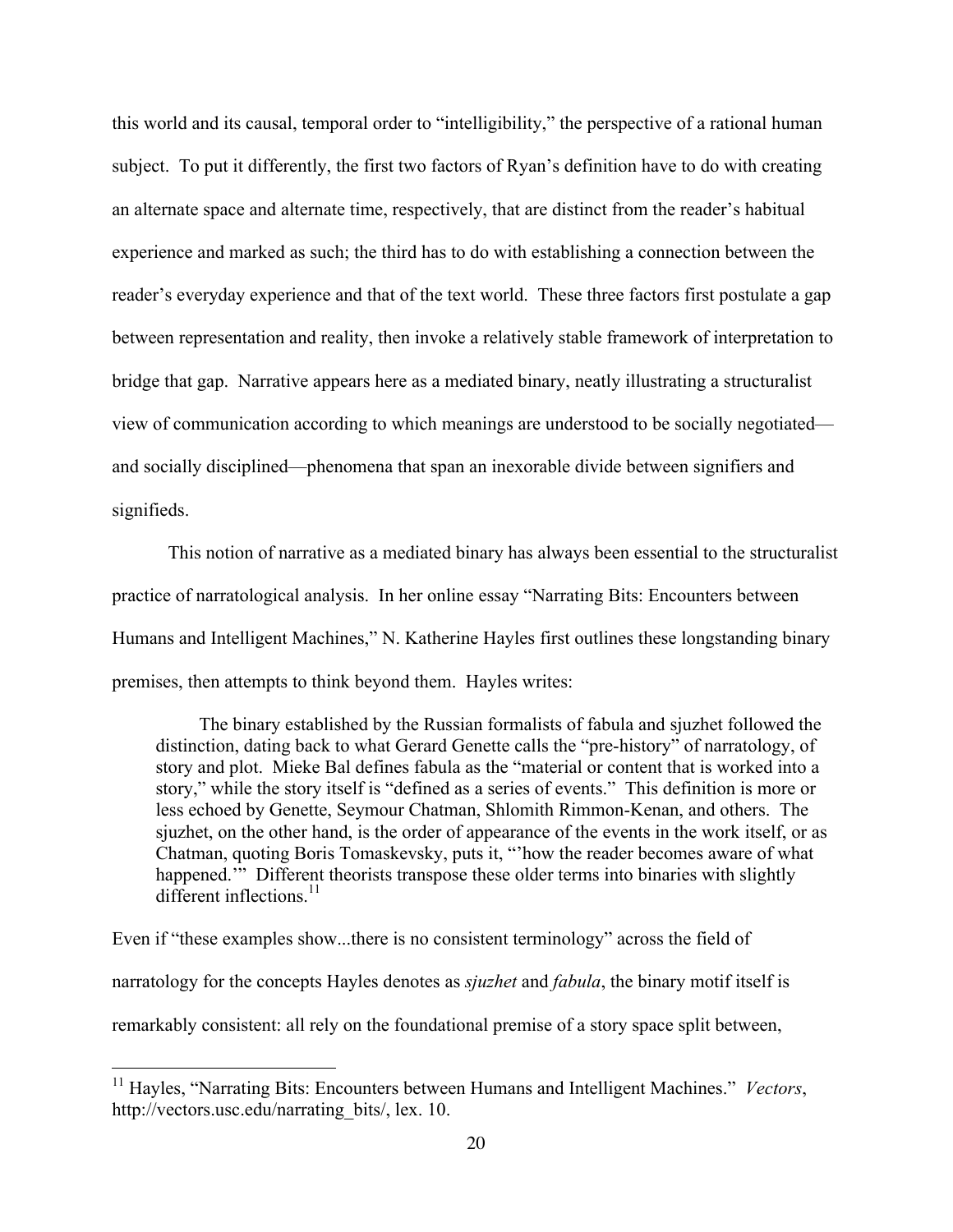on the one hand, an imaginary world where narrated events take place in their own real time (*fabula*), that dream time and imaginary event sequence that is 'real' in the world represented by the narrative, and, on the other hand, the 'real time' and sequential experience of the reader who encounters story events in the order of their presentation (*sjuzhet*). The study of narrative has, practically speaking, always meant study of the sjuzhet—as Hayles notes, "[v]irtually every major theorist of narratology has emphasized that only the sjuzhet is literally present in the text; the fabula is a contingent construction created by the competent reader."<sup>12</sup> Yet the fabula remains essential—presumably—to the imaginary construction of narrative itself; projecting or extrapolating fabula from sjuzhet is an act of imagination accomplished by the competent reader as the fundamental work of narrative reading.

This is where narrative's seemingly inherent potential for ideological oppression becomes clear—where narrative engages and amplifies the questionable operations of ontological stabilization and foreclosure associated with symbolic representation itself and the structuring of subjectivities and psychic energies these operations suggest. This is also, unsurprisingly, where the anti-narrative position of many  $20<sup>th</sup>$  century artists and critics begins. The very structure of narrative representation ensures, as Hayles writes, that:

Whatever a narrative's content...its form implies a stable ontology for the arena in which it operates and in this sense generates a more or less stable ontology expressed through the reader's construction of its fabula.

Moreover, the inextricable entwining of fabula and sjuzhet guarantees that this will always be an ontology constituted through, and indissociable from, the subjectivity (or subjectivities) "seeing" and "saying" the world. $^{13}$ 

Some kind of normative subjectivity here guarantees the ontological stability of the fabula, suturing its connection to the necessarily limited and finite symbolic representation of the

<sup>&</sup>lt;sup>12</sup> Hayles, "Narrating Bits," lex. 11.

<sup>&</sup>lt;sup>13</sup> Hayles, "Narrating Bits," lex. 13-14.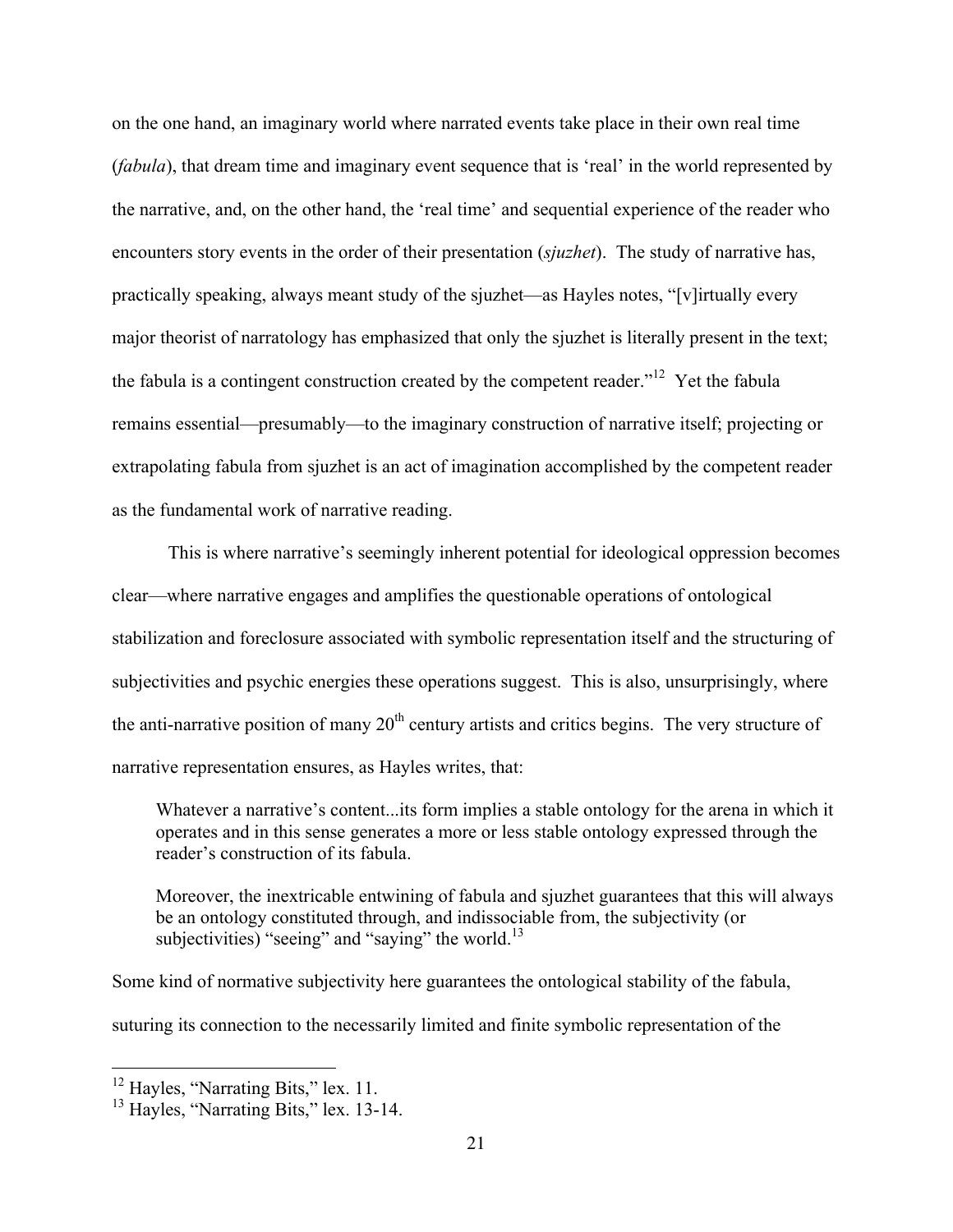sjuzhet. Because the relationship between these three terms (sjuzhet and fabula, mediated through the human subject) seems like a heightened and especially insidious version of the process whereby arbitrary signifiers come to function as signs, narrative here becomes exemplary of the problems with symbolic representation itself. Critical methods for analyzing the ossification and consolidation of power through regimes of representation have often focused on narrative as symbolic representation par excellence.

We could consider, for example, the commonplace "master narratives" critique, which uses the concept of narrative, in particular the linearity and teleology of narrative structure and its powerful inculcation of a shared "fabula" in the popular imagination, to describe the domineering discursive forces that define the contours and the acceptable parameters of public knowledge and social identity. This critique recognizes narrative's structural capacity, discussed by Hayles above, to project a stable ontology and a fabulous "truth" from a highly constructed and fundamentally exclusionary *sjuzhet*, and to make agreeing with this stable ontology the *only* litmus test of functional—or anyway socially acceptable—human subjectivity. Beyond this, the "master narratives" critique emphasizes narrative's teleological focus, its propensity to totalize, its foreclosure and exclusion of alternate stories from the accepted imaginary fabula.

Digital theorist Sean Cubitt argues that this kind of critique defines narrative too narrowly, placing too great an emphasis on rationalism, causality and linearity as narrative's essential—and essentially problematic—features. Cubitt even suggests that the anti-narrative position of many early postmodern critics derived less from the overbearing ideological impact of the informational structure itself, and much more from the critics' response to the ways that structure had been used and idealized in very specific historical contexts for particular ends; this anti-narrative position is, Cubitt suggests, not so much a matter of structural critique as of

22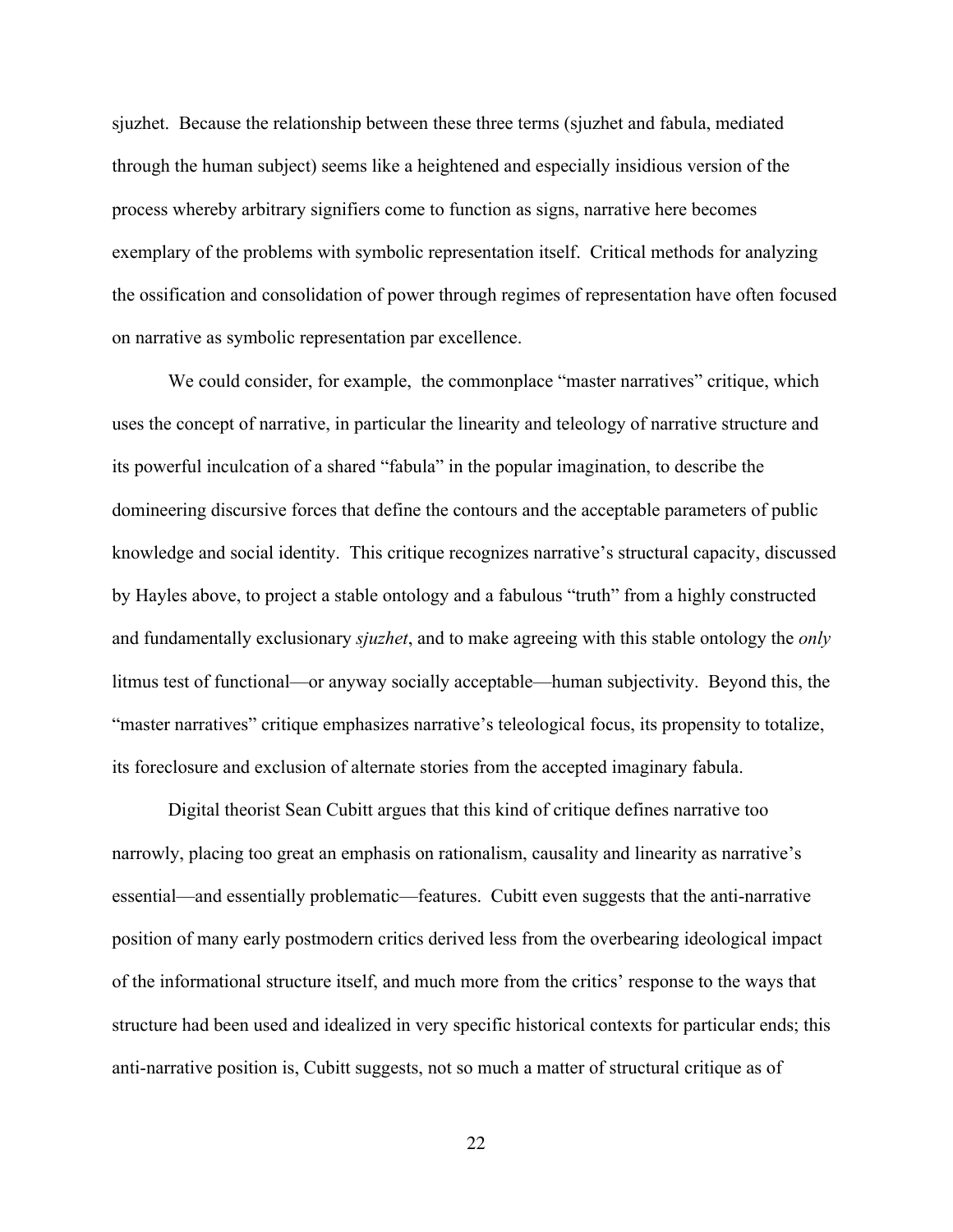political and intellectual history. He ascribes the popular rejection of the ideal of linear narrative progress among key Western theorists in the decades of the  $20<sup>th</sup>$  century to "the bitter [post-1968] anti-Marxism of key post-modern theorists like Lyotard, Baudrillard, Virilio and Deleuze."14 Cubitt argues that this bitterness "does not validate the attempt to ascribe to modernity an exclusively and uniquely narrative foundation," nor, by extension, does it validate any attempt to critique or resist modernity by rejecting narrative. Nor, for Cubitt does this connection validate this critical viewpoint's "insistence of the failure of the form."15 On the contrary, taking a far less dichotomized approach to the problem, Cubitt argues that narrative form may still have much to offer, even in our postmodern digital era. But understanding the terms of narrative's persistence and continued value in media art of the digital age is no simple task. It demands appropriately flexible and nuanced critical models and, above all, a willingness to reconsider narrative's relationship to literary analytical frameworks that have long connected the media mode of symbolic writing with the functioning of a properly "human" subjectivity. What I outline here is a humanist but pragmatic approach to this problem that seeks to understand transhistorical human needs by interrogating the ways in which different communicational structures and media modes channel the needs differently in different social and historical circumstances.

Here I return to my earlier suggestion that the conflicted relationship to narrative in much critical theory of the postmodern era has been less about representation per se, and more about a

 $<sup>14</sup>$  I am less interested here in Cubitt's conclusions about these theorists' underlying motives</sup> (which is very much open to debate) than in his effort to connect their anti-narrative position to their historical and political contexts. See Sean Cubitt, "Spreadsheets, Sitemaps and Search Engines: Why Narrative is Marginal to Multimedia and Networked Communication and Why Marginality is More Vital than Universality," in *New Screen Media: Cinema/Art/Narrative*, ed. Martin Rieser and Andrea Zapp (London: BFI, 2002), 4.

<sup>&</sup>lt;sup>15</sup> Cubtt, "Spreadsheets," 4.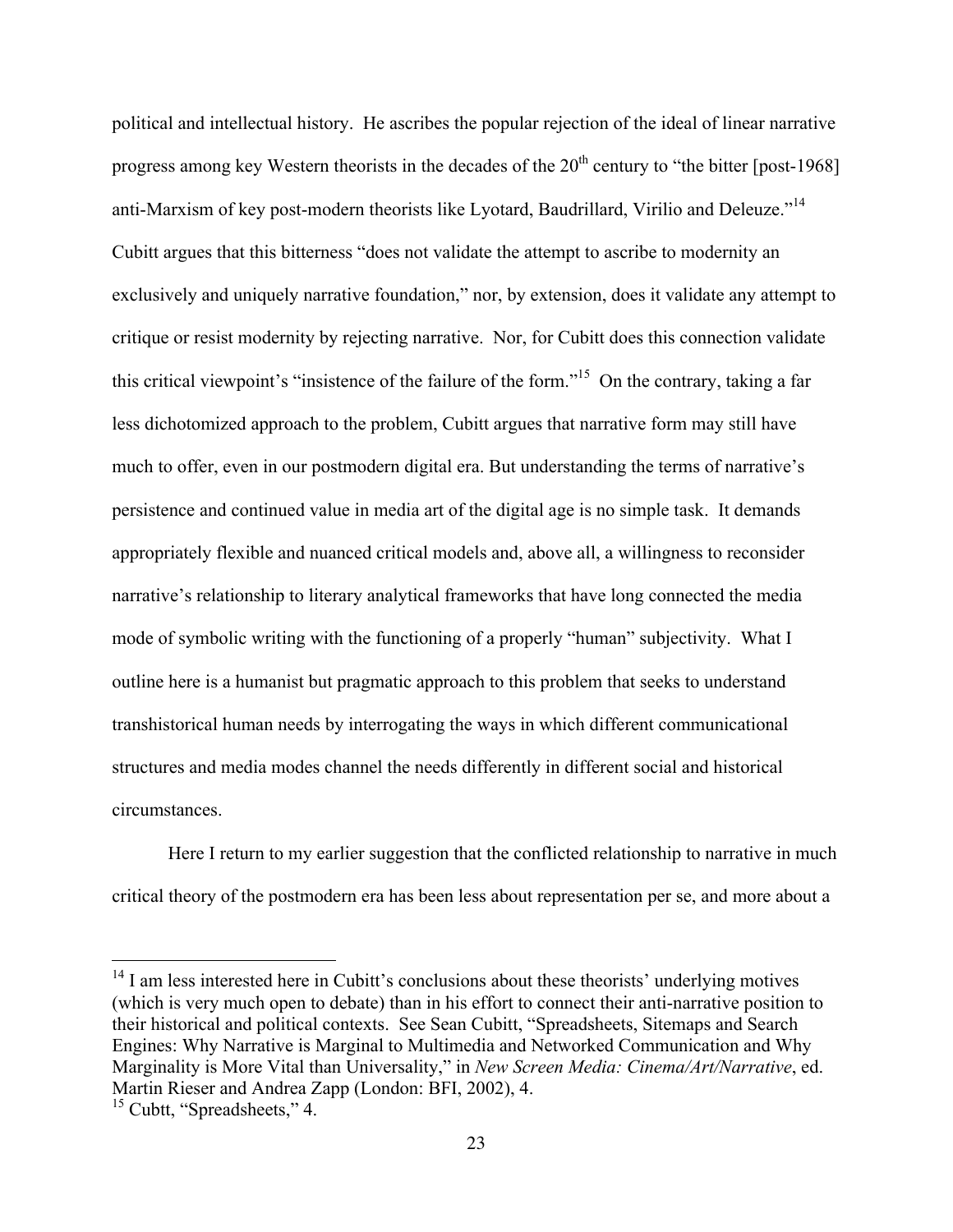struggle to understand what is genuinely "human" in the zones of interaction between "liberal humanist" and "posthuman" modes of subjectivity. For many of the early postmodern critics Cubitt cites, the problem with postmodern media culture was arguably not exclusively about the moral, ideological, and ethical failures of narrative form, but had just as much to do with the *practical* failures of symbolic representation in a social, economic, cultural, and mediatechnological milieu that was rapidly moving away from the logic of representation and toward that of simulation. The frustration bordering on despair of many critics associated with the early postmodern moment emphasized especially the dissipation of the limits that bound and guarantee the coherence of the "liberal humanist subject," the limits on which representation itself, and by extension, and especially, narrative depends.

Before elaborating further, I should say more about the material and medial aspects of new media in tension with narrative expectations. To return to the basic narratological frameworks discussed above, the projected ontological stability of the fabula depends—and insists—on the relative *material* stability of the narrative text itself, the "sjuzhet," variously conceived, as a discrete *object* of exchange. Beyond the limit that separates fabula from sjuzhet, the representational structure of narrative relies on other limits that define, contain, and preserve the object-identity of the text. This emphasizes narrative's role as a fungible object of exchange, its function as a coherent "body of information." It moreover inscribes a clear limit between the parties involved in this exchange—subject-limits, so to speak, around the teller and the receiver of the story. The subject in this case is presumed to maintain a separation both from other subjects and from the text itself, in part because of the text's own object-limit, its own coherence, and also because of its temporal displacement; it is always-already or a priori to the subject's own moment of apprehension. We might also consider here the binary separation of sjuzhet and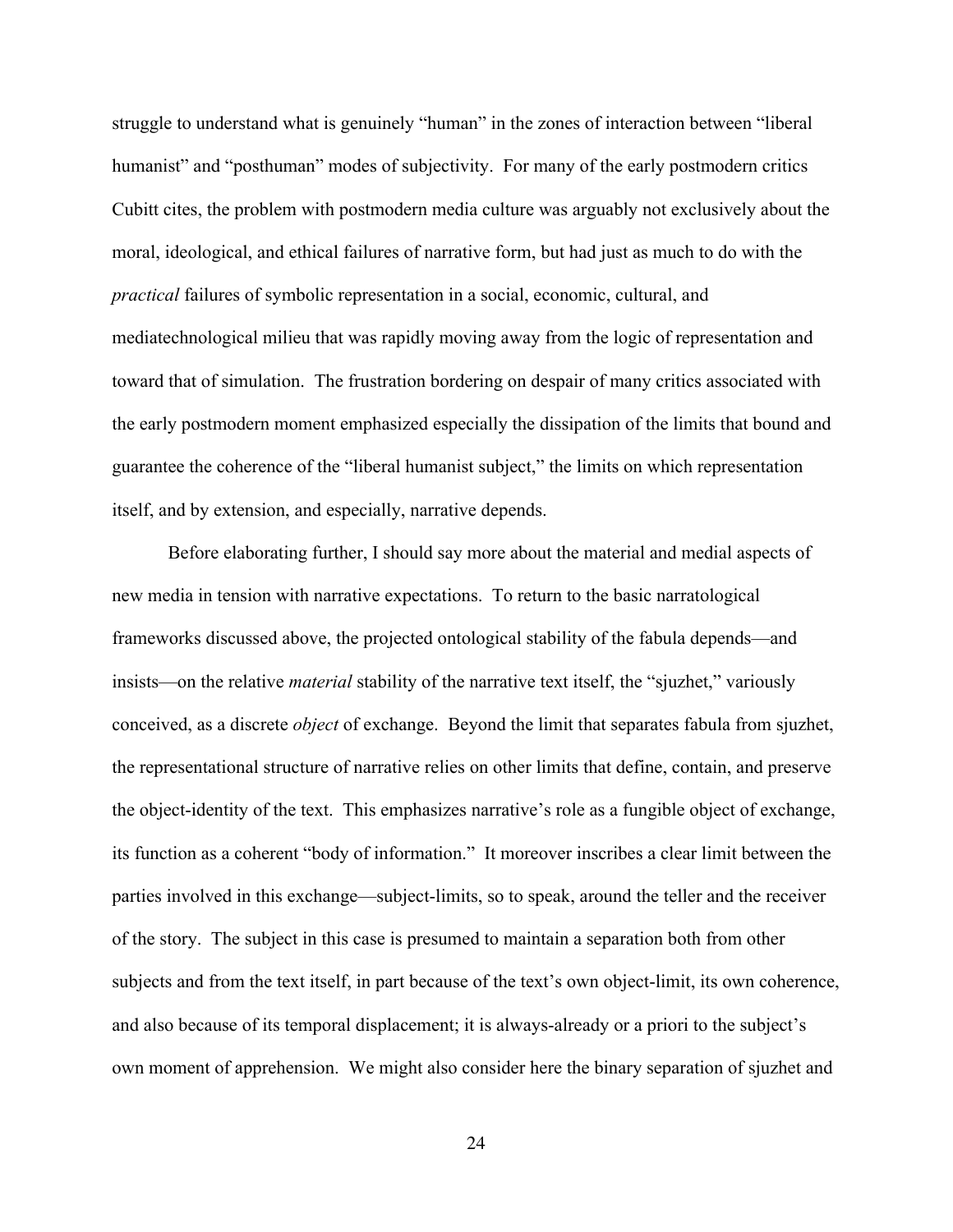fabula itself, and the clear separation of both sjuzhet and fabula from the lived moment and the reality of the reader; the temporal displacement of the "story world" from the "real world."

In a structuralist view of the system of representation, narrative occupies the middle range of an intricate and far-reaching fractal structure, wherein limits complexly beget and bespeak other limits. To the extent that these limits are presumed to be essential for human communication and cognition, the informational structure of narrative becomes inextricably associated with "human" values that ultimately have little to do with storytelling: critical thinking, independent thought, temporal mapping, historical agency, self-knowledge, shared community.

This helps to explain the conflicted relationship to narrative that has marked much critical theory of the postmodern era. We might understand the tensions around narrative within late- $20<sup>th</sup>$  century critical theory as an effort to preserve these values while acknowledging the ideological limits of representation—that is to say, the exclusionary violence, foreclosure, and objectification that inhere in the structural limits of the symbolic system—as well as the pressures placed on these limits by the emerging structures of new media.

The pressures of greatest concern to the "key postmodern theorists" Cubitt invokes above include: 1) The ubiquity of audiovisual media flow; television, radio, advertising, etc (Baudrillard, Jameson); that is to say, the lack of spatial or temporal limits. 2) The infusion of media spectacle into every aspect of material life, the reconfiguration of material life after the fact of an instantaneously updated yet a priori media spectacle (Baudrillard, Virilio); that is, the lack of material, object, or ontological limits. 3) The instantaneity of media transmission, promoting a general acceleration of life's pace, the reduction of temporal experience to a single dimension, the impossibility of reflection (Virilio, Lyotard); the lack of temporal limits, subject

25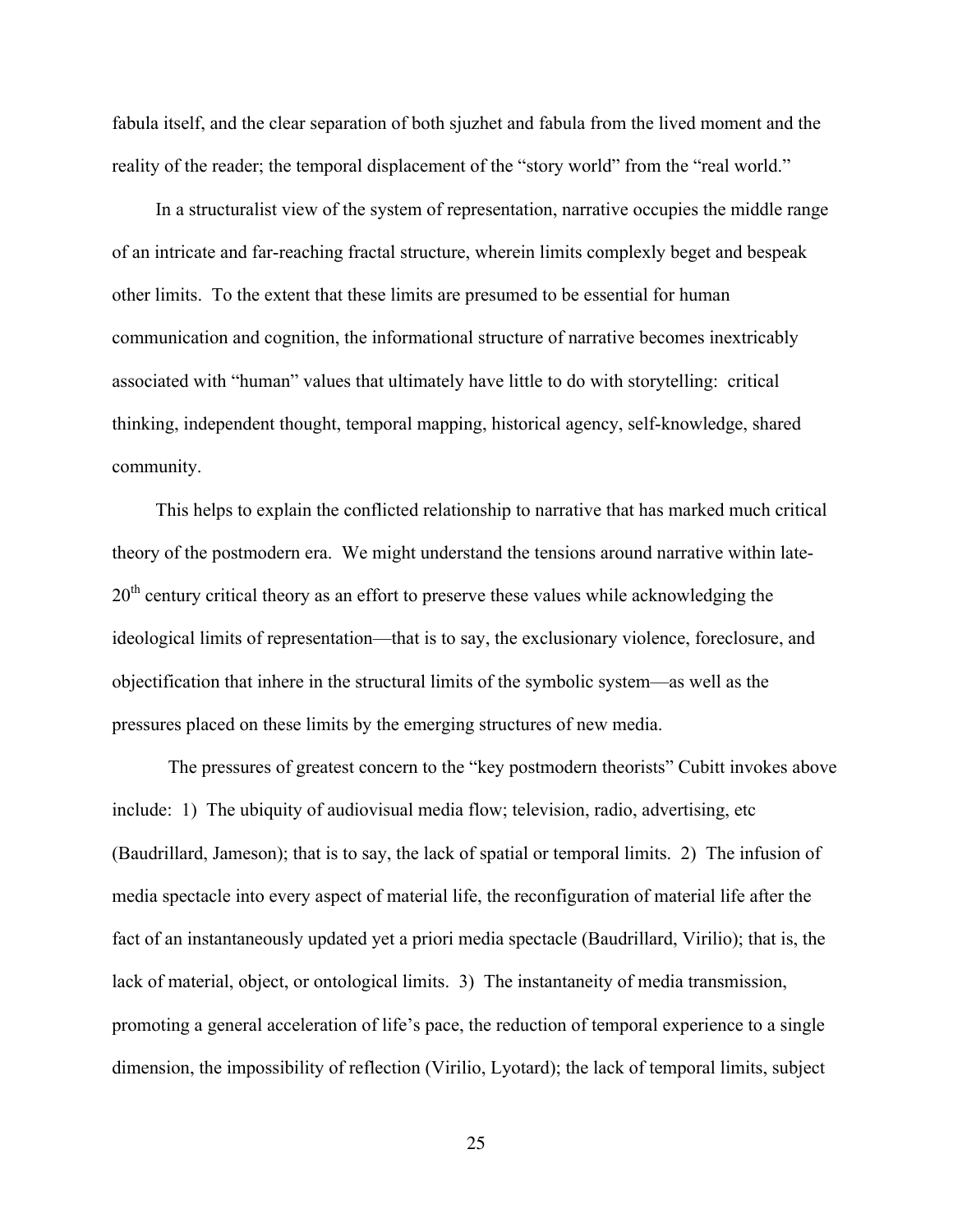limits, critical distance. 4) The impossibility of disengaging from this constant flow long enough to track one's own history, understand one's own relation to the whole, the impossibility of consolidating thereby a subjectivity generally capable of establishing causal relationships and anticipating future events (Jameson); the impossibility of creating a specular limit, of construing these other limits as a mirroring surface.<sup>16</sup> All in all, these add up to an inability for the postmodern subject to recreate for itself, in a media cultural context that so consistently and so insistently blurs them, the limits, binaries, and temporal order that are seen as necessary to narrative form.

This situation is unquestionably exacerbated by the emergence of digital media. Marie-

Laure Ryan outlines the five most salient characteristics of digital textuality, highlighting the

digital text's:

Reactive and interactive nature. By this I mean the ability of digital media to respond to changing conditions. *Reactivity* refers to responses to changes in the environment or to nonintentional user actions; *interactivity* is a response to a deliberate user action.

Multiple sensory and semiotic channels, or what we may call "multimedia capabilities," if we are not afraid of the apparent paradox of talking about multimedia media.

Networking capabilities. Digital media connect machines and people across space and bring them together in virtual environments. This opens the possibility of multi-user systems and live ("real-time") as well as delayed communication.

Volatile signs. Computer memory is made of bits whose value can switch back and forth between positive and negative. Unlike books or paintings, digital texts can be

<sup>16</sup> See, for example, Jean Baudrillard, *The Consumer Society: Myths and Structures* (London: Sage Books, 1998) and *Simulacra and Simulation*, transl. Sheila Faria Glaser (Ann Arbor: University of Michigan Press, 1994); Frederic Jameson, *Late Marxism* (London and New York: Verso, 1990) and *Postmodernism, or, the Logic of Late Capitalism*. (Durham: Duke University Press, 1991); Jean-François Lyotard, *The Inhuman: Reflections on Time*, transl. Geoffrey Bennington and Rachel Bowlby (Stanford: Stanford University Press, 1991) and *The Postmodern Condition*, transl. Geoff Bennington and Brian Massumi (Minneapolis: University of Minnesota Press, 1984); Paul Virilio, *Lost Dimension*, transl. David Mohrenberg (New York: Semiotexte, 1991).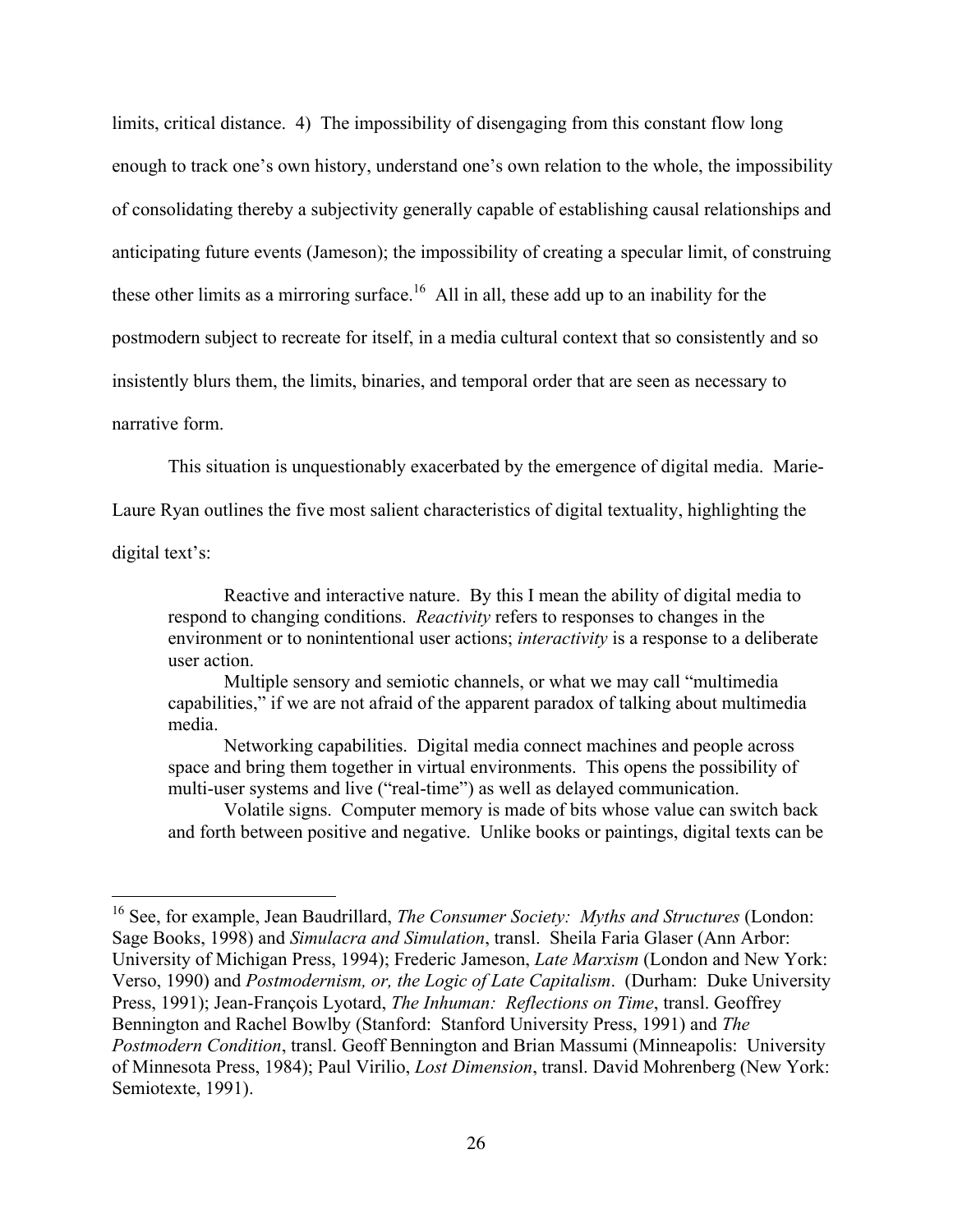refreshed and rewritten, without having to throw away the material support. This property explains the unparalleled fluidity and dynamic nature of digital images.

Modularity. Because the computer makes it so easy to reproduce data, digital works tend to be composed of many autonomous objects. These objects can be used in many different contexts and combinations, and undergo various transformations, during the run of the work  $17$ 

These attributes overwhelmingly point to the ontological status of the digital text in itself. In contrast to the material stability of the printed page, and the relative stability of interpretive frameworks for making meaning of written texts, the digital text is volatile, reactive, and radically open to input from multiple sources. In itself it is immaterial, mere flashes of pixels and electrical impulses. At the same time, it is ultimately inseparable from a material "reading machine,"<sup>18</sup> and through its use of "multiple sensory and semiotic channels" – for example, gesture, touch, and sound as well as vision—it relates directly to the embodied user and his or her sense of material situatedness. Precisely because of the technological apparatus that permits them to eschew any independent or permanent material form of their own, digital texts privilege the embodied moment of reading and thereby shift the burden of ontological stability away from either the text's object-identity or its content, placing this burden instead on the sensorium and the embodied memory of the individual reader.

Note that this marks a shift of ontological emphasis from the projected "fabula" to the embodied moment of interaction between reader and text (an underacknowledged element of the "fabula" in the first place). The digital text is neither prosthesis nor supplement, nor even an<sup>19</sup> extension, of "man"; instead human and text alike become networked, integrated parts of a

<sup>17</sup> Marie-Laure Ryan, "Will New Media Produce New Narratives?," in *Narrative Across Media: The Languages of Storytelling* (Lincoln and London: University of Nebraska Press, 2004), 338. 18 See Hayles, *How We Became Posthuman*, or *Writing Machines* (Cambridge, Massachusetts, and London: MIT Press, 2002).

<sup>19</sup> See Benedict Anderson, *Imagined Communities: Reflections on the origin and spread of nationalism* (London and New York: Verso Books, 1983).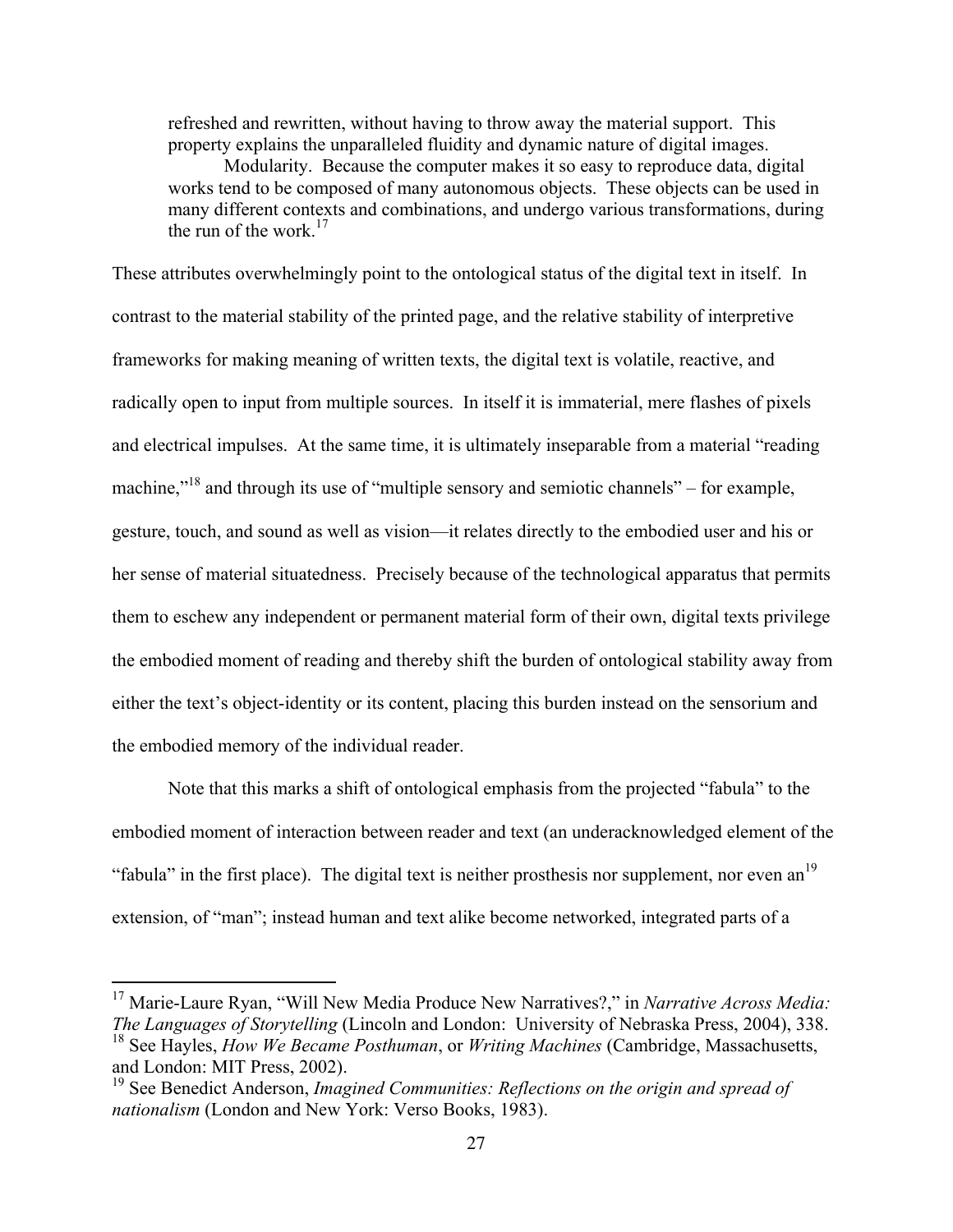distributed memory system. This presents a very different way of thinking about how texts operate in creating and sustaining public memory, one that may better be likened to pre-literate, immaterial oral cultures than to archival cultures of writing and document preservation. I will return to this point later in this chapter; for now it is enough to note, as have many theorists of digital textuality before me, that digital texts make no promise, and permit little fantasy, of the "fabula," that imaginary projection presumed ontologically firm, that, certainly since Benedict Anderson, has been assumed to ground the shared sense of history and experience that underwrites collective identity and a sense of community.

If the fantastical stability of the fabula is the point where narrative structure becomes ideological, becomes personal, so to speak, because it "generates a more or less stable ontology" that proves difficult to question and furthermore "guarantees that this will always be an ontology constituted through, and indissociable from, the subjectivity (or subjectivities) 'seeing' and 'saying' the world,"20 the corollary instability of new media has proven to be a major focal point of popular optimism—even idealism—about new media's potential to develop new modes of storytelling.

For this reason, many critics have embraced the hope that new media textualities would offer a possibility of storytelling, even an alternative mode of historiography, that could thematically counter, without structurally endorsing, the self-serving fantasies of dominant cultural narratives, counter the messages of objectification and domination without replicating the structures of object limits and hierarchical organization. This would be the hope, already expressed by feminist film theorists in the 1970s, that new media might engender (or un-gender) subjects who recognize that the mandate for subject limits, for possessive and object-oriented

20 Hayles, "Narrating Bits," lex. 13.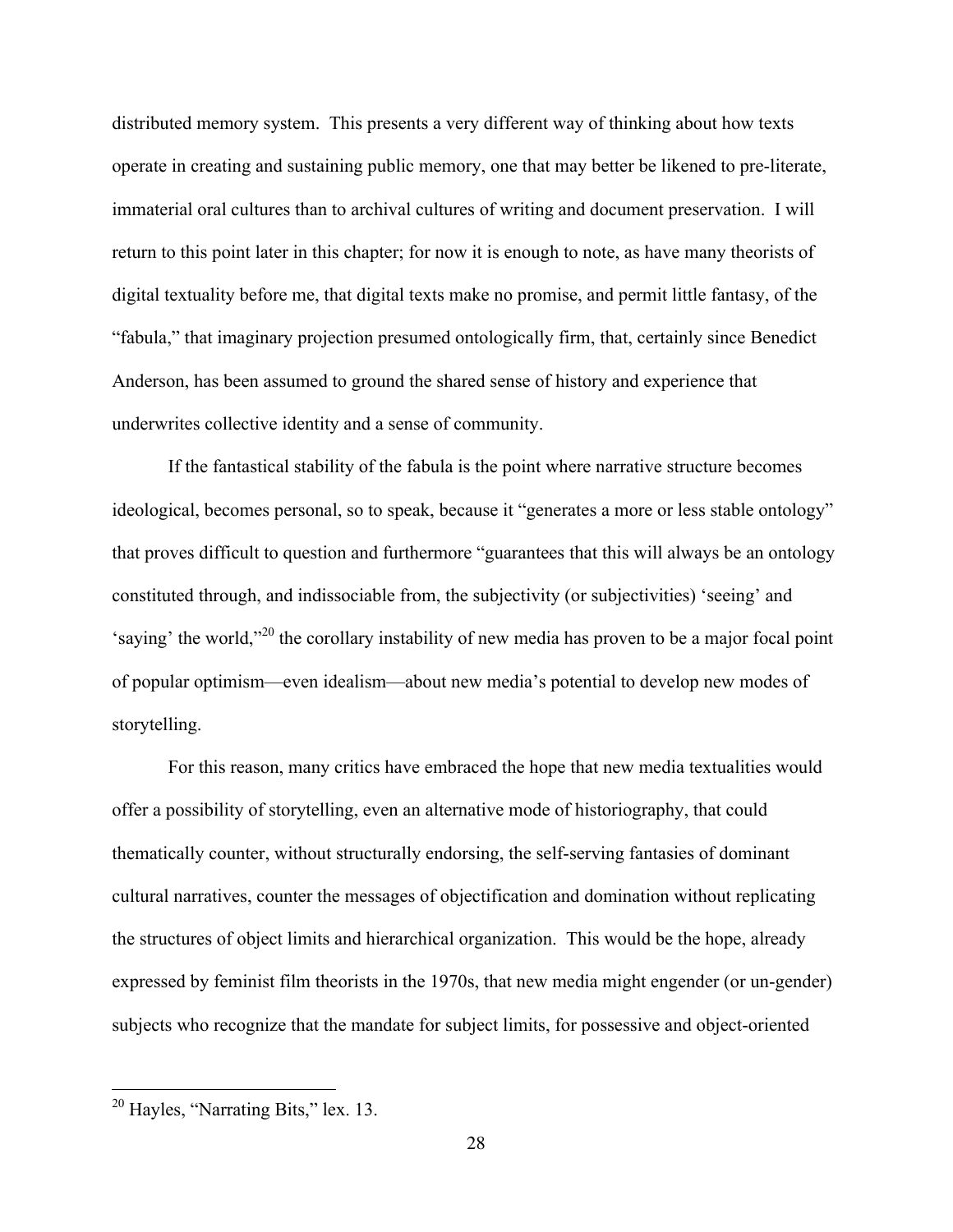critical distance, was a selective, questionable, and ultimately grim privilege to begin with. This would also be the hope that new media could meet Homi Bhabha's call, in his brilliantly subtle and narratologically complex essay "DissemiNation" for a "new kind of writing" that could negotiate the complexities of postcolonial and transcultural experience and memory, shaped by powerful and often conflicting cultural forces but not reducible to a neat binary<sup>21</sup>—or to what Leslie Adelson critiques as the static catch-all category of "between."<sup>22</sup>

Some version of this hope hovers over art historian and theorist Söke Dinkla's online article "Virtual Narrations: From the Crisis of Storytelling to New Narration as Mental Potentiality," her key introductory essay for the "Narration" section of the website *MedienKunstNetz* (*MediaArtNet*). This website, funded in part by Germany's Bundesministerium für Bildung und Forschung (Federal Ministry for Education and Research), provides one of the most conceptually sophisticated media art compendia publicly available. Its early presence on the web as an online archive testifies to its motivating premise and to its own operating theory of new media textuality: that "media art—by definition multimedia, time-based or process-oriented—cannot be sufficiently mediated in book form."23

In "Virtual Narrations," Dinkla connects this view of new media textuality to the hope that digital media hold the capacity to reach beyond the ideological confines of narrative in order to "tell new stories" that would have otherwise been excluded by the patriarchal, domineering structure of symbolic representation. She describes a "virtual Renaissance" of narrative in late-20<sup>th</sup> century cultural practice, a development that, she writes, appears "with particular intensity in

<sup>&</sup>lt;sup>21</sup> See Homi Bhabha, "DissemiNation: Time, narrative, and the margins of the modern nation," in *The Location of Culture* (New York and London: Routledge, 1994).

<sup>22</sup> Leslie Adelson, "Against Between: A Manifesto," in *Zafer Şenocak*, ed. Tom Cheesman and Karin E. Yeşilada (Cardiff, Wales: University of Wales Press, 2003).

<sup>23</sup> See *MediaArtNet*, http://www.mediaartnet.org.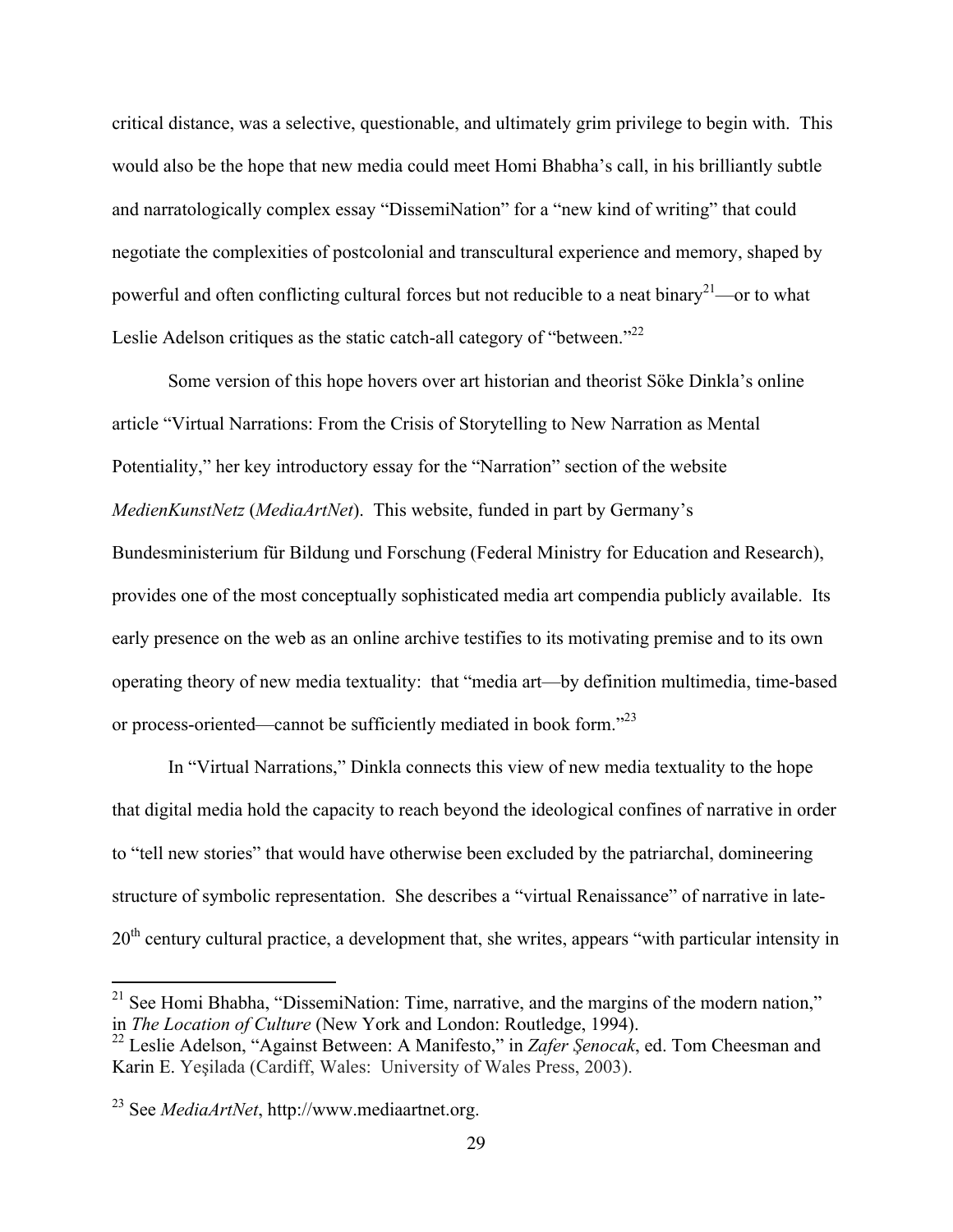the electronic media."<sup>24</sup>

Practically speaking, as Dinkla notes, this led to a resurgence, in the late 1980s and early 1990s, of media artworks, particularly digital works, that used or utilized narrative. Of this shift, Dinkla asks the following crucial, if familiar, questions:

Do these narrative practices really constitute a Renaissance of storytelling… do they represent the hope that, after the collapse of the great utopias in the seventies, a new form can be found with which to render narratives viable once again? Is this change in attitude eclectic… does it represent a step back in time to the era prior to post-modern criticism and before widespread questioning of representation as an acceptable means of reflecting social reality? Or, rather, is a new narrative form emerging, one that is in a position to reflect on the history and stories of the modern era and make an incisive statement on the state of our reality?<sup>25</sup>

Dinkla's question is deeply idealistic, but perhaps it speaks to a sense of cultural pragmatism as well—a growing sense throughout the 1990s that *some* form of storytelling might be culturally necessary after all, and an increasing willingness to experiment with narrative form—despite its strong associations with the outdated media mode of symbolic representation and a clear awareness of its ideological drawbacks; a sense that the tradeoff might ultimately be worthwhile, or indeed that the aversion to narrative form was itself a kind of binarism.

To me, Dinkla's question above has to do with narrative, but more so with how we, as readers, recognize and respond to narrative in various textual forms within our lived social realities. So I will bracket the idealism of Dinkla's question for the moment, and delve deeper into the technological changes and epistemological shifts that made the question possible to ask.

It would be foolish and impossible to try to isolate specific cultural causes for the resurgence of narrative in media artworks during this period; however, it is worth dwelling on

<sup>&</sup>lt;sup>24</sup> Söke Dinkla, "Virtual Narrations: From the crisis of storytelling to new narration as mental potentiality," *MedienKunstNetz*, http://www.mediaartnet.org/ themes/overview\_of\_media\_art/narration/.

<sup>&</sup>lt;sup>25</sup> Dinkla, "Virtual Narrations."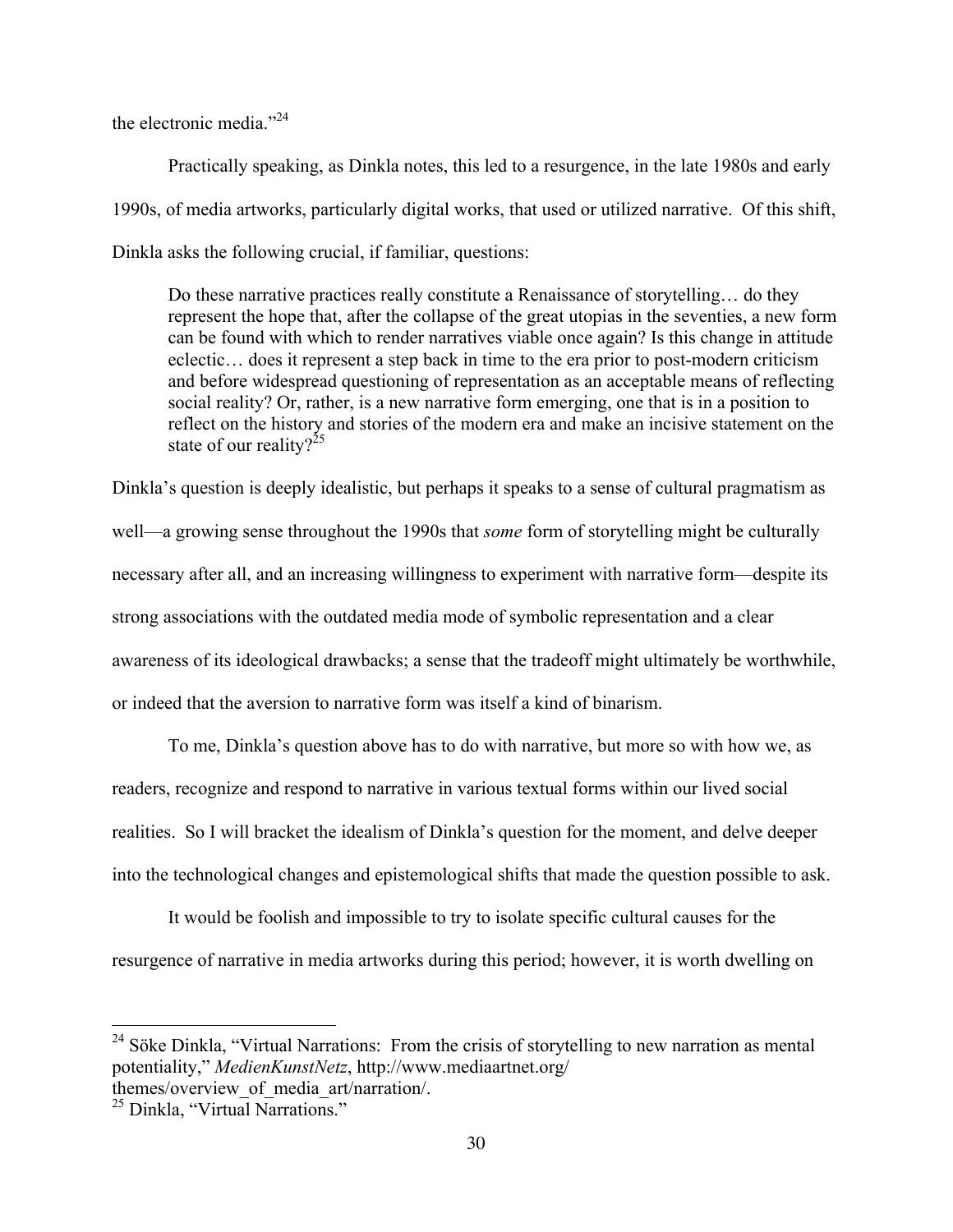two interrelated cultural shifts around the same moment: the continued expansion and transformation of digital media technologies themselves, and a concurrent phase change in prevalent epistemological paradigms and interpretive frameworks.

The moment to which Dinkla refers saw the rapid rise of personal computers, increasingly widespread familiarity with their modes of textuality, and the emergence of related forms of interactive competence or literacy. At the same time, technological limitations placed huge constraints on the complexity of programs that could be run.

An overview of this situation may be found in Dieter Daniels' introduction to a compiled volume, published in 2002, of the CD-ROM magazine *Artintakt*, originally published from 1994- 1999. Daniels remarks on the "transitional" nature of the optical disc as storage medium. The CD-ROM, he suggests, marks a moment in passing from print media to a world in which "we can acquire similar data structures on-line via electronic networks";26 a moment in between the material stability of printed texts and the immateriality of networked information flows. Even in this early period, the digital text reflected the characteristics outlined by Ryan, above, in its "reactive and interactive nature....Multiple sensory and semiotic channels. Networking capabilities....Volatile signs.... Modularity.<sup> $27$ </sup> Yet processing speeds, information storage capacities, and networking were still primitive enough to place real limits on the digital text's complexity in this period. Despite the many ways in which digital textuality already challenged the presumed ontological stability of writing, the primary storage medium for programs themselves remained the optical disc for many years.

Referring back to the discussion above of structuring limits as a point of contention and

26 Dieter Daniels, "Ars ex machina," *Artintact* 1, CD-ROM (2002), republished in *The Complete Artintact*, DVD-ROM, ed. Astrid Sommer (Stuttgart: Hatje Cantz, 2002).

<sup>&</sup>lt;sup>27</sup> Ryan, "Will New Media Produce New Narratives?," 338.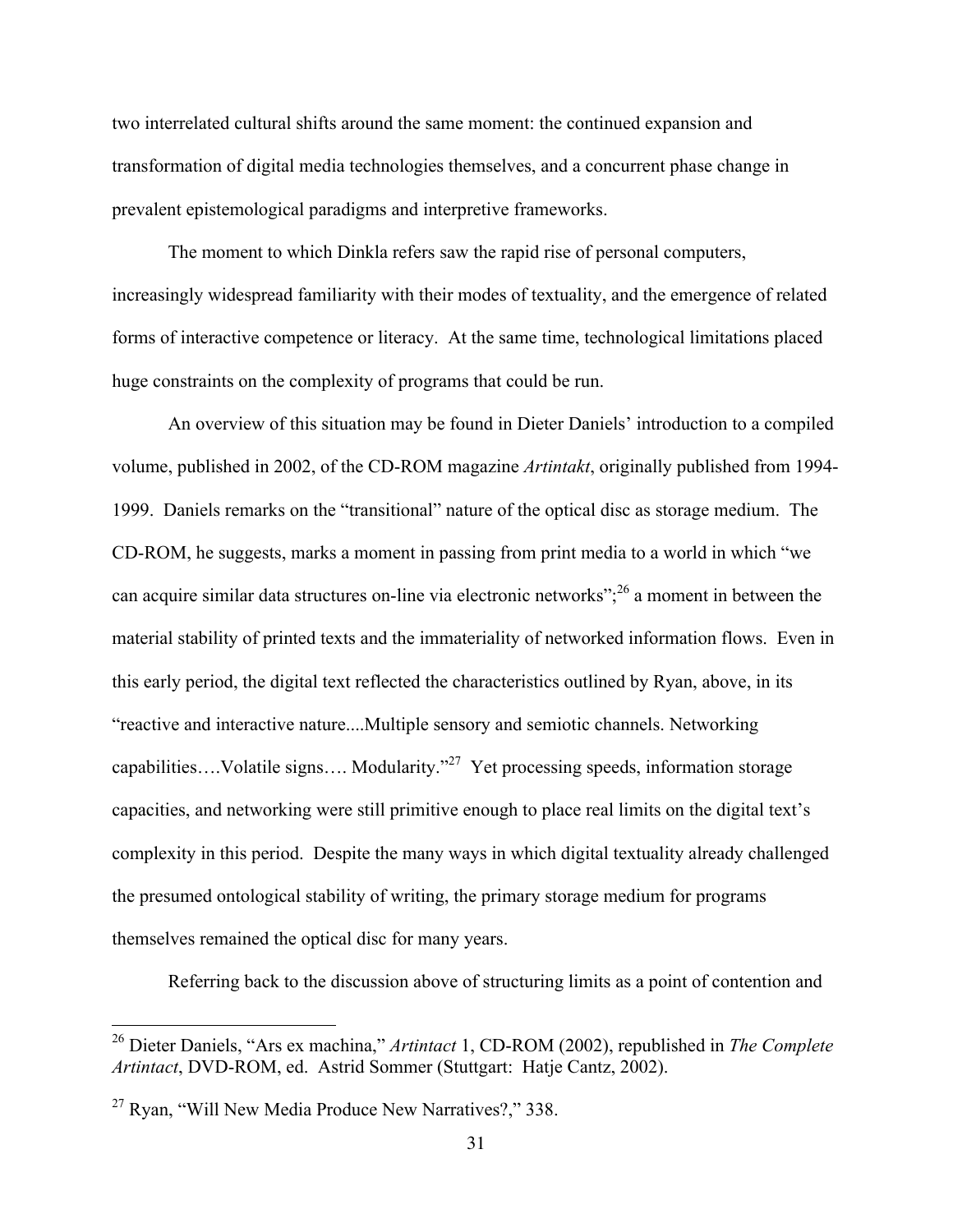conflict between symbolic representation and new media simulation, between "liberal humanist" and "posthuman" subjectivities, it is interesting to note that the material localization of digital programs in disc format upheld, for a time, the notion of a certain object-limit around the digital text. This in turn corresponded to an effective containment of the "reading machine" that ran the program: in the most literal, material way, the reading machine would be limited to a local network consisting of computer terminal, program, and interacting human. This points to the relative finitude of digital texts before the rise of much more expansive high-speed, highbandwidth information networks with the explosion of the web in the (late) 1990s. After the rapid expansion of the internet, after bigger networks become the norm, these cultural paradigms would shift radically as reading possibilities came to seem more and more expansive, but in this earlier transitional era, the "text" of the program was still relatively contained and stable, and still held a great deal of projecting power to define reading possibilities in a direct way.

Hayles suggests the term "possibility space" to describe what becomes of the *fabula* in the intersection of narrative and increasingly open-ended database formats, adding much-needed complexity to Manovich's opposition of narrative and database. In her discussion of narrative and digital textuality in "Narrating Bits," Hayles presents an "alternative interpretation of the narrative/database configuration as a dynamic between narrative and a new term that I call possibility space"<sup>28</sup>:

As long as narratology is dominated by the theoretical dyad fabula-sjuzhet (including the variants discussed earlier of story, discourse, narrative, narrating, etc.), it retains an almost unavoidable presupposition of realism embedded in narrative form (whatever the narrative content), for the fabula is related to the sjuzhet through the assumption that the sjuzhet takes place within the storyworld expressed through the fabula. Of course, although the fabula logically precedes the sjuzhet, the sjuzhet factually and chronologically must precede the reader's construction of the fabula. Nevertheless, according to the testimony of the innumerable readers and most writers, the construction of

<sup>&</sup>lt;sup>28</sup> Hayles, "Narrating Bits," lex. 2.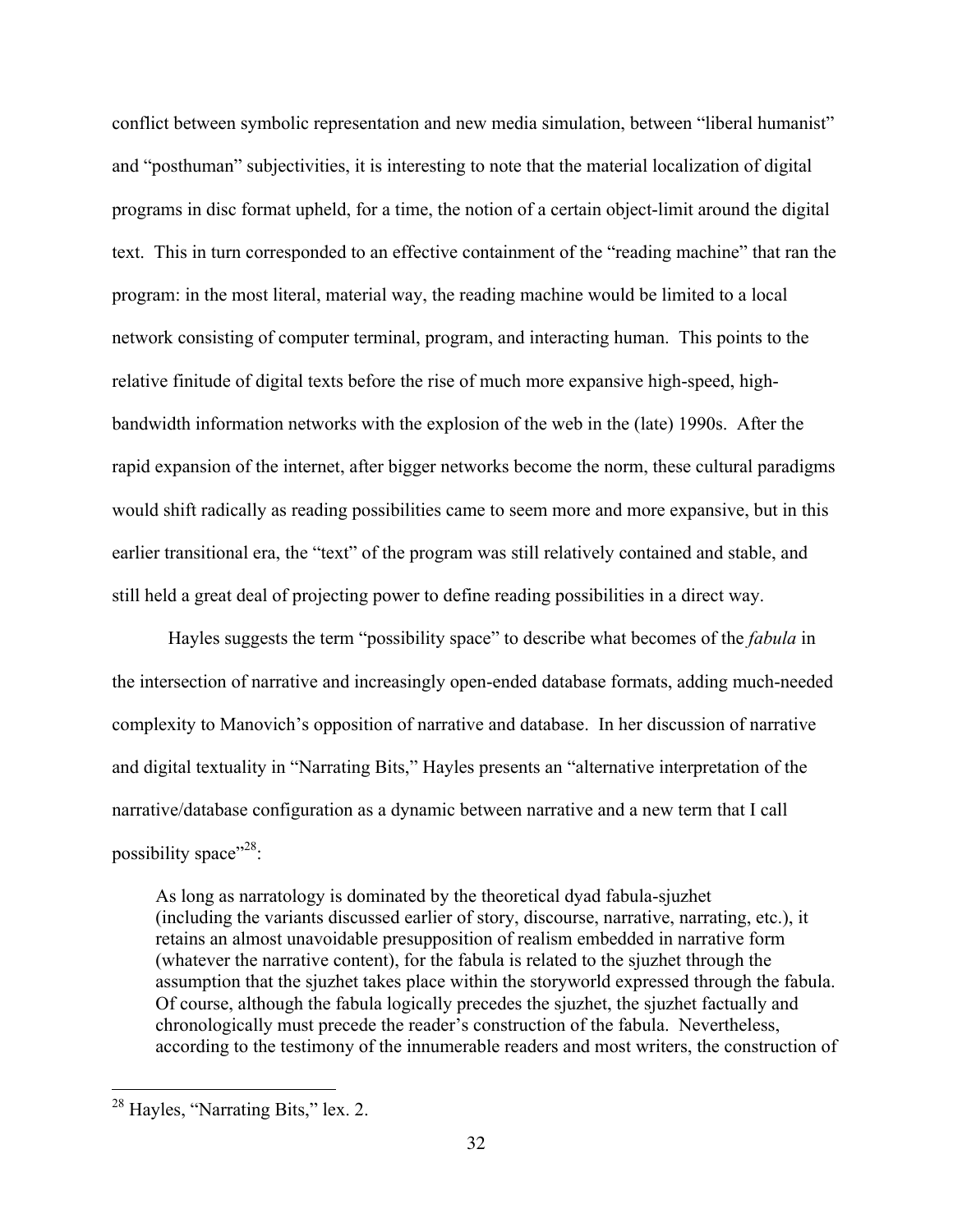the fabula remains an indispensable aid in creating, representing, and interpreting the sjuzhet.

What happens, then, if the sjuzhet is understood to be generated from a possibility space rather than a fabula, as in the (admittedly extreme) case of the hypothesized books in the Library of Babel? Readers may and probably will continue to construct a fabula (as the narrator in Borges' fiction does to explain the existence of the Library), but the power of this construction to convey an ontology is weakened. Underwriting the existence of the sjuzhet is not the assumption of a prior storyworld, with its more or less convincing ontology, but merely the operations of a possibility space running through all possible permutations, some of which are understood as being realized in the sjuzhet. Consequently, as the possibility space cooperates, competes, and otherwise engages with narrative to create fictions, readers move from the relative ontological security of the fabula◊sjuzhet inference to the more ontologically unstable progression: possibility space◊sjuzhet(◊fabula). Unlike trying to imagine an infinite storyworld—a project before which the imagination trembles-- it is quite easy, as Borges shows, to imagine an infinite possibility space.<sup>29</sup>

In terms of structural models for understanding narrative and digital textuality, we might think the "transitional" nature of the optical disc as indeed promoting a possibility space rather than a static, ontologically stable fabula, but a *limited* possibility space, quite distinct from the seemingly limitless possibility space that emerged with the explosion of the internet and its widely dispersed, largely immaterial mode of information storage. The notion of "possibility space" behind the instantaneous manifestation of the sjuzhet suggests a different way of thinking the text's virtual horizon as a "closed" or an "open" infinity, and of reading more structural complexity into this horizon than a straight narratological model would allow.

Even without appropriately complex analytical models, the simple fact that RAM and free interactivity existed, (and that the textual modes it supported, the multimedia and multisensory interactivity, were becoming increasingly familiar), was enough to overturn many assumptions about narrative structure—for example, those assumptions pertaining to the ontological stability of an a priori "text" presumed to exist before and persist after the reader's

29 Hayles, "Narrating Bits," lex. 22-23.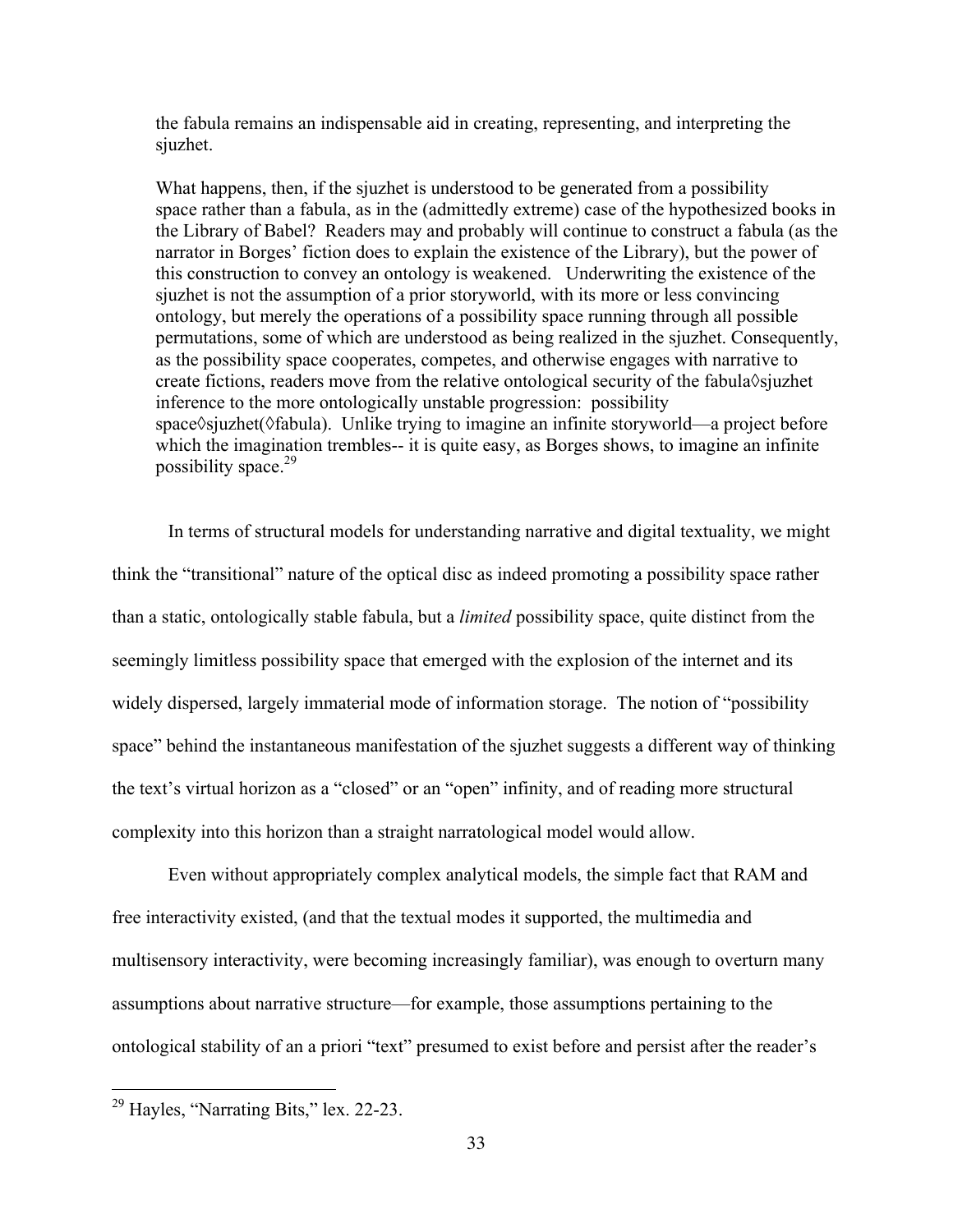engagement with it, those pertaining to the clear ontological relationship between sjuzhet and fabula, or to the necessary linearity of textual organization and reader experience alike. This transition was a moment when, from a literary perspective, new media seemed excitingly unstable, yet still contained in ways familiar to literary structuralist analytical frameworks. Digital textuality seemed to offer an answer to the liberatory dream of the creative and agential reader postulated by Roland Barthes, for example,  $30$  a reader unbound by allegiance to the "metaphysics" of the authoritative ontology of the written text. This association underlies Dinkla's placing of new media narrative experimentation in the tradition of literary modernism;<sup>31</sup> digital media seemed to expand the technological possibilities for formalist literary aspirations. We might note that some of the great early hypertext novels emerged at about this time, along with the user-friendly hypertext writing platform *Storyspace* in the mid-to-late 1980s, which supported the creation of classics like Michael Joyce's *Afternoon: A Story* (1987, published 1990), or Shelly Jackson's *Patchwork Girl* (1995).

Such experiments supported the sense that digital textualities made manifestly clear and impossible to deny several difficult literary-theoretical ideas that had been around for quite a while. Even the idealism of Söke Dinkla's argument about new media and narrative possibility in "Virtual Narrations," discussed above, comes in part from the fact that she situates the "virtual Renaissance" of narrative within a distinctly literary historical framework, presenting new media technology as a happy solution to a longstanding literary problem. Dinkla contrasts the narrative Renaissance of new media to the near-century-long "crisis of storytelling," that preceded it, exemplifying this crisis with the tensions and experiments of literary modernism in general and James Joyce in particular. These experiments culminated, she argues, in "the [anti-narrative]

30 See Roland Barthes, *S/Z*, transl. Richard Miller (New York: Farrar, Strauss and Giroux, 1974).

<sup>&</sup>lt;sup>31</sup> Dinkla, "Virtual Narrations."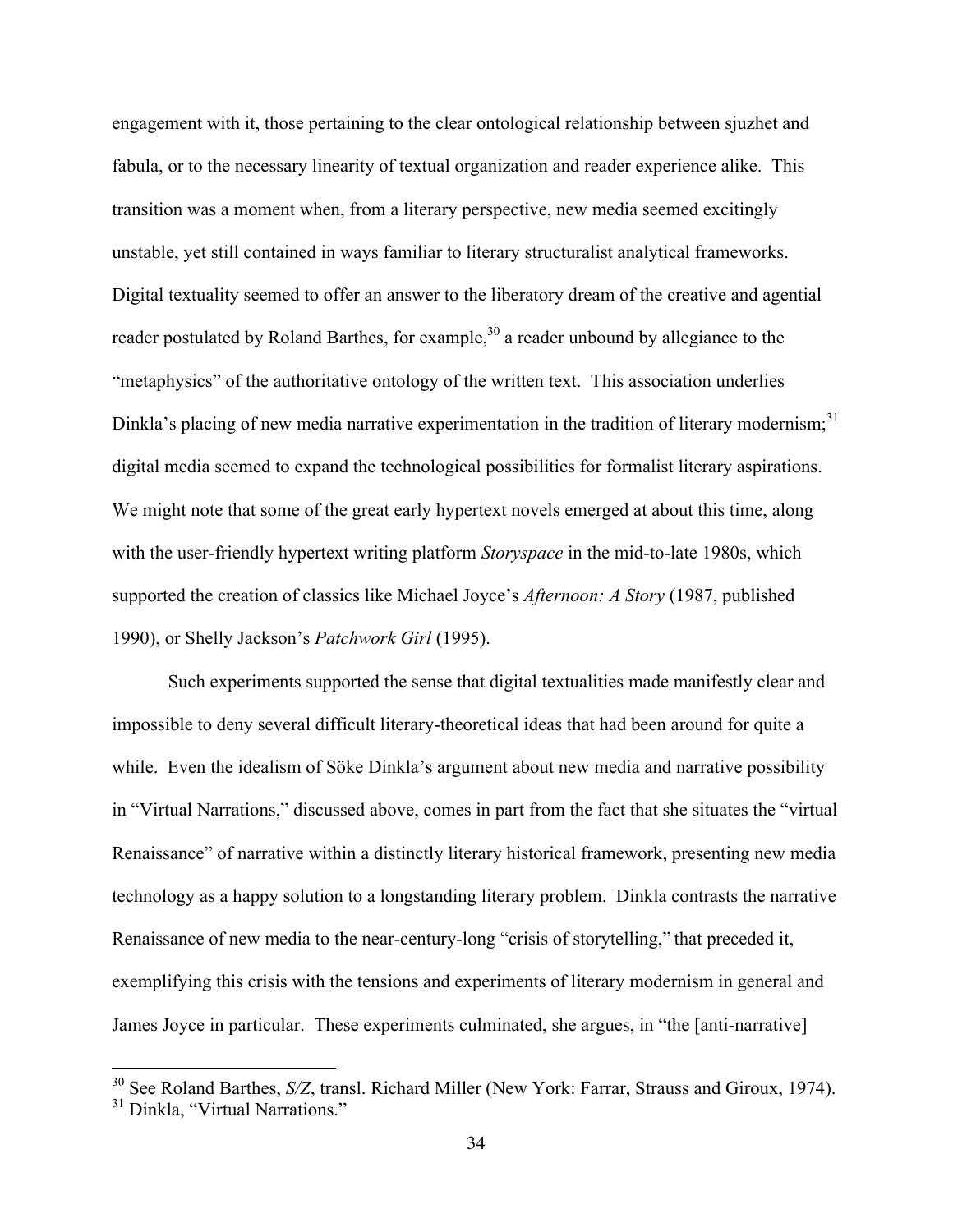nihilism of the 1970s and early 1980s,... the radicalism of 'Stop making sense' (the denial of coherent meaning contexts)," but now, "in this light," of contemporary digital media, such nihilism "now itself appears as a totalizing gesture"<sup>32</sup>—an expression of the very binary ideology it hoped to avoid.

Throughout this period, the expansion of digital technologies themselves and of popular familiarity with them made it possible to imagine more and more complex negotiations of this binary, more nuanced and more sophisticated ways of thinking the "possibility space" between text, reader, and world, a situation that did not so much resolve the problems of literary theory and narrative representation as transpose them to a subtler register of investigation.

In her 1995 study *Life on the Screen*, Sherry Turkle described the "phenomenon... of computer-mediated experiences bringing philosophy down to earth." Turkle writes,

One of my students at MIT dropped out of a course I teach on social theory, complaining that the writings of the literary theorist Jacques Derrida were simply beyond him. He found that Derrida's dense prose and far-flung philosophical allusions were incomprehensible. The following semester I ran into the student in an MIT cafeteria. "Maybe I wouldn't have to drop out now," he told me. In the past month, with his roommate's acquisition of new software for his Macintosh computer, my student had found his own key to Derrida. That software was a type of hypertext, which allows a computer user to create links between related texts, songs, photographs, and video, as well as to travel along the links made by others. Derrida emphasized that writing is constructed by the audience as well as by the author and that what is absent from the text is as significant as what is present. The student made the following connection:

Derrida was saying that the messages of the great books are no more written in stone than are the links of a hypertext. I look at my roommate's hypertext stacks and I am able to trace the connections he made and the peculiarities of how he links things together....And the things he might have linked but didn't. The traditional texts are like [elements in] the stack. Meanings are arbitrary, as arbitrary as the links in a stack.<sup>33</sup>

Although Turkle describes this as an illustration of "philosophy" brought down to earth

<sup>&</sup>lt;sup>32</sup> Dinkla, "Virtual Narrations."

<sup>33</sup> Sherry Turkle, *Life on the Screen: Identity in the Age of the Internet* (New York: Touchstone, 1997), 17.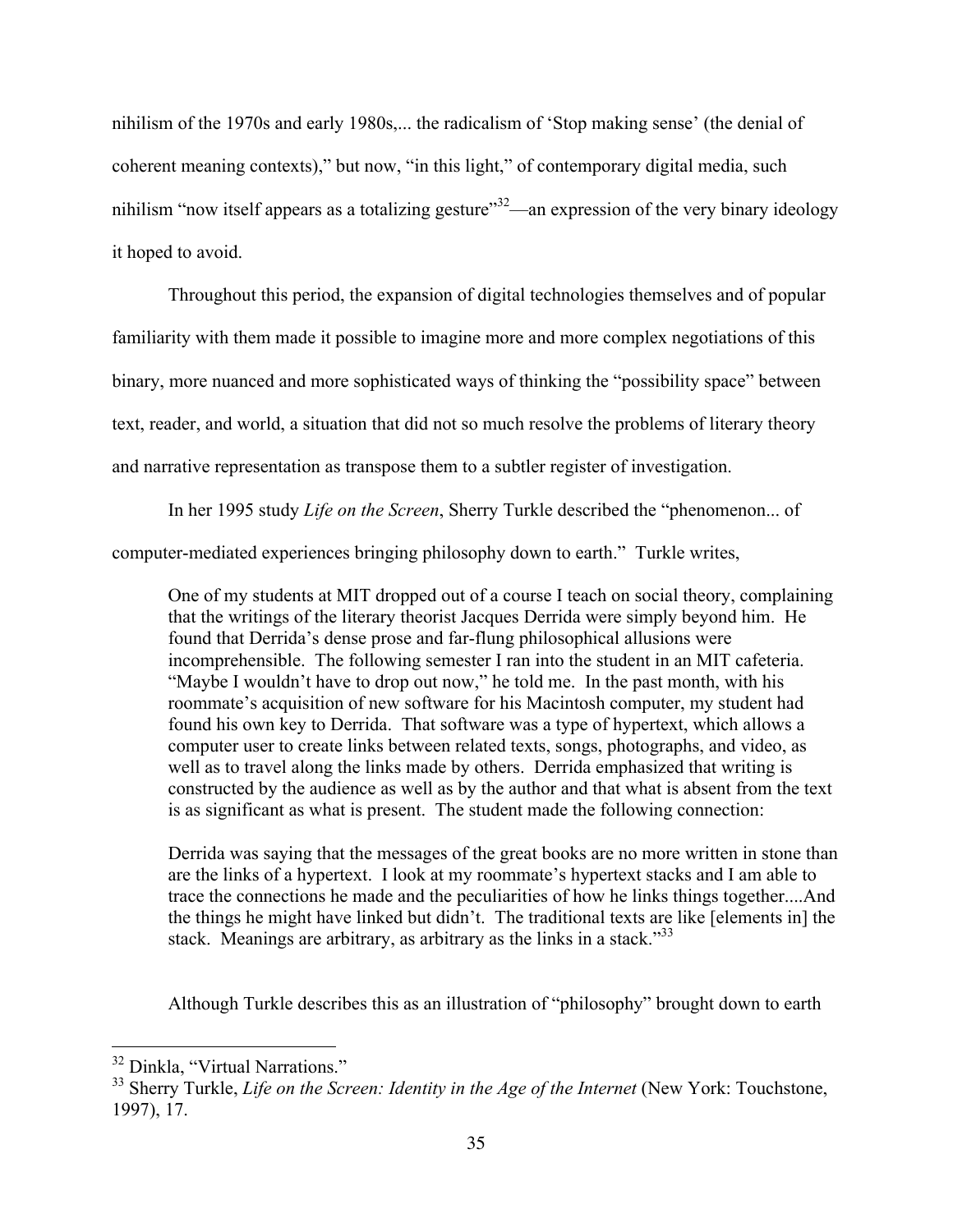by the experience of digital technology, her anecdote emphasizes that the "philosophy" most of interest to her, and to many at this moment, was that of post-structuralist literary theory. This observation underscores the prevalent sense at the time of the universal applicability of theories related to writing and the textuality of writing; the so-called "linguistic turn" in critical theory.

I'll note here as an aside that, at the same general moment when Turkle was writing about digital technologies making the complex ideas of Jacques Derrida materially accessible and obvious to broader audiences, Derrida himself was asking, in his 1995 lecture and essay *Archive Fever*, if his deconstructive methods—critical of, but ultimately indissociable from structuralist binarism and obsession with limits—were not, in the end, incommensurable with digital culture.<sup>34</sup> Hayles has argued that it was precisely the mis-fit between structuralist assumptions about language and the everyday experience of new media that made deconstruction such a popular and apparently all-powerful theoretical model in the first place. She writes that, throughout the  $20<sup>th</sup>$  century, writing's fundamental

dialectic between absence and presence came clearly into focus with the advent of deconstruction because it was *already being displaced as a cultural presupposition* by [the proto-digital informational axes of] randomness and pattern. Presence and absence were forced into visibility, so to speak, because they were already losing their constitutive power to form the ground for discourse, becoming instead the *subject* of discourse. In this sense, deconstruction is the child of an information age, formulating its theories from strata pushed upward by the emerging substrata beneath.<sup>35</sup>

Indeed, Cubitt explicitly notes a decline in the importance of deconstruction as a critical approach throughout the 1990s, pointing to 1995 as a somewhat-arbitrary date for a shift in dominant epistmologies and major trends of critical theory that we might call a "virtual turn" to distinguish it from the "linguistic turn" of the earlier era. Since this shift, Cubitt writes,

34 See *Archive Fever*, a work I discuss at much greater length later in this chapter. Jacques Derrida, *Archive Fever: A Freudian Impression*, transl. Eric Prenowitz (Chicago and London: University of Chicago Press, 1996).

<sup>35</sup> Hayles, *How We Became Posthuman*, 43-44.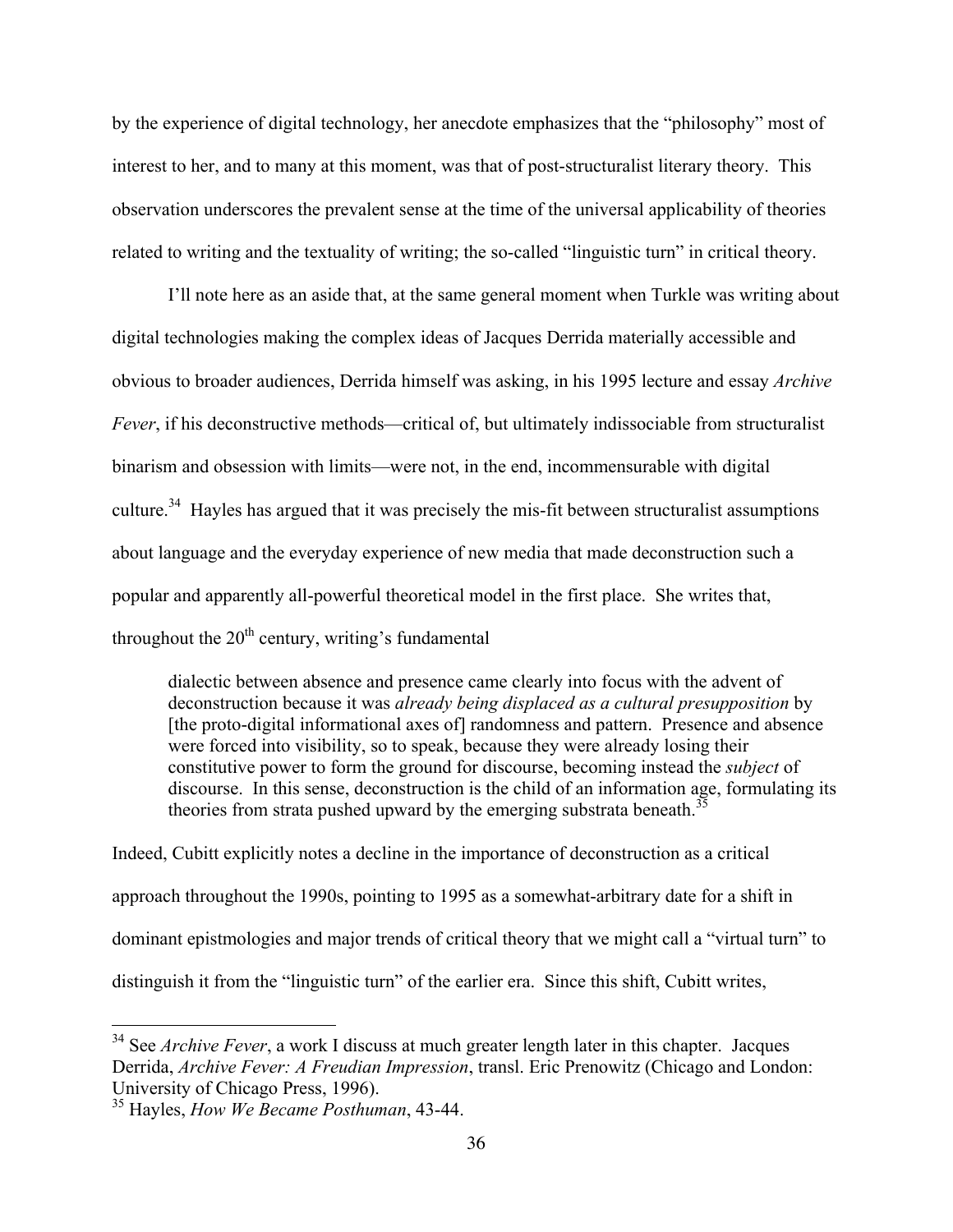no longer concerned with the binarisms of representation and deconstruction theories....our central concern...is with the reality we inhabit and construct, and which in turn inhabits and constructs us."36

This is in no way to deny that some concept of "the virtual" was a major concern for Derrida as well, but rather to indicate a widespread change in how we imagine that virtual to be construed, the conceptual models and analytical tools we use to interrogate it, and where we look for it in the fabric of our cultural lives. We might think this turn away from deconstruction in terms of the "closed" and "open" infinities I associate with Hayles' "possibility space" above. It marks a shift of emphasis from a "contained" virtual, one that exists as the "in-between" term of a binary system and is limited to the play of différance within the structural laws and limits of language, to a more "limitless" virtual, one that emphasizes more the existence of mutually-influencing fields and forces in a broadly inclusive and only partially differentiated system and emphasizes the qualities of emergence and evolution rather than systemic control and overdetermination.

It is worth pointing out again here that the binarisms of this first, "contained," virtual remain foundational to much narrative theory—a fact that attests once again to the close relationship that intellectually binds structuralism and narratology just as closely together as structuralism and deconstruction. And this is indeed part of the danger. The appearance of narrative codes in new media artworks may have something important to suggest about informational structure, identity, and "posthuman" experience. But we, as critics, may fail to grant them the importance they are due, or click too quickly into analytical modes that remain oriented to the media logic of writing and to an implicitly literary "liberal humanist" subjectivity. We should remember here Dinkla's idealism about the narrative Renaissance of new media in the 1980s and 1990s and the literary framework she uses to describe it; the suggestion that, for

36 Sean Cubitt, "The Chronoscope: The Ontology of Time in Digital Media," in *Screen-Based Art*, ed. Annette W. Balkema and Henk Slager (Amsterdam: Rodopi, 2000), 65.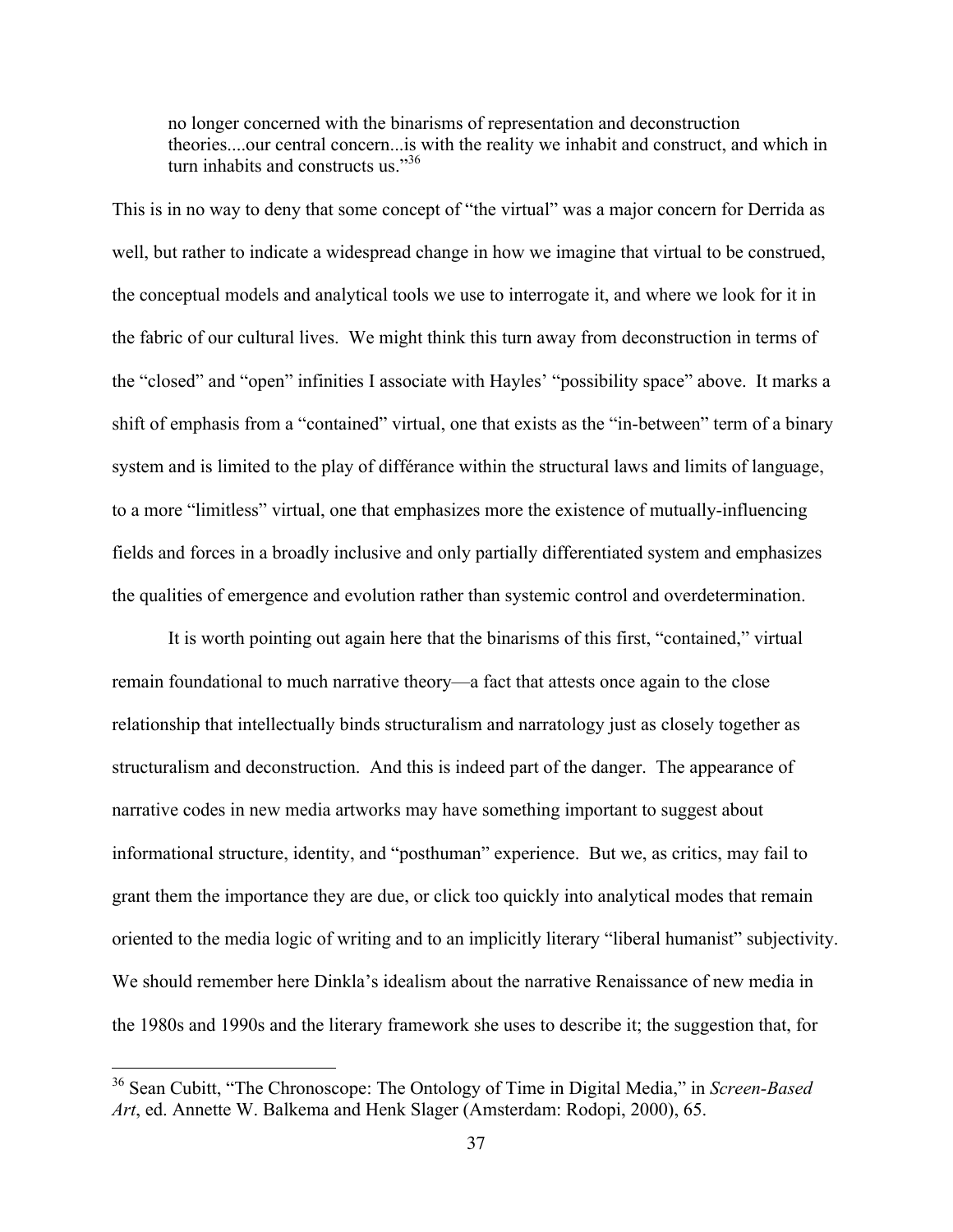many artists of the time, using the spatialized, "database" format of digital media to counteract the rigid teleological linearity of traditional narrative structure was a way to avoid narrative's worst ideological drawbacks. The critical writings around such artworks often celebrated digital media's capacity to recuperate narrative form and unlock the liberatory potential of truly interactive and nonlinear storytelling. Early celebrations of hypertext narrative, like those of David Jay Bolter, provide examples of this critical tendency.<sup>37</sup>

It is true that the fragmentary and nonlinear form of hypertext highlights and makes vastly more conspicuous an interval—the "contained virtual," if you like—that had always existed within the written text. But this merely focuses and does not by any means resolve the tension between "liberal-humanist" and "posthuman" models of subjectivity that come into play in virtual intervals like these.

Too often, critical approaches to narrative in interactive media take for granted that the psychic orientation of the reading subject who encounters this virtual interval will still be conditioned by the psychodynamics of symbolic representation. They assume, for example, that the presence of narrative codes within a text will invoke a subject who is desirous of narrative pleasure, desirous of an ontologically stable fabula, desirous of epistemological mastery, and desirous of these things at every juncture or branching of linear movement forward through the interactive text; they assume that the process of navigating even an expanded, multiple, multifaceted narrative form will necessarily titillate these desires. Too often it is taken as given in these readings that, though the technological apparatus, the material form, and the ideological limits of narrative may change, the subject's *desire* for narrative engagement remains the same.

A far more interesting approach to the reading of narrative in new media artworks is to

37 See, for example, David Jay Bolter and Richard Grusin, *Remediation: Understanding New Media* (Cambridge, Massachusetts, and London: MIT Press, 1999).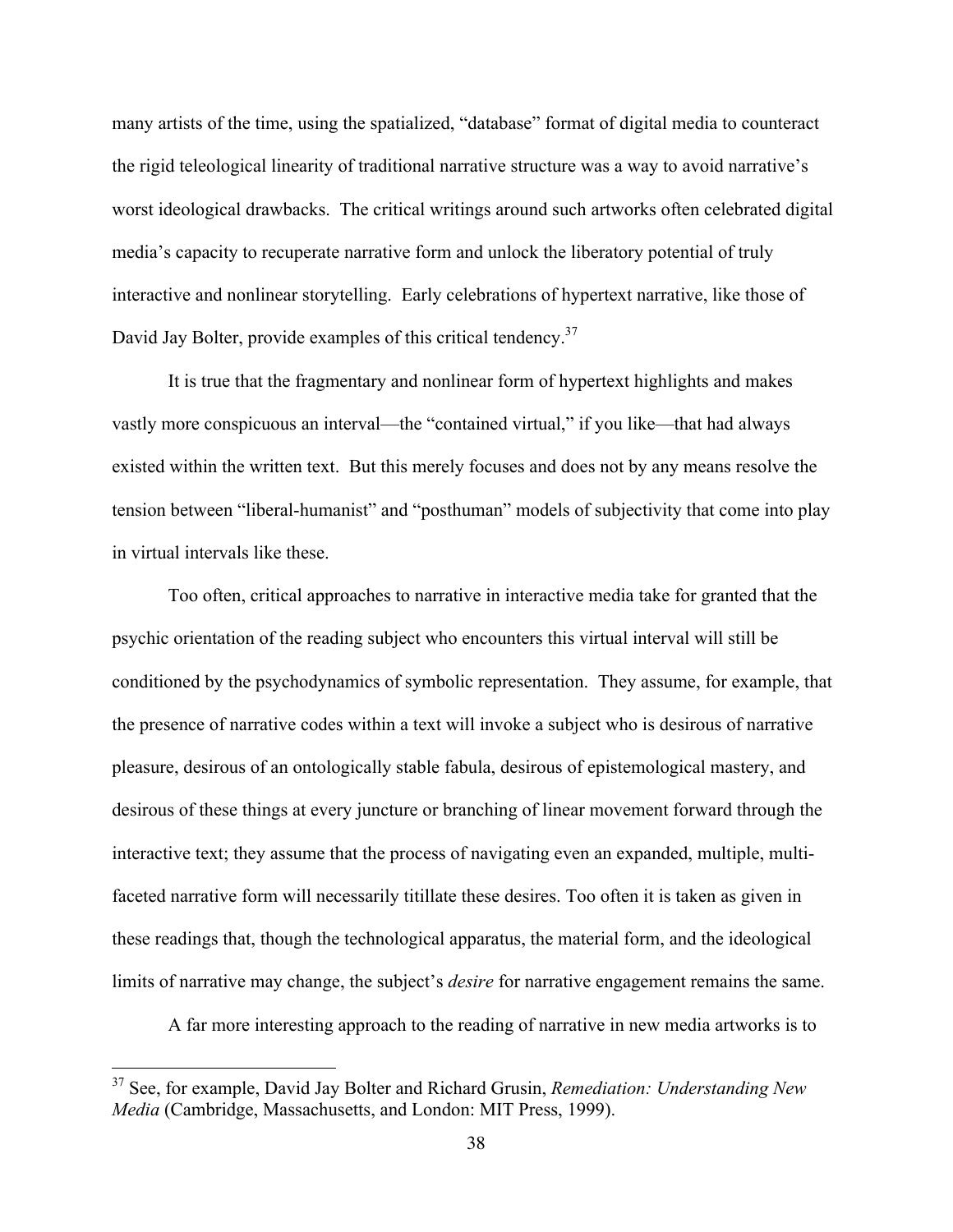rethink the psychodynamics of the reading moment itself. Instead of reading narrative codes as projecting ostensibly transhistorical "human" drives into the new media moment, we should attempt to understanding the persistence of narrative as one part of the adaptive emergence of "posthuman" identities and socialities, and learn to reconsider narrative desire in terms of the real cultural and historical needs of the moment.

Fortunately, epistemological frameworks associated with the "virtual turn" provide flexible and nuanced tools for analyzing the persistence of narrative codes without snapping into binary frameworks—either the ones that support various narrative-anti-narrative conflicts or the ones that structure narrative representation itself.

In the opening of his chapter "Digital Incompossibility: Cruising the Aesthetic Haze of New Media," Timothy Murray reiterates that "the 'interactivity' of digital aesthetics is commonly understood to shift the ground of the artistic project away from 'representation' and toward 'virtualization,' away from 'resemblance' and toward 'simulation.' Rather than celebrate the art object's imitation of nature… digital aesthetics can be said to position the spectator on the threshold of the virtual and actual."<sup>38</sup>

This "threshold" is not a static place, but a dynamic and diverse process; for Murray, the

key concept here is not so much the stasis of similitude as the speedy interface of difference and divergence…. Already in 1968, Gilles Deleuze was articulating just such an aesthetic when he theorized those 'elements, varieties of relations and singular points [that] coexist in the work or the object, without it being possible to designate a point of view privileged over others."<sup>39</sup>

Murray argues that this vision "might be understood, at the beginning of the new millennium, as having come to material fruition in the interactive aesthetics of CD-ROM and digital

38 Timothy Murray, *Digital Baroque: New Media Art and Cinematic Folds* (Minneapolis and London: University of Minnesota Press, 2008), 195.

<sup>39</sup> Murray, *Digital Baroque*, 195.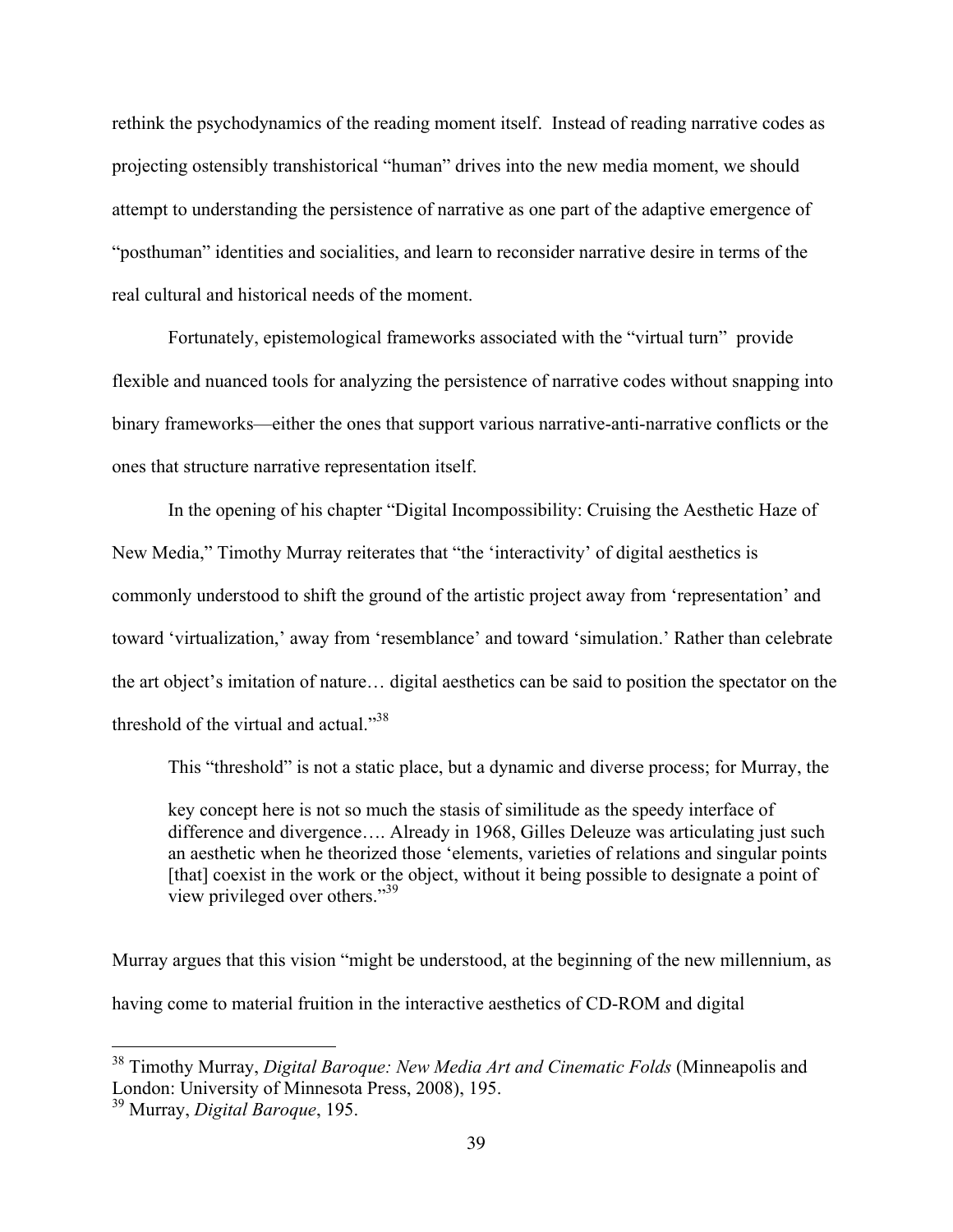installation."40 I will return to the complexity and usefulness of this "threshold" as an analytical model later in this chapter; for the moment it is most important to recognize here the concept of the digital "incompossible" itself—the coexistence of disparate elements within this aesthetic field, and the emergence of a framework of understanding them that does not resort to hierarchy, sublimation, or any other reconciliation or erasure of their differences.

If the nature of digital incompossibility reminds us, with Dinkla, that the anti-narrative rigor of "'stop making sense' (the denial of coherent meaning contexts)" is indeed a "totalizing gesture,<sup>"41</sup> it also requires us to acknowledge, as Cubitt writes, that "narrative is only one among several modes of organization characteristic of new media." As Cubitt also notes, this observation "has an impact on certain universalist claims for narrative analysis, and that one crucial measure of value, the relation to narrative models, therefore does not hold good in assessing new media texts and practices."<sup>42</sup> A valid critical practice should therefore neither deny nor universalize our ideas about narrative models.

Yet so many other ideals and values are powerfully embedded in our thoughts about narrative representation. And for several decades a critical practice oriented to interrogating the form and resonance of such narrative models has vastly expanded our ways of thinking in other arenas as well: the tensions between structure and variation, the focus on regimes of representation and repetition, their relationship to knowledge and fantasy and pleasure, to the play of identificatory and epistemological desire.

No one would claim that these cultural forces cease to exist simply because the dominant media mode of our society has changed. Nonetheless, they exist in a close relationship to the

40 Murray, *Digital Baroque*, 195.

<sup>41</sup> Dinkla, "Virtual Narrations."

<sup>&</sup>lt;sup>42</sup> Cubitt, "Spreadsheets," 4.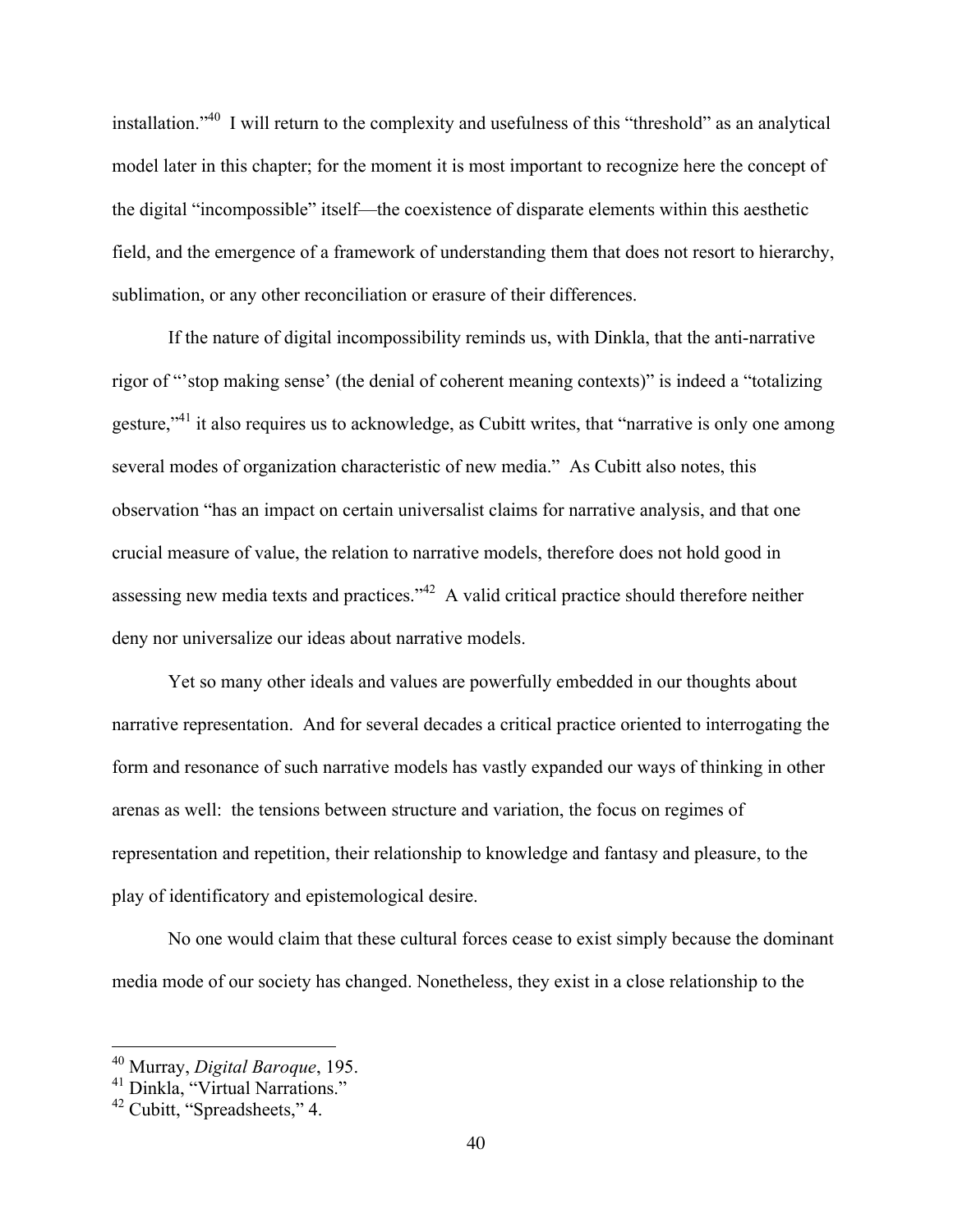media mode of symbolic representation. Critical theorists today must grapple with a much slipperier understanding of the interrelationship between media technology and social selfhood (and by extension its effects on community, on cultural or political agency). At the same time, they must face the suspicion that one of our most powerful tools for investigating the subtler operations of this relationship, the practice of deconstructive close reading, is now irretrievably dated, no longer valid, less and less viable as the structuring limits it illuminated seem less and less culturally and mediatechnologically relevant.

Judith Roof describes this situation as the "foreclosure of representation" – that is to say, the closing-out of representation itself as a focus for critical energy; the loss of analytical methods associated with deconstruction. Roof laments this loss, associating the fading of such clear-cut critical methods with a general lack of intellectual rigor and stamina within the academy. In the process, however, Roof reveals deeply rooted presumptions about structuralist methodology and the structuring of "human" psychic drives. She writes,

the foreclosure of representation as a complex ambiguous, uncertain, yet material (in the sense that it can produce the operative yet immeasurable) force may well be an effect of grief over the loss of the kinds of indexicality that represented presence, the fading predominance of structures (and structuralist ways of thinking) that signaled control and regularity and the rapid dissolution of even airline-based gauges of temporal/spatial relations, among other epistemological warpings. Or the evacuation of representation may compensate for the nearly incomprehensible complexity of science—of cellular biochemistry in league with quantum theories, for example. The more non-figurable these processes become, the more transparent we believe the figurative to be.<sup>43</sup>

Roof makes an excellent point here about a critical atmosphere that is stymied by the apparent atavism of its own primary tools and all too willing to accept as tautology the "given-ness" of the world around it. Nonetheless, there is a certain circularity to her argument that proves telling for the project of rethinking narrative representation in the digital age. Note that Roof discusses the

43 Judith Roof, "The Poetics of DNA: The Evacuation of Representation," email to *Empyre— Soft-skinned-space* list serve, October 5, 2007.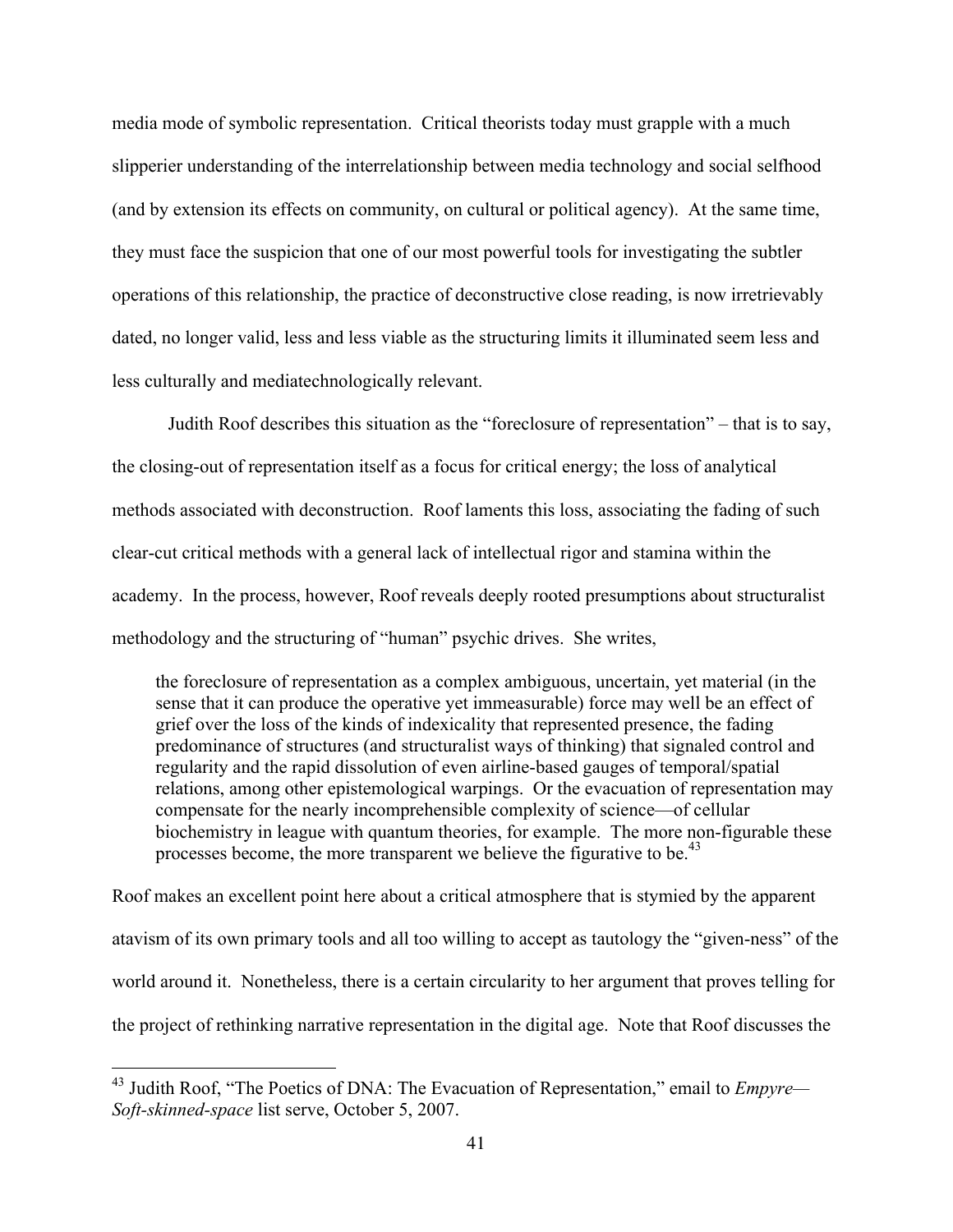critical response to the loss of "structuralist ways of thinking" in psychological terms that are *themselves* inextricably related to a structuralist mode of analysis. More specifically, Roof upholds the idea that a system of loss and compensation is *the* foundation of universally human psychological drives; she presumes here a transhistorical, unstated desire for conceptual mastery through "figuration," and a notion that foreclosure, denial, and symbolic substitution are essential, and essentially structural, grief responses.

The relationship between these presumed psychological drives and symbolic representation—most especially narrative representation—has been well speculated; this is the very process, for example, of the "symbolic drama" of the famous "Fort-Da" game in *Beyond the Pleasure Principle*, a micro-narrative form of play that, Freud argued, allowed his toddler-aged subject and grandson Little Hans to symbolically master the disabling anxiety and helplessness he felt at his mother's departure.<sup>44</sup> Storytelling, mastery through figuration, and compensation for disabling loss are here the prime operations of consolidating selfhood and of symbolic representation both.

These psychological operations are part of the backdrop for Hayles' understanding of the transformation of subjectivity in the age of new media and the connections she draws between different media logics and the contrast between "human" and "posthuman" subjectivities. On the most fundamental level of signification, Hayles differentiates between the "floating signifier" of Jacques Lacan and the "flickering signifier," a concept I will revisit later in this chapter.

Hayles' discussion of Lacanian psycholinguistics reminds us that "the dialectic between

44 See Sigmund Freud, *Beyond the Pleasure Principle*, transl. James Strachey (New York and London: Norton, 1961.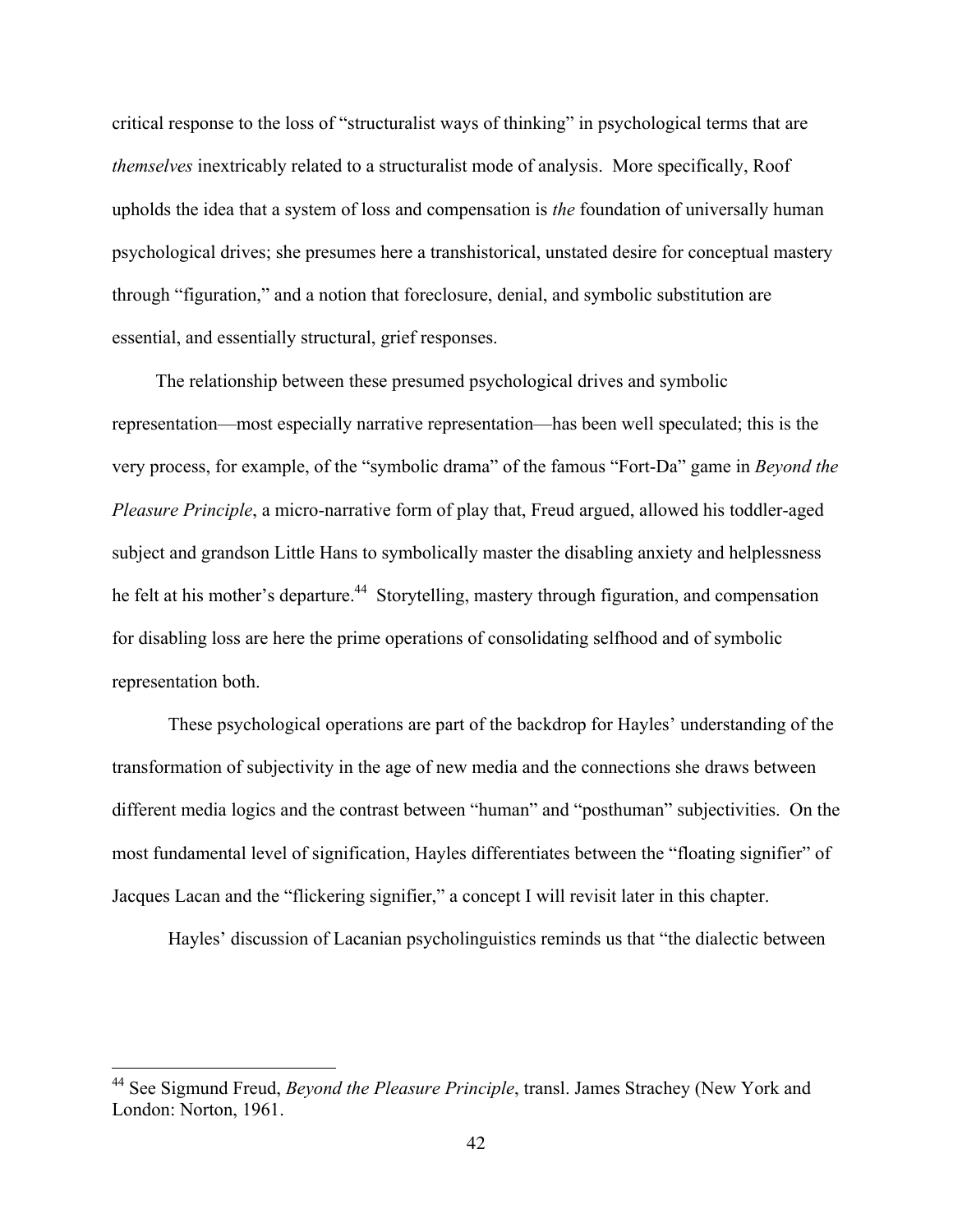absence and presence is central to Lacan's theory, as it is to much of deconstruction."45 For

Lacan, she writes,

a double reinforced absence is at the core of signification—the absence of signifieds as things-in-themselves as well as the absence of stable correspondences between signifiers. The catastrophe in psycholinguistic development corresponding to this absence in signification is castration, the moment when the (male) subject symbolically confronts the realization that subjectivity, like language, is founded on absence. $146$ 

In contrast, the "flickering signifier" illustrates the fact that no such loss or absence lies at

the heart of virtual simulation, a recognition that sets the scene for an entirely different

understanding of communication and subject formation.

Marie-Luise Angerer notes that (like Derrida), Lacan himself was attuned to the

pressure placed on his structural theory by the different material and psychological

apparatus of new media. "At the end of *Four Fundamental Concepts of Psycho-*

*Analysis*," Angerer writes,

Lacan surprisingly mentions what he says we can call the 'mass media.' He indicates that it is tempting to see these media as augmenting the society of the spectacle, to use Guy Debord's term. Instead, he claims, they contribute to a diffusion of the gaze and the voice, but he makes no further comment on this matter."<sup>47</sup>

The gaze here is understood to be a singularly coherent force that consolidates the subject from the outside by postulating the subject's ego-ideal, the ideal of the "liberal humanist subject," defined in terms of its coherence, wholeness, autonomy. The notion that this gaze itself is diffused in a new media environment suggests that, even within Lacanian terms, a more complex dynamic of constitutive and disciplinary forces give rise to the new media subject, and shape that

45 N. Katherine Hayles, "The Seductions of Cyberspace," in *Rethining Technologies*, ed. Verena Andermatt Conley (Minneapolis and London: University of Minnesota Press, 1993), 186.

<sup>46</sup> Hayles, *How We Became Posthuman*, 30-31.

<sup>47</sup> Marie-Luise Angerer, "New Technology and its Subject," in *Screen-Based Art*, ed. Annette W. Bakema and Henk Slager (Amsterdam: Rodopi, 2000), 14.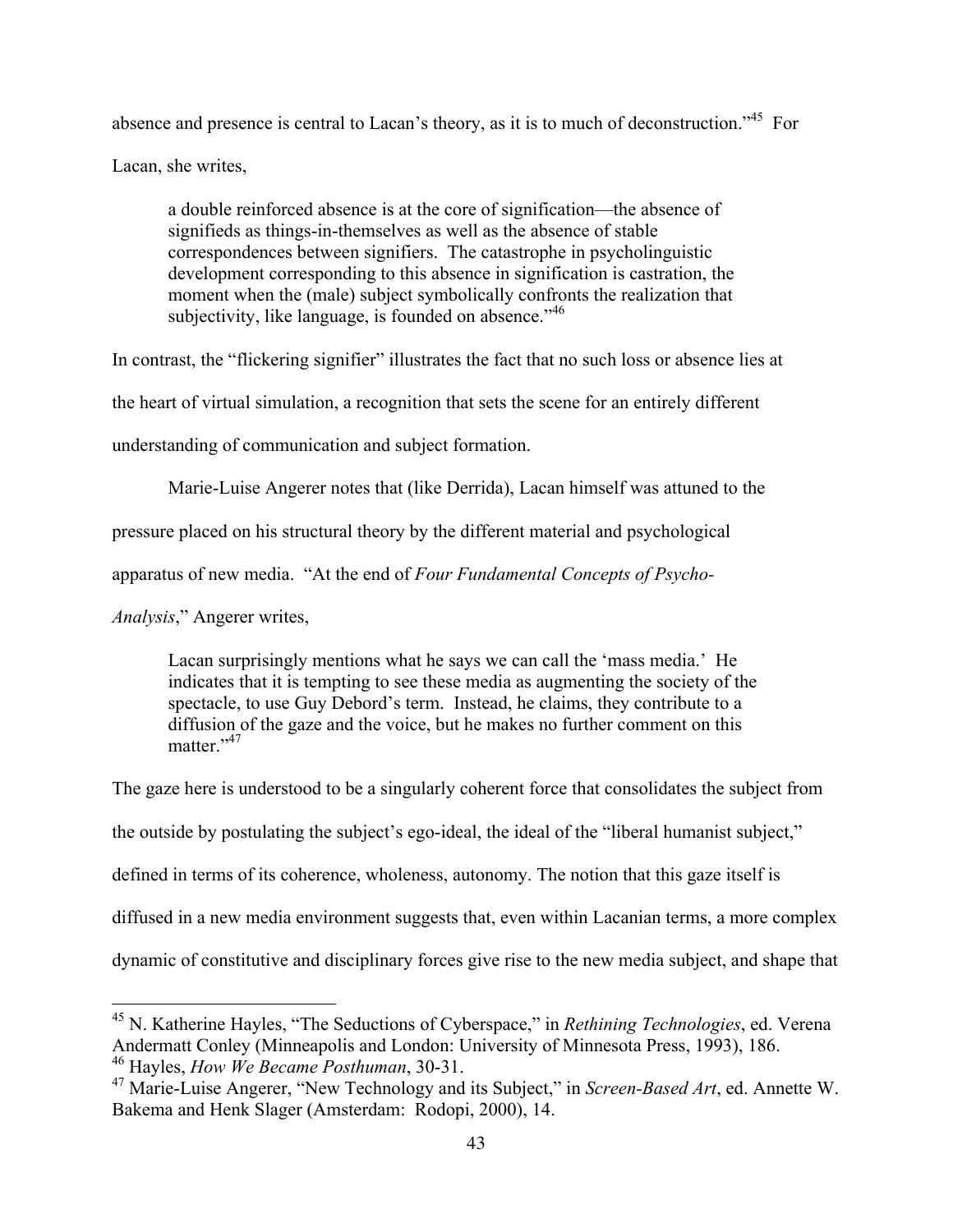subject's narrative desire.

If the ego-ideal in Lacan's framework is understood as a fantasy of wholeness designed to mask an internal experience of division, incoherence, and lack, it is not particularly difficult to grasp the reasons why new media disrupt this fantasy. Indeed, the fantasy of wholeness that masks and compensates for internal division, suppression and repression, and absence forms the main foil for Hayles' argument in *How We Became Posthuman*. Throughout *Posthuman*, Hayles emphasizes that human subjectivity and agency are not containable as neatly self-present forces wrapped in a physical and psychic package we might call "the individual." Instead, they operate (and not just in the digital era) as part of a distributed network that also includes material substrates, machines, and other persons. Partiality and fragmentation are intrinsic aspects of Hayles' posthuman "splice." Though this "splice" plainly undermines the assumptions of the independent modern "liberal humanist" subject, Hayles writes, "when the human is seen as part of a distributed system, the full expression of human capability can be seen precisely to *depend* on the splice rather than being imperiled by it."<sup>48</sup>To be a virtual subject is to be neither whole nor lacking, but simply to be networked, intrinsically; the network here is neither supplement, nor substitute, nor prosthesis. It does not function as such and therefore does not support a structuralist "psychodynamics" that would view it in this way.

Cyberfeminist theorists have long recognized the fact that the "lack of a lack"<sup>49</sup> that describes the posthuman subject shows us a path away from pervasive gendering of questions of boundaries, consolidation, and selfhood that have shaped much critical theory of the  $20<sup>th</sup>$  century.

48 Hayles, *How We Became Posthuman*, 290.

<sup>&</sup>lt;sup>49</sup> Here I consciously quote Mary Ann Doane's phrase to describe the experience of the female spectator of cinema; see Doane, "Film and the Masquerade: Theorising the Female Spectator," reprinted in *Film Theory and Criticism*, 4<sup>th</sup> edition, ed. Gerald Mast, Marshall Cohen, and Leo Braudy (New York: Oxford University Press, 1992).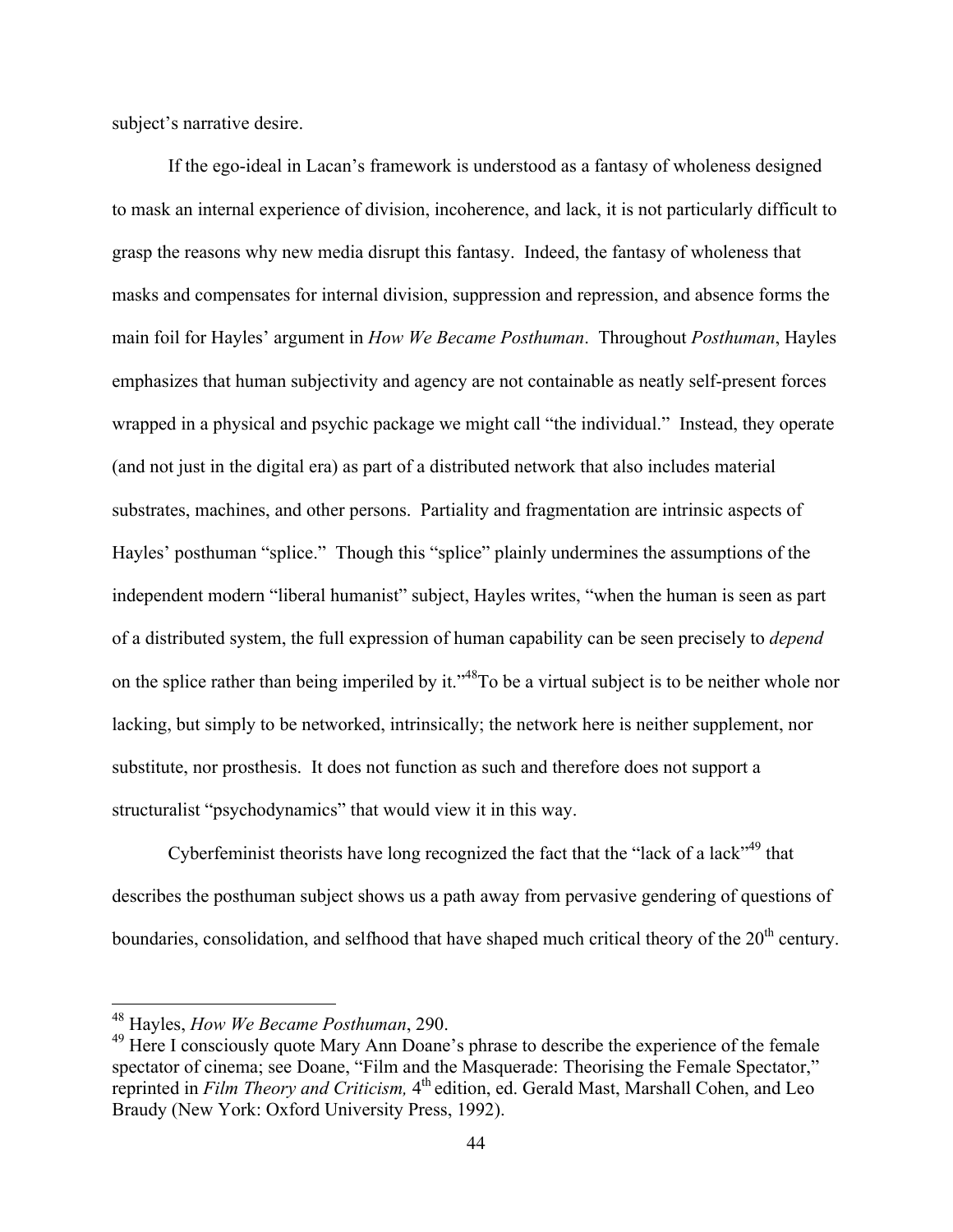If anything, Hayles' model of posthuman subjectivity un-genders and universalizes a model of subject constitution that had been relegated to the "feminine" position in classical psychoanalytic (and psycholinguistic) theory and actively queried by feminist psychoanalytic theorists from the 1950s onward. The idea of the subject as networked and partial, neither wholly complete in itself, nor ever wholly disengaged from its Others, whether these are other humans, animals, machinery, was radical when Donna Haraway first published her *Cyborg Manifesto* in 1985, setting the scene for a utopian hope that new media technologies might alter not only our sense of our own selves' boundaries, but our sense of how we relate to others. If this relationship is classically understood as a gendered push-and-pull between contempt and desire, as Hayles writes, the blurring of subject and object limits in a new media context can change this psychic dynamic.

I will take a moment to say a little more here about subject-limits, gendering, and the desire for the other in the construction of "liberal humanist" subjectivity, particularly as it pertains to the concept of shared identity and narrative desire. A posthuman view of subjectivity emphasizes intersubjectivity, emphasizing that the relation between self and other is virtual, interdependent, and interpenetrating, and moving away from the "liberal humanist" subject's emphasis on limits and the pervasive gendering of the polarities of self and other that ensue. Hayles writes that,

in their negative manifestations, the self's boundaries act as symbolic structures that attack and denigrate whatever is outside and therefore different from the self, as if they were immune systems projected outside the skin and left to run amok in the world. When these dynamics prevail, the Other is either assimilated into the self to become an inferior version of the Same or remains outside as a threatening and incomprehensible alterity. So women are constructed as castrated men or Medusa figures; blacks as inferior whites or cannibalistic devils; the poor as lazy indigents or feral criminals. Conflating self and Other, the Mirror of the Cyborg brings these constructions into question…. One can imagine scenarios in which the Other is accepted as both different *and* enriching, valued precisely because it represents what cannot be controlled and predicted. The puppet then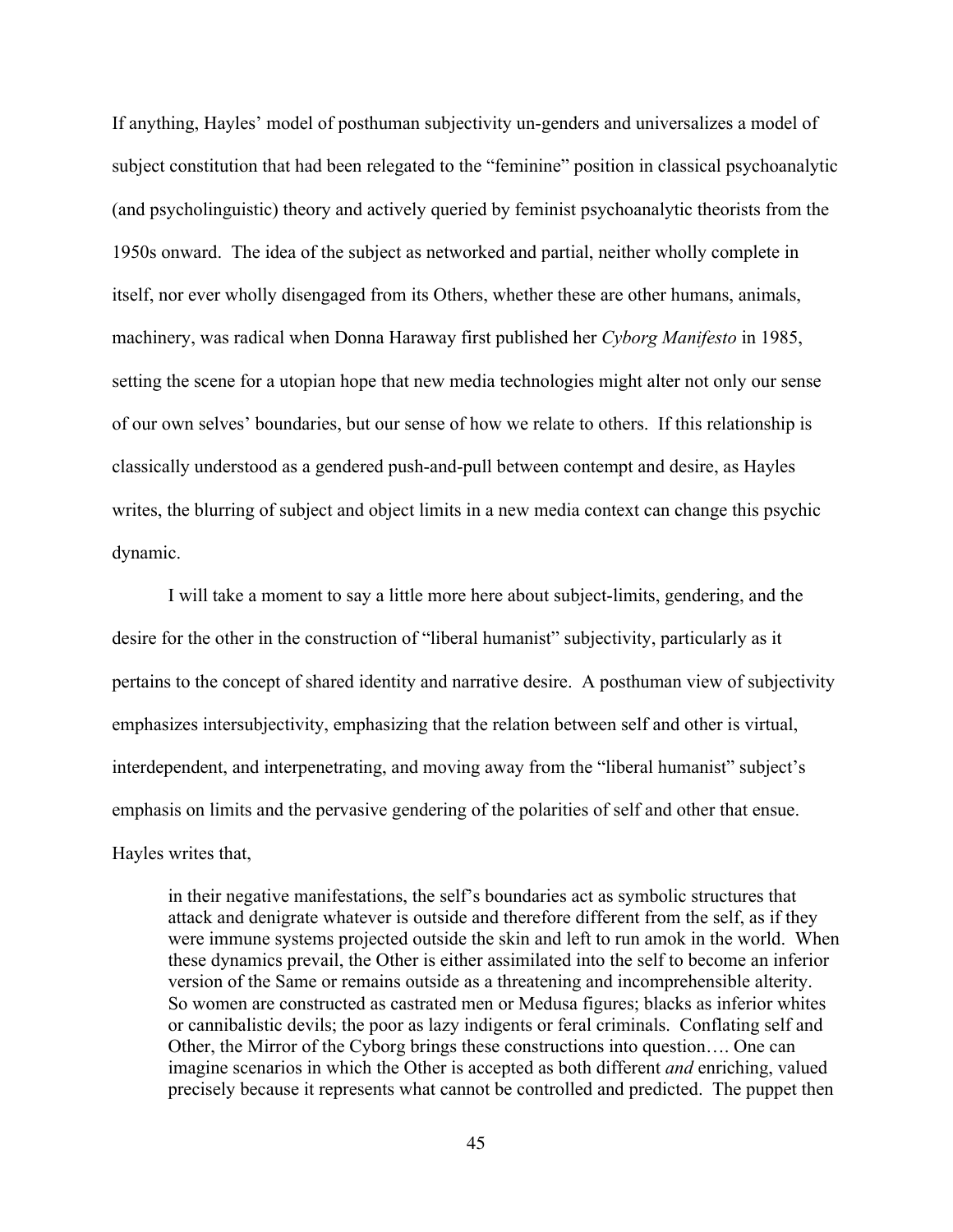stands for the release of spontaneity and alterity within the feedback loops that connect the subject with the world, as well as with those aspects of sentience that the self cannot recognize as originating from within itself. At this point the puppet has the potential to become more than a puppet, representing instead a zone of interaction that opens the subject to the exhilarating realization of Otherness valued as such. $150$ 

Yet, despite the exhilarating potential of Hayles' vision here, the older objectifying framework persists—a fact recognized only too well by artist group Mongrel whose targeting of racist users of the "whites-only Internet" I discussed in the opening of this chapter. To say, as does Lacan, that the gaze is "diffused" in a new media context does not automatically free us from powerful modeling of our ideas about how the gaze structures and orients our pleasure and desire—nor from the material effects this modeling has had on the power and experience of real people in real historical moments.

I'll return here, briefly, to questions I raised in reference to Mongrel earlier in this chapter: What is it that we need from the archive? What do we ask of it? How does our desire for it relate to our sense of identity and memory? And what, if anything, changes with a shift from "liberal humanist" to "posthuman," from structural to virtual understandings of selfhood?

Again, the changing role of structural limits proves crucially important here. In traditional psychoanalytic models of subjectivity, the figure of the mother looms large at the boundaries of the self. Hayles writes that:

Whereas Freud identified the male child's fear of castration with the moment when he sees female genitalia and constructs them as lack, Wolfe (following Bergler) places the anxious moment considerably earlier, in the series of 'splittings' and separations that the infant experiences from his primary love object, the mother. Given this scenario, the catalyst for anxiety is not woman's lack but the ambiguity of boundaries between infant and mother. The mother is the object of projected anger for two contradictory but paradoxically reinforcing reasons. When she withdraws from the infant, she traumatizes him; when she does not withdraw, she engulfs him."<sup>51</sup>

50 Hayles, "Seductions of Cyberspace," 187-188.

<sup>51</sup> Hayles, *How We Became Posthuman*, 124-125.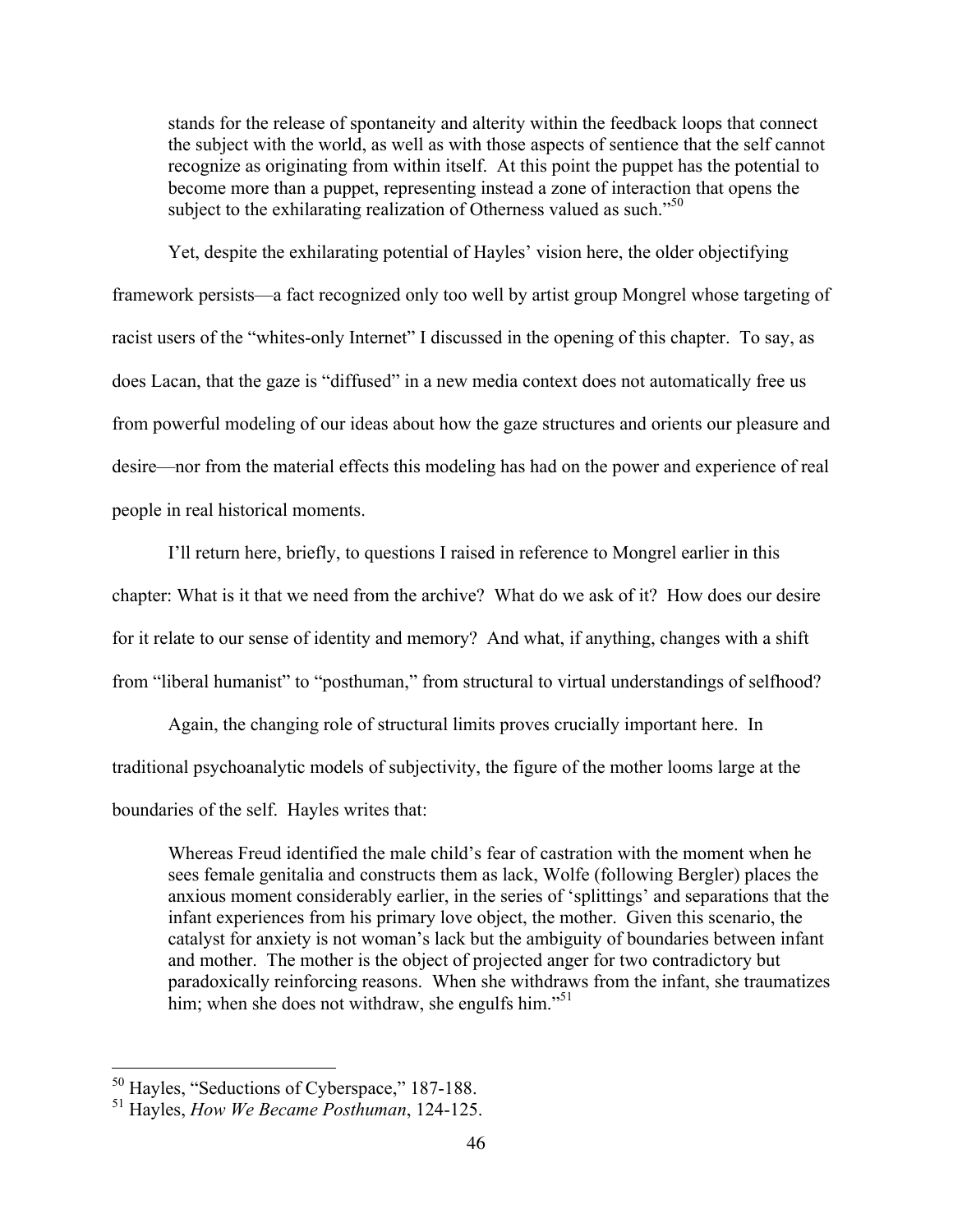By comparison, as Angerer writes,

According to Lacan, in the relation between the mirror image and the child a third element intervenes, the gaze of the mother. In the same way, according to Baudry, in the relation between the screen image and the spectator a third element is involved, which Baudry, like Lacan, identifies as a gaze. This third element makes possible and guarantees the identification between the child and the mirror image as well as that between the spectator and the screen image. $52$ 

## She continues,

Whereas the relation with the other is imaginary in the sense that the self resembles the other, the relation with the Other is symbolic, that is, depends on the structure of language. Symbolic identification is identification with the Other, the place from whence we see ourselves as likeable. This place of the Other, the symbolic order, carries within it a kernel, a Thing (das Ding), a void which the subject must conceal. That is, this gaze from the place of the Other is not a gaze in a full sense. Rather, it is an empty gaze, by which the subject is haunted and feels itself observed, but nevertheless *for whom* the subject wants to "play a role", as Zizek points out. Both identifications—the imaginary and the symbolic—are not strictly separable because imaginary identification is always an "identification *on behalf of a certain gaze in the Other.*" 53

Here, as an a priori understanding that becomes a counterpoint to the concepts of

posthuman subjectivity, we see the common conviction that selfhood, identity, and subjectivity

are based in an irreconcilable but fluctuating binary of anger and desire. This assumption is

foundational to Derrida's argument in *Archive Fever: A Freudian Impression*, which is to say

that Derrida throws it dramatically into question.

One of Derrida's many tasks in *Archive Fever* is to attempt to pick apart the

interrelationship between Freud's powerful discourse of the unconscious, material technologies

of communication, the underlying binarism of even Derrida's own poststructuralist theory, and

the turbulent advent and rise of digital (virtual) technologies. Derrida writes that,

the moment has come to accept a great stirring in our conceptual archive, and in it to cross a "logic of the unconscious" with a way of thinking of the virtual which is no longer limited by the traditional philosophical opposition between act and power.<sup>54</sup>

52 Angerer, "New Technology and its Subject," 14-15.

<sup>53</sup> Angerer (quoting Slavoj Žižek), "New Technology and its Subject,"16. 54 Derrida, *Archive Fever*, 67.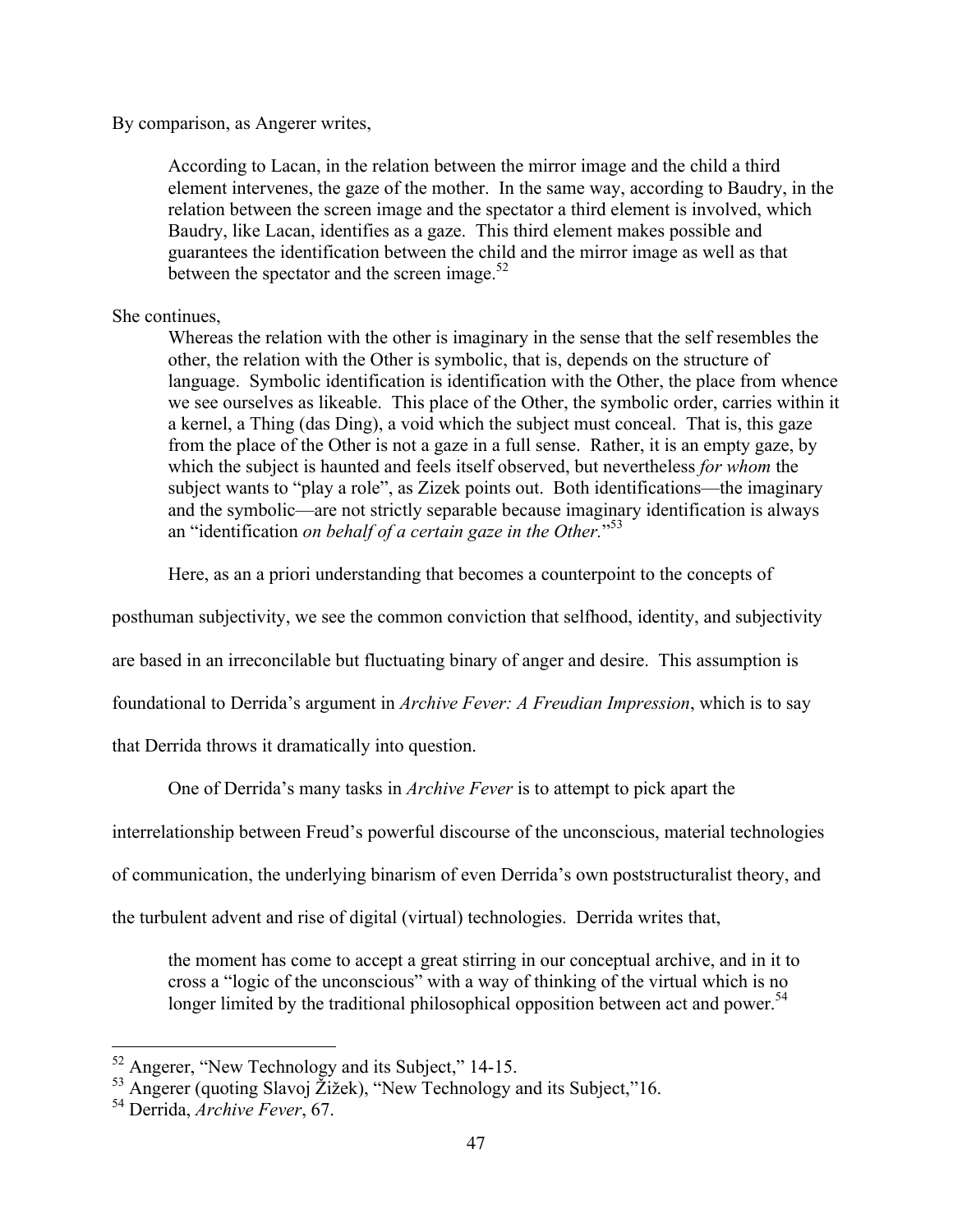Throughout *Archive Fever*, Derrida emphasizes the connections between material

communications technology and Freud's figuration of the psyche; he writes that, now,

it is at least possible to ask whether...the structure of the psychic apparatus...resists the evolution of archival technoscience or not. Is the psychic apparatus *better* represented or is it *affected differently* by all the technical mechanisms for archivization and for reproduction, for prostheses of so-called live memory, for simulacrums of living things which already are, and will increasingly be, more refined, complicated, powerful than the 'mystic pad' (microcomputing, electronization, computerization, etc.)? ....if the upheavals in progress affected the very structures of the psychic apparatus, for example in their spatial architecture and in their economy of speed, it would be a question no longer of simple continuous progress in representation, in the *representative* value of the model, but rather of an entirely different  $logic$ <sup>55</sup>

Or, put slightly differently, "Does it change anything that Freud did not know about the

computer? And *where should the moment of suppression or repression be situated in these new models of recording and impression, or printing*?"<sup>56</sup>

Hayles, of course, taking her place among the canon of feminist theorists of identity,

would argue that this "moment of suppression or repression" was never a structural necessity in

the first place, and need not be located *anywhere* in these new models of subjectivity.

Nonetheless, Derrida's analysis is fascinating and instructive—especially for any attempt to

understand the play of narrative desire against the logic of the virtual in contemporary digital and

literary texts.

For Derrida, "the archive" stands as a figure for the body of shared discourse, of collective history and identity, for the past, for the social imaginary—a foundation and touchstone for identity both individual and collective. It becomes material, in the most literal way, as an authoritative collection of information: documents, papers, manuscripts, etcetera. This literal (but never just literal) "archive" Derrida describes as a *place*, a place that is notably

55 Derrida, *Archive Fever*, 15.

<sup>56</sup> Derrida, *Archive Fever*, 26, my emphasis.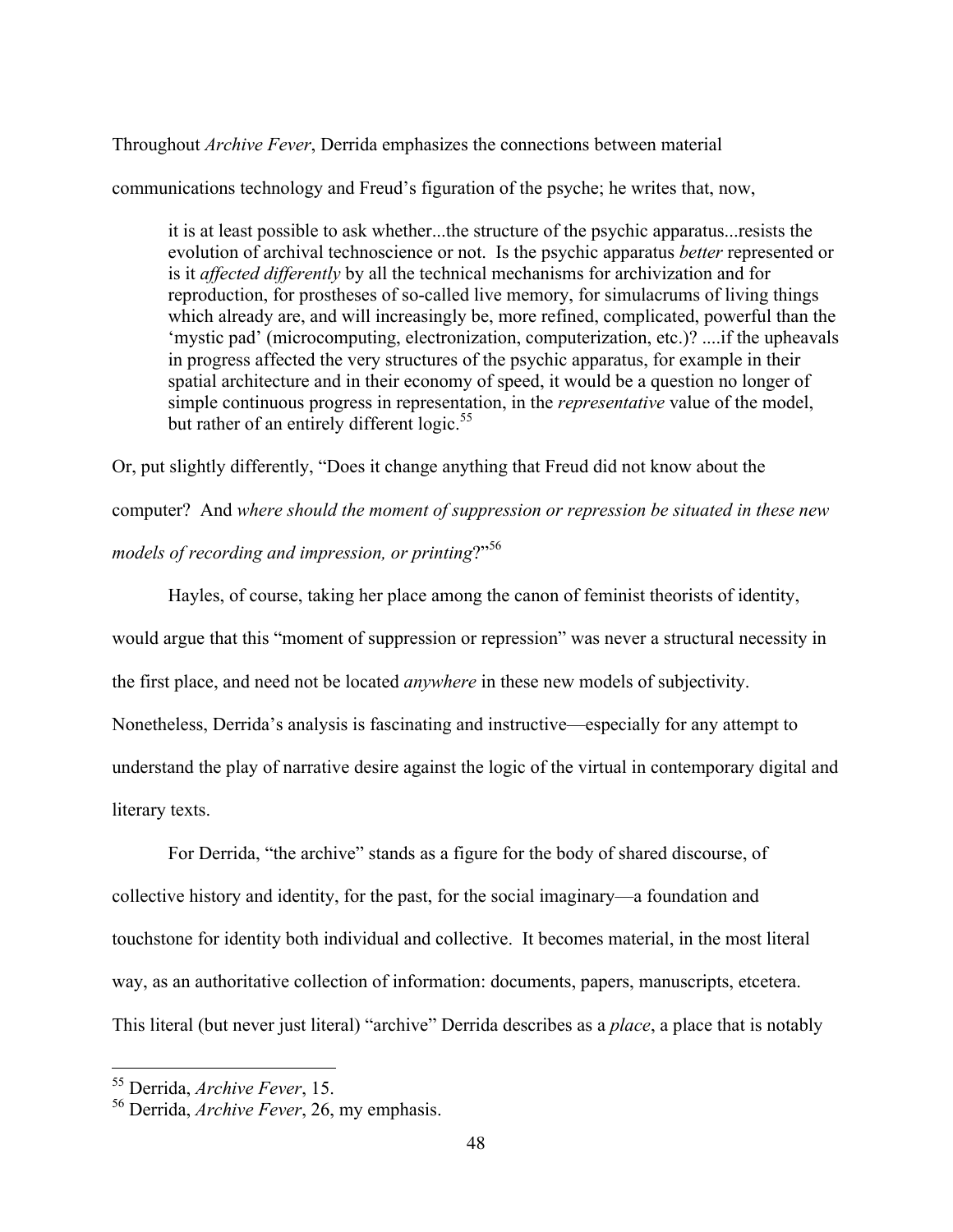external to its subject: "there is," Derrida writes, "no archive without a place of consignation, without a technique of repetition and without a certain exteriority. No archive without outside."<sup>57</sup>

Whether literal or conceptual, this archive of shared imagination is, like Freud's unconscious, structured "like a language," and almost indissociable from structuralist assumptions related to the technology of writing. As noted above, the archive has an ostensible "outside"; Derrida connects this to the gesture of inscription that externalizes and objectifies graphical representations of speech, thus introducing the structuring limits of ontological difference and temporal displacement that prove so important to Derridean (post)structuralist thought. As Derrida argues, these same gestures also characterize the division or partitioning of the unconscious for Freud, a premise that gives rise to the idea of the divided self, the separation of 'interior' and 'exterior' experience, the division of the individual into incomprehensible interiority and over-determined social selfhood. This theory of identity formation at the most basic level lays the foundation for subsequent discussions of castration and loss, the binary of presence and absence, truth and falsehood, within the psyche itself. As Derrida points out, these gestures of inscription and externalization are themselves, in Freud's figuration, intricately bound to the materiality of a specific writing technology—that, for example, of the "mystic pad," which, for Derrida, encapsulates the very principle of writing as supplement, the notion of the "exteriority of the *memory aid*."58

 This notion of textual exteriority and memory prosthesis is an important concept I will revisit in my conclusions; for now it is enough to point out that Derrida explicitly connects a

57 Derrida, *Archive Fever*, 11.

<sup>58</sup> Derrida, *Archive Fever*, 14, referencing Jacques Derrida, "Freud and the Scene of Writing," transl. Jeffrey Mehlman, *Yale French Studies* 48 (1972): 74-117.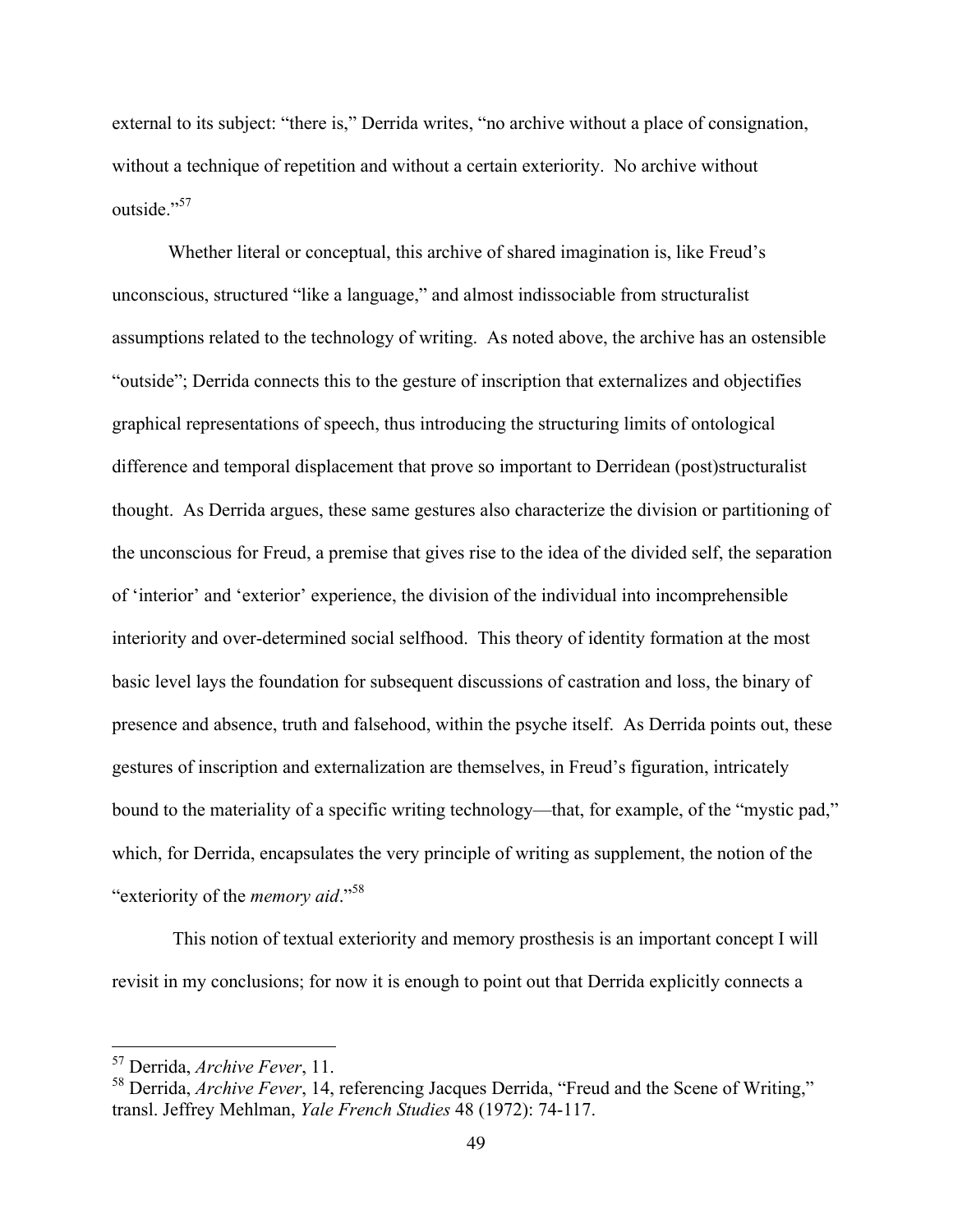model for understanding human subjectivity to a model of communications technology, and both to a theory of language that binds subjectivity and mediatechnology together into a single, rather totalizing, conceptual framework:

this 'mystic pad,' this *exterior*, thus archival, model of the *psychic* recording and memorization apparatus, does not only integrate the inaugural concepts of psychoanalysis.... Taking into account the multiplicity of regions *in* the psychic apparatus, this model also integrates the necessity, inside the *psyche* itself, of a certain outside, of certain borders between insides and outsides. And with this *domestic outside*, that is to say also with the hypothesis of an *internal* substrate, surface, or space without which there is neither consignation, registration, impression nor suppression, censorship, repression, it prepares the idea of a psychic archive distinct from spontaneous memory, of a *hypomn-esis* distinct from *mn-em-e* and from *anamn-esis*: the institution, in sum, of a *prosthesis of the inside*....The theory of psychoanalysis, then, becomes a theory of the archive and not only a theory of memory."<sup>59</sup>

Grounded in the subject's ambivalent relationship to power and social authority, this

understanding of the archive corresponds to a very particular (if incalculably influential) understanding of how psychic energies are mobilized and given direction in relation to the past,

to history, to memory. The gesture that constitutes the relationship between subject and archive

of memory is an expression of authority, as well, and the primary expression of this power lies in

the construction and preservation of a limit and an exteriority. As Derrida writes, the root of

"archive," "Arch-e,"

names at once the *commencement* and the *commandment*. This name apparently coordinates the two principles in one: the historical, or ontological principle—but also the principle according to the law—*there* where men and gods *command*, *there* where authority, social order are exercised, *in this place* from which *order* is given nomological principle. $60$ 

In his discussion of the archive's self-replication, Derrida intimates a complex pattern of obedience and desire that governs humans' relationship to the archive, to themselves, and to one another. For Derrida, the subject of the archive stands at the archive's own spatiotemporal

59 Derrida, *Archive Fever*, 18-19.

<sup>60</sup> Derrida, *Archive Fever*, 1.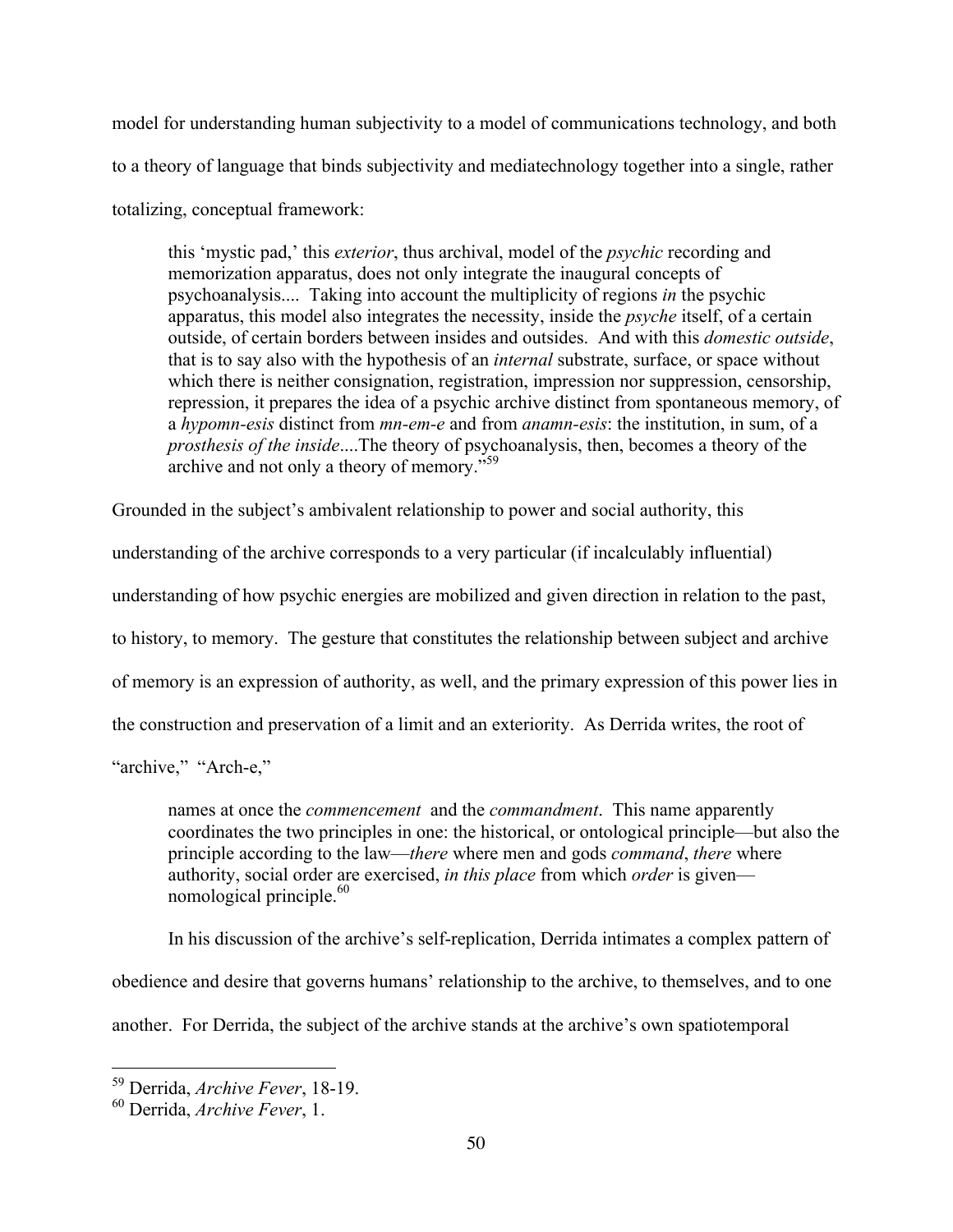threshold. It occupies the boundary of the *there* in which memory is inscribed, identity performed, and social authority enacted; and the *then*, the moment of archivization, repetition, reiteration, reproduction. The archive's power to shape the horizon of imaginative possibility at this threshold is immense: Derrida reminds us with respect to the contemporary "so-called news media" that "the technical structure of the *archiving* archive also determines the structure of the *archivable* content even in its very coming into existence and in its relationship to the future.<sup>"61</sup>

Yet this power does not result from simple determinism, the notion that everything must mimic what came before, but rather from much more complex operations of identity constitution and desire. Derrida notes the archive's capacity to project its own terms and structures into the future and likens this both to the subject's "deferred obedience" to paternal law in Freudian psychoanalysis and to the promise in Judaic mythos, the projection of a covenant of the law into the future.

It is in this latter sense that the temporal complexity of Derrida's archive emerges: the promise proposes a relationship with the future, but also a power over the future; it proposes to the future, *on behalf of that future*, the repetition of structures, power, and identity; it proposes an effectively contractual relation of identity and ethical responsibility between future and past. Derrida writes that, this "injunction, even when it summons memory or the safeguard of the archive, turns incontestably toward the future to come. It orders to promise, but it orders repetition, and first of all self-repetition, self-confirmation in a *yes, yes*."62

The archive therefore offers many positive things. In the repetition of its covenant with the past it ensures a connection with history, continuity, a source of identity, a continuation of faith, a source of empowerment and agency. Not

61 Derrida, *Archive Fever*, 17.

<sup>62</sup> Derrida, *Archive Fever*, 79.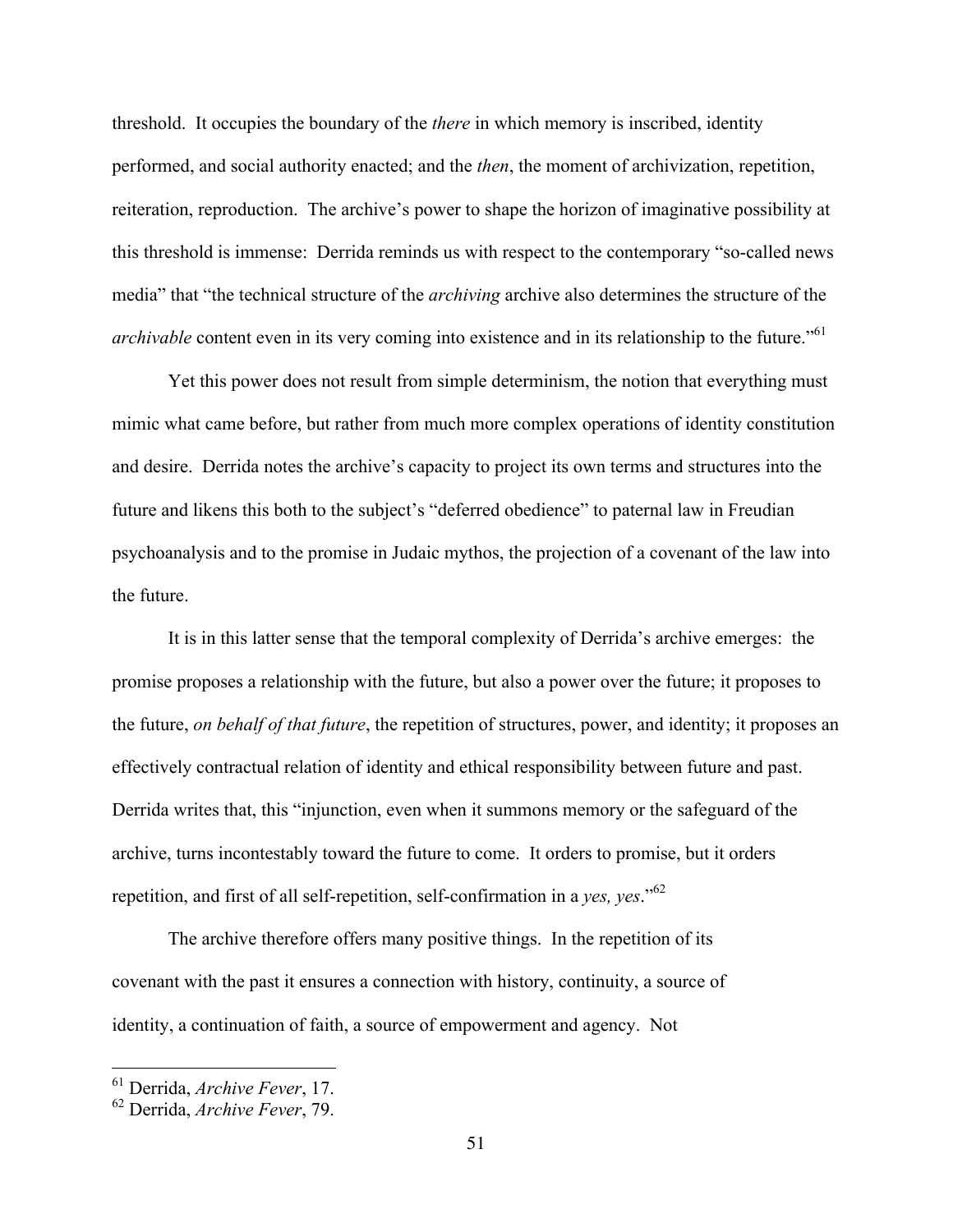coincidentally, it offers a stable ontology as well—indeed, it makes its other positive offerings contingent upon its own ontological stability as both authoritative and apart; it clearly proscribes the ways and means by which its subjects may draw strength from, participate in, reflect or take part in its power. In this sense, the archive is regulation, restriction, law. It encompasses a threat of violence. In the most basic terms, the archive is bounded by two kinds of violence that are polar opposites of one another: the violence of forgetting—the exclusion of the past—and the violence of repetition—the exclusion of new possibility. Coursing between these poles, as Derrida argues, is the energy of the death drive, an energy of opposition and excess, which cannot be contained by either term of the structuring binary. As Derrida writes,

if repetition is thus inscribed at the heart of the future to come, one must also import there, *in the same stroke*, the death drive, the violence of forgetting, *superrepression* (suppression and repression), the anarchive, in short, the possibility of putting to death the very thing, whatever its name, which *carries the law in its tradition*: the archon of the archive, the table, *what* carries the table and *who* carries the table, the subjectile, the substrate, and the subject of the law.<sup>563</sup>

Here the death drive is synonymous with both the drive to archive and the flaw in the archive; it is the "*mal d'archive*," or "archive fever" that makes the archiving gesture desirable and necessary, indulgent and imperative, possible and untenable, all at once.

We might compare the power and the flaw of the archive here to the gaze and its emptiness in Lacan, recalling the Lacanian subject's simultaneous desire to 'play to' this gaze, resentment of its power, and deep but denied suspicion that the gaze is, in fact, empty after all. We might also liken it to the "liberal humanist" subject's conflicted response, cited by Hayles above, to any confusion of its boundaries with its mother. Here, too, individuation and power

63 Derrida, *Archive Fever*, 79.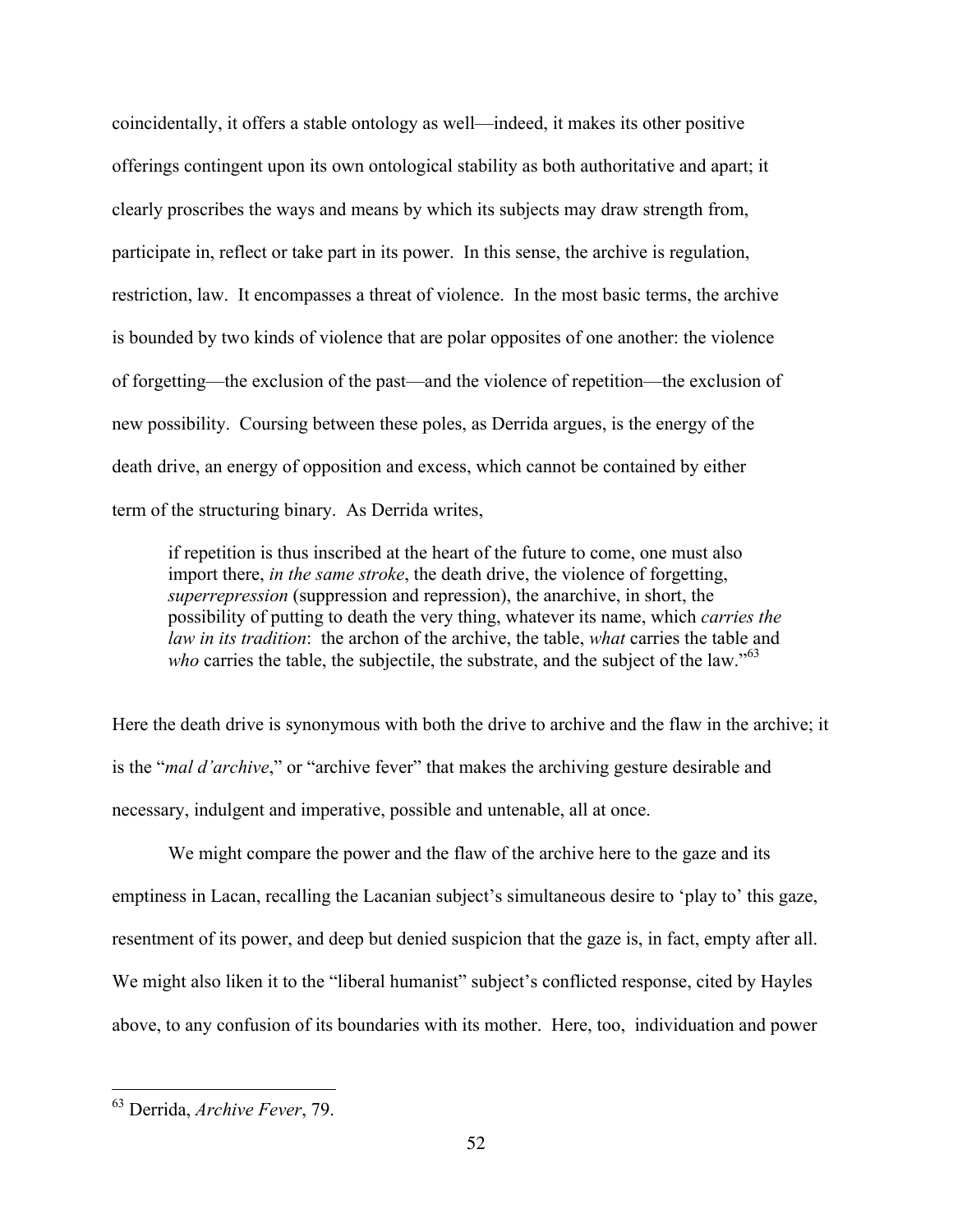are construed as both reflections of and oppositions to a coherent, singular "other."

Interestingly, each of these models provides more than a suggestion of analogy between the power of this external, objectified, a priori 'other' and the maternal body—even Derrida notes that the *law* of the archive is distinctly patriarchal, the archive itself feminine or feminized. My final chapter, "Mother Archive, or, Remembering, the Matrix" explores the implications of this gendered and familial figuration. For now, I wish merely to emphasize the ambivalence of the subject's response in these scenarios and the idea of the death drive itself as an energy of individuation, split between the two binary poles of obedience and destruction.

Peter Brooks, in *Reading for the Plot*, describes the psychological pleasure we take in narrative as a version of this same energy. Narrative pleasure, for Brooks, is a variation of the death drive: a deep psychic energy held in suspension and allowed to play between again two polarized and seemingly exclusive desires. The first of these would be desire for the dissolution of self into the fantasy of imagination, allowing the fabula to supercede one's real-life experience; this would be the desire for an alternate reality, for ontological blur, the immersive and escapist aspect of narrative pleasure. The second pole would be that desire for the ontological stability and certainty offered by narrative closure.<sup>64</sup> As is the case with Derrida's *mal d'archive*, Brooks' version of the death drive polarizes our relationship to the imaginary law of the text: we valorize the fantasy world of the narrative as living and real in our imagination; we simultaneously yearn for and abhor the moment when we can foreclose it as past-tense, over, dead.

It bears mentioning that Deleuze (whose engagements with narrative tend to be rather oblique, but whose expansive and non-binary understanding of the virtual has

64 See Peter Brooks, *Reading for the Plot* (New York: Knopf, 1984).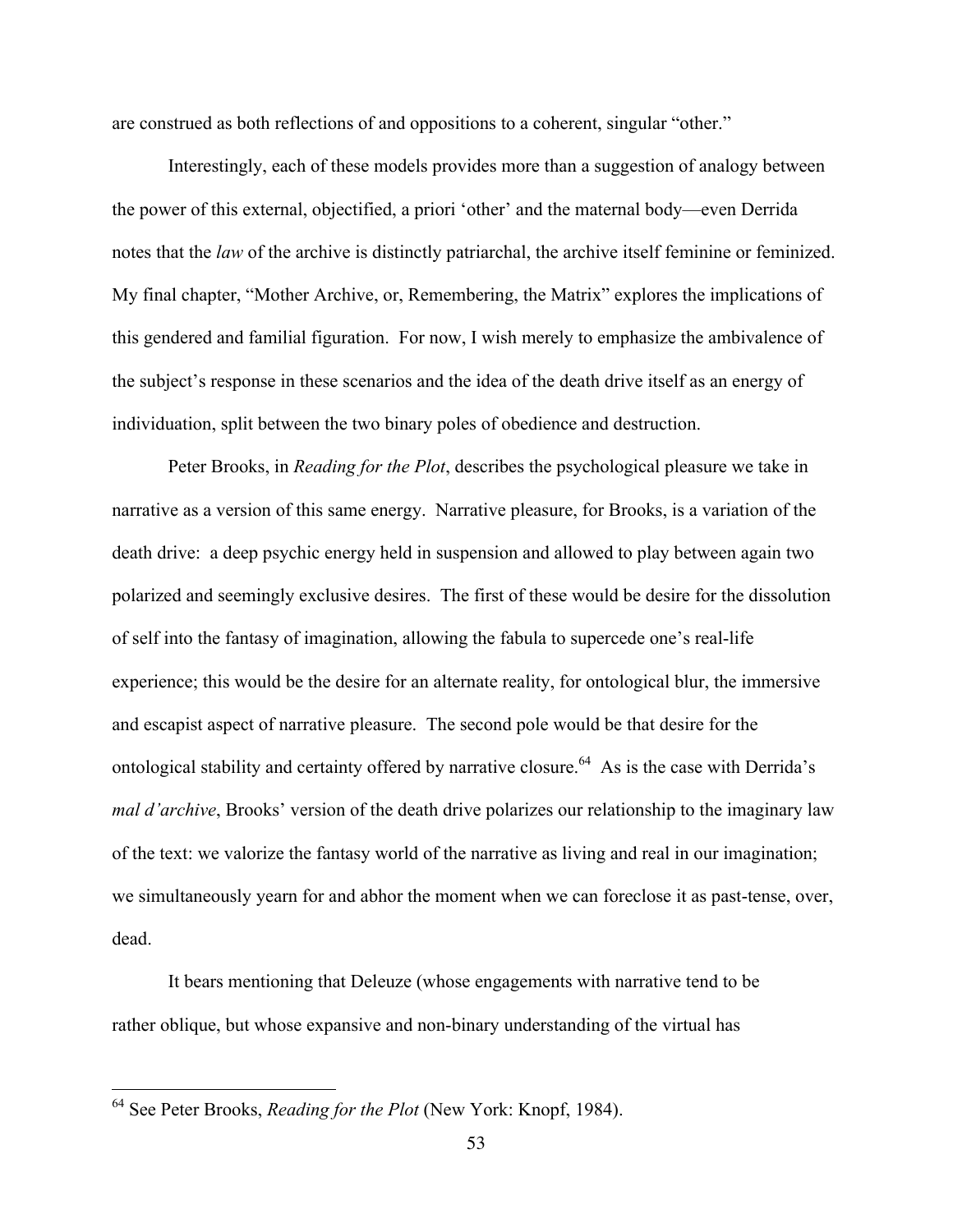proven much more useful than Derrida's for understanding digital aesthetics), with Felix Guattari in *The Anti-Oediupus*, rejects the very notion of the death drive as a "ridiculous fiction."<sup>65</sup> This may serve as a reminder as well that this concept, though immeasurably influential, is nonetheless only one conceptual tool among many we might use to analyze the play of desire in digital texts.

The easy elision to be avoided here is that of an assumed correlation and overlapping between the structuring of psychic energy and a structuralist idea of temporality—that is to say, the interrelationship between present, past, and future—based in limits and lack. Freud, in *Beyond the Pleasure Principle*, describes the death drive in terms of a desire to return to an earlier state of being. It is a response to a deep loss, a "structural trauma" presumed constitutive to the human subject. For Freud, the death drive is manifest in the repetition compulsion related to traumatic loss or lack, in the subject's attempt to exert control or power or mastery over loss, to return to an earlier state of wholeness, a state before lack is instated or acknowledged, to return, if only virtually, via substitution and repetition, the repetition compulsion and the fetish both being virtual pathways of return to wholeness, to a present fantasy of past-tense wholeness, a return of something lost.

What does this have to do with the nature of archival desire? We can understand the archive as commemorating a lost moment in time, the fetish of identity and the fetish of narrative here both mobilizing an eternally-frustrated desire to restore that loss. But this is not the only way to understand the functioning of the archive, and certainly not the only way to understand the play of desire in a virtual framework.

I return here to Sean Cubitt's observation about the relaxing of anti-narrative taboos and

65 Gilles Deleuze and Felix Guattari, *<sup>A</sup> Thousand Plateaus: Capitalism and Schzophrenia*, transl. Brian Massumi (Minneapolis and London: University of Minnesota Press, 1987).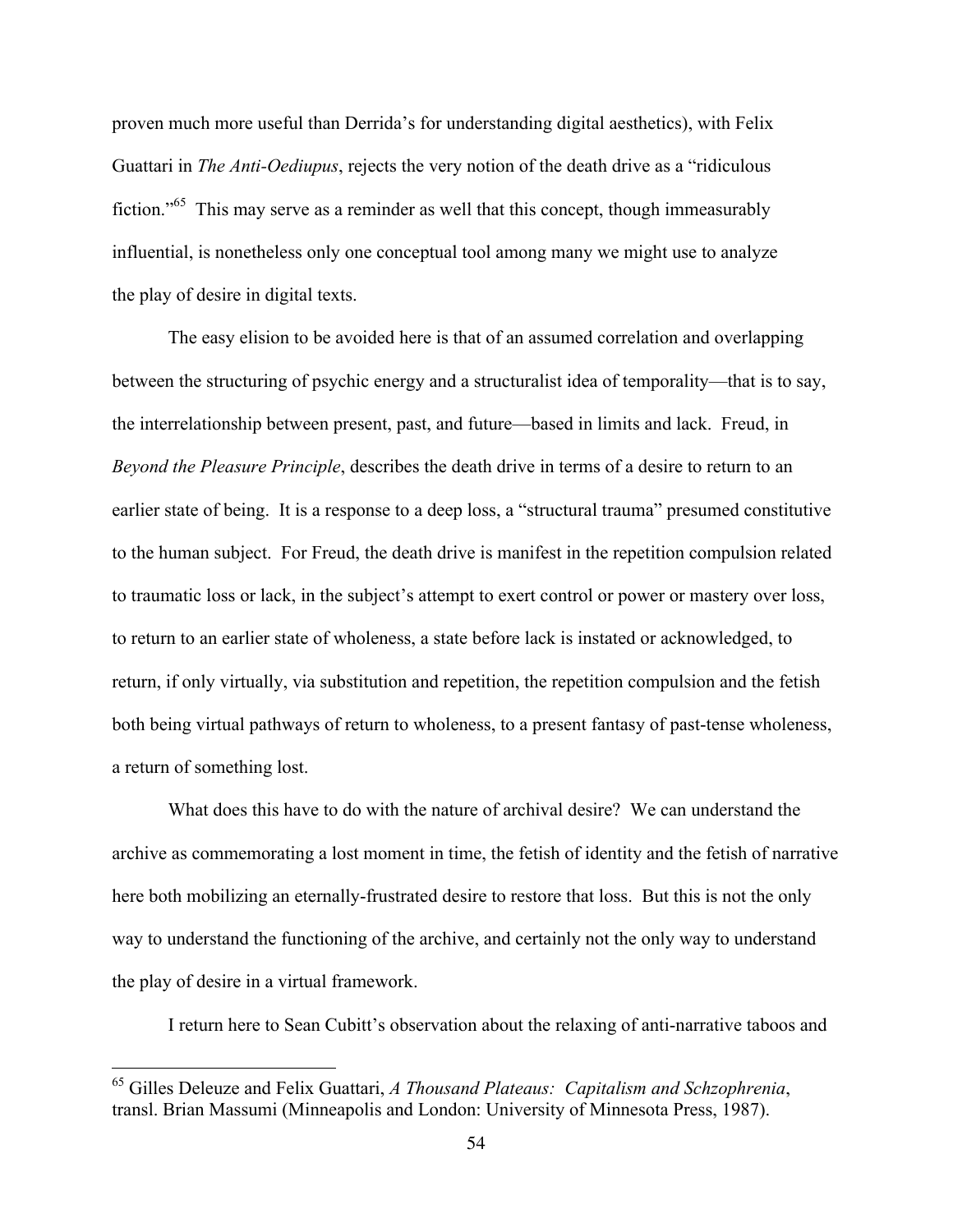the resurgence of narrative tendencies in media artworks. For Cubitt, this relaxation clearly demonstrates that, in the virtual era, "narrative is only one among several modes of organization." While this does make narrative form once again available for aesthetic expression without quickly raising the ideological suspicions that might have attended it in an earlier moment, it also insists that "that one crucial measure of value, the relation to narrative models... does not hold good in assessing new media texts and practices."<sup>66</sup> We should therefore interrogate these narrative models—not only as models for how we organize information, but for how we structure our desire for and the pleasure we take in knowing a virtual moment apart from our own.

One cue for how we might do this comes from Murray's writing on the Digital Baroque. Above I briefly discussed the concept of digital incompossibility and Murray's observation that the emergence of virtual frameworks of interpretation mark the "deeply significant archaeological shift from *projection* to *fold* that is emphasized, if not wholly embodied, by the digital condition."<sup>67</sup> The "fold" provides an exceptionally useful conceptual model for approaching the nonbinary virtual with precision and analytical rigor. Murray quotes Deleuze's explanation of the fold as

a flexible or an elastic body [that] still has cohering parts that form a fold, such that they are not separated into parts of parts but are rather divided to infinity in smaller and smaller folds that always retain a certain cohesion. Thus a continuous labyrinth is not a line dissolving into independent points, as flowing sand might dissolve into grains, but resembles a sheet of paper divided into infinite folds or separated into bending movements, each one determined by the consistent or conspiring surroundings.<sup>68</sup>

The fold "embodies the elasticity of seriality and the continuous labyrinth of single points (1's

66 Cubitt, "Spreadsheets," 4.

<sup>67</sup> Murray, *Digital Baroque*, 5.

<sup>68</sup> Murray, *Digital Baroque*, 5.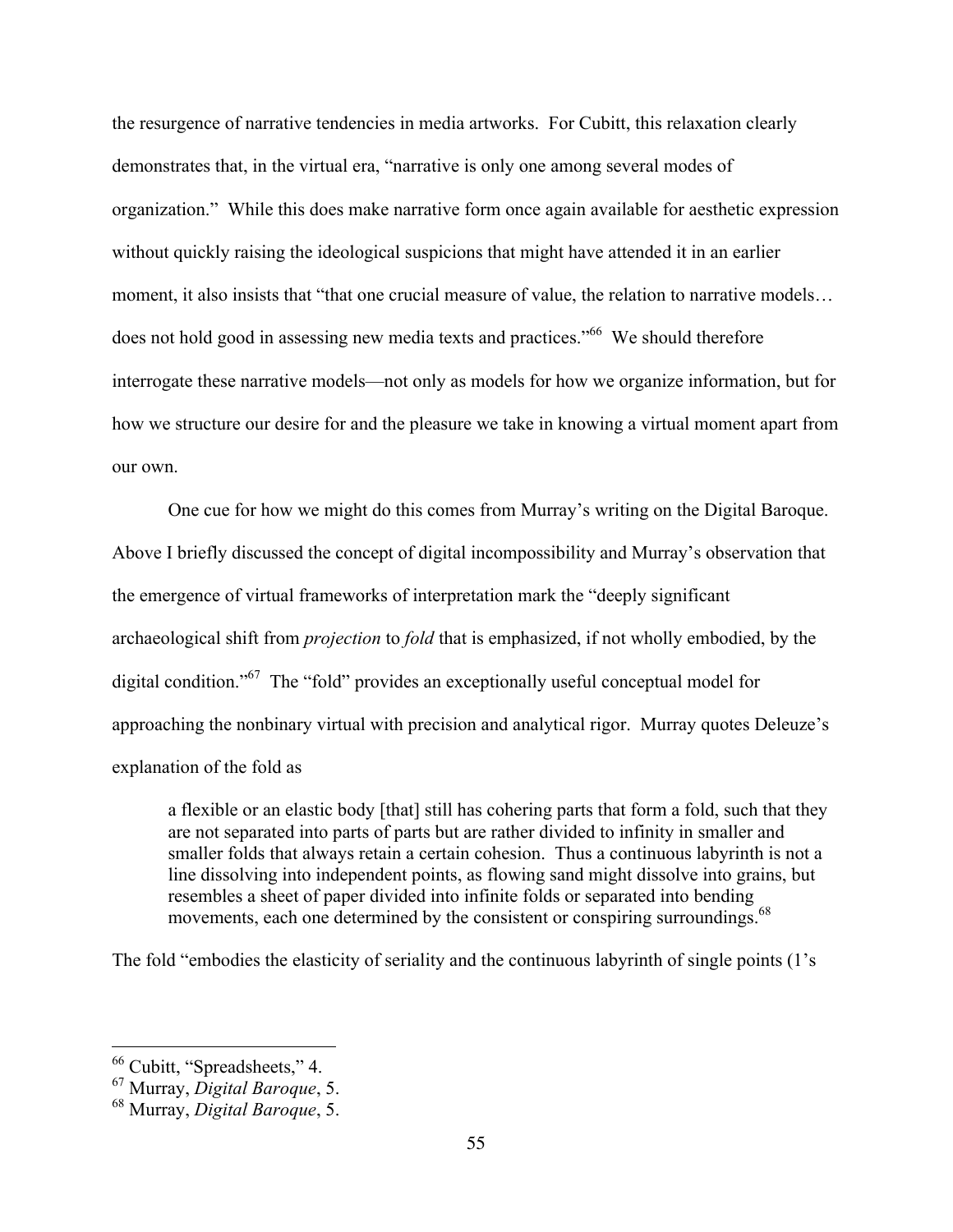and 0's),<sup> $10^{69}$ </sup> and is a figure common to "both Derrida and Deleuze (two philosophers often at odds)," who both use it to describe "the machinery of intersubjectivity and inter-activity."<sup>70</sup>

It may be best to illustrate this concept within the terms already outlined in this chapter by discussing the comparable, and more explicitly literary, figure of the "flickering signifier" of N. Katherine Hayles. This figure is the counterpoint, for Hayles, of the "floating signifier" of

Jacques Lacan. She writes:

Lacan, operating within a view of language that was primarily print-based rather than electronically mediated, not surprisingly focused on presence and absence as the dialectic of interest. When he formulated the concept of floating signifiers, he drew on Saussure's idea that signifiers are defined by networks of relational differences between themselves rather than by their relation to signifieds. He complicated this picture by maintaining that signifieds do not exist in themselves, except insofar as they are produced by signifiers. He imagined them as an ungraspable flow floating beneath a network of signifiers, a network that itself is constituted through continual slippages and displacements. Thus, for him, a double reinforced absence is at the core of signification—the absence of signifieds as things-in-themselves as well as the absence of stable correspondences between signifiers. The catastrophe in psycholinguistic development corresponding to this absence in signification is castration, the moment when the (male) subject symbolically confronts the realization that subjectivity, like language, is founded on absence. 71

By contrast, she writes,

In informatics, the signifier can no longer be understood as a single marker, for example an ink mark on a page. Rather it exists as a flexible chain of markers bound together by the arbitrary relations specified by the relevant codes. As I write these words on my computer, I see the lights on the video screen, but for the computer, the relevant signifiers are electronic polarities on discs. Intervening between what I see and what the computer reads are the machine code that correlates alphanumeric symbols with binary digits, the compiler language that correlates these symbols with higher-level instructions determining how the symbols are to be manipulated, the processing program that mediates between these instructions and the commands I give the computer, and so forth. A signifier on one level becomes a signified on the next-higher level.<sup>72</sup>

Hayles means the "flickering signifier" to emphasize the many-layered complexity of the digital

69 Murray, *Digital Baroque*, 5.

<sup>70</sup> Murray, *Digital Baroque*, 6.

<sup>71</sup> Hayles, *How We Became Posthuman*, 30-31.

<sup>72</sup> Hayles, *How We Became Posthuman*, 31.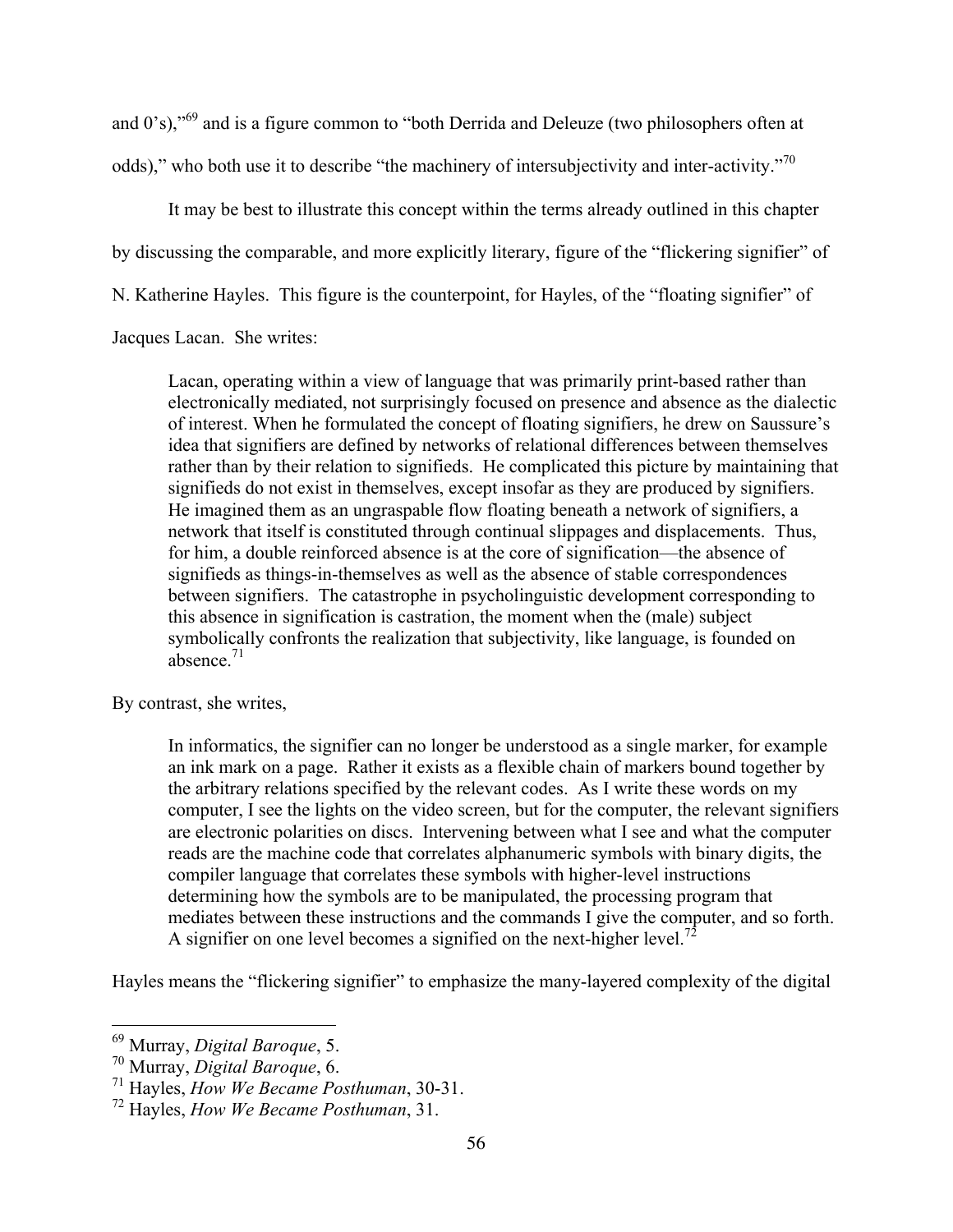text and underscore its instability; she concludes the passage above by stating that "precisely because the relation between signifier and signified at each of these levels is arbitrary, it can be changed with a single global command."<sup>73</sup> But there is an additional suggestion in her description of the "flicker." In the case of Lacan, the floating signifier's arbitrariness and disconnection from any real-world signified are fundamental, as is the 'healthy' human subject's denial of this disconnection. In this binary case, the disconnection between signifier and signified is "true," the social fiction that sutures the two back together "false." But unlike the floating signifier, which can only be void and owes its aura of fullness to a social fiction, the flickering signifier must have the functional capacity to be void in one moment and present in another. That is to say, the digital text promises no ontological stability or relationship to the real world, yet its elements must be granted a functional, and (if only instantaneously) provisional stability. This is a very different view of how language operates than that of Lacan, and a key example of digital "incompossibility": here the flickering signifier must be allowed to "mean" in a way that occupies both terms of, but entirely overflows, the binary machinery of structuralist meaning-making.

We might understand this as a collision or simply a co-incidence of symbolic and nonsymbolic systems. Murray asks, "is it even possible to distinguish the digital / the deictic from the digital / the algebraic?,"74 referring to exactly this "*Zweifältigkeit*," or two-fold nature, of the digital, present in the multiplicity of the word "digital" itself: the "deictic" digital of a pointing finger, the "algebraic" digital of numerals and mathematical operations; the poles of absolutely concrete and absolutely abstract modes of interfacing with the material world. The digital, the virtual, must be able to occupy both of these poles at once, without coalescing into the structures

73 Hayles, *How We Became Posthuman*, 31.

<sup>74</sup> Murray, *Digital Baroque*, ix.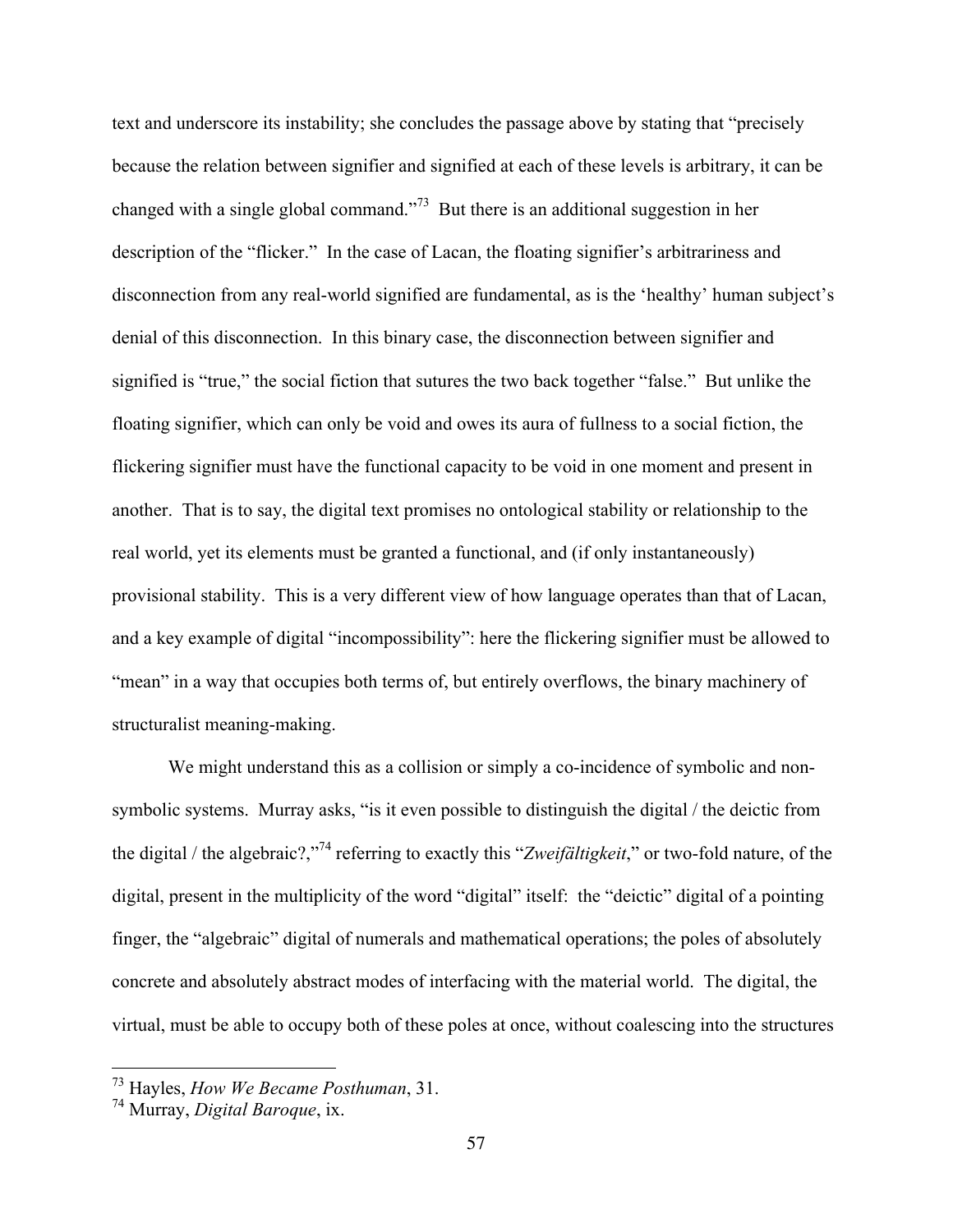of either dialectic or binary suspension.

It is notably challenging to understand the terms of this "*Zweifältigkeit*" as incompossible and co-present, not "dialectical nor metaphysical", and to apply this concept in ways that genuinely help us understand the dynamics of real human situations, embedded in social and historical contexts. The urge to contain or reconcile this incompossible heterogeneity as a critical concept by reifying, systematizing, and dehistoricizing it is powerful. Among theorists of the digital-narrative intersection, Hayles is unique in her political engagement, her sharp awareness of changing cultural regimes and how they affect questions of agency and identity in the real world. By contrast, even Ryan, who is often quite attuned to the liberatory potentials of new media configurations, seems to illustrate this interplay of narrative and digital media as narrative's dialectical adaptation to the technological parameters of any age; the essays in *Narrative Across Media* often suggest that this cultural process is in flux at the moment and cannot be adequately interrogated, but, in a quasi-messianic way, that a more 'settled' form of the narrative-digital intersection will eventually emerge, resulting in a more stable, more reliable interpretive framework. 75

On the level of textual criticism, this vaguely dialectical presupposition lends itself to readings that are oriented more toward the complexities of technological exchange themselves. In this sense, much writing on the digital-literary intersection opens itself to the criticism that its analytical praxis focuses too much on the structural and technological process itself, in a kind of techno-formalism, rather than on the cultural needs of any particular historical moment or context. This presents a danger that critics will simply mark and suspend this digital-narrative "incompossibility," or else subsume it within the terms of a progressive, if not precisely

75 See Ryan's argument in "Will New Media Produce New Narratives?"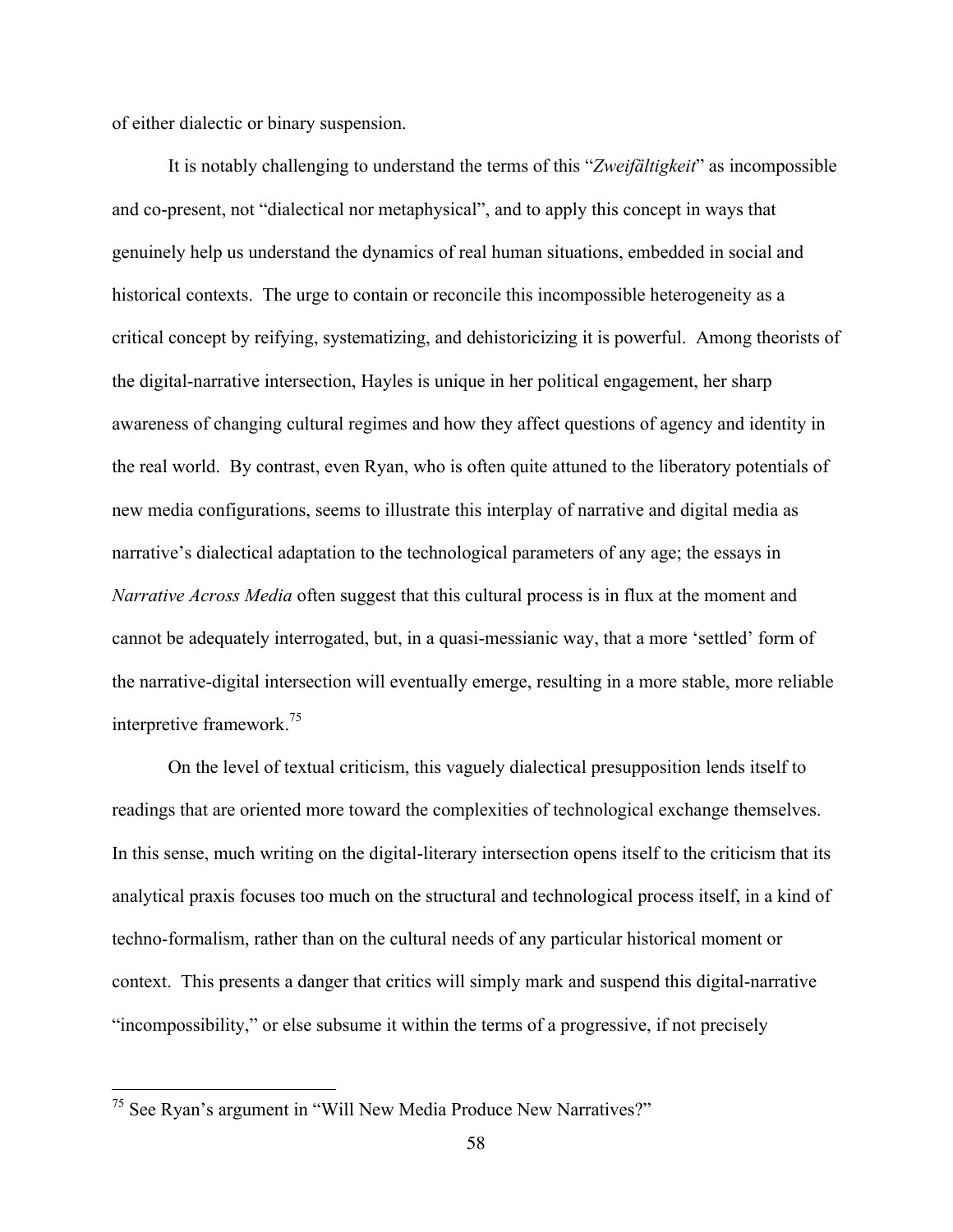teleological, dialectic between technoculture and human experience. Ironically, by attempting to describe a process of historical change, this framework removes such texts from the specific contexts of actual human history, emphasizing too much their abstract or structural aspects rather than the real human needs they address or articulate. This is the crux of Dinkla's hope for "a new narrative form emerging, one that is in a position to reflect on the history and stories of the modern era and make an incisive statement on the state of our reality?"<sup>76</sup> It should be clear by this point that the success of such a new narrative form requires as well an appropriate critical apparatus to recognize and make sense of it.

Here again I return to the "fold" as a figure for incompossible and nondialectical digital

temporality and the play of desire that emerges around the appearance of narrative "codes" in

digital texts. Quoting Deleuze, Murray writes that

the two-fold, or the *entre-deux*, also is a conceit of the fold that embodies for Deleuze the most fundamental operation of time:

Since the past is constituted not after the present that it was but at the same time, time has to split itself in two at each moment as present and past, which differ from each other in nature, or, what amounts to the same thing, it has to split the present in two heterogeneous directions, one of which is launched towards the future while the other falls into the past. $77$ 

This allows us to rethink the nature of digital time and the play of desire within digital textuality.

Murray writes that,

rather than position us simply in the pull of teleology's dialectical future or the romantic dazzle of technology's past, the Digital Baroque will be discussed as enfolding the user in the energetic present, as articulated in relation to the analog past while bearing on the digital future. 78

This is not merely a philosophy of time, but a way of thinking about how time, and our

understanding of time, play into our engagement with aesthetic texts. In digital aesthetics,

76 Dinkla, "Virtual Narrations." <sup>77</sup> Murray, *Digital Baroque*, 11.

<sup>78</sup> Murray, *Digital Baroque*, 6-7.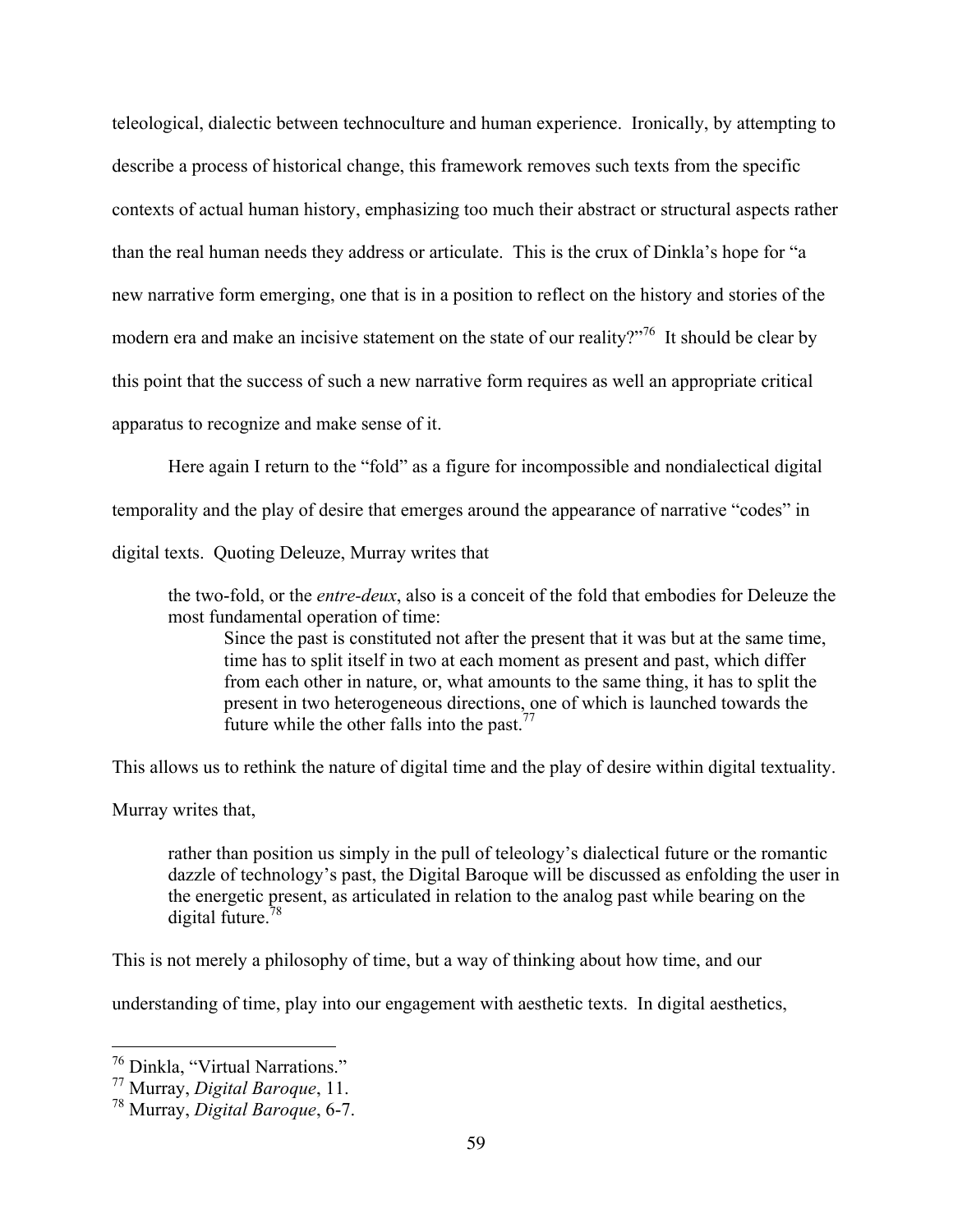the past and its divergent epistemologies call on the future for their inclusion, whether as haunting articulations of visions previously unmaterialized in the baroque past or as critical revisions of those dialectical and romantic new media paradigms on which modernism so confidently relies.<sup>79</sup>

Indeed, one of the central ironies of the Digital Baroque for Murray is the prevalence of such "critical revisions" of "dialectical and romantic… paradigms," the fact that, "while opening the artwork to the virtual dimensions of the digital threshold, a substantial number of electronic artists are just as dedicated to the refashioning of past codes of similitude and resemblance.<sup> $80$ </sup>

For Murray, this often means visual codes of resemblance associated with Enlightenment thought—Renaissance perspective, cartography, later the mechanical processes of photography and film. The "refashioning" of these codes belongs to a much broader epistemological project of teasing away their simple instantiation in the aesthetics and textuality of contemporary culture from the interpretive frameworks and assumptions that would lock them into a program of representation, with all the temporal structuring, the psychodynamics, and the ideological blind spots this would entail.

In this sense, we might include narrative among these "code[s] of similitude and resemblance" that contemporary texts are refashioning. But the project of teasing the appearance of narrative codes in media artworks away from the assumptions of representation presents a uniquely difficult challenge. As I have suggested above, our most powerful critical tools for interrogating the nature of narrative desire are deeply embedded within literary disciplinary frameworks that are themselves closely affiliated with structuralist practice and paradigms. Moreover, precisely because *time* is the main subject of narrative's "code of similitude," narrative necessarily entails *some* theory of past and present, postulates *some* relation between

79 Murray, *Digital Baroque*, 7.

<sup>80</sup> Murray, *Digital Baroque*, 196.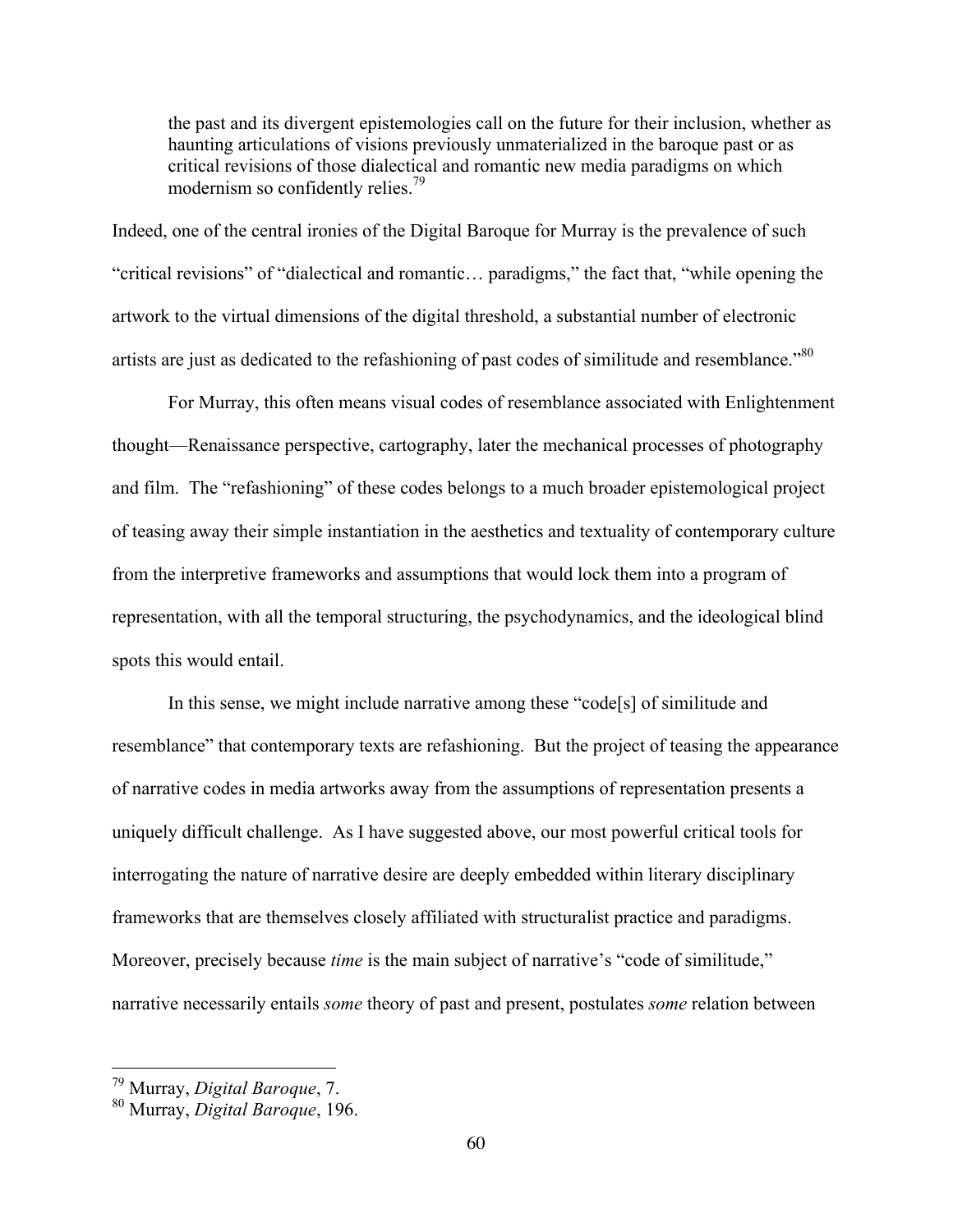the a priori and the future, and promulgates this theory by engaging deep wells of pleasure and desire in the present moment of its 'readers.' Even if we acknowledge, with Cubitt, that narrative persists as but "one mode among many" in new media art, its appearance necessarily invokes a particular, and particularly pleasurable, way of engaging an other time within imaginative fantasy.

Some idea of "the archive" is still very much at stake in tensions surrounding narrative in contemporary artworks, then, even if we agree that the primary textual apparatus of the archive has changed, along with its ontological nature and its power to steer the dominant configurations of psychic energies. We can argue that, because of its very structure, the narrative text—*any* narrative text—analogically stages a relationship to the archive and mobilizes therefore a particular kind of pleasure and desire for the archive that are both closely related to subjectivity and identity.

This mobilization is still tinged with danger: it carries with it the subtle (or not so subtle) threat that this energy of desire might yet metastasize into the ideological structure of possession and domination so closely connected with an older framework of binaries, exclusion, objection, domination, the rising specter of the "whites-only internet," or some variation of that institutional inequality, at once virtual and very real. But this is precisely why narrative offers a uniquely valuable symptom to scrutinize in contemporary digital and literary artworks about history, identity, and power. It enables us to see more clearly the tensions and tectonic shifts that play out between longstanding ideological forces in the present tense, as these are translated to the subtle and complex field of virtual textuality.

Murray writes that the Digital Baroque illustrates the ways in which "the past and its

61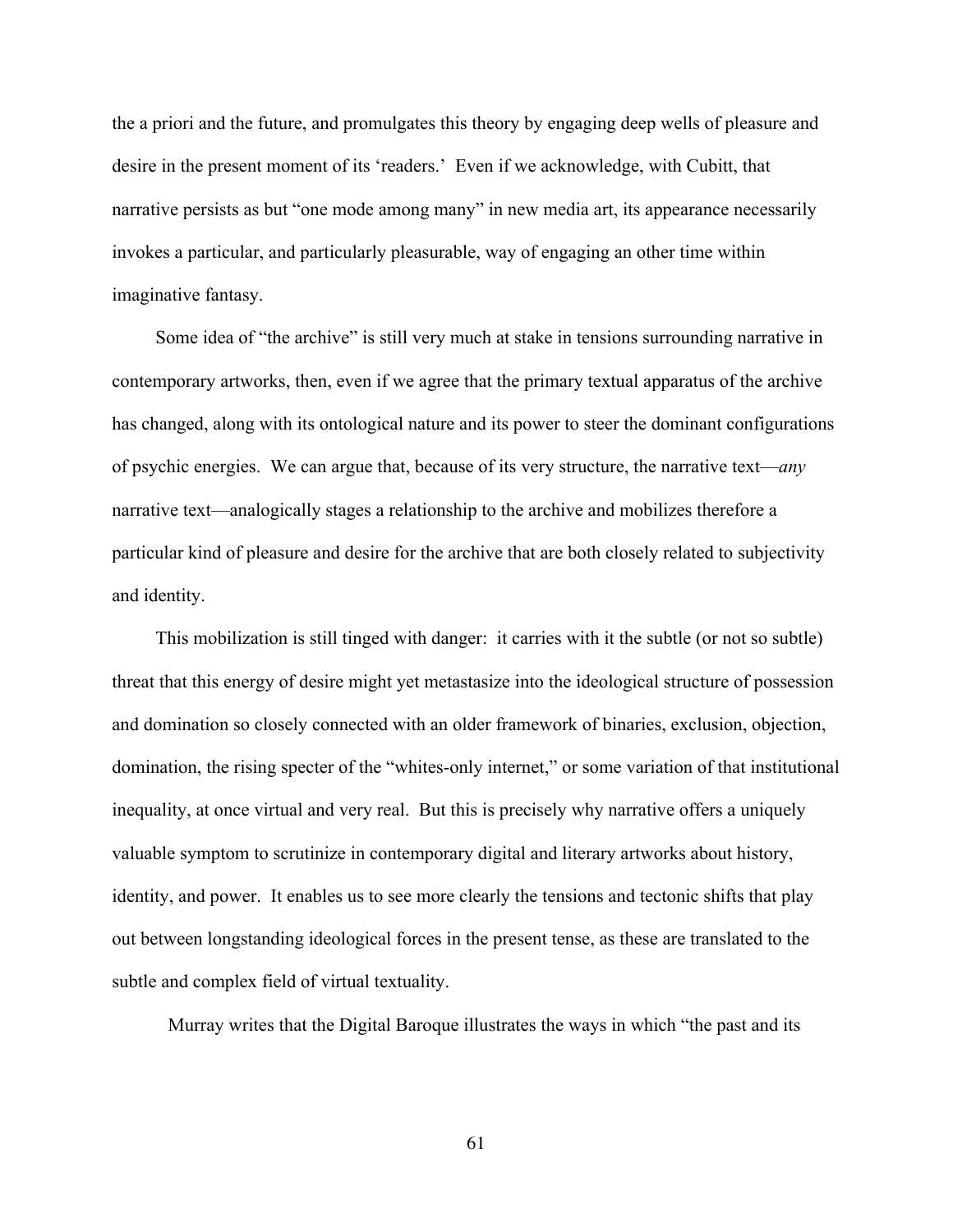divergent epistemologies call on the future for their inclusion."<sup>81</sup> When confronting the Digital Baroque–or any comparable echo of past "codes of similitude or resemblance," narrative included, we must ask: why does the present moment feel this interpellation so keenly, and what does it have to do with the data-structures and the epistemologies of the past? To properly address this question, we need a better and subtler way of understanding the "haunting" of narrative in the digital era, and how it marks a change to the nature of the psychodynamics of this interpellation, the confrontation with an historical "other."

Here I recapitulate and reframe a few main ideas from this argument so far before outlining the main tenets of my own analytical practice and the close readings that follow this chapter. In Derrida's *Archive Fever*, the archive itself stands in for the maternal body; the energy of archive fever strains against the constituting yet disciplining gaze of a powerful and seemingly monolithic other. Yet the psychodynamics of the digital virtual operate differently; as Angerer argues, the "diffusion" of the gaze in a contemporary mass media context makes it difficult to sustain any belief that the Lacanian model holds true for contemporary subjects. The subject of new media is networked, not specular; it finds confirmation of its presence in the world not through a unified, coherent reflection in the eyes of one elevated object of desire, but in many such "reflections," none of which claims to be anything but partial. The nature of the confirmations these "reflections" offer changes as well, digresses from the system of visual interpellation and objectification so important to Lacan; instead, they become thinkable as simply: points of connection. And these points of connection open a space of virtual interaction—one that is still shaped by *some* power dynamic of identity and desire.

As I argue above, this virtual dynamic is understandable in terms of what Derrida

81 Murray, *Digital Baroque*, 7.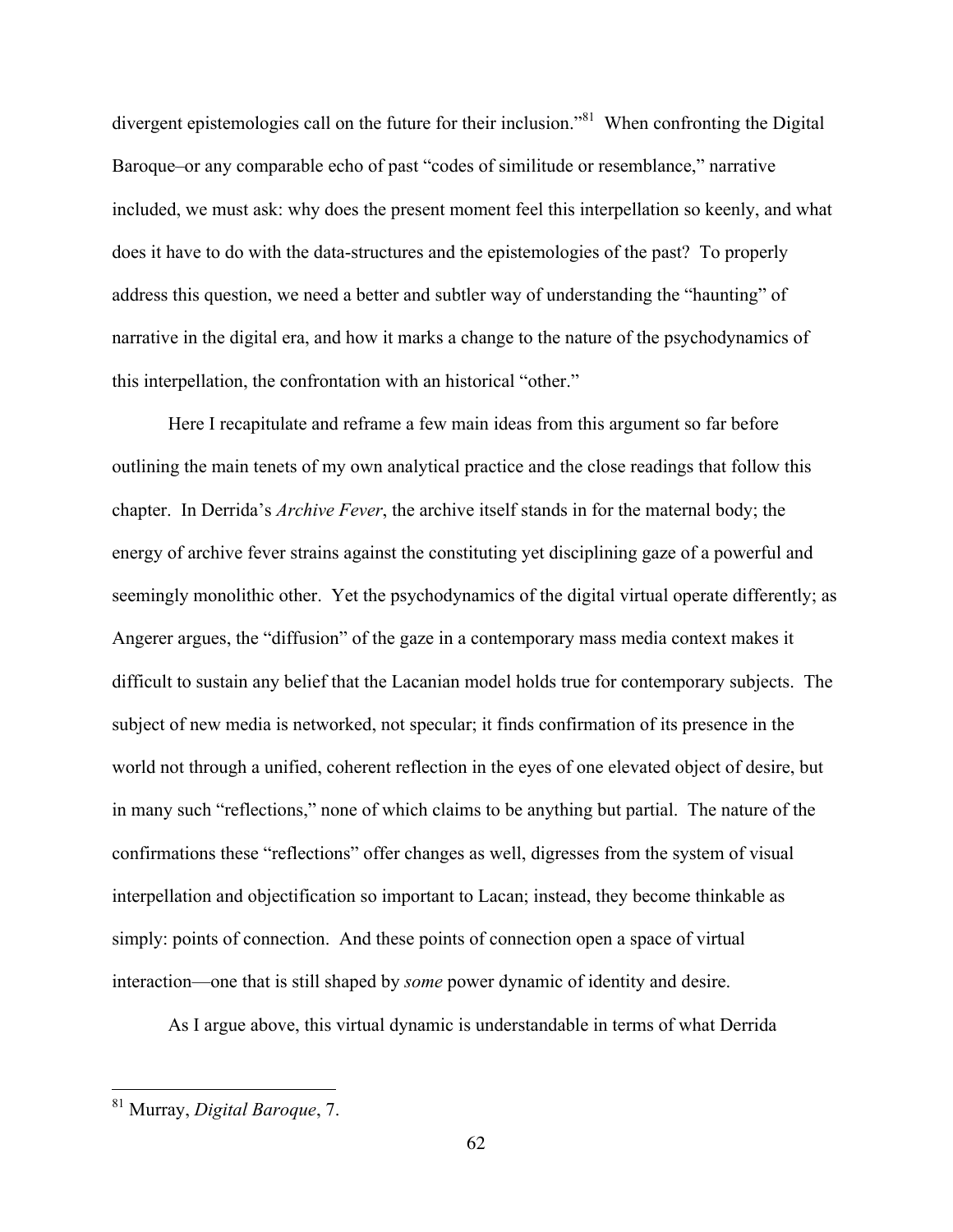describes as "archive fever," the conflicted simultaneous desire to possess, destroy, preserve, escape the powerful other represented by the concept of the archive itself. But with the dispersal of this singular "other," the psychodynamics of desire in this virtual moment change.

Rethinking the virtual psychodynamics of this interaction reveals the extent to which the structuralist critical framework settles into and crystallizes an ineffectual configuration of abstraction and specificity. It defines the dynamics of desire in far too specific terms (as in the most specific Freudian and Lacanian framework, longing for an always-already lost sense of completeness represented by the maternal body). Yet it universalizes this specific illustration and insists that all subsequent dynamics must follow from this initial image, erasing the particulars of any other encounter in favor of the prior representation. The "distributed subjectivity" of the posthuman makes it possible to avoid the near-arbitrary specificity of the initial model, instead allowing the configurations of identity and desire in any given interaction to emerge as part of particular and *historically locatable* circumstances that may be resisted, altered, or overcome.

I would like, somewhat controversially perhaps, to grant that constructions of human identity and society are based in an experience of desire that is universal. But we should understand this universal not as a perverse and unresolvable binary desire to destroy and to obey, nor even as a desire for completeness, but as a desire to *know* the archive, simply. That this phrase "to know" suggests connotations of sexual and epistemological possession is noteworthy and inescapable, and has indeed shaped the past century of critical thought on the subject, but the meaning of the phrase need not be wholly defined by those connotations alone; it is possible to understand this longing to know the archive in far more general terms.

In terms of cultural criticism, this is one of the major insights that the distinct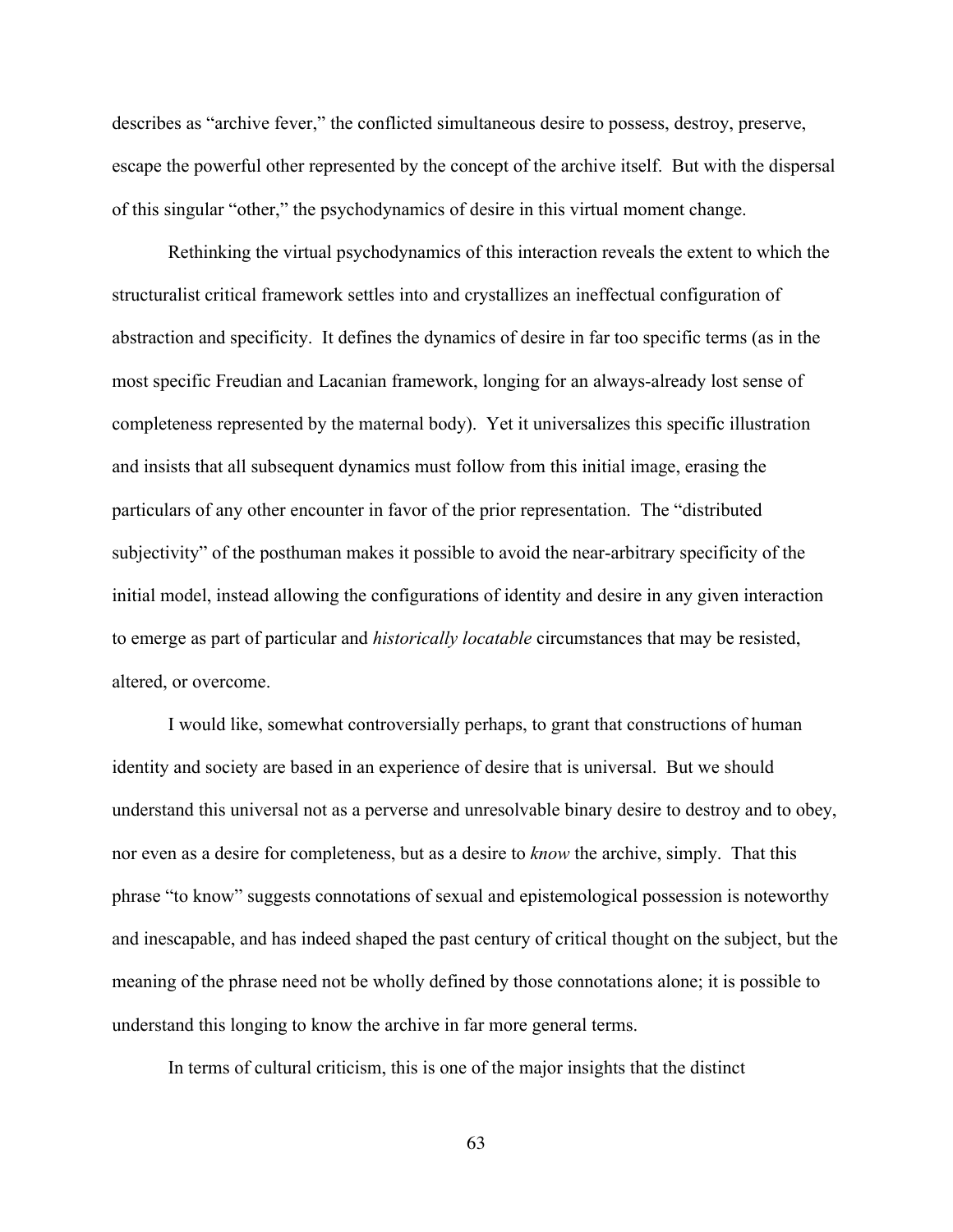psychodynamics of the digital virtual have to offer. Rather than interpreting narrative structure as a symbolic drama, marking a desire for epistemological control, substitution for loss, or return to an earlier state of being, we can instead imagine that narrative mobilizes our desire for connection, highlights or marks this desire, and, moreover, tints it with a sense of the past. This desire for connection need not be contained within a larger system of limits like the Freudian death drive; it can remain unspecified, and deterritorialized. Yet the intimation of limits and temporal structure implied by narrative form inflects this desire with a sense of history. The desire at play here is not a general desire for connection with *any* other, but a particular desire for connection with the *historical* other as such.

This supposition allows us to rethink narrative desire as an intersubective "fold" that allows the participation of all the temporal and representational complexity of the archive, individual, and other at once. Rather than a binary tension or predictable oscillation or a structurally determined suspension between polarized extremes, narrative desire should be seen as an incompossibility—one that is negotiated in particular moments in particular ways that are themselves not removable from history.

Acts of storytelling express a desire, and not merely a desire but a genuine need, grounded in historical circumstance, for connection with the archive of public memory. Using the insights and critical frameworks opened up by the advances of digital media theories of virtual subjectivity, the close readings that follow analyze situations where the desire to "know" the archive is frustrated by real social contexts; situations of disempowered or minority experiences and contested public memory in real historical contexts.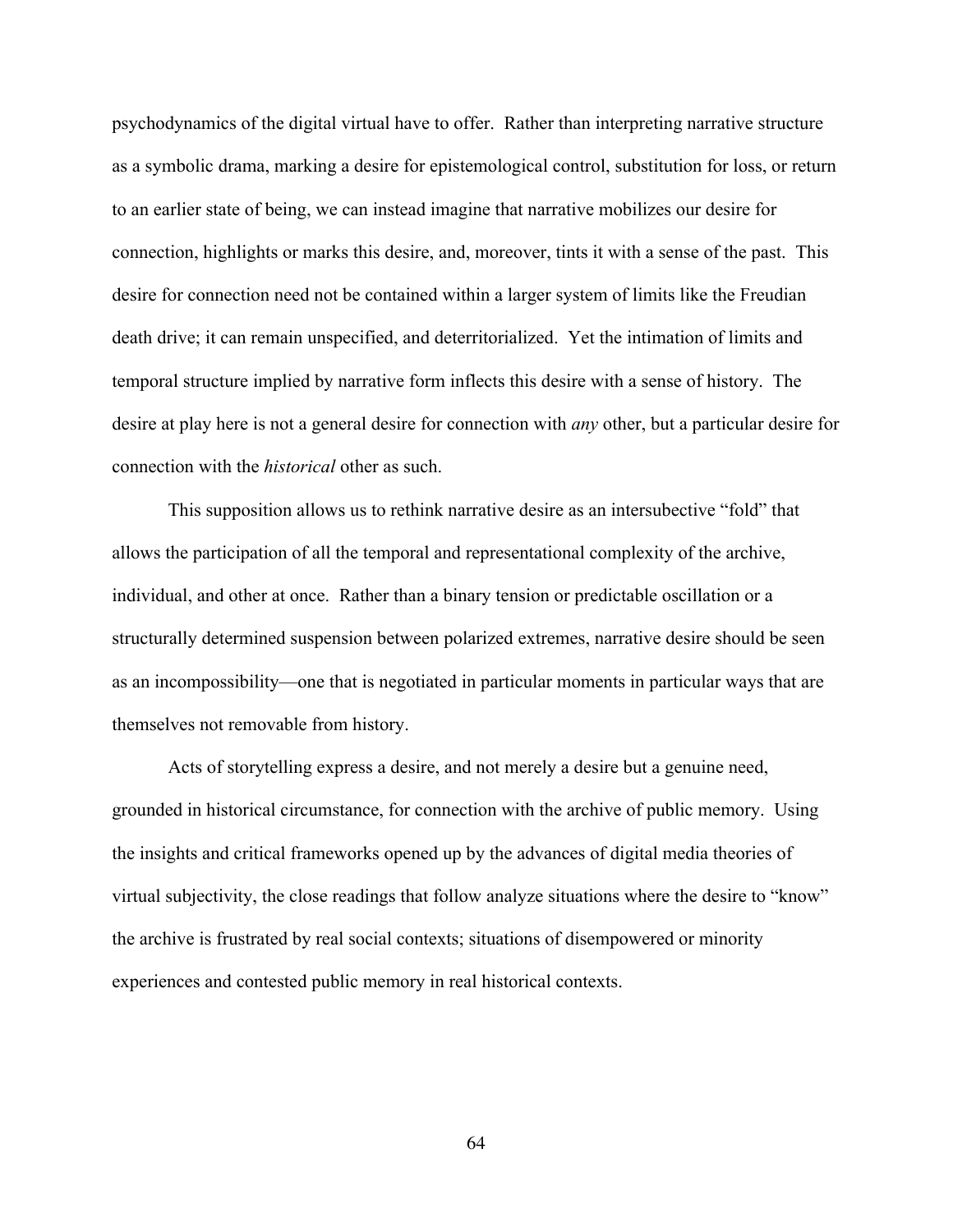## CHAPTER TWO

## THE ART AND ETHICS OF VIRTUAL MEMORY: ENCOUNTERING THE ARCHIVE IN WOLFGANG HILDESHEIMER'S *TYNSET*

In the previous chapter, I suggested that, looking back on  $20<sup>th</sup>$  century critical theory, we might think about the tensions and conflicts surrounding narrative representation as an ongoing struggle to identify and understand what is genuinely "human" across a decades-long transition between two dominant modes or epistemological models of subjectivity—the transition from "liberal humanism" to "posthuman." I argue that a robust theory of the virtual gives us flexible models and nuanced conceptual vocabulary for describing the interpenetration of material and informational life, the diffusion and blurring of intersubjective limits, and the resonance of narrative desire in  $20<sup>th</sup>$  and early  $21<sup>st</sup>$  century literature and media art. Structuralist and poststructuralist theories focused on regimes of representation may be useful for helping us, as critical readers, identify the ways such texts construe their own limits of narrative possibility, but deconstructive analysis should not take precedence over the goal of understanding moments when narrative marks a desire for historical connection to a community of memory—particularly in texts and contexts where public memory and identity are contested or in question.

The literary text I analyze in this chapter, Wolfgang Hildesheimer's *Tynset*, may at first seem an unusual choice for this project. Written in 1965, well before the advent of popular discussions of the "posthuman," but at a moment when concerns for the fate of "the human" in postmodern society were already keenly felt, there is nothing futuristic, nothing particularly techsavvy or forward-thinking in *Tynset*'s themes or plotting. The questions this book addresses, however, are among the most urgently human questions of the last century: the continued possibility of memory, faith, and community in the aftermath of the Holocaust, and the challenge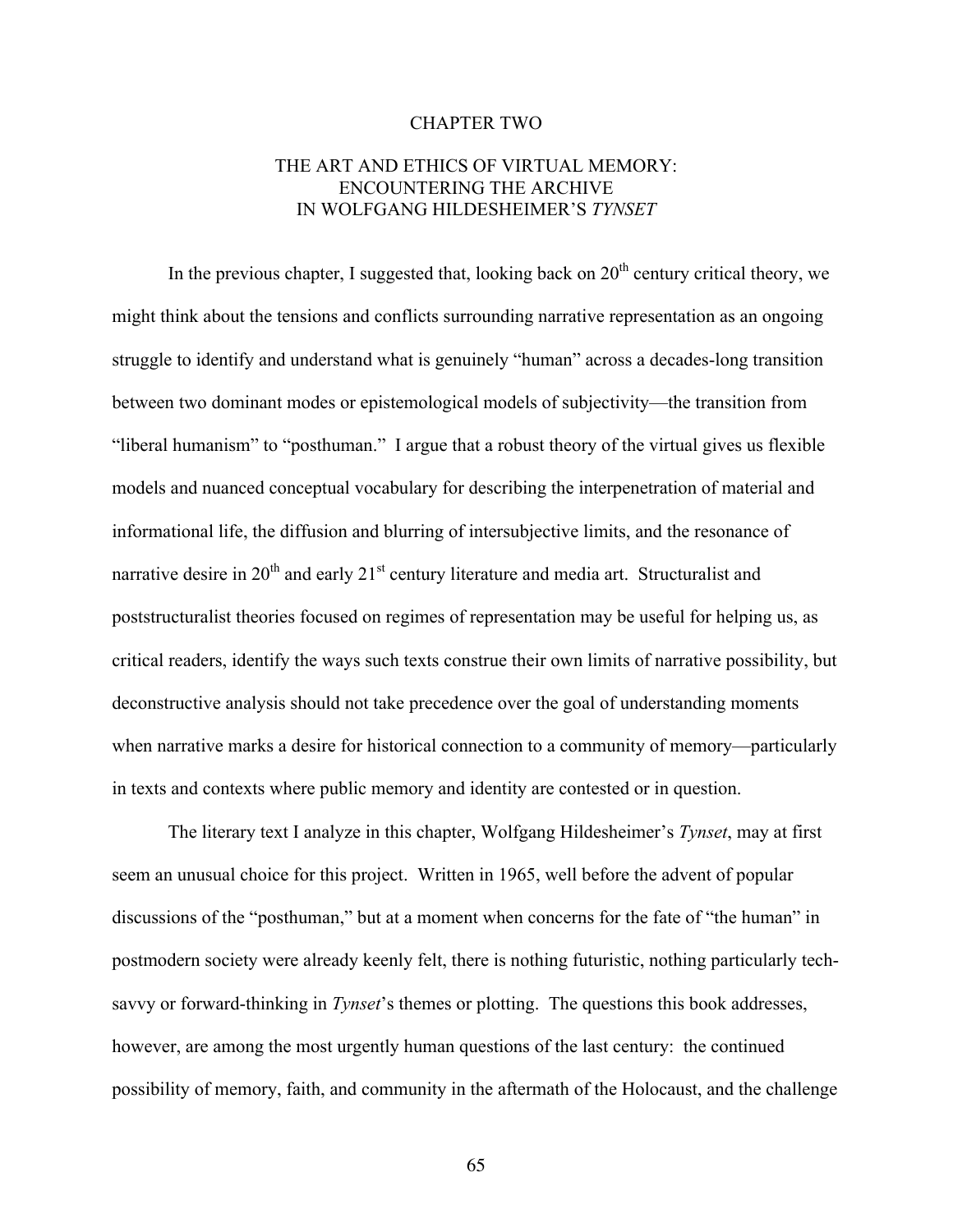of finding an art of memory commensurable to the traumatic extremes of this history.

*Tynset* is often analyzed in terms of its "modernist" literary experimentation—especially with its play of narrative energy about structuring limits—and in terms of the archetypically melancholic psychological state of its solipsistic, insomniac, unnamed narrator. What rarely registers for *Tynset*'s critics is the extent to which Hildesheimer's deep interest in modern technologies—telephones and trains, especially—and textual or informational modes other than narrative prose—databases, timetables, phone books—equal his apparent aversion to narrative closure. This suggests that Hildesheimer sees symbolic representation—with its promises of mastery and foreclosure—as but "one mode among many," as Sean Cubitt says of the attitude toward narrative in epistemological environments more attuned to "the reality we inhabit and construct, and which in turn inhabits and constructs us" than to "the binarisms of representation and deconstruction theories." 1

My analysis here focuses on the traumatic limit of representational possibility in *Tynset* and its relationship to narrative desire and to the desire (both the narrator's and the reader's) to know the archive—not to master the information it contains, but to feel a connection to the historical other and the community of memory it implies. Though a powerful limit of understanding shapes Tynset's narrative, Hildesheimer seems to reject any idea that this limit might be understood as transhistorical, deterministic, structural trauma. Instead, Hildesheimer seems to suggest that all trauma is historical, belonging to specific social contexts and circumstances, and requiring a conceptual model able to describe its effects through history better than the binary, limit-oriented frameworks of symbolic representation. The alternate model that emerges from Hildesheimer's text is synechochal, rhizomatic, and distinctly virtual—

1 Sean Cubitt, "The Chronoscopie: The Ontology of Time in Digital Media," in *Screen-Based Art*, ed. Annette W. Balekma and Henk Slager (Amsterdam: Rodopi, 2000), 65.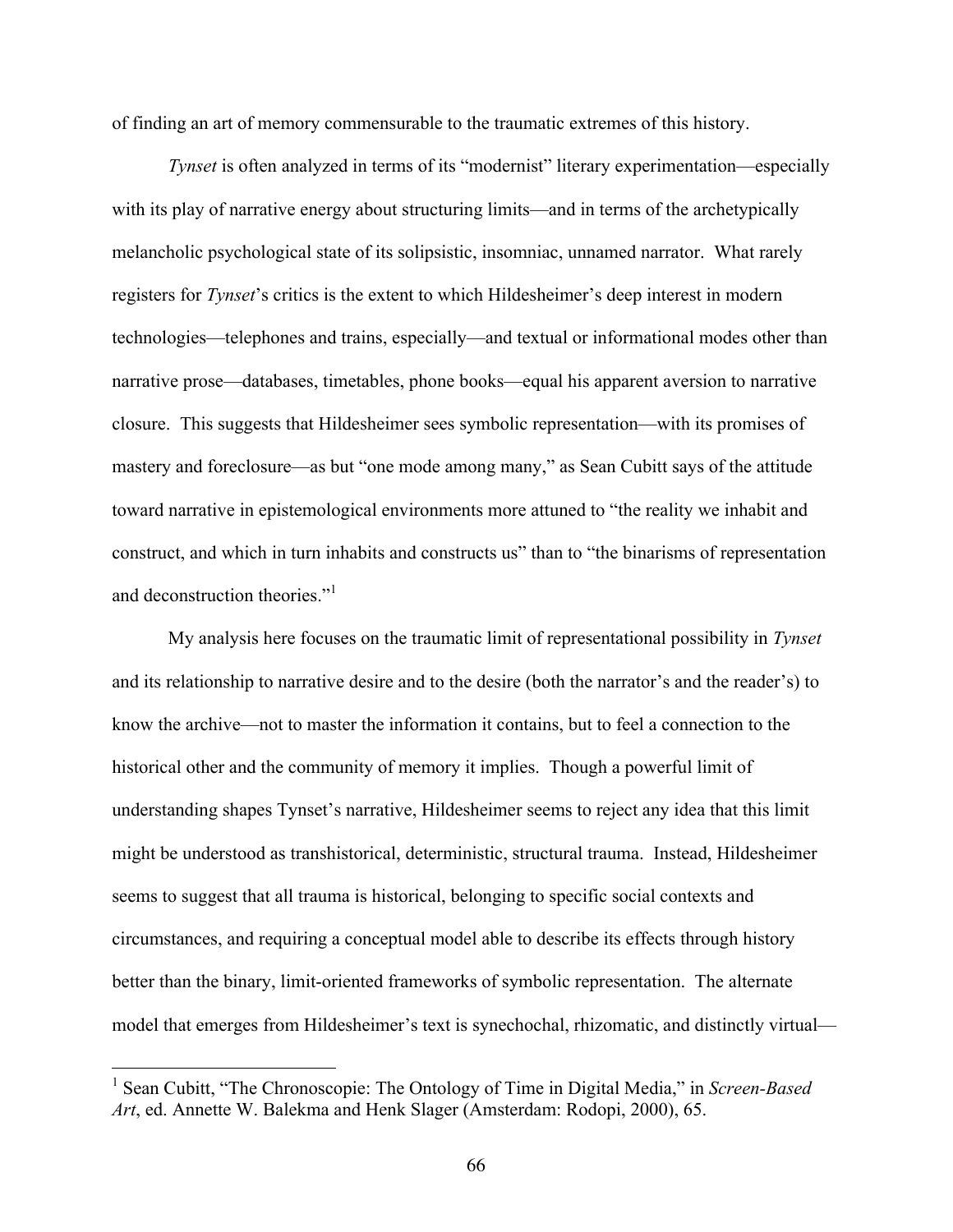that is, it encompasses the terms of material life, communication systems and their particular logics, systems of power, affect, and imagination, all at once. Throughout *Tynset*, Hildesheimer's narrator engages an active struggle to keep this limit open as possibility, as a living question rather than a foreclosed "answer." In this struggle, he remains deeply attuned to the virtual and pragmatic possibilities of media logics and informational orders other than those of symbolic writing and narrative representation.

The complexity of the interplay between these forces in *Tynset* is apparent, already, in the following passage:

...jede Reise ist eine Bestätigung der relativen Verläßlichkeit dieses Buches, dem kein anderes Motiv zugrunde liegt als eben diese Verläßlichkeit, ohne die es, wie es sehr wohl weiß, sinnlos wäre—,—aber im norwegischen Kursbuch steht mehr, wenn man es recht zu lesen versteht. Zwischen den Zeilen breiten sich die großen Entfernungen aus, weitet sich ein spröder, windiger Spielraum, den die Daten einer Ankunft oder einer Abfahrt nur ungefähr umreißen, ohne ihn zu nennen oder ihn zu erfahren; sie stecken nur die Grenzen ab zwischen diesem Ort, der im Nirgendowo liegt, und dem anderen Ort, der ebenfalls im Nirgendwo liegt, aber in einem anderen Nirgendwo, in dem man die Sage des ersten Ortes in einer Abwandlung erzählt, günstig dem zweiten Ort, dem ersten abträglich, und im dritten Ort, der wieder in einem anderen Nirgendwo liegt, ist eine andere Sage angesiedelt, die anderer Orte Sagen Lügen straft, der vierte Ort ist Schnellzugstation, ihm ist die Sage schon lange abhanden gekommen.<sup>2</sup>

[...every journey is a confirmation of the relative dependability of this book, which has no other motive at heart but this very dependability, without which, as it very well knows, it would be useless—,—but there is more than this in the Norwegian railway timetable, if one understands how to read it properly. Between the lines, the great distances spread themselves out; a thin, windy latitude expands itself, which the facts of an arrival or a departure only approximately outline, without naming it or experiencing it. They merely mark out the boundaries between this place, which lies in Nowhere, and the other place, which lies equally in Nowhere, but in another Nowhere, where they tell the myths of the first place in modified form, complimentary to the second place, detrimental to the first. And in a third place, in yet another different Nowhere, another, different mythology has settled that self-righteously gives the lie to the legends of other places. The fourth locality is an express train station; for it,

2 Wolfgang Hildesheimer, *Tynset* (1965; repr., Frankfurt: Surhamp Taschenbuch, 1989), 11-12.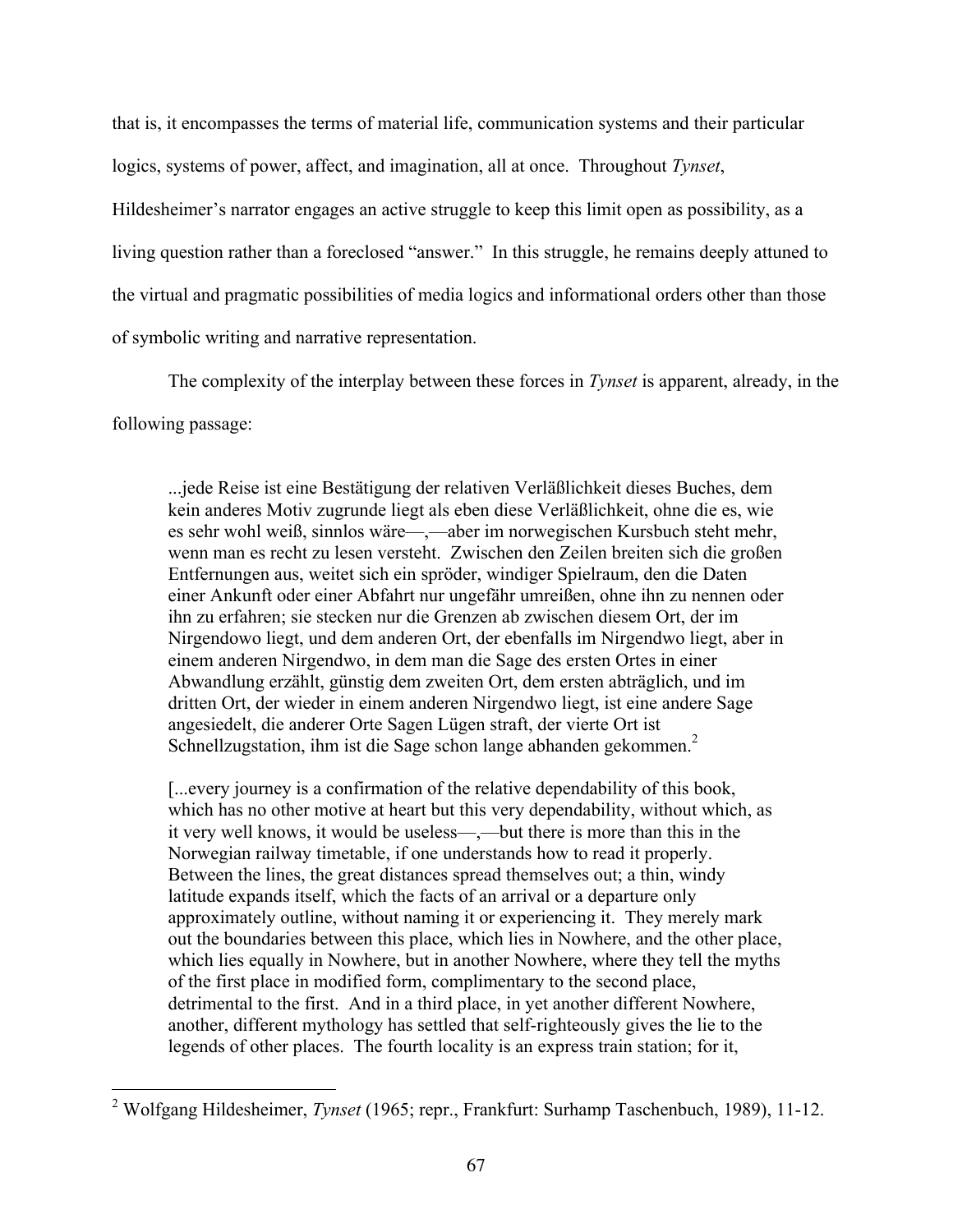mythology has long since gone missing.] $^3$ 

This passage encapsulates something of the strangeness, the poetic density, the complexity, and indeed the turbulent structure of Hildesheimer's book. We see the narrator's deeply romantic even mystic—investment of imagination in some small detail, which quickly winds its way to irony, cynicism, dark humor. It's worth pointing out the non-mimetic functionality of the book in question here, a Norwegian railway timetable that might, or might not, eventually guide the narrator to his desired destination of the city of Tynset. Even here, "between the lines' of this informational, indexical database, an interval of imagination opens up for the invested reader—a "Spielraum," a space of play. By contrast, the narrator associates "facts" with closure, endpoints (arrivals and departures), answers, and boundaries. These boundaries give rise to a kind of narrative trouble, as a parochial, small-scale version of the archive of shared public knowledge, "folklore," becomes a focal point for expressions of identity and otherness. The notion that advanced technologies of speed (the express train in the last sentence of the quotation above) could neutralize such parochial conflicts by erasing any need for this "folklore" can offer little comfort to someone in this narrator's situation, however. Throughout the book, he attempts to understand and engage with his knowledge of the Holocaust and his memories of murdered friends against the grain of a postwar social context committed to official silence and amnesia.

First published in 1965 and winner of the 1966 Büchner prize, Wolfgang Hildesheimer's *Tynset* has long inspired and confounded its critics. Variously described as novel, literary collage, dramatic monologue, tone poem, or literary "fugue," this densely woven book comprises

3 This and all subsequent translations are mine, unless otherwise noted. In translating *Tynset*, I have attempted to preserve the typography of the original as much as possible.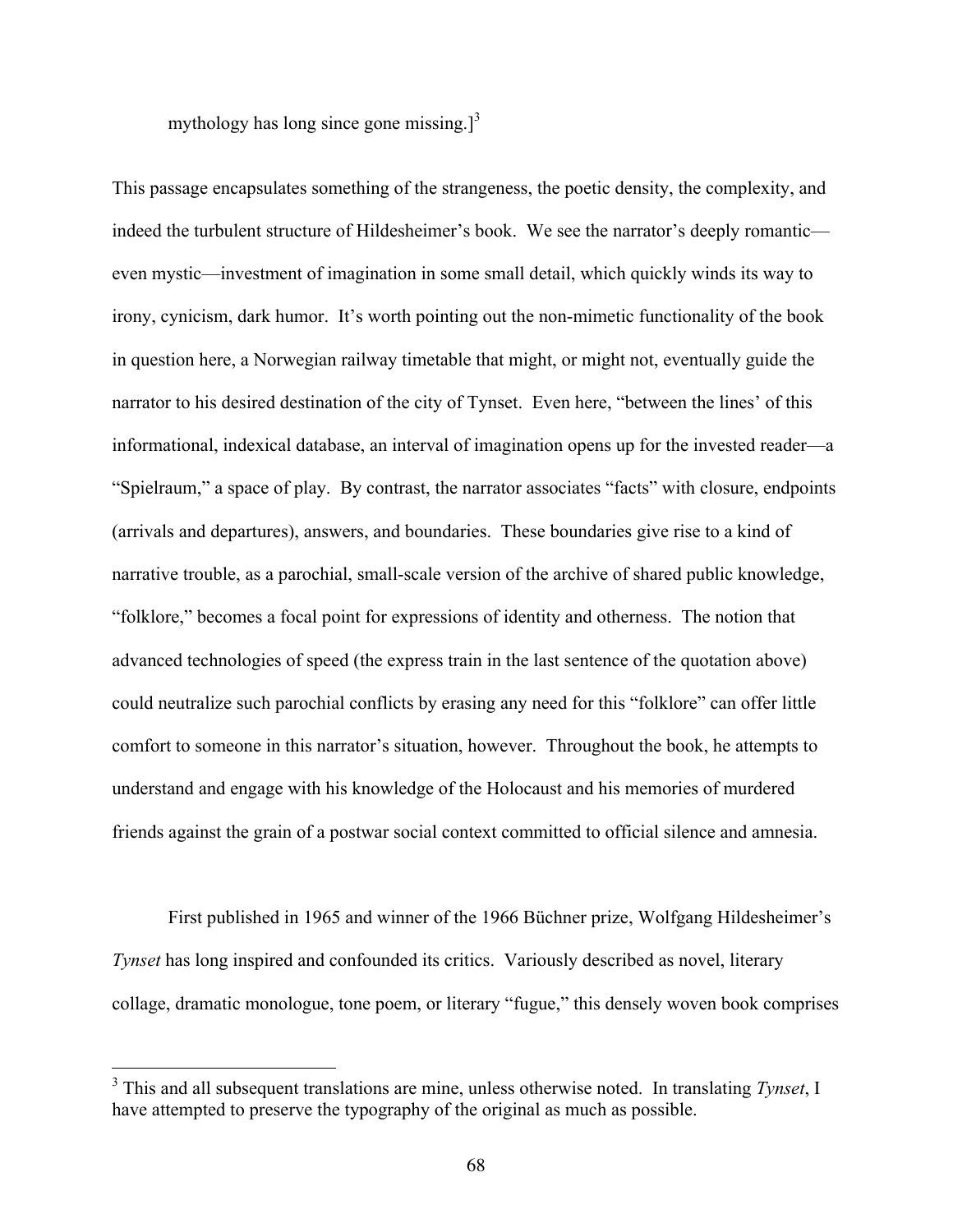a complexly recursive but almost directionless narrative: it describes a single, sleepless night in the life of its unnamed narrator as he lies waiting for sleep in his winter bed and wanders the rooms of his large, inherited house where he lives alone, except for ghosts, storied objects, and his elusive housekeeper. Too carefully structured to be true stream-of-consciousness, *Tynset*'s present-tense, first-person narrative nonetheless closely traces its narrator's thoughts as they flicker and drift among the folds of multiple temporal layers: distant past, personal memory, present-tense philosophical speculation, and questions about the future, both immediate and remote.

Though no real plot emerges from this kaleidoscopic text, the turbulent flow of the narrator's consciousness is structured around very clear limits. First is the limit of representation and understanding, the narrator's fairly comprehensible psychological response to his traumatic knowledge of the Holocaust, his loss of an entire Jewish community, things that cannot be thought because they are too big, too horrifying. There is also the geographical or narrative limit of a destination, the Norwegian city of Tynset, which the narrator contemplates visiting, and the intersubjective limit of his encounters with his housekeeper Celestina, the only other human character in the book's topmost narrative layer. These limits are not isolated or distinct for *Tynset*'s narrator—they overlap, fold into one another, in a relationship that might best be described as rhizomatic or synecdochal. This rhizomatic figure applies as well to the ways the narrator thinks of these limits—both individually and in their interrelationship to one another, he describes them as an "enigma" (Rätsel).

The ethics, or even the possibility, of pursuing conceptual mastery of such "enigmas" proves a major concern for Hildesheimer and his narrator in *Tynset*, and opens directly into his concerns about public memory and narrative representation. Throughout *Tynset*, Hildesheimer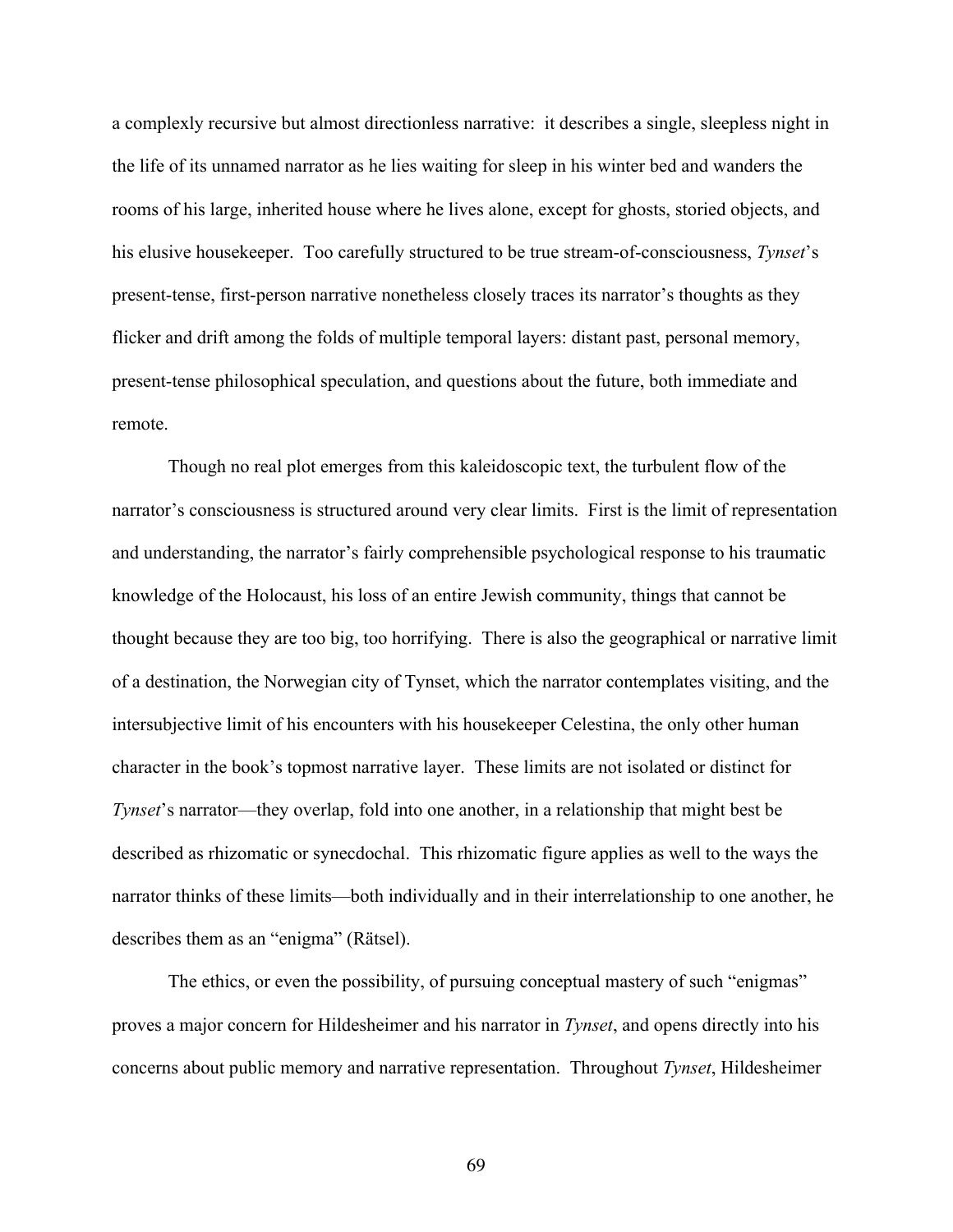focuses readers' attention and narrative desire around specific questions in want of answers—the story's "hermeneutic code," in the terminology of Roland Barthes. Curiosity about the resolution of two questions in particular keeps readers engaged with *Tynset*'s rambling flow of thoughts. The first of these involves the narrator's past and the identity of a mysterious woman who haunts his memory. The second involves his future: whether or not he will finally end a seemingly interminable process of deliberation and actually visit the city of Tynset.

The narrator's long refusal to offer any resolution of these questions, his suspension of any closure, like his haunting and indecision, have commonly been interpreted by *Tynset*'s critics as signs of his troubled psychological state, his crippling melancholy. Though Hildesheimer invites this connection with frequent allusions to Shakespeare's *Hamlet*, he also makes the historical circumstances of his narrator's spiritual crisis absolutely clear: like Hildesheimer himself at the time of *Tynset*'s writing, the narrator is a German Jew living in post-1945 exile in Switzerland, with no desire to return to the country of his birth. The insistent thoughts that trouble his peace and keep him from sleeping through the course of *Tynset*'s single night overwhelmingly relate to the Holocaust: he is kept awake by inchoate memories of murdered friends, a suggestion that the mysterious woman of his memory might also have been a victim, and specific, *social* anger about the failures of justice and the suppression of Holocaust memory in postwar West Germany.

Despite this clear connection between the narrator's psychological state and his historical circumstances, *Tynset* is not usually seen as Holocaust literature. Instead, many critics have disregarded its historical interventions and focused instead on its "modernist" literary style. This modernist style is often located in the book's form—its turbulence, its play with narrative space and time, its structural focus on a seemingly meaningless enigma—the narrator's deferred visit to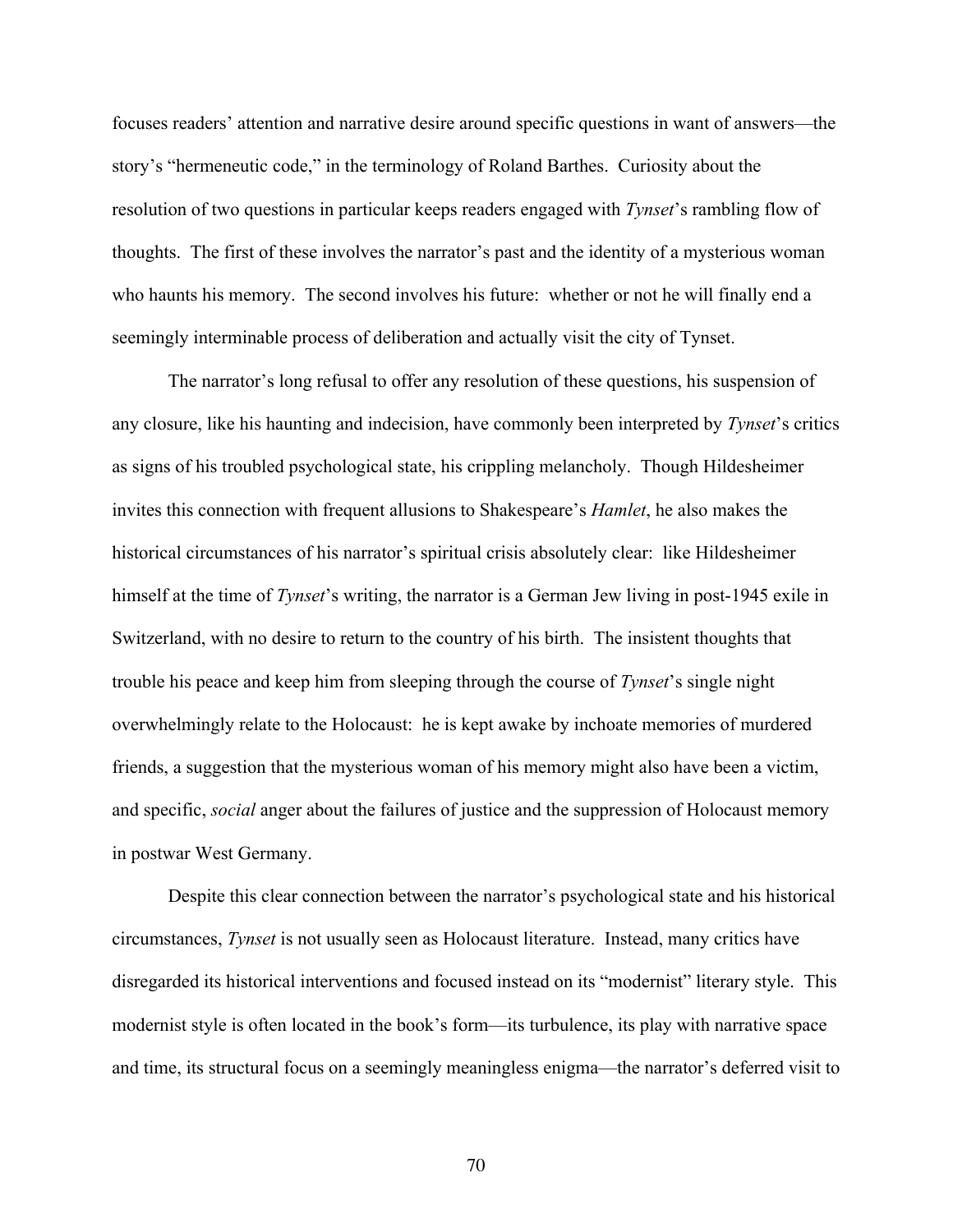the city of Tynset. It is found as well in the book's themes: the melancholy and absurdist orientation of its solipsistic narrator, his obsession with the limit of death, and his apparent, cynical conviction that "alles [ist] Willkür"<sup>4</sup> (everything is arbitrary).

In the last decade, critics have begun to focus more on relating *Tynset*'s form to the bigger problem of historiography it poses. Stephan Braese has argued that readings that emphasize *Tynset*'s "modernist" experimentation, assimilate Hildesheimer's historical concerns to more abstract aesthetic or philosophical questions—questions about the fate of the modern subject, for example, or the human condition in general—and thereby ignore the extent to which *Tynset* addresses a specifically Jewish counter-memory of the Holocaust. More recently, Katja Garloff, attempts a subtle understanding of how *Tynset*'s historical and literary selfconsciousness interrelate in ways that do more than merely perform the impossibility of "mastering" an historical trauma as enormous as the Holocaust through narrative representation.

Garloff makes an excellent case that *Tynset*'s literary play and its historical or historiographical intervention are inextricably related. *Tynset*'s particular play with language, she argues, invokes an "enigmatic signifier" in the riddle of Tynset itself, a "structure of reference [that] complicates the distinction between historical and structural trauma made by LaCapra." Garloff summarizes this distinction thus:

Whereas structural trauma, such as the Oedipal crisis, is an expression of transhistorical conditions, historical trauma is rooted in specific events; whereas structural trauma is often experienced ambivalently, as a source of pain as well as enjoyment, historical trauma is a source of suffering alone; and whereas structural trauma can be borne but never overcome, historical trauma can be worked through even to the point of preventing further repetition.<sup>5</sup>

4 Hildesheimer, *Tynset*, 268-269.

<sup>&</sup>lt;sup>5</sup> Katja Garloff, "Expanding the Canon of Holocaust Literature: Traumatic Address in Hubert Fichte and Wolfgang Hildesheimer," *New German Critique* 96 (Fall 2005): 76.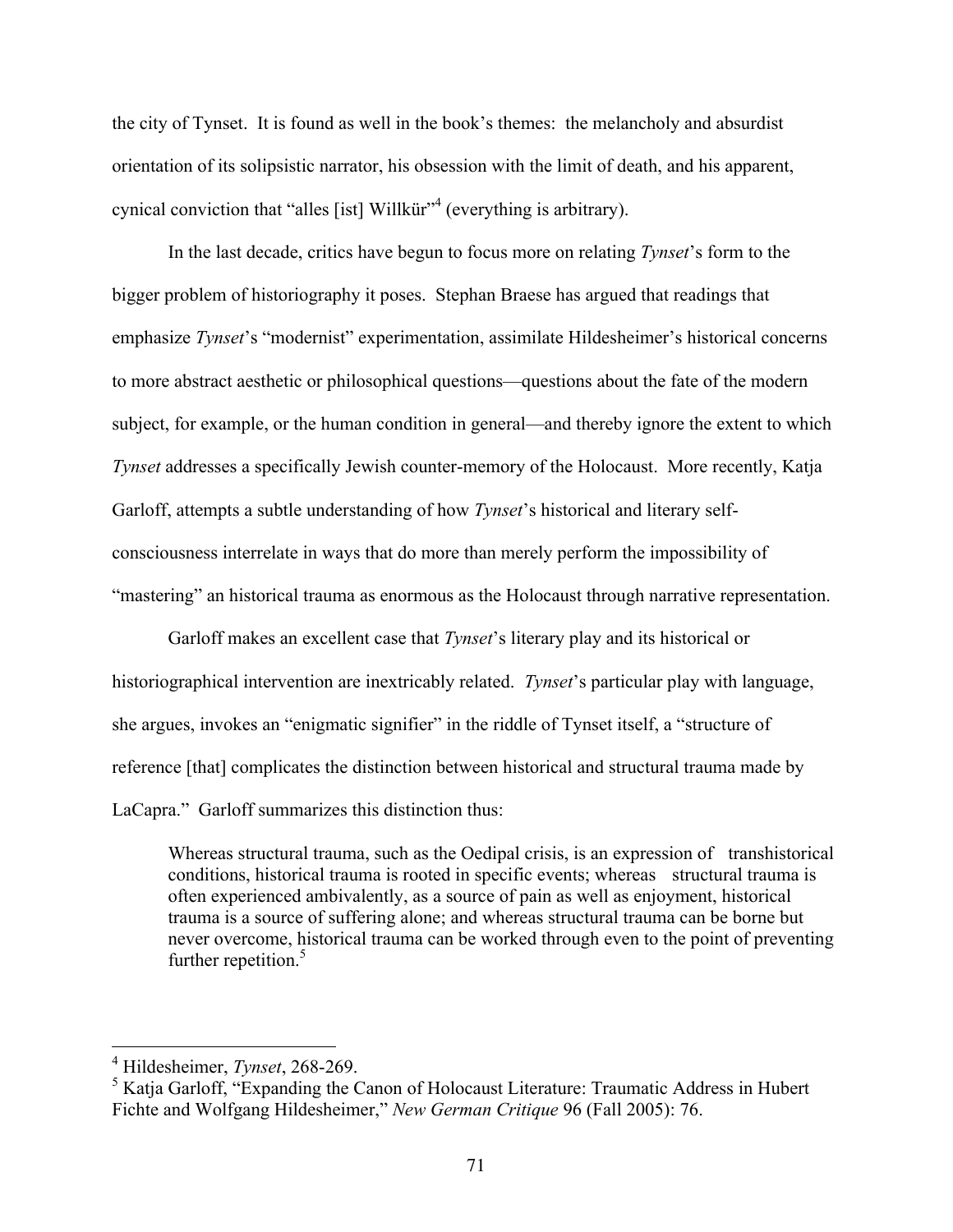This working-through depends on the stable reliability of a symbolic order—that is, on an acceptance of the terms of structural trauma, privileging, as Garloff says of LaCapra, the "cognitive aspects" of the process, "for instance, the historical knowledge that allows for 'the specification and naming of deserving victims."<sup>6</sup> But as the passage I quote above suggests, a stable symbolic order is not the only passage to such indexical "reliability" in *Tynset*, nor is it the only answer to such an "historical imperative." For Hildesheimer, the production and reproduction of such historical knowledge remains a problem, as the author himself remains deeply skeptical and critical of the motives of any symbolic order stabilized by the exercise of power within a social system.

It is all the more interesting, then, that *Tynset*'s ambivalent literary narrative should circulate so plainly about a clear structuring limit, the "enigma" of Tynset itself, which figures in the book as, among other things, an imaginary and continually deferred destination and so, Garloff argues, as a screen for the narrator's traumatic memories. Garloff argues that *Tynset*'s narrator overlays his traumatic historical knowledge of Nazi persecution of the Jews onto an earlier traumatic "enigma"—the Biblical story of God's arbitrary rejection of Cain—and that "the novel channels the traumatic energy of this first enigma into a modernist play of language, epitomized by the riddle of Tynset... a pure signifier and index of a riddle around which the text revolves."<sup>7</sup>

For Garloff, the riddle or enigma of Tynset introduces the "modernist play with language" that distracts from and substitutes for the more primal enigma, the "erste Rätsel" of God's rejection of Cain's sacrifice. In Garloff's reading, this traumatic enigma is structural, in

6 Garloff, "Expanding the Canon of Holocaust Literature," 51, quoting Dominick LaCapra, *History and Memory After Auschwitz* (Ithaca, NY: Cornell University Press, 1998), 69.

 $7$  Garloff, "Expanding the Canon of Holocaust Literature," 68.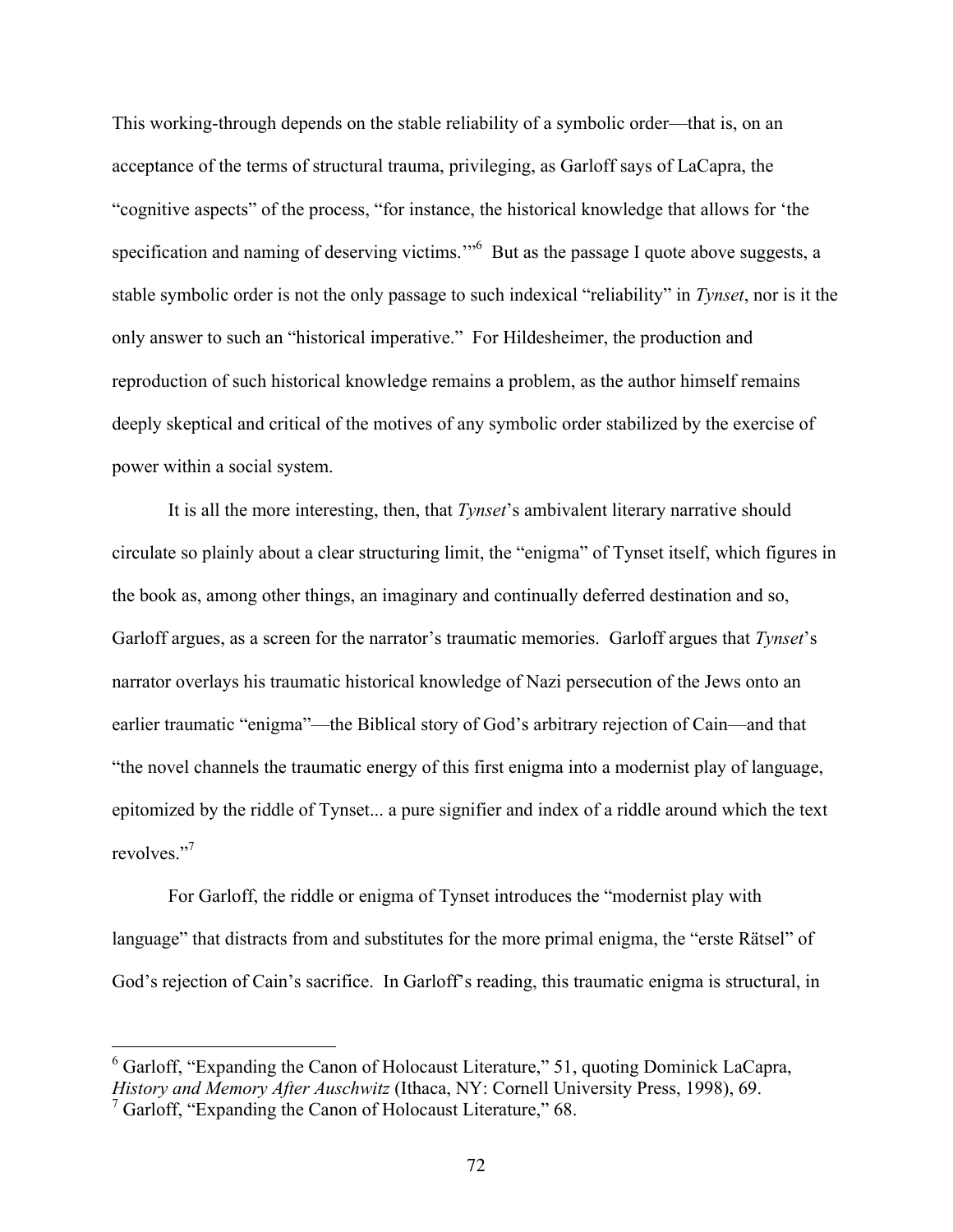the sense that it is original, primary, a foundational cultural myth that establishes the subsequently repeated pattern of arbitrary exclusion. She writes that "the...passage suggests that the historical persecution of the Jews is just another instantiation of this primal injustice." In this sense, the enigma invokes both structural and historical, trauma at once. Though she insightfully relates the function of Tynset as riddle and "pure signifier" to the "enigmatic signifier" of Jean Laplanche, Garloff does little to explore the implications of this connection. She ultimately concludes that *Tynset*'s message is one of hopelessness, its "modernist narrative strategies" both cynical or fatalist and backward-looking, a trait and a failure she ascribes to the "historical moment of [*Tynset*'s] writing, a moment in which the erasure of literary tradition appeared more attractive, or feasible, than the recovery of its lost strains."<sup>8</sup>

It is possible, though, to find a more intricate relationship than this binary of "erasure" and "recovery" between *Tynset*'s self-conscious literariness and its clear sense of the pressure of its own particular moment of historical transition. We should bear in mind Hildesheimer's skepticism about the book itself as an art of memory. Hildlesheimer famously stopped writing narrative fiction soon after completing *Tynset* and the stylistically and thematically related *Masante*; he was convinced that the age of literary fiction was already drawing to a close in the 1960s. In this sense, *Tynset* places both the "literary tradition" and the specific historical knowledge it invokes in a moment of precariousness, destabilized by a fear of forgetting.

This certainly does not mean, however, that *Tynset*'s main purpose is simply to preserve or "recover[] lost strains" of either historical knowledge or literary practice. On the contrary, *Tynset* consistently problematizes the terms of preserving such cultural knowledge. In the passage I quote above, for example, Hildesheimer describes, and treats with dismissive irony,

<sup>&</sup>lt;sup>8</sup> Garloff, "Expanding the Canon of Holocaust Literature," 76.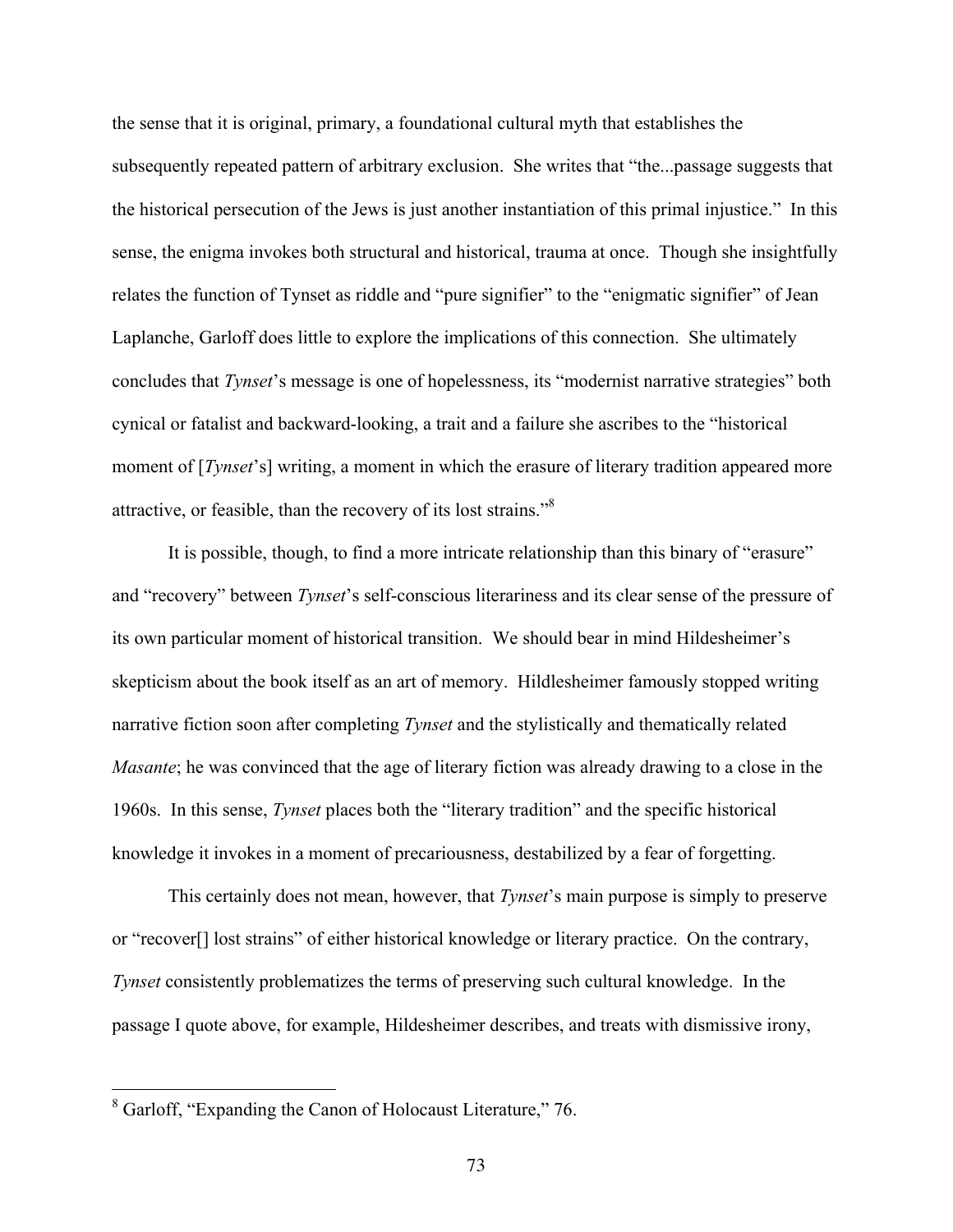first the careful guarding of such cultural knowledge, "Sage" or "folklore," that leads to defensive, closed, parochial identity constructions, but also the loss of traditional cultural knowledge, the amnesia that accompanies the space-time compression of postmodern experience, designated in the passage above by a technology of speed, the express train. These alternatives neatly replicate the binary of "recovery" and "erasure" of tradition that closes Garloff's essay, and the dismissive irony and wry tone Hildesheimer's narrator adopts here indicates that neither option satisfies him.

A more interesting question to ask, and one that, I argue, Hildesheimer earnestly engages in *Tynset*, is how we connect with this imaginary cultural landscape that stretches out "between the lines" of represented information, and how it is shaped by actual historical events, social forces, and ideology. Or, even more urgently for Hildesheimer's—and his narrator's—project of insisting that this imaginary landscape of imagination include memory of the Holocaust at an historical moment when public amnesia was the dominant tendency of the West German mainstream—what kind of art of memory could keep the traumatic knowledge of the Holocaust alive, in all its historically and ethically traumatic force, without lapsing into the recuperative ideology of a stabilized order of representation?

To address this question, I return to Garloff's claim that the enigma of Tynset presents an "enigmatic signifier" but also introduces the "modernist play of language" that substitutes for a more primal, "structural" enigma, God's arbitrary rejection of Cain. By casting the Cain story as a persistently troublesome enigma, the narrator permits no closure of this foundational primordial myth, which should not be understood as a "structural trauma" in the sense outlined by LaCapra above. In his description of this first enigma, the narrator invokes a "structural trauma" par excellence, the Oedipal myth, and directly undermines its structuring power. He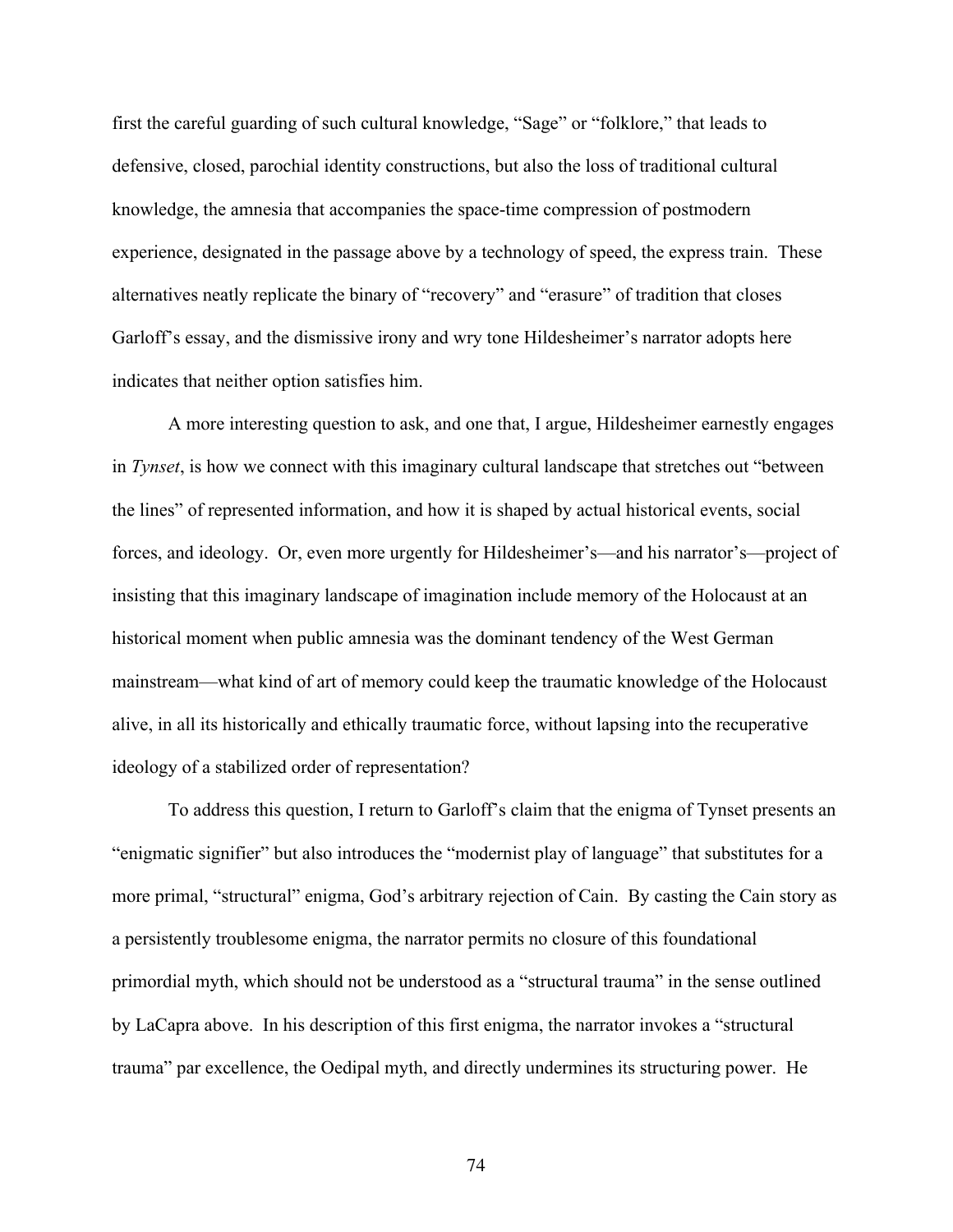## thinks,

warum erhörte Gott es nicht? Dieses Rätsel ließ mich lange nicht ruhen.... Es war das erste Rätsel, das mir entgegentrat, es ließ mich stolpern und hinfallen.... ich ging weiter...mein leichtes Hinken nach Möglichkeit verbergend.... Es grinst noch heute unter all den grinsendedn Rätseln, aber es war das erste, der Anfang aller Rätsel. Es ist aber auch der Anfang aller Unrechts, Anfang der Schuld Gottes, der aus keinem Grund Kain nicht gnädig ansah und sein Opfer aus Früchten des Feldes verschmähte…" 9

[Why did God not acknowledge Cain's prayer? For a long time, this enigma would not let me rest. It was the first enigma to confront me, it made me trip and fall… I walked on… concealing my slight limp wherever possible. It grins still, today, beneath all the grinning enigmas, but it was the first, the beginning of all enigmas. It is however also the beginning of injustice, beginning of the fault of God, who for no reason viewed Cain without mercy and disdained his offering of fruits from the field...]

Many critics have commented on the resonance in *Tynset* of the Biblical figure of Jacob, who wrestles with God and is transformed. In its insistence on the primordial nature of this "beginning of all enigmas," however, and most especially in its description of a partitioning of the subject between private and public selves, between a privately-experienced wound and its aftermath, a "leichtes Hinken" (slight limp), and an external shaming, idealizing social order that makes the narrator want to hide this wound from public scrutiny, this story resonates as well with the Freudian myth of castration and the Oedipal order. Yet the narrator insists on keeping this story open to interpretation, insists on the question *why*, and proves unwilling to deny his wound, rather than holding it open in the quasi-private space of his imagination. If this scene invokes an Oedipal partitioning of the subject, the narrator presents this partitioning as incomplete, refusing the customary accession to the symbolic order that would deny, normalize, or accept as necessary—or even simply given—the terms of this foundational trauma. Instead, the narrator emphasizes the extent to which this enigma, unresolved, grins out at him beneath the surface of every other enigma he encounters.

9 Hildesheimer, *Tynset*, 108.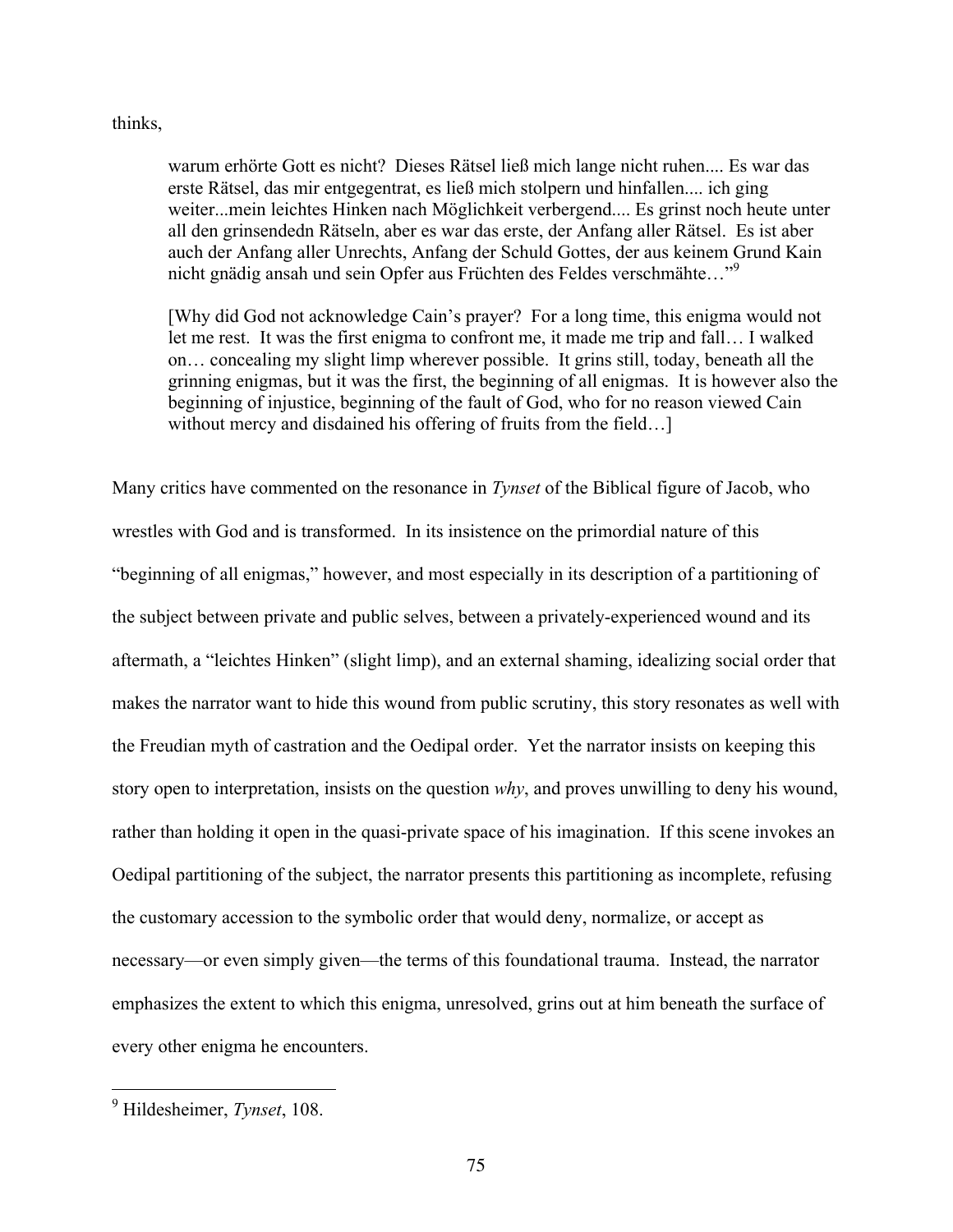In this only-partial differentiation and the continuity of one enigma within others, we see a structure of multiplicity that Hildesheimer explicitly comments on elsewhere:

[Das Schreckliche] hat sowohl einen als auch viele Namen. Der eine Name ist eben einfach, daß das Furchtbare der Welt sich nicht nur im Humanen, sondern in allem nähert, und das vielfache Element sind die Figuren, die das Unheil herbeiführen. 10

[[The Horrifying]] has as much one as many names. The one name is simply that the horror approaches the world not only in the human, but rather in all things, and the multiple element is the figures that bring disaster about.]

This view problematizes any theory of symbolic representation, preferring instead a plainly rhizomatic figuration of the force of evil in the world. Each iteration of *Das Schreckliche* does not merely stand in for, replace, or merely repeat an a priori abstract principle or law at the expense of its own specificity; rather each iteration *in its uniqueness* manifests the full force of the whole—a limitless whole to which each iteration remains connected. To say then, as Garloff does, that "the historical persecution of the Jews is just another instantiation of this primal injustice" does not diminish the uniqueness of either injustice for Hildesheimer, nor the philosophical and epistemological crisis they pose, taken either singly or together.

Instead, even in the case of the Cain story, and despite the story's mythical register, the narrator insists on the historicity of the event in its original context. He treats the story not merely as the symbolic or allegorical expression of an underlying historical trauma, but more as an historical account, subject to authorial bias and open to readerly reinterpretation. The question "warum erhörte Gott es nicht" ("why did God not acknowledge it") leads him to an ethical and critical rereading of the myth itself, one that he grounds, notably, in a kind of rational historical speculation:

10 Wolfgang Hildesheimer, *Ich Wede nun Schweigen: Gespräch mit Hans Helmut Hillichs* (Göttingen: Lamuv, 1993), 41-43.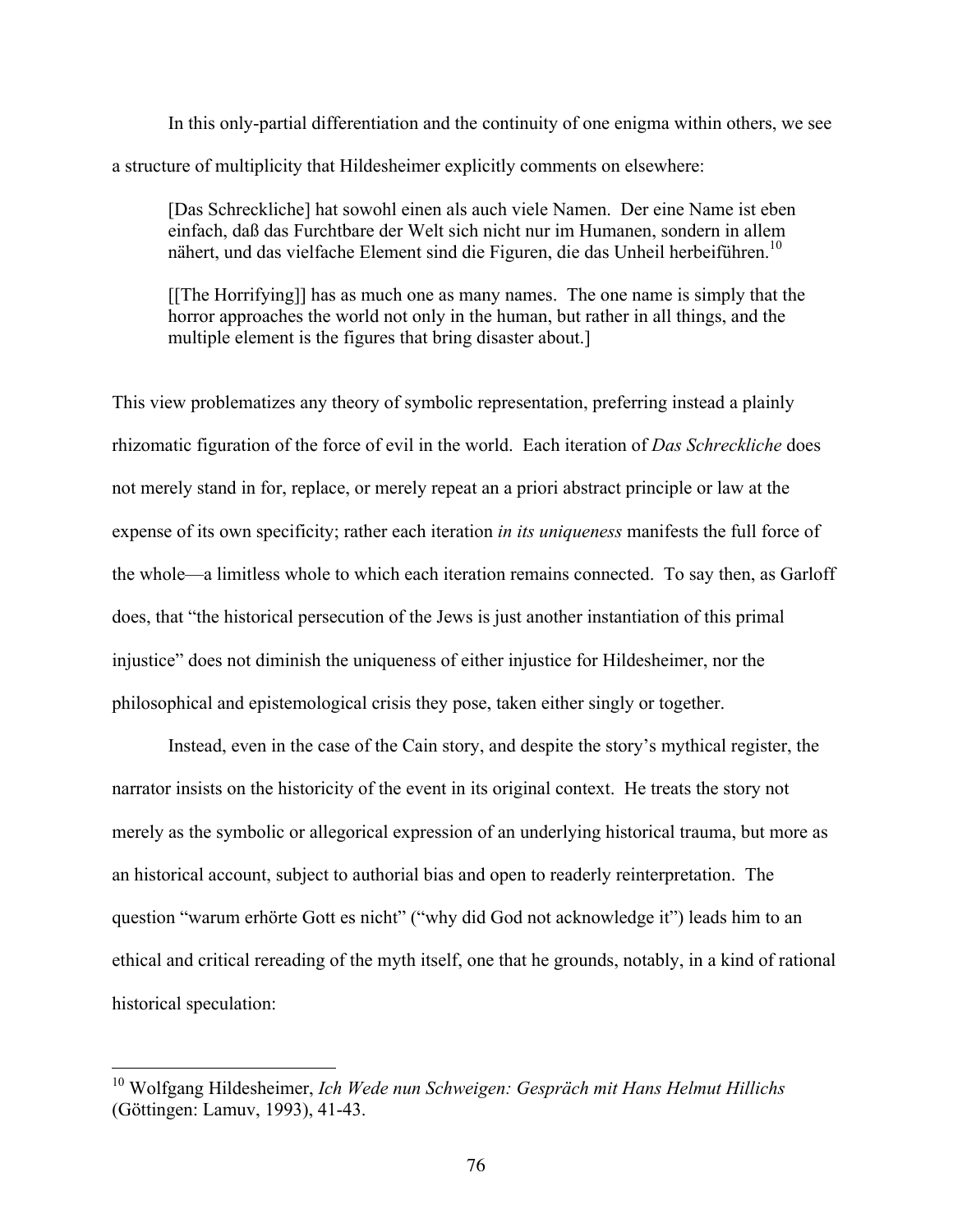Es steht da geschrieben, Kain sei von heftiger, eifersüchtiger Gemütsart gewesen, Abel dagegen sanft und fromm. Aber wer hat das geschrieben? Der eifersüchtige Bauer und der fromme Jäger und Schlächter: Kain böse und mißgünstig, Abel gut und rechtschaffen —, nein, das ist nicht gut genug, diese Ordnung nehme ich dem Schöpfer der beiden nicht ab, geschweige denn seinen Chronisten, ich wüßte auch nicht, wer sie abnähme außer den fragefeindlichen Abnehmeverbänden —, ich frage, und meine Frage hallt durch das Haus durch die Nacht, und auch Celestina soll sie spüren —, ich frage: was gab es zu Kains Zeit an Gegenständen der Mißgunst, der Eifersucht, der Bosheit, der Niedertracht, schlechter Gelüste, unsauberer Gedanken? Die Erde soeben erst erschaffen, bevölkert von nicht mehr als vier Menschen, zwei davon schon unrecht bestraft, ihr Leben verwirkt, was gab es da an Dingen und Gedanken, an denen das Böse sich hätte bilden können, was stand auf der Erde, an dem es sich hätte aufranken, in welchem Loch hätte es sich einnisten können? Wo war der Ansatz, an dem es sich eingefressen, sich ausgebreitet und weitergefressen hätte? Nirgends. Nichts da als ein trügerisches Paradies und Wüste und das schreiende Unrecht Gottes, dem es behagte, Kain zu verderben. Eine schwere Belastung, ein Makel, ein Zeichen an der Stirn, das haftet, nicht an Kain sondern an seinem Schöpfer. Los davon!"<sup>11</sup>

[It stands there, written, that Cain was of a powerfully jealous disposition, Abel by contrast gentle and pious. But who wrote this? The jealous farmer and the pious hunter and slaughterer: Cain evil and begrudging, Abel good and righteous—, no, this is not good enough, I will not accept this order from the creator of both, to say nothing of his chroniclers, I could not imagine who would accept it, aside from the unquestioning alliance of accepters—, I ask, and my question rings through the house through the night, and even Celestina should notice it—, I ask: what was there in Cain's time that could be an object of mistrust, of jealousy, of evil, of perfidy, bad desires, unclean thoughts? The earth only just created, inhabited by no more than four persons, two of them already unjustly punished, their lives forfeit, what was there, what things or thoughts upon which the evil could have built itself, what stood on the earth for it to twine itself up, in what hole could it have nested? Where was the point of entry where it could chew its way in, spread out, and gnaw further? Nowhere. Nothing there but a deceptive paradise and desert and the screaming injustice of God, who found it pleasing to ruin Cain. A heavy burden, a stain, a sign on the brow that clings not to Cain, but to his creator. Away from this!]

In this passage we see, plainly, the narrator's anguished loss of faith in God, but we see as well his strong emphasis on the arbitrariness of the story's outcome. This sense of arbitrariness does not, however support a reading of the narrator as disengaged or simply absurdist. On the contrary, his deep sense of injustice derives from his recognition that this outcome was not

11 Hildesheimer, *Tynset*, 109-110.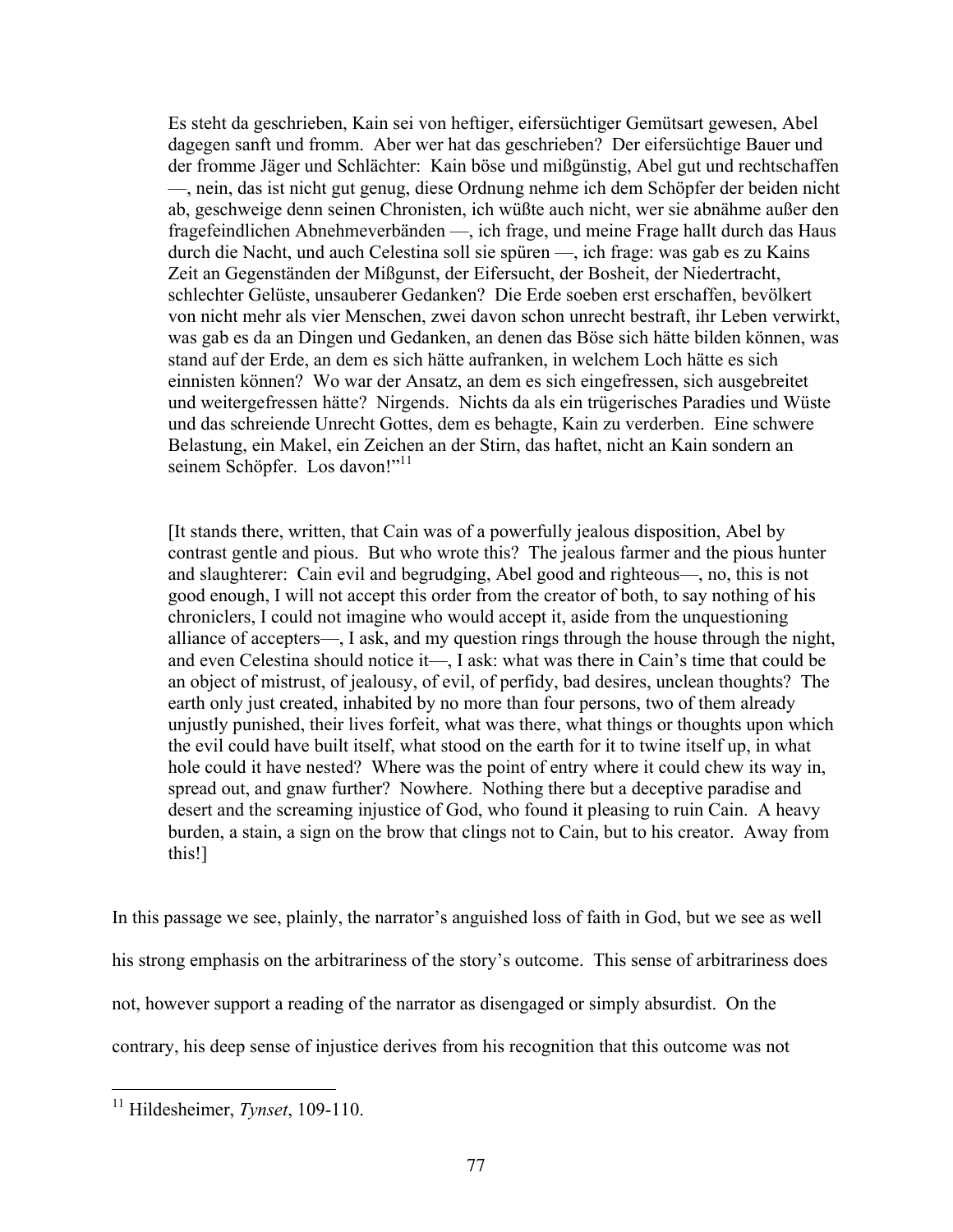necessary from any perspective; that Cain's story *should* and indeed *could* have been different. Recognizing this moment of possibility entails a critical, even deconstructive re-reading of the Biblical story, in which the narrator refuses to grant any automatic legitimacy to God's authority as "Schöpfer" (creator) and rejects any interpretation of Biblical myth that would legitimize that authority, for example the idea that "Kain sei von hefitiger, eifersüchtiger Gemütsart gewesen" (Cain was of a powerfully jealous disposition). The focus of the narrator's critical reading is rather to create, through historical and ethical speculation, a counter-history that, crucially, depends on elaborating the historical context of the event itself from a humane and empathetic perspective.

A more explicit and more contemporary refusal of the framework of structural trauma, and a similar intimation of a more just counter-history, arises in the narrator's recollection of a woman he knew, Doris Wiener, and her husband Bloch. The narrator recalls the example of:

...Doris Wiener, die sich ihre Nase verkeleinern und ebnen ließ. Durch die manipulierte Schönheit ihres Gesichts schien immer die voroperative Unschönheit der Nase hindurch, nicht körperlich, gewiß, aber sie schien durch die Seele der Verschönerten, durch ihre Augen und ihren shuldigen Blick, der sich hilflos hinter ihrem Gegenüber an irgendeinem Gegenstand festzuhalten suchte, der haltlose Blick einer Entwurzelten, die ihren Makel entbehrte, mit dem ein festes Verhältnis sie verbunden hatte. So konnte—ja, ich erinnere mich—so konnte denn der Mann, den sie gehieratet hat, sie niemals recht kennen lernen, denn der kleine abgesägte oder auch nur abgefeilte Teil ihres Körpers hatte nicht einen entsprechenden Teil ihres Wesens mit sich genommen, sondern, im Gegenteil, dem Wesen noch etwas hinzugefügt: eine Beule in seiner Rundung beigebracht, das Gefühl eines Verlustes. Ich weiß natürlich nicht, ob der Mann sich dieser Kluft jemals bewußt wurde, ob er—

ob er überhaupt Zeit dazu hatte. Beide sind nämlich früh umgekommen. 12

[…Doris Wiener, who had her nose made smaller and more even. Through the manipulated beauty of her face, the pre-operative unbeauty of the nose always shone through, not physically, to be sure, but it shone through the soul of the beautified one, through her eyes and her guilty look that, behind her counterpart, helplessly tried to hold

12 Hildesheimer, *Tynset*, 62-63.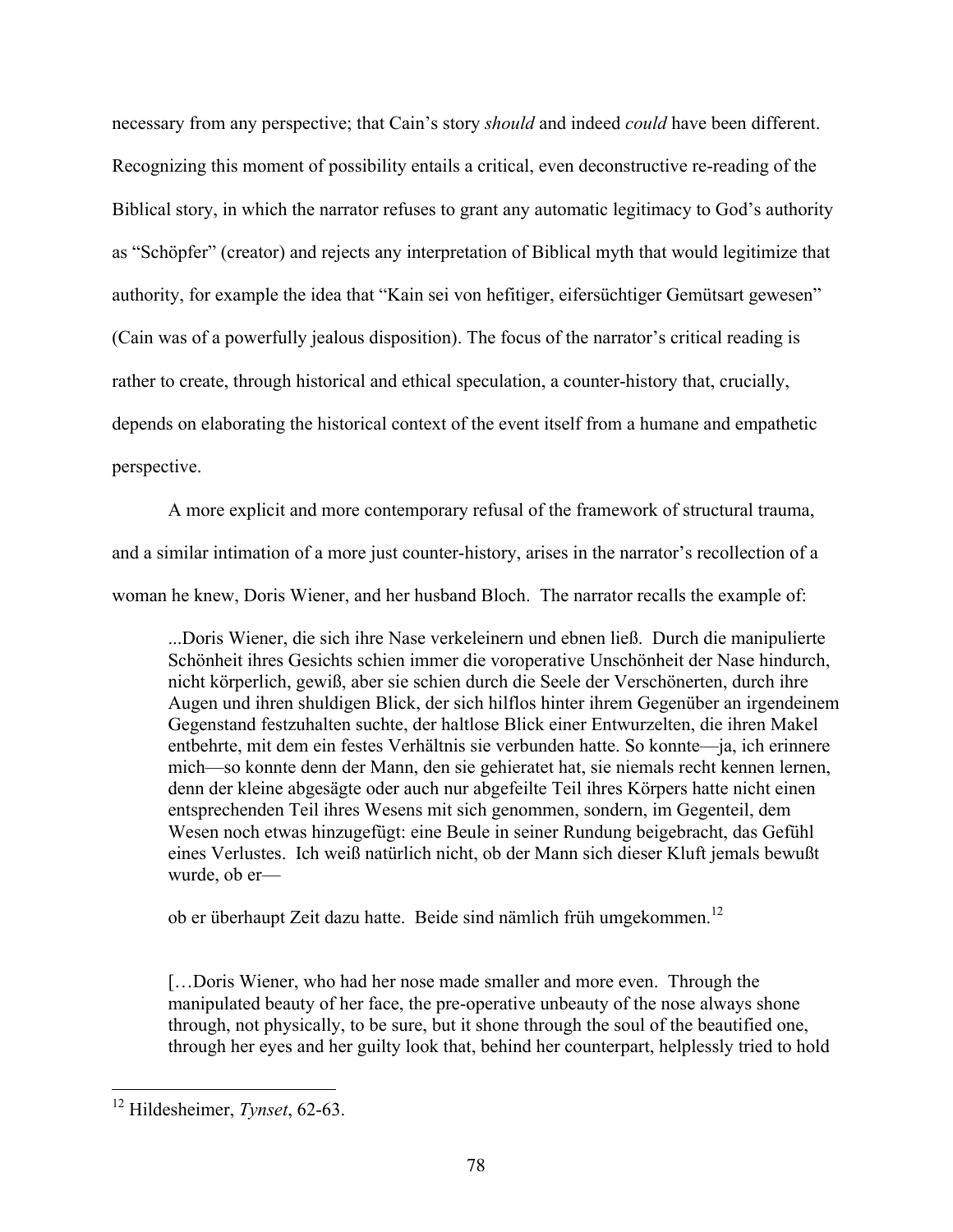fast onto any object, the anchorless look of one uprooted, who has dispensed with the very flaw that once bound her into a close relationship. And so could—yes, I remember—so could the man she married never rightly learn to know her, for the small sawed-off or even simply filed-off part of her body did not take a corresponding part of her being with it, rather, on the contrary, it brought the being something extra, a bulge in its roundness, a feeling of deficit. I naturally do not know if the man ever became aware of this cleft, if he—

if he even had the time. Both perished early, you see.]

Though this passage hints at imagery of castration to invoke a sense of universal or transhistorical structural trauma at the heart of human experience, the more powerful resonance here comes from the reader's gradual recognition of these characters as subjects of a specific social order at a specific historical moment. The narrator's description of Doris Wiener's "Kluft" (cleft), her disorientation and her sense of loss, seems to paint a distinctly Modernist, and Freudian, picture of the human condition as divided, wanting, exiled and alienated, haunted by a loss of wholeness. Yet the narrator undercuts this Freudian picture by framing this loss as a "*feeling* of deficit," not something taken from the being, but "something extra" grafted onto it. This ambiguity about the nature of wholeness and lack calls the very framework of Freudian "structural trauma" itself into question, and permits the reader to see that the much more important trauma depicted here is the one—historical, yet socially institutionalized—experienced by Doris Wiener and Bloch as Jewish 'others' in an anti-Semitic German society. As the reader quickly learns, the two "perished early" as victims of the Nazi genocide, but even before that, the narrator describes the simultaneous partitioning of Doris Wiener's body and her subjectivity not as a universal condition of entry into *any* social order, but as a concession this particular subject has undertaken in an attempt to assimilate herself to a very particular dominant culture and its historically located and racist standard of feminine beauty.

The "Kluft" that arises simultaneously within Doris Wiener herself and between the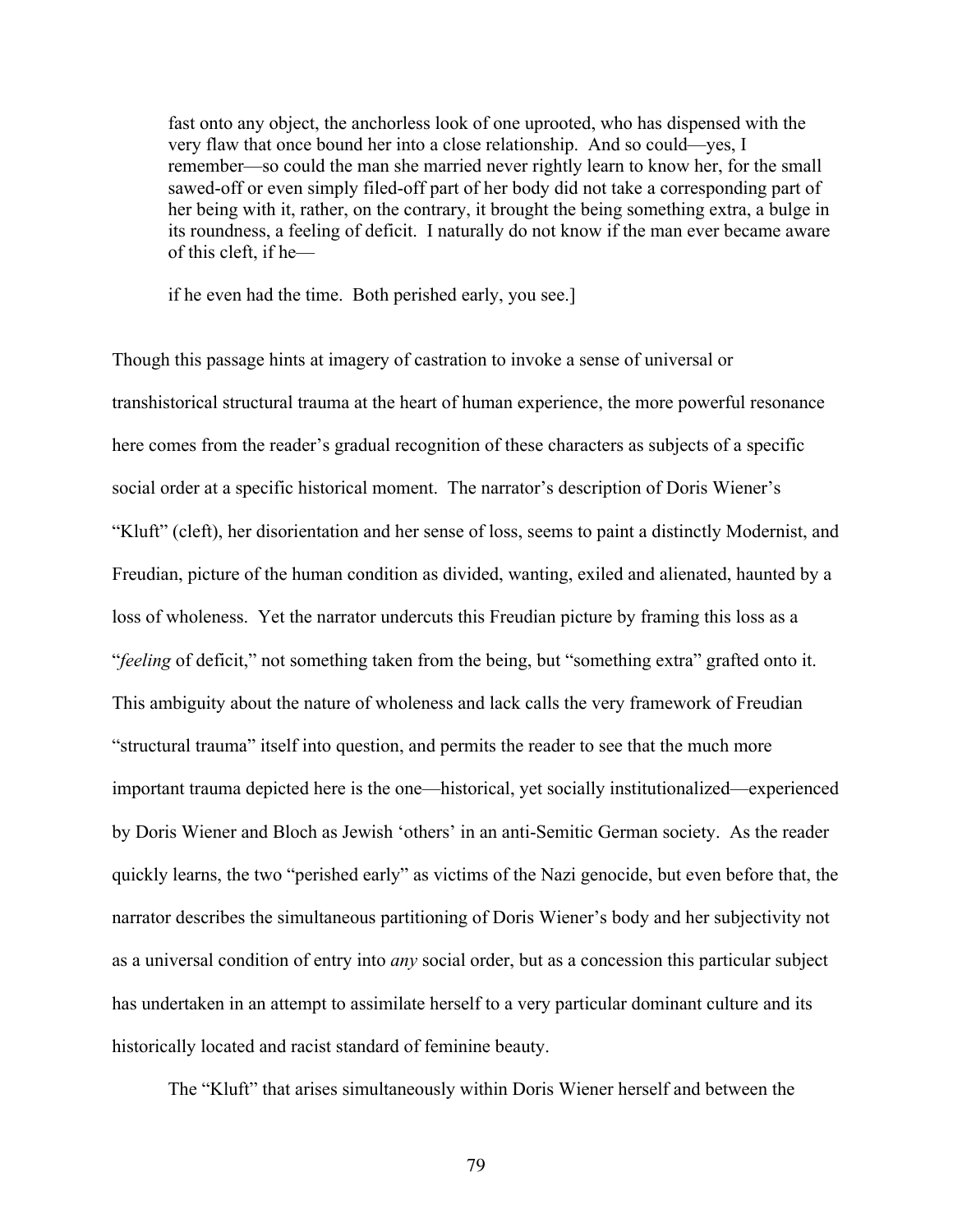woman and her surroundings also cuts her off from her husband Bloch. But here, notably, the narrator suggests that this would not have to be the case. The foreclosure of understanding between Doris Wiener and Bloch is not "structural," not inevitable. It is not some transhistorical, existential limit—for example, the limit of death as such—but rather the violent disruption of an untimely death, the couple's murder at the hands of a dominant social order. Here, too, the narrator gives the sense that the story's outcome might and should have been otherwise, that these people would not have had to die without a better understanding of one another, that the fullness of a natural lifetime might have given them "Zeit dazu" (the time) to overcome in some way the alienating circumstances of the "Kluft" both within and between them, and to grow to know one another better. The passage presents a microcosmic and exceptionally intimate version of the pain and loss caused by the Holocaust: the murder of Doris Wiener and Bloch cuts off a gradual, temporal process of understanding between these two individuals that might have counteracted, somehow, the force of violent exclusion released by the "first enigma," the pattern of cruelty and arbitrary exclusion that began with God's punishment of Cain. Even as he insistently historicizes the suggestion of a transhistorical structural trauma in this passage, the narrator also makes it possible to read a universal human tragedy in the destruction of this potential in its specific context, the intimate, individual lives of these two people.

If his response to the Cain story may be understood as an act of historical reinterpretation, as critical *reading*, the narrator's response to the fate of Doris Wiener and her husband Bloch exemplifies his ambivalence and frustration about the act of *writing*, about linguistic representation itself. Embedded in his illustration of the foreclosure of possibility imposed by these murders is the narrator's critique of an ethically suspect use of language. His suspicion of linguistic representation suffuses his task of memorializing his own, deeply-felt historical trauma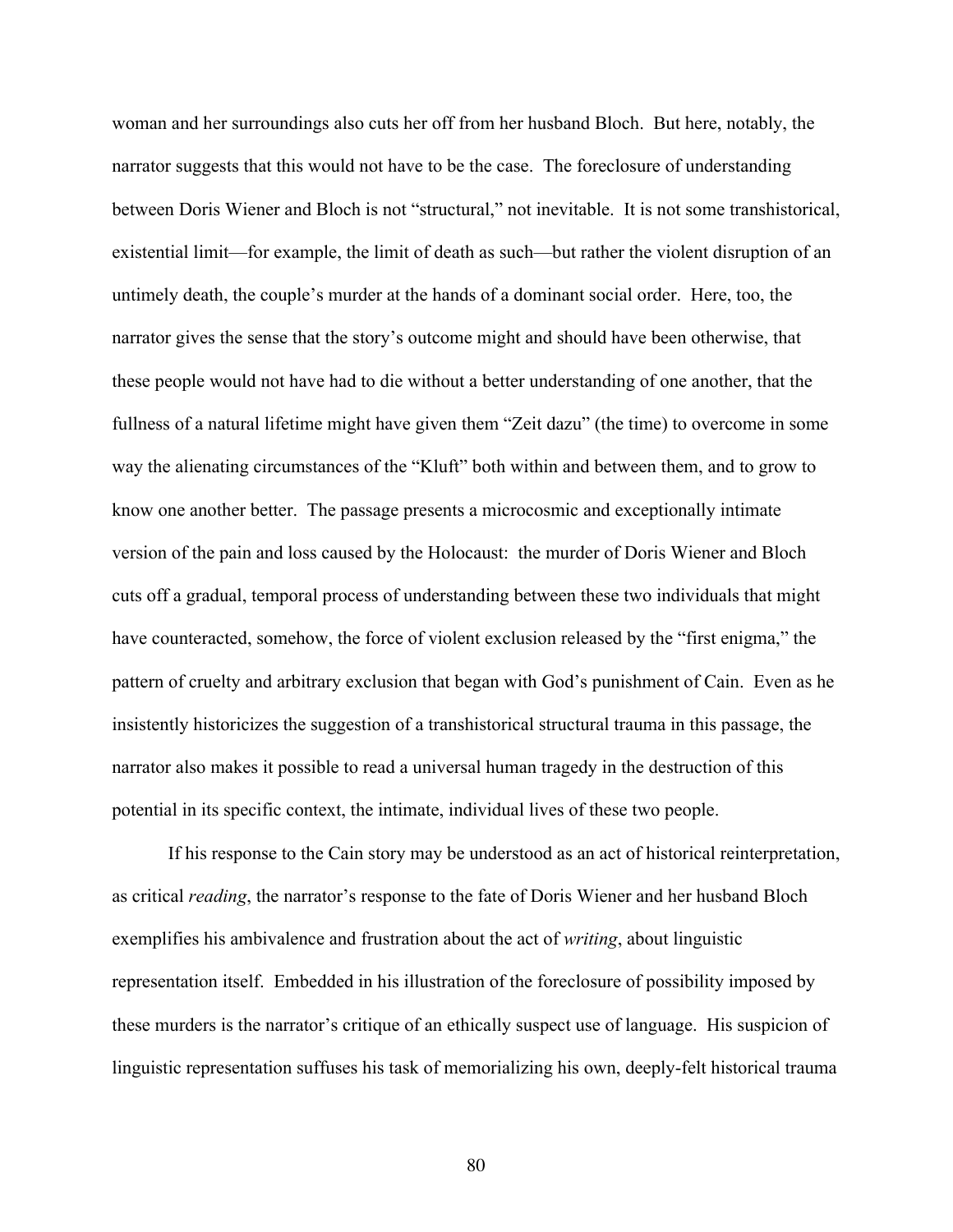as he attempts to account the murder of people he actually knew. He recalls:

Beide sind nämlich früh umgekommen.

Umkommen, ja, so nennt man es. Sie kam in einer Gaskammer um—installiert von der Firma Föttle und Geiser, an Firmen-namen erinnere ich mich unfehlbar und genau—und er, er hieß übrigens Bloch, er war, soweit ich mich jetzt erinnere, der einzige Mensch, den ich jemals gekannt habe, der sich buchstäblich sein Grab selbst schaufelte…<sup>13</sup>

[Both perished early, you see.

Perished, yes, that is what one calls it. She perished in a gas chamber—installed by the firm Föttle and Geiser, my memory for firm names is infallible and precise—and he, he was called incidentally Bloch, he was, as far as I can now remember, the only person I have ever known who literally dug his own grave...

In this passage, the narrator courses through a number of different uses of language, which serve to emphasize its slipperiness and inadequacy for his memorial task. He first dells on the polite and notably intransitive euphemism "to perish" (*umkommen*), language designed to mask the fact of industrialized genocide and the urgent problem of accountability it poses. This gulf between word and meaning continues later in the paragraph, where the narrator notes the extreme cognitive disconnect between the figure of speech *to dig one's own grave* and the almost incomprehensibly horrifying fact that he can apply these words literally to a person he knew. The narrator dwells on the literalization of this cliche, filling out the abstraction with concrete details in imagination. The passage continues:

…Bloch, er war, soweit ich mich jetzt erinnere, der einzige Mensch, den ich jemals gekannt habe, der sich buchstäblich sein Grab selbst schaufelte, und zwar unter Aufsicht von Kabasta, der ihn dann, Gesicht grabwärts, vor das Grab stellte und ihn durch einen Genickschuß tötete, mit seiner rechten Hand, der großen, roten, blonden, dieser seiner Hand.<sup>14</sup>

[…Bloch, he was, as far as I can now remember, the only person I have ever known who

13 Hildesheimer, *Tynset*, 62-63.

<sup>14</sup> Hildesheimer, *Tynset*, 62-63.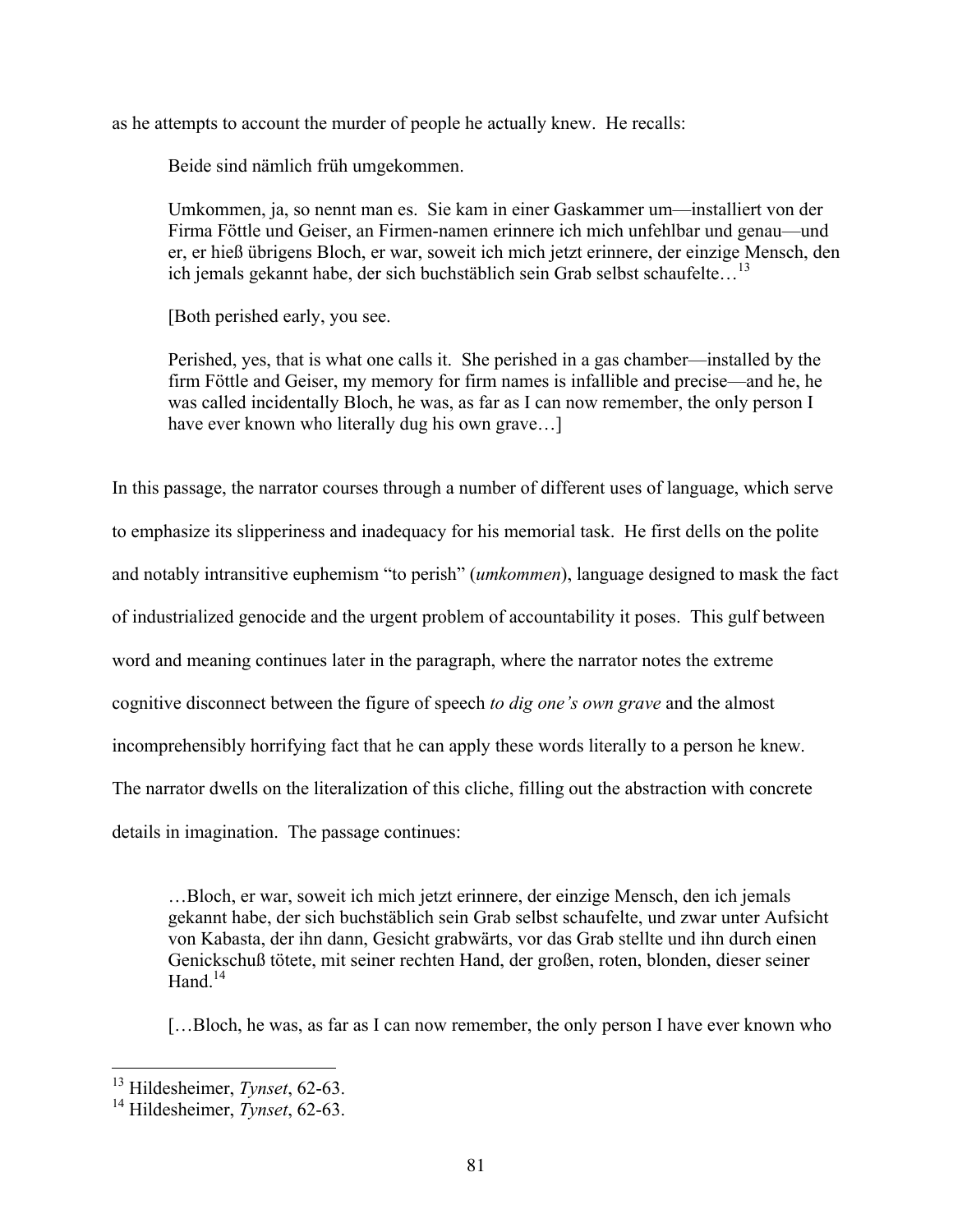literally dug his own grave, and this under the oversight of Kabasta, who then stood him, face graveward, before the grave and with a shot to the neck killed him, with his right hand, the large, red, blond, this his hand.]

The large, blond, red hand of the Nazi Kabasta that closes this passage is a synechdoche, as many *Tynset* critics have noted. This figure operates according to a representational logic of its own: a real human hand that pulls a trigger and commits one particular murder in the specific historical moment of Bloch's story, the hand stands in for but also remains connected to Kabasta the man, who in turn is both agent and symbol for a larger historical force, the Nazi party.

As a literary figure, the synechdoche reflects an logic of figuration very different from that of standard symbolic representation. Neither wholly metaphor nor metonymy—that is, neither drawing a figural connection between entities based in an essential likeness, nor in an arbitrarily contingent association—the synechdoche, a literary figure in which a part stands in for a whole, emphasizes the privileged, isolated detail as a point of entry onto a larger body or entity. The detail does not replace or supplant this larger entity—indeed, it *cannot* logically supplant the larger entity, for the two remain inextricably connected to one another. The structure of synechdoche exemplified throughout *Tynset* by the hand of Kabasta, describes very well Hildesheimer's rhizomatic idea of "das Schreckliche," the limit of comprehension and the proclaimed narrative limit of Tynset itself, as both historical and transhistorical trauma. I return, then, to Hildesheimer's comment about the Horrifying:

[Das Schreckliche] hat sowohl einen als auch viele Namen. Der eine Name ist eben einfach, daß das Furchtbare der Welt sich nicht nur im Humanen, sondern in allem nähert, und das vielfache Element sind die Figuren, die das Unheil herbeiführen. 15

[[The Horrifying]] has as much one as many names. The one name is simply that the horror approaches the world not only in the human, but rather in all things, and the

15 Hildesheimer, *Ich Werde nun Schweigen*, 41-43.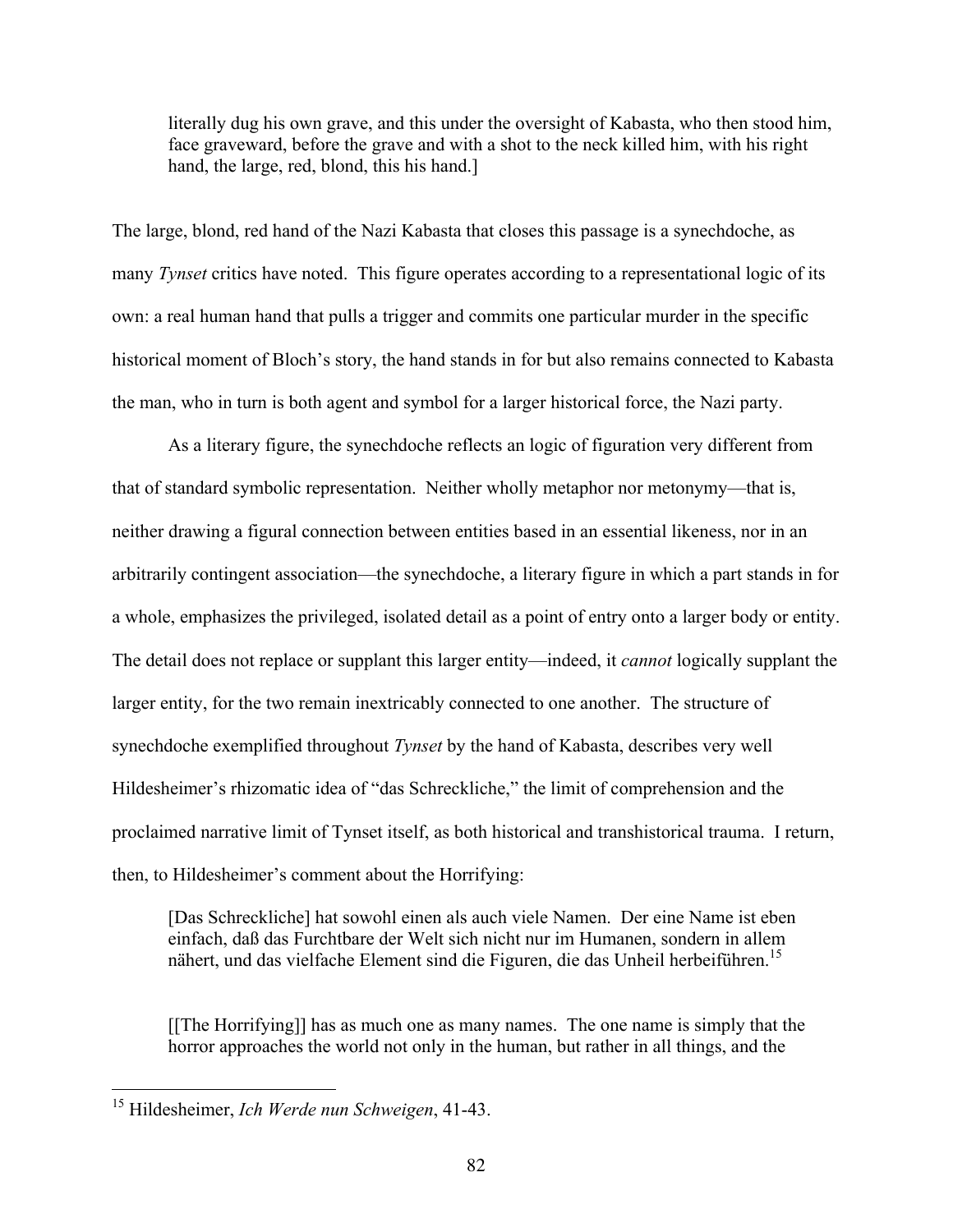multiple element is the figures that bring disaster about.]

Here the historical trauma is manifest in the deeds of specific actors, "Figuren," who through their actions perpetuate and constitute the manifold character of a larger, transhistorical evil.

Hildesheimer notably describes these two aspects as the "names" of the Horrifying. Naming may seem to be an act of linguistic representation par excellence, but *Tynset* invokes several scenarios of names and naming that reflect a synechdochal, rather than symbolic relationship between names and identities. In this, Hildesheimer indicates that the value of names is to be found in their indexical function rather than their capacity for symbolic representation, a suggestion that has great bearing on his narrator's attempt to find an ethical and effective art of memory.

The Doris Wiener section above begins, in fact, with the narrator reflecting that it is useless to change one's name to mask an identity. Later in the passage, he clearly names the firm Föttle und Geiser, and remarks on the clarity with which he remembers this name. Here the valuable "indexical capability" of words becomes clear—the name designates an historical actor complicit in the Nazi machinery and culpable in Doris Wiener's murder. But by wryly remarking on the clarity with which he remembers this name—"an Firmen-namen erinnere ich mich unfehlbar und genau"<sup>16</sup> (my memory for firm-names is infallible and precise)—the narrator also alludes, by implicit contrast, to the name he has forgotten—that of the woman from his past.

The narrator's efforts to recollect and, precisely, to name this important figure exemplify the interrelationship between his memorial project, his psychological state, and the nature of narrative representation itself in *Tynset*. His inability to recall this woman's name for most of the book is where his continual melancholic haunting by memory most clearly becomes a site of

16 Hildesheimer, *Tynset*, 63.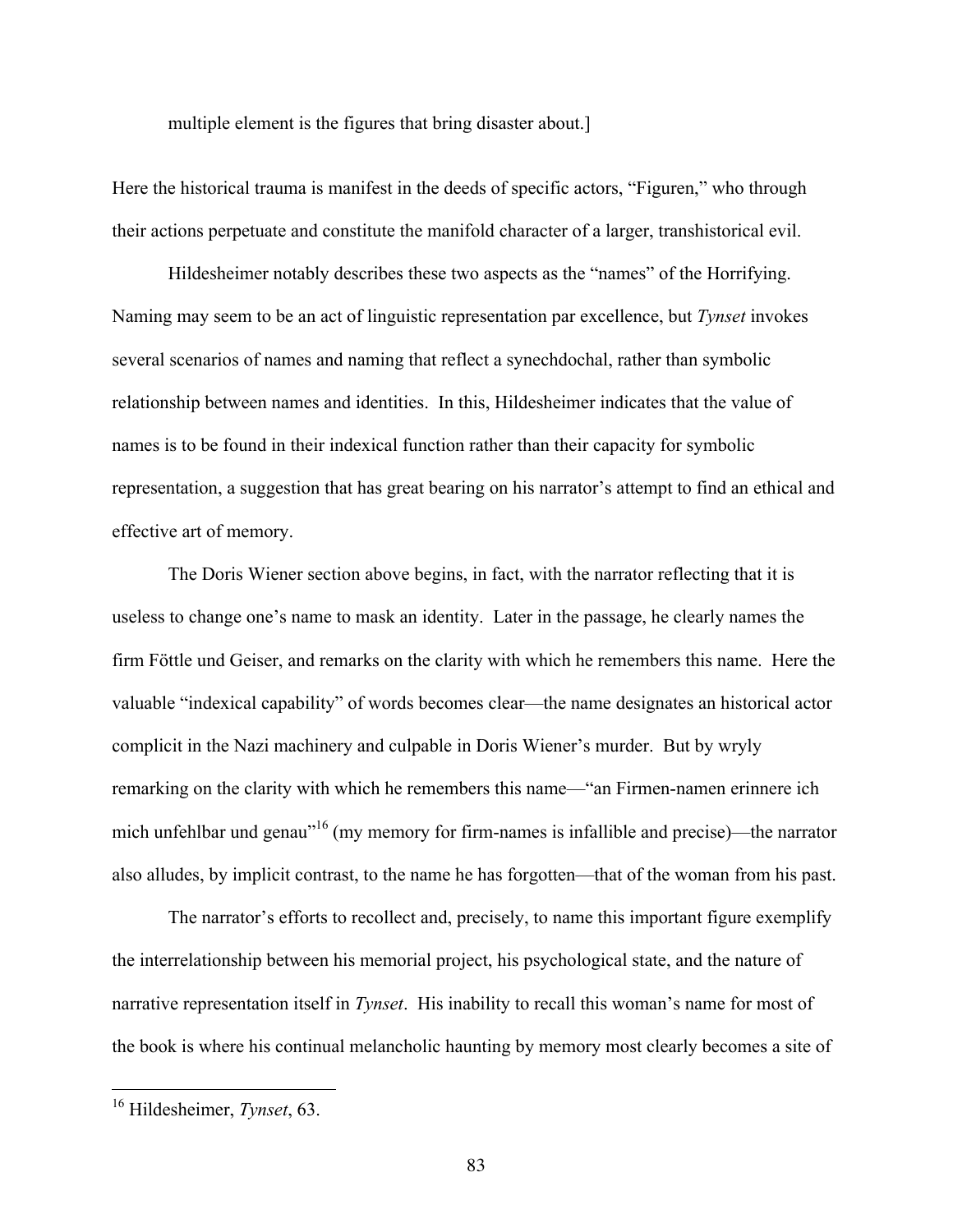tension and struggle, and the question of this woman's identity becomes an element of *Tynset*'s "hermeneutic code" nearly as important to structuring the reader's engagement with the book as the question of whether or not the narrator will ever visit the city of Tynset. By comparing the forgotten name to the one remembered, the narrator demonstrates the usefulness of naming, the desired apparent endpoint of his troubled efforts to recollect, as a way to designate historical actors, honoring "deserving victims" and holding perpetrators accountable. For it is not simply the words *"Föttle und Geiser*" that are important here, but the fact that they designate or index an entity that remains continuous in time, the stabilized referent of this name permits a necessary connection to be drawn between the collaboration and complicity of this firm with the Nazi genocide and the postwar success of this firm in a reconstructed West Germany, which the narrator incidentally, offhandedly mentions elsewhere in the book. This assumption of continuity is an essential starting place for any hope of ethical reckoning in the present tense.

The narrator's inability, or unwillingness, to draw an explicit link between this mention of Föttle and Geiser—the corporation of murderers—and his own incidental mention of Föttle and Geiser—the postwar success story—may well reflect a traumatic loss of temporal coherence related to his psychological state conceived as a melancholic failure of narrative mastery. More to the point, though, is the fact that his two seemingly off-handed references to the firm, its Nazi past and its economically happy present, indicate his own knowledge of Föttle and Geiser's history, even if this knowledge never achieves narrative representation in the full rational light of psychologically integrated consciousness. The problem is not so much the narrator's psychological inability to integrate these two observations into a coherent story about the firm, nor any structural impossibility of extrapolating such a connection on the basis of the name itself. The problem for *Tynset*'s narrator is rather the *irrelevance* of the firm's criminal history to the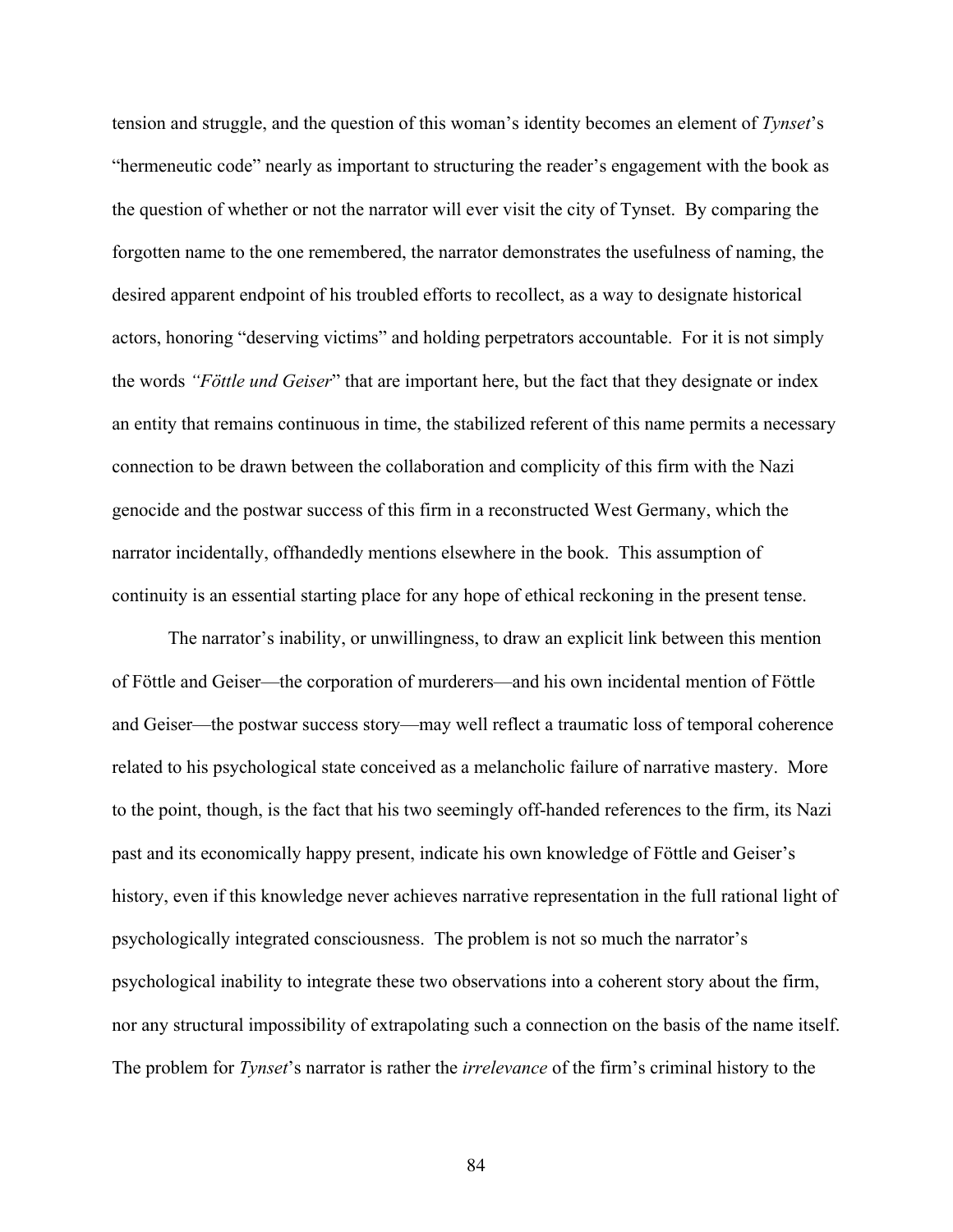social spheres he inhabits in the present. There is no way for him to give voice to these memories because there is no community to reflect, receive or occasion such communication. This situation is elliptically referenced in a famous scene in *Tynset* where the narrator recalls crowing to greet the dawn with a multitude of roosters, taking his part in a mass vocalization that spreads along an entire coastline and finding in it a deep, if fleeting, sense of comfort.

The narrator's isolation and disconnection from any memory community is evident as well in his continual juxtaposition of stories of Nazi criminals allowed to live out their lives in peace and the abrupt disappearance of entire Jewish communities, the loss of entire social networks. This devastated human network is figured in *Tynset* as a functional, indexical database suddenly made fictional, the "falsification" of the narrator's personal telephone book. The narrator recalls trying to write a telephone book of his own, from memory,

Aber ich gab es bald wieder auf, es war ein müßiger Versuch: nirgends ist man der Spur eines Lebens weiter entrückt als dort, wo man diese Spur zu imitieren sucht. Es war als wolle ich mit meiner Hand den Abdruck einer Fußsohle in den Sand prägen. Irgendwo machte auch ich immer die Rechnung ohne unser aller Wirt, der mir dann stumm und grinsend über die Schulter sah und mit einem knöchernen Zeigefinger auf eine Unebenheit deutete, eine geringfügige Unwahrscheinlichkeit auf meiner Karte, der beizukommen ich mich vergeblich bemühte. Ich sah wohl, daß da ein Fehler war, aber die Einsicht des Fehlers entzog sich mir, bis ich meine Aufstellungen mit denen des offiziellen Telefonbuchs verglich und mir der—in der Tat winzige, mit dem bloßen Auge kaum erkennbare—Irrtum entgegentrat: eine kleine Einzelheit inmitten lebensnaher Daten, die aber die Einheitlichkeit des Bildes schädigte. Nein, das ist nicht das rechte Wort, es ist zu schwach: das Bild wurde nicht geschädigt, es wurde vielmehr zerstört, oder, besser noch, vernichtet, ja, das ist das rechte Wort: vernichtet. Was einer sagt oder liest oder schreibt oder denkt oder druckt oder predigt, ist nicht entweder gut oder schlecht. Es ist entweder falsch oder richtig, und das galt auch für mein Telefonbuch: es war falsch. 17

[But I quickly gave it up, it was an idle pursuit: the sign of life is nowhere more lost to one than there, where one seeks to imitate this sign. It was as if I were trying to use my hand to make a footprint in the sand. Somewhere I was always reckoning up without our

17 Hildesheimer, *Tynset*, 57-58.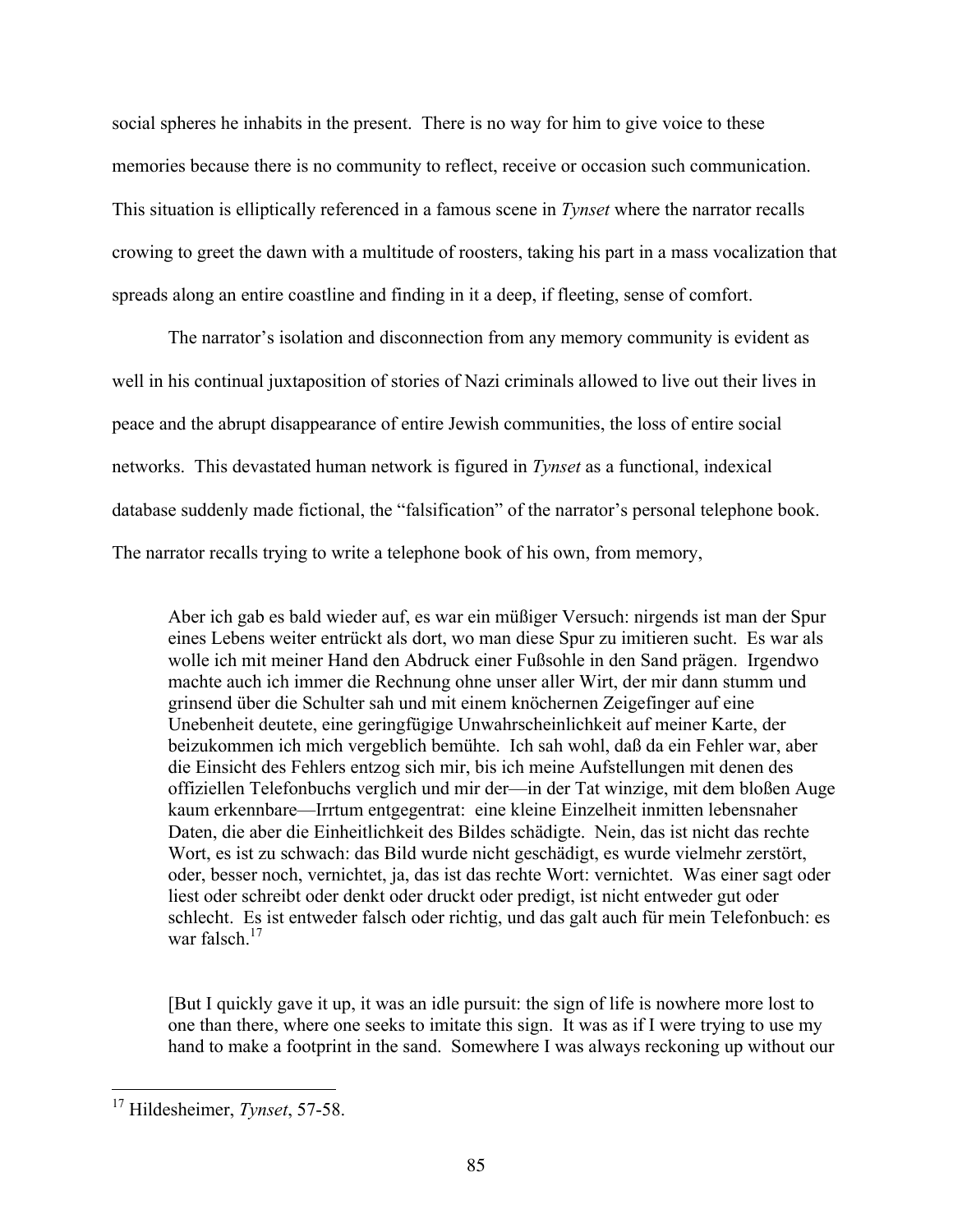collective host, who then looked silent and grinning over my shoulder and with bony index finger pointed to an infelicity, a marginal improbability in my chart, that I struggled to overcome to no avail. I saw perfectly well that a mistake was there, but apprehension of the mistake eluded me, until I compared my own assembly with that of the official telephone book and the—in fact miniscule, barely recognizable with the naked eye error finally confronted me: a tiny detail in the middle of data drawn from life, that nonetheless ruined the unity of the image. No, that is not the right word, the image was not ruined, it was more destroyed, or better still, liquidated, yes, that is the right word: liquidated. What someone says or reads or writes or thinks or prints or preaches, is not either good or bad. It is either false or true, and that applied as well to my telephone book: it was false.]

As in the passage about the Norwegian train timetable that began this chapter, this view of the phone book emphasizes its function as a tool that supports, underpins, and makes available a social and emotional network of people. The sudden, violent erasure of those people—which becomes undeniable when the narrator compares his personal phone book of memory to the "official" phone book of his German city in the late 1950s—evacuates the book's use-value as a tool for accessing and participating in this network, effectively shifting it from the realm of functionality to that of representation—and "false" representation, at that. The narrator's despair comes from the fact that a binary system of representations as "true" or "false" leaves no room for such "falsehoods" as his own remembered, but unrepresentable, sense of community.

It is this very situation that leads to the narrator's first attempt at intervening in the dominant public climate of willful ignorance and forgetting. He recalls a time years earlier, "als ich noch in der Stadt wohnte, und in Deutschland" (when I still lived in the city, and in Germany), when he found himself compelled to test the "Verläßlichkeit" (reliability) of contemporary phone books, to probe their relationship to reality. He recalls that he began calling random numbers late at night, spurred by a desire to confirm the indexicality of the data in the books by hearing the person indicated performatively affirm, in real time and in his own voice, the correspondence between written name and living person, or rather, in accordance with the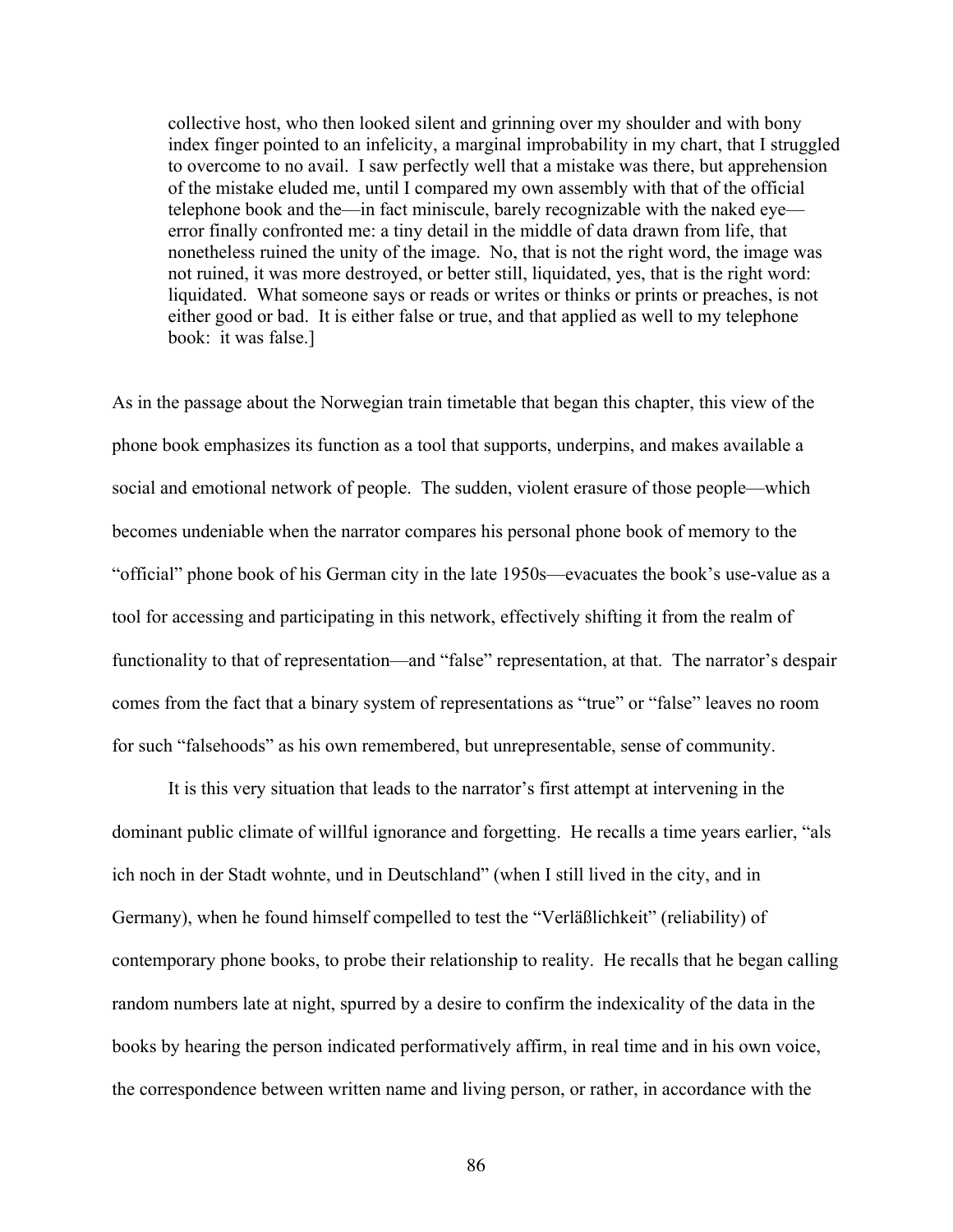synechdochal or rhizomatic logic of names in *Tynset*, between the person's name and "ein[] Teil seiner Identität"<sup>18</sup> (a part of his identity).

The relationship of name to individual here repeats the structure of synechdoche. The narrator clearly suggests that there will always be more to the person than the name alone can represent; he acknowledges an excess that the name cannot capture, but affirms as well the name's partial accuracy, its indisputable connection to a kind of reality, made manifest in the interlocutor's spoken affirmation, a confirmation performed in real time by an embodied voice.

Though this telephone "Spiel" as the narrator calls it, begins with a functional (though notably *not* narrative) written text, the phone book, it stands as a sharp contrast to the media logic of written communication, the logic of difference, of externalized signs, and temporal deferral. The mode of mediation here is the two-way audio channel of the telephone network. Involving voices grounded in bodies, instantaneous interpellations, and unplotted, emergent conversations in real time, the telephonic communication bears a privileged relationship to the virtual moment of the performative. Hildesheimer emphasizes this connection by having his narrator describe these nocturnal calls as a "Spiel": "play" in the sense of game or free movement, but also theatrical performance. Hildesheimer draws on the latter sense of play as theatrical performance throughout *Tynset* with frequent references to theatrical plays that dwell on the ambiguous line between script and reality—and in the case of *Hamlet*, the play most referenced in *Tynset*, the equally ambiguous line between memory and the present, death and life, that characterize both the prince's and the narrator's melancholic states, their indeterminacy and avoidance of closure. The narrator's telephone "Spiel", however, is even more open-ended than a theatrical performance, which remains relatively bound by its structured, a priori script.

18 Hildesheimer, *Tynset*, 31.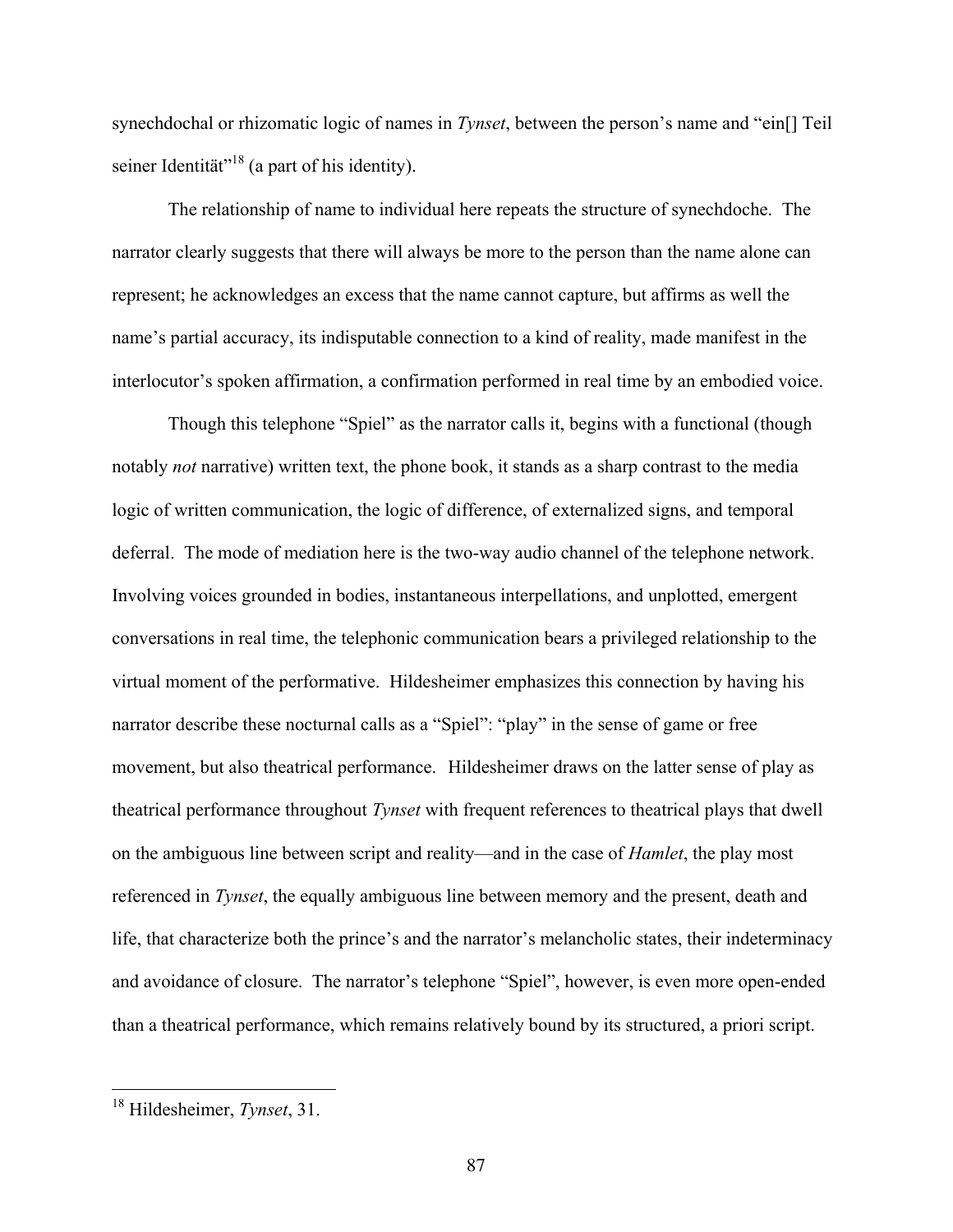And it is this openness of the telephone medium that give rise to the narrator's first attempt at a non-representational art of public memory develops. The attempt depends on elements specific to the telephone medium: its ability to convey voice in real time, and hence paralinguistic information, non-verbal registers of communication like tone of voice or expectant silence, but also its position as a technology at the threshold between public identity—figured in the published telephone book—and private life—seen in its capacity to reach into intimate domestic space and even interrupt the most personal sphere of sleep. Most crucially, the effectiveness of the narrator's calls depends on the medium's temporality, its operation in real time, which makes it possible for him to pressure his interlocutors for immediate, reactive decisions within this threshold space between public and private, and to incorporate developments that emerge spontaneously from interactions in this space—misrecognition, for example—into the cumulative development of the project as a whole.

And the calls do become the means of a larger intervention almost immediately after the narrator first successfully confirms the "reliability" of the telephone medium. Once an interlocutor grants him this goal by voicing his own name, the narrator reflects,

Plötzlich jedoch war mir dieses Ziel nicht mehr genug. Ich wollte mehr hören, wollte Unbekanntes prüfen....

...Ich wollte etwas von ihm wissen, ich war wach, war interessiert. Ich fragte, und zwar, wie mir schien, freundlich: >>Fühlen Sie sich schuldig, Herr Huncke? <<  $19$ 

[Suddenly, though, this goal was no longer enough for me. I wanted to hear more, wanted to test some unknown thing...

…I wanted to know something from him, I was awake, was interested. I asked, and in a friendly way, no less, or so it seemed to me, "Do you feel guilty, Herr Huncke?"]

With this, the narrator transforms his nighttime prank into a direct confrontation with his local

19 Hildesheimer, *Tynset*, 32.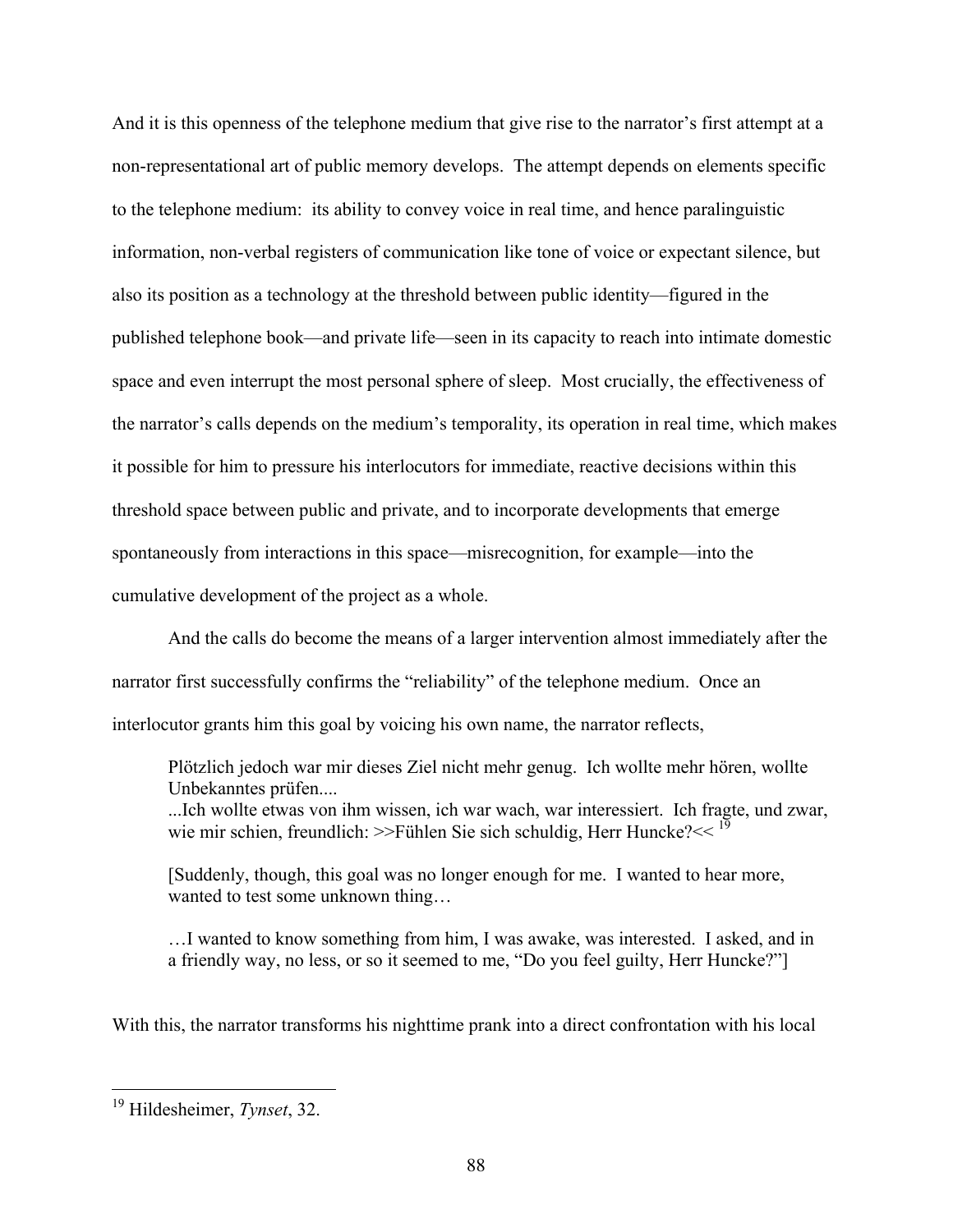memory culture, which, as he notes, is really a culture of amnesia, a place where the firm Föttle and Geiser enjoys economic success unchecked by its criminal past and where "verjährten und pensionierten Verbrecher" (criminals protected by statutes of limitations and retired with pensions) live out their lives calmly "im Kreise ihrer Schwiegerkinder und Enkel"<sup>20</sup> (in the circle of their children-in-law and grandchildren).

In this sense the project attempts a provocative and interventionist art of memory that never involves representation as such, but rather takes advantage of the particular attributes of the telephone medium. We might even read the telephone "Spiel" as a provocative media art intervention before its time. Key to its efficacy is the fact that it transpires in "real time," as opposed to the deferred or belated time of writing. Each call draws a direct and instantaneous connection to some kind of social reality, and taken individually or cumulatively, the nature of the calls' development in time is open-ended, emergent: the pathway of the narrator's progress is not that of a linear solving of a mystery, the discovery of an answer, nor even the gradual uncovering of a coherent body of information, but rather a haphazard, symbiotic interweaving of data sets and interpellative events, as a name dropped in conversation, filtered through the phone book, leads to another conversation, and so forth.

The "Spiel" is no less virtual for this close relationship to real life. The narrator's conscious role-play retains, for example, a quasi-fictive, imaginary element as he adopts different tone and characteristics to elicit responses from different interlocutors. The telephone medium supports a unique—and uniquely effective—*configuration* of this virtuality, however one with a potential for social impact, as the continuation of the above passage suggests.

The narrator's question "Fühlen Sie sich schuldig?" breaks through the veneer of

20 Hildesheimer, *Tynset*, 30.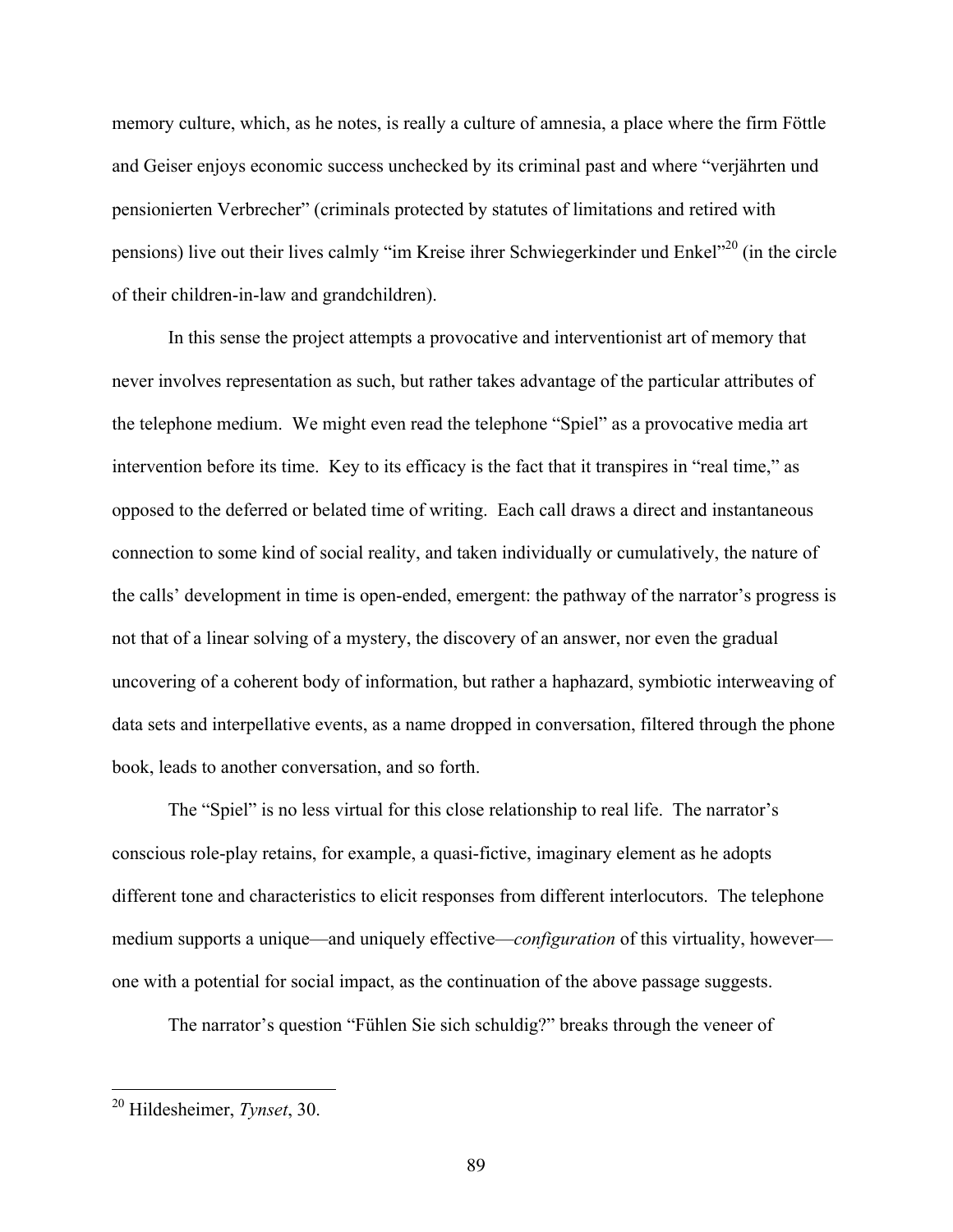civilized amnesia and forces to light Herr Huncke's continued identification with the deposed

Nazi regime and its ideology of hate. In response to his question, the narrator recalls that

Huncke's

...Stimme zitterte...seine Schuld war aufgerufen, war plötzlich ins Unermeßliche aufgewachsen, er zischte unter dem Atem: >>Warte nur! Bald sind wir wieder da! Dann geht es Euch an den Kragen! $<<$ <sup>21</sup>

[...voice trembled... his guilt had been called forth and had suddenly grown into something immeasurable, he hissed under his breath, "Just wait! Soon we will be back! Then it'll be your necks."]

The narrator threatens Huncke, pressing the advantage his real-time engagement offers in order

to rupture the man's complacency and his sense of a stable future:

>>Herr Huncke, hören Sie mir jetzt bitte gut zu: es ist alles entdeckt. Alles, verstehen Sie? Ich möchte Ihnen daher raten: fliehen Sie, solange Ihnen noch Zeit  $h$ leibt $1 < <sup>22</sup>$ 

["Herr Huncke, please listen to me: everything has been found out. Everything, do you understand? I would therefore like to advise you: flee, while you still have time."

Huncke is the narrator's neighbor, and the narrator is able to observe the effects of this

telephonic exchange first hand. He recalls,

Er hängte ab, ich hängte ab, und sofort darauf leuchtete drüber ein...Fenster auf, dann ein weiteres und noch eines, das Hau wurde hell wie ein Opernhaus zur Zeit der Pause, und kaum eine halbe Stunde nach dem Gespräch fuhr ein Taxi vor, das Opfer meines Anrufs trat aus dem Haus und fuhr davon.... [niemand] löschte das Licht im Haus. Die ganze Nacht blieb es hell erleuchtet, und die nächste auch. Aber dann wurde es wieder dunkel und blieb dunkel, zumindest so lange ich gegenüber wohnte."<sup>23</sup>

[He hung up, I hung up, and immediately afterwards a window lit up across the way, then another and still another, the hall became light like an opera house during the time of intermission, and hardly a half hour after the conversation a taxi drove up, the victim of my call stepped out of the house and drove away… no one extinguished the light in the house. The entire night it remained brightly lit, and the next as well. But then it grew

21 Hildesheimer, *Tynset*, 33.

<sup>22</sup> Hildesheimer, *Tynset*, 33.

<sup>23</sup> Hildesheimer, *Tynset*, 33-34.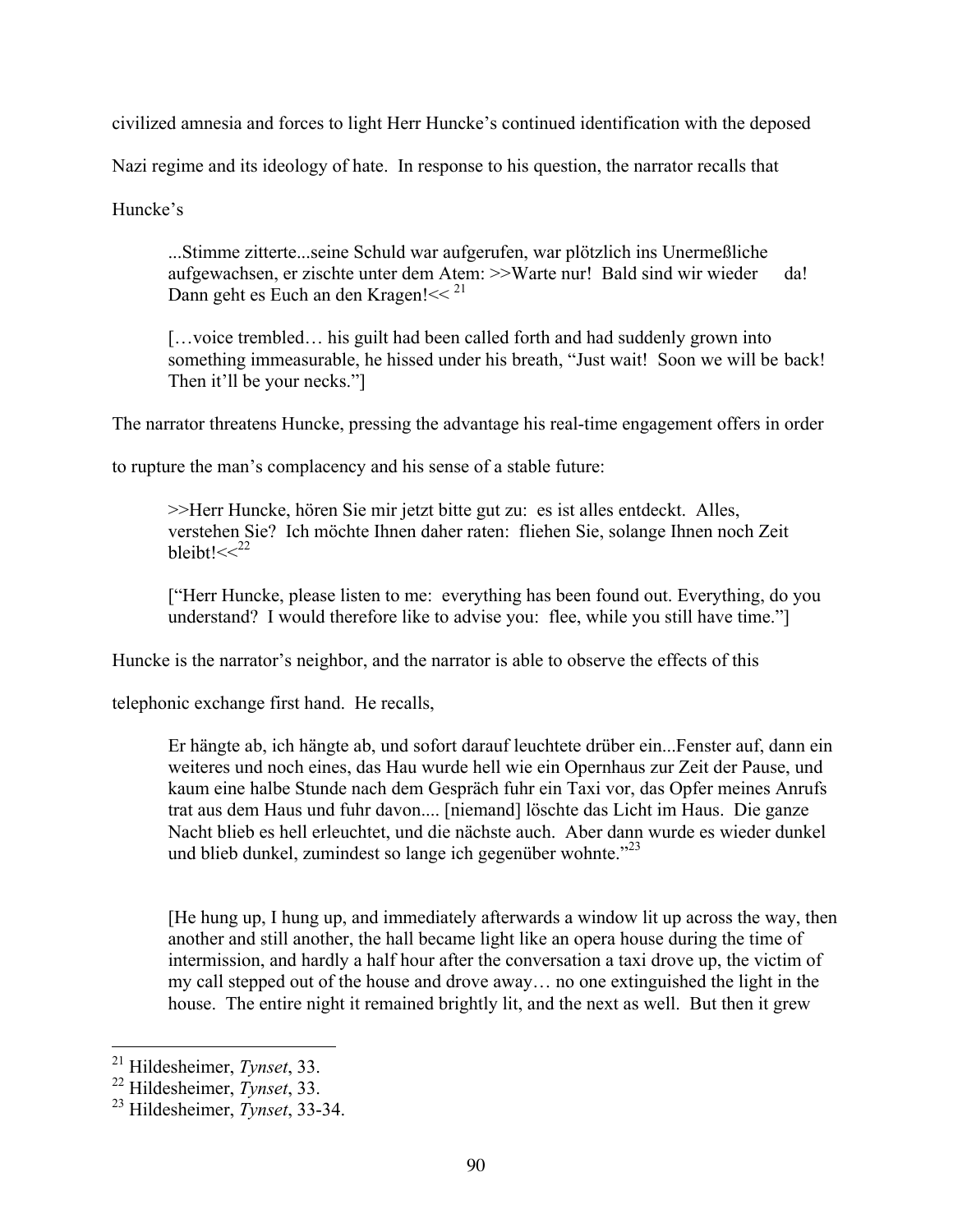dark again, and remained dark, at least for as long as I lived across the way.]

By linking the literal illumination that follows this conversation to a theatrical intermission, the narrator suggests an interruption of immersive collective fantasy, a return to reality. He also suggests a contrast between the emergent, open-ended role play of the call itself and the bounded, structured temporality of the more text-dependent performative of a conventional theatrical production. In contrast to the closed horizon of scripted narrative theater, the telephone Spiel opens a new horizon of possibility for clarity, even illumination, in the early postwar period—but connected as it is to the temporal reality of a specific social moment, this possibility is extremely time sensitive. Like the lights in Herr Huncke's abandoned house, this sense of possibility quickly fades. The narrator's frequent repetition of this "Spiel" suggests a potential for meaningful change to his West German memory culture. One can imagine him slowly creating, without advocating any specific mode of representational memory, a social environment where criminals are forced to acknowledge themselves, forced out of their complacency, a situation that could create a social climate not of memory or memorialization, but of *anamnesis*, unforgetting.

When the narrator calls Kabasta himself, the Nazi who murdered the narrator's friend Bloch, however, it becomes clear that this potential exists only in the margins of this social order, and only outside its dominant media logic and power structure of symbolic representation. Though is it the middle of the night when the narrator calls, Kabasta seems unfazed as he answers the phone. He takes the narrator for someone else; here the narrator wryly notes that "Keiner kann sich vorstellen, daß etwas Unvorstellbares geschieht, und sei das Unvorstellbare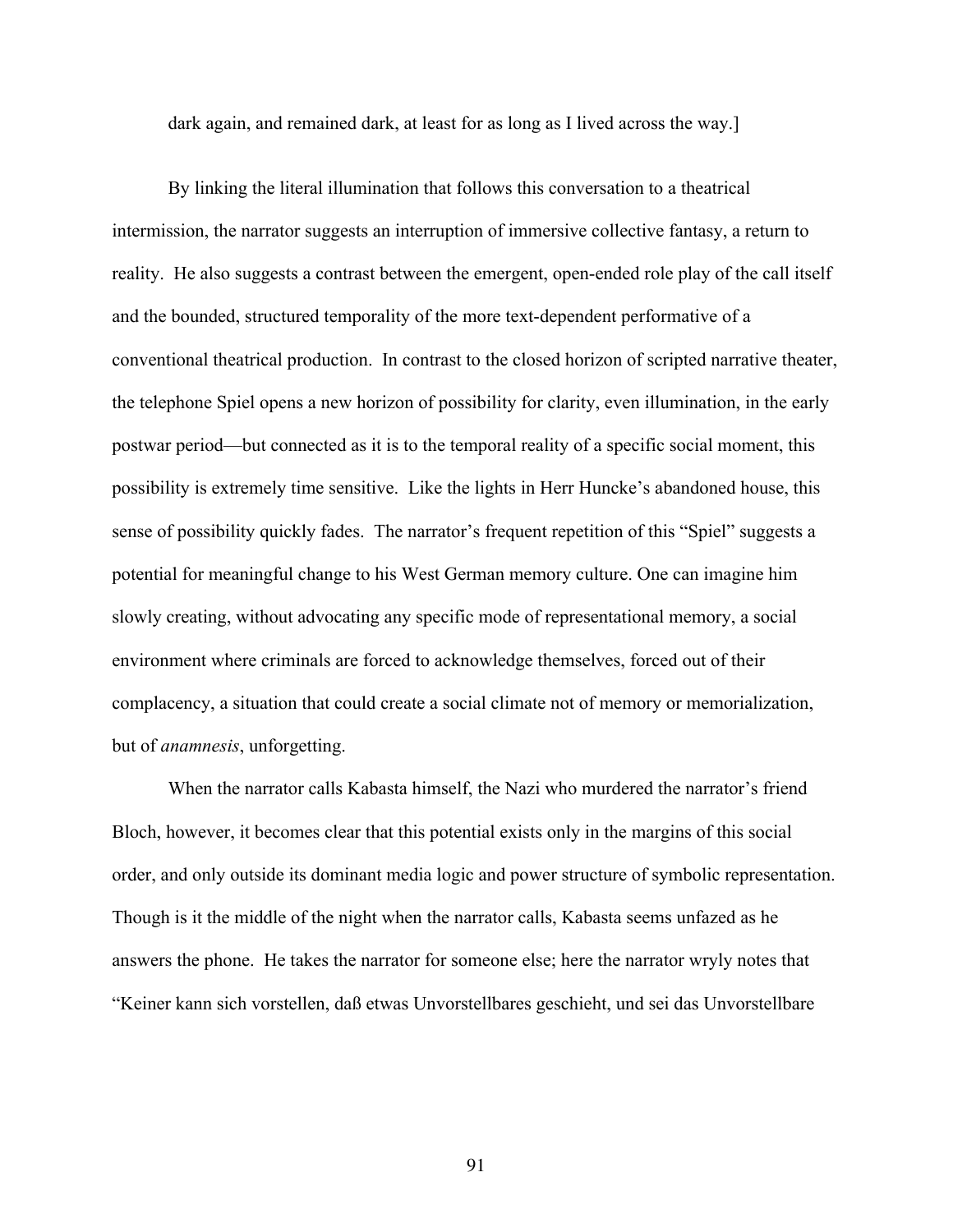auch noch so bescheiden, wie der nächtliche Anruf eines Unbekannten" 24 (no one can imagine that something unimaginable has happened, be it even so humble as the nightly call of a stranger). With this, the narrator identifies himself to Kabasta as Bloch.

How should we read the narrator's identifying himself here as Bloch, a name that, as the reader later learns, belonged to a specific man, husband to Doris Wiener, who was murdered by Kabasta himself? Certainly the narrator's half-conscious, spontaneous identification with Bloch suggests a stronger relationship between the two men than is revealed in the narrator's explicit recollections. However, with this act of self-identification the narrator does not represent Bloch so much as spontaneously actualize that part of himself, that "Teil seiner Identität" that is also Bloch, in a virtual intervention that, despite its fictive, make-believe valence, has real-world impact, and not narrative disclosure, as its goal. Here the limit of identity, like the limit of the horrifying, is slippery; "es hat sowohl ein als mehrere Namen" (both one and many names). And the word Bloch emerges here spontaneously, without entering representational consciousness; the narrator recalls that, "dieser Name fiel mir gerade ein, er bedeutete nichts, zumindest nicht zu diesem Zeitpunkt<sup> $25$ </sup> (this name just occurred to me, it meant nothing, at least not at this moment). The transference reflected here is not that of melancholic identification. The narrator's phone call explicitly does not repeat or represent any narrative structure from Bloch's past. Rather it *simulates* a confrontation between Bloch and his murderer that could not have happened in Bloch's life. In this sense, this is the conversation with the highest stakes for the narrator's historical and memorial project. This is where a general intervention to create a culture of anamnesis becomes specific, as the narrator confronts a specific criminal in the name of a specific victim, and thereby tests the limits of whatever virtual justice the narrator's

24 Hildesheimer, *Tynset*, 44.

<sup>25</sup> Hildesheimer, *Tynset*, 44.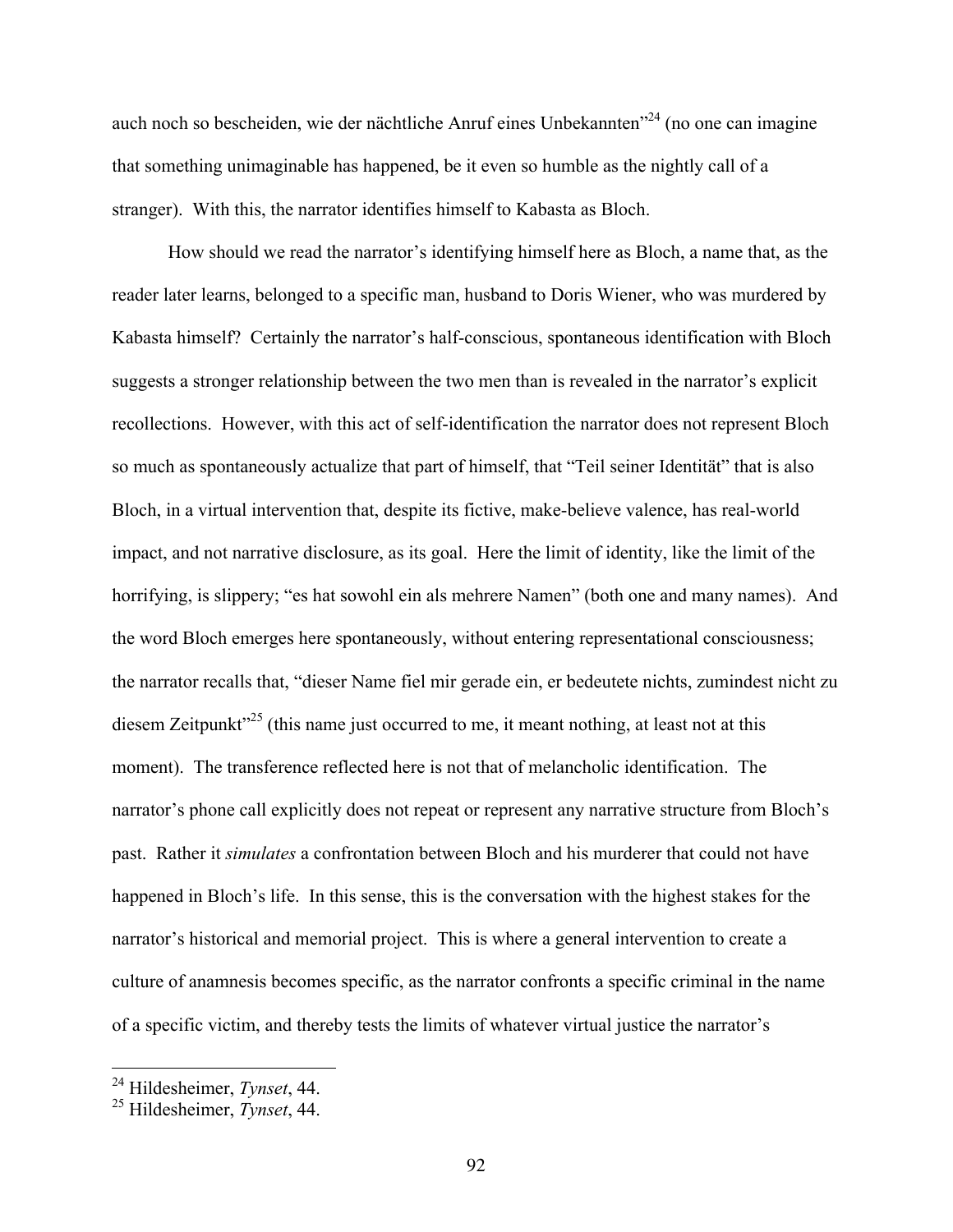telephone project has undertaken as its aim.

What happens to the word "Bloch" during the narrator's telephone encounter with Kabasta is key to the foreclosure of the narrator's mourning process as a whole. After he speaks the name, the narrator remembers,

Ich hörte sein Schweigen, hörte die Notiz, die er auf seinen Block machte, Bloch schreib er auf seinen Block, auf dem schon andere Namen standen und wieder andere schon durchgestrichen waren, ausgelöscht, erledigte Fälle, ehemalige nächtliche Ruhestörer, ein für allemal zur Strecke gebracht von einem geübten Jäger, der, selbst unsterblich, die sterblichen Stellen seiner Opfer kennt.<sup>26</sup>

[I heard his silence, heard the note that he made on his block, Bloch he wrote on his Block, on which other names already stood and still others were already struck through, erased, closed cases, one-time nocturnal disturbers of the peace, brought down once and for all by a practiced hunter, who, immortal himself, knew the mortal places of his victims.]

Though the phone system itself does not operate according to the logic of writing and symbolic representation—this, indeed, is what gives it so much positive potential for the narrator— Kabasta's power does. Here Kabasta introduces the limits of differentiation—in the linguistically superficial but ontologically significant distinction between "Bloch" and "Block"—and deferral, a temporal lag between the narrator's words and their impact, seen in Kabasta's play for time against the narrator's real-time confrontation, his request for "ein Moment" (one moment) as he reaches for a pen. Kabasta's power rests in the simultaneous enforcement and denial of this limit, such that the word Bloch, written on a page, emptied of any ethical or semantic or human content, nonetheless becomes a unique and totalizing signifier for the mortal being on the other end of the phone, no longer "a part of his identity," as the narrator elsewhere says of names, but the very encapsulation of all "his mortal places."

26 Hildesheimer, *Tynset*, 44.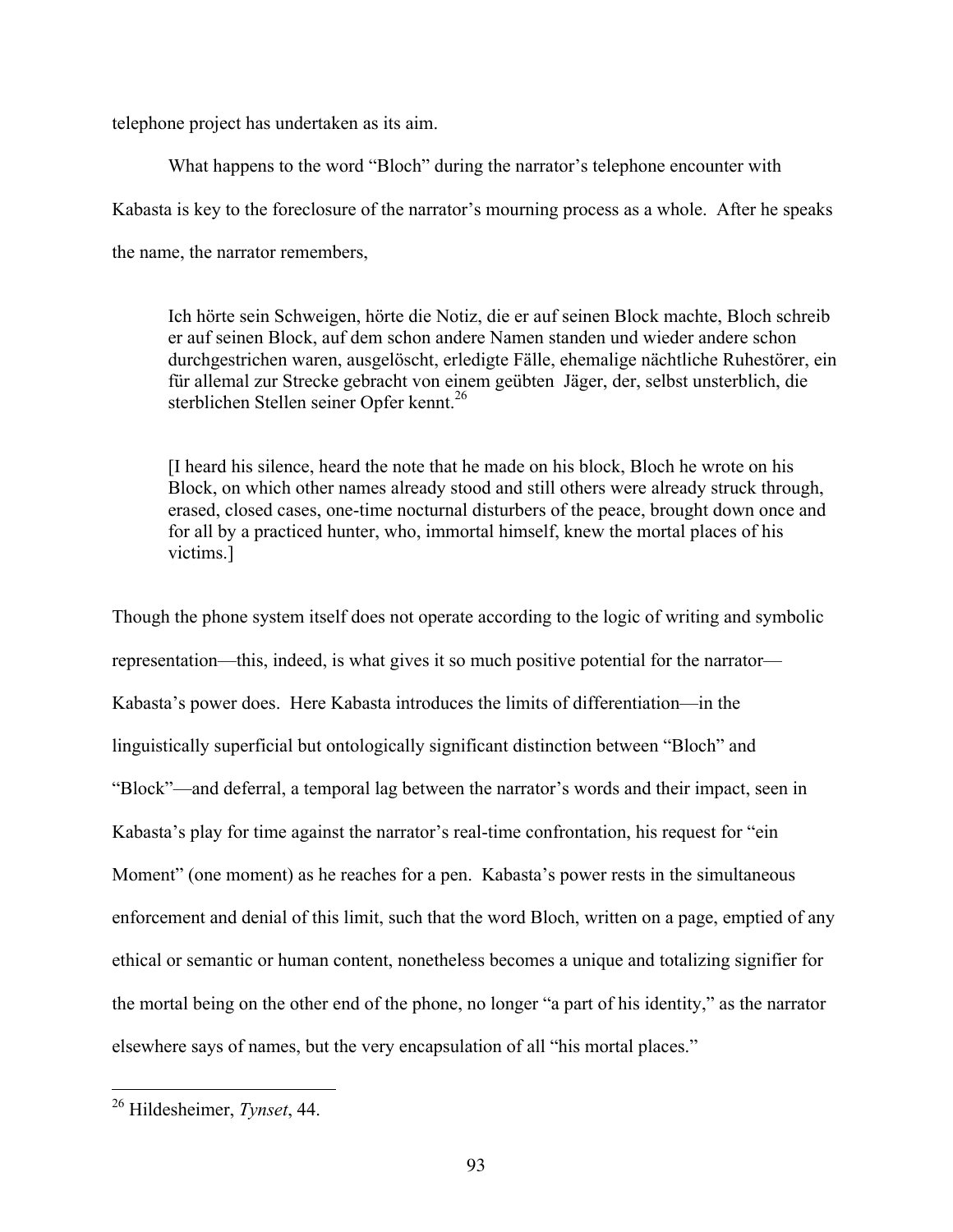In Kabasta's hand, such data as a name becomes a weapon. The representational order that subsumes mortal bodies to symbolic names is enforced by a material administrative order that holds real power over those bodies: bodies that can be localized, agencies that can thereby be contained, potential counter-histories that can thereby be silenced. After his failed conversation with Kabasta, the narrator recalls, "Schon am nächsten Tag knackte es in der Leitung, wenn ich der Hörer abnahm, in der nächsten Nacht telefonierte ich nicht mehr..."<sup>27</sup> (already the next day there was cracking in the line when I picked up the receiver, in the next night I telephoned no more).

If the narrator's nighttime phone calls represent a disruptive intervention on a political and social level as well as a personal working-through, they also, in some way, mark a moment of his willingness to engage with the postwar West German environment, in an attempt to make it psychically and morally habitable for himself. The conversation with Kabasta effectively closes this mode of engagement, excluding the narrator from any dialogue or any input into the future of West German society or its relationship to the past, and also shutting off what tentative progress his nightly calls might have made toward changing the local collective response to an individual and community trauma. The passage ends with the narrator accepting his disconnection from this Germany and its "public order" as both mutual and final. After he hangs up on Kabasta, the narrator reflects,

ich... war von diesem Augenblick an verfolgt, noch nicht einmal ganz zu unrecht, nicht ganz schuldlos, wenn ich es vom Gesichtspunkt der öffentlichen Ordnung betrachte, ein Gesichtspunkt allerdings, der mir wenig geläufig ist und zu dessen Anerkennung ich mich niemals entschließen würde. 28

[I... was from this moment on persecuted, not unjustifiably, not entirely blameless, when I consider it from the point of view of the public order, a point of view that, for me, is

27 Hildesheimer, *Tynset*, 45.

<sup>28</sup> Hildesheimer, *Tynset*, 44-45.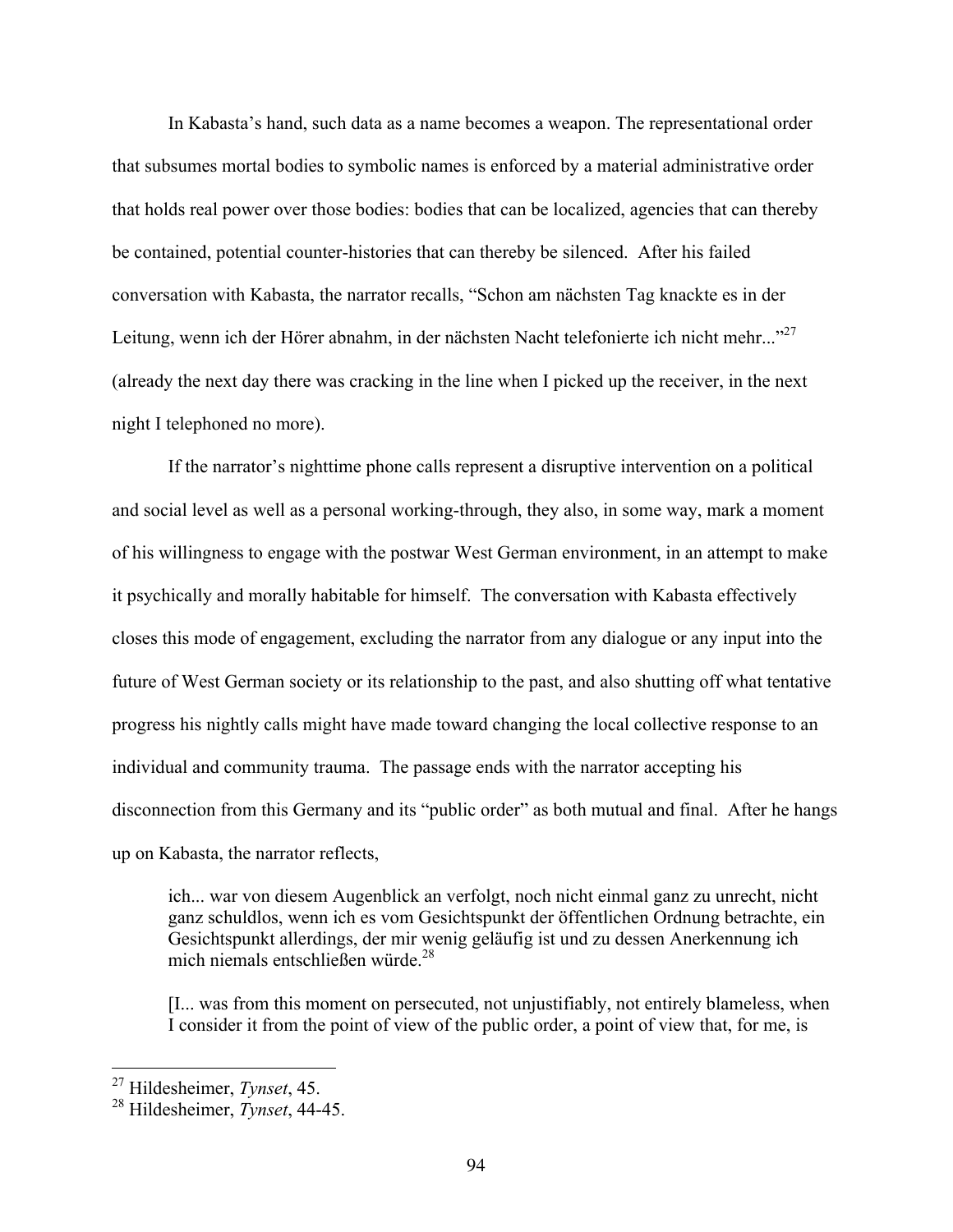little exercised and to whose acceptance I would never commit myself.]

After this episode, the narrator, like Hildesheimer himself, leaves Germany for a state of voluntary exile in Switzerland. His isolation from real-time communications in this position is extreme; the telephones that once offered a promising, emergent medium for engagement with his local memory culture he now only uses to hear pre-recorded messages about recipes and weather. 29

Reading an alternative vision for how traumatic memory might be processed and addressed in the narrator's telephone game, we might argue, again, that the deferral of symbolic and narrative closure that characterizes the narrator's melancholy and shapes Tynset's literary

29 The narrator's situation in *Tynset* provides an excellent illustration of the deep disconnect Stephan Braese identifies between German and Jewish memory of the Holocaust in his study *Die Andere Erinnerung*. Braese argues that postwar German public culture—and in particular German literary culture, in which Hildesheimer took an active part in the years between his return to Germany in1946 (after emigrating to Palestine in 1933) and his re-emigration to Switzerland in 1957—actively suppressed and censored Jewish authors and Jewish memory of the Holocaust. For Braese, *Tynset* marks Hildesheimer's complex confrontation with this literary public sphere, his attempt to write concretely about his own experience of the Nazi Holocaust while simultaneously negotiating the demands of the West German literary public and, further, answering to his own artistic imperative to honor the concreteness and traumatic particularity of Jewish-German experience in a way that opened on to more universal, broadly human concerns. See Stephan Braese, *Die Andere Erinnerung: Jüdische Autoren in der Westdeutschen Nachkriegsliteratur* (Berlin: Philo, 2001), in particular Braese's references to Wolfgang Hildesheimer, "Die Vier Hauptgründe, weshalb ich nicht in der Bundesrepublik lebe" in *Die Andere Erinnerung*, 265, and to "Mein Judentum," in *Das Ende der Fiktionen: Reden aus fünfundzwanzig Jahren* (Frankfurt am Main, 1988).

Braese presents brilliant and invaluable analysis and historical contextualization, very much against the grain of previous Hildesheimer scholarship, and his arguments provide a starting place for my own analysis of the complex interplay of identity, otherness, and desire in *Tynset*. My purpose here has been to understand more precisely how the complexity of memory, experience, and identity in Hildeshiemer's book exceed the systems, structures, and technologies of representation, and how *Tynset* suggests a reading practice that, like Hildesheimer's writing practice, is grounded at once in the particularity of individual experience and in a broader ethical relation that is universally human.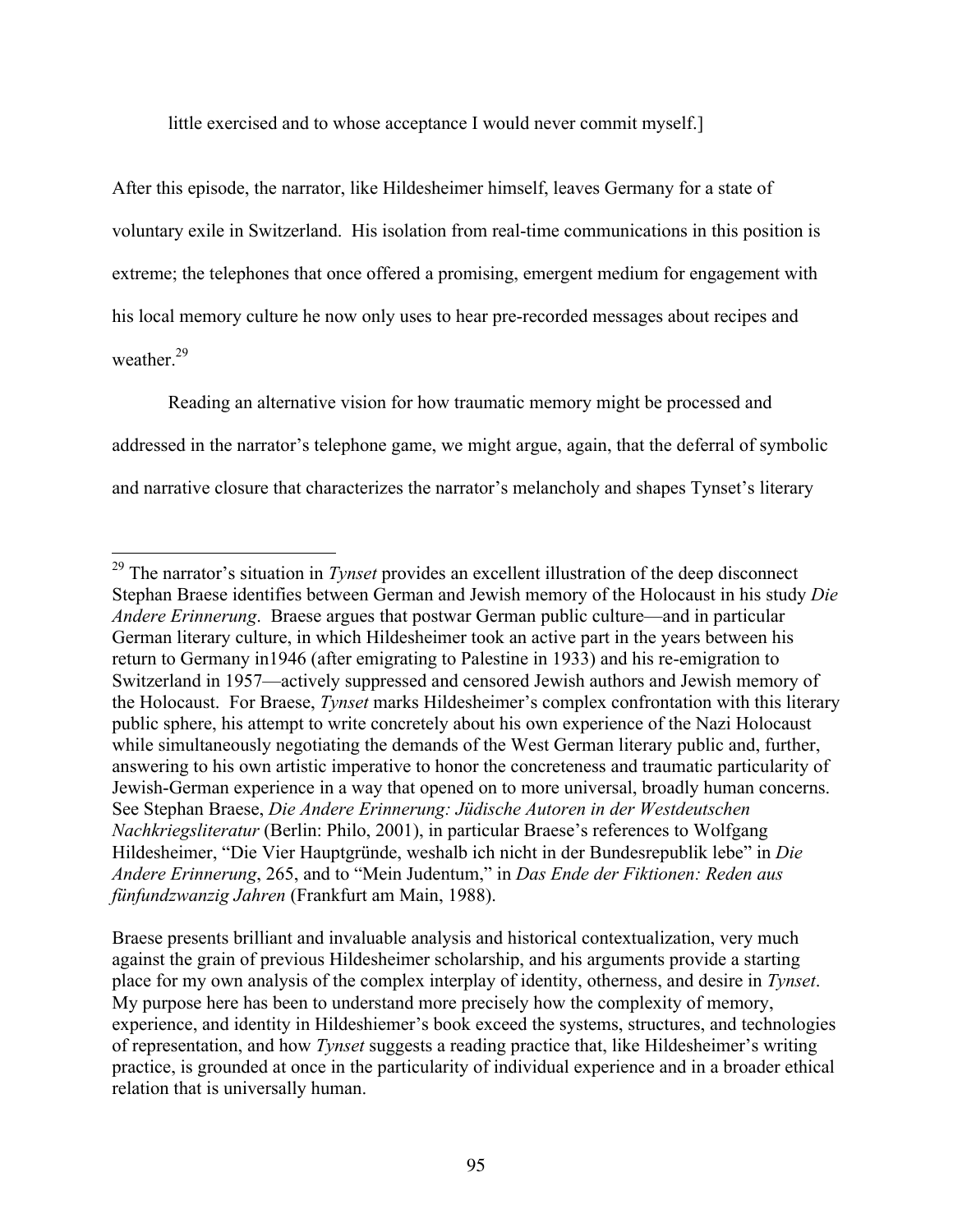form do not illustrate inevitable aspects of human memory. Rather they mark the narrator's attempt, in the absence of any receptive community of memory in his real time, to adapt a necessarily intersubjective process of mourning and memorialization to written, textual form.

Throughout *Tysnet* we see the narrator struggle, in his mind and his memory, with the binary terms of symbolic representation. The spontaneous, performative, yet nonrepresentational remembering of Bloch during his conversation with Kabasta stands in sharp contrast to his larger struggles to recall and represent another loved person, the mysterious woman who haunts his thoughts. In one passage, the narrator's immersion in a powerful visual image gives way to a conflict between his desire for closure—for an answer to his question "who is with me"—and desire to defer closure, to avoid accepting the reality of this woman's death, or the inevitability of his own.

....Eine Rostrinne zieht sich auf dem Weiß der Wand von der Ankertasche abwärts, die Ketten rollen, und Ladekräne und Karren—und ich—ich sehe das Schiff unter meinen Füßen und sehe das Schiff neben mir, ich stehe auf dem Kai und ich stehe auf dem Schiff, ich habe ein schaukelndes Deck unter den Füßen oder festen Boden aus Stein, ich bin im Bild und ich bin nicht im Bild, ich betrachte es mir von außen, ich bin allein, und ich bin zu zweit—zu zweit?—Aber mit wem?

Eine weibliche Stimme ruft mir etwas zu, obgleich ihre Trägerin neben mir ist, aber es weht ein Wind, er weht ihre Worte fort, ich sehe sie entschwinden, sich auflösen, er weht durch ihr Haar, es ist blond oder schwarz, die Möwen sind hellgrau, das Schiff weiß mit einer roten Rostrinne, der Himmel ist grau— -

der Himmel grau--, ja, diese letzte Banalität löscht das Bild aus: grauer Herbsthimmel. Früher, da war der Himmel blau, aber das Blau ist verwaschen, fadenscheinig geworden, abgenutzt von Leuten wie ich, und jetzt ist der Himmel grau. Ich verwerfe das Bild, ich lege es weg, ich bin wieder hier, in diesem großen Bett, meinem Winterbett, ich steige wieder ein in das Verstreichen der Zeit, es ist zwischen elf und zwölf Uhr nachts, ich erledige mein tägliches Pensum an Altern, ich nehme diese dünnen Fäden wieder auf, um ein Seil daraus zu drehen, ein Seil, das mich vorwärts zieht—vorwärts und abwärts und hinab, dorthin, wo mein Weg enger wird, immer enger, wo die Möglichkeiten welken und abfallen—Möglichkeiten?

--Die Rotwein-Flasche leer. Ich sollte mir eine neue holen, in der Küche. Später, später—ich sollte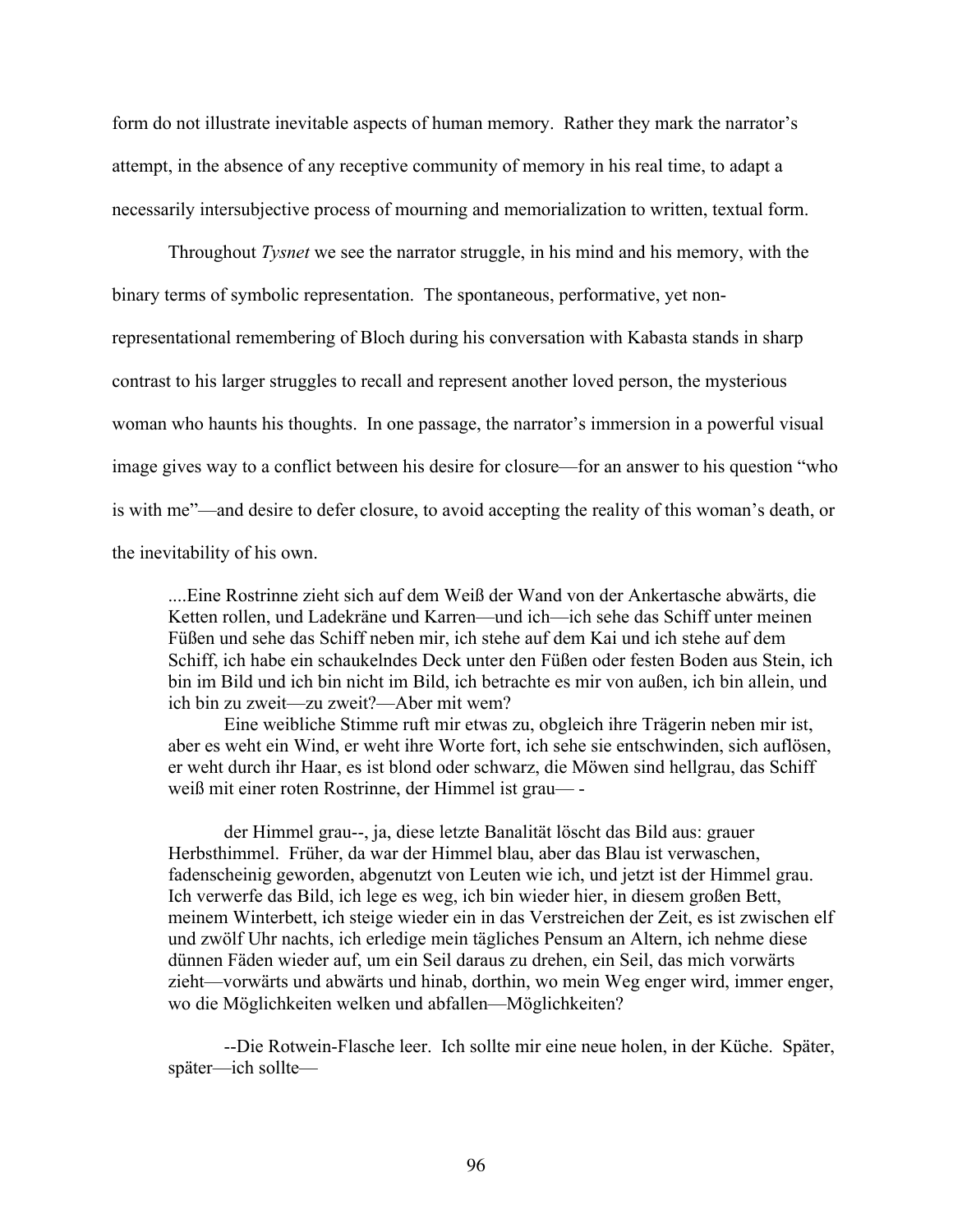--ich sollte nach Tynset fahren.<sup>30</sup>

[...A channel of rust draws itself down the white of the wall from the anchor housing, the chains roll, and cranes and trolleys—and I—I see the ship under my feet, and see the ship next to me, I stand on the quay and I stand on the ship, I have a shaking deck under my feet or firm ground of stone, I am in the picture and I am not in the picture, I observe it from outside, I am alone and I am two—two?—But with whom?

A female voice calls something to me, though the woman who bears it is by my side, but a wind blows, it blows her words away, I see them disappearing, dissolving, it blows through her hair, it is blonde or black, the seagulls are light grey, the ship white with a red ladder, the sky is grey—-

--the sky grey--, yes, this last banality erases the picture: grey autumn sky. Earlier, the sky was blue, but the blue is washed out, grown threadbare, used up by people like me, and now the sky is grey. I discard this picture, I lay it aside, I am once more here, in this large bed, my winter bed, I am climbing back into the passing of time, it is between eleven and twelve o'clock at night, I am completing my daily quota of aging, I take these thin threads up once more, to spin a sail, a sail that pulls me forward, forward and downward and down, where my path grows tighter, ever tighter, where the possibilities wilt and fall away—Possibilities?

--The red wine bottle empty. I should get myself a new one, in the kitchen. Later, later—I should --I should go to Tynset.]

The narrator begins this passage with a free and mobile subjectivity, immersed in a timeless, imaginary picture that he experiences from many perspectives at once. His response to the emergence of a second person in his memory provides a succinct outline of his melancholic quandry. To recollect this other person, to recall her words to memory, he must differentiate from her in his consciousness, must assign her an identity separate from his own, must accordingly localize his own identity in a way that will rupture the temporal suspension of his reverie and return him to his lived reality, a reality where time passes and where this woman is already irretrievably lost to him. The narrator's desire to retreat from this reality and defer the moment of accepting this loss is a key characteristic of his melancholy. His simultaneous and

30 Hildesheimer, *Tynset*, 74-75.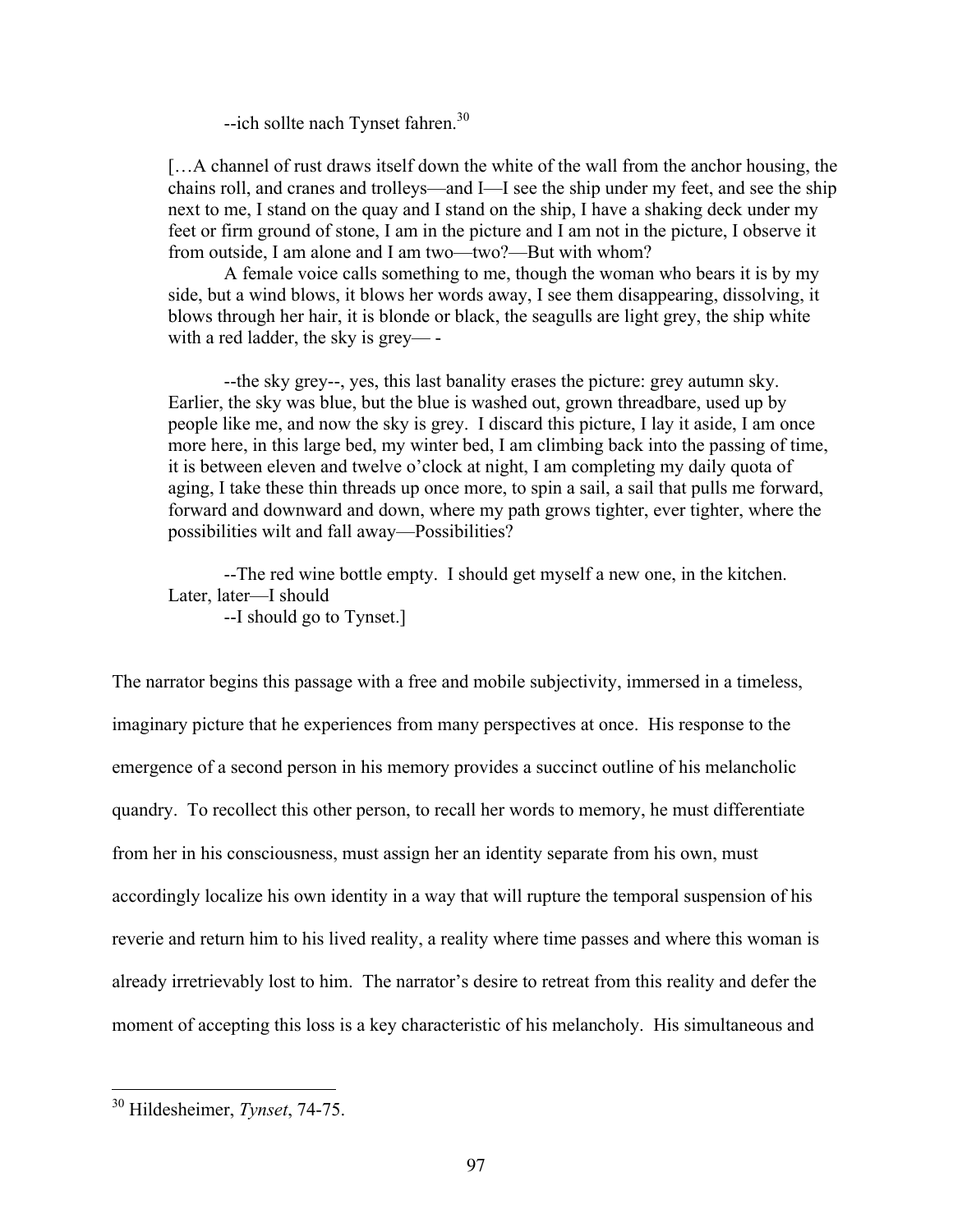incompossible desire to discover the woman's identity, to remember her clearly and accurately, provides a major source of *Tynset*'s narrative tension; as many critics have noted, the question of this woman's identity is central to *Tynset*'s "hermeneutic code," in the terminology of Roland Barthes; the set of questions or mysteries posed by a text to compel a reader's narrative curiosity.

To answer the question of this woman's identity would, in theory, provide narrative closure to the reader and a kind of closure to the narrator's melancholia as well.<sup>31</sup> But the narrator's ambivalence reflects a connection between his melancholy and his critical or philosophical anxiety about the nature of the closure such an answer would entail.

His concern is not merely to remember this woman, but to remember her *effectively*, and to communicate this memory effectively within the limits of symbolic language. The difficulty of this project becomes apparent with the narrator's abrupt meditation, in the passage above, on the emptiness of words themselves:

der Himmel grau--, ja, diese letzte Banalität löscht das Bild aus: grauer Herbsthimmel. Früher, da war der Himmel blau, aber das Blau ist verwaschen, fadenscheinig geworden, abgenutzt von Leuten wie ich, und jetzt ist der Himmel grau.<sup>32</sup>

[--the sky grey--, yes, this last banality erases the picture: grey autumn sky. Earlier, the sky was blue, but the blue is washed out, grown threadbare, used up by people like me, and now the sky is grey.]

31 For a more thorough analysis of the theme of melancholia in *Tynset*, see Melanie Steiner Sherwood's 2011 dissertation, *Jean Améry and Wolfgang Hildesheimer: Ressentiments, melancholia, and the West German public sphere in the 1960s and 1970s*. Steiner Sherwood's analysis of *Tynset* examines the ways in which Hildeshimer's narrator ultimately strains against the limits of melancholia as a framework for ethical memory, but takes an approach slightly different from mine; where I focus on Hildesheimer's staging of alternate memorial modes and an active, ethical struggle for intersubjective understanding in *Tynset*, Steiner Sherwood investigates the role of affect in ethical public memory. Melanie Steiner Sherwood, "Jean Améry and Wolfgang Hildesheimer: Ressentiments, melancholia, and the West German public sphere in the 1960s and 1970s" (PhD dissertation, Cornell University, 2011).

<sup>32</sup> Hildesheimer, *Tynset*, 74-75.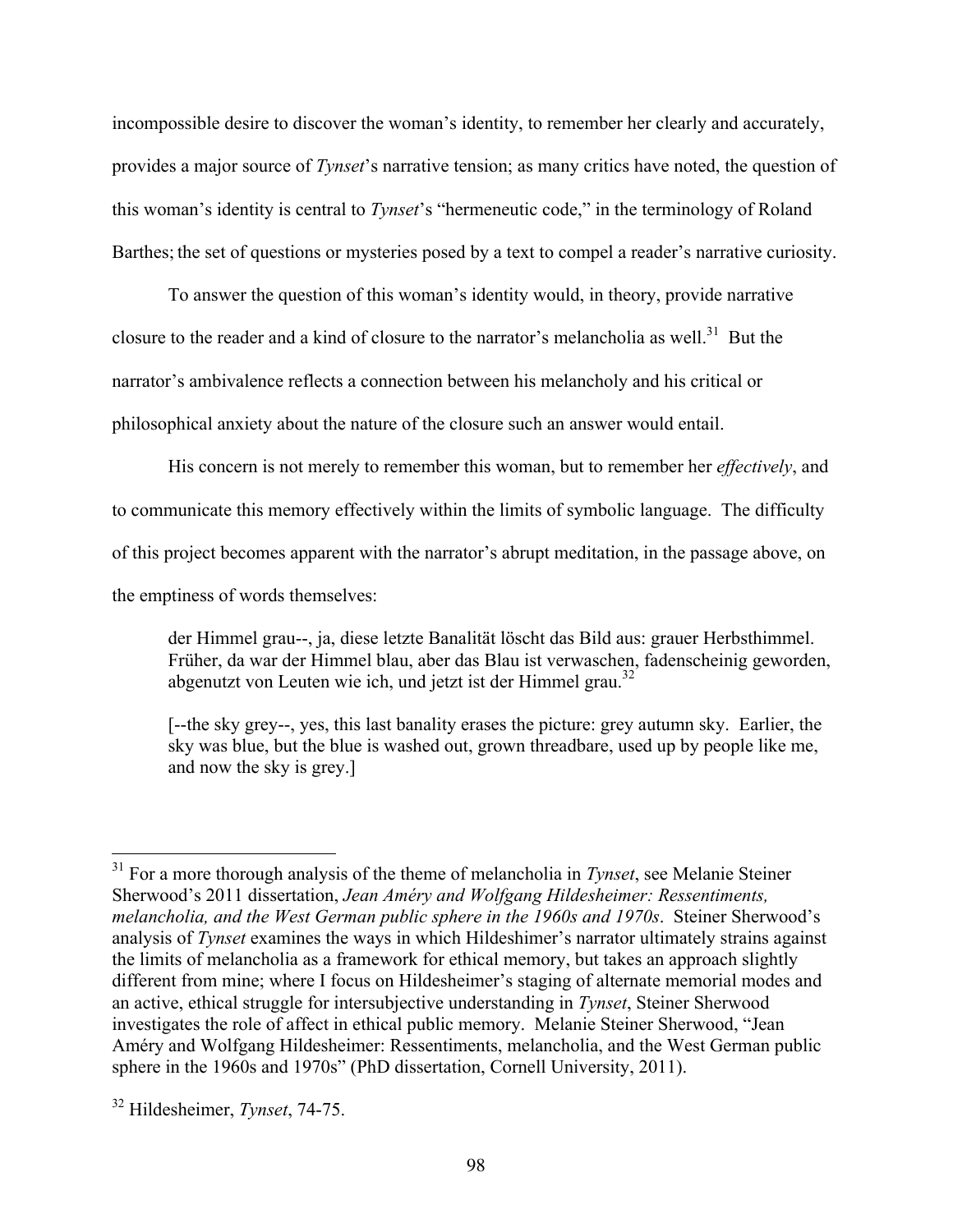This interjection places the entire passage firmly and self-consciously within the register of descriptive language. The narrator's concern here is specifically about the empty cliche—a threat of the evacuation of meaning through overuse. It is by recourse to the poetic, virtual dimension of metaphor that the narrator seeks to counteract this force of banality, finding possibility or new purpose in the words themselves. He thinks, "ich nehme diese dünnen Fäden wieder auf, um ein Seil daraus zu drehen,"<sup>33</sup> (I take these thin threads up again, in order to spin a sail from them,) insisting on the concrete poetic concept— *Fäden* (threads)*—*at the heart of the descriptor *fadenscheinig* (threadbare), and metonymically drawing together, in literary imagination, the absent blue of a sky that was and the sail that transports him on his journey of investigation.

But the narrative structure of his symbolic temporal engagement with this fantasy seems to point to a more definitive closure, to an answer, the final limit of the mystery's resolution, the story's end, the narrator's grave. His response to this limit suggests that the narrator's difficulty with naming the woman has less to do with his fear of her absence as such, and more to do with his fear of closing the question of her existence, of curtailing possibility. At the close of this section above, the narrator asks what possibilities might remain at the end of this journey, or if indeed possibility even exists, once he has committed himself to this narrative pathway. His shifts, after this question mark, first to an immediate practical concern (whether or not to retrieve a new bottle), and then to an even more abstract problem (whether or not to visit Tynset) at first read like a reflexive, panicked disengagement from this path of narrative closure, the path away from melancholic suspension and toward the grave. But the destinations his deflections suggest—the kitchen, the city Tynset—are limits themselves, synecdochally related to this

33 Hildesheimer, *Tynset*, 75.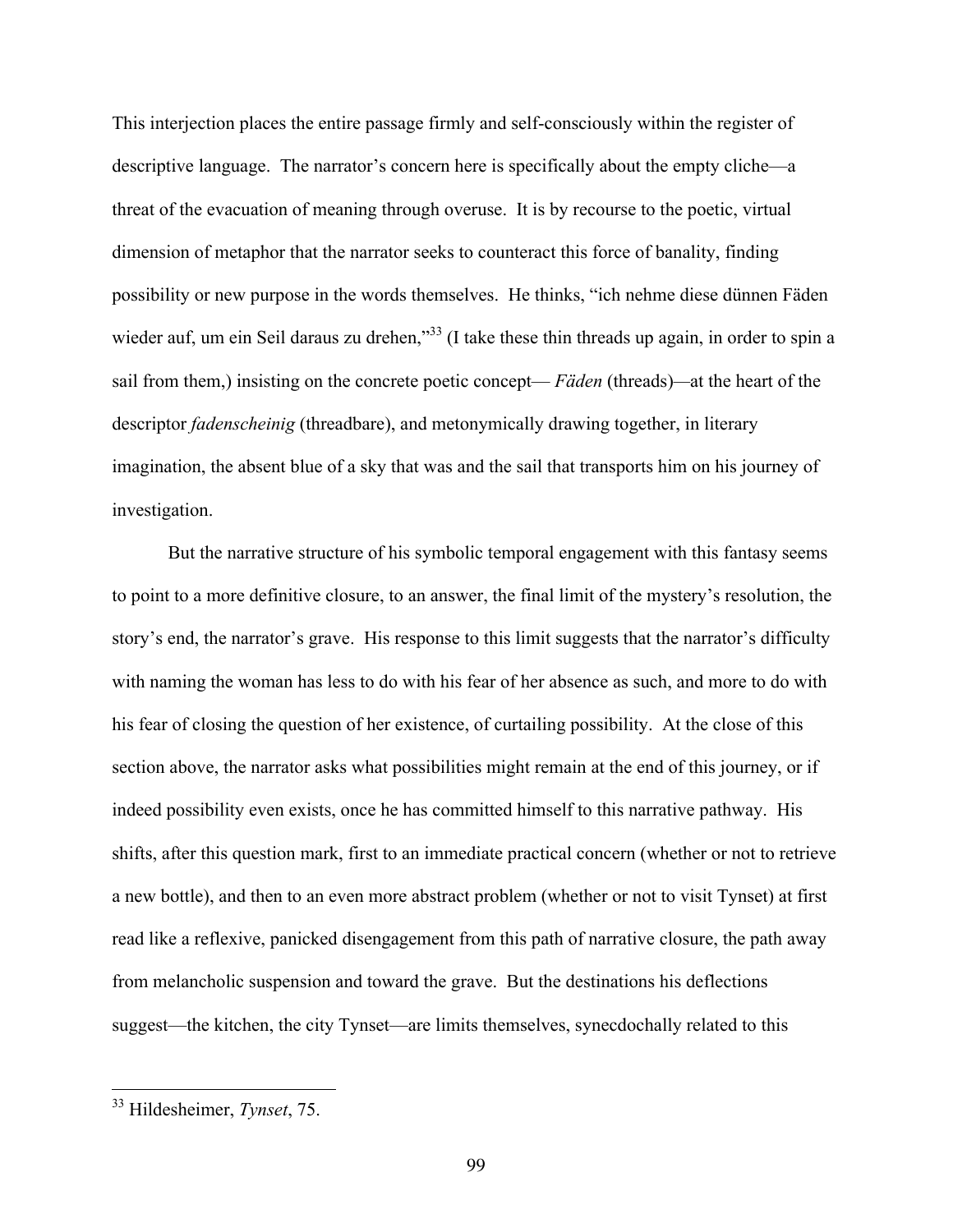fearful limit of memory, narrative closure, and death, but construed by the narrator as places of possibility and ethical struggle.

The passage above ends with the narrator's obsessively recurring question of whether he will go to Tynset, a continually-deferred destination which, like the identity of the woman of his memory, constitutes a major part of *Tynset*'s "hermeneutic code." But what *is* Tynset—how should we read its peculiar superimposition of imaginary destination, structuring limit, question to be answered, and deferred object of narrative desire? In her reading of *Tynset*, Katja Garloff argues that Tynset constitutes the narrator's attempt to substitute a "pure signifier," devoid of any historical association, for his traumatic memories. In this reading, the word Tynset thus "epitomize[s]" the "modernist play of language" that has been the focus of many of the book's critics. For Garloff,

What remains in Tynset of the modernist project is the attempt to defy this unspeakable horror [of 'das Schreckliche'] through acts of location, including the markation of a point on a line...the narration of a place, and the attribution of a name. But these acts of location open up neither the past nor the future, and it may have been this sense of stasis that induced Hildesheimer to ultimately give up the writing of fiction altogether.<sup>34</sup>

But, significantly, Tynset also exceeds and eludes and blurs limits, whether these are conceived as the typographical line exceeded by the tail of the 'y,' the in-between-ness of the vowel sound somewhere between "I" and "Ü", the fragile and contingent material vocalization of this "noch nicht einmal aussprechbar" (not even pronounceable) and difficult to conceptualize sound, or the openness of the word's sounds to metonymical association or to musical impact of their own.<sup>35</sup>

Certainly Tynset points to a particular kind of emptiness, a place where "Zwischenraum ist und sonst nichts" (in-between space is and otherwise nothing); it is the space between the lines of text in the Norwegian railway timetable at the start of this chapter, the "leere[] Raum

<sup>&</sup>lt;sup>34</sup> Garloff, "Expanding the Canon of Holocaust Literature," 73.

<sup>&</sup>lt;sup>35</sup> See Garloff, "Expanding the Canon of Holocaust Literature," 68-70, but see as well, for comparison, the original passages of Hildesheimer, *Tynset*, 26-27: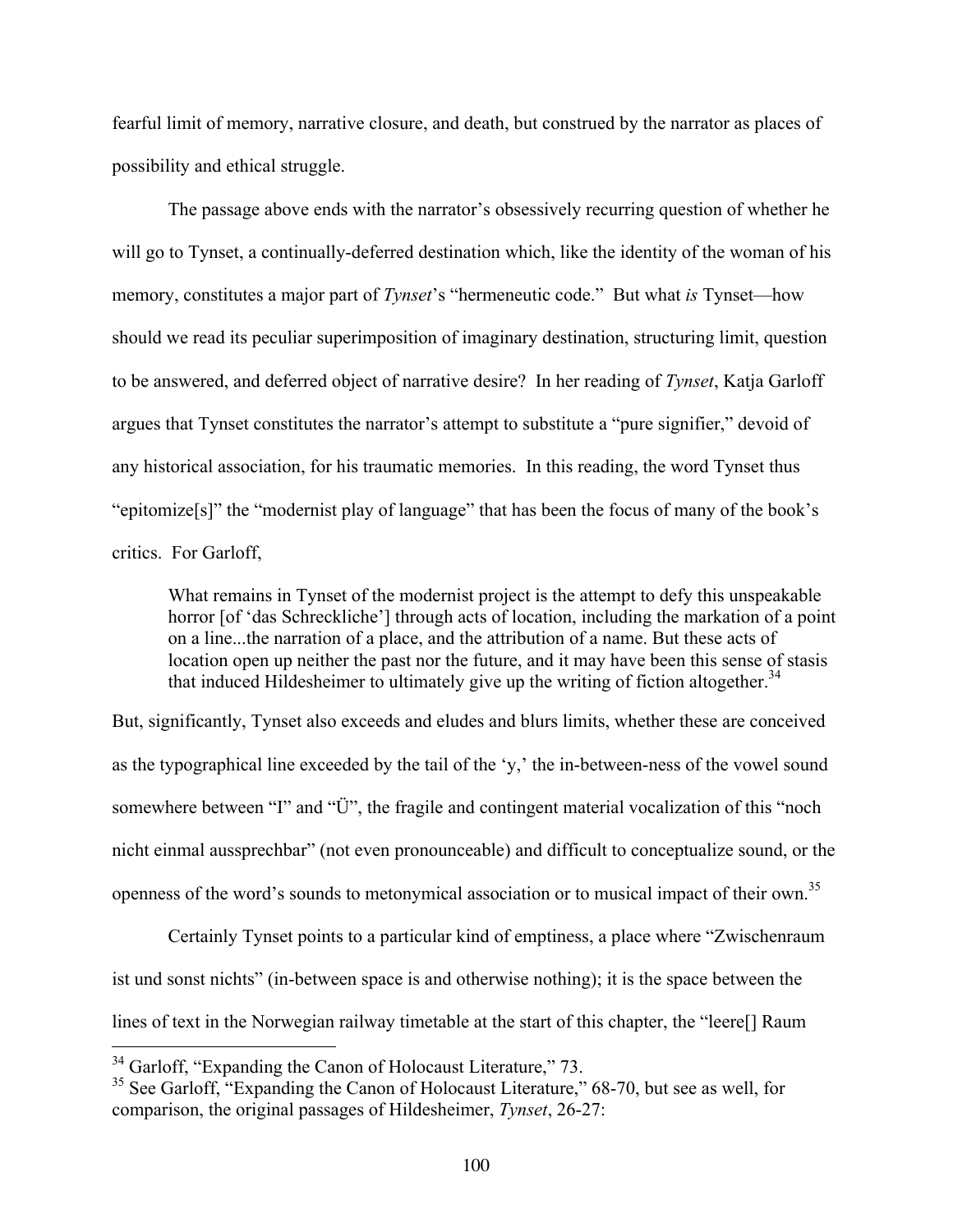zwischen Bündeln, den Mengen, den Gruppen von etwas, von viel oder von zuviel, das Unsichtbare zwischen den Sichtbaren, das Loch im Himmel<sup>356</sup> (the empty space between bundles, crowds, the groups of something, of much or of too much, the invisible between the visible, the hole in the heavens). Tynset also has a particular relationship to desire. The narrator also describes it as

das große Rohr, das meine Sehnsucht in den Himmel bohrt, das Verlangen, wie das Verlangen, das Celestina nach Gott hat, Verlangen nach dem Ort, an dem nichts ist und nichts sein kann und nie etwas gewesen ist, das treibt mich hinauf. 37

[the long pipe [a reference to a telescope] that bores my yearning into the heavens, like the longing that Celestina has for God, longing for the place, in which nothing is and nothing can be and nothing has ever been, that drives me upward.]

Garloff suggests that the narrator wants, in this emptiness, a fantasy place unburdened by his

traumatic memories, a "pure signifier" to substitute for and thus contain his traumatic thoughts.

But Tynset is not a vacuum; in it a desired object may nonetheless take its place, it is: "der leere

Raum, durch den man hindurchsieht auf Etwas<sup>38</sup> (the empty space, through which one looks

through to Something). As such, Tynset has a surprising relationship to history. The narrator

notes that:

...soweit ich weiß... gibt es [in Tynset] nichts das sich aufzeichnen oder nachmalen läßt. Geräusch läßt sich nachmalen, Stille nicht, Sturm ja, aber ein leichter Luftzug, der Gras zwischen den Steinen bewegt, nicht. Eine Revolution, ja, keine Revolution nicht, was geschieht ja, was nicht geschieht nein. 39

[...as far as I know... there is nothing [in Tynset] that could be recorded or represented. Sound can be represented, silence not. Storm yes, but a soft breath of air that moves the grass between the stones, not. A revolution, yes, no revolution not, what happened yes, what did not happen no.]

36 Hildesheimer, *Tynset*, 181.

<sup>37</sup> Hildesheimer, *Tynset*, 181.

<sup>38</sup> Hildesheimer, *Tynset*, 181.

<sup>39</sup> Hildeshsimer, *Tynset*, 92.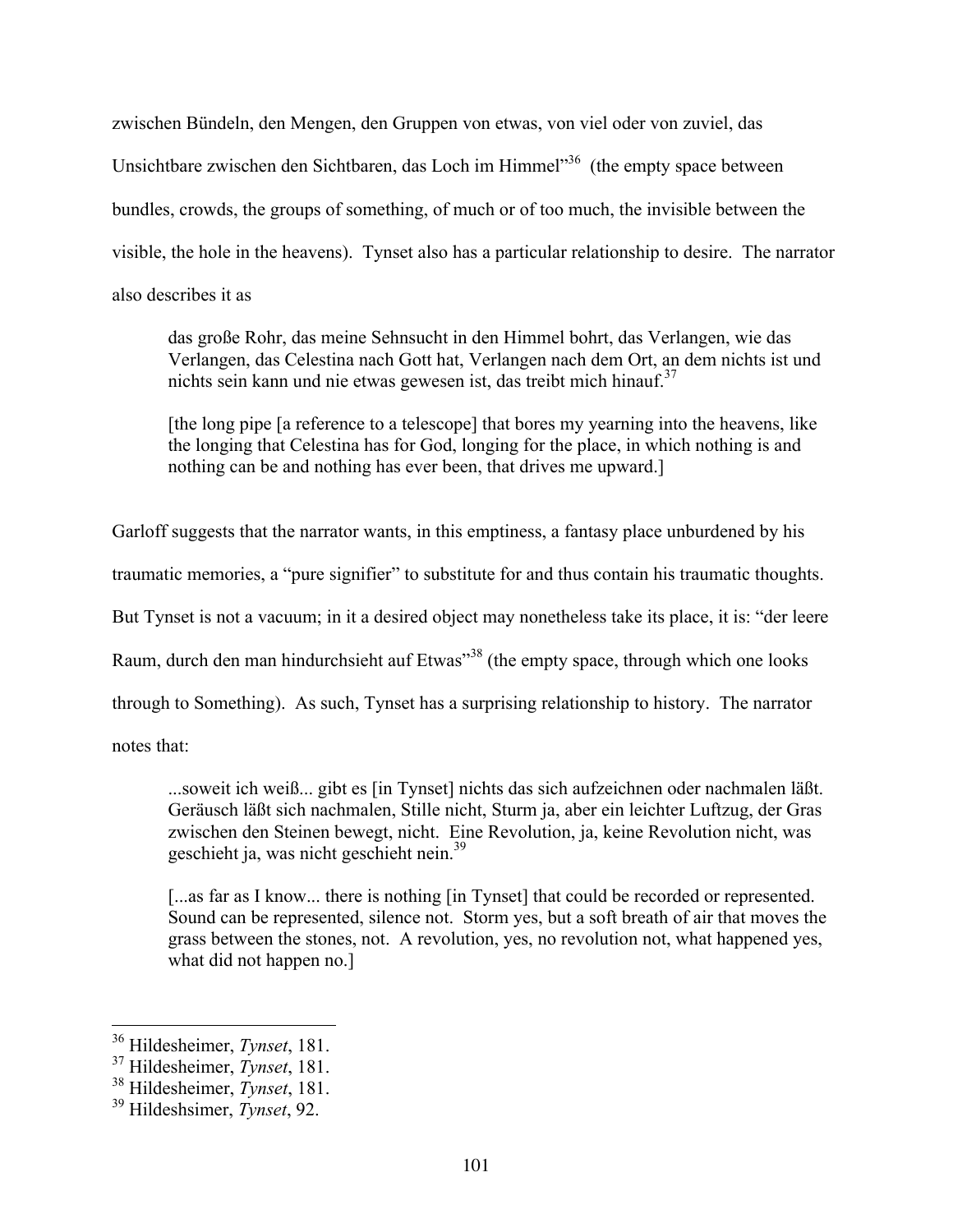"Tynset" is the narrator's name for a place where the thing that eludes representation can nonetheless be recognized, even after its moment has passed.

In his "Notes on Afterwardness," Jean Laplanche considers the nature of the limit that separates us from the past, examining the complexity of the psychoanalytic concept of *Nachträglichkeit*—or "afterwardness". Laplanche argues that this relationship to the past should best be seen as an intersubjective interface, rather than an impossible temporal limit of belatedness. Laplanche differentiates between a "hermeneutic" view of afterwardness, according to which an observer "reinterprets" the past "in terms of his present situation," and a "deterministic" one, according to which a past event fundamentally shapes the framework of subsequent interpretations. Laplanche's own view, "in no way a choice between these two options," elaborates the presence of a "third term" at play in the concept of Nachträglichkeit: the trace of an other's desire in the past, a "message." For this reason, Laplanche writes,

even if we concentrate all our attention on the retroactive temporal direction, in the sense that someone reinterprets their past, this past cannot be a purely factual one, an unprocessed or raw 'given.' It contains rather in an immanent fashion something that comes before – a message from the other. It is impossible therefore to put forward a purely hermeneutic position on this – that is to say, that everyone interprets their past according to their present – because the past already has something deposited in it that demands to be deciphered, which is the message of the other person.<sup>40</sup>

In this understanding, desire is not based on the presence or absence of a desired object, but negotiated through an object, an enigmatic message, which is conceived as a zone of intersubjective encounter. With this model in mind, I return to *Tynset* and the complex negotiations surrounding the narrator's encounter with his housekeeper, Celestina, who is closely related to the central "enigma" of Tynset itself.

Dogmatically Catholic, yet estranged from the official church, Celestina is both simple

40 Jean Laplanche, "Notes on Afterwardness," in *Essays on Otherness* (London: Routledge, 1999), 252-254.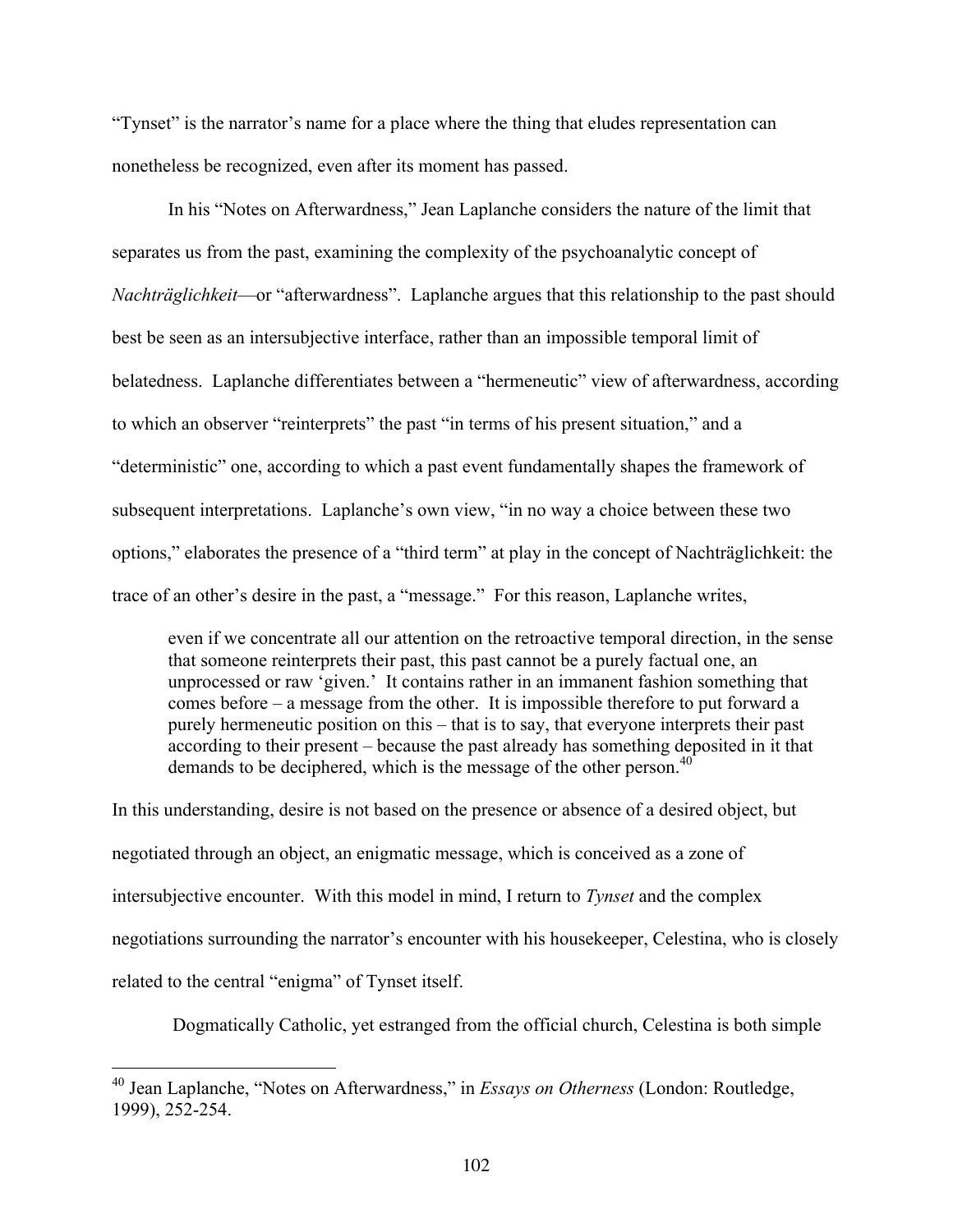and elusive, and as solitary as the narrator himself, who can wander the halls his house for hours without seeing her. Meticulous and loyal, she is continually associated with acts of recording or record-keeping; she personifies a general idea of public information that the narrator both needs and finds vaguely contemptible. When the narrator has need of information about the local community, he thinks,

Ich werde also Celestina fragen, sie weiß es, sie selbst braucht nicht zu fragen, sie weiß, wer früh stirbt oder spät, wer nicht mehr viel Zeit hat, wer nicht fähig zum Leben ist, wer nicht weit kommt, und wer alt wird, wen Gott zu sich nimmt und wen er verschmäht. Sie weiß viel, Celestina. 41

[I will ask Celestina, she knows it, she herself doesn't need to ask, she knows, who dies early or late, who has not much time left, who is not capable of living, who won't go far, and who grows old, whom God takes to himself and whom he scorns. She knows much, Celestina.]

The narrator's wry tone here underscores his mistrust of such "information"—he implicates Celestina's kind of knowledge in the promulgation of the Horrifying, connecting the certainty of such "knowing" to foreclosed acceptance by the faithful of the "first enigma," God's rejection of Cain. And, indeed, Celestina's relationship to this information is rigidly unquestioning; it takes the shape of a fervent, uncritical belief in Christian religious doctrine.

Yet the narrator also describes Celestina's feeling for God as a "longing" comparable to his own longing for Tynset, and both characters share a corollary longing for wine. This triangulation and proximation of their deepest desires eventually brings the two characters together for an enigmatic encounter in narrator's kitchen—the only moment in the book's main narrative frame where the narrator interacts with another person. In the passage I discuss above, where, thinking of the mysterious woman of his memory, the narrator questions what possibilities remain for him after his story has reached its end, his thoughts shift first to the

41 Hildesheimer, *Tynset*, 263.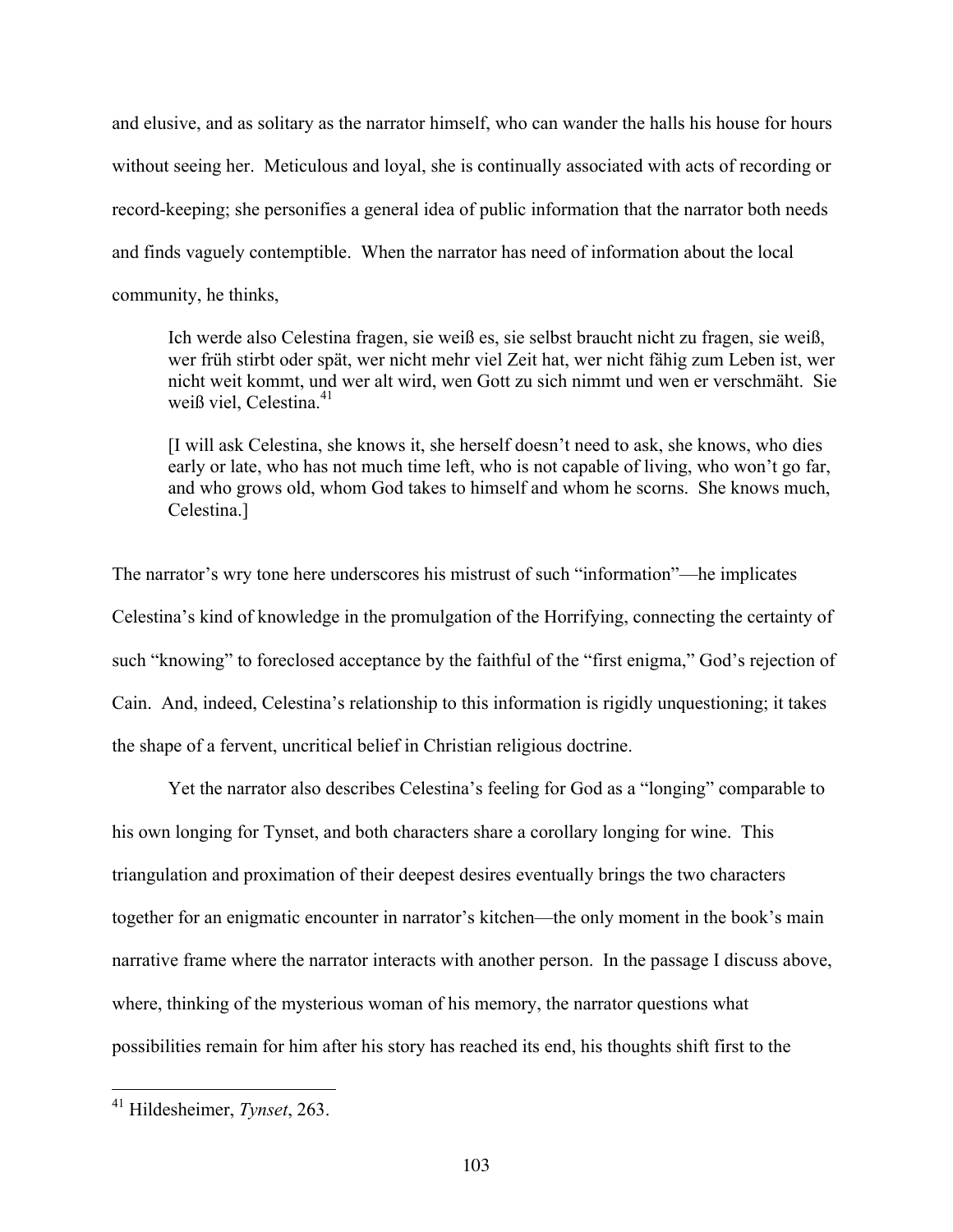drinking habit he shares with Celestina and the site of his potential encounter with her, and only afterwards turn to Tynset:

Möglichkeiten?

--Die Rotwein-Flasche leer. Ich sollte mir eine neue holen, in der Küche. Später, später—ich sollte— --ich sollte nach Tynset fahren.<sup>42</sup>

[Possibilities? --The red wine bottle empty. I should get a new one, in the kitchen. Later, later—I should— --I should go to Tynset.]

At this point in the book, Celestina is the only wine-drinker the reader knows of, and this sudden mention of an empty bottle is typographically marked as a vocal interjection; this might even be a shift to her perspective. At any rate, it marks one place where the narrator's subjectivity opens onto Celestina's, the site of their shared desire, localized and made manifest as both object (the wine) and destination (the kitchen), which in turn appears as an anticipatory echo of the greater destination of Tynset itself.

For the time being this narrator's meeting with Celestina is also deferred. When he does finally encounter Celestina in the kitchen, the narrator is surprised to find a carefully constructed scene, staged to reflect Celestina's own expectations and desires.

Ich betrete also die Küche.... Auf dem Küchentisch brennt eine Kerze.... Beiderseits der Kerze, an den Breitseiten des Tisches stehen Weingläser. Das eine Glas ist voll, das andere halbvoll, halbleer. Hinter diesem sitzt Celestina, hinter dem anderen sitzt niemand, hier wird wohl jemand erwartet, der Stuhl ist vom Tisch abgerückt, ein wenig nur. Aber ich bin es nicht, der erwartet wurde, das entnehme ich dem Blick, den Celestina von dem leeren Platz abwendet und mir zuwirft.... ich kann diesen Blick noch nicht deuten. 43

[I enter the kitchen.... On the kitchen table a candle burns.... On both sides of the candle,

42 Hildesheimer, *Tynset*, 74-75.

<sup>43</sup> Hildesheimer, *Tynset*, 219.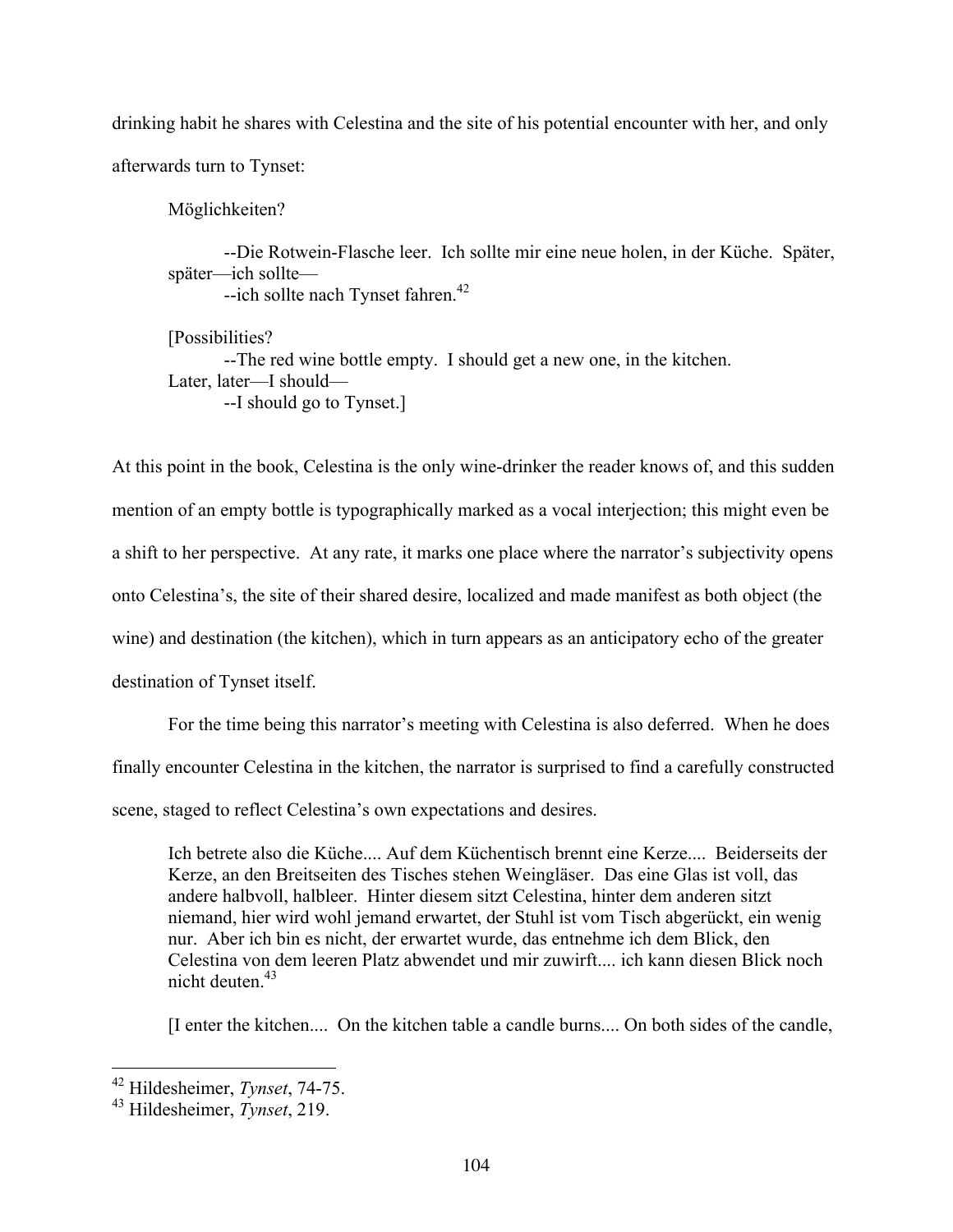at the ends of the table, stand wine glasses. The one is full, the other half-full, halfempty. Behind this one Celestina sits, behind the other no one, here someone is clearly expected, the chair is moved away from the table, just a little. But I am not the one, who is expected, this I see from the look, that Celestina turns from the empty place and throws to me... I cannot yet interpret this look.]

The trappings of this scene, and especially Celestina's looks, interrupt the narrator's vision of Tynset. He reflects that he enjoys the sight of Tynset, the distant goal, visible "dort hinten, wo nichts sich bewegt, kein Baum, kein Schatten zwichen den Häusern, // aber vorn nimmt mich etwas anderes gefangen, es sind Celestina und die beiden Gläser Wein, ihr Blick, der mich hält...  $444$  (back there, where nothing moves, no tree, no shadow between the houses,  $\frac{1}{10}$  but in the foreground something else has captured me, it is Celestina and the two glasses of wine, her look, that holds me…).

The narrator's struggles to navigate this scene so overdetermined by Celestina's expectations are further shaped by his own desires. Most pressing among these is his "Große Lust nach dem Wein" (great desire for the wine), but also, and more relevant for the question of narrative curiosity in *Tynset*, his desire to learn about Celestina's mysterious past:

Jetzt—jetzt wäre der Augenblick gekommen, um Celestinas Geheimnis zu erfahren, hier habe ich sie vor mir, unter mir, halbnackt, sie könnte mir nichts verheimlichen... 45

[Now—now would be the moment to discover Celestina's secret, here I have her before me, below me, half-naked, she could conceal nothing from me...]

In considering the scene and the course of action he should take, the narrator's words invoke, then explicitly refuse, an understanding of such curiosity that would connect narrative "Spannung" to a psychosexual desire for mastery. They also emphasize the ethical complexity of questions and answers:

44 Hildesheimer, *Tynset*, 220.

<sup>45</sup> Hildesheimer, *Tynset*, 229.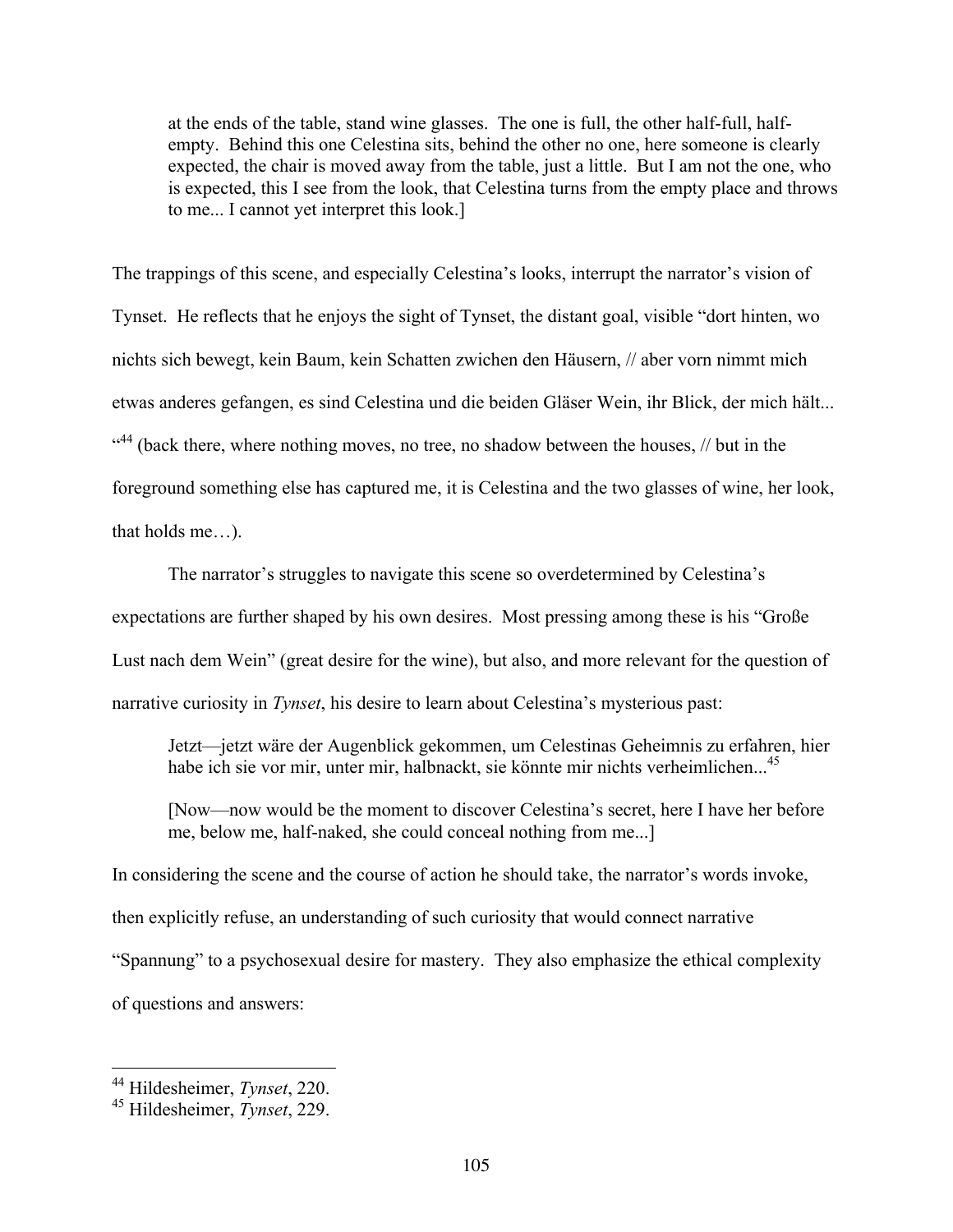...ich werde das Geheimnis nicht erfahren, ich nicht, ich bin kein Frager, kein Nutzer des Augenblicks, keiner dieser Inquisitoren, die ihr Opfer entblößt an die Wand stellen, an den Pranger, und es so lange befragen, bis die Fragen ihm im Körper stecken bleiben, wie die Pfeile im Rumpf des heiligen Sebastian, ich bin kein Beichtvater, der seine Beichttochter ins Fleisch kneift, um zu erspüren, wo sie denn sitzt, die Todsünde. Ich bin kein heiliger Moralist, wie dieser Doktor Liguori, der ihr unter das Hemd greift und seine Finger zwischen ihre Schenkel steckt, um ihre Öffnung nach einer Unkeuschheit abzutasten—, nein... 46

[...I will not learn the secret, not I, I am no questioner, no user of the moment, none of these inquisitors, that stand their victim bare to the wall, in the pillories, and question for so long that the questions stick in the body like the shafts in the trunk of the holy Sebastian, I am no father confessor, who pinches his confessing daughter in the flesh, in order to discover, where it then rests, the deadly sin. I am no holy moralist, like this doctor Liguori, who grasps her under her shift and sticks his fingers between her thighs, in order to gauge her opening for any unchastity—, no...]

The narrator refuses his own desire for an answer, his desire to pursue a question, because it would make him like the creators and policers of public doctrine, but also because, suspecting an element of sexual exploitation by such a figure in Celestina's past, he does not want to repeat her particular trauma, even metaphorically, in the process of discovering it. His desire to grant her dominion over her own secrets becomes an imperative to protect her from those who would not; "da kniet sie vor mir, zu meinen Füßen, ich muß sie behüten, sie beschützen, damit keiner von diesen Kerlen sich ihr unzüchtig nähere..."<sup>47</sup> (there she kneels before me, at my feet, I must shelter her, protect her, in order that none of these brutes approaches her lewdly). Reflecting on his own reasons for this refusal reminds him, however, of Celestina's unconditional acceptance of the very order from which he would like to protect her. He concludes with an ethically problematic decision:

Jetzt stelle ich fest: ich will ihr Geheimnis auch gar nicht mehr wissen, es interessiert mich nicht mehr. Was sollte ich damit? Und ich will sie ihrer Sünde auch nicht berauben. Da stände sie denn, noch nackter als zuvor, leer, zu alt, um sich Ersatz für ihre

46 Hildesheimer, *Tynset*, 229.

<sup>47</sup> Hildesheimer, *Tynset*, 230.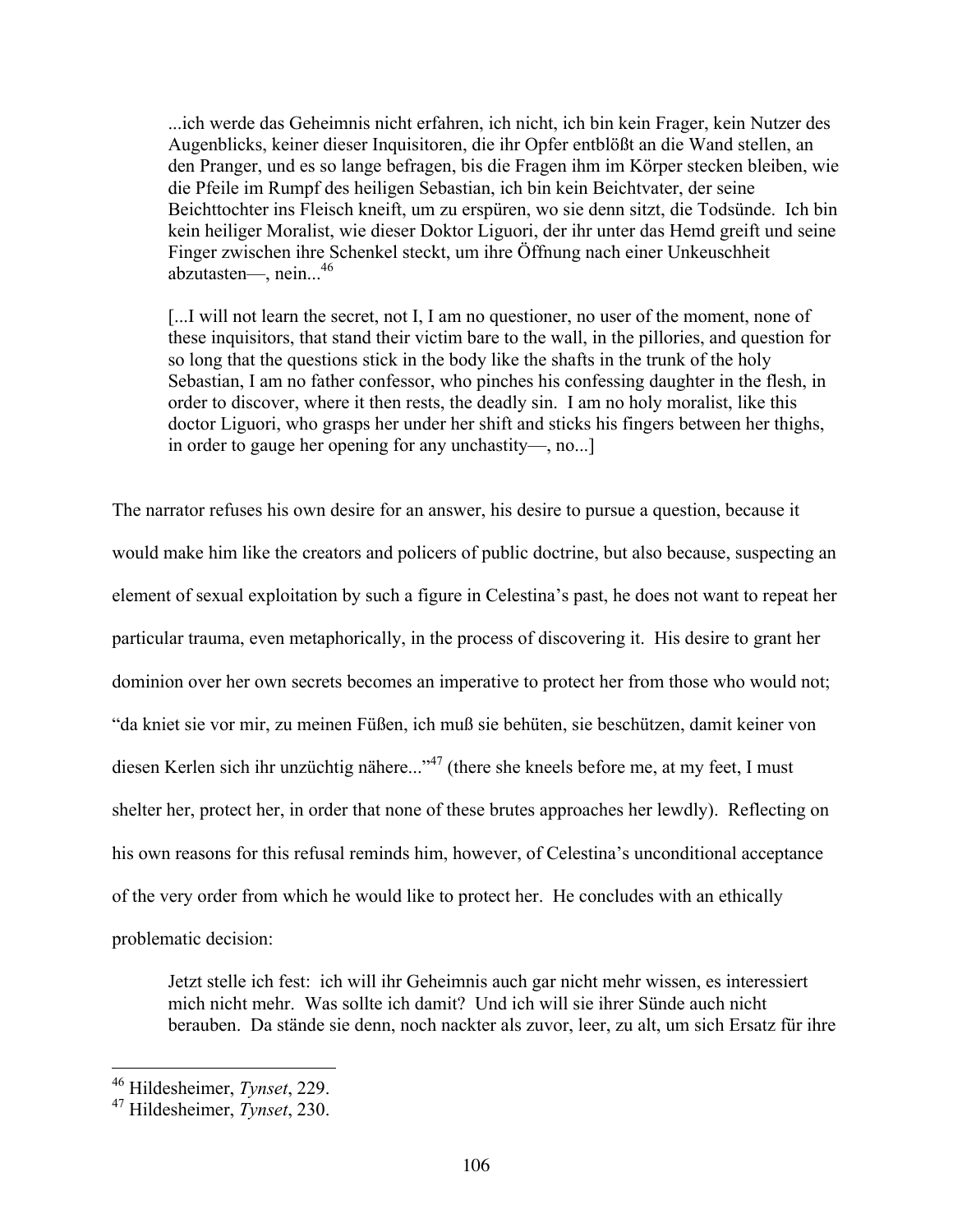große Bürde zu schaffen, die ihr Leben war. Sie soll bleiben, wie sie ist, eine selbsternannte Sünderin, eine Heilige. Weg von hier!<sup>48</sup>

[Now I decide firmly: I do not even want to know her secret any longer, it no longer interests me. What would I do with it? And I will also not rob her of her sins. Then she would stand before me, even nakeder than before, empty, too old to find a replacement for the enormous burden that was her life. She shall remain as she is, a self-proclaimed sinner, a saint.

Away from here!]

Granting Celestina her "otherness" here leads the narrator to a declaration of noninvolvement that seems to entail giving up on Celestina herself, declaring her, along with the public order she stands in for, a lost cause. But Celestina's insistent interpellation again interrupts his solipsism. Apparently taking him for God, she again demands that he bless her. In a momentary reversal of roles, Celestina is the one who plays the part of Jacob here; in the pages that follow, she and the narrator struggle with one another, with no clear progress, toward some kind of communication or understanding.

Celestina's desire for a blessing, the narrator suspects, relates to her sense of sin and

shame; she wishes to be reconciled with the doctrine she idealizes but feels herself excluded

from. The narrator recognizes that he can repeat the gesture of a blessing and thereby "heal" her,

in her terms, but he refuses to mimic or even to recall, though elsewhere in the book he reflects

on the memory of a photograph that depicts it, the kind of Christian blessing Celestina desires.

Wie segnet man einen Menschen? Gewiß, ich habe es ja gesehen, damals in Rosenheim, damals bei diesem Kardinal. Aber diese heilige Gestik beherrsche ich nicht, ich bringe dieses Zeichen nicht fertig, und selbst wenn ich fertigbrächte, so wäre mir Celestina zu gut für diesen billigen Dreh. 49

[How does one bless a person? Certainly I have seen it, back then in Rosenheim, that time with the Cardinal. But I do not command this holy gesture, I cannot execute the sign, and even if I could, to me Celestina would be too good for this cheap art.]

48 Hildesheimer, *Tynset*, 230.

<sup>49</sup> Hildesheimer, *Tynset*, 225.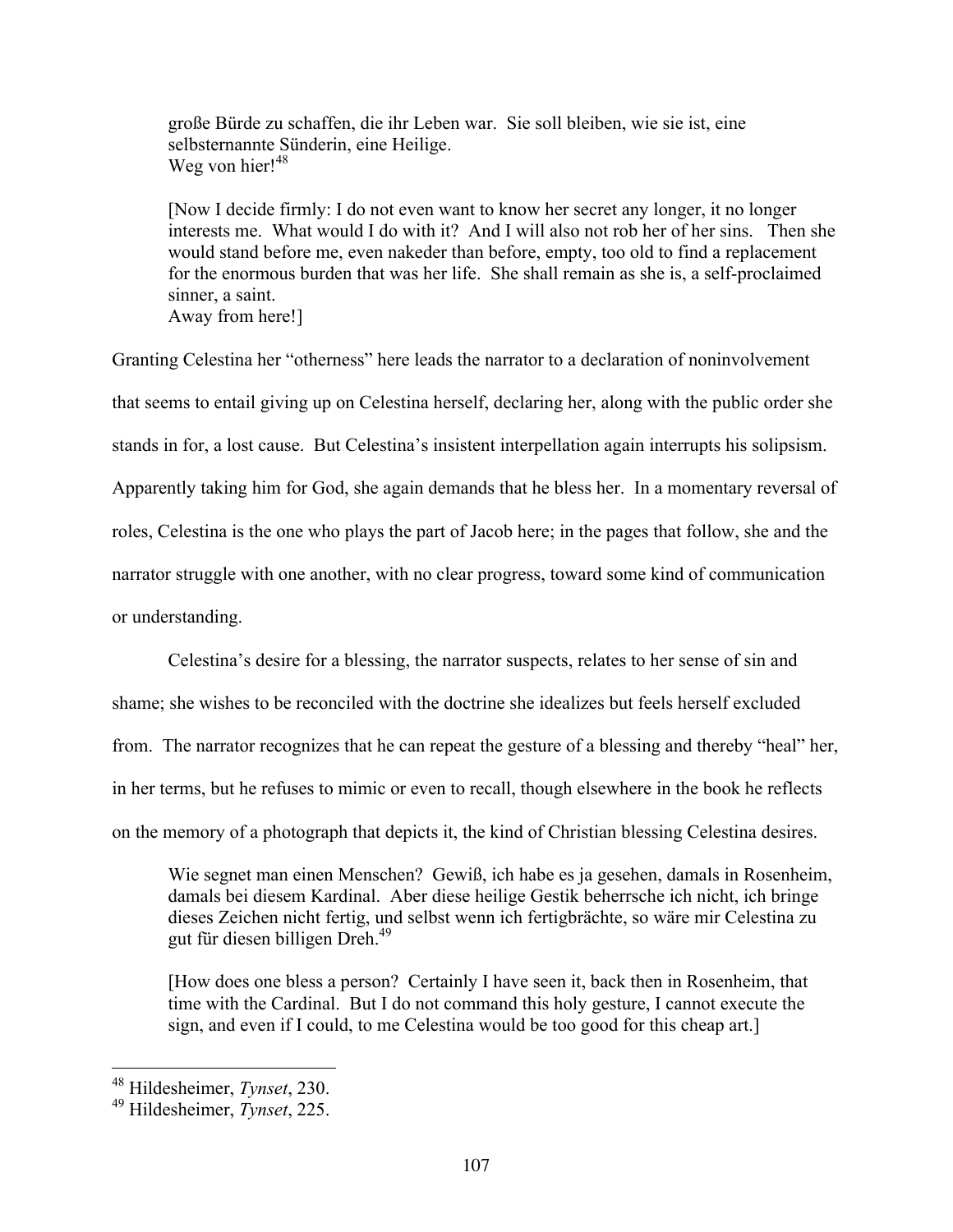Instead, he blesses her sincerely but also stubbornly, withholding the gesture she thinks she needs to make the blessing real, refusing even to attempt these formalized gestures, replacing them instead with his own version:

Ich neige mich zu Celestina herab, nehme ihren Kopf zwischen meine beiden Hände, ich küsse ihre feuchte Stirn, streiche ihr über das Haar und murmele: >>Ich segne dich, mein Kind $<<$ <sup>50</sup>

[I bend down to Celestina, take her head between my two hands, I kiss her damp forehead, stroke her hair and murmur: "I bless you, my child."]

In the defiant noncorrespondence between the narrator's blessing and the one she expects, Celestina recognizes the narrator as her employer, not her god, rises expressionless to her feet, and silently, ritualistically begins her work day. The narrator feels himself condemned and dismissed to wander the house in solitude, like a ghost.

In some sense, the narrator's blessing stands as a failed performative. Celestina cannot receive the blessing, cannot even register it, the narrator notes that "ihre Augen haben keinen Ausdruck, sind nur leer<sup>351</sup> (her eyes had no expression, were only empty), precisely because, he recognizes, "meine Stimme war nicht die Stimme Gottes, der Kuß nicht der Kuß Gottes, und meine Worte nicht die seinen, noch nicht einmal die etwas rechten Priesters<sup>"52</sup> (my voice was not the voice of god, the kiss not the kiss of god, and my words not his, not even those of a proper priest).

This awkward but basically well-intentioned encounter does not define the narrator's relationship with Celestina—he will have other encounters with her, albeit encounters affected by this one; later he wonders, "wie wird sie mir heute morgen begegnen? Wie werde ich ihr

50 Hildesheimer, *Tynset*, 230.

<sup>51</sup> Hildesheimer, *Tynset*, 231.

<sup>52</sup> Hildesheimer, *Tynset*, 231.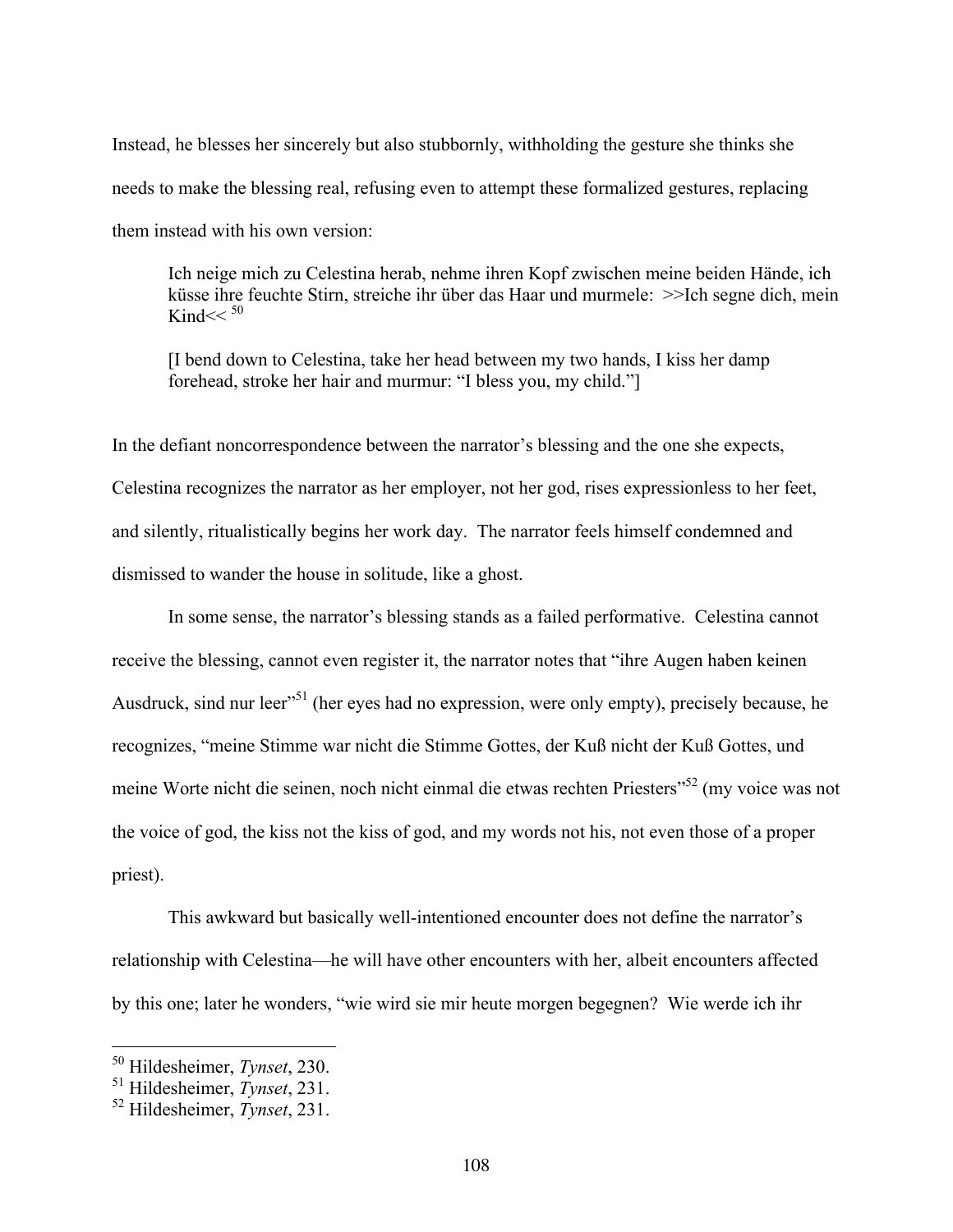begegnen?"<sup>53</sup> (how will she encounter me in the morning? How will I encounter her?). In these subsequent encounters, it is implied, the tensions between the characters' conflicting desires and the nonresolution between their frameworks for meaning-making will continue to struggle in a complex ethical negotiation that is not ultimately closed off or doomed by the apparent failure of the kitchen encounter.

The encounter in the kitchen is therefore not a defining moment, but it is an emblematic one. Significant—even traumatically so—in its provocation, yet open-ended in its impact, this encounter prompts the narrator to recall an early "große Krise" (great crisis) in his relationship with the housekeeper. Soon after the narrator's arrival in his inherited house where Celestina had previously served his uncle, a long-dead apple tree suddenly began to bloom again. Terrified by the apparently supernatural dimension of this development, Celestina shunned or avoided the narrator afterwards. Yet, though she might easily have used her "Verdacht der Hexerei" (suspicion of witchcraft) as a way to re-ingratiate herself with the church, her main source of meaning in life, from which she had become estranged, Celestina never does this. Like the strangeness of the kitchen encounter, this episode was for the narrator

> ein Rätsel. Oder zumindest: Teil des großen Rätsels- - -jetzt werde ich müde-Teil des großen Rätsels, das Tynset heißt. 54

[An enigma. Or at least: a part of the great enigma- - -now I grow tired-Part of the great enigma that is called Tynset.]

 In Garloff's reading, Hildesheimer's narrative "reproduce[s] the traumatic gap between experience and understanding, or the disjunction between addressee and referent in language."

53 Hildesheimer, *Tynset*, 263.

<sup>54</sup> Hildesheimer, *Tynset*, 245.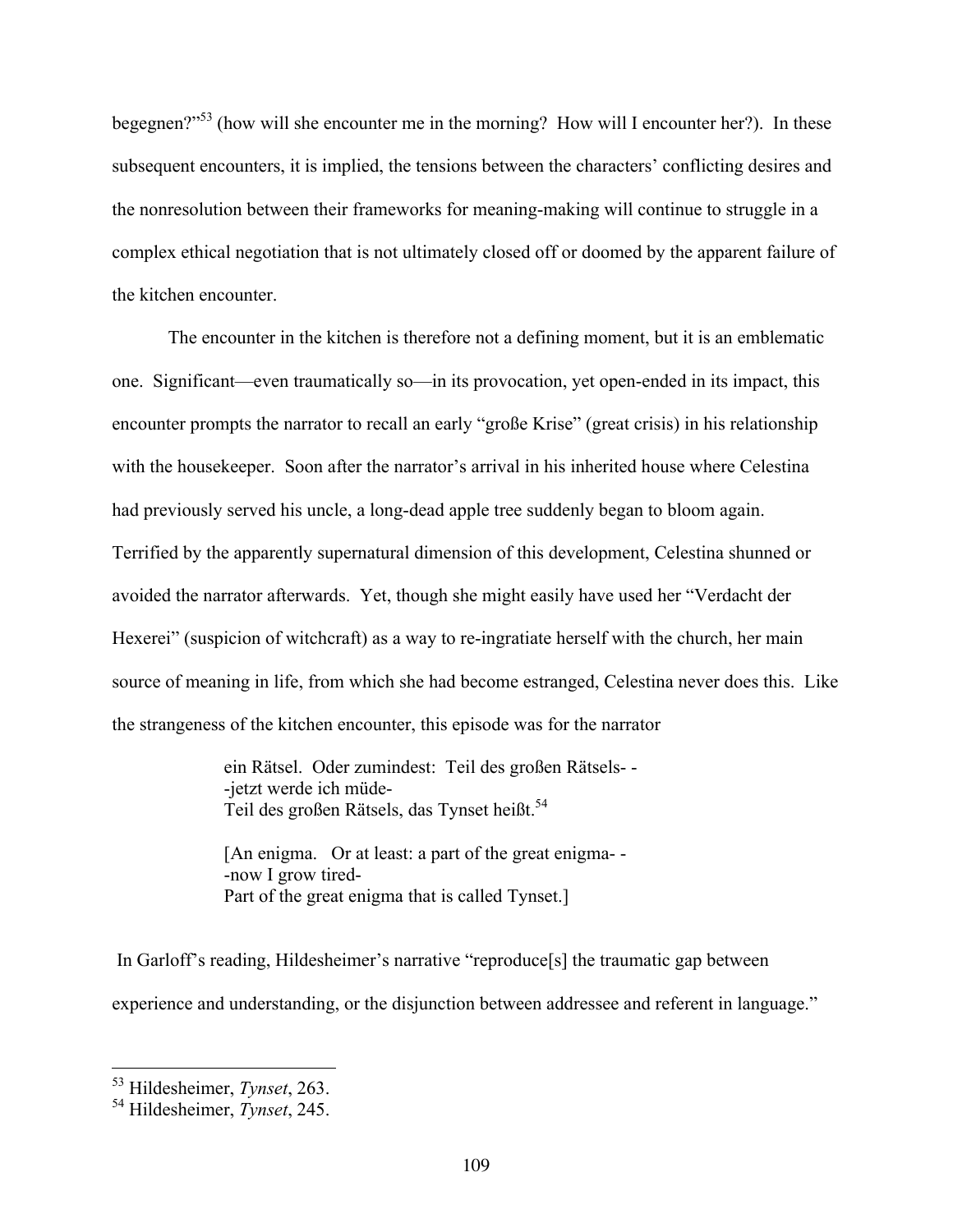As I discussed above, for Hildesheimer's narrator, this primary "traumatic gap" is the Biblical story of God's rejection of Cain, an arbitrary persecution that sets the stage for all acts of violence and persecution to follow. As the beginning of arbitrary rejection, this "Rätsel" is present in the many examples of cruelty that the narrator recalls throughout the novel. But it is present, too, complexly, in the kitchen scene with Celestina. Why does the narrator refuse to "heal" Celestina, who has cast him as her god, by producing the gesture she so urgently desires? The question also looms in his relationship with Celestina in the sense that it exemplifies her unquestioning attitude toward what she "knows," that is, "wen Gott zu sich nimmt und wen er verschmäht<sup>555</sup> (whom God embraces and whom he scorns). This knowledge is precisely what makes Celestina a figure for a broader order of public information; her doctrinaire attitude toward this information is what prevents her from receiving the narrator's blessing. In this sense, "warum erhörte Gott es nicht?" (why did God not honor it?) is not merely a philosophical question that troubles the narrator. In a more literal, more literary way, it is the very question he needs Celestina to ask as well, if his attempted blessing is to be anything more than a closed sign of incommunication between the two. It is, abstractly and concretely, philosophically and narratively, the question at the heart of their enigmatic relationship, a figure for the archival relationship, which as the narrator notes, is but one part of the great enigma he calls Tynset.

Recognizing that Tynset is also *Tynset*—the narrator remarks at one point, "ich habe Lust, irgend etwas so zu nennen<sup> $56$ </sup> (I have an urge to name something or other that), how might we relate the enigmatic relationship between the narrator and Celestina to a broader question of narrative closure and historical representation?

Many readers focus on the apparent, if unsatisfying, closure of *Tynset*'s primary

55 Hildesheimer, *Tynset*, 263.

<sup>56</sup> Hildesheimer, *Tynset*, 25.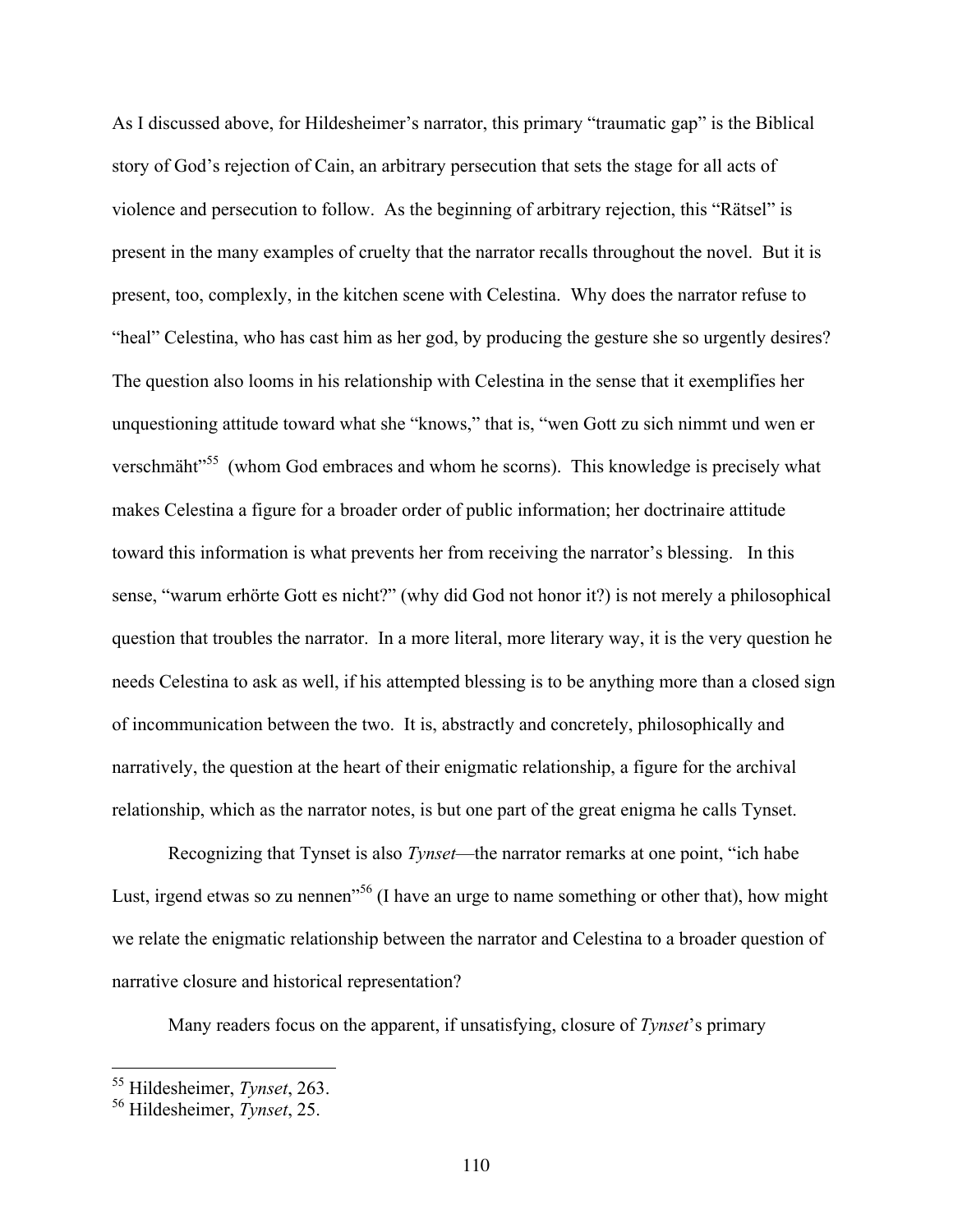motivating questions in the book's final pages, particularly the narrator's closing assertion that

Ich werde Tynset entfliehen lassen, werde es vergessen, verdrängen, ja, ich werde das Spiel mit dem Rätsel sein lassen, werde so tun, als sei alles keine Willkür, alles in schönster bester Ordnung... 57

[I will let Tynset escape, will forget it, suppress it, yes, I will leave the game [play] with the riddle alone, will do, as though it were no arbitrariness, everything in the best, most beautiful order...]

But the narrator's decision to let go of Tynset, on the book's final page, also emphasizes the material limit of the book itself. In a sense this reinforces the reader's position, which Hildesheimer has continually problematized, of belated understanding, of memorialization, of closure, and of struggling to avoid an "answer" that forecloses possibility.

Here again Laplanche's theory of the enigmatic signifier provides an instructive framework. Laplanche questions the Freudian differentiation between mourning and melancholy, the view that sees the "working of mourning as a process of 'detachment' (Ablösung) of libido from its objects," and that makes such detachment the distinguishing difference between healthy mourning and pathological melancholy. Detachment here marks the completion or mastery of traumatic loss, or agreement to a system of substitutions; Laplanche counters this framework with an alternate version of the process of 'working through' such loss, citing the Homeric scene of Penelope weaving and unweaving a great tapestry as she waits for the return of Ulysses:

We are told in the manifest tale: a faithful and wise spouse, she wishes to get rid of the suitors, and she weaves with the sole aim of unweaving, in other words to gain time until her Ulysses returns [or to melancholicly defer the moment of accepting his death]. One can equally well suppose, however, the reverse: that perhaps she only unweaves in *order* to weave, to be able to weave a new tapestry. It would thus be a case of *mourning*, mourning for Ulysses. But Penelope does not cut the threads, as in the Freudian theory of mourning; she patiently unpicks them, to be able to compose them again in a different

57 Hildesheimer, *Tynset*, 268.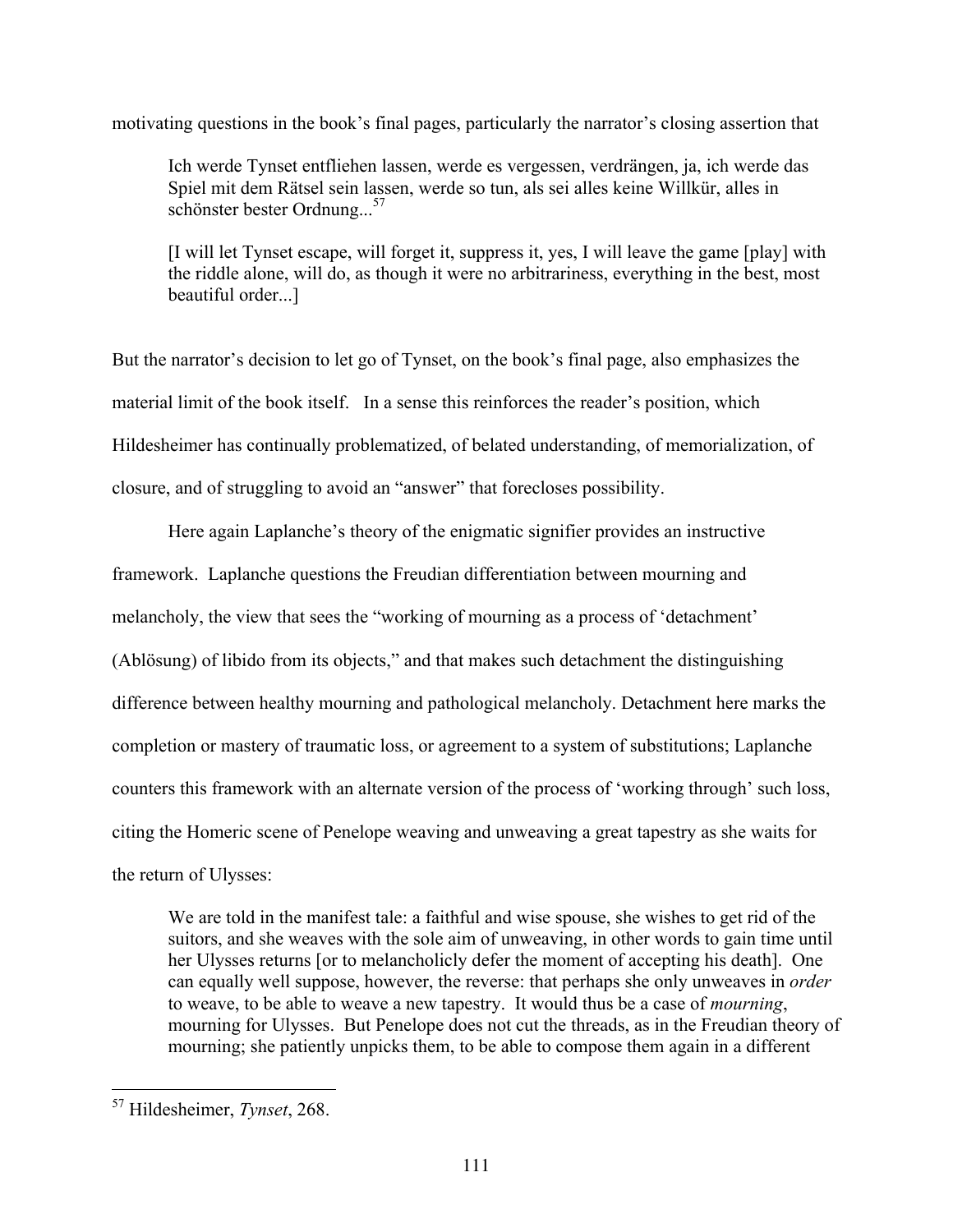way.... There is, however, one possible end. One can imagine that one evening the new cloth, for a while at least, will not be unwoven. 58

In Laplanche's example, this textual work (that is, the work of textual representation) is an ongoing process. Whether she acknowledges or avoids awareness of his death is here irrelevant; Penelope's "patient[] unpick[ing]" of the threads demonstrates her continued investment in the "enigmatic message" of her lost other. This may result in closure, but the closure is only ever provisional, as the closing of *Tynset* itself demonstrates.

*Tynset*'s final pages finally reveal the answer to another enigma that has haunted the narrator from the start: the name of the mysterious woman of his memory. In the book's final pages, he suddenly remembers,

Jetzt fällt es mir ein: Vanessa hieß sie. Vanessa, ein guter Name. Und ich muß sie geliebt haben. Ich erinnere mich ich erinnere mich, daß ich manchmal nachts im Dunkel, in jäher lähmender Angst um ihr Leben, über die Schlafende neigte, um zu horchen ob sie noch atme. Ob sie noch atmet? 59

[Now it occurs to me: she was called Vanessa. Vanessa, a good name. And I must have loved her. I remember— I remember that sometimes, in the dark of night, in sudden, crippling fear for her life, I would bend over her, listening to hear if she were still breathing. If she is still breathing?]

The narrator finally remembers the name that has eluded him for much of the book. But this "answer" provides him no closure; on the contrary, the question of the woman's name opens immediately onto a new question, a fundamental question of care, an inquiry about her life, her state of being, her breath. Like an enigmatic message, this question exceeds the frame of belatedness: to recall it in memory is to renew it again in the present tense. For readers

58 Laplanche, "Notes on Afterwardness," 252.

<sup>59</sup> Hildesheimer, *Tynset*, 268.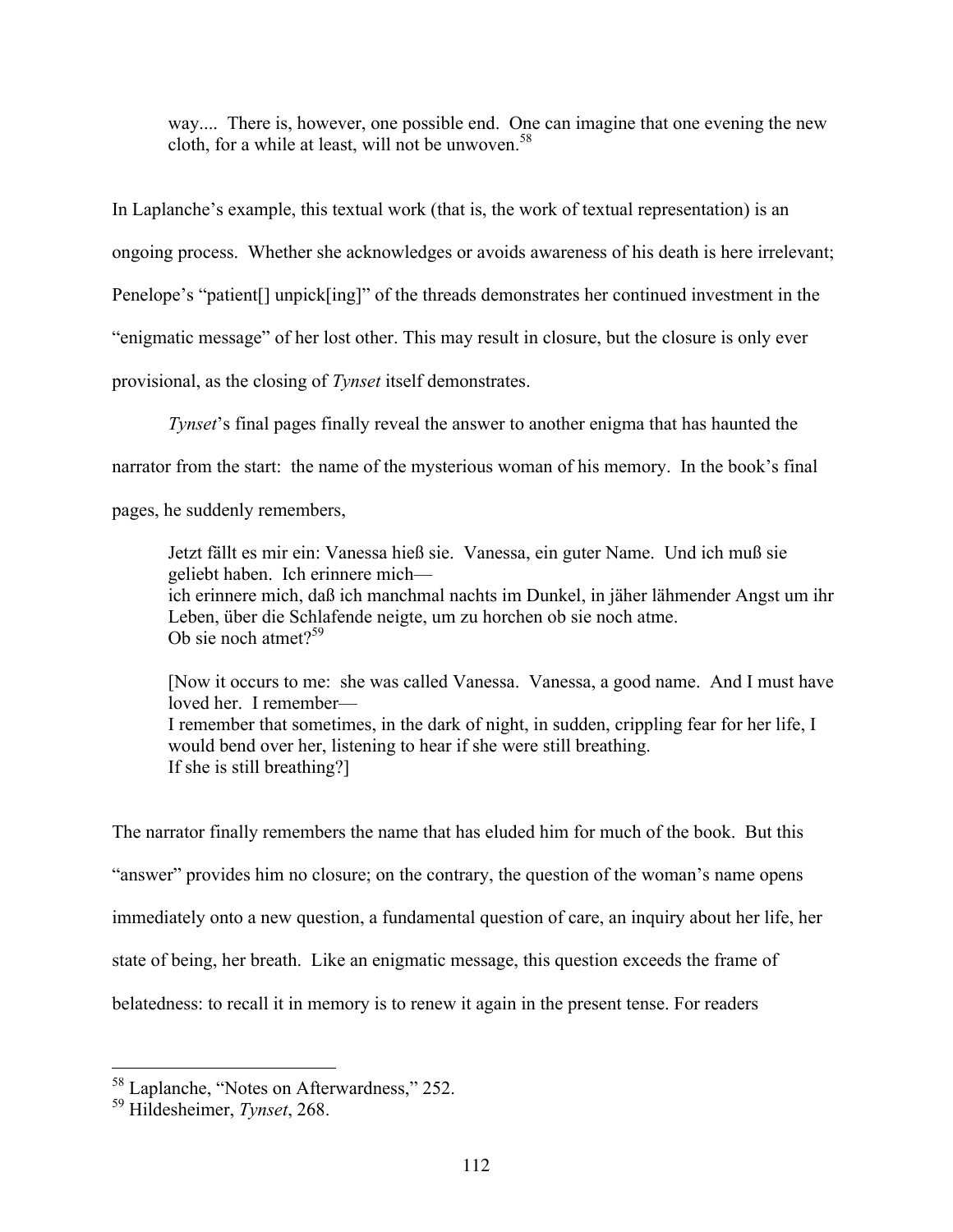necessarily relegated to the position of belatedness by the very media structure of Hildesheimer's book, this conclusion provides a critical reminder of the manifold nature of our own enigmatic archival encounter with this text. We stand as stewards, like Celestina, on the threshold between past information and future knowledge, admonished by her ghostly counterpart to let one question fold into the next in ethical pursuit of the larger, essential enigma of why.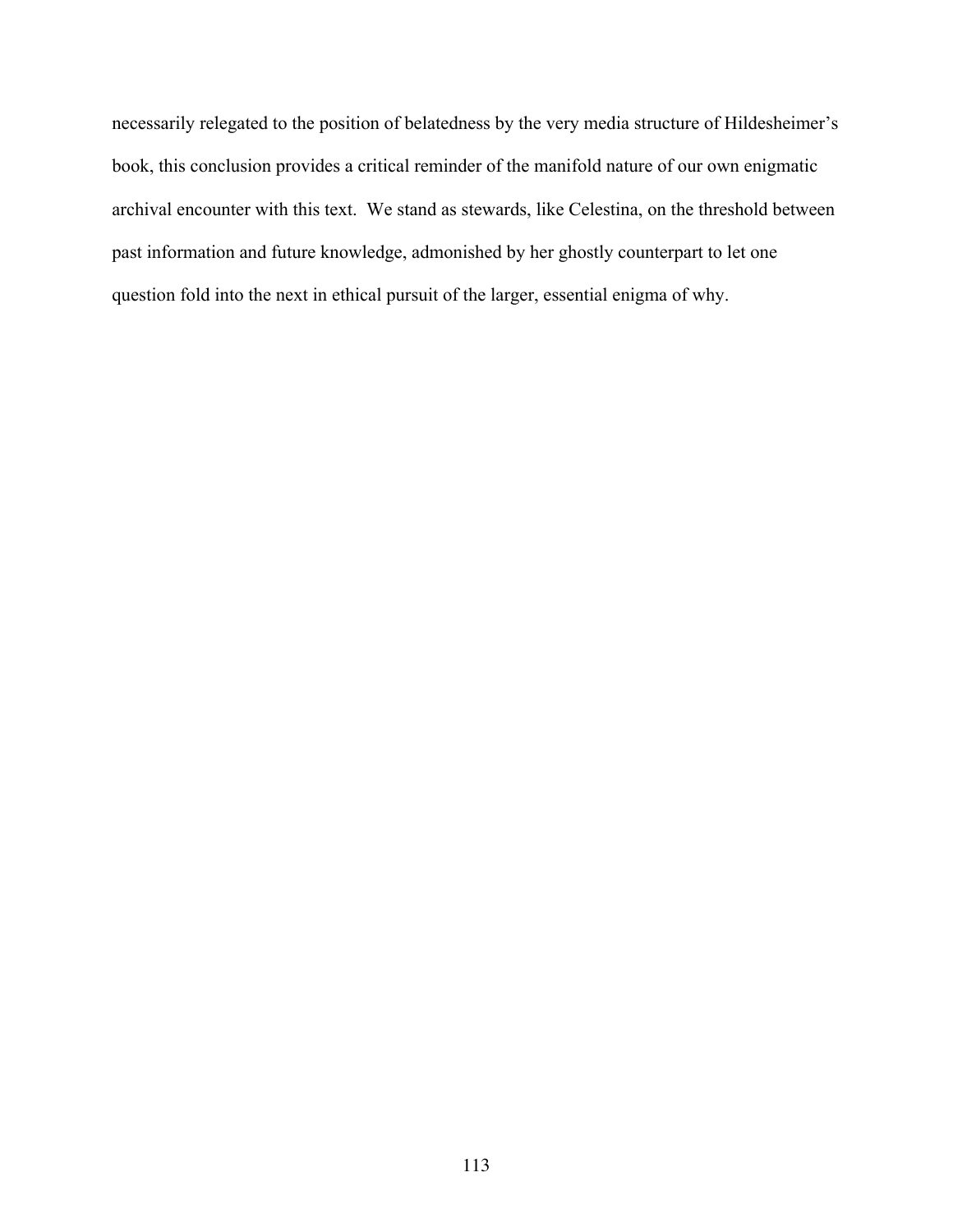## CHAPTER THREE

## RESCREENING MEMORY BEYOND THE WALL

In the last years, a large percentage of our population has suffered due to the fact that around 50 percent of the knowledge they acquired during the course of a lifetime was rendered useless through sudden and unforeseeable events. The well-planned introduction of this board game will end this untenable situation! No one will laugh at you anymore if you can grab the price of a *Schlager* chocolate bar out of a hat, if you can tie a Pioneer [scarf] knot at lightening speed, or if you can name ten DEFA western films. 1

The passage above comes from the instructions to a German board game called *Ferner Osten* (Far East), a successful trivia game, introduced in the 1990s, that involved precise but wide-ranging questions about everyday life in the former German Democratic Republic (GDR) of East Germany. In its questions and gameplay, *Ferner Osten* offers a distinctly nonrepresentational version of the widespread phenomenon of *Ostalgie,* or "nostalgia for the East," a cultural response to the loss of cultural context, identity, and community experienced by East Germans after the (some would say) catastrophically abrupt transition from small-scale planned economy to advanced global capitalism with the fall of the Berlin Wall in 1989.

As the instructions to *Ferner Osten* announce, the game resurrects lost icons of everyday life: the "*Schlager* chocolate bar,"<sup>2</sup> one of many East German products discontinued after 1989 to be recreated a decade later with a slightly different recipe; the neck scarves of the Pioneers, the East German national youth organization to which nearly every school-aged person belonged; and, most importantly for the essay at hand, the popular westerns or "*Indianerfilme*" made by the East German film company DEFA in the years between 1966 and 1976.

<sup>&</sup>lt;sup>1</sup> Instructions to the board game *Ferner Osten*, translated and cited by Daphne Berdahl, "N(O)stalgie for the present: Memory, longing, and East German Things," *Ethnos* 64 no. 2 (1999): 203-204.

<sup>&</sup>lt;sup>2</sup> Officially described as a *Süßtafel* or "candy bar" rather than a "chocolate bar," supposedly because of meager and unpredictable cacao content.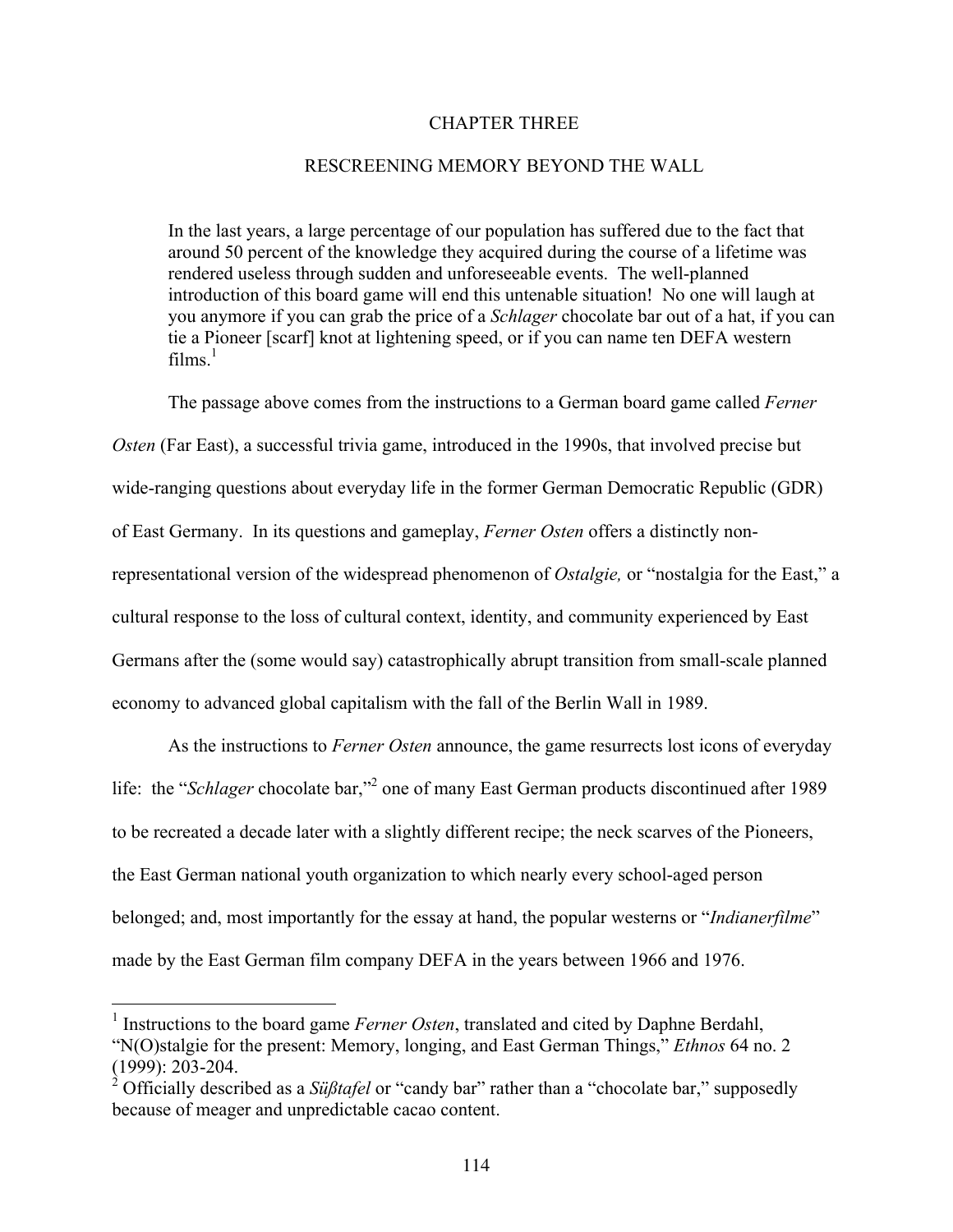*Ferner Osten* does not merely memorialize or re-present these icons as lost objects of nostalgia or desire, but deploys them in a social setting, a group of people (the rules specify team play), to reawaken the mundane skills of day-to-day social survival in a country and a culture that no longer exists—forms of knowledge—like tying a scarf knot—often based more in practice, familiarity, habitus, than in possession of "information" per se. The game's instructions maintain a sense of humorous ironic distance from this knowledge and its original context— Daphne Berdahl comments on the instructions' "tongue-in-cheek style that employ[s] much socialist lingo<sup>33</sup>—yet address a genuine and deeply felt sense of loss and social handicapping seen in the wry observation, quoted above, that fifty percent of many Germans' lifetime knowledge had suddenly been rendered useless, and seen as well in the sensitivity to social and cultural ridicule, the implicit motivating desire the "no one will laugh at you anymore." Above all, the game provides an occasion for players to resurrect this old knowledge and habitus potentially creating an emergent community of shared memory, shared identity that, while fun and ironic, might still lead to deeper anamnesis and community building.

In so doing, the game suggests one potentially positive approach to the problem of making lost or threatened local identity visible and accessible in a broader global community, an issue that has been a concern in East German cultural studies for the last decades. Paul Cooke writes that "the need to place the local on the global stage in order to protect cultural diversity in the fact of the homogenizing forces of global capitalism [that] is found in a number of texts by contemporary East German authors... is perhaps the dominant trend currently."<sup>4</sup> This, however, is no easy task. To the extent that it is equally embedded in the dynamics of local power,

<sup>&</sup>lt;sup>3</sup> Berdahl, "N(O)stalgie for the present," 203.

<sup>4</sup> Paul Cooke, "East German writing in the age of globalisation," in *German Literature in the Age of Globalisation*, ed. Stuart Taberner (Birmingham, UK: University of Birmingham Press, 2004), 36.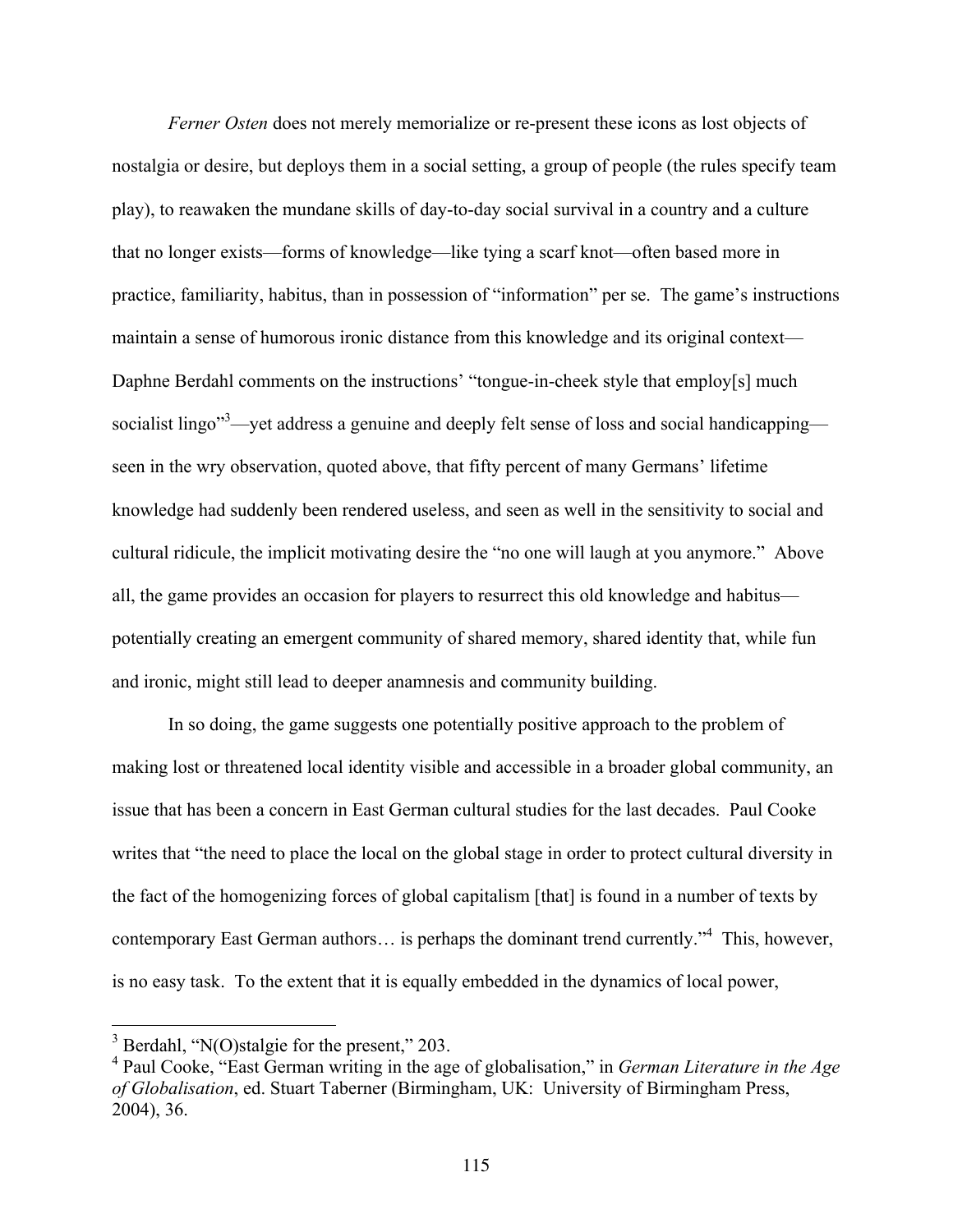identity, and memory structures and in more global epistemological frameworks associated with late capitalism, "liquid" modernity,  $\delta$  and "liberal humanist" subjectivity, we might argue that the particular frictions and tensions surrounding the phenomenon of *Ostalgie* mark an especially fraught struggle in the emergence of posthuman understanding. This chapter analyzes the way these themes come together through the trope of narrative as journey, the "utopia" of identityconstituting ideological fantasy, and the conflicting genre codes of cowboys and Indians in an artwork called *The Last Cowboy*.

Created in 1998 by artist team Nomad, the international partners Michael Tucker of the USA and Petra Epperlein of the former GDR, this artwork consists of three video channels on DVD. The most complex of these channels presents a seemingly stream-of-consciousness jumble of thoughts and memories that are rendered in English text and illustrated, in large part, with media imagery and stock video footage of everyday life in the GDR. The artwork's melancholic tone and slowly chaotic flow speak to its East German narrator's sense of loss and cultural and ideological disorientation after the fall of the Berlin Wall. The video presents few time markers, and the sequence of its images and textual reflections seems random, associational. Still, the ideological framework of narrative looms large in *The Last Cowboy*, present first in the work's gestures to the narrative "codes" of popular genre cinema—especially the DEFA *Indianerfilme* mentioned above—and in the trope of narrative as pathway or journey, seen in the narrator's memories of travel westward after the dissolution of the GDR.

As artists, Epperlein and Tucker have engaged the deep interweavings of media systems, political systems, and psychological dynamics for many years. In their work since 2000, they

<sup>&</sup>lt;sup>5</sup> This is Zygmunt Bauman's term for a vision of late capitalism I discuss at greater length later in this chapter. See Georgina Paul, "The Privitization of Community: The Legacy of Collectivism in the Post-Socialist Literature of Eastern Germany," *Oxford German Studies* 38 (2009): 289-290.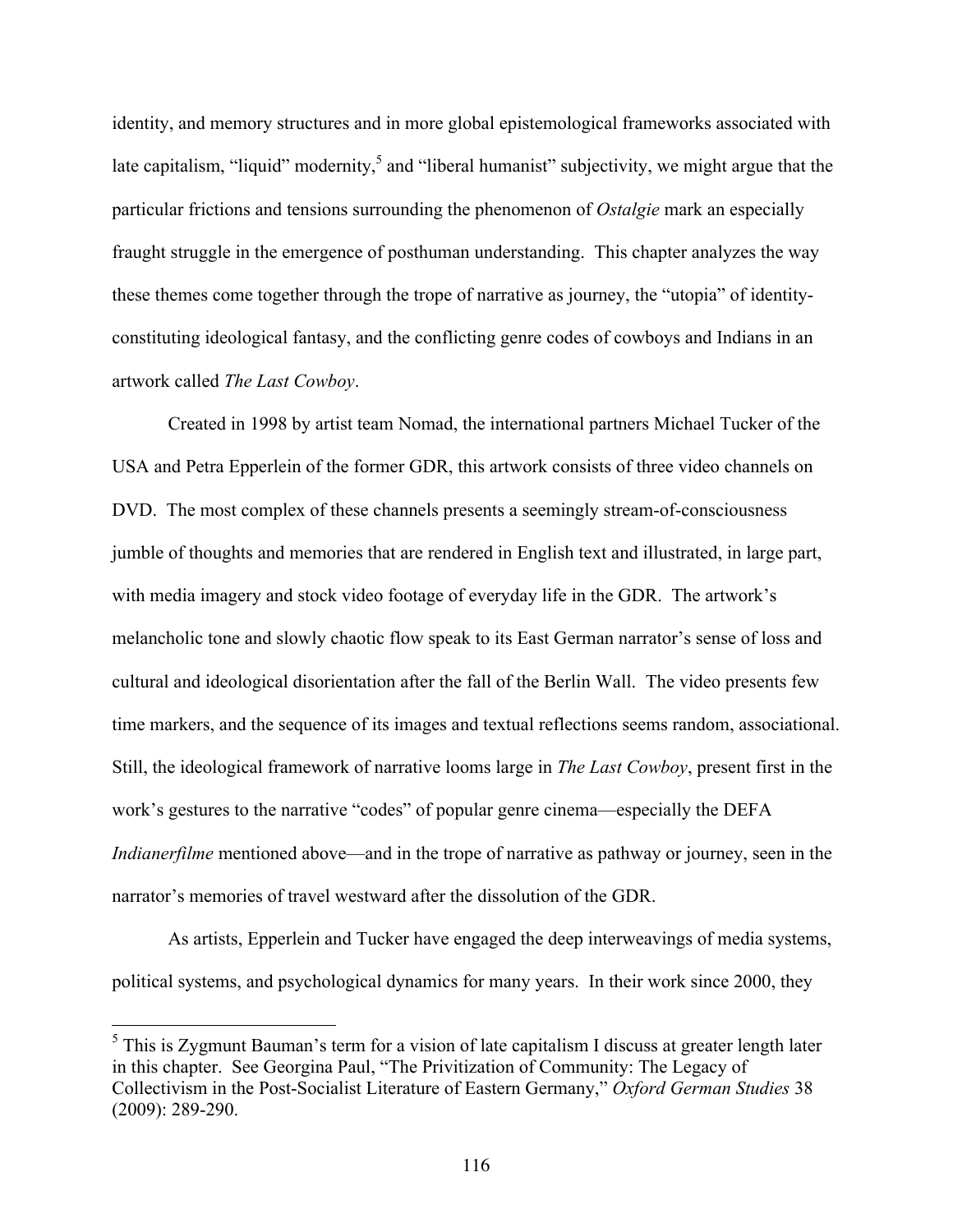have taken advantage of digital speed, flexibility, and accessibility to challenge the consolidated structures of power in the global media landscape, "the homogenizing forces of global capitalism,"<sup>6</sup> especially in the area of news media and documentary. The team specializes in fast, cheap, high quality digital media production and distribution for humanitarian causes. At times, this has involved a kind of independent, almost guerrilla journalism: they've gone to war zones as independents and collected information there for the purposes of uploading counternarratives to the stories of the mainstream press, attempting to flesh out the oversimplifications that characterize our much-mediated access to global information. In 2003 and 2004, Tucker spent several months living with and filming a group of US soldiers in Baghdad, creating a documentary film that was released in 2004 as *Gunner Palace*; their followup film, *The Prisoner: or how I planned to kill Tony Blair*, was released in 2006. Before that, however, the artists won some regional acclaim on European independent film and media circuits with *The Last Cowboy* (1998), which is often cited as the first—or one of the first—media artworks ever created for DVD.

In principle, the new DVD medium provided enough memory storage and speed for artists to combine quick and intricate interactive platforms with high-quality, long-duration audio and video files. Cultural precedents already existed in 1998 that marked out the expressive and technical possibilities of combining high quality audio and video with richly complex and engaging interactivity; we could point, for example, to the rapidly expanding popular genre of interactive computer games, which were already impressively cinematic by 1998, or to the much earlier example of Lynn Hershmann's interactive video artwork for laserdisc. It seems almost curious, then, that interactive narrative—or any great emphasis on the structural interface of

6 Cooke, "East German Writing in the age of globalisation," 36.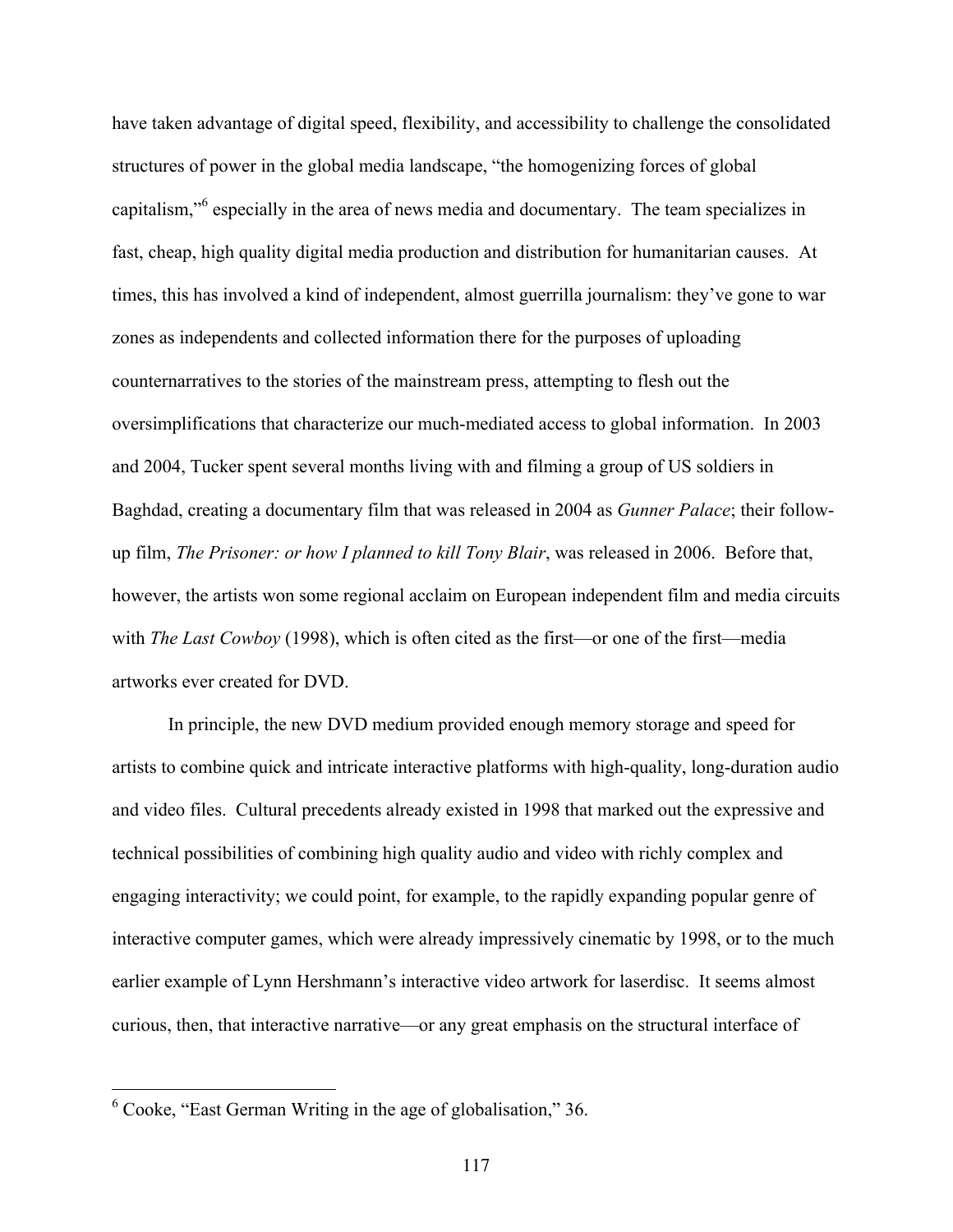interactivity, theoretically one of the most obvious aesthetic possibilities opened up by the DVD medium—should be so far from *The Last Cowboy*'s focus. Co-creator Petra Epperlein remarks on this point:

Es gibt noch den Begriff interaktiver Film…. Was da im Moment macht, ist, daß man in einem Film zu einer Situation kommt und vor die Frage gestellt wird, ob ich jetzt lieber das oder lieber jenes will, und entscheidet so über den Fortgang der Geschichte. Das war uns zu banal und uninteressant, weil das mehr an eine Spielmetapher als wirklich an Film erinnert. Wir wollten mehr eine intuitive Veränderung der Geschichte oder intuitive Interaktivität. 7

[There is this concept of interactive film…. What that means in the moment is that you're in a film and you come to a situation and are posed the question, would I rather do this or that, and thereby decide the progression of the story. That was too banal and uninteresting to us, because it hearkens more to a game metaphor than really to film. We wanted more of an intuitive adaptation of the story or an intuitive interactivity.

The result of this, by design, is an artwork that seems distinctly "low-tech"<sup>8</sup> for its historical

moment. Structurally, *The Last Cowboy* resembles much more a multichannel video artwork on

DVD than a complexly interactive digital narrative. The artwork is furthermore notably

cinematic in its aesthetic character—so much so that a non-interactive 'screening' version of the

artwork won prizes at film festivals soon after its production in 1998, and this festival version is

the one contemporary viewers are most likely to encounter.<sup>9</sup>

Yet this cinematic aesthetic is essential to *The Last Cowboy*'s intervention. Rather than

toggling from one story to another, or taking explicit action to change a building storyline, the

user of *The Last Cowboy* moves from one video stream to another to explore different facets and

7 Petra Epperlein, as quoted in Wolfgang Neuhaus, "Experiment mit neuen Erzählweisen," *Telepolis* (August 26, 1998), http://heise.de/

tp/artikel/3/3275/1.html.

<sup>&</sup>lt;sup>8</sup> Neumann, "Experiment mit neuen Erzählweisen."

 $9^9$  Even in such an interactive media-friendly exhibition venue as Germany's Zentrum für Kunst und Medien (Center for Art and Media, or ZKM), where I encountered *The Last Cowboy* for the first time.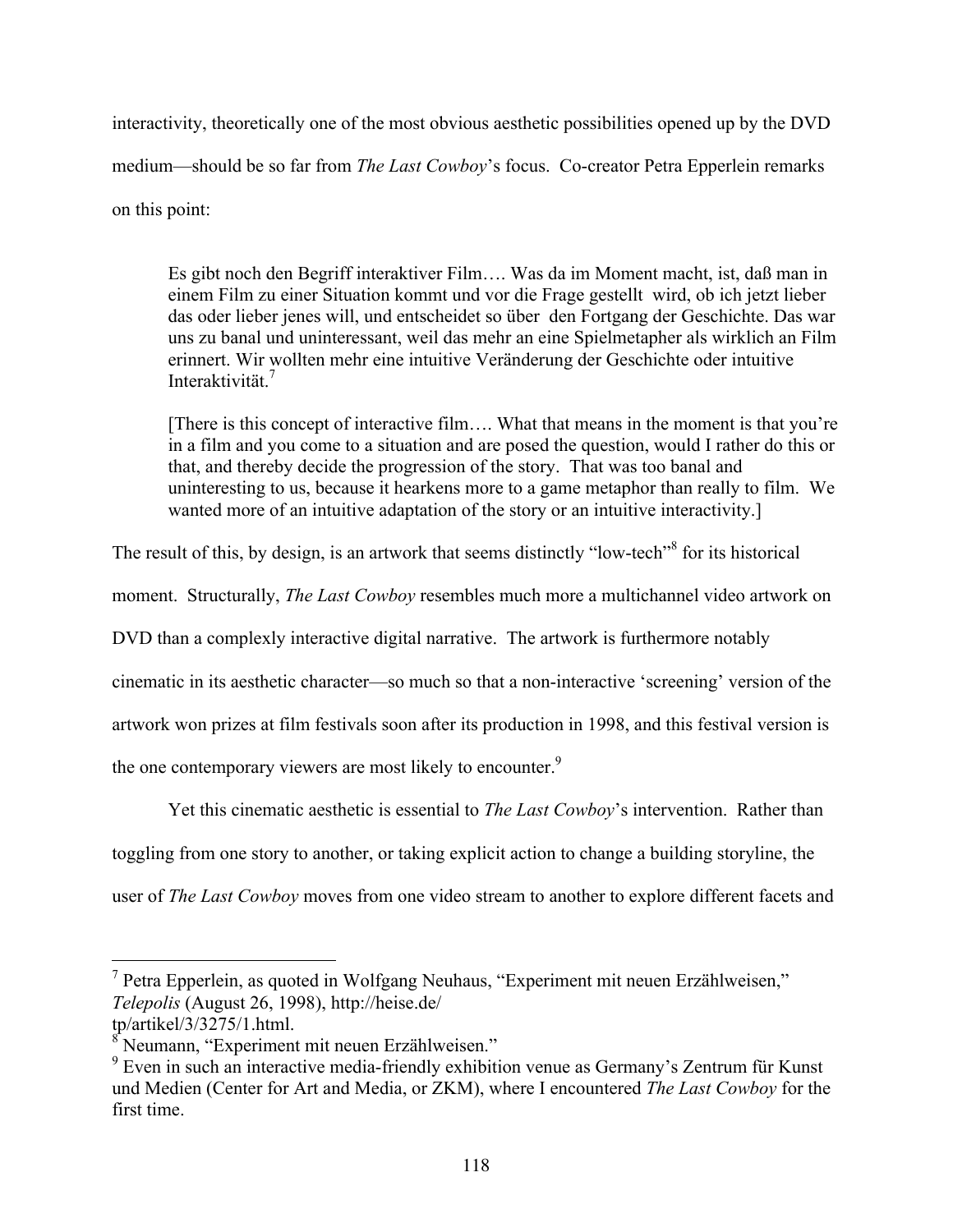ontological layers of media culture and memory, all the while haunted and disoriented by the loss of GDR culture and contexts of meaning. The artwork offers three video streams, only one of which suggests anything that resembles a real narrative structure. This first channel, arguably the work's 'main' channel, offers a kind of stream-of-consciousness essay-video. Its video clips play against lines of English text that present flowing associations related to the images, or at times descriptions of the East German narrator's experiences in post-Cold War Europe and the United States after the fall of the Berlin Wall.

Suffused with a strong sense of distance and pastness, this channel in particular has a powefully melancholic tone, achieved in part though the non-synchronicity of the artwork's audio, visual, and written textual elements. Strains of personal memories emerge in the written titles in a way that feels spontaneous but not immediate; they seem detached, apart, and relatively free of affect. The images, for their part, seem impersonal; loosely but not directly illustrating the words of the written titles, they seem mostly to be commonplace archival footage from the GDR, the stuff of news stories, home videos, and popular cinema, mainly presented in small square inserts against that fade in and out of different spots on the mostly-black screen, sometimes overlapping, sometimes alone. The sound clips, thematically related to but not synchronous with the video clips, seem equally like stock, canned footage.

Despite their asynchrony, however, the artwork's words images and sound do not seem at odds with one another; rather they work together to convey the artwork's strong sense of melancholy, even solipsism. The viewer of the work is subjected to noteworthy amounts of darkness and silence. Images fade in and out of blackness, never occupying the full screen. Darkness is punctuated by light of images and text that fade in and out of vision, along with the white lines of English. Sound clips receive a similar treatment—they fade in and out of volume,

119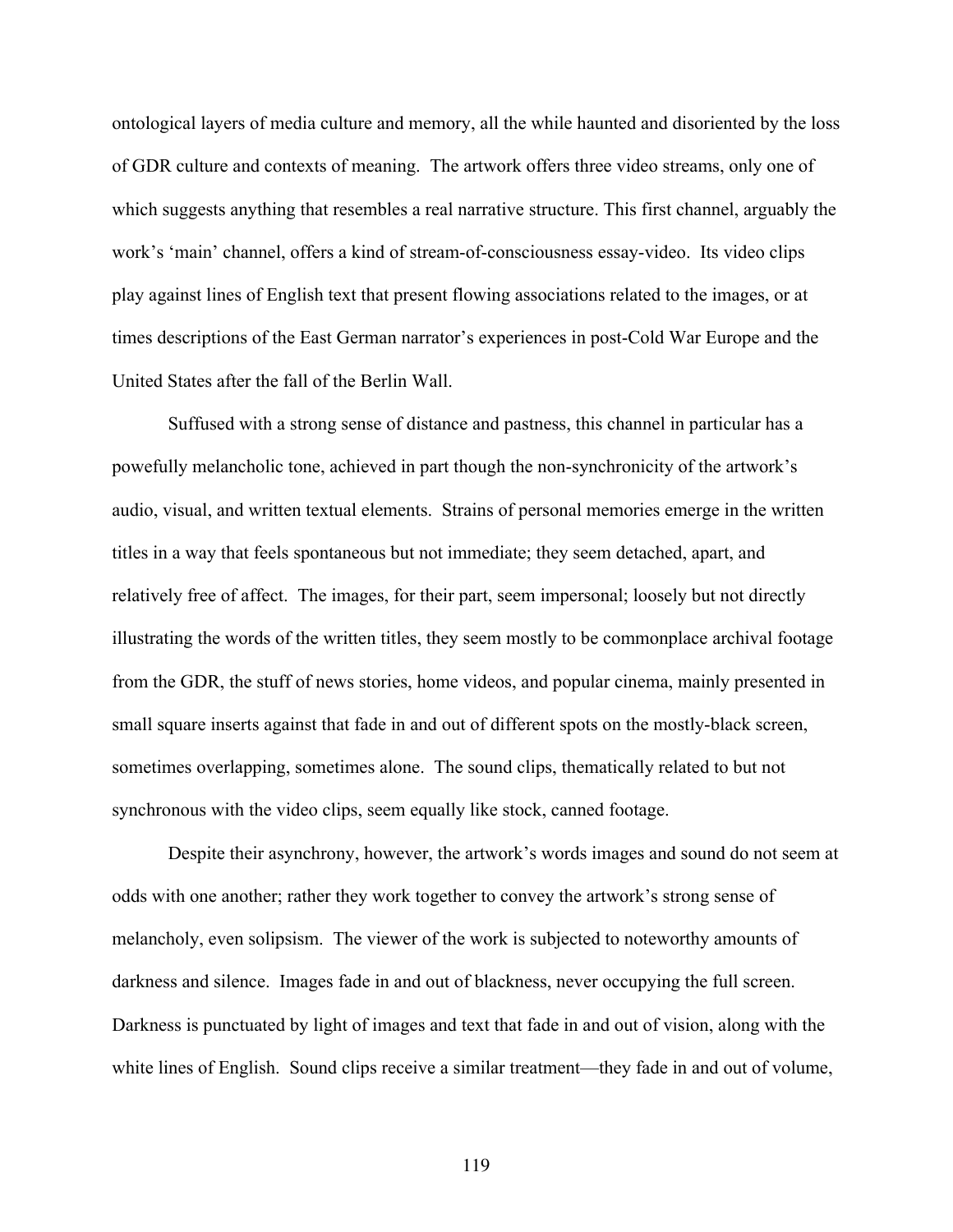as periods of silence give way to dim and then recognizable motifs. Indeed, a sense of absence and solitude permeates the work, making the images and sound tracks seem all the more unsteady and unreal.

The viewer may move at any time to the second video stream, which shows the same images in full screen, with audio track but no text, or to the third, which shows the same images again, this time projected wanly against a brick wall. Here the projection surface of the wall is interrupted by a window in the center and a single spectator leaning out of it, neither of which seems to be part of the image projection, though the spectator occasionally seems to respond to events below the level of the window, which might or might not be the same as the ones dimly written in light on the wall. The effect is of multiple ontological layers, but also of disconnection and stasis, the spectator bursting through but also immobilized by the aperture in this projection wall, "real" but far from firm ground.

The ontological unsteadiness, the sense of solipsism and uncertainty in *The Last Cowboy* –as well as the artwork's repetition of fragments of East German media-memory—all point to the broader cultural and political dynamics of East German memory and *Ostalgie*, a framework useful for understanding the currents and tensions at work in *The Last Cowboy*.

Martin Blum writes that, with the fall of the Berlin Wall and the unification of East and West Germany in 1989-1990—massive social and cultural changes often described in German as *die Wende*, the turning point or change—"an entire state, together with its institutions, cultural values, and individual hierarchies, has been swept away, leaving its former citizens with the formidable task to locate themselves in an unfamiliar society, complete with its own rules,

120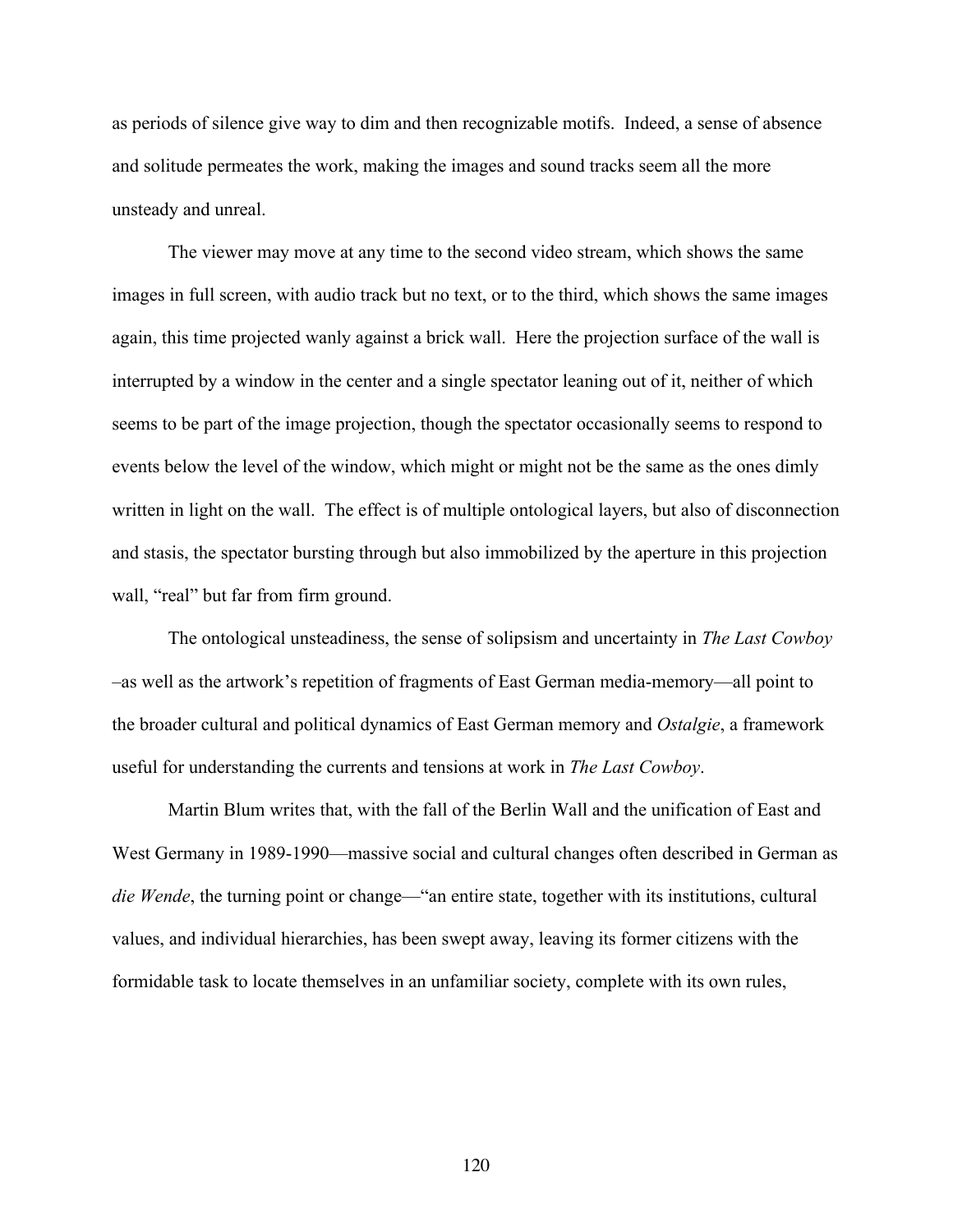values, and hierarchies."<sup>10</sup> The terms of unification entailed the "transfer of the economic, political and legal system of the Federal Republic onto the GDR,"<sup>11</sup> the veritable "colonization" of Eastern markets by Western commercial and media ventures,<sup>12</sup> and the "domination of West" Germans and FRG social institutions over all domains of life in East Germany<sup>"13</sup>—political, economic, social, and cultural. The phenomenon of *Ostalgie* is commonly understood as the result of frustrations derived from this Western dominance, the patently "asymmetrical power relations" between East and West that prevailed in post-unification Germany,  $14$  and the fact that, as Dominic Boyer writes, the "FRG Cold War social imagination has become the inheritance of unified German public culture."<sup>15</sup> This "unified" social imagination offered little to reflect, corroborate, or confirm the particularities of East German cultural memory. *Ostalgie*, "the longing for a nostalgically remembered 'Heimat DDR' ['Homeland GDR'] which started to make its mark on literature and film from the mid-1990s<sup>"16</sup> is then seen as a "counter" development" to a situation that Wofgang Emmerich describes as "the West German refusal to acknowledge and respect the different habitus and the 'cultural heritage' and memory of the East German,"<sup>17</sup> and Boyer denounces as "the uncompromising campaign since 1990 to erase public symbols and signs of the GDR from the lived environment of the new federal states of eastern

<sup>&</sup>lt;sup>10</sup> Martin Blum, "Remaking the East German Past: *Ostalgie*, Identity, and Material Culture," *Journal of Popular Culture* 34 no. 3 (2000): 230.

<sup>11</sup> David Clarke, "Introduction," *Seminar* 40 no. 3 (September 2004): 187.

<sup>&</sup>lt;sup>12</sup> See Winand Gellner and Gerd Strohmeier, "The 'Double' Public: Germany after Reunification," in *The Berlin Republic: German Unification and a Decade of Changed*, ed. Winand Gellner and John D. Robertson (London: F. Cass, 2003), 57-76, or Dominic Boyer, "Ostalgie and the Politics of the Future in Eastern Germany," *Public Culture* 18 no. 2 (Spring 2006): 361-381.

<sup>&</sup>lt;sup>13</sup> Boyer, "Ostalgie and the Politics of the Future," 372.

<sup>&</sup>lt;sup>14</sup> Berdahl, "N(O)stalgie for the present," 205.

<sup>&</sup>lt;sup>15</sup> Boyer, "Ostalgie and the Politics of the Future," 371.

<sup>&</sup>lt;sup>16</sup> Georgina Paul, "The Privitization of Community," 293.

<sup>&</sup>lt;sup>17</sup> Wolfgang Emmerich, "Cultural Memory East v. West: Is What Belongs Together Really Growing Together?" *Oxford German Studies* 38 n. 3 (2009): 251.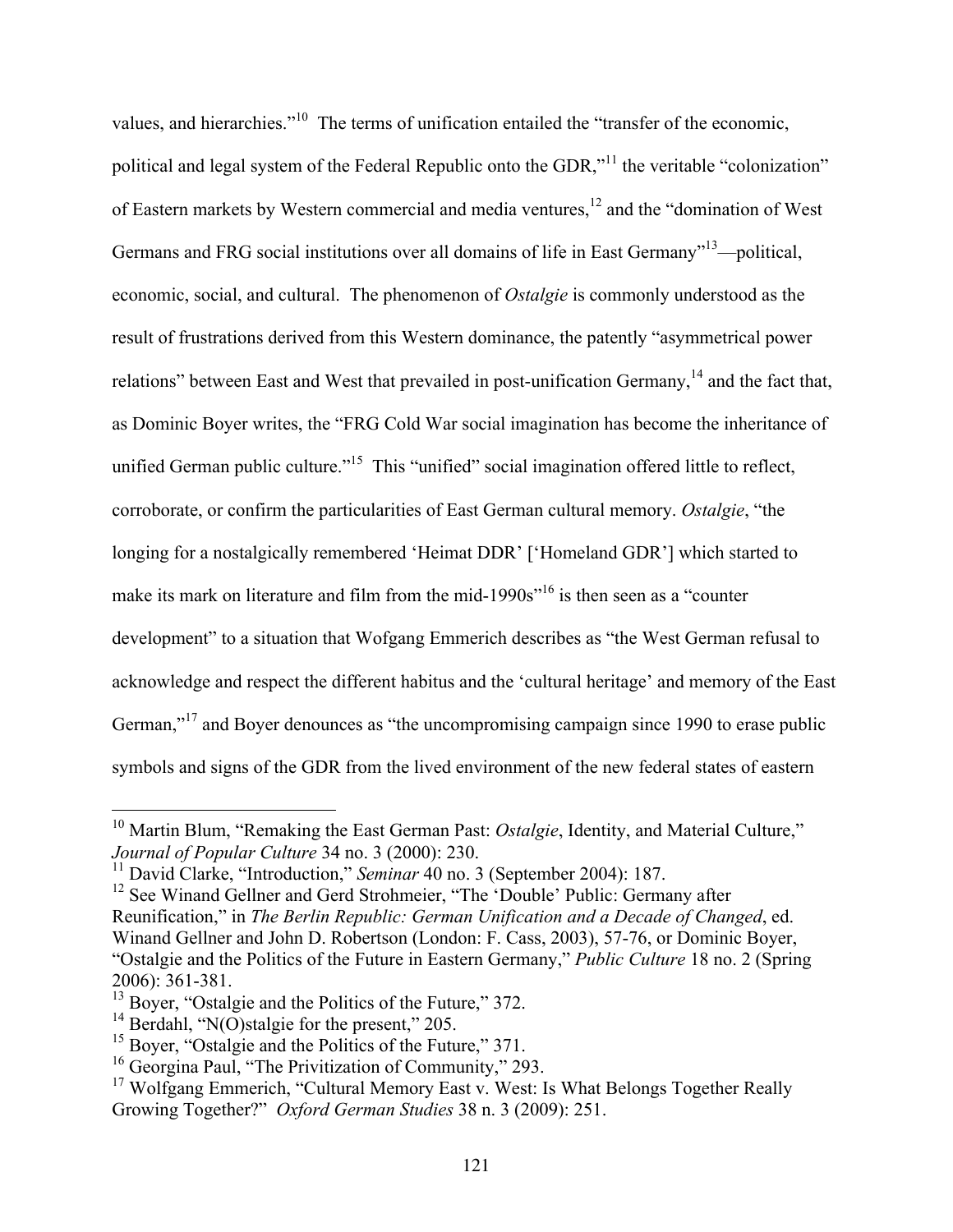Germany."<sup>18</sup> Fueled by an understandable "sense of loss and dislocation that is at the heart of many feelings of nostalgia," the phenomenon of *Ostalgie* can "easily be explained," according to Blum, <sup>19</sup> but nonetheless marks a "severe challenge to East German social memory"<sup>20</sup> and to critical interpretation as well.

Debates and controversies abound about the nature of *Ostalgie* in relation to broader German—and global—society. Emmerich suggests that the phenomenon's emphasis on resurrecting and preserving East German cultural memory is somehow transitional, a reflection of the culture shock experienced by near-overnight transformation of the world and nation that East Germans knew; he writes that "this assertion of one's own connective memory and one's own *habitus*, not to relinquish, but rather to preserve cultural difference, functions—as empirical studies about East Germans have meanwhile established—as an '*Stabilitätsanker*,' while negotiating the new demands on behaviour.<sup>221</sup> Recall here Paul Cooke's more political interpretation of this assertion of East German cultural memory as "the need to place the local on the global stage in order to protect cultural diversity in the face of the homogenizing forces of global capitalism." 22 Berdahl suggests that the varied expressions of *Ostalgie* might even be 'potentially disruptive practices that emanate from the margins to challenge certain nationbuilding agendas of the new Germany," 23 and that *Ostalgie* promotes "an identification with different forms of oppositional solidarity and counter-memory."<sup>24</sup> (Berdahl, 203). Yet equally strong opinions link *Ostalgie* to dangerous currents of conservatism, isolationism, or escapism.

<sup>&</sup>lt;sup>18</sup> Boyer, "Ostalgie and the Politics of the Future," 372-373.

<sup>&</sup>lt;sup>19</sup> Blum, "Remaking the East German Past," 230.

<sup>&</sup>lt;sup>20</sup> Boyer, "Ostalgie and the Politics of the Future," 373.

 $21$  Emmerich, "Cultural Memory East v. West," 251-252.

<sup>&</sup>lt;sup>22</sup> Cooke, "East German writing in the age of globalisation," 36. Cooke refers here specifically to Ingo Schulze's *Simple Storys*.

<sup>&</sup>lt;sup>23</sup> Berdahl, "N(O)stalgie for the present," 193.

<sup>&</sup>lt;sup>24</sup> Berdahl, "N(O)stalgie for the present," 203.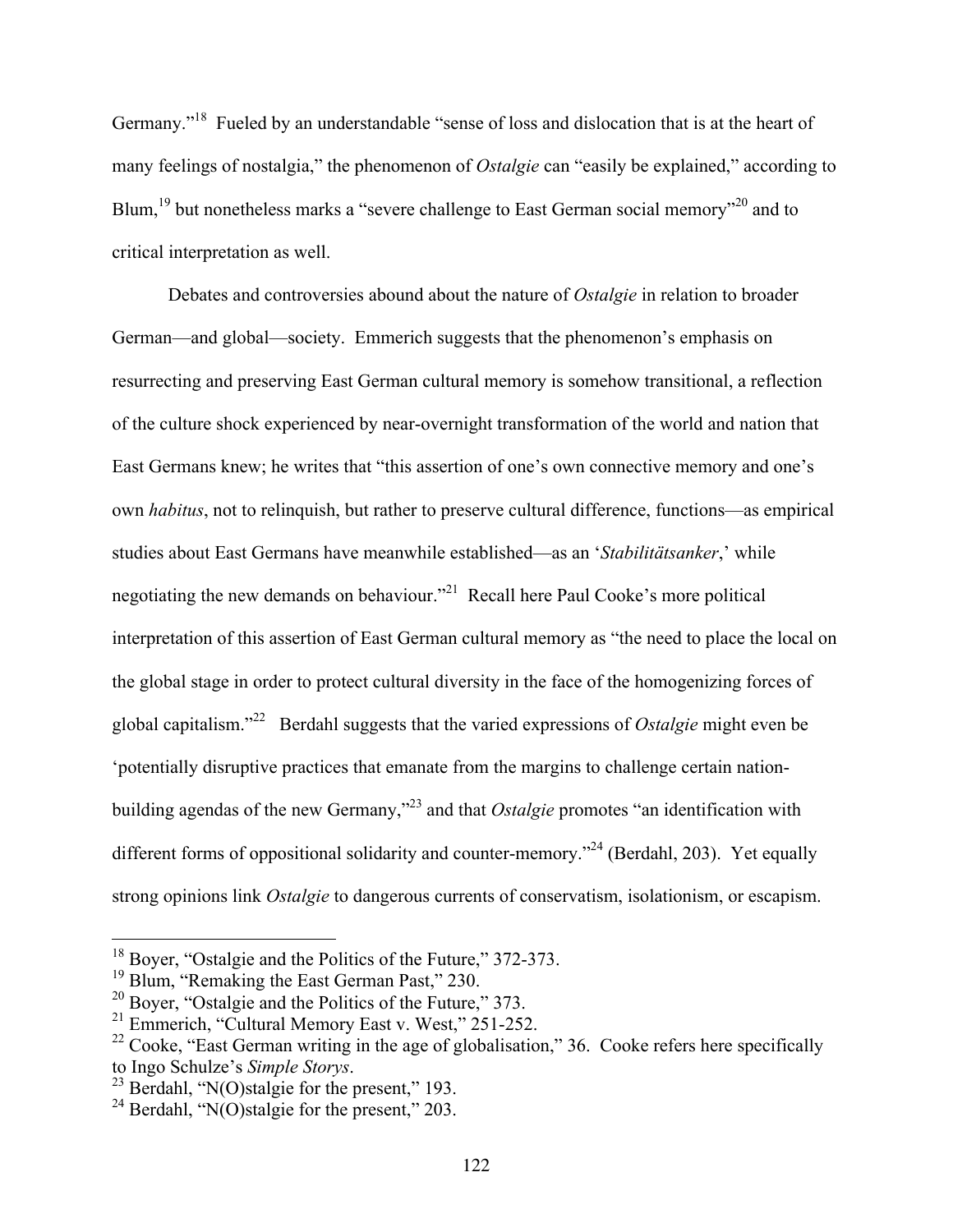Berdahl also notes that "many western Germans and eastern Germans alike have been quick to dismiss such practices [of *Ostalgie*] as 'mere' nostalgia, 'pseudo' nostalgia, or 'just' another instance of German regionalism."<sup>25</sup> Certainly the association of such practices with the word and concept *nostalgia* does not help this; Alison Landsberg writes (not specifically about *Ostalgie*) that "memory is not commonly imagined as a site of possibility for progressive politics. More often, memory, particularly in the form of nostalgia, is condemned for its solipsistic nature, for its tendency to draw people into the past instead of the future.<sup> $26$ </sup> In the case of *Ostalgie*, this past-orientation raises concerns that practitioners are wistfully romantic, 'merely' contrarian, or both. For Andreas Huyssen, "in the context of profound displacement following re-unification, reflected in the popular saying that we have 'emigrated without leaving [home], *Ostalgie* can be an attempt to reclaim a kind of *Heimat* [home or homeland], albeit a romanticized and hazily glorified one.<sup> $27$ </sup> This suggestion of escapist fantasy becomes more problematic still when it is seen to solidify as a counter-identity that is insular, backwardlooking, and removed from history; citing the work of Jonathan Grix, David Clarke notes that "*Ostalgie*… has been dismissed as the expression of a *Trotzidentität* [counter-identity] on the part of discontented East Germans…. In this interpretation," he writes, "an engagement with the GDR past is described in terms of escapism; in other words, as an inability to face the postunification present and future."<sup>28</sup> Still other critiques of *Ostalgie* emphasize the extent to which the cultural systems in which it plays out—that of the western-dominated unified Germany and that of global capitalism more generally—find ways to co-opt or recuperate any expression of

<sup>&</sup>lt;sup>25</sup> Berdahl, "N(O)stalgie for the present," 202.

<sup>&</sup>lt;sup>26</sup> Alison Landsberg, "Prosthetic Memory: the ethics and politics of memory in an age of mass culture," in *Memory and Popular Film*, ed. Paul Grainge (Manchester: Manchester University Press, 2003), 144.

<sup>&</sup>lt;sup>27</sup> Quoted in Berdahl, "N(O)stalgie for the present," 202.

<sup>&</sup>lt;sup>28</sup> Clarke, "Introduction," 197.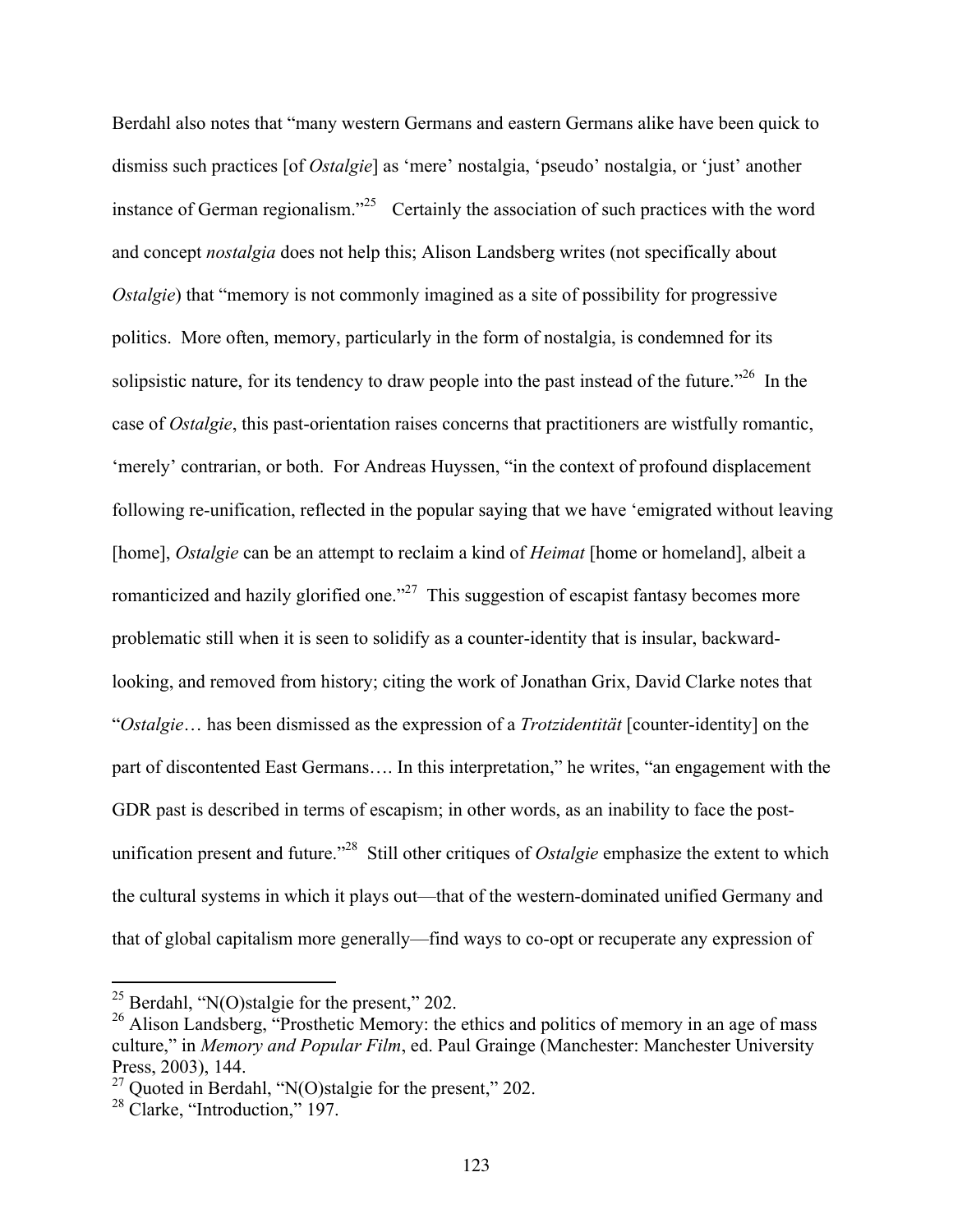local identity, effectively neutralizing its potential for real political impact.

Part of the challenge of understanding the positive potential or implications of *Ostalgie* comes from the extraordinary complexity of the cultural, social, and historical forces at play in unified Germany at the turn of the  $21<sup>st</sup>$  century, and from the wide variety of arts, acts, and objects of memory that have received the label of *Ostalgie* in the past decades. In addition to nostalgic trivia games like *Ferner Osten*, examples of the "'GDR Revival' or… 'renaissance of a GDR *Heimatsgefühl*'" include:

a disco in East Berlin that seeks to reconstruct GDR times with East German drinks, music, and the old cover charge; a local cinema that shows old GDR films; a selfdescribed 'nostalgia café' called "The Wallflower" (*Mauerblümchen*) that is decorated with artifacts from the old socialist period and serves 'traditional' GDR fare; and several supermarkets that specialize in East German products, including one whose name seems to reflect a now-common sentiment: 'Back to the Future.'<sup>29</sup>

In addition to these manifestations, Karen Leeder notes the "fixation on a plethora of genuine memory icons" from the GDR: "Everyday life is commemorated—one might say fetishized," she writes, "in the obsessive preservation and iteration of everyday objects from the GDR."  $30$ Boyer notes that, in particular, "certain residual classes of objects like consumer goods (sometimes now manufactured by Western firms) have been seized upon and hypostasized as prosthetics of memory and identification.<sup>331</sup> The most visible and globally familiar examples of *Ostalgie* fall into this category: for example the cult appreciation of the 2-cylinder East German car the Trabant or Trabi, or internationally popular films, like Wolfgang Becker's 2003 hit *Good Bye Lenin!*, that celebrate the memory of GDR material culture and consumer products.

Indeed, this emphasis on brands and consumer products in discussions of Ostalgie has been extraordinary, and points to a telling misalignment or friction between the actual losses and

<sup>&</sup>lt;sup>29</sup> Berdahl, "N(O)stalgie for the present," 197.

<sup>30</sup> Karen Leeder, "Introduction," *Oxford German Studies* 38 (2009), 240.

<sup>&</sup>lt;sup>31</sup> Boyer, "Ostalgie and the Politics of the Future," 272-273.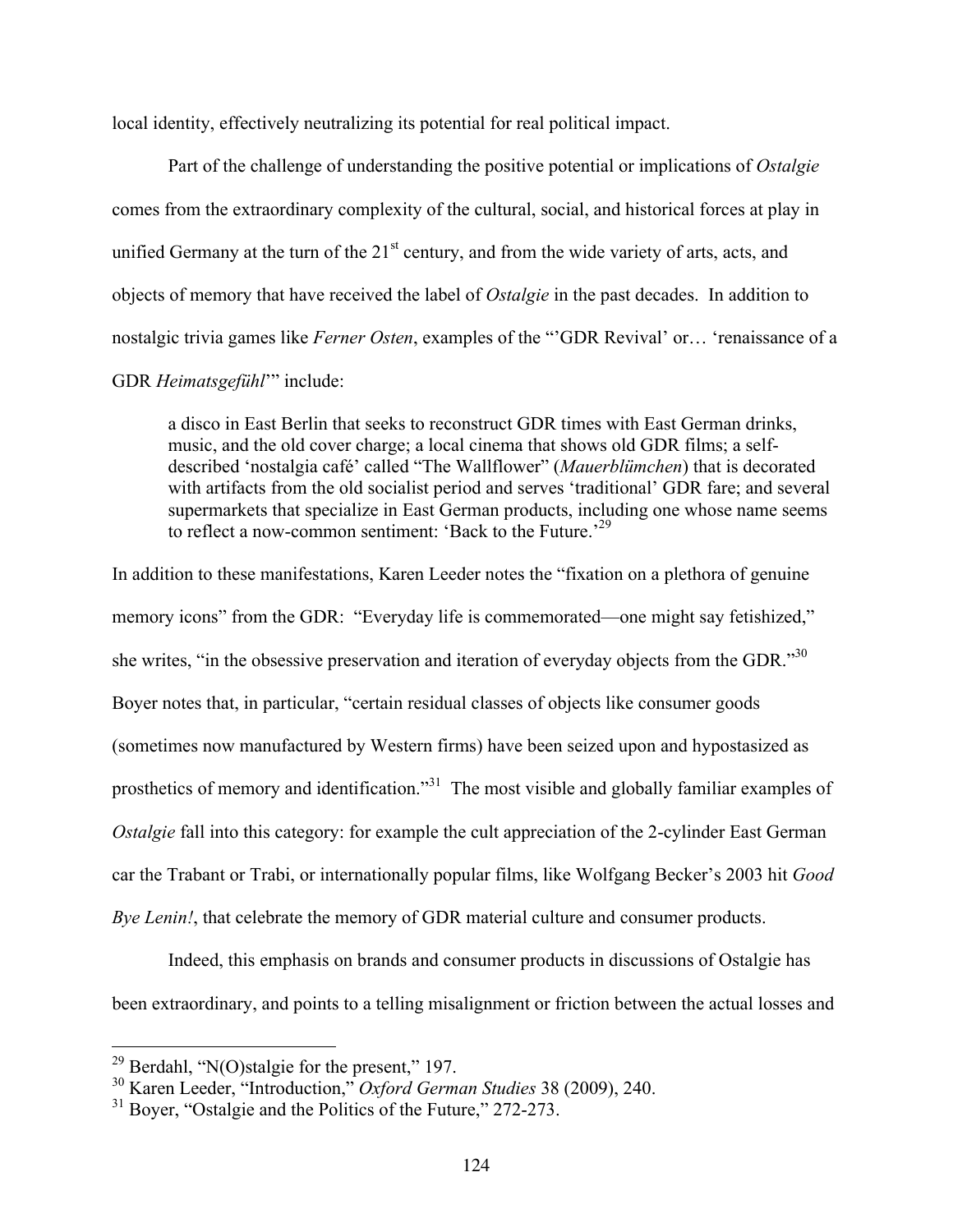memorial desire so keenly felt by East Germans and the cultural terms of identity, subjectivity,

and representation in Western-dominated unified German public culture. Boyer, for example,

describes his investigations of the magazine *Super Illu* and its Bavarian publisher, Hubert Burda:

Burda has explained in interviews that he developed *Super Illu* to help ease East Germans' transition to their life in a new Germany through a respectful yet forwardlooking celebration of their cultural heritage in the GDR. What Burda means by 'cultural heritage' is, however, actually mostly an advertisement-oriented consumer heritage, since he focuses his comments extensively on the emotional resonance that East Germans have with GDR product brands and stars. What Burda's imagination of an 'East German culture' erases is the fact that East Germans' memories of the DDR tend to focus much less on brands and consumption (let alone on pop stars) than on the various kinds of creative and canny bricolage and networking in which they engaged daily in order to make do in a society plagued by material shortages. Burda's East German is no creative *bricoleur* or impresario, however, he or she is rather simply a *frustrated Fordist consumer*, one who gladly embraces West German consumerism so long as their beloved GDR brands and icons are also made available to them as a niche market. My research inside the *Super Illu* offices taught me that the magazine remains largely a West German enterprise: the management is mostly Bavarian, and former GDR citizens are employed only in more marginal positions to craft the authenticity and ambience of the features.<sup>32</sup>

Note that this West German enterprise construes and interpellates East Germans as "frustrated Fordist consumer[s]." Embracing this kind of *Ostalgie* therefore also means reorienting one's sense of identity and memory to the structural terms and conditions of a public culture that is powerfully overdetermined by a capitalist social system and its presumptions of "liberal humanist" subjectivity that grounds its selfhood in ownership, fetishization, and a symbolic system of valuation based on substitution and exchange. This points to a familiar gesture of abstraction and totalization—replacing a "creative and canny process" with a fetishized *telos*, relocating the center of identity and memory away from the embedded knowledge and practical skills of "bricolage and networking" and transposing it instead to real or virtual commodity ownership—to a version of identity defined through possession and, by

<sup>&</sup>lt;sup>32</sup> Boyer, "Ostalgie and the Politics of the Future," 375, emphasis mine.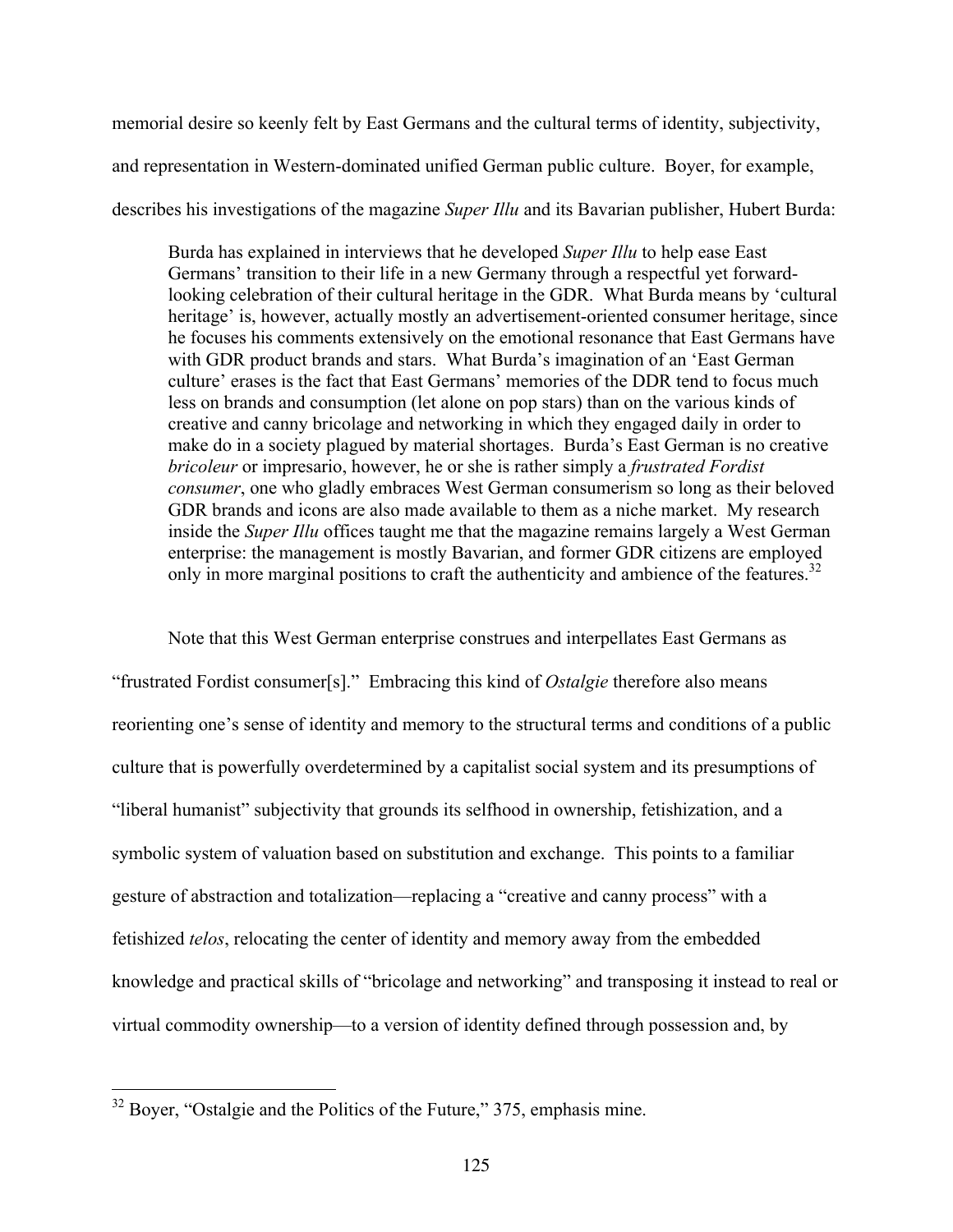extension, through consumption.

This is not the only way to think of the consumer product as memory object or fetish. We might also recall here the function of the fetish in Deleuze's *Coldness and Cruelty*—as an object that does not substitute for or supplant a 'real' desire so much as give it a focal point and starting place, permitting its further expressions and elaboration.<sup>33</sup> This seems a better way to understand the relationship between identity and consumer products in the GDR, as Martin Blum describes them. Blum argues that the loved and fondly recalled consumer products of the GDR "are not only the basis for individual acts of remembering, but… also signify a group identity for their former consumers: since all former citizens of the GDR were—by necessity—also consumers of its goods, they can find an exclusive identity as former consumers and purchasers of these products since they have all once shared the specific knowledge about these products."<sup>34</sup> The consumer product then is not an icon of memory, a reliquary of one's former self, but rather opens up onto memories of shared community and of "bricolage" both. Blum remarks here on the

fundamentally different nature of consumer culture under socialism…. Most Western consumers will distinguish one product from another first and foremost by its brand name, displayed prominently on its package, and only then by its actual content. Ideally, the brand name and the packaging design assure the consumer that s/he has bought a familiar product that will deliver the quality expected. Thus, an established brand name and a well designed package are invaluable marketing tools since both will instantly evoke the product's 'biography' that hopefully instills confidence in the consumer…. In contrast, to the consumer in a planned economy, this brand identity was frequently not available since branding and advertising in the East were subject to fundamentally different economic and ideological conditions. In the absence of these readily supplied brand identities, which are the key to capitalist marketing, Eastern consumers frequently had to construct their own product identities, often in the form of 'product biographies,' based on their own particular experiences with the products.<sup>35</sup>

33 See Gilles Deleuze, *Coldness and Cruelty,* in *Masochism and Coldness and Cruelty*, transl. Jean McNeil (New York: Zone Books, 1999).

<sup>&</sup>lt;sup>34</sup> Blum, "Remaking the East German Past," 231.

<sup>&</sup>lt;sup>35</sup> Blum, "Remaking the East German Past," 235.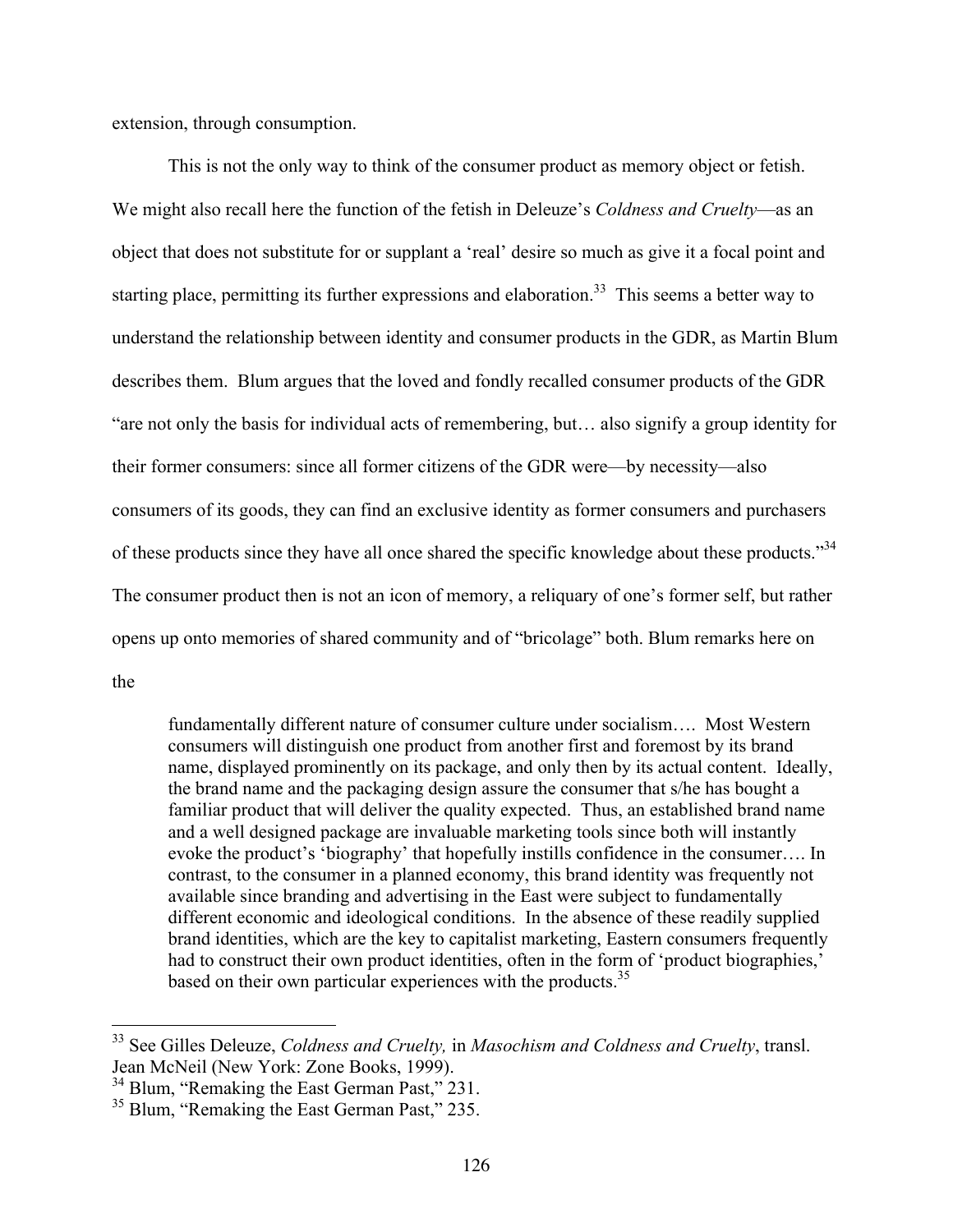Particularly in the light of the "material shortages" noted by Boyer, the implications of this

difference for East German identity formation are great:

consumers in the planned economy…had to get to know their products and brands very well: not only was it important to know genuine quality products, such as Florena Creme, but it was also crucial to know of the products' individual characteristics, such as Ata's propensity to absorb moisture and to become rock hard in the process. In order to avoid ending up with a damaged or altogether useless product, consumers had to know exactly not only which individual package to pick off the shelf but also how to handle it. Issues, such as how to transport the notoriously fragile Narva light bulbs, to give an example (in their own carrier bag) or how to store a box of Ata (wrapped in a plastic bag) became integral parts of the GDR consumers' knowledge. Thus, in contrast to Western consumers who can frequently rely on an everyday product's branded identity to be assured of its quality, and who consequently do not waste much thought on them, their Eastern cousins had to develop these identities largely themselves and with a lot of consumer know-how. Due to the erratic nature of Eastern advertising that was more indebted to its historical and political situation than to the qualities of the advertised product, consumers often surrounded their products with a specific kind of knowledge that was rooted in their own experiences with the products' strengths and weaknesses, and their appropriate handling and use. Thus, in the absence of the powerful corporate branding of the West, Eastern consumers frequently had to write their products' biographies themselves—biographies that were often closely related to the actual biographies of their consumers' everyday lives.<sup>36</sup>

Berdahl similarly emphasizes the importance of the processes of everyday life in her analysis of

*Ostalgie* games. She writes that the creators of

the *Kost the Ost* card game, whose rules require fairly extensive and detailed knowledge of GDR everyday life, described their product as a kind of mnemonic device (*Erinnerungsstifter*). Indeed, many of these *Ostalgie* products seem to fulfill this purpose. After a small group of friends finished playing the *Überholen ohne Einzuholen* board game, for example, their two hosts, Andrea and Volker, brought out of storage boxes of GDR identity cards, *Junge Pioneere* and *FDJ* membership books, and other personal artifacts from the vanished state. The group spent another hour poring over these items together, recalling the various state-sponsored activities and groups they had participated in, poking fun at Andrea for dutifully pasting the tiny monthly membership stamps into her membership books, and reminiscing about the shortages of goods and materials that had dominated much of daily life in the GDR.<sup>37</sup>

<sup>&</sup>lt;sup>36</sup> Blum, "Remaking the East German Past," 241.

<sup>&</sup>lt;sup>37</sup> Berdahl, "N(O)stalgie for the present," 202.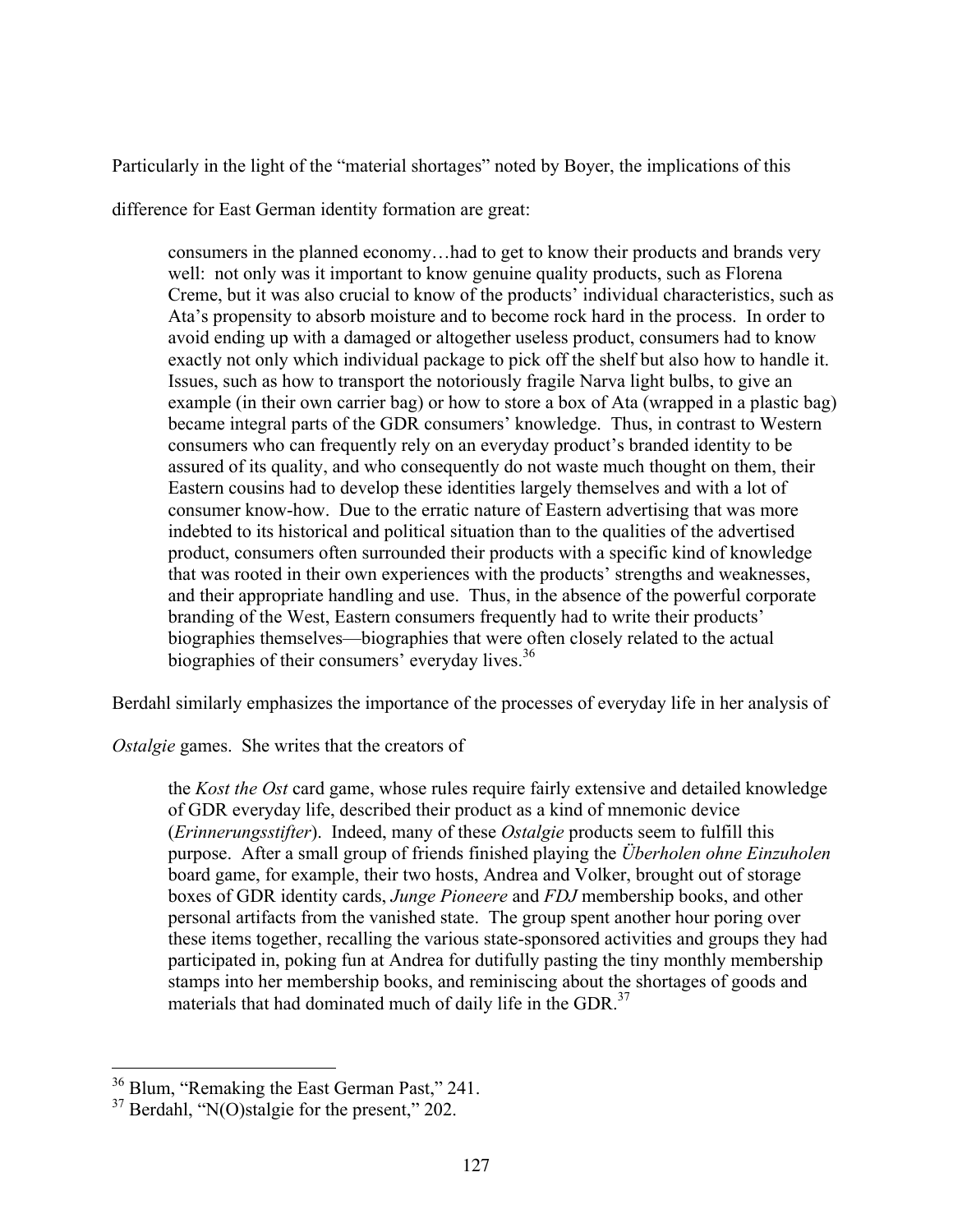The more successful, more embedded operations of *Ostalgie* focus therefore on renewing or reawakening an unspoken, embodied sense of shared identity and community that is arguably as unrepresentable as it is palpably real to those who experience it: "it's not only the music,' said one customer at an 'Ost-disco', it's the shared memory. When the music is playing, people look at each other and just know, without having to say anything."<sup>38</sup>

The problem comes with translating this felt, embodied, unrepresentable sense of community into real public identity and social agency within the spheres of Western-domainted German public culture. Berdahl finds reason for optimism in the case of *Konsum Lepizig*, "a regional supermarket chain in Leipzig and one of the few surviving East German enterprises in a landscape dominated by western discount stores."<sup>39</sup> The store emphasized, and thereby helped to solidify and empower visible local networks:

'We are sticking together and shop in *Konsum*' reads one of its marketing slogans; 'We're from *here*' declares another in an advertising supplement whose heading includes the five coats of arms of the New Federal States; and most of its store-fronts proudly proclaim '*Konsum Leipzig*: One of *Us*.' Still functioning as a cooperative, *Konsum* stores specialize in products produced in the former GDR, often by re-privatized firms, including many 'trusted old brand-names.' 40

Nonetheless, the very success of *Konsum Leipzig* as a commercial venture leads back into the

ideological and structural cul-de-sac of *Ostalgie* as regressive, nostalgic escape. Berdahl writes,

in a 1995 *Der Spiegel* cover story identifying the emergence of such oppositional practices throughout the former GDR, the former East German writer Monika Maron is quoted as ridiculing the notion that anyone who 'buys Bautzener mustard or Thuringer wurst is a resistance fighter.' Indeed, the marketing and consumption of *Ostalgie* represents a certain commodification of resistance, particularly when several of the supposedly eastern German products are now produced and distributed by western German firms. This framing of eastern German identities and of resistance to western German dominance in terms of product choices and mass merchandising entails a sort of *Ostalgie* for the present (to transform a phrase of Fredric Jameson's [1989]: practices that

38 Berdahl, "N(O)stalgie for the present," 203.

<sup>&</sup>lt;sup>39</sup> Berdahl, "N(O)stalgie for the present," 200.

<sup>40</sup> Berdahl, "N(O)stalgie for the present," 200.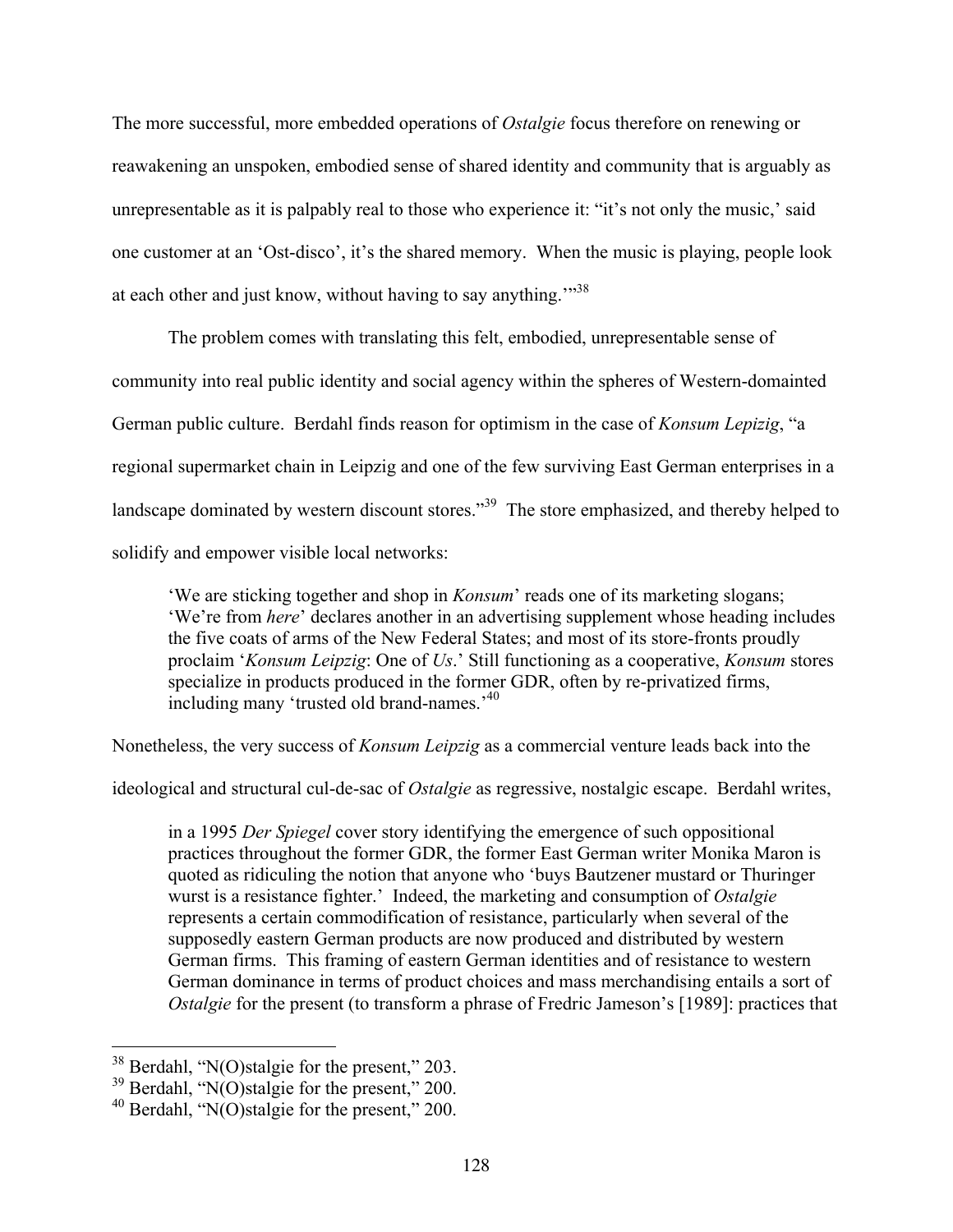both contest and affirm the new order of a consumer market economy. In other words, to paraphrase DeCerteau, consumers of *Ostalgie* may escape the dominant order without leaving it.<sup>41</sup>

Even when they seem most promising, the fear remains that these expressions of East German memory and identity cannot effectively challenge the dominant Western paradigm without also affirming it; their energies are recuperated by the very system they hope to contest, at the very moment they engage with it. This may lead to easy dismissal of any political claims behind these expressions of memory—"for many," Berman notes, "these nostalgia games and products are camp, proving Marx's dictum true that history repeats itself as farce" $42$ —or to a flattening and dispersal of the particularity and local identity they hope to preserve, as in David Clarke's argument that "the GDR's history becomes absorbed into a postmodern consumer culture, in which the past is recycled and reinvented as style and can potentially be enjoyed by Western as well as Eastern consumers."<sup>43</sup>

The phenomenon of *Ostalgie* marks the importance of local identity and local memory as particular points of friction or turbulence in East Germany's accession to a global social and cultural order. To the extent that we, as critics, are invested in making that global order as democratic as possible—in part by "protect[ing] cultural diversity," as Clarke writes, "in the face of the homogenizing forces of global capitalism," the particular tensions of *Ostalgie*, and the critical impasses that often arise around the matter of co-opting or recuperation of such attempts at preserving local identity and cultural memory, are both of enormous global interest. The situation suggests a need to employ multiple analytical frameworks at once, carefully interrogating their relationship to one another. I return, then, to the model of selfhood that

<sup>&</sup>lt;sup>41</sup> Berdahl, "N(O)stalgie for the present," 206.

 $42$  Berdahl, "N(O)stalgie for the present," 203.

<sup>&</sup>lt;sup>43</sup> Clarke, "Introduction," 187-190.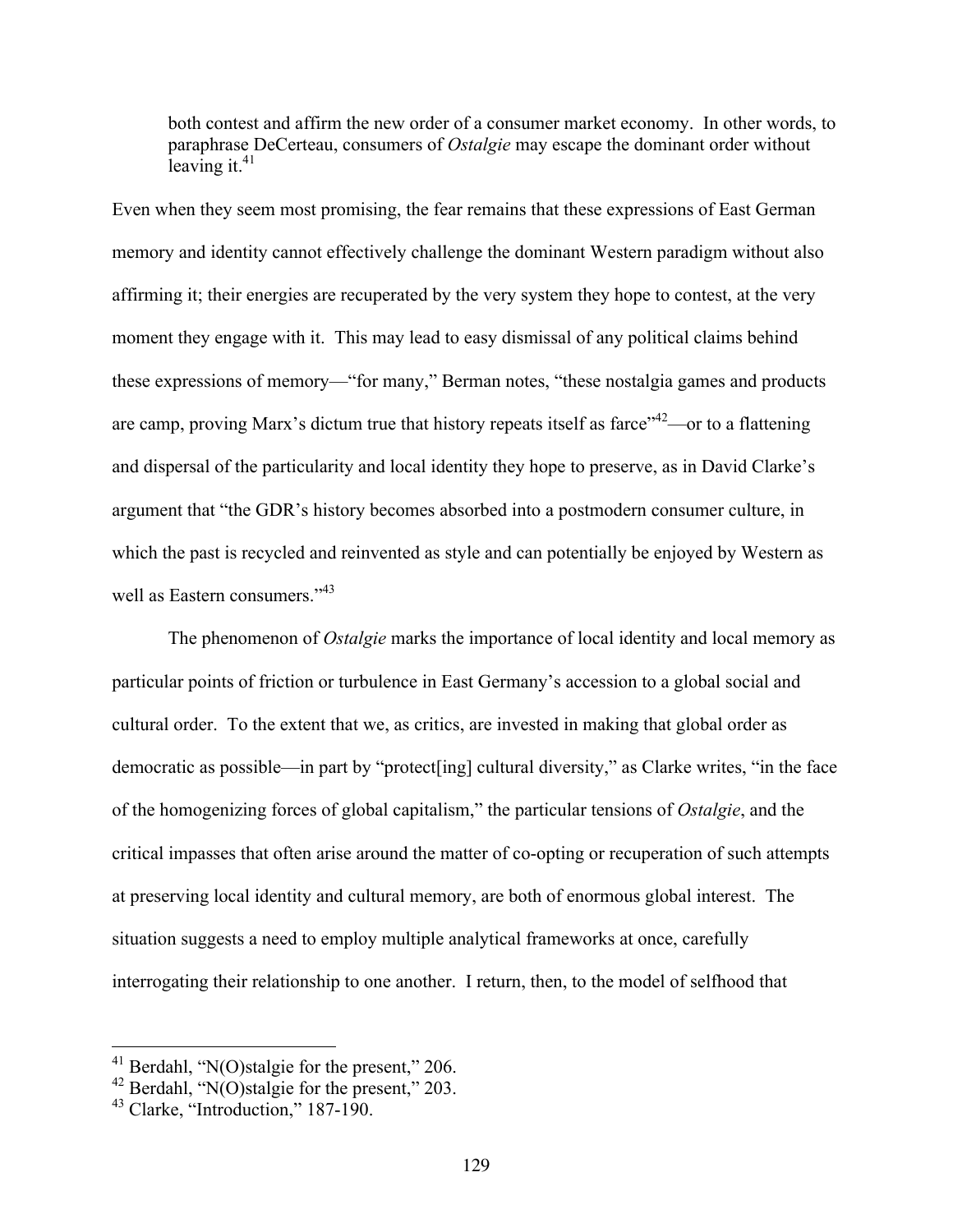western brand-oriented consumer culture encourages, with its underlying themes of ownership or possession, teleology, symbolic substitutions. Above I suggest that this cultural and economic system presumes—even demands—from its participants a "liberal-humanist" model of subjectivity. Describing this social and economic subject of unified Germany as "liberal humanist," should not be seen as any kind of totalizing statement about individual inhabitants of global Germany; on the contrary, the purpose of this framework is to identify the ways in which dominant precepts and presumptions shape the flows of power and the possibilities for individual and collective agency, in order that moments of resistance may be properly identified and acknowledged as such.

Contrasting the "liberal humanist" model of subjectivity to the more expansive and networked "posthuman" model, after Katherine Hayles, 44 may permit a more nuanced understanding of the cultural, sociological, and psychological impact of the dissolution of the barrier of the Berlin Wall. It gives us a point of reference for recognizing the alternative models of subjectivity and cultural orientation that still persist as not-yet lost and potentially valuable elements of East German habitus and cultural memory. It can also help us understand the cultural and historical forces specific to Germany that make this liberal humanist model an attractive element of western-dominated public culture after the *Wende*. And most importantly for the overall focus of this essay, it helps us to understand Nomad's *The Last Cowboy* as a subtle but deeply engaged political artwork for a new medium and a new age.

I return then to the topic of a liberal humanist economy of identity. Georgina Paul describes the convergence of East and West Germany in overwhelmingly structural, economic terms. "Unification," she writes,

<sup>&</sup>lt;sup>44</sup> See Chapter Two for a more extensive discussion of Hayles' "posthuman."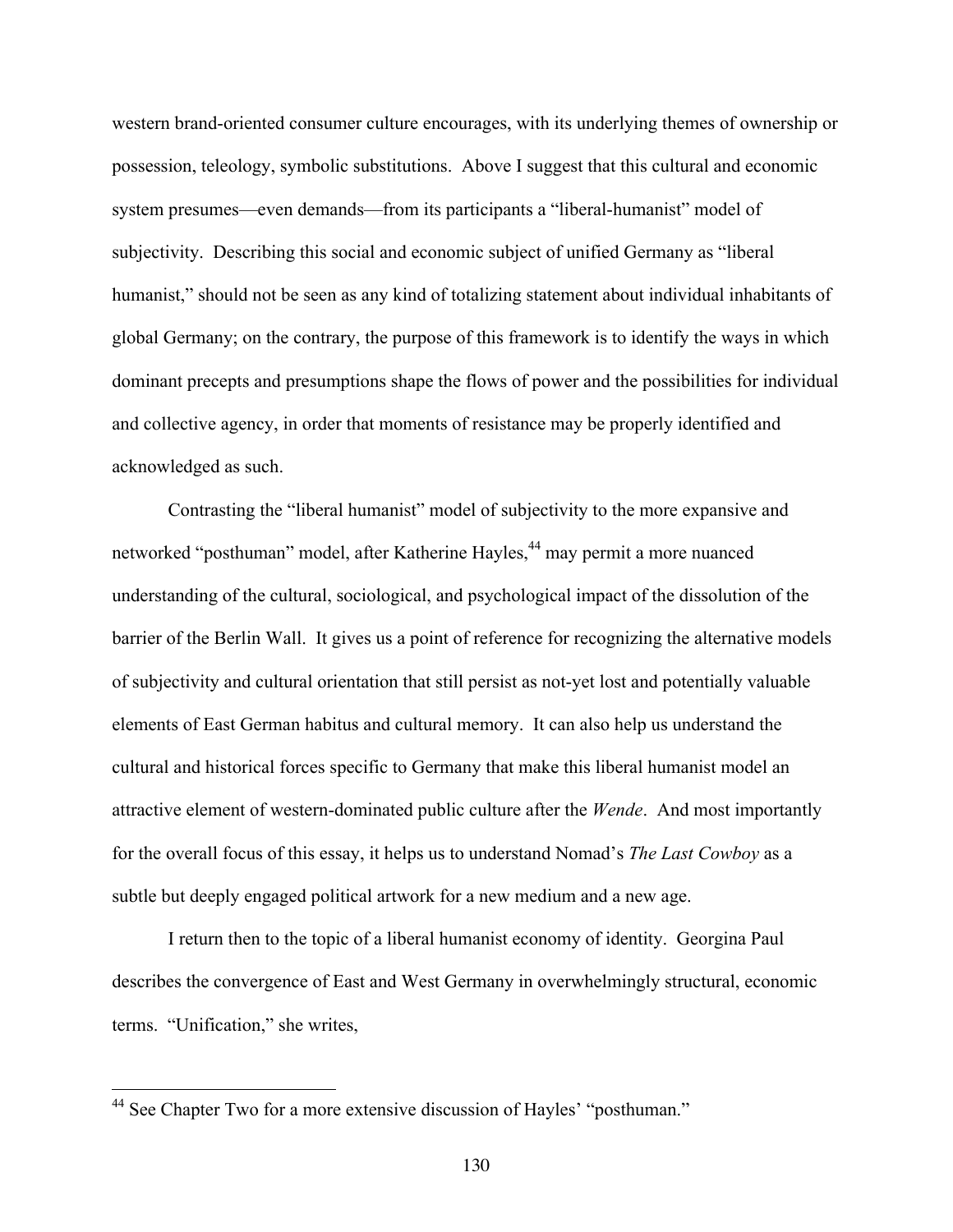brought about a relationship of disjuncture, though: the integration overnight of a population of seventeen million citizens from a centrally planned state system based on collective principles into an advanced and pluralistic market-oriented system which had been developing its own dynamic over a space of some four decades. The nonsynchronicity between the two systems in terms of their respective state of modernization was decisive in determining subsequent developments. Not only was the Federal Republic economically much fitter than the GDR, it was also far advanced towards the deregulated, accelerated, fluid phase of modernization which [Zygmunt] Bauman elsewhere terms 'liquid modernity' and which demands of the individuals who live in it a high degree of flexibility and capacity for self-reinvention. This was a daunting prospect for eastern Germans accustomed to a protected social system characterized by full employment, with state subsidies for basic living needs, and to paternalistically imposed ideological structures. 45

To elaborate the assumptions and expectations made of this subject of "liquid modernity," we

## should consider that

community is, according to Bauman, by definition utopian, temporally located in a putatively lost past or yet-to-be –attained future. As an ideal, 'community' signifies nostalgically remembered or hoped-for security, confidence, and mutual trust between a society's members which stand in relation to a present defined by its lack of these qualities. While the impulse towards community can be understood as the drive towards security, 'really existing community,' is paid for in the 'currency of freedom,' since a 'collectivity which pretends to be community incarnate, the dream fulfilled […] demands unconditional loyalty and treats everything short of such loyalty as an act of unforgivable treason.' 46

Paul notes as well that "'freedom' in Bauman's reading, always means the freedom of the

individual from collective constraint."<sup>47</sup>

Some version of this tension may indeed be 'endemic to being human,' but the notion that the strengths of community and individual exist in a kind of zero-sum give and take, or that the individual's role consists of a series of rational and self-interested calculations designed to balance between the supposedly mutually exclusive benefits of "security" and "freedom"—this ultimately economic viewpoint represents a very particular understanding of the human

45 Paul, "The Privitization of Community," 289.

<sup>46</sup> Paul, "The Privitization of Community," 289.

<sup>47</sup> Paul, "The Privitization of Community," 289.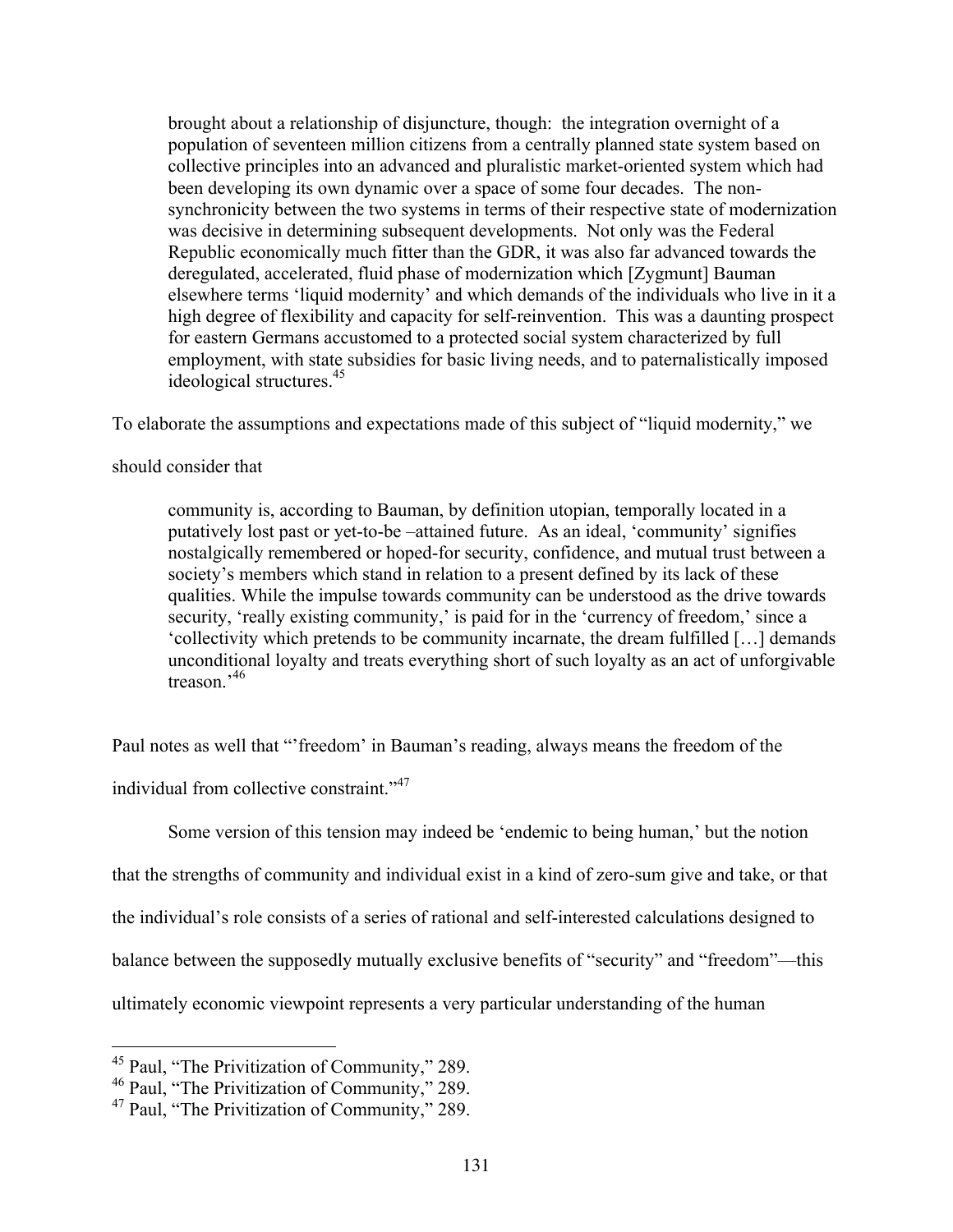condition—one closely related to Western capitalism and to modernity itself—what Hayles calls the "liberal humanist subject."

It is also somewhat telling in the passage above that Bauman describes "community" any "community"—as "utopian, temporally located in a putatively lost past or yet-to-be attained future." Temporally displaced from the here and now, such community cannot be "real," in the symbolic conceptual model of the western-dominated liberal humanist framework; it is excluded from possibility from the start, as a matter of structure, and can only persist as fetishized telos or idealized past, a "no-place,"<sup>48</sup> from the perspective of the liberal humanist present.

In direct contrast to this viewpoint, Georgina Paul quotes Lothar Probst's differentiation between West and East German values, "as identified in opinion surveys." Probst writes that:

In general, East Germans place value much more than West Germans on social security and equality, close social relationships and a sense of community. West Germans, on the other hand, emphasize the preferences of a liberal society such as self-realization, individualism and political freedom. This commitment, he proposes, originates in a diversity of 'value-oriented communities and opposition groups,' the 'everyday life communities and networks' which enabled the experience of confidence, trust, and free communication in a localized collective culture opposed to and not to be confused with 'the artificial collective culture which was decreed from above.<sup>49</sup>

Note here Probst's care to distinguish between the emergent camaraderie of everyday communities and networks, and the official, "artificial collective culture which was decreed from above." The more important sense of identity was based in practice, local networks, habits—and not in the representations—or machinations—of identity in public culture. "In this light," Probst continues, "the 'public lament of many East Germans for the loss of 'community' does not necessarily express an 'Ostalgia'"—that is, a longing for the GDR itself or for 'East German'

48 See Boyer's discussion of utopia as "no-place" in Boyer, "Ostalgie and the Politics of the Future," 361-381.

<sup>49</sup> Paul, "The Privitization of Community," 290-291, referencing Lothar Probst.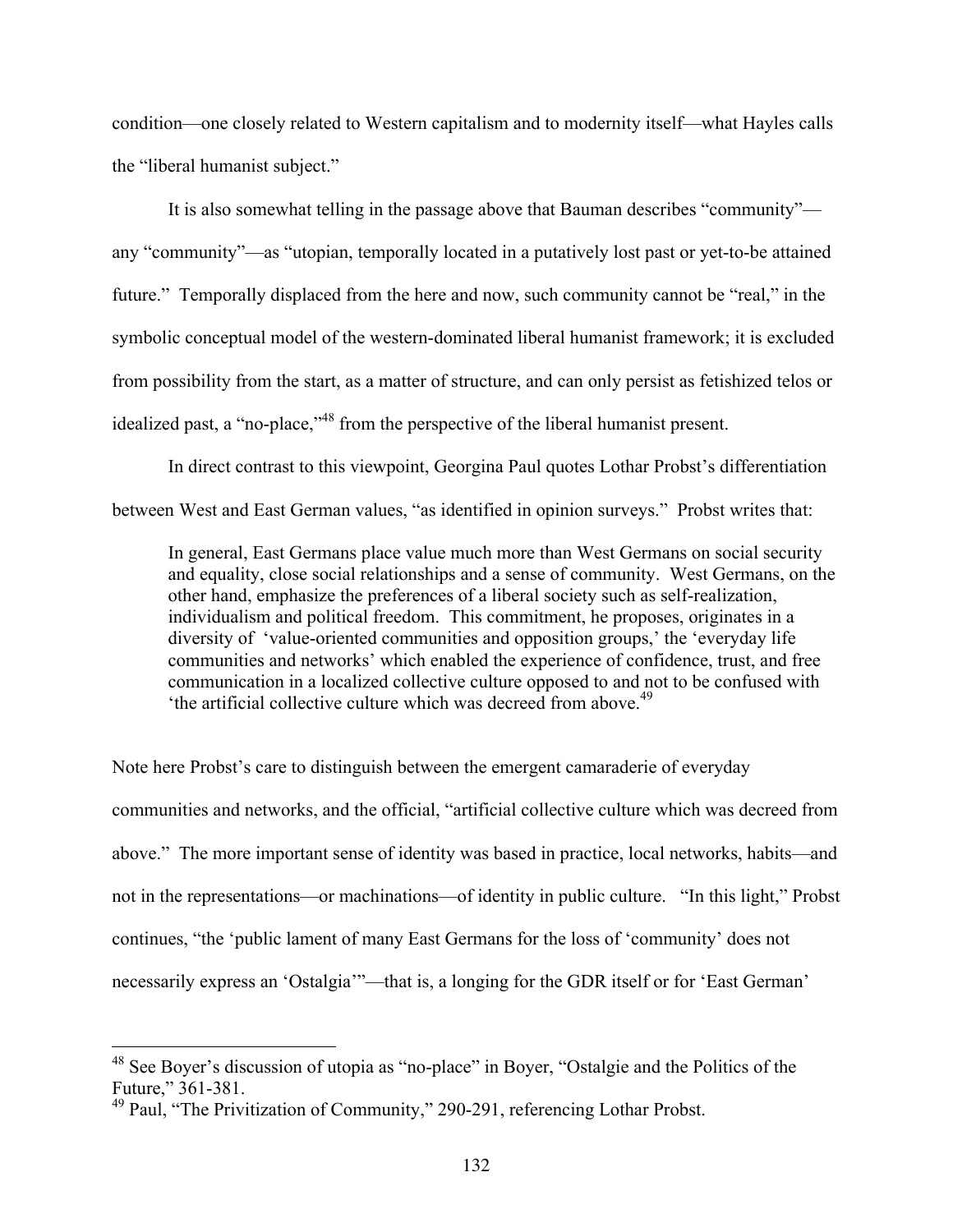identity as such—"'but a feeling for the loss of close interpersonal social relationships in a new individualistic environment."<sup>50</sup> Ironically, the community remembered as "real"—and distinct from the fantasy of collective identity promoted by national propaganda—becomes "utopian" in a literal sense after all, and retrospectively difficult to disentangle from the labels of GDR national culture that become the only way to represent it in the post-unification present.

The political, "psychic" and "ethnological" terms of this situation and the power dynamics that inform it provide the crux of Dominic Boyer's argument in "Ostalgie and the Politics of the Future in Eastern Germany." Boyer describes the structural conditions of post-*Wende* identity formation and historical agency in terms of the specific national historical traumas of Germany's Nazi past.

Recall Boyer's condemnation of "the domination of West Germans and FRG social institutions over all domains of life in Eastern Germany" and assertion that "the FRG Cold War social imagination has become the inheritance of unified German public culture."<sup>51</sup> Boyer here uses the label "Cold War" to denote a subject model I describe above as "liberal humanist," but emphasizes the historical, rather than structural, elements that inform that subject's epistemological and psychic attachment to binary limits. The subjects of Boyer's "Cold War" social imagination and Hayles' "liberal humanist" imagination both constitute themselves through the expulsion of perceived negative or feared qualities from the self and projection onto an objectified other. Boyer argues that this process applied equally to national identity formation in both West and East in the decades before re-unification and had much to do with both Germanys' coping with the burden of the past (*Vergangenheitsbelastung*)—attempting to form a functional sense of nationhood and national identity in the aftermath of the traumatically violent

50 Paul, "The Privitization of Community," 290-291.

<sup>51</sup> Boyer, "Ostalgie and the Politics of the Future," 372.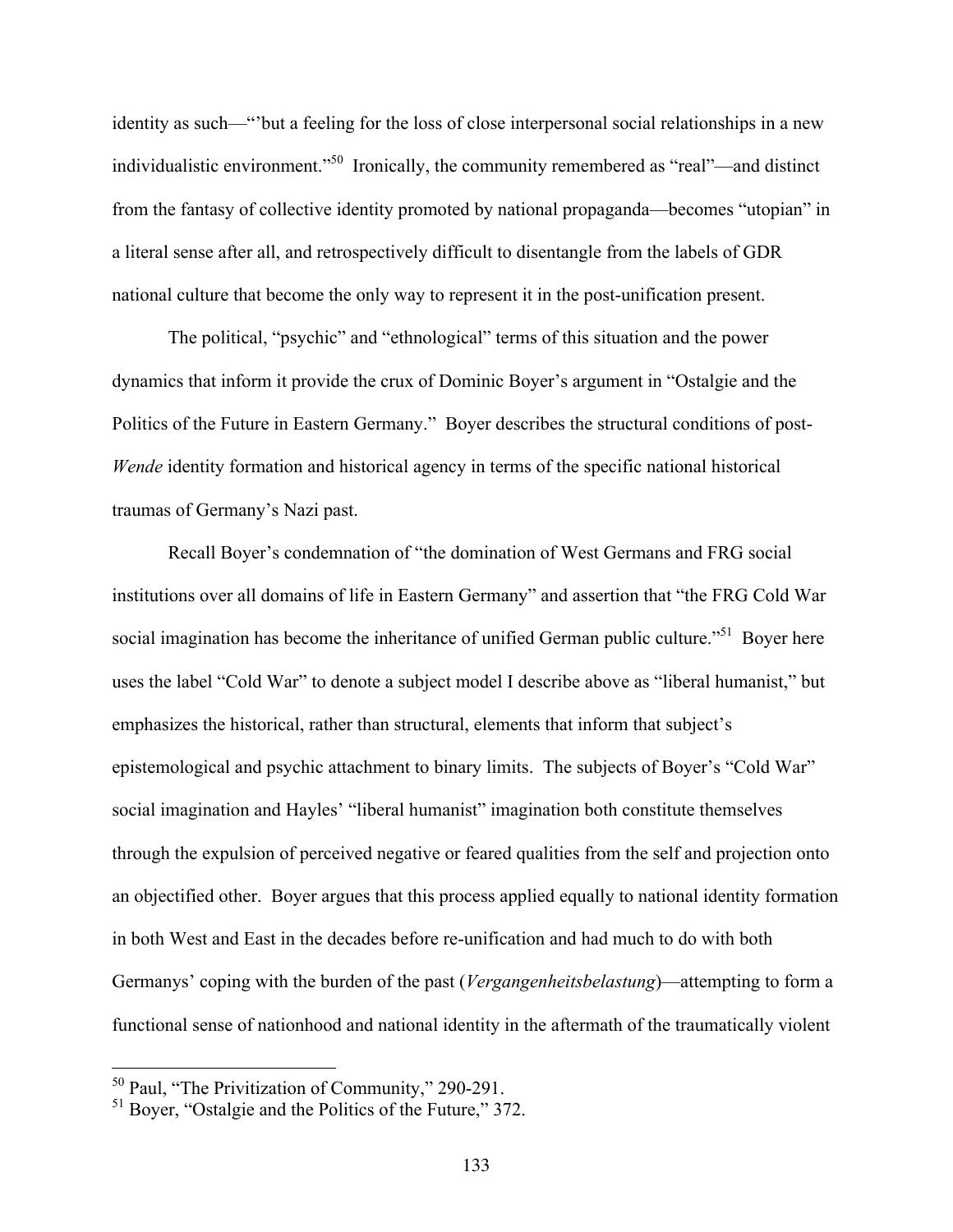perversions of the idea of nationhood and cultural identity inflicted by Nazi Germany. The phenomenon of *Ostalgie* then takes place within a broader "politics of memory" that is both "ethnological" and "psychic" –with each nation, West and East, defining itself not merely as a present-tense political entity, but, in a deeper, ethnological, identitarian way, in opposition to the other and to the horror of their shared German past. Boyer writes that,

the existence of two Germanys provided a scale through which degrees of Germanness could be measured and calibrated. Positive and negative poles of cultural Germanness were distilled on both sides of the Wall and then ethnotypical traits were apportioned selectively to the East and the West. In the West, the GDR could become an instantiation of German 'authoritarian traditions' that threatened a return of dictatorial terror to Germany. Meanwhile, in the East, the FRG (Federal Republic of Germany) represented German cultural qualities of aggression and intolerance honed by the imperialist imperative of international capitalism. The citizenry of each Germany was depicted by the opposing side alternately as being 'more German' in their authoritarian proclivities and as being relatively innocent victims of a criminal regime. In both cases, the 'truly' forward-looking Germany defined itself in opposition to the backward glance of the other Germany. For each Germany, the other represented the national-cultural past against which its ideal national futurity could be measured. Neither Germany, in the end, made sense without the other. 52

In each case, "the other Germany had come to function, in essence, as a 'prosthesis' (in Derrida's sense [1998]) of identification and origin. Although by no means a cure to the burden of national history, it stabilized a Germanness that kept a worse Germanness at bay." Unification, then, "provided an unexpected crisis" –this prosthesis, "the 'other Germany,'" was "forever lost." Boyer argues that this loss provoked a "real trauma" for both West and East.<sup>53</sup>

This crisis and its close relationship to a traumatic history are of course particular to

Germany. But it resembles Hayles' description of the liberal humanist subject's self-

constitution, achieved by confirming a boundary of selfhood, postulating an Other at that

boundary—an other construed entirely in terms of the self, objectifying that other, and expelling

<sup>&</sup>lt;sup>52</sup> Boyer, "Ostalgie and the Politics of the Future," 369-370.

<sup>&</sup>lt;sup>53</sup> Boyer, "Ostalgie and the Politics of the Future," 370-371.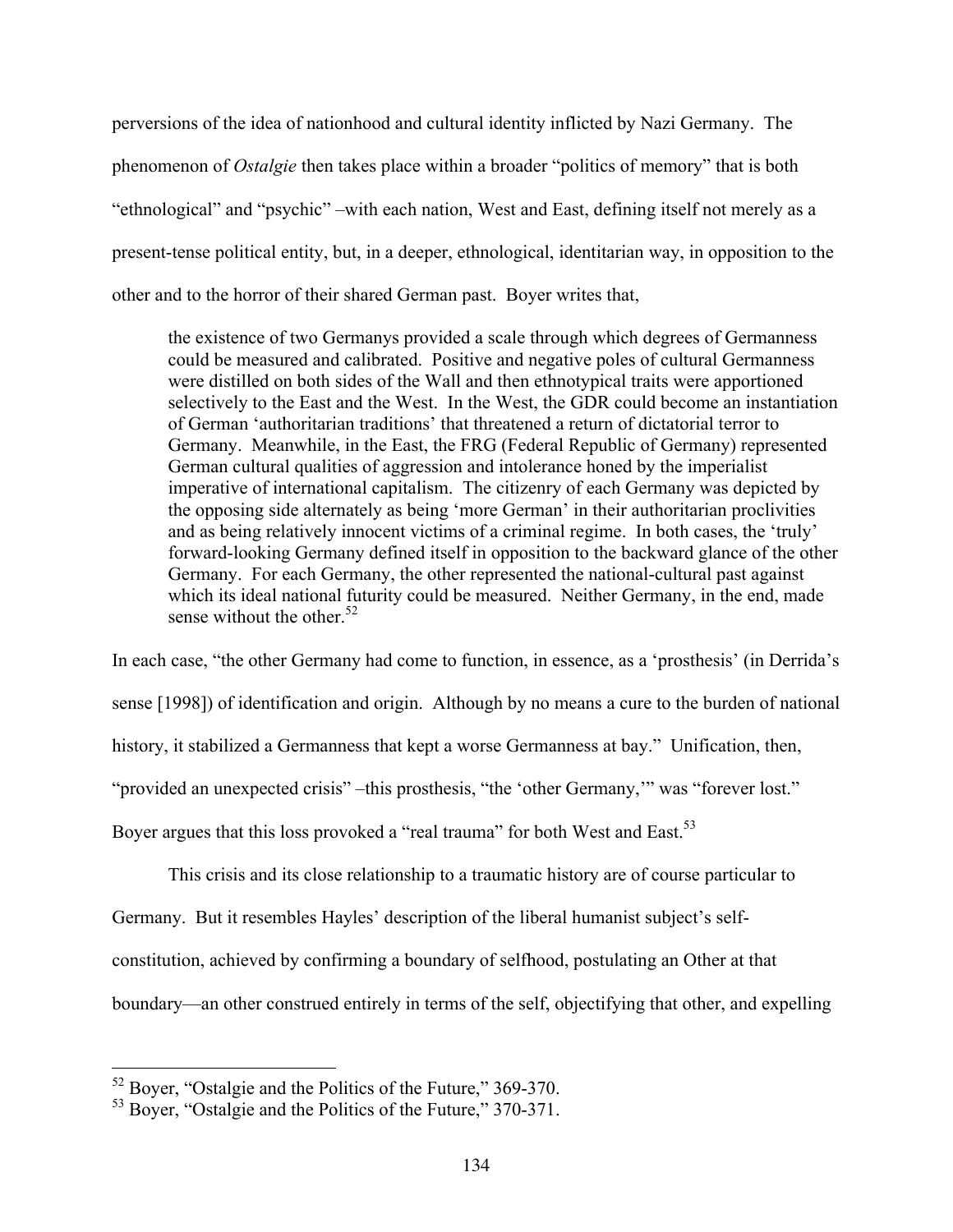or expunging feared negative qualities from the self by projecting them onto the other as a inverted "screen" of selfhood. Hayles writes that:

In their negative manifestations, the self's boundaries act as symbolic structures that attack and denigrate whatever is outside and therefore different from the self, as if they were immune systems projected outside the skin and left to run amok in the world. When these dynamics prevail, the Other is either assimilated into the self to become an inferior version of the Same or remains outside as a threatening and incomprehensible alterity. So women are constructed as castrated men or Medusa figures; blacks as inferior whites or cannibalistic devils; the poor as lazy indigents or feral criminals.<sup>54</sup>

One need look no further for a correlation between this model of self constitution and Boyer's argument about the "other Germany" phenomenon of the Cold War years than Horst Sindermann's official designation of the Berlin Wall as an "*antifascistischer Schutzwall*," an anti-fascist protection wall, in 1961. For Hayles, however, the dispersed, interactive, networked screens of new media compromise and complicate the boundaries of liberal humanist selfhood, such that the surface or screen for self-constitution in the current media age is no longer the inert projection screen of liberal humanist paradigm, but an interactive "cyborg" screen, an interface and space of encounter that opens simultaneously onto broader networks and on to unpredicted elements of the self. "Conflating self and Other," Hayles writes,

the Mirror of the Cyborg brings these constructions into question…. One can imagine scenarios in which the Other is accepted as both different *and* enriching, valued precisely because it represents what cannot be controlled and predicted. The puppet then stands for the release of spontaneity and alterity within the feedback loops that connect the subject with the world, as well as with those aspects of sentience that the self cannot recognize as originating from within itself. At this point the puppet has the potential to become more than a puppet, representing instead a zone of interaction that opens the subject to the exhilarating realization of Otherness valued as such."<sup>55</sup>

It is possible to imagine that a scenario like this arise from the removal of the bifurcating

54 N. Katherine Hayles, "The Seductions of Cyberspace," in *Rethinking Technologies*, ed. Verena Andermatt Conley (Minneapolis: University of Minnesota Press, 1993), 187-188.

<sup>&</sup>lt;sup>55</sup> Hayles, "The Seductions of Cyberspace," 187-188.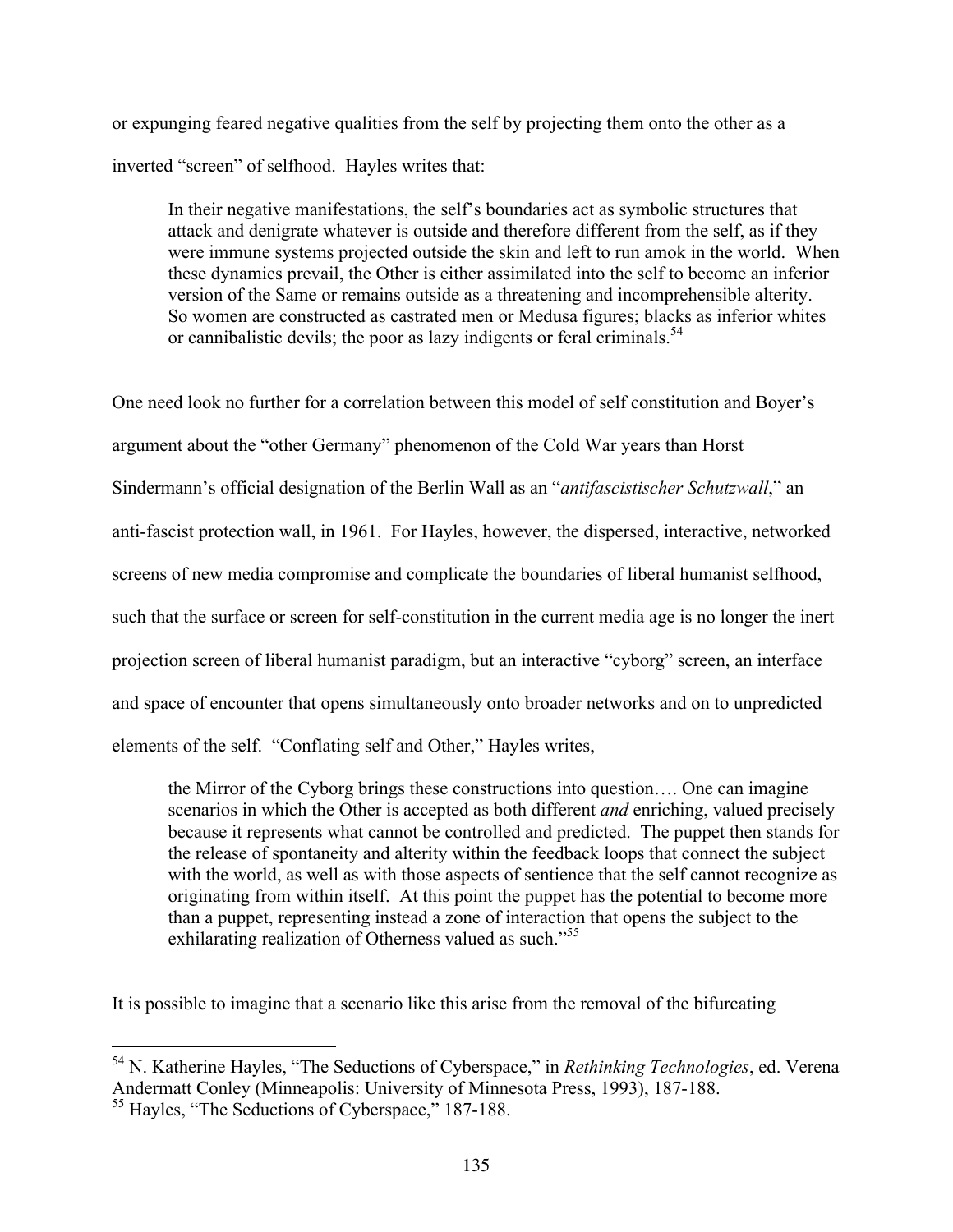*Schutzwall* in the local contexts of post-*Wende* German national culture, that this scenario is already emerging in some small ways, or might yet emerge. Boyer, however, argues that, in the German context, this 'Otherness' has long been inflected with and associated with the historical legacy and cultural memory of Nazism, legacies and memories that are genuinely frightening to contemplate as part of the backdrop and constitution of the self. The phenomenon of *Ostalgie* then continues to keep this 'Other' at bay; we could think of it as effectively dispersing and maintaining the function of the *antifascistischer Schutzwall* even after the Berlin Wall came down, not just as a boundary and protection from the geographical and cultural 'other Germany' of the present moment, but from the much more frightening and dangerous 'other Germany' of history.

In Boyer's argument, *Ostalgie* constitutes a key part of a "second…stage of postsocialist normalization;" its "essential social form…is a gift from the paternal west German to the now abject East German of a particular mode of rehistoricization….But as

Marcel Mauss taught us," he writes,

the social character of any gift enjoins both complicity and reciprocation. I would highlight two obligations that East Germans are now expected to fulfill in order to regain their historical subjectivity. The first is that East Germans coordinate their own knowledge of the past with the western utopia or 'no-place' of the GDR. The second, and more important, obligation is that East Germans make the past into a powerful object of identity and desire, one that will allow those gendered western to then point to *Ostalgie* as a natural effect of the allochronic character of the East…. In the end, East Germans are said to have the relationship to the past that they have simply as a function of the cruel legacy of their authoritarian socialization and not perhaps because the politics of identification and memory in united Germany cannot allow them to have a future.<sup>56</sup>

This "gift" is then part of a larger process whereby the complex folds of memory, identity, history, and community are refracted through processes of bifurcation and reflection. Even after

56 Boyer, "Ostalgie and the Politics of the Future," 378.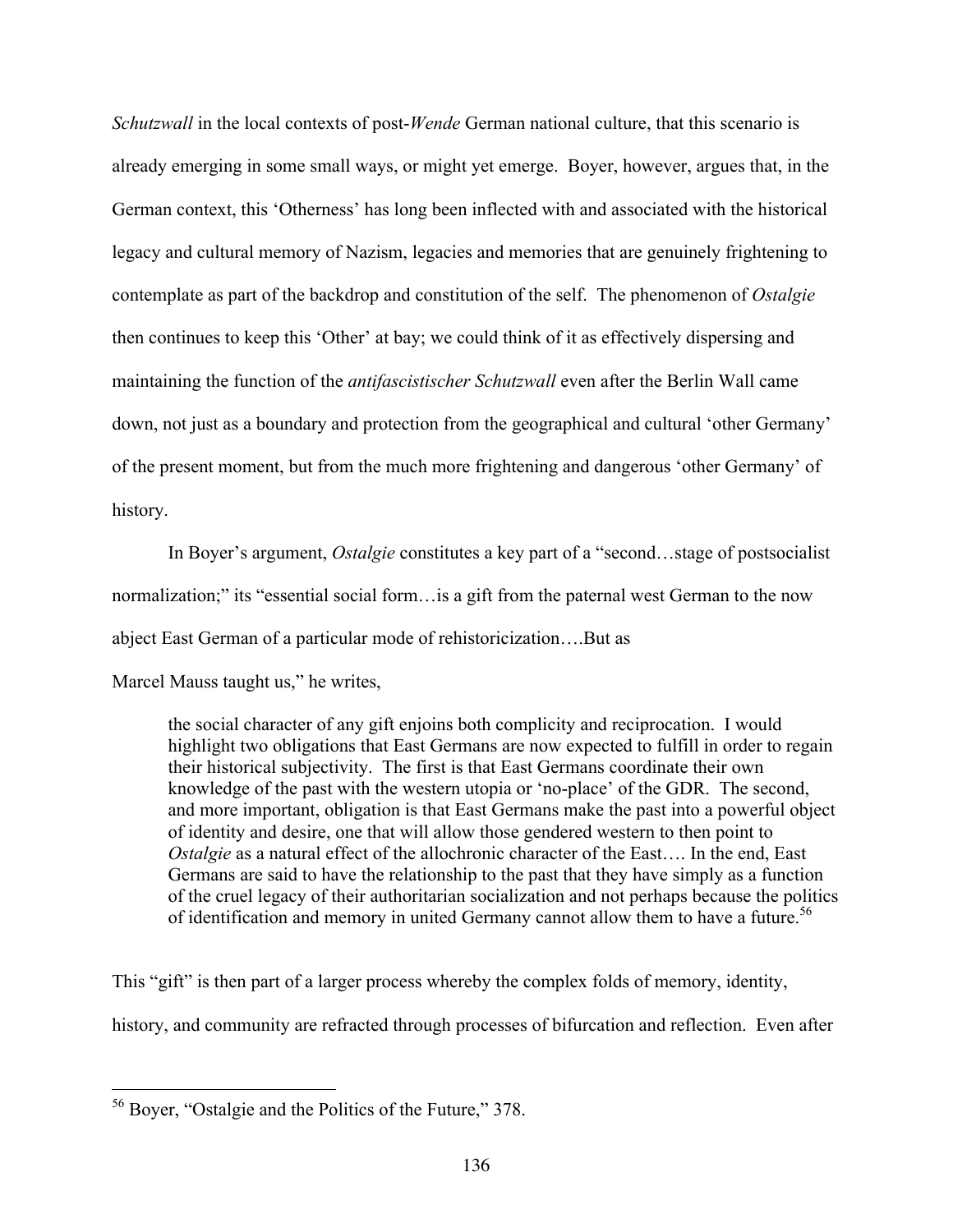the removal of the literal "protection wall" of the Berlin Wall and the creation of what might equally be seen a "zone of interaction that opens the subject to the exhilarating realization of Otherness valued as such," this West German "gift…of rehistoricization" imports the protective logic of prosthesis and projection, creating again an Other at the margin of the self, and projecting onto it those traits of authoritarianism, xenophobia, nationalism, and a relationship to the past that is defined—negatively—by desire rather than disavowal.

Boyer describes this as "the dissolution…of East Germans as historical subjects, that is, as agentive human beings capable of making history."<sup>57</sup> But, although this situation belongs to a unique and painful particular local discourse of history and memory and identity, it also should be considered alongside larger concerns about social and political cultural agency within the spheres of global capitalism, as it has some bearing on a more general problem of retemporalizing the folds of memory after the so-called "end of history." Karen Leeder writes that:

In 1994 the commentator Iris Radisch published an article in *Die Zeit* which heralded "die zweite Stunde Null," as she called it. As after 1945, she argued, much post-1989 German literature had dealt with the large issues of history—unification, the end of the GDR and collective memory. However, a closer look at the younger writers indicated that their preoccupations were very different. There had been a "Generationsbruch." she claimed, and works by younger writers did not, it seemed, have any interest in remembering, reworking or revisiting the past: "Die dritte Nachkriegsgeneration klappt das Große Buch der Geschichte einfach zu. […] Es gibt viele Geschichten, aber keine Geschichte mehr zu erzählen" [the third post-war generation has simply closed the great book of history. There are many stories, but no history to tell any longer].<sup>58</sup>

Radisch's critique suggests an atomization of experience and dissociation from history familiar to critics of postmodernity, but perhaps it also illustrates the flip side of a cultural (or merely

57 Boyer, "Ostalgie and the Politics of the Future," 378.

<sup>58</sup> Karen Leeder, "'Another Piece of the Past': 'Stories' of a New German Identity," *Oxford German Studies* 33 (2004), 128-129.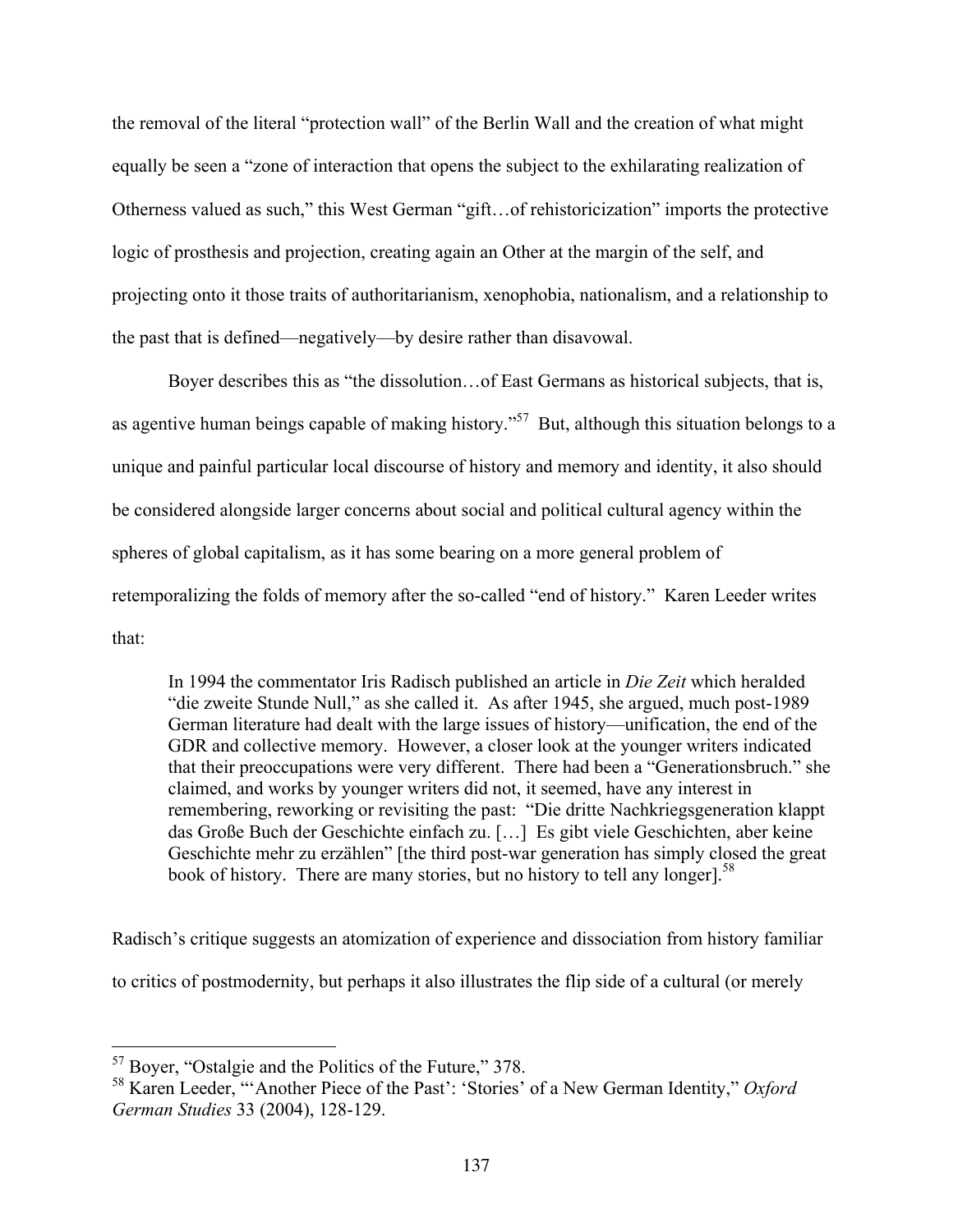cultural-critical) situation in which, as Boyer suggests, one's possibilities for a relationship with history are split into two extremes: either entrapment within the cul-de-sac of "allochronism," or else "freedom" from the confines of history itself—in the liberal-humanist sense of "freedom" as jealously protected autonomy. Continuing her discussion of Radisch, Leeder writes:

It is important that these younger writers do not see themselves as a group with a specific generational experience, nor do they feel their literature should serve a representative function. Rather they offer different and individual perspectives. And the tone is not one of nostalgia, nor does it speak of a retrospectively constructed GDR identity. They are 'free', as Radisch claims, not to construct exemplary narratives in the model of post-war literature, but to express their own lives, liberated from any historical burden…. However, the effects of such freedom are not exclusively positive and these 'stories' also tell of an erasure of identity and history which leaves individuals anchorless in East and West." 59

Here I would like to regroup slightly and make an associational leap sideways by relating the atomization of "stories" in Radisch's rhetoric to the mediatechnological passage from cinematic projection to the mobile, unfettered engagement of new media, a process that, globally, was accelerating rapidly throughout Germany's transformative decade of the 1990s. Margaret Morse writes that, "since the advent of electronic media, image projections have been increasingly liberated from the need for a physical surface or support and are more and more free to haunt everyday life. The canvas screen familiar from the cinema has been stripped away…" In this context, the "spectator, once chained like a prisoner in Plato's cave, has become a performer, free to make a path charged with meaning through space."<sup>60</sup>

Nomad's *The Last Cowboy* takes on all of these dynamics at once; this becomes unmistakably clear in one particularly striking moment of the DVD. In contrast to the ebb and flow of video images elsewhere in the first video channel, here the small box of video footage is

59 Leeder, "'Another Piece of the Past,'" 130.

<sup>60</sup> Margaret Morse, "Body and Screen," *Wide Angle* 21 no. 1 (January 1999): 63-64.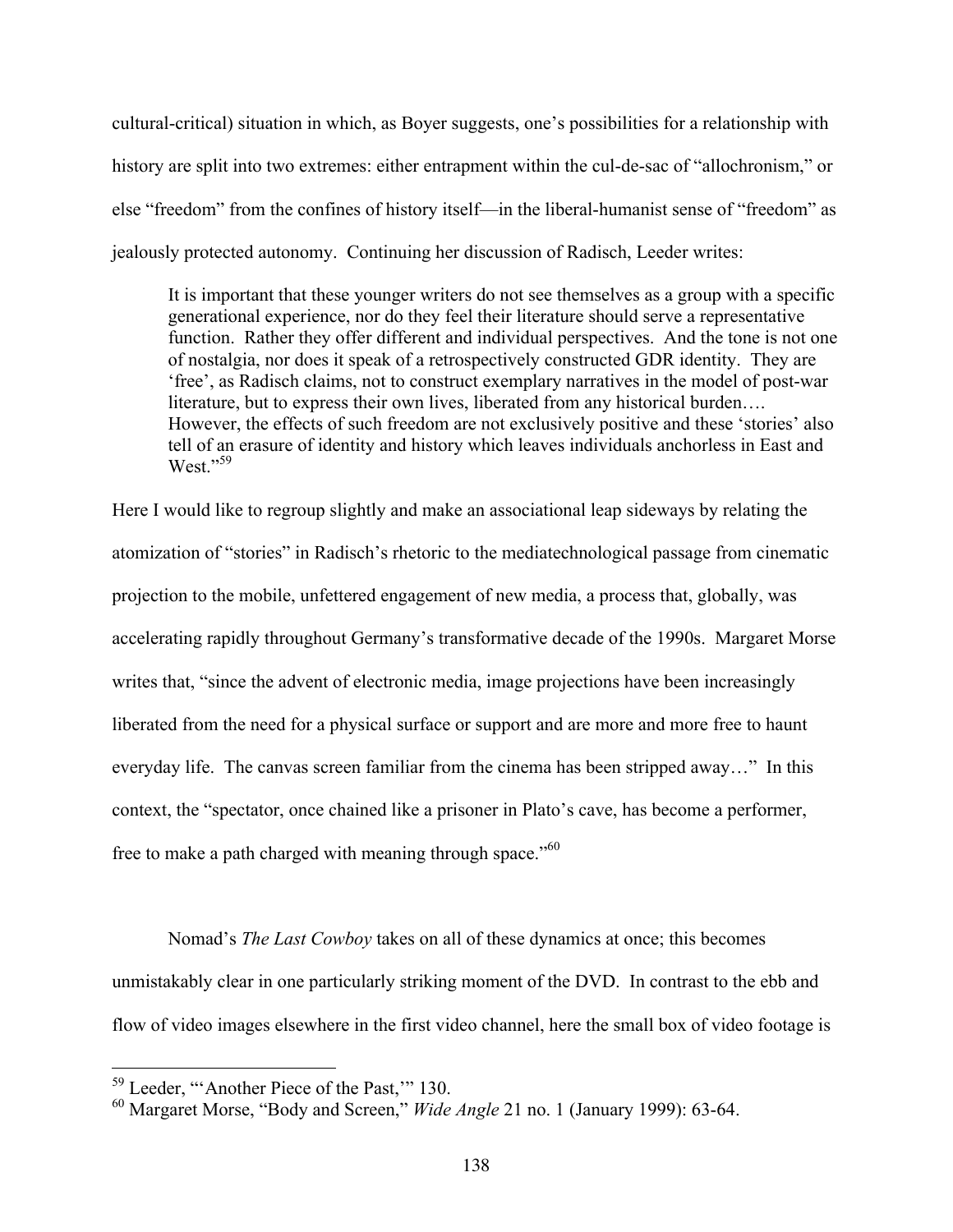clearly delineated as a television screen. Around it, we see a hand-drawn tv console and a blocky, animated human figure. This figure, presumably the narrator, is watching news reports of the Berlin Wall's collapse. The text on screen recalls her response to the news: she finds herself frozen until she imagines the "invitation" of a cowboy, who appears on screen as a classic Marlboro Man on horseback, seemingly spliced straight out of a U.S. cigarette ad. As the sound of hooves rings out, he leads her through the television screen, into the traffic jam at the border, and off into the sunset, so to speak. The text on screen reads: Westward Ho.

With this invitation, *The Last Cowboy* reiterates its version of an old paradigm, the trope of narrative as journey, and inflects this trope with the complexity and fraught cultural dynamics of the *Wende*. The journey west is in some ways comparable to journeys of exploration and conquest referenced elsewhere in the artwork. In addition to the conquest of the American frontier implied by the figure of the cowboy, we see images of Russian space exploration, a different but equally paradigmatic journey of exploration and progress, and hear about the protagonist's denied wish to be a kosmonaut. Playing on the trope of narrative journey, we could read the protagonist's travel westward in terms comparable to the atomization of history and the double-edged storytelling "freedom" described by Iris Radisch; the westward journey, too, might be seen as the atomization of a power formerly vested only in institutions; here, the protagonist's newfound power to create her own narrative of exploration.

She is free, then, "to make a path charged with meaning through space," but this merely begs the question of where this meaning might come from. She has lost most sense of cultural or ideological orientation and faces the threat of "an erasure of identity and history which leaves individuals anchorless in East and West." It is, furthermore, not at all clear if her westward journey is ultimately an act of freedom and agency, or an inexorable slide into the powerful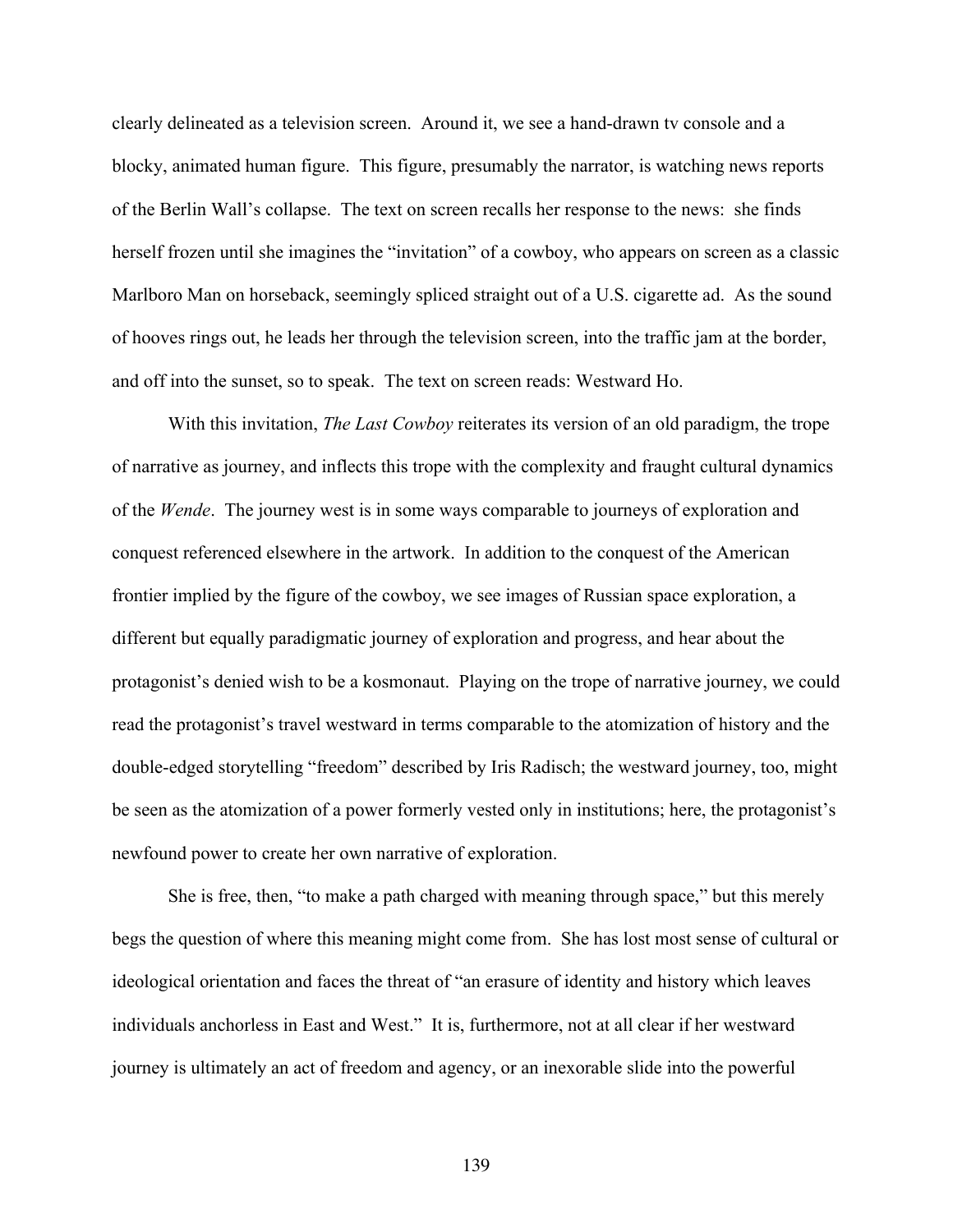currents of a new cultural dominant.

Here *The Last Cowboy*'s "low tech" aesthetic and relatively low interactivity become significant. These attributes emphasize the fact that the operative narratives here are not ones that the narrator (or the artwork's user) chooses, but ones that inhabit her imagination, drawn from the codes of popular media and genre cinema. There is no way to ignore the fact that this character's travel "into the sunset" repeats the journey of westward expansion that is *the* ideological contest of the DEFA *Indianerfilme* of her memory. In the historical, cultural, and mediatechnological context of *The Last Cowboy*, such a journey can neither be wholly "free" nor wholly neutral.

Given the genre's importance for my interpretation of *The Last Cowboy*, let me backtrack slightly here and discuss the history and ideology of the DEFA "*Indianerfilme*" of the 1960s and 1970s. Many scholars and critics have commented on the irony that the German Democratic Republic was even capable of producing such seemingly bourgeois light entertainments in the first place: at the time, the GDR was "one of the most isolated of state-socialist countries," with such strict censorship and cultural controls that "often films from the other socialist countries, including the Soviet Union, could not be screened in the GDR because their content was deemed in violation with local cultural policy." 61 The GDR furthermore embraced a strongly worded policy of vehement opposition to the "manipulated *Unkultur*"<sup>62</sup> of the capitalist West. Nonetheless, between 1966 and 1976 the GDR produced some dozen popular films that directly followed Hollywood genre models. These were predominantly Westerns, and as such they were

61 Jon Raundalen, "A Communist Takeover in the Dream Factory—Appropriation of Popular Genres by the East German Film Industry," *Slavonica* 11 no. 1 (2005): 69.

<sup>&</sup>lt;sup>62</sup> A favorite phrase of Erich Hönecker.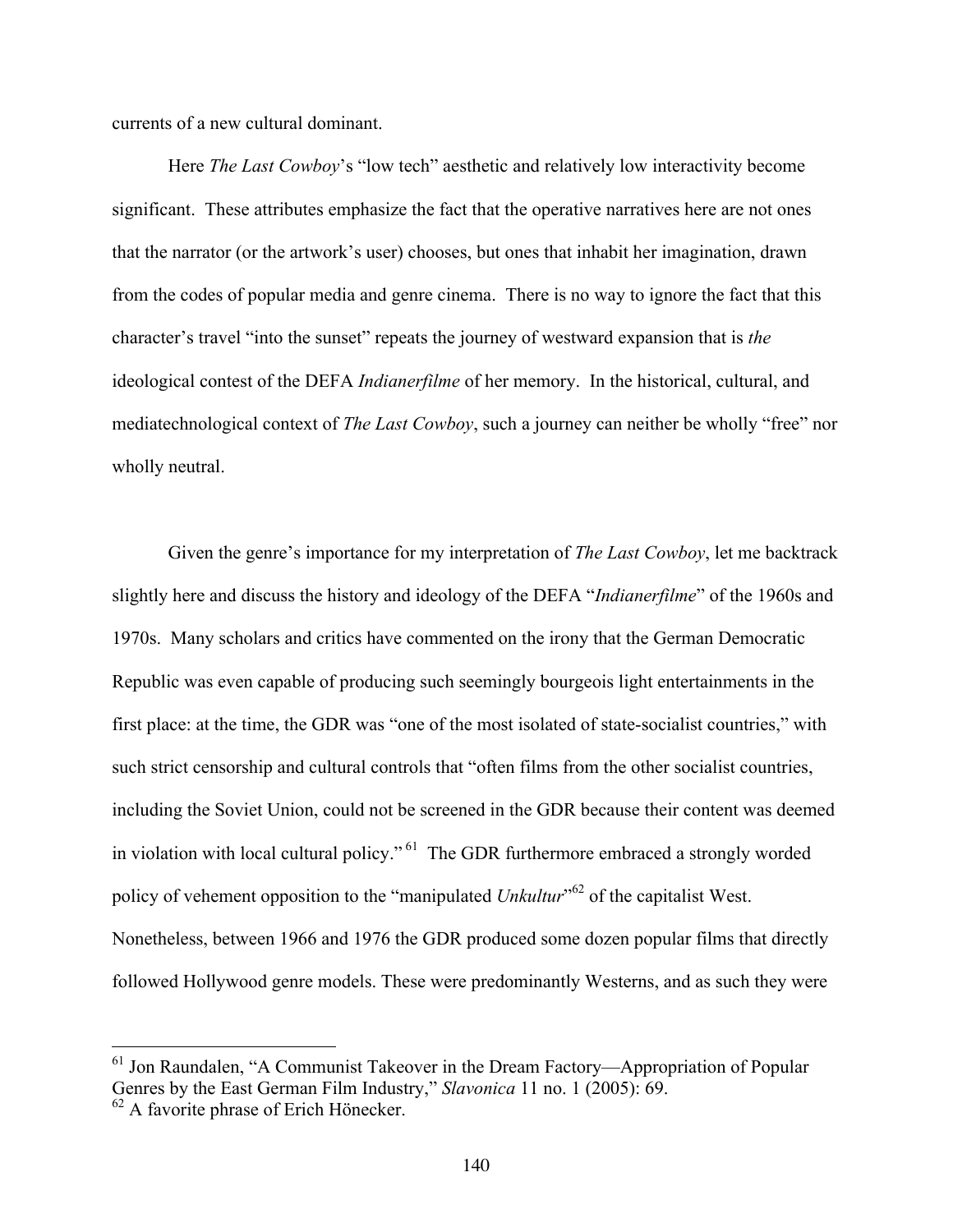set in the North American frontier, but they placed a distinctly socialist twist on the genre's customary themes of conflict between white settlers and Native American Indians.

In their simple plotting, the films left ample space for ideological content, and fit neatly into the anti-capitalist, anti-Hollywood propaganda imperatives of the East German film industry. In addition to, as Gerd Gemünden writes, "criticiz[ing] the genocide of the North American Indians," they presented a collectivist, anti-imperialist counter-narrative to the classical Western's underlying themes of manifest destiny and Westward expansion, the capitalist exploitation of natural resources, the violent displacement or murder of native people.

The "*Indianer*" figures themselves were the films' main narrative focus. They were made to, first of all, become the bearers of East German ideological values like collective life and resistance to the incursions of capitalist expansion. For the *Indianerfilme*, "the idea was to place the Indian hero at the centre of the action and to depict how the West was *really* won, thereby exposing the brutal and cynical nature of capitalism."<sup>63</sup> And although DEFA attempted to justify the films as anthropologically accurate, historical correctives, the propagandistic agenda was also, explicitly, one of focusing and re-articulating national identity through the "Massenwirksamkeit" (mass appeal) of these genre films, an operation that required both broad appeal and careful self-differentiation. This differentiation began with the genre designation itself; as Raundalen writes, "the East German westerns were deliberately lauded as *Indianerfilme* and *not* as Westerns or cowboy films, which were [then] the current labels in other parts of the world." 64

The *Indianerfilme* were also explicitly made to counteract the "popular products of a mediocre petit-bourgeois author, Karl May," still today the "most widely-read German author of

63 Raundalen, "A Communist Takeover in the Dream Factory," 78.

<sup>&</sup>lt;sup>64</sup> Raundalen, "A Communist Takeover in the Dream Factory," 78, my emphasis.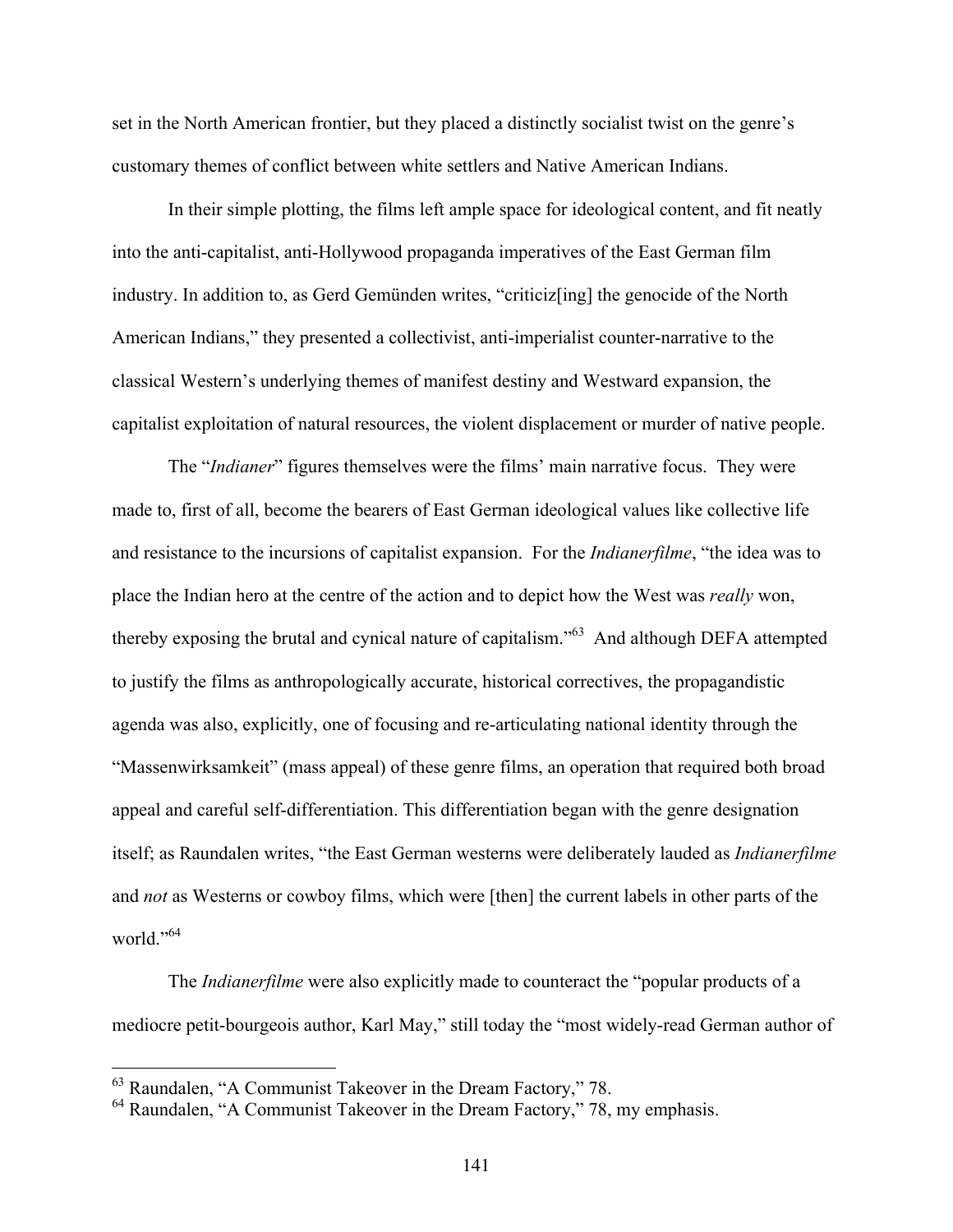all time,"<sup>65</sup> whose novels of the North American frontier, written in the 1880s-1890s, helped to define a longstanding German fascination and identification with a particular fantasy of Native American life. Seen as too bourgeois and too marked by association with the Nazi propaganda machine, which also exploited their racialized "noble savage" subtexts for nationalist ends, May's novels were banned from distribution in East Germany on ideological grounds. Nonetheless, the author remained popular in the East—so much so that "when some of these books were brought to the big screen in West Germany in the early 1960s," Jon Raundalen reports, "East German youth traveled in large numbers to cinemas across the border of Czechoslovakia to see their beloved heroes in action."<sup>66</sup>

The layers of *Massenwirksamkeit* exploited by the DEFA *Indianerfilme* as a national propaganda initiative went deep, therefore, playing on a century-old (or older) mass desire among German audiences to admire and identify with the idealized *Indianer*. Hartmut Lutz dubs this longstanding fascination "German Indianthusiasm," and like many scholars makes it central to German national identity; Susanne Zantop, in her introduction to the collection *Germans and Indians: Fantasies, Encounters, Projections*, argues that a fantasy of North American tribal life played an enormous role in the consolidation of German national identity:

Gerd Gemünden and I have established similar connections between a collective sense of inferiority, resulting from military and political defeat, and a collective identification with "the Indian" as the underdog—in the late eighteenth century, when the occupied German states were trying to redefine themselves against imperiali(ist) France as well as in the late twentieth century, when East and West Germany were attempting to situate themselves vis-à-vis the powerful capitalist- "imperialist" West, particularly the U.S. and particularly during the Vietnam era. Hartmut Lutz, in turn, sees a link between Germans' quest for a national territory and national identity in the nineteenth century and their sentimental self-projections as the *Indianer* of Europe, colonized and oppressed by others

<sup>&</sup>lt;sup>65</sup> Hartmut Lutz, "German Indianthusiasm: A Socially Constructed German National(ist) Myth," in *Germans and Indians: Fantasies, Encounters, Projections*, ed. Colin G. Galloway, Gerd Gemünden, and Susanne Zantop (Lincoln: University of Nebraska Press, 2002), 175-179.

<sup>66</sup> Raundalen, "A Communist Takeover in the Dream Factory," 74.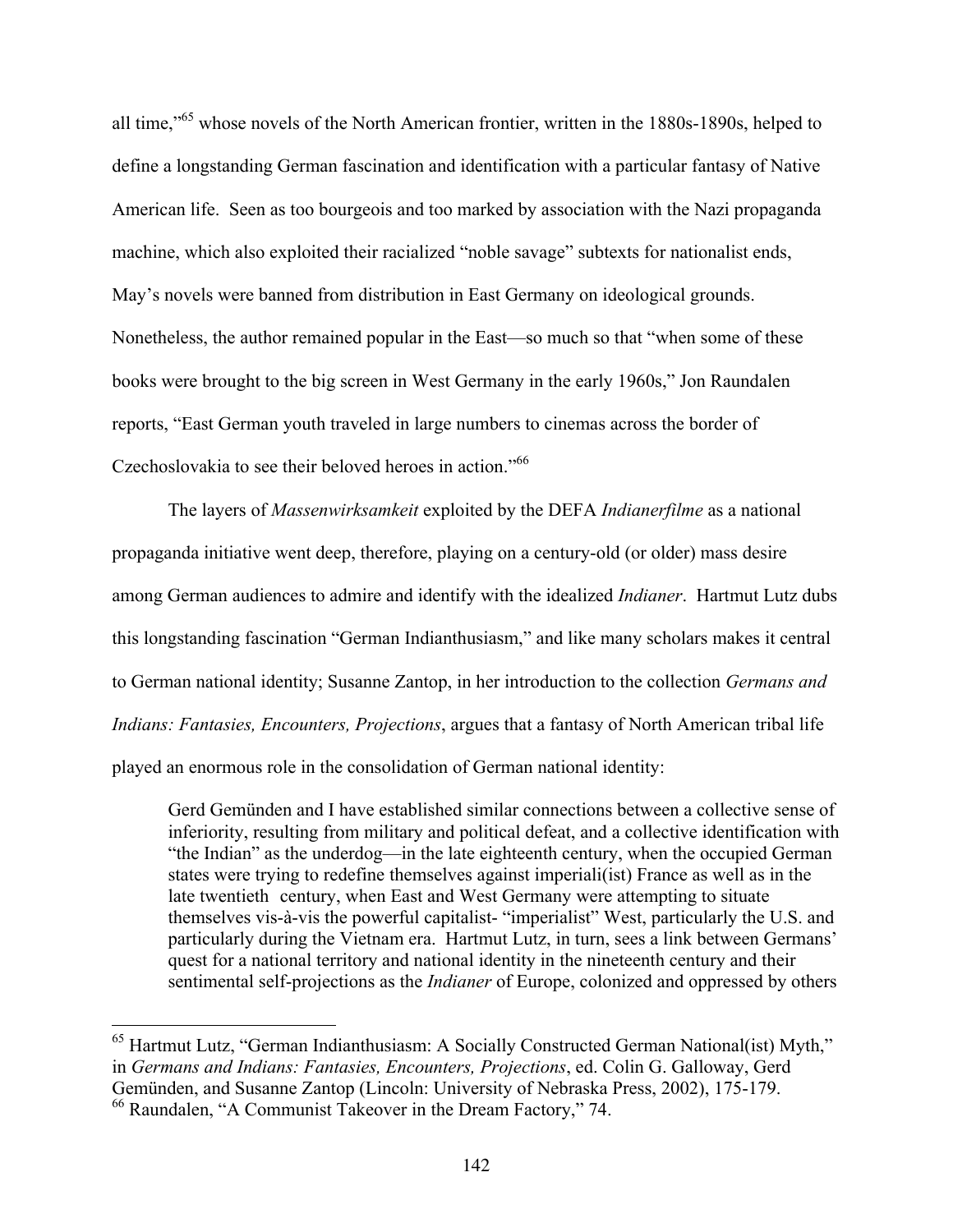yet longing to be free. Not surprisingly, the clichéd image of the Indian freely roaming the prairie has more to do with national needs at specific historical moments in Europe than with Indian people and their experiences on the North American continent.<sup>67</sup>

DEFA's attempt at building a cinematic national mythos around the idealized figures of the

*Indianer* was enormously successful, even after the *Wende*. Gemünden writes that

evidence suggests… that we should consider the *Indianerfilme* as part of what Bathrick calls a rejuvenated national culture: the reasons for success of the *Indianerfilme* in the 1960s and early 1970s, and for their remarkable return on German television and in fan books in recent years as part of a broad wave of "Ostalgie" (nostalgia for the East), lie, not so much in the successful appropriation of proven formulas, but rather in the way in which the films tap into broadly held notions of national identity, firmly appropriating the 'other,' that is, the North American Indians, as an 'us.' Coming from a long tradition of German fascination with Native Americans, the East German *Indianerfilme* derived their success from turning alien characters into figures of a decisively *German* national culture. 68

One reason why the *Indianerfilme* were so successful in establishing a national identity—

and why their appeal to popular *Massenwirksamkeit* seemed so necessary in the first place—had

to do with the porousness of the boundary between East and West. With or without the Wall,

East Germany was never fully isolated but always, as Jon Raundalen writes, "embedded[] in the

transsystemic flow of popular culture." Raundalen refers here to the *lateral* flow of cultural

dissemination through communications media that, in both East and West, were already

increasingly immaterial before 1961: he remarks that "certainly the erection of the Berlin Wall

in August 1961 stemmed the flow of Western European and American recordings and related fan

magazines, etc., but there was no stopping the boundless radio waves and television signals

67 Susanne Zantop, "Close Encounters: *Deutsche* and *Indianer*," in *Germans and Indians: Fantasies, Encounters, Projections*, ed. Colin G. Galloway, Gerd Gemünden, and Susanne Zantop (Lincoln: University of Nebraska Press, 2002), 5.

<sup>68</sup> Gerd Gemünden, "Between Karl May and Karl Marx: The DEFA *Indianerfilme*," in *German and Indians: Fantasies, Encounters, Projections*, ed. Colin G. Calloway, Gerd Gemünden, and Susanne Zantop (Lincoln: University of Nebraska Press, 2002), 247.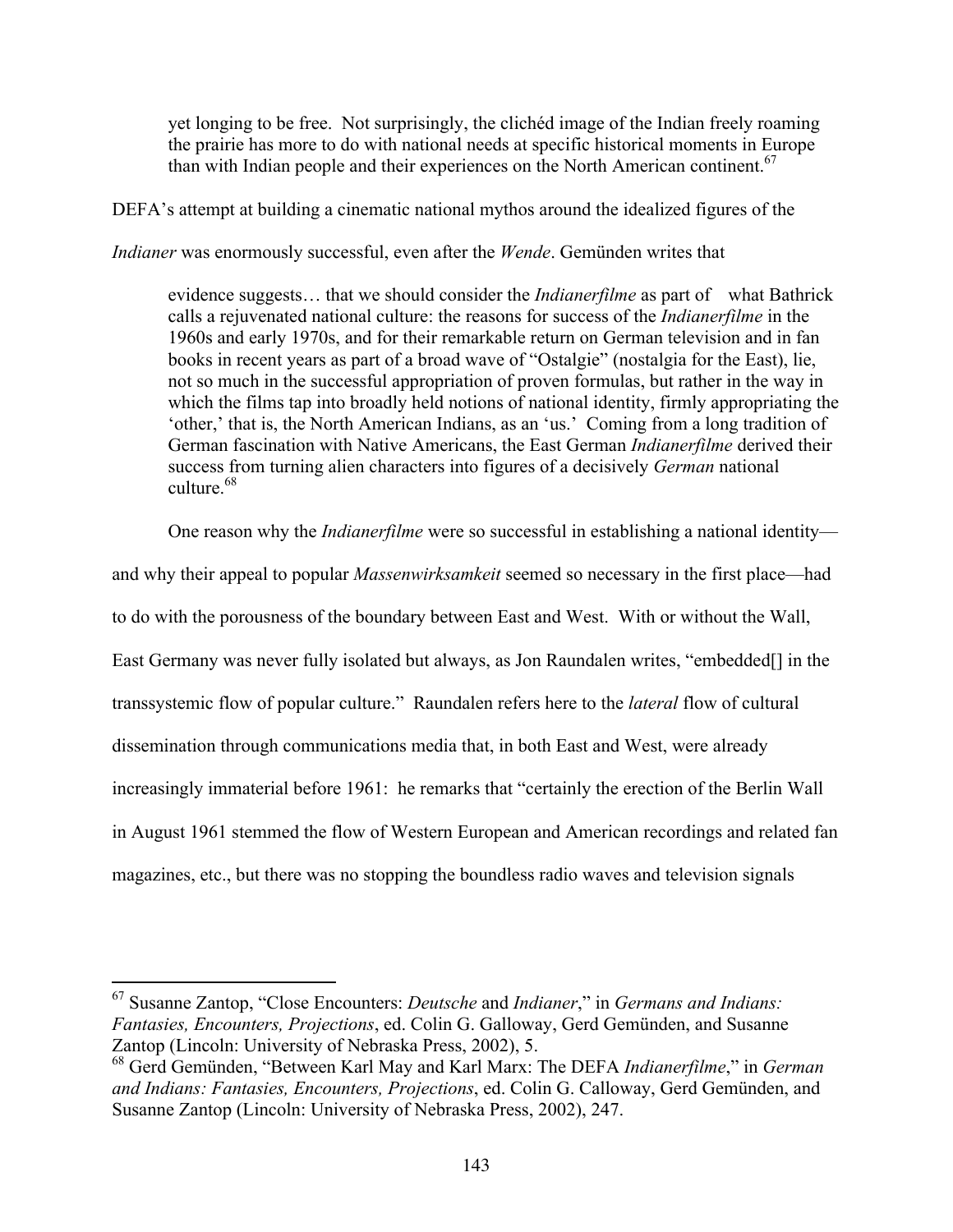emanating from powerful transmitters in West Berlin."<sup>69</sup> These signals indeed found eagerly receptive audiences in the East, save for residents of the "*Tal der Ahnunglosen*," the "Valley of the Clueless," those dark areas of the East German map where Western radio and television broadcasts were not accessible. This lateral flow of immaterial media transmission is undeniable, but we should also consider the effects of a vertical flow of intergenerational cultural memory as well—seen in the continued popularity of Karl May in the East, despite decades of unavailability and official discouragement by the government.

The *Indianerfilme* were DEFA's attempt to control and direct these "flows," when the boundary of the *Schutzwall* failed or seemed tenuous; they openly vied with the West for ideological control of the popular imagination, but also, importantly, for the "screen" of the *Indianer* as Other. Even as they idealize the *Indianer*, the DEFA *Indianerfilme* "participate in forms of 'othering' that involve strategies of domination, appropriation, and stereotyping," writes Gemünden. In the *Indianerfilme* as in the novels of Karl May, "the history of the Other remains subordinated to one's own agenda,"<sup>70</sup> a blank canvas for the projection of idealized narratives of selfhood and a utopia of national identity.

This 'othering' of the *Indianer* for GDR national ends is not lost on the creators of *The Last Cowboy*. In one section of the artwork, scenes from *Indianerfilme* play out to the sound of clichéd "Indian" theme music on a peppy cocktail lounge organ; the written titles here extol the virtues of the Indians' culture and integrity: "Everyone loved the Indians. They were made to be part of us. Our long lost kin. They were the ideal…. with their culture…. their morals…. Their

69 Raundalen, "A Communist Takeover in the Dream Factory," 71.

<sup>70</sup> Gemünden, "Between Karl May and Karl Marx," 248.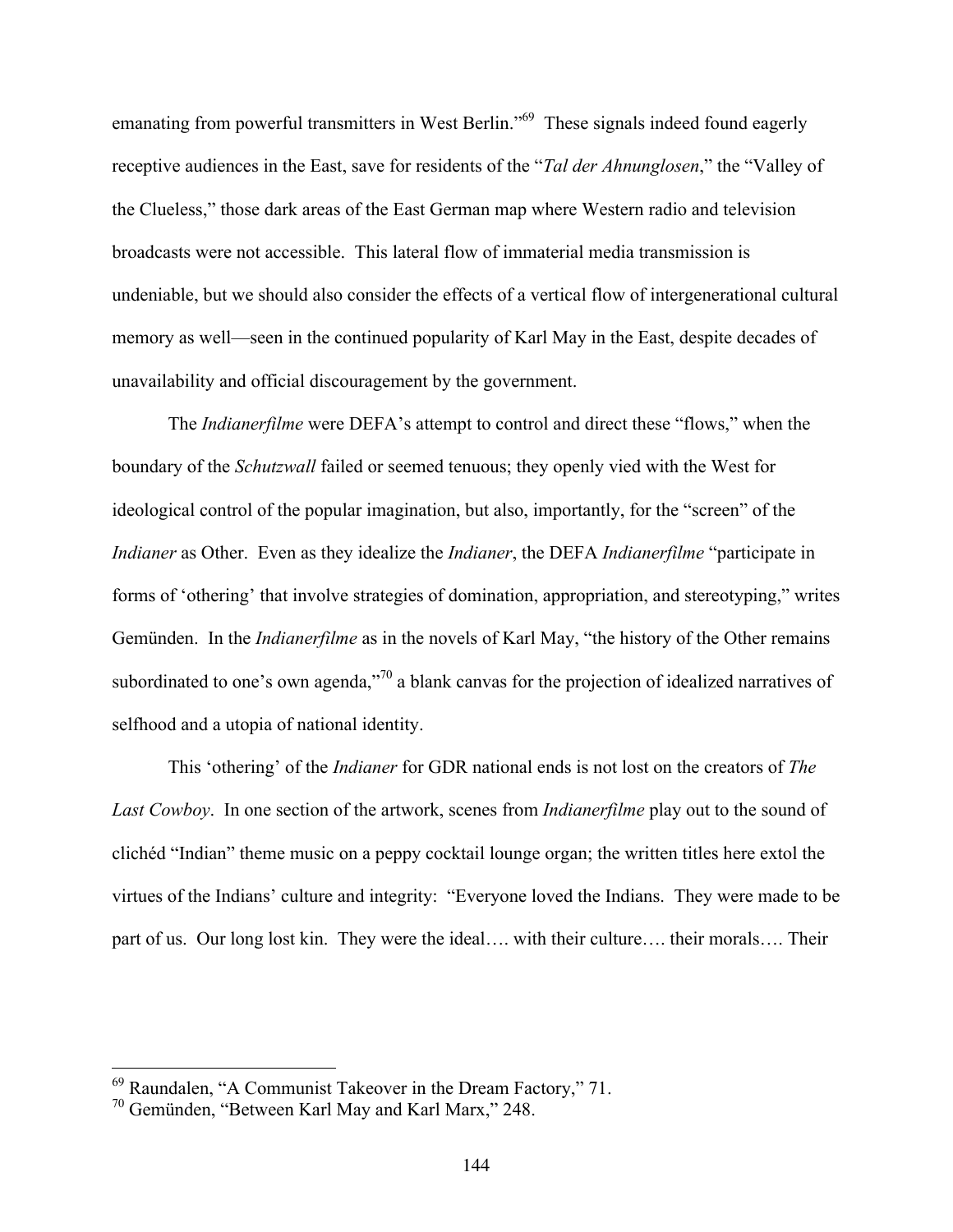rituals." 71 Here the narrator hones in on the ideological message of the *Indianerfilme*, and the GDR film industry and cultural bureau's official justifications for producing them in the first place. Yet Nomad's critique of this viewpoint is apparent; very often, when clips of *Indianerfilme* are on display in *The Last Cowboy*, even in the first video stream, they are shown to be translucent projections; we see brick and mortar behind the moving images. The artists remind us that the western utopia these films fantasize is not available in reality; no one in the East may ride into the sunset while the Wall stands. The wild and "natural" West the *Indianerfilme* fantasize is available as mythical ideal precisely because it has been made a noplace in the most literal sense, closed out as an actual possibility by the impassable limit of the Berlin Wall.

*The Last Cowboy's* narrator seems to recognize this. Though the titles in the sequence above parrot the official DEFA line on the positive and admirable aspects of the *Indianer* as socialist ideals, in the video's next section the titles flatly declare: my hero was always the cowboy. This statement of admiration and identification with the cowboy arguably situates the narrator as an oppositional—or even slightly perverse—national subject, one who resists the ideology of "Indianthusiasm" and the well promoted polarization that went with it of Indians and their imperialist European adversaries, the capitalists and cowboys.

But the meaning of the cowboy figure within the closed ideological media landscape of East Germany becomes distinctly unstable after the fall of the Berlin wall. Wolfgang Neuhaus, in his analysis of *The Last Cowboy*, suggests that the cowboy figure might once have presented an alternative for the audiences of East German *Indianerfilme*, for whom "the eternal invocation of the good Indians' collective life" was not entirely "satisfying." After the *Wende*, however,

71 Text taken from Nomad, *The Last Cowboy*, DVD published by Petra Epperlein and Michael Tucker, 2006.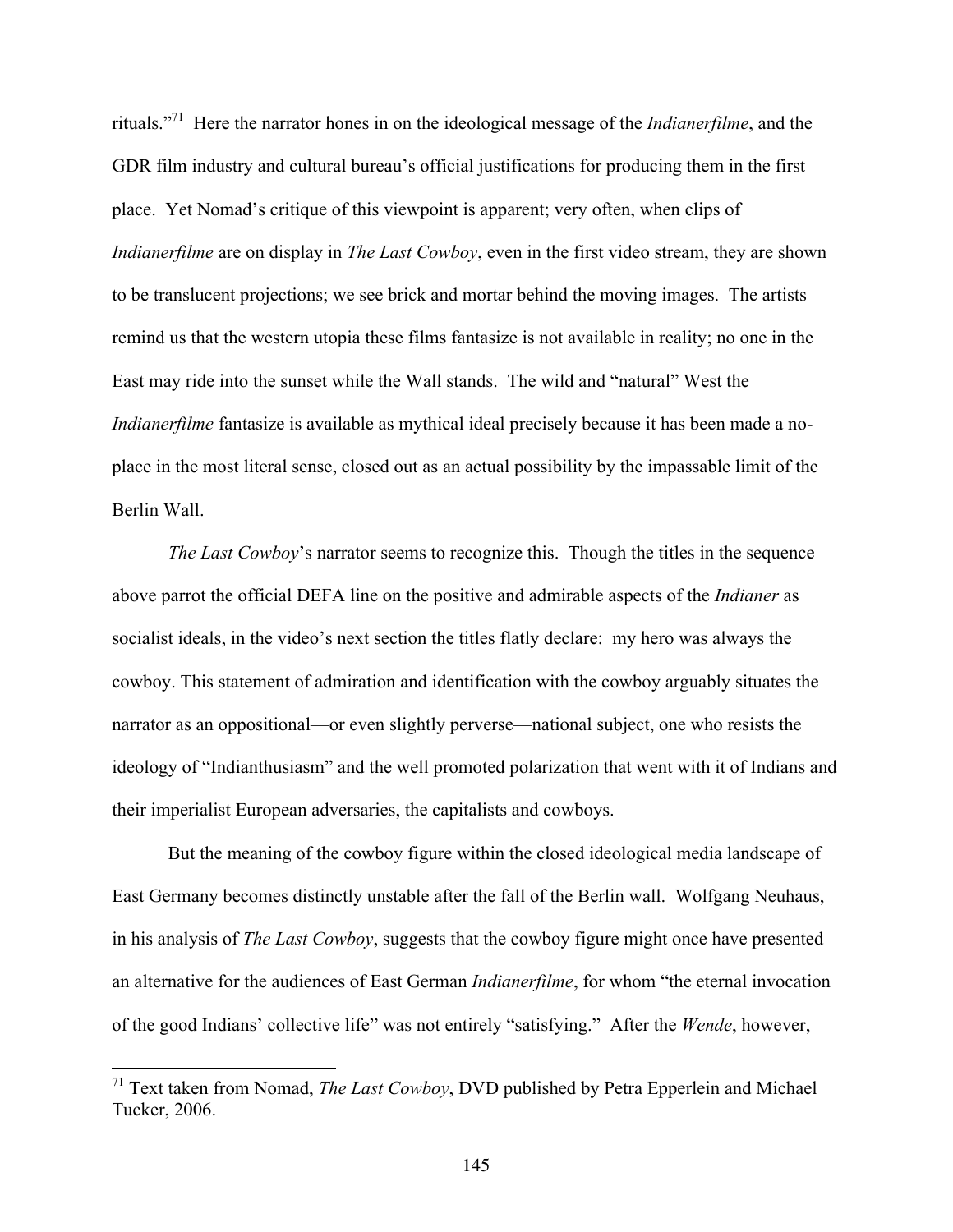"whatever counter-utopia the cowboy represented for many, it faded against the background of recent history. And in the West," where the Marlboro Man mythos originated and dominated, this counter-utopia "cannot be (re)discovered."<sup>72</sup>

Whether or not we accept Neuhaus' claim about East German audiences in general, this conflict is very present throughout *The Last Cowboy*. In its visual presentation of the *Indianerfilme*, projected on the screen of the Wall, *The Last Cowboy* lucidly points to an ideological system that owes its stability to the exclusion of this Western perspective. If the cowboy formerly functioned as an oppositional ideal, a counterpoint to the "utopia" of the *Indianer*, this was because it was no less unavailable as a reality; like the West of the *Indianer*, the West of the cowboy was foreclosed as an actual possibility to residents of the GDR. The "counter-utopia" suggested by the cowboy "cannot be rediscovered" after the fall of the Berlin Wall because the western "utopia" he represents is no longer no-place; instead, like the advertisements for "West" cigarettes that "proliferated on billboards throughout East Germany after the *Wende*," 73 it is *everyplace*. Following the path of the cowboy in this context is not merely a possibility, but arguably a necessity.

Moreover, *The Last Cowboy* also points to temporal and historical blurring around the powerful Western icon that undercuts the stability of the narrator's claim that her hero was "always" the cowboy, making even the original "counter-utopian" context of meaning for her identification seem slippery and vague. Impressionistic and nonlinear, *The Last Cowboy* includes very few temporal or historical markers. Important dates and events are referenced obliquely, as in the Berlin Wall episode I discuss above. These references usually take place in the visual field only, without textual comment; any history or implicit timeline that emerges from

72 Neuhaus, "Experiment mit neuen Erzählweisen."

 $^{73}$  Berdahl, "N(O)stalgie for the present," 197.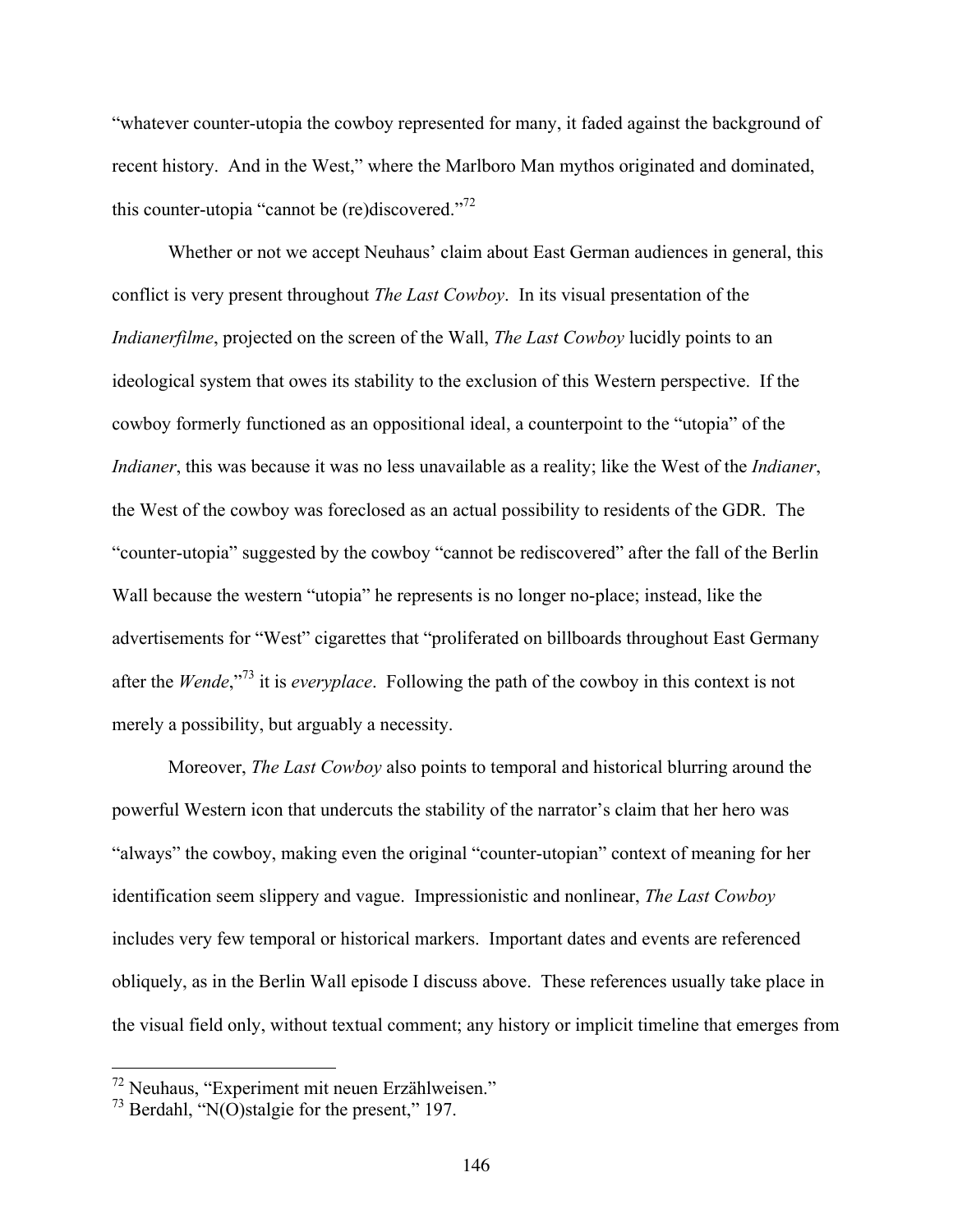the work relies on the viewer's media-memory to suture narrative gaps and make historical connections. This is a precarious model of historiography, to say the least, and the artwork's disoriented, melancholic tone reminds us that the stakes here are high—something important may be lost—and the pull of ideological fantasy powerful. In one segment of the video, the narrator watches war reports from Bosnia-Herzegovina during a westward flight from Germany to New York. The visuals suddenly fade from news screen to a horse in a field, an image that may indeed be a detail from the news report, but one that has become familiar, by this point, to *The Last Cowboy*'s viewers. The horse, with its connection to the cowboy and the ideological and identity disorientation he represents, is overlaid on reports of history unfolding, suggesting that this protagonist mythologizes the new media events even as she takes them in; world history passes quickly into ideologically unresolvable cinematic fantasy, shaped and overdetermined, like the narrator's own memory and her journey, by powerful western contexts of meaning.

If her desire for particular East German memory and identity—her sense of *Ostalgie* relegate her to a no-place at the limit of western public culture, *The Last Cowboy* suggests that, taken globally, this no-place may yet be the grounds for community and encounter, a "zone of interaction that leads to the exhilarating realization of Otherness valued as such." Near the end of the video, the narrator finally comes to a version of her own western utopia, a version of the place where her ideological and identitarian fantasies were screened: a bar in the thick of the American frontier. But the relationship here between agents and objects, actors and icons, "real" and "spectacle" proves interpenetrating and impossible to parse. It is, notably, a karaoke bar, convivial and commercial, where patrons are also performers and the entertainment is prerecorded, live, and participatory, all at once. The narrator sees a man on stage; he is "an Indian," she notes, "a cowboy nonetheless"—not a synthesis of her conflicting ideals, but an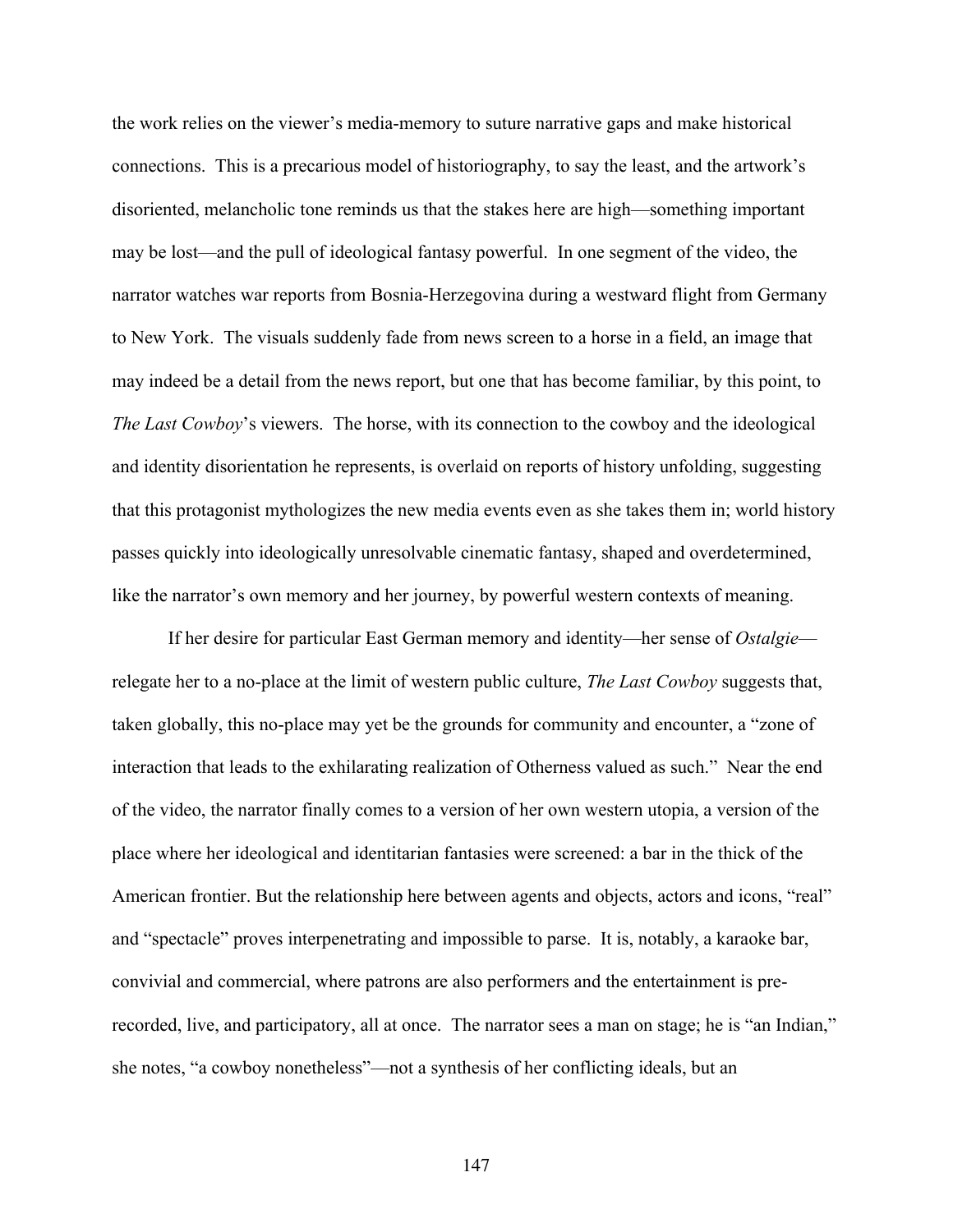incompossible figure that embodies both at once. The narrator notes the carefully constructed elements of this man's costume, put together from brand-name consumer commodities like jeans and boots with recognizable labels. Everyone in this karaoke bar has come to see him, she observes; he is a spectacle as well as a patron. "He seems so at home," the narrator remarks. But she doesn't assume that this man is "native" to the spectacle in some essential way, or "born to be part" of her own, now conflicted, identity structures, like the mythic DEFA *Indianer* of her memories. She seems to ask how it is possible to be at home in the spectacle, as he is. But her questions do not relegate this man or this moment to the utopian "no-place" of either past, future, or spectacular present; instead they seek to demythologize, to seek out both the particularity of this man and this moment and their embeddedness in a larger history. "How did he get here?" the narrator asks. "Did he take the same highway I came on?"

The trope of narrative as pathway here becomes useful not as an icon of memory or identity, but as a navigational tool that helps to identity the "alterity within the feedback loops that connect [them] with the world, as well as with those aspects of sentience that the self cannot recognize as originating from within itself." *The Last Cowboy* suggests that GDR memory may find a place here, too, and that this may be a first step to creating genuine community in the "utopia" beyond the screen of the Wall.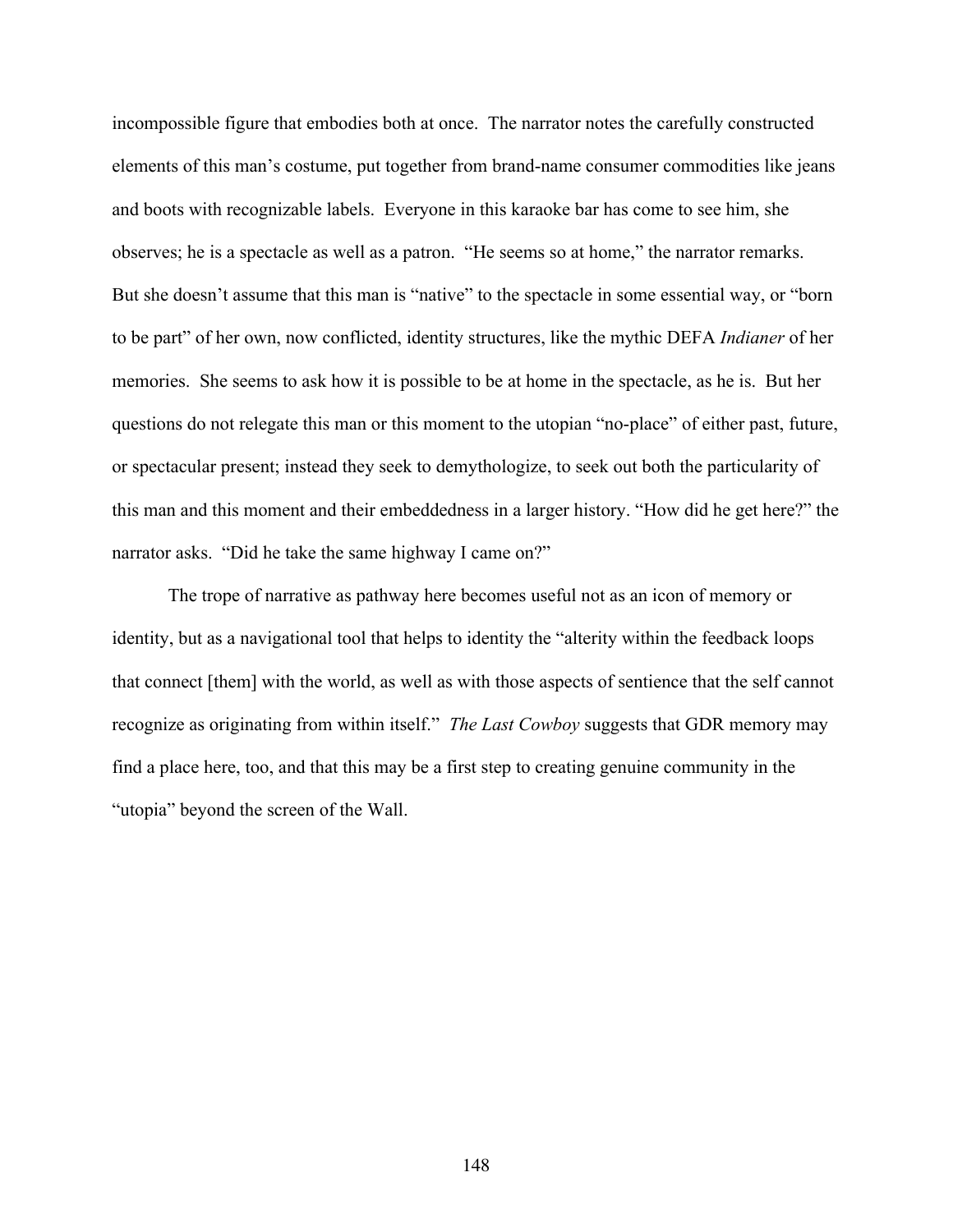## CHAPTER FOUR

## MOTHER ARCHIVE, OR, REMEMBERING, THE MATRIX

At the intersection of the topological and the nomological, of the place and the law, of the substrate and the authority, a scene of domiciliation becomes at once visible and invisible... this archic, in truth patriarchic, function, without which no archive would ever come into play or appear as such. $<sup>1</sup>$ </sup>

*The virtual object is a black-and-white photograph in a handmade frame. The frame is of rough untreated sticks. Primitive-looking, shamanistic, its construction seems to include pieces of metal and bone. Inside this border, the photograph depicts two women, one old, one much younger, both in traditional-looking Eastern European dress. Both bodies are frontally oriented, as if for a portrait, but their eyes and facial features are obscured.* 

*The man says this could be "anyone's grandmother, anyone's sister." The female voice tells a different story*. 2

The story at hand is one of impressions and afterimages, of memory mediated, of identity and intimacy and archival desire. It concerns two investigations into the psychological nature of the archive itself and the future of public memory after the ascendance of digital technology: Jacques Derrida's 1992 lecture *Archive Fever: A Freudian Impression*, and Agnes Hegedüs' 1998 CD-ROM artwork *Die Sprache der Dinge* (*Things Spoken*). Created on either side of the mid-1990s, these texts document an early phase of what I have described as a "virtual turn" in critical theory. Of particular interest to me here are the tensions between these two works that rise up around the "scene of domiciliation" that Derrida describes in the passage quoted above, its relationship to archival desire, and its orientation to the figure of the maternal body.

Throughout *Archive Fever*, Derrida acknowledges this gendering without especially

1 Jacques Derrida, *Archive Fever: A Freudian Impression*, transl. Eric Prenowitz (Chicago: University of Chicago Press, 1996), 2.

<sup>2</sup> Agnes Hegedüs, *Die Sprache der Dinge* (*Things Spoken*), artwork on CD-ROM published in CD-ROM magazine *Artintact 5* (1998); republished in *The Complete Artintact*, DVD-ROM, ed. Astrid Sommer (Stuttgart: Hatje Cantz, 2002). My description.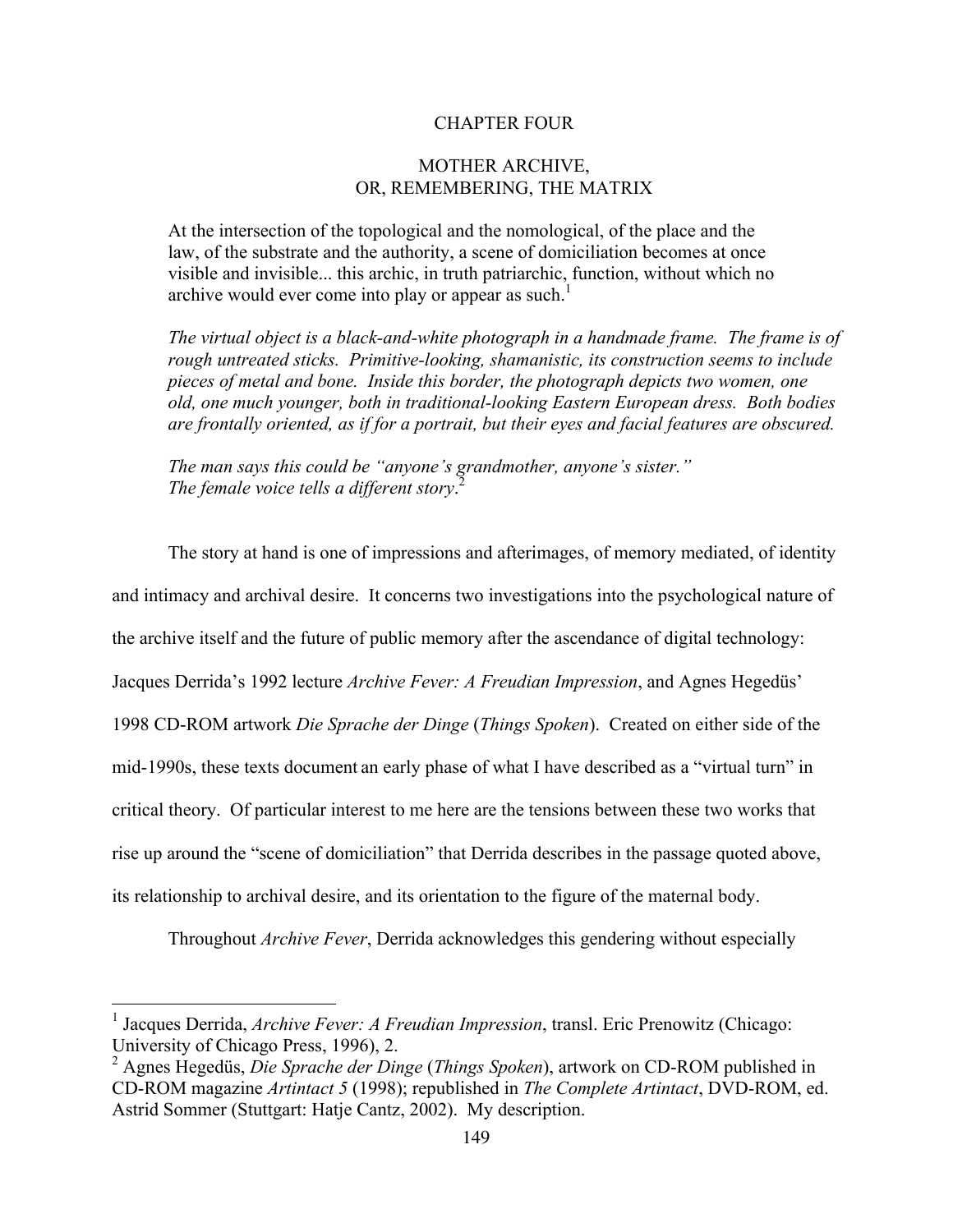problematizing it. It is, after all, part and parcel of the "Freudian Impression" that is his subject in *Archive Fever*, and his motivating question in this work is not the rhetorical "what do women want" of Freud, but rather, "where should the moment of suppression or of repression be situated in these new [digital] models of recording and impression, of printing?"<sup>3</sup> In keeping with long traditions of women's writing and feminist art, Hegedüs attempts to address both questions at once from within Freud's psychoanalytic blind spot. Her investigation of power and memory and selfhood navigates much more complex fields of social, cultural, and technological energies than were anticipated by Freud, who—as Derrida and countless other theorists have noted could no more imagine a world of digital microprocessors than he could theorize an agential female subjectivity. At the same time, the answers Hegedüs intimates provide nuance and edge—and arguably an underexplored humanistic depth, as well—to the vigilant-but-optimistic bent of many cyberfeminist theories of identity and digital technology.

Written just a few years before Hegedüs' "feverish" artwork, and providing a backdrop for her investigations, Derrida's *Archive Fever* outlines the deep interconnections between media-technological, institutional, and psychological forces in Freud's still-powerful Oedipal model of memory, identity, and selfhood. Derrida's project, in part, is

to ask whether, *concerning the essentials, and beyond the extrinsic details*, the structure of the psychic apparatus, this system, at once mnesic and hypomnesic, which Freud sought to describe with the 'mystic pad,' resists the evolution of archival technoscience or not. Is the psychic apparatus *better represented* or is it *affected differently* by all the technical mechanisms for archivization and for reproduction, for prostheses of so-called live memory, for simulacrums of living things which already are, and will increasingly be, more refined, complicated, powerful than the 'mystic pad' (microcomputing, electronization, computerization, etc.)? 4

Of the field of psychoanalysis itself—and by extension, psychoanalytic theory, he asks "in what

3 Derrida, *Archive Fever*, 25-26.

<sup>4</sup> Derrida, *Archive Fever*, 14.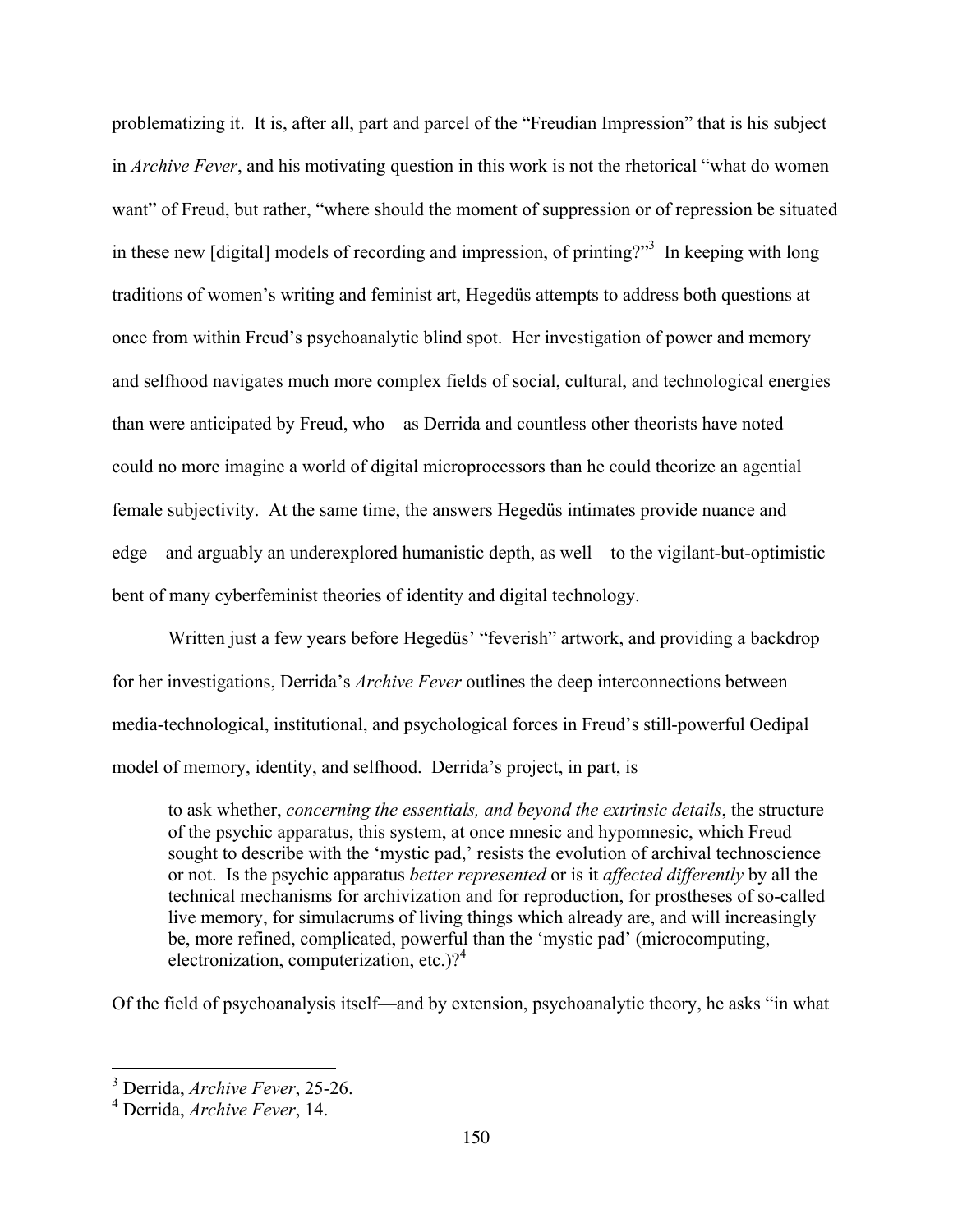way has the whole of this field been determined by a state of the technology and of archivization.<sup> $35$ </sup> The question, he implies, is not merely interesting, but urgent in the current age, because of the way that electronic communications—Derrida singles out email in particular—are "transforming the entire public and private space of humanity, and first of all the limit between the private, the secret (private or public) and the public or the phenomenal.<sup>56</sup> The transformation of this limit in modern and postmodern media societies has been a subject of heated debate for Western theorists at least since the first publishings of the Frankfurt school. For Derrida in *Archive Fever*, the question is: what do we do with the drives, with the deepest psychological impulses that give shape to this mediated limit between public and private, between self and society.

Hegedüs' work on the same questions directly interrogates a gender ideology held over from Freud and present in the "scene of domiciliation" that is the moment of archiving in the passage from *Archive Fever* that opens this essay, a gendering that Derrida acknowledges but does not particularly problemtaize. But the sense of narrative urgency around her most fragile, most intimate, most secret memories—especially those of her eastern European childhood and her experience of childbirth and motherhood in Germany—suggests that a sense of archival necessity persists. Hegedüs' artwork presents an opportunity to analyze the play of something like archival necessity, a need that is not a drive, to be distinguished from the "Freudian impression" that lies at the heart of Derrida's "archive fever."

In its CD-ROM format, the work was already part of a major institutional effort to address the transformation Derrida describes of the limit between the public and private space of humanity, the limit between the private, the secret (private or public) and the public or the

5 Derrida, *Archive Fever*, 16.

<sup>6</sup> Derrida, *Archive Fever*, 14.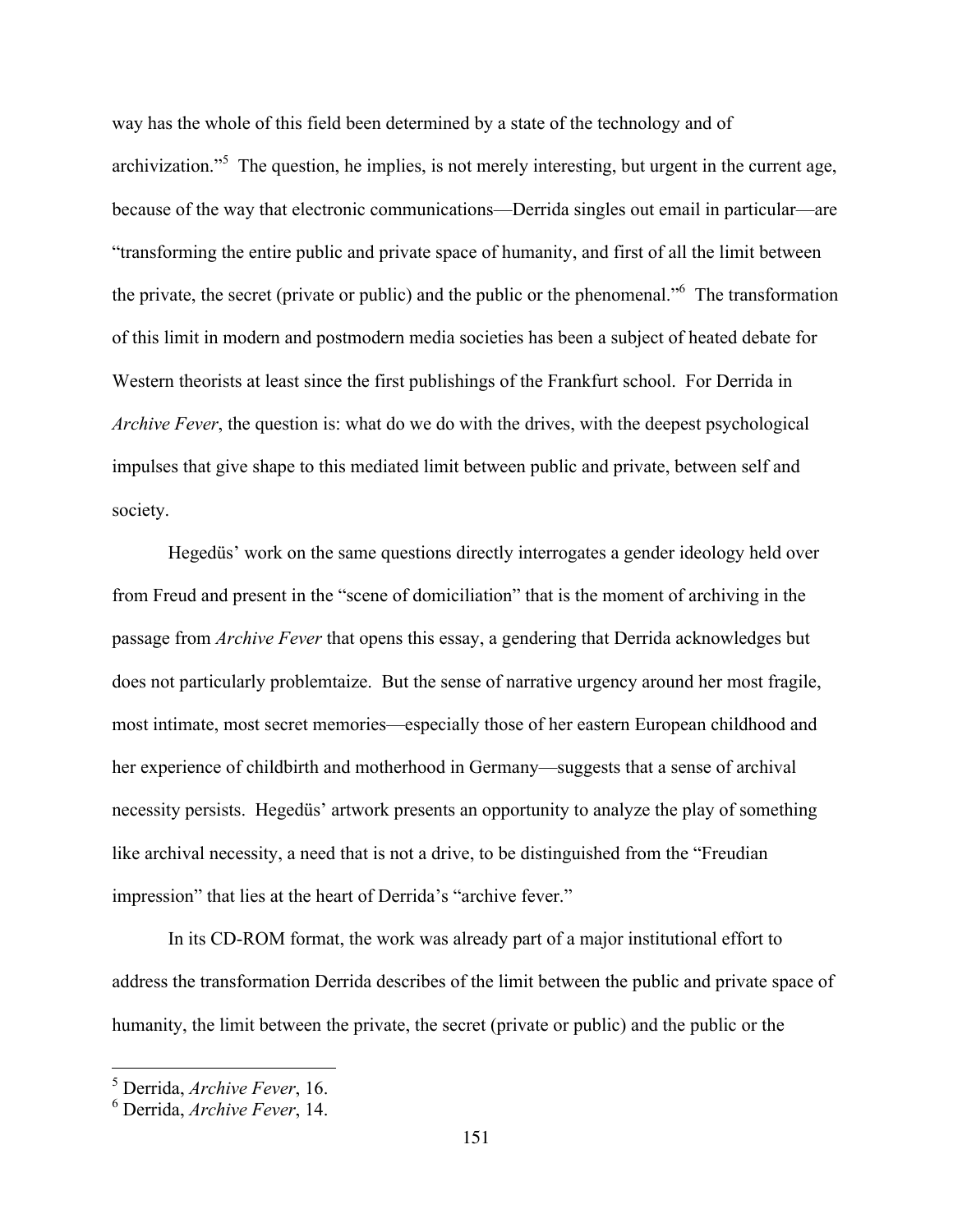phenomenal."<sup>7</sup> For Derrida this entails the transformation of the archive itself, as an exclusive yet public institution. The archive, as he writes in the passage I quote above, is both topological and nomological—place and law—substrate and authority. The limit of the archive, Derrida writes, is the boundary that defines this place apart, the authority both polices this limits and operates from within it. This place is the home of those who wield the power, the "residence of the superior magistrates, the *archons*, those who commanded" and who "do not only ensure the physical security of what is deposited and of the substrate" but who "are also accorded the hermeneutic right and competence. They have the power to interpret the archives."<sup>8</sup> With the dissipation of this limit, archival authority itself has been seen to be in crisis. As I have argued, this crisis has been acknowledged in the world of visual arts and museum studies for much of the  $20^{\text{th}}$  century.

Hegedüs' artwork is an example of what Timothy Murray has called the "transitional medium" of art on CD-ROM, and quite aware of its own transitional function. The CD-ROM version of *Die Sprache der Dinge* was published by the Zentrum für Kunst und Medien, or ZKM, in English, the Center for Art and Media, which was at the time the largest and most influential institution in Germany for the exhibition of digital media art and theory. Hegedüs' CD-ROM artwork was part of a "CD-ROM magazine," a 5-issue publishing experiment called *Artintakt* (*Artintact*). In his introductory essay for the full 5-issue compilation collection of *Artintakt*, curator Dieter Daniels writes about the difficult relationship between art institutions and new media as the digital age emerges. Daniels describes a problem of cultural validity within the art world that we might well view as a manifestation of much broader  $21<sup>st</sup>$  century crises of value, meaning, and identity. He describes the position of new media arts with respect

7 Derrida, *Archive Fever*, 17.

<sup>8</sup> Derrida, *Archive Fever*, 2.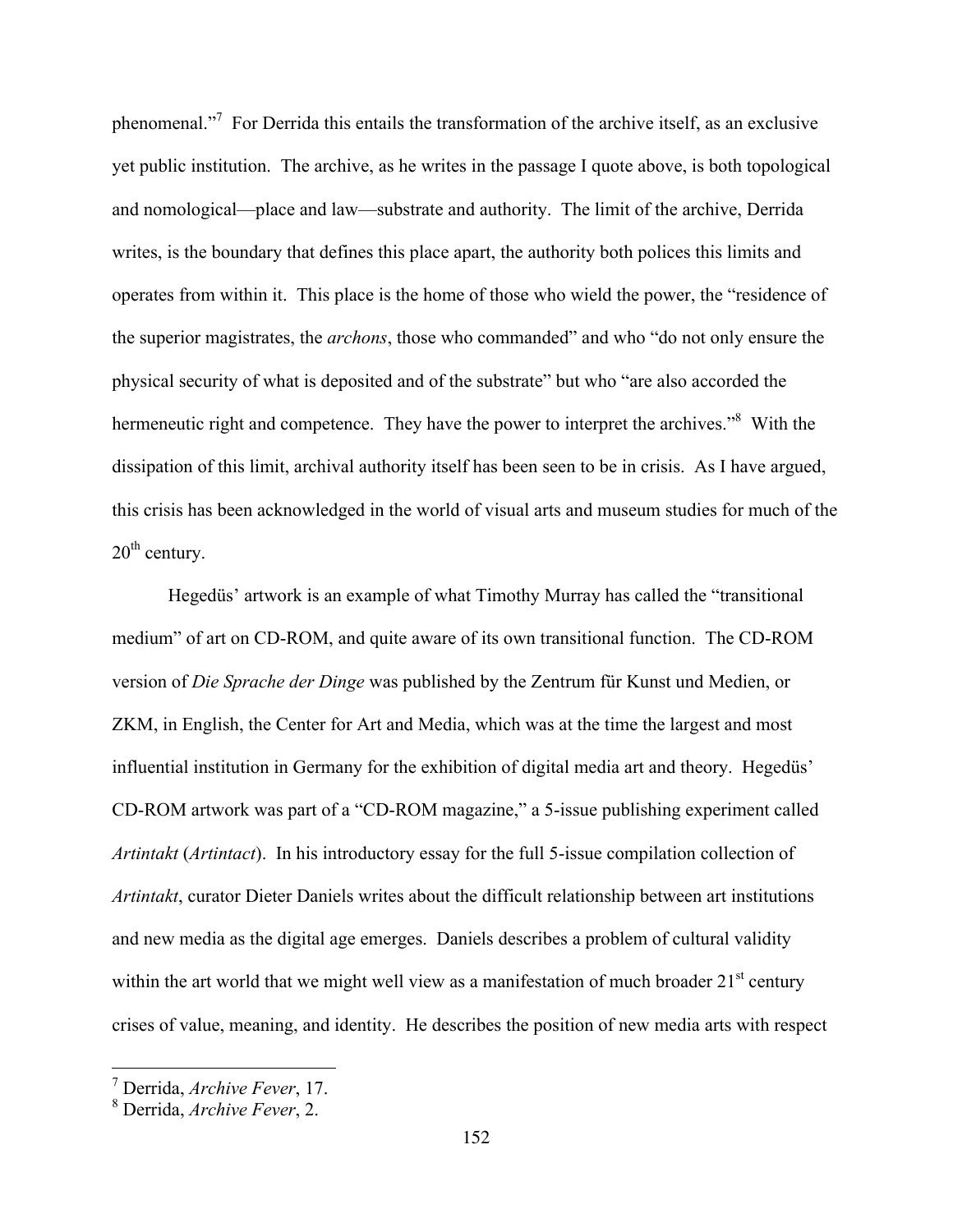to the conflicting demands made of artworks in the modern age, the demands of simultaneously *resisting* and *requiring* institutionalized contexts of meaning. He writes,

The success of electronic media is based on the ubiquity of its contents. Thus arises the tendency to do away with any culturally determined contexts. Artists working with electronic media use this tendency to destroy the context in order to be able to escape what is felt to be the narrow or ineffective, institutionalized framework of the fine arts. At the same time, however, media art suffers from the ubiquity of the media and tries to cling to sculptural and physical presentations..., so as not to lose its fragile background for discourse in the small and elite field of contemporary art.

Long before electronic media, this conflict characterized all attempts to find new forms of multiplication and methods of distribution of art. It has always been concerned with the problem of refusing the fetish of the original, without dropping out of the system of art.<sup>9</sup>

The "system of art" here is comparable to the archive of Derrida; it is the authoritative—

and spatialized, in the museum—force that confers that sense of uniqueness or aura, that distinguishes the fetish of the original. As Daniels points out, this cultural force stabilizes meanings by standardizing a framework of valuation and interpretation. With the *Artintakt* series, the ZKM was attempting to intervene in a perceived trajectory of the dissipation and dispersal of the evaluative authority once wielded by "the system of art" explicitly by allowing the immateriality and apparent placelessness of the digital medium to carry the museum's authority outside the boundaries of the archival "place." The museum commissioned artists to translate works that were in most cases originally large interactive museum installations into digital versions, which it then distributed on CD-ROM along with a booklet of critical essays and artist information. It was a bilingual publication produced in collaboration with Hatje Cantz, from 1994-1999, and then re-released as a collection in 2002.

In effect, with the *Artintakt* series, the ZKM was attempting to create a new, international

9 Dieter Daniels, "Ars ex machina," electronic article published in CD-ROM magazine *Artintact 1* (1994); republished in *The Complete Artintact*, ed. Astrid Sommer (Stuttgart: Hatje Cantz, 2002), 12.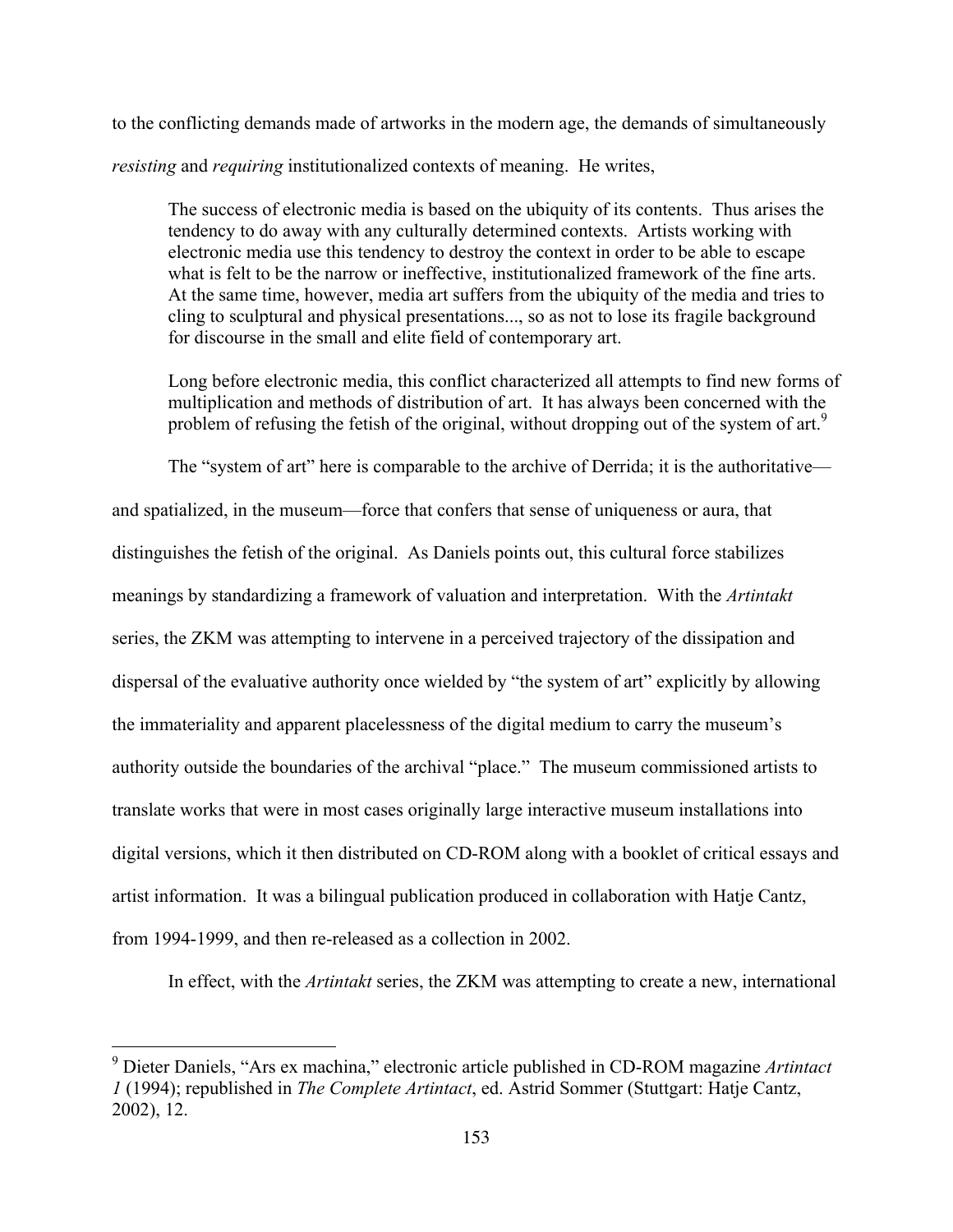public for new media art, by using a print media distribution pattern. By employing this kind of hybrid genre, the CD-ROM journal, the *Artintakt* project aligns digital media artworks—quite correctly, I would argue—with the quasi-intimate practice of reading rather than the mass audience reception model of broadcast media. This backdrop makes the role of narrativity in Hegedüs' *Die Sprache der Dinge*, which I will return to in a moment, all the more interesting.

There's a sense in Daniels' essay that the CD-ROM medium presents a narrow window of opportunity; there's almost a sense of urgency, a sense that the museum needs to create an audience for media art at home *while it still possess the institutional authority to do so*. On the one hand, CD-ROM technology is finally developed enough and familiar enough; people are accustomed now to buying CDs, running business, personal, and entertainment applications on them at home; why not ask them to run "high art" aesthetic applications, too? But Daniels also seems crucially aware that the CD-Rom is a transitional medium, a technology-in-passing as the archive of public information moves from object to immaterial formats. In his essay, Daniels, following Walter Benjamin, imagines the trajectory of the media artwork's loss of aura as it becomes first mass-reproducible and mass-distributable, and then, eventually, instantaneously transmissible and immaterial. Of the works on the *Artintakt* CD-Rom, Daniels writes:

The consumer who acquires the data structure as an edition on a silver disc, and keeps it at home on his bookshelf, probably associates it with books or computer games more than with the museum where it was previously shown as an installation. And if in the future the CD-Rom proves to be only transitional, and we can acquire similar data structures on-line via electronic networks (which would eliminate nice accompanying printed publications such as this one)—to what context shall it be assigned?<sup>10</sup>

Here the materiality of the object itself is very much at issue. The CD-ROM on the consumer's bookshelf is an object; its (physical and metaphorical) context is, if not stable,

<sup>&</sup>lt;sup>10</sup> Daniels, "Ars ex machina," 11.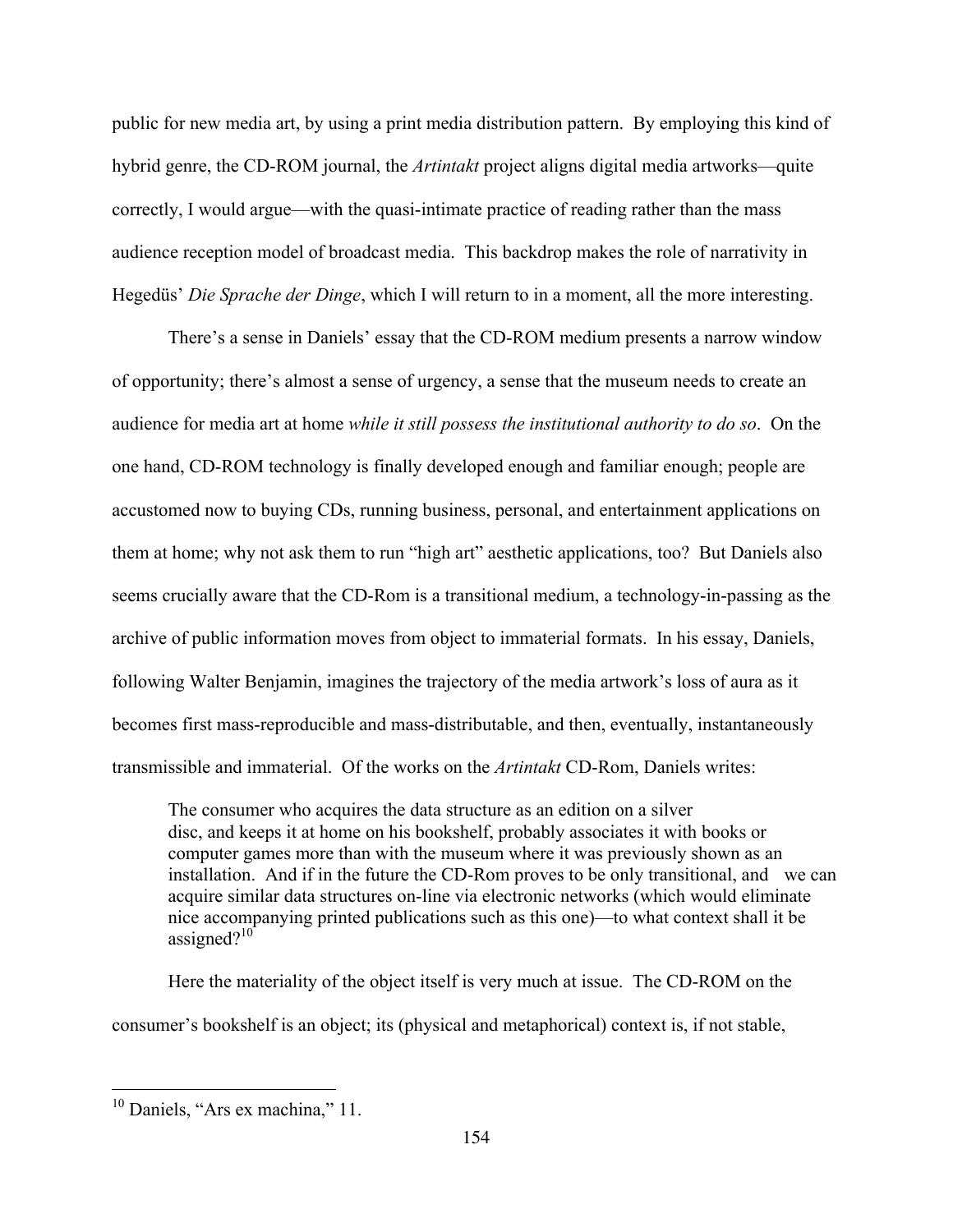exactly, in the way of the fetishized, localized, and carefully guarded museum piece, at least palpable, demonstrable. A sense of tenuous balance exists here between the domestic recontextualization of the CD as object, (meaning as association, determined by the reader), and the continued authority of the museum as über-context (meaning as interpretive authority, signaled by the 'nice accompanying printed publication provided by the museum itself to help the user make sense of the artwork he or she has purchased). This tenuous balance is then thrown completely to the winds once immaterial and radically unstable online networks replace the older object form of print distribution. Some hint of institutional authority may remain in the case of the home CD-ROM user, who determines the context of meaning by right of material ownership, but whose freedom comes bundled with the "nice" booklet from the publishing house. But as the art object transitions from being fetishistically situated in a place of authority, to being mobile outside the walls of authority, to being motion itself, plainly immaterial, whatever sense of proprietary control over context might have remained inherent in the institutionalized object then dissipates.

Although her artwork appears in the same collection as Daniels' essay, Hegedüs' treatment of these themes—objects, institutional authority, and individual contexts of meaning or identity—is markedly different from Daniels'.

*Die Sprache der Dinge (Things Spoken)* is an interactive, virtual database. In the opening to this chapter, I describe a virtual object, a photograph in a handmade frame. The reader—or user?—the visitor to Hegedüs' database comes across this virtual object after scrolling thorough a wide band of high-definition digital scans of souvenirs, memorabilia, and other variously meaningful tschotchkes from the artist's personal collection. Dramatically luminous and framed against a deep black background, these objects evoke gemstones on black velvet. Clicking on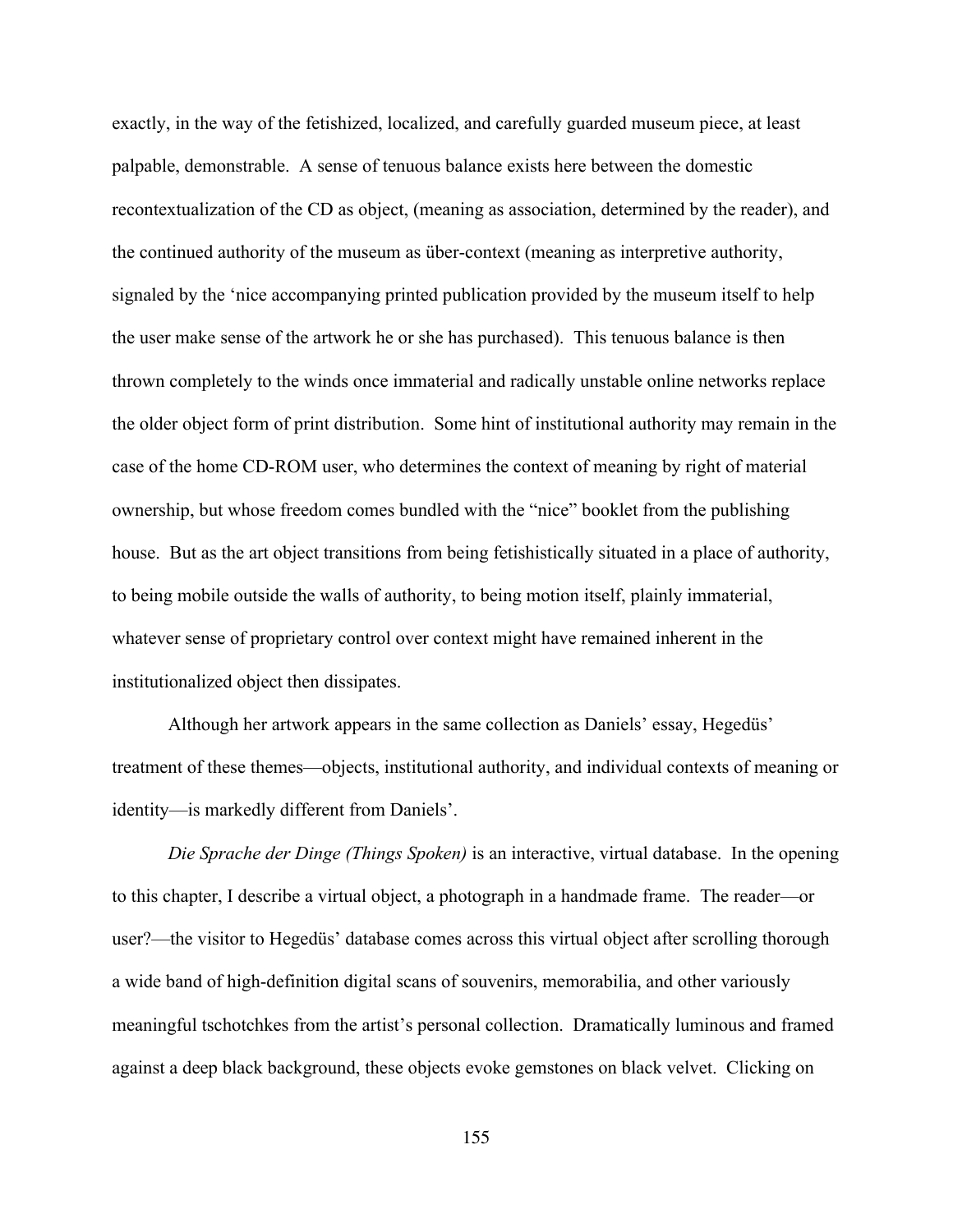any object with the mouse brings it in for closer inspection and makes it available for virtual handling, full rotation in all directions and investigation from any angle. Merely brushing the object with the cursor calls up a spreadsheet of more and less arbitrary information: the object's mass, its dimensions, the gender of the person who gave it to Hegedüs, a list of keywords. Beneath the object and its spreadsheet, at the bottom of the screen, is a split band showing two lines of German text. These remain stationary until the user touches them with the cursor; then, responding to this tactile indication of interest, the text begins to scroll, and a voiceover starts. One line offers the artist's own explanation of how she acquired the object and what it means to her; the other provides commentary from one of Hegedüs' friends—often someone who knows the object well, but occasionally someone who is encountering and interpreting it for the first time. Moving the cursor away from the line stills the moving text and the speaker's voice. There is no other sound; a museumlike, melancholic hush presides over the piece. Keywords from the spreadsheet above appear in the text band as hyperlinks, able to transport the user to some other item from this eccentric archive, selected by a process that remains obscure and a search term that seems laughably arbitrary.

The archive Hegedüs invokes in *Die Sprache der Dinge* is the archive of the museum, of the state, but also, explicitly the Derridean—that is to say, Derrida's "feverishly" Freudian archive of selfhood and fetishistic obsession. Despite the strangeness of many of the objects on display, the elaborate detail of each object's presentation and the dramatic contrast between bright illumination and rich black backdrop speak of aesthetic authority and value. In *Things Spoken*, the institution consolidated and empowered by this archival presentation is that of Hegedüs' own identity: the objects represent aspects of her taste, her significant relationships, and perhaps most importantly, her stories, her memories, her version of her own history. In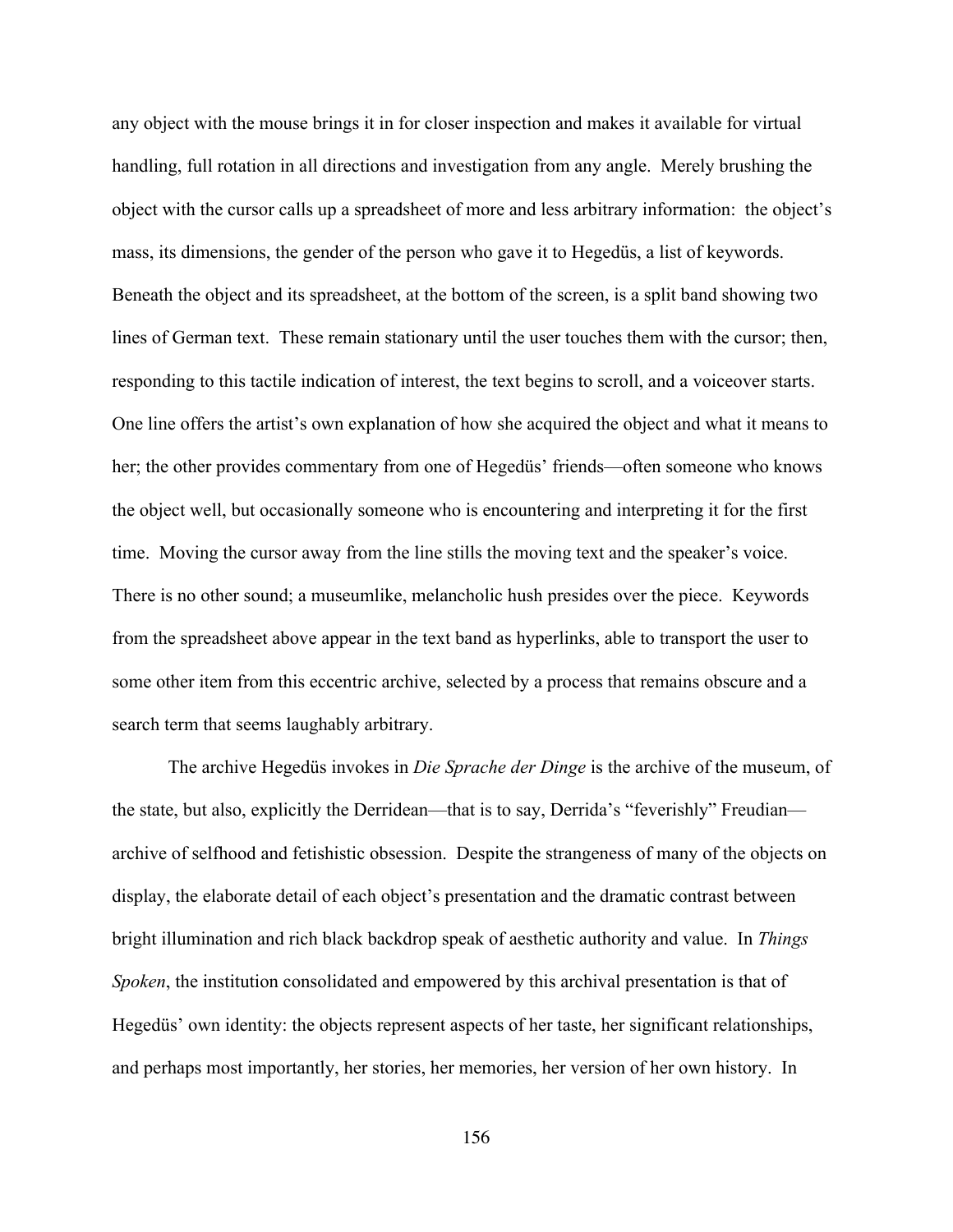statements about the artwork like the one available on the MediaArtNet website, Hegedüs herself has commented on the fetishistic character of these objects as extensions of identity and externalizations of memory.

At the same time, the ironic disparity between the museum-like display aesthetic of the work and the inconsistency of the objects themselves, which range from plastic souvenirs to kitchenwares to small found-object artworks, subtly undercuts the somber authority of the archiving institution, highlighting a capriciousness or whimsy that seems almost surreal in contrast to the dark velvet and rich visual detail of the artwork. Something nags, here, about the hubris of attempting to assemble a rational world in microcosm from these details, in the disparity between the randomness of the objects and the mock-sobriety of the classification systems advanced. The work in this way hearkens back, ironically, to early modern encyclopediac projects, the very first examples of the archival impulse, the drive to record and classify. But it's not merely that. Of all the archival archetypes we might link this work to, it resembles more a *Schatzkammer* (state treasures) than a *Wunderkammer* (cabinet of curiosities); the works are presented as unique, gem-like, valuable, yet the overall archive is not about celebrating the uniqueness of the items themselves, but that of their collector, their overarching archiving authority.

Nonetheless, these seemingly precious items are made available to the user, who may handle them virtually, manipulate them in six directions with the extension or prosthesis of the computer mouse. And the explanation of each object is multiple as well: materially and legally, these objects may belong only to the artist and the archiving authority implied by the *Schatzkammer* precedent she invokes, but they are known by many others, including the future other of the visitor to this virtual archive. The objects' meaning is emergent, determined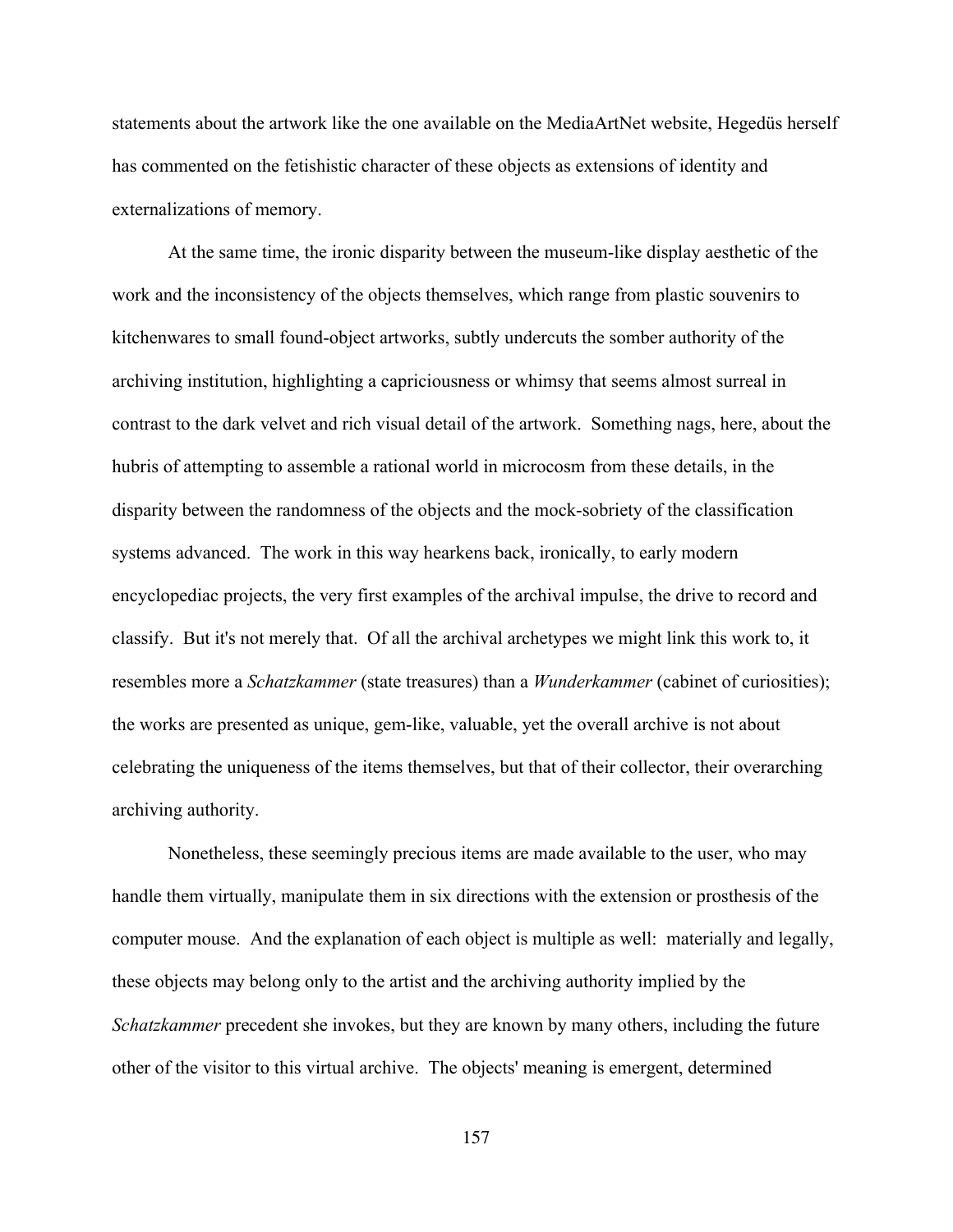collectively by the multiplicity of voices and the various impressions of the user him- or herself. The work draws no hierarchical distinction between Hegedüs' story of the objects' meaning and those of her friends, some of whom know the objects from seeing them in Hegedüs' home, and some of whom see them for the first time on the occasion of recording their comments for *Things Spoken*. As relatively uninformed acts of interpretation, unprivileged vis-a-vis any phantom "knowledge" that *Things Spoken*'s archival format might intimate, these latter accounts flatten the artwork's aesthetic and institutional aura. These speakers hold the same position as the CD-ROM's user audience: they can do no more than describe their responses to the object in question, speculate about its possible value to the artist, and occasionally offer stories of their own that the object calls to memory. By including and endorsing these accounts, even in their disparity from the artist's own stories, the work promotes its own openness to the scene of its rereading, and invites the user into an "ecological" network of intimacy that the objects constitute, a concept I will revisit later in this chapter.

The multiplicity of narratives attached to each object further undercuts any notion of stable identities and values, and also questions the conceptual separation of public and private whose primal division and singular, specular merging in the social subject informs Freud's understanding of identity and becomes part and parcel of his intellecutal influence. We could easily, and convincingly, argue that the treatment of objects and narratives in this work evidences a shift in the cultural function of object and narrative both. Neither of these function here as selfstanding, self-evident entities of their own; they are not fungible, but performative, not in fixed relationship to one another, but copresent, as nodes in an extended network of familiarity. If this virtual archive is somehow synonymous with the identity of the artist itself, the network it comprises—of things, of stories, of voices, of actions—offers a very different take on what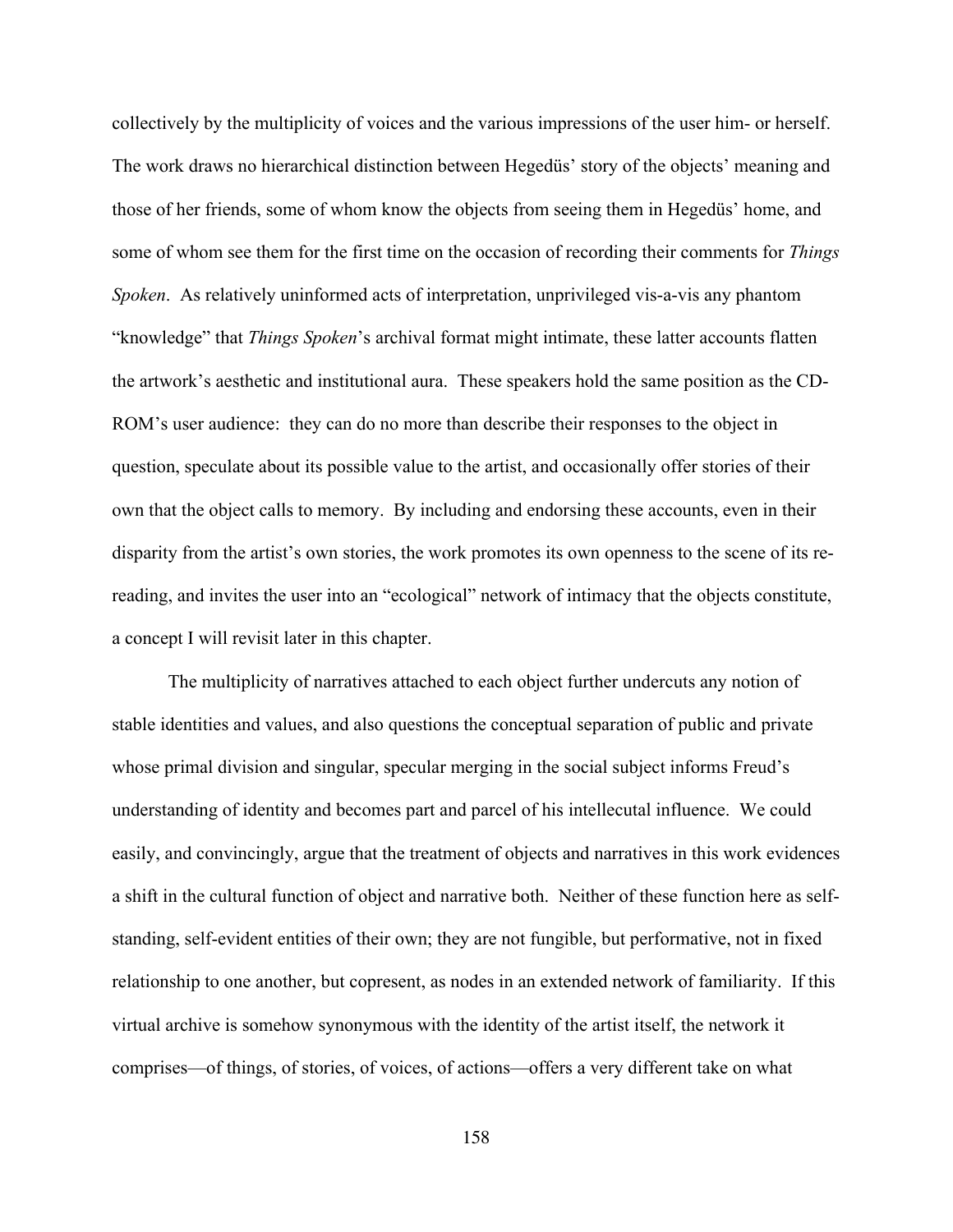identity might look like from that of rationally modern theories of the self—a vision that departs from the traditional archive of Freud and the modern liberal subject.

This would be a good argument, one I will return to in a moment, and one very much in keeping with many theories of digital subjectivity. It would also provide a satisfying 'read' of the artwork. But this would not be the end of the story, and this is not the question I am most interested in asking here.

The question I am asking is rather: if the point of the *Schatzkammer* is to re-present the accumulated wealth of the leader, in a way that justifies or guarantees his power in the present, if the point of the personal narrative is to re-present the history of the person, in a way that justifies or guarantees his selfhood in the present, if the point of the museum as institution is that it combines these two forces—material wealth and cultural narrative—how shall we read the continued presence of *that* archive in Hegedüs' artwork? It is not simply ironic, as further investigation into the context of its original production demonstrates.

*Die Sprache der Dinge* was originally conceived as part of a trilogy, the first installment of which is *Memory Theater VR*, a large interactive installation that is now part of the ZKM's permanent collection. The next two works of the trilogy present similar approaches to the relationship between individual identity and the museum as cultural archive. And in fact these two works are intricately intertwined, in a way that confounds the identity-and-context assigning function of the name as well as that of the museum as cultural institution. Both works have the same German title: *Die Sprache der Dinge*, in English, the language of things. This repeated title points up, precisely by confusing, the assumption and aura of material uniqueness on which most artistic and art—historiographical institutions depend. (This aspect of the artworks is unfortunately missing from their English titles, *Things Spoken* and *Their Things Spoken*.)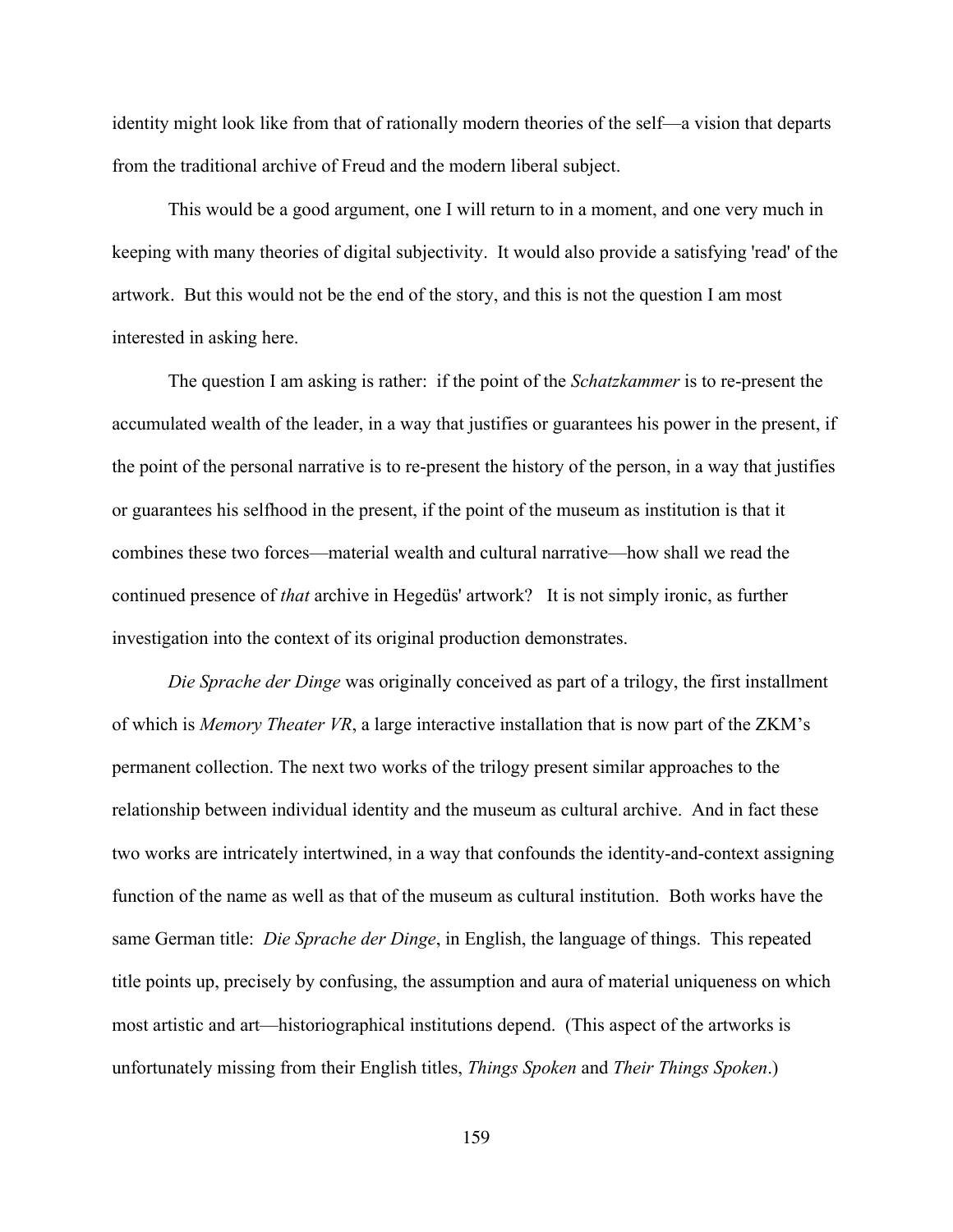Moreover, the museum versions of the two works had an enfolded, derivational relationship to one another: *Things Spoken* was exhibited as an integral part of the participatory artwork *Their Things Spoken*. 11

Both artworks "trouble" our sense of the museum's institutional authority through the conceit of random personal memorabilia being elevated to the level of museum exhibit via the technology of high-definition digital scanning and complex digital databases. *Things Spoken*, as I have described, is a deep and precious-seeming collection of the artist's personal souvenirs. By contrast, *Their Things Spoken* is a more performative, interactive artwork that asked museumgoers to scan personal items of their own and record video testimonies about the objects' history, significance, and value, submitting both scans and videos to a growing database of information far more inclusive and expansive than that of the *Things Spoken*. Hegedus writes:

The contributors to this archive [of *Their Things Spoken*] are museum visitors who responded to my invitation to bring their favorite objects with them and tell a story about its personal significance. These objects were digitized, the stories recorded, and photos were taken of each person holding their object. In the interactive artwork these elements together become an image, sound, and text archive, which are respectively presented on the screen within three interrelated windows. The user can choose one or other of these elements to navigate through and across the entries and in this way explore an emergent matrix of collective memories.<sup>12</sup>

 The most obvious contrast between the two works lies in their enormous difference in style and affect. The "intimate archive" of *Things Spoken* is dark, personal, highly aestheticized, a deep and serious *Schatzkammer*. *Their Things Spoken* is bright, transparent, a public happening. The detail screens for the items in its "collection" are light, the video testimonials from donors chatty,

<sup>&</sup>lt;sup>11</sup> Note that my readings here refer to the DVD-ROM versions of both artworks. In addition to the version of *Die Sprache der Dinge* (*Things Spoken*) in *The Complete Artintact*, see Agnes Hegedüs, *Die Sprache der Dinge* (*Their Things Spoken*), published in *[dis]Locations*, ed. ZKM and the Centre for Interactive Cinema Research, University of New South Wales (Stuttgart: Hatje Cantz, 2002).

<sup>&</sup>lt;sup>12</sup> Artist statement in *[dis]Locations* catalog; see previous note.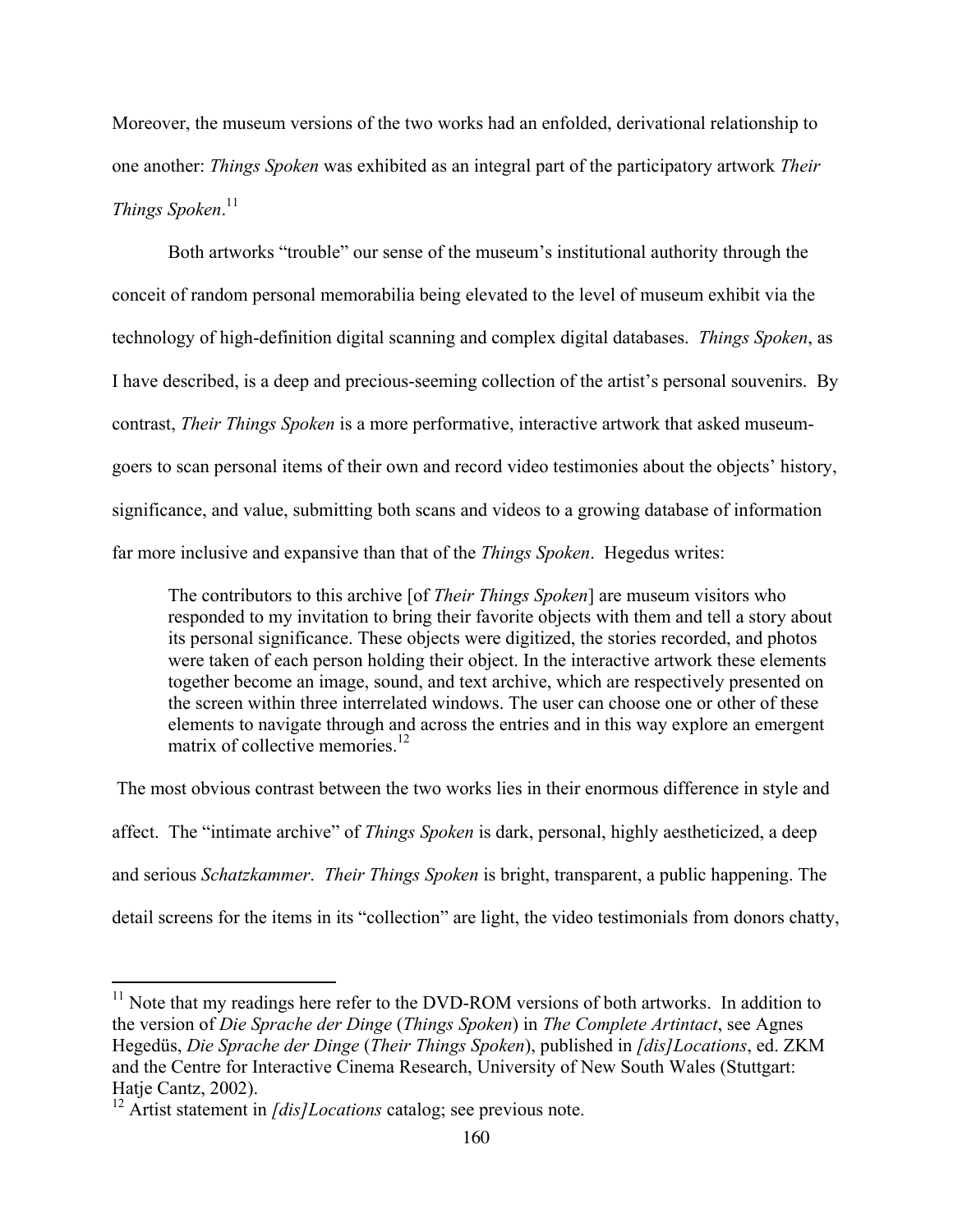filled with a sense of the openness and bustle of a busy, working museum atrium on a school field trip day.

This contrast makes sense for the different focus of the two works. In *Things Spoken*, Hegedüs presents a collection of her own, personal memorabilia; in *Their Things Spoken* she creates an occasion—with *Things Spoken* at its heart—for museumgoers to add their own items to a collective database of memorabilia and memories. This second work was a participatory installation and action, enacted in a museum setting. The artist set up a high-definition scanner to make virtual versions of objects brought by museum visitors, then recorded information about them, as she had done with her own personal effects for *Things Spoken*. In a way, this action extended the blurring of the archival boundaries already begun with *Things Spoken*, further dissipating the uniqueness or ontological stability of the archival identity by opening it up to general public participation.

That blurrable archival boundary and its relation to identity are the very subject of these two works—individual identity the focus of the first, a collective identity, emergent phenomenon of a collaborative archive, the focus of the second. In addressing this boundary, both works place an emphasis on archival desire itself, a particular awareness of the archive's pull and a play of desire. This becomes especially apparent if we compare *Their Things Spoken* to other, similar artworks of the same transitional time period. The idea of individuals scanning personal items and adding them virtually to a collective museum archive was no stunning innovation on Hegedüs' part in the mid-90s. The scanning and data-entry technology existed, the interest in expanded, inclusive, interactive art existed, the future of museum and archive, the aesthetic possibilities of database, were all part of the current art discourse at the time; other artists and other installations asked similar questions about identity, digital technology, and institutions of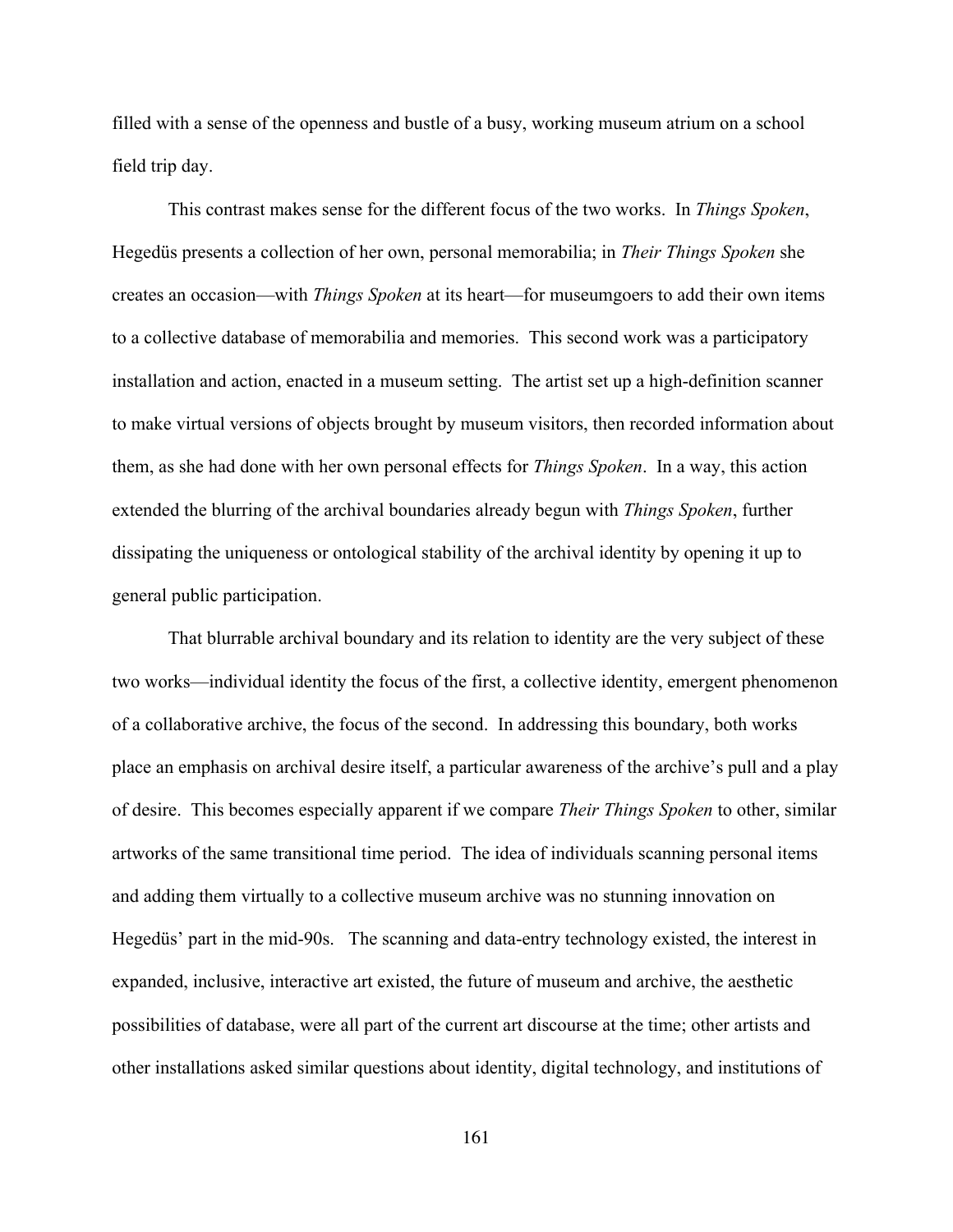memory. But significant differences become apparent if we compare Hegedüs' *Their Things Spoken* to, for example, George Legrady's *Pockets Full of Memories*, 13 an arguably even *more*  iconic example of ZKM-supported museum installation-based participatory digital archive art (and this is a discernible sub-genre).

Legrady's installation allowed museum visitors to scan and describe whatever items they were carrying. In theory this provides a spontaneous check of the state of visitors' personal effects, but in practice—and from the perspective of aesthetic critique—the archive thus gathered opened itself too much to the extremes of randomness and repetition—it had too much of the tone of statistical data collection. The absolute spontaneity of Legrady's work was one part of this, the limited space it provided for user comments another; as it played out, the work accumulated many, many, many scans of car keys and cell phones, for example, with little personal investment and few stories from its participants. The collection feels like a quick sampling scan for statistical averages; the accompanying stories often feel perfunctory, strained, or randomly fabricated.

Hegedüs' work, by contrast, had a planned, ceremonial feel. Participants brought items to the museum to scan and enter them, and told their stories about them on camera, in video clips that made it to the final DVD-ROM version of the artwork. Certainly the voice and image recordings raise the institutional and identitarian stakes of the project for its participants, capturing those very signifiers of identity that are so often valorized by our multimedia information society. A quick comparison to *Pockets Full of Memories* shows that the more ritualistic, less mechanistic aspect of Hegedüs' apparatus has a profound impact on the nature of the objects and stories users contribute. The construction of the piece itself plays on the desire of

<sup>&</sup>lt;sup>13</sup> Here too I refer to a CD-ROM version of this artwork: George Legrady, *Pockets Full of Memories*, CD-ROM published by the artist, 2002.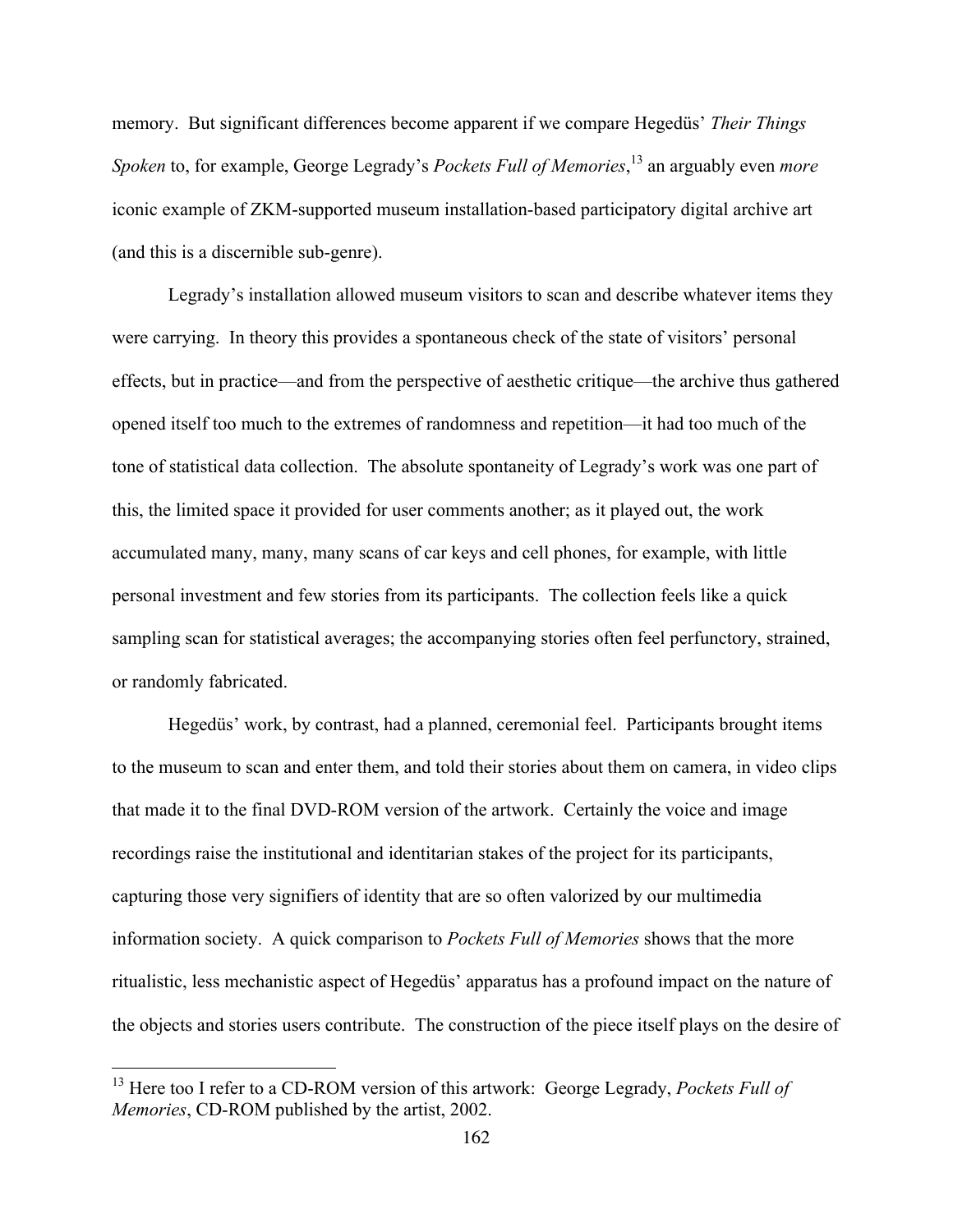people to invest something of themselves and take part; it focuses on the archival function *as a relationship*. Indeed, a particular experience of desire is one of the terms of the artwork, like a rule in a game Hegedüs creates, not merely a structural element or limit, but one that triggers the play of deep psychic energies.

But this observation about Hegedüs' archive merely begs another, more important question: why then *would* one want to participate in such an archive? What is this desire it elicits? Is it a desire to become part of the artwork, and part of the archiving institution of the museum itself? Should we see this desire as licit, that is, as a wish to see oneself reflected in the place of power, or as illicit, a desire to sneak into the place of power, to undermine the authority that would hold that boundary firm? And what does this have to do with the shape of the stories Hegedüs tells as part and parcel of her archive? Following Derrida's analysis in *Archive Fever*, we might argue that *Die Sprache der Dinge* invokes desire to see oneself reflected in the archive, in this powerful institution, a desire to participate or contribute to it somehow and thereby make it one's own, a desire to achieve the kind of greatness or recognition that this institutional archive has traditionally reserved for the brilliant and talented and important and lucky. At the same time, perhaps it is a desire to destroy precisely this standard or law of exclusion that keeps any but the brilliant talented important and lucky from affecting the contents of this powerful, clearly delimited archive. Either of these options emphasizes the boundary itself, the line that separates the validated, the archivally-endorsed, from everything else; we could even associate these positions further with Derrida's archive and argue that the user's simultaneous desire to be mirrored by the authority of the archive and to undermine this authority completely is related to Derrida's *mal d'archive*, or archive fever, a version of the Freudian death drive.

Or is it something else—for example, a simple, uncomplicated desire to take part in a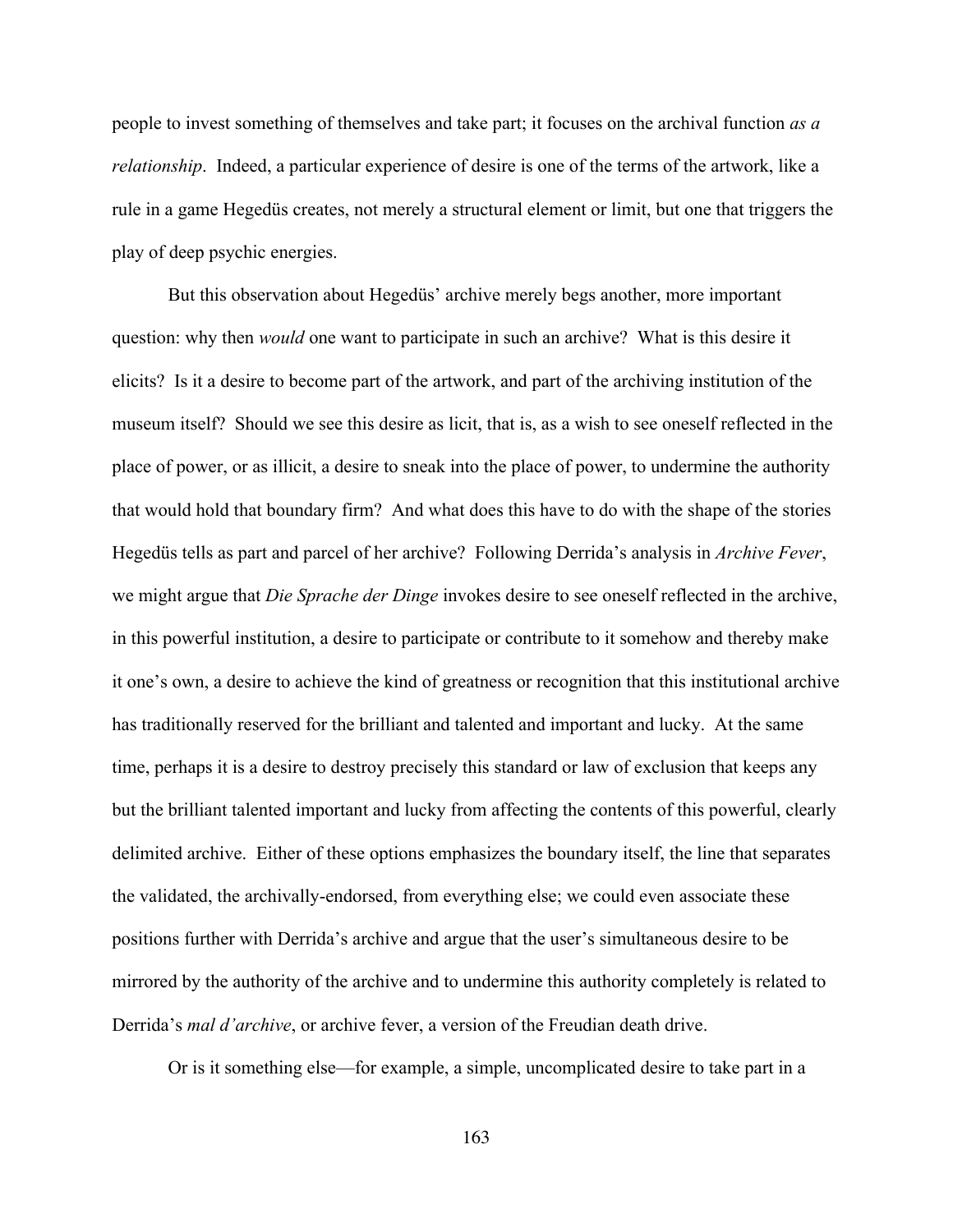group effort, to participate in something that is happening, regardless of any implications of cultural or social power it might entail? This second scenario refigures the archive as interface, as point and channel of connection, as rhizomatic and multiple.

The first scenario, more than ironically resonant in Hegedüs' database, emphasizes the user's desire to become the object of the archive's desire, to "play to" the structuring desire of the authority it represents, or else completely erase its desiring capacity. In this scenario, the scenario of Derrida's "archive fever," the "other" of the archive about which the subject's desire is oriented, maps neatly onto a traditional psychoanalytic schema, which Derrida captures succinctly:

...no one has illuminated better than Freud what we have called the archontic principle of the archive, which in itself presupposes not the originary *arkhe* but the nomological *arkhe* of the law, of institution, of domiciliation, of filiation. No one has analyzed, that is also to say, deconstructed, the authority of the archontic principle better than he. No one has shown how this archontic, that is, paternal and patriarchic, principle only posited itself to repeat itself and returned to re-posit itself only in parricide. It amounts to repressed or suppressed parricide, in the name of the father as dead father. The archontic is at best the takeover of the archive by the brothers. The equality and the liberty of brothers. A certain, still vivacious idea of democracy.<sup>14</sup>

In other words, the foundational principle of the archive itself is not simply the existence of the 'origin' and a desire to preserve it, but rather a broad-reaching, structured process of compensating for the loss of this origin.

In terms of the archive and either collective or individual identity, this schema means perpetuating *in name* a state of consolidation and control grounded in Oedipal subjectivity by pledging future loyalty to paternal law, agreeing to wield authority in the name of the father, to approach the present with a sense of deference to an idealized identity of the past, with a promise to preserve and project that law and that identity into the future, and to repress the violence that

14 Derrida, *Archive Fever*, 95.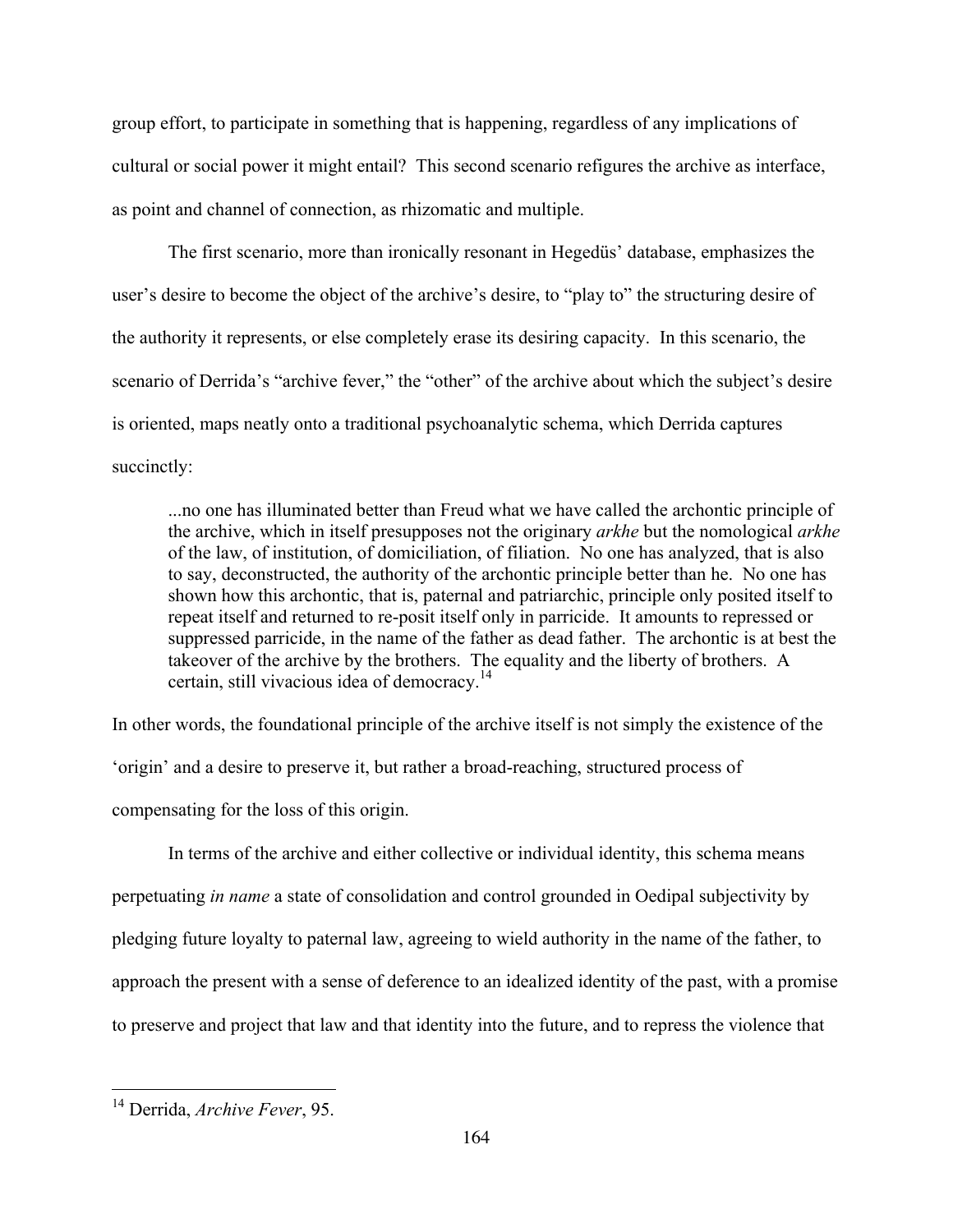constituted that ideal in the first place. This psychological action Derrida terms "supperrepression" suppression and repression, the refusal to remember or acknowledge either the act of parricide itself, the desire that led to the parricide, or the lingering desire for parricide. To rule 'in the name of the father' means to deny these desires, replacing them with the force of Oedipal obedience and memory.

To the extent that the instantiation of symbolic law means that a singular absolute authority can be made multiple, with responsibility and authority both spread amongst a community rather than being wielded by an individual, this diffusion suggests the "best" possibility for the archontic. Derrida describes it as "the takeover of the archive by the brothers. The equality and the liberty of brothers. A certain, still vivacious idea of democracy."<sup>15</sup> Yet the fundamentally exclusionary and undemocratic truth of this archontic function persists, present one way or another in the "specter of the Oedipal violence" that dwells within and even defines the archive in its Freudian construction.

On its face value, we might take this "oedipal violence" to mean the violence that is depicted, then repressed, mimetically, in the Oedipus myth. As Derrida writes,

thus, as Freud might say (this would be his thesis), there is no future without the specter of the oedipal violence that inscribes the superrepression into the archontic institution of the archive, in the position, the auto-position or the hetero-position of the One and of the Unique, in the nomological *arkhe*. And the death drive. Without this evil, which is also *archive fever*, the desire and the disorder of the archive, there would be neither assignation nor consignation. For assignation is a consignation."<sup>16</sup>

Here archive fever, or the death drive, is the echo of this suppressed or repressed desire, the echo of the violence that instantiated the law. Yet it is also the desire to wield the full power of law unchecked by the limit of the law, to return to the originary state before the instantiation of the

15 Derrida, *Archive Fever*, 95.

<sup>16</sup> Derrida, *Archive Fever*, 81.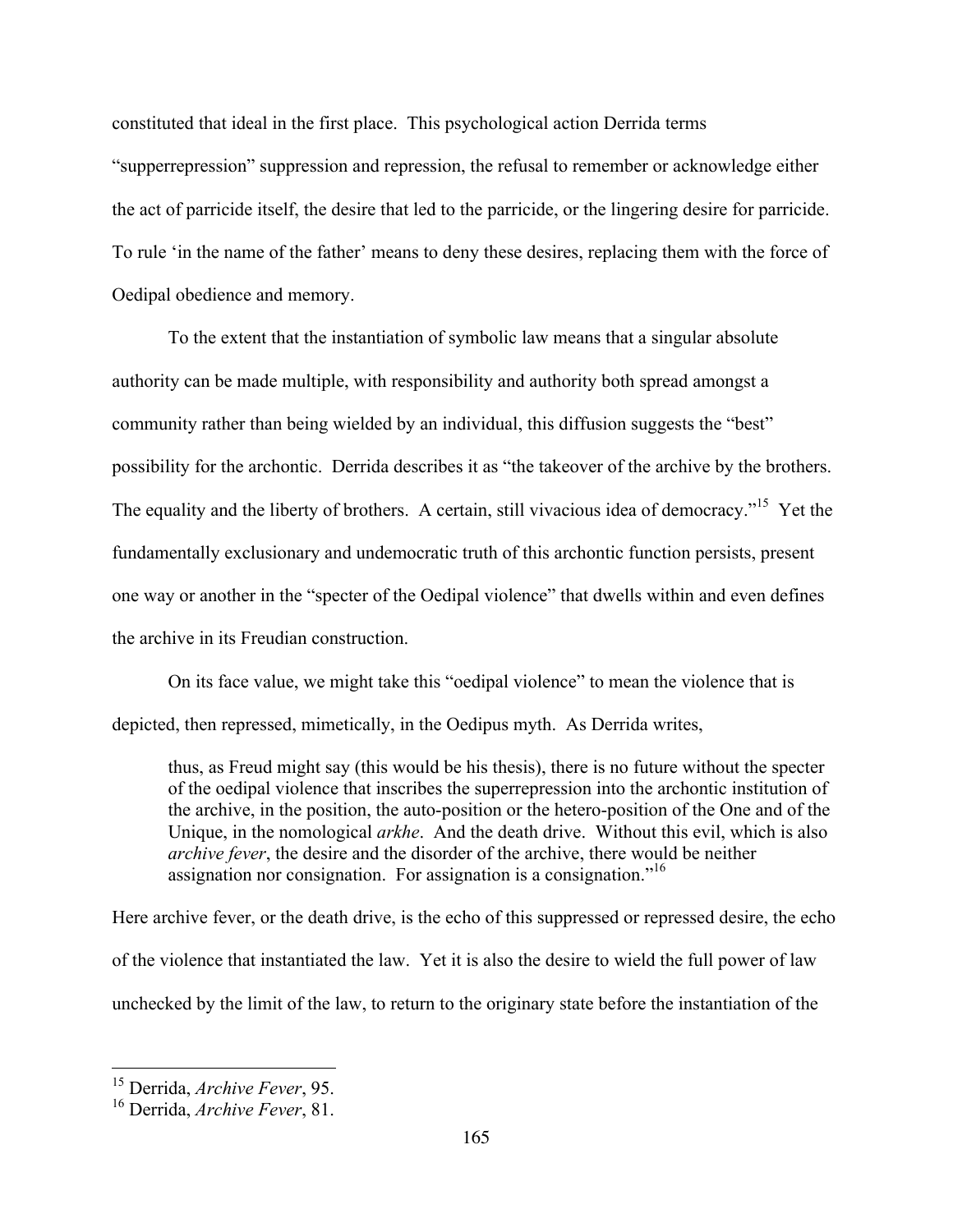law. This desire is simultaneously to wield the law and to exist before, or beyond, the law. A desire both to wield and to transgress the limit of the law, which is understood here as a temporal limit, a material limit, is also the limit of Oedipal identity.

It is no coincidence, then, that 'woman' becomes the sign of that limit and the code for so many cultural responsibilities and charges. This hearkens back to early Enlightenment figurations of Nature, Knowledge, Justice, Liberty, all powerful and inchoate forces made comprehensible, tame, and desirable through processes not merely of anthropomorphism, but of feminization. "Woman" in these discourses figures something vague and unlimited; by virtue of the rhetoric used to describe it, this idea invokes a sense of possessive desire, but also a sense of custodial responsibility—the abstract thing becomes concrete and knowable, becomes *some*  thing to be curated or controlled.

This is true of the archive as well, as Derrida repeatedly emphasizes by playing up the underlying patriarchy of the archival system and the femininity of the law. For example, in the context of discussing the archive's function in Jewish identity and cultural heritage, he quotes Yerushalmi's musings on

the Torah, the Teaching, the revelation, the Torah which in Hebrew is grammatically feminine and which is midrashically compared to a bride. It is over possession of her that Christianity, the younger son, came to challenge Judaism, the elder son.<sup>17</sup>

The desire for cultural authority is depicted here as desire for possession of the law, manifest in the figure of a female body that is desirable, but never fully available (a "bride," the law is here a liminal, virginal figure). If "archive fever" is the feverish, compulsive version of this same desire, it is also, as Derrida writes,

to run after the archive, even if there's too much of it, right where something in it anarchives itself. It is to have a compulsive, repetitive, and nostalgic desire for the

17 Derrida, *Archive Fever*, 49.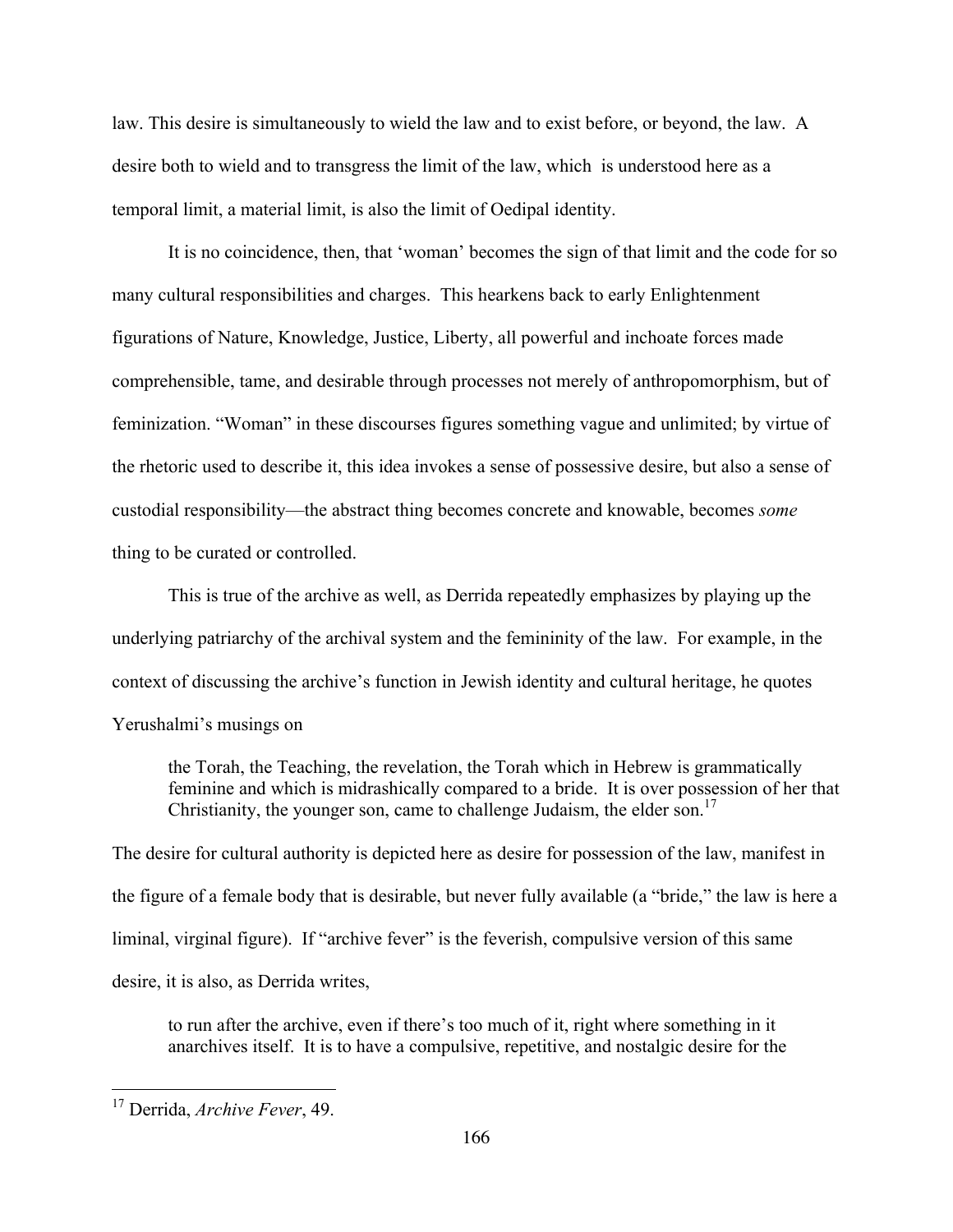archive, an irrepressible desire to return to the origin, a homesickness, a nostalgia for the return to the most archaic place of absolute commencement.<sup>18</sup>

Where this place, this limit, and this law are all coded as feminine, in the context of the "Freudian impression," this 'origin' is ultimately that of the maternal body itself.

This then is the other way to understand "oedipal violence" that haunts this concept of the archive. Not the violence of parricide and repression depicted in the Oedipus story (or in its variations), nor even the violence of exclusion enacted thereafter by the Oedipal role-play of identification and objectification, but the violence done by the story itself as a meme, the crystallization of cultural epistemology around a particular, powerful image, the instantiation not of limits themselves, but of the *expectation* of limits, and above all the undisguised polarization about these limits of equally mythological constructions of gender. The notion that such a myth could be universally true in abstraction, even if its details ring patently false; the notion that such details don't affect our understanding of (or more pertinently, our pre-cognitive response to) these abstract ideas and arguments. Like the notion that rule by a small *group* of men, as opposed to only *one* man, may represent a viable form of democracy.

A fair interpretation of Derrida's study must include this other 'oedipal violence' as part of the "Freudian Impression" he attempts to understand in *Archive Fever*. Derrida blocks out three meanings for this term. The first of these is the "*scriptural or typographic:* [the idea] of an inscription (*Niederschrift*, says Freud throughout his works) which leaves a mark at the surface or in the thickness of a substrate."<sup>19</sup> This is the 'impression' that correlates to the act of writing, of externalization of memory in enduring, object form, the impression in a material substrate. The disappearance of this substrate, as information becomes immaterial, is much of Derrida's

18 Derrida, *Archive Fever*, 91.

<sup>19</sup> Derrida, *Archive Fever*, 26.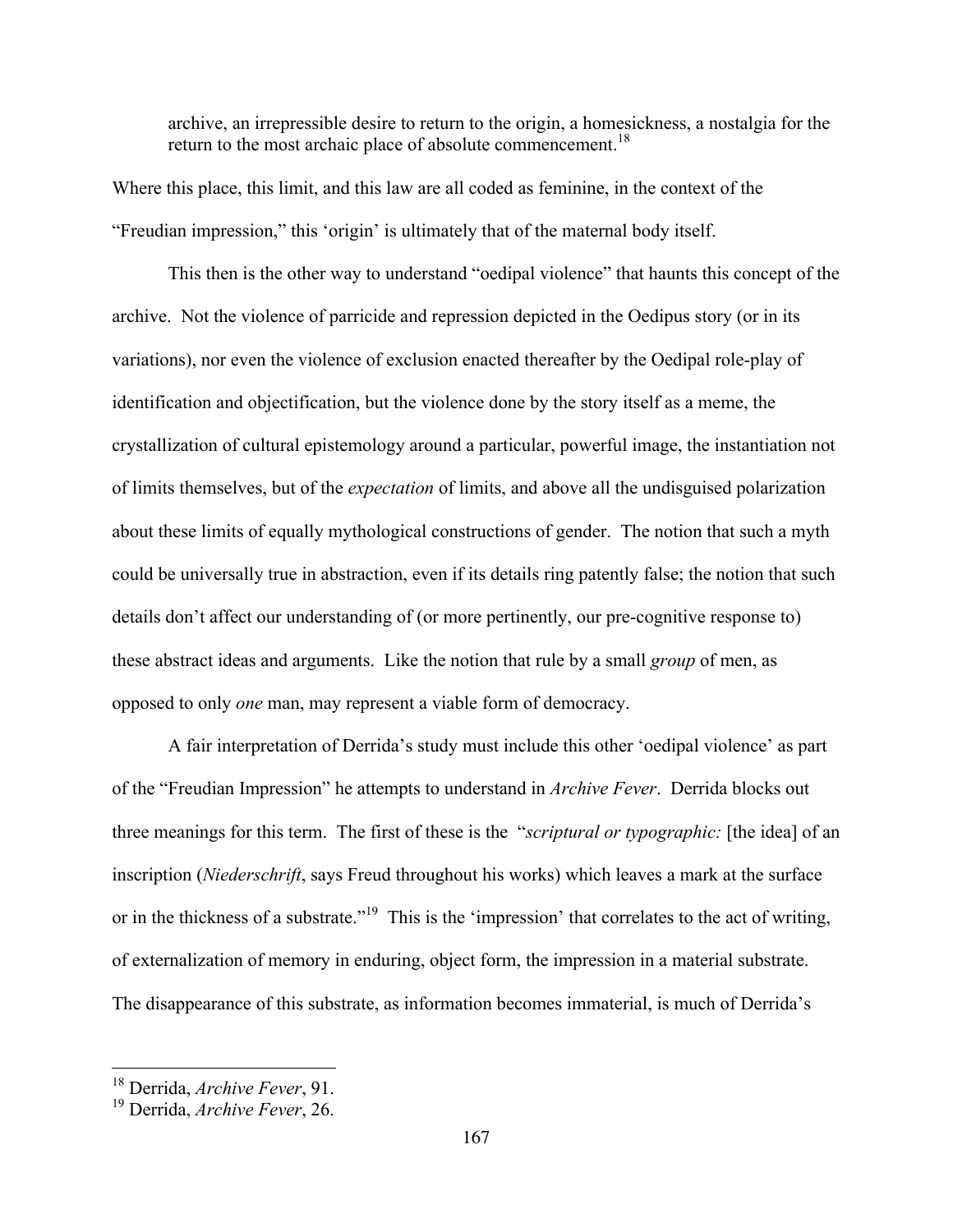concern; he queries, "Can one imagine an archive without foundation, without substrate, without substance, without subjectile? $2^{20}$  But he also interrogates the "Freudian impression" in the sense of a "concept in the process of being formed," which, he argues "always remains inadequate relative to what it ought to be", a sense of difference and disjuncture that is central both to Derrida's concept of writing and to Freud's concept of subjectivity.

The third meaning, "unless it is the first,"<sup>21</sup> has to do with

the *impression left* by Freud, by the event which carries this family name, the nearly unforgettable and incontestable, undeniable *impression* (even and above all for those who deny it) that Sigmund Freud will have *made* on anyone, after him, who speaks *of him* or speaks *to him*, and who must then, accepting it or not, knowing it or not, be thus marked: in his or her culture and discipline, whatever it may be, in particular philosophy, medicine, psychiatry, and more precisely here, because we are speaking of memory and of archive, the history of texts and of discourses…. If one is under the impression that it is possible not to take this into account, forgetting it, effacing it, crossing it out, or objecting to it, one has already confirmed, we could even say countersigned (thus archived), a 'repression' or a 'suppression.' 22

The expanded sense of "oedipal violence" appears here as an element of this last (unless it is the first) meaning of the "Freudian impression." This involves the crystallization of entire discourses around the ostensibly abstract message carried by this Oedipal framework, with too little regard for how its casting shapes our assumptions, our expectations, or our ability to imagine other possibilities.

Feminist theory has protested this second kind of Oedipal violence from the beginning, closely investigating the connections between this disempowering Oedipal framework and current thinking about media, about writing, about language, about discourse and identity. If, according to the "Freudian impression," the archival function, identity, memory and subjectivity all rely on a limit, a partition, this limit is explicitly constituted through the exclusion and

20 Derrida, *Archive Fever*, 27.

<sup>21</sup> Derrida, *Archive Fever*, 30.

<sup>22</sup> Derrida, *Archive Fever*, 30.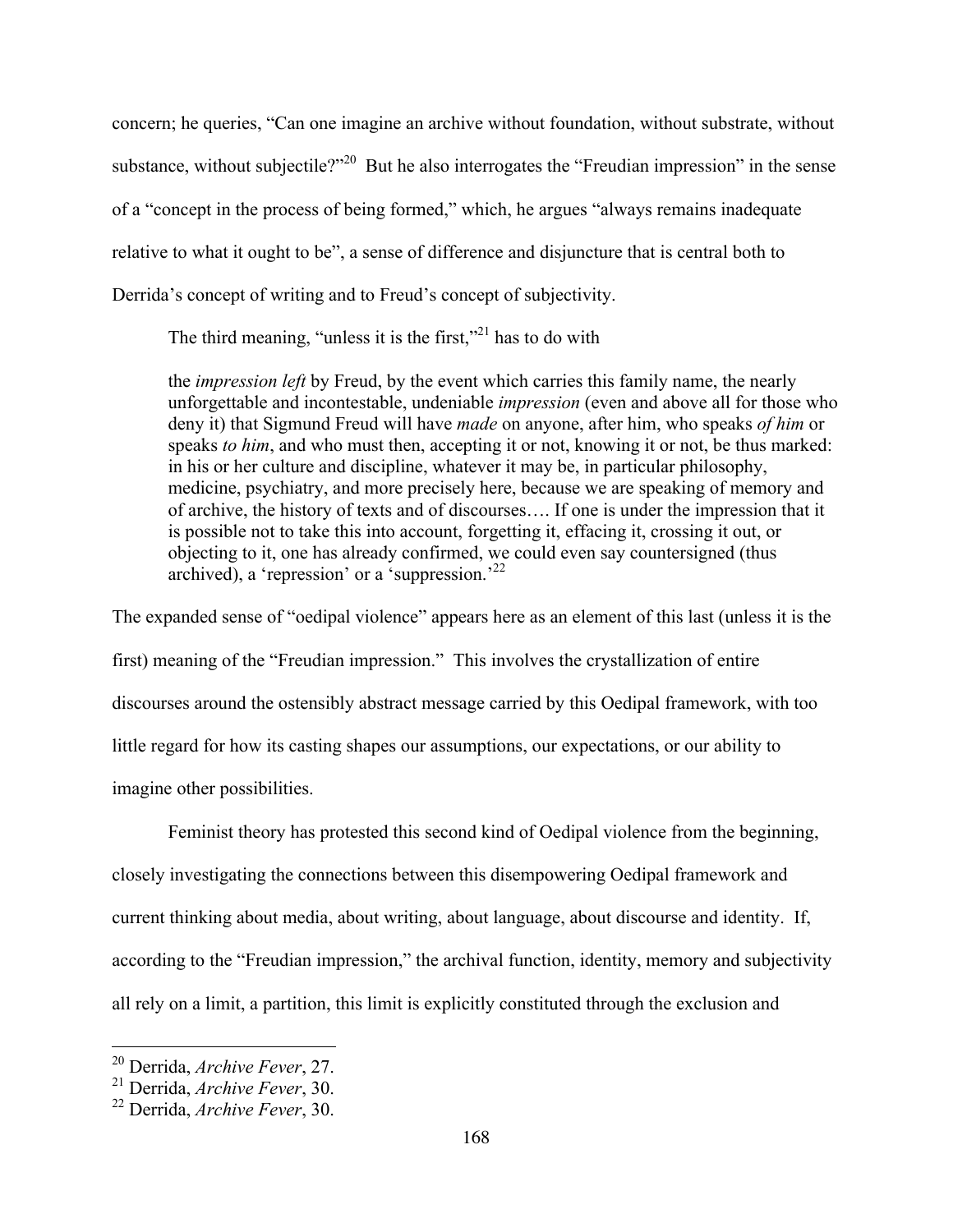objectification of women. In *Bodies that Matter*, Judith Butler neatly summarizes a major thread

of Luce Irigaray's feminist intervention when she writes that Irigaray's

effort is to show that those binary oppositions are formulated through the exclusion of a field of disruptive possibilities. Her speculative thesis is that those binaries, even in their reconciled mode, are part of a phallogocentric economy that produces the 'feminine' as its constitutive outside. 23

Moreover, Butler writes, "Irigaray's intervention in the history of the form/matter distinction

underscores 'matter' as the site at which the feminine is excluded from philosophical binaries".<sup>24</sup>

The 'feminine,' which cannot be said to *be* anything, to participate in ontology at all, is and here grammar fails us—set under erasure as the impossible necessity that enables any ontology. The feminine, to use a catechresis, is domesticated and rendered unintelligible within a phallogocentrism that claims to be self-constituting. Disavowed, the remnant of the feminine survives as the *inscriptional space* of that phallogocentrism, the specular surface which receives the marks of a masculine signifying act only to give back a (false) reflection and guarantee of phallogocentric self-sufficiency, without making any contribution of its own." 25

In this framework, women gain access to social subjectivity only through an even more elaborate

system of substitutions than that of the properly post-Oedipal male subject. Mary Ann Doane also cites Irigaray, and Sarah Kofman, when she argues that the figure of the maternal body, which doubles as a figure for the law, for the archive, and for the matrix of inscription, supports a system of phallogocentrism. Excluded, this body serves to guarantee ontological difference and becomes the mirroring surface of identity for the male subject. It is, however, never fully "other" to the female subject; on the contrary, "this body so close, so excessive, prevents the woman from assuming a position similar to the man's in relation to signifying systems. For she is haunted by the loss of a loss, the lack of that lack so essential for the realisation of the ideals of

23 Judith Butler, *Bodies that Matter: On the Discursive Limits of 'Sex*,*'* (New York: Routledge, 1993), 35.

<sup>24</sup> Butler, *Bodies that Matter*, 35.

<sup>25</sup> Butler, *Bodies that Matter*, 39.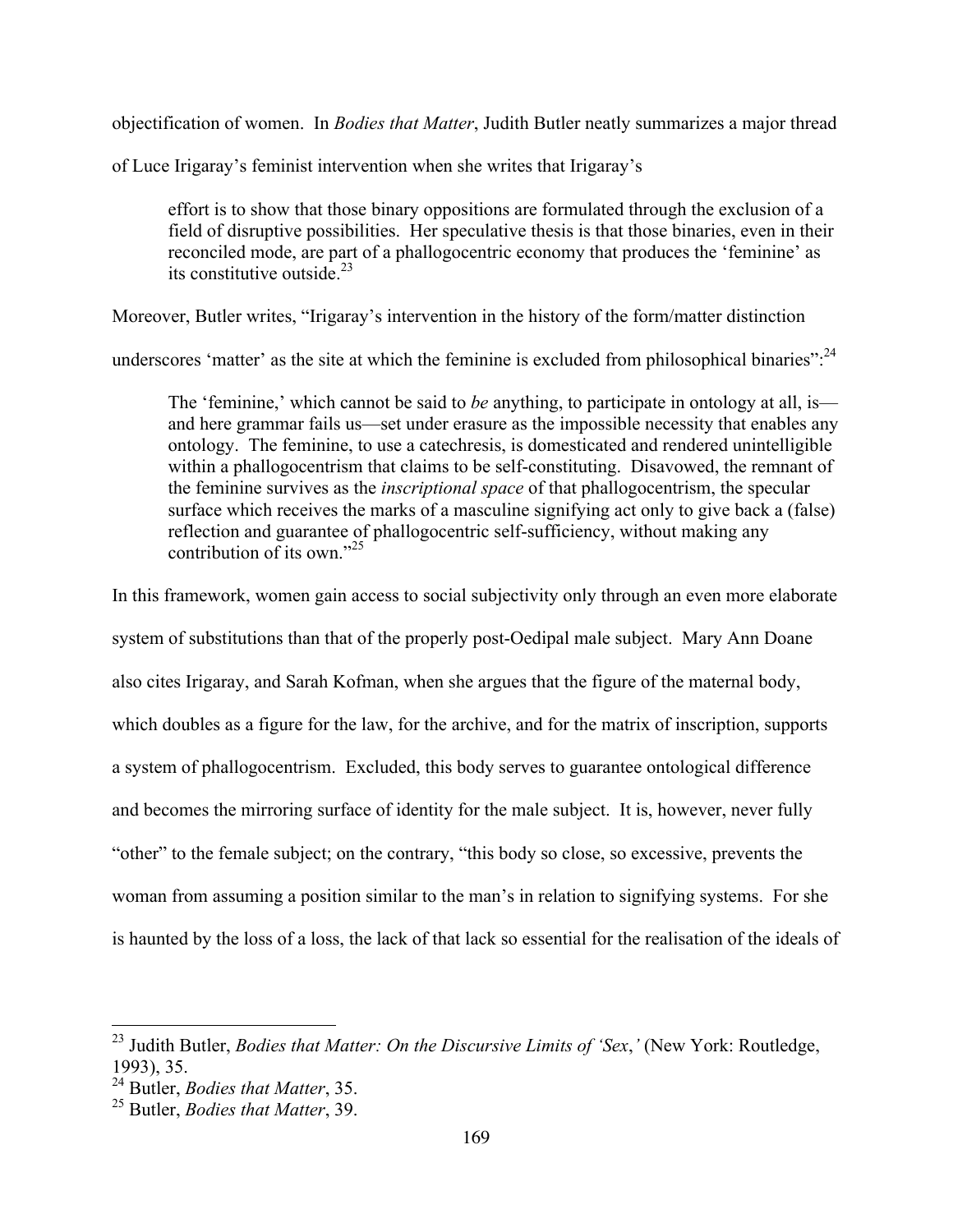semiotic systems."<sup>26</sup> Doane argues that "female specificity is thus theorized in terms of spatial proximity,"<sup>27</sup> which denotes an inability to achieve the necessary distance of separation, an inability to draw that limit on which "semiotic systems" *and* the function of the archive so completely depend.

Through these interventions, it is possible to see how gender is implicated deeply in both the functions of the archive, not merely in the "nomological," but in the "topological" as well; the patriarchal authority and "oedipal violence" are manifest not merely as the authority and power that police the limit, nor in the power implied by the drawing of the limit in the first place, but fundamentally in the presumed need for a limit and the objectification that accompanies it, the presumed objectivity and ontological stability of the material itself. It is small wonder, then, that the emergence of new, immaterial technologies of communication, and the accompanying media theory of "the virtual" should seem to hold great promise for cyberfeminist theorists, who see it as a oportunity to recognize virtual experience as a mode of social subjectivity founded not in limits and objectivity, but in interconnections and emergence.

As N. Katherine Hayles writes in the introduction to her influential, foundational book

## *How We Became Posthuman*,

the contemporary pressure toward dematerialization, understood as an epistemic shift toward pattern/randomness and away from presence/absence, affects human and textual bodies on two levels at once, as a change in the body (the material substrate) and as a change in the message (the codes of representation). The connectivity between these changes is, as they say in the computer industry, massively parallel and highly interdigitated"<sup>28</sup>

<sup>&</sup>lt;sup>26</sup> Mary Ann Doane, "Film and the Masquerade: Theorising the Female Spectator," reprinted in *Film Theory and Criticism*, 4<sup>th</sup> edition, ed. Gerald Mast, Marshall Cohen, and Leo Braudy (New York: Oxford University Press, 1992), 763.

<sup>&</sup>lt;sup>27</sup> Doane, "Film and the Masquerade," 763.

<sup>28</sup> N. Katherine Hayles, *How We Became Posthuman: Virtual Bodies in Cybernetics, Literature, and Informatics* (Chicago: University of Chicago Press, 1999), 29.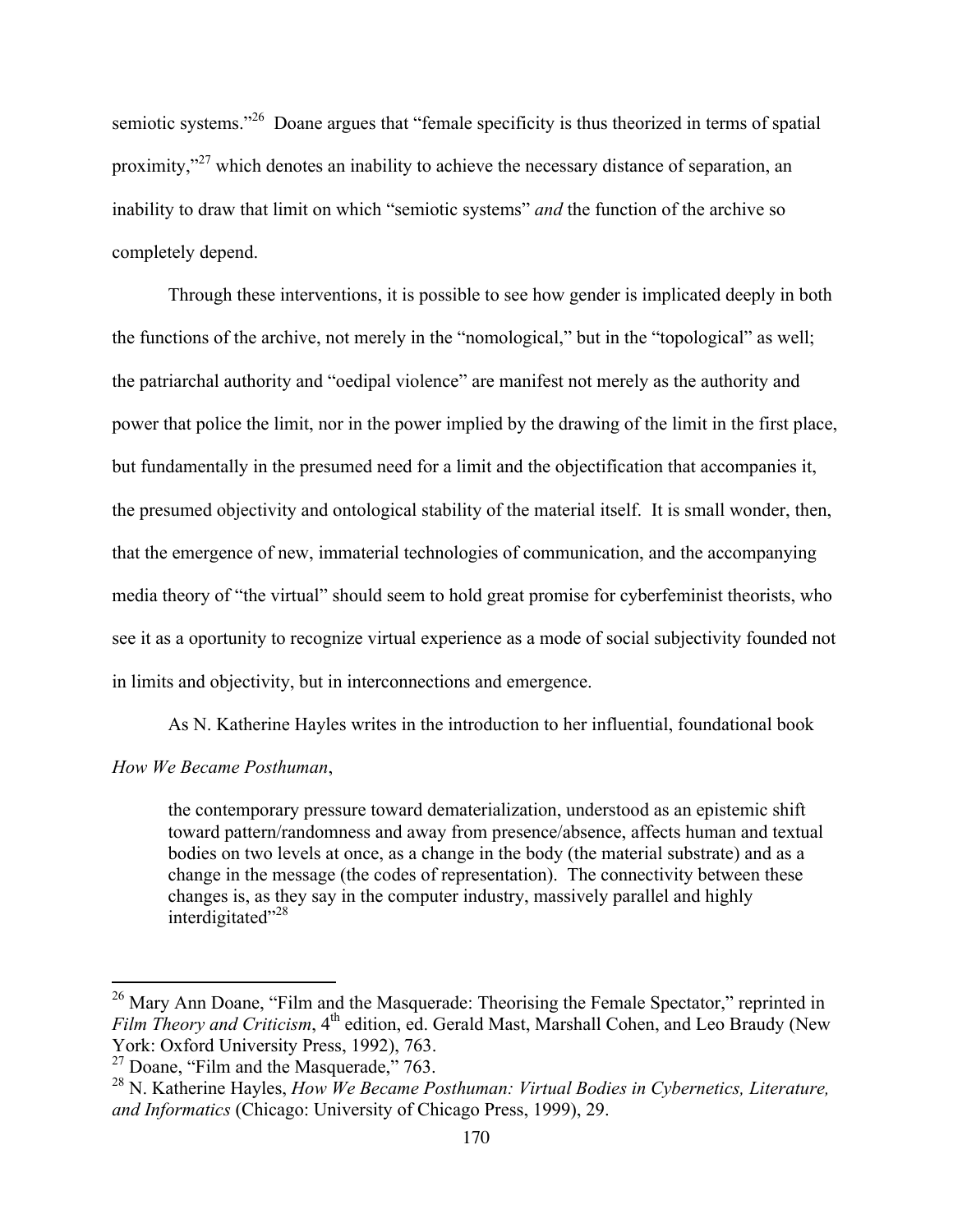These "changes" hold profound implications for constructions of social identity—and gender in the digital age. Donna Haraway, in her foundational cyberfeminist text "A Cyborg Manifesto," uses the figure of the cybernetically mediated body to overturn these older structural limits that are grounded on the objectification and exclusion of "Woman," observing that "By the late twentieth century, our time, a mythic time, we are all chimeras, theorized and fabricated hybrids of machine and organism; in short, we are cyborgs."<sup>29</sup> The principle of boundaryblurring and hybridity extends, of course, to the limits that separated and guaranteed the separate facets of Freudian identity as well: "No longer structured by the polarity of public and private," Haraway writes, "the cyborg defines a technological polis based partly on a revolution of social relations in the okios, the household." 30 Especially if we want to think of this technological *polis* as a cultural and political one as well, understanding its transformation in the digital age demands a deeper understanding of the corollary revolution in the *oikos* at its most intimate, most ambiguous levels. This forces us to rethink dramatically the "scene of domiciliation" that is the archival moment for Derrida, questioning the structuring fantasy that keeps intimate life apart from public identity, yet makes it symbolically foundational to all aspects of social selfhood.

This is a major focus for Hayles, who explicitly presents a "posthuman" version of identity as a way to counter longstanding assumptions about public knowledge and memory based in "the desire for mastery, an objectivist account of science, and the imperalist project of subduing nature." "The posthuman," she argues, "offers resources for the construction of

<sup>29</sup> Donna Haraway, "A Cyborg Manifesto: Science, Technology, and Socialist-Feminism in the Late Twentieth Century, in *Simians, Cyborgs and Women: The Reinvention of Nature* (New York: Routledge, 1991); online version hosted by Stanford University, http://stanford.edu/dept/HPS/Haraway/CyborgManifesto.html, 151.

<sup>&</sup>lt;sup>30</sup> Haraway, "A Cyborg Manifesto," 152.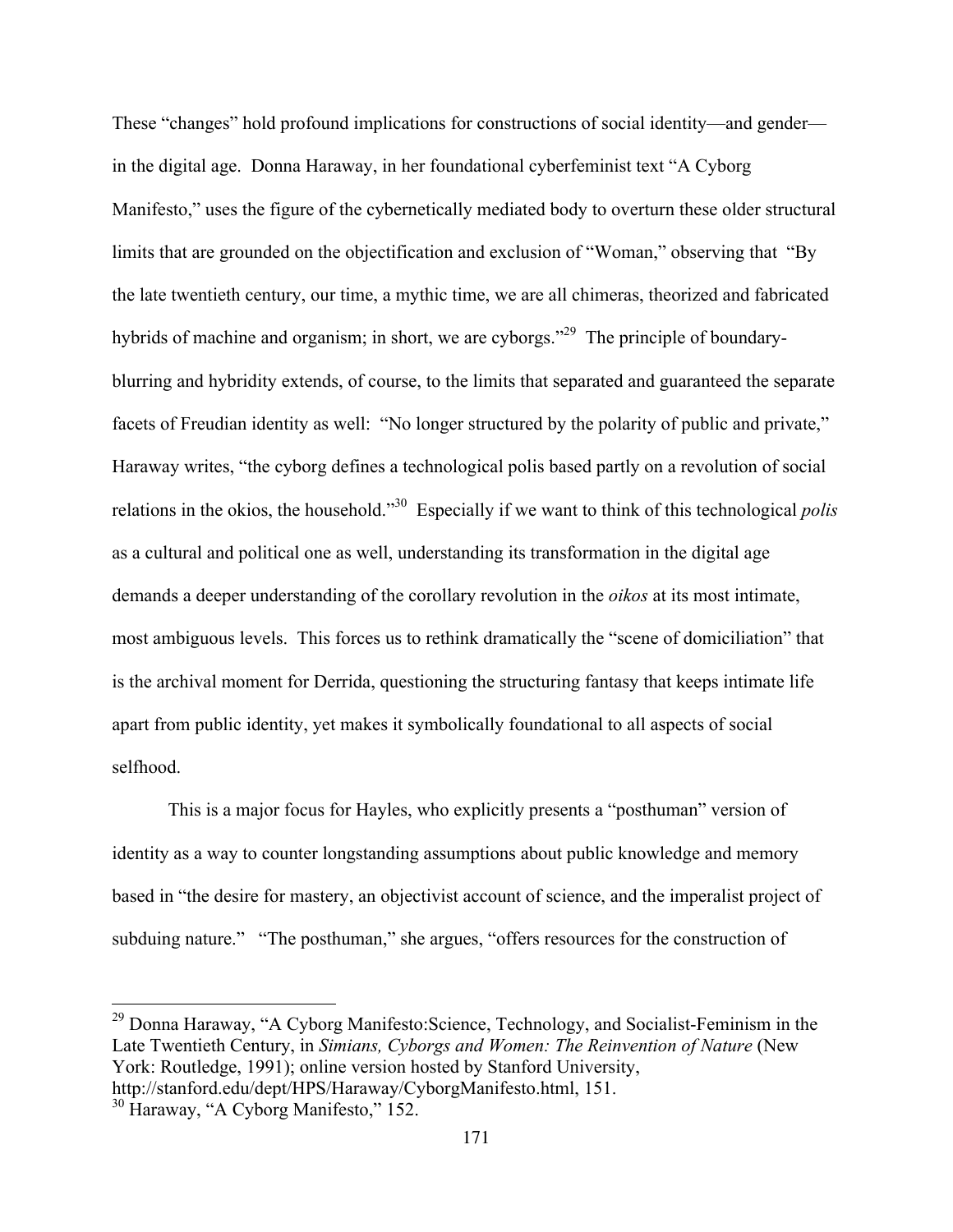another kind of account,"<sup>31</sup> which, for Hayles, focuses on the other not as inert mirror (nor, worse, desiring mirror) but as interface and "splice," a horizon of possibility. Hayles writes that "when the human is seen as part of a distributed system, the full expression of human capability can be seen precisely to *depend* on the splice rather than being imperiled by it." Foregrounding this splice leads, for Hayles, to a notion of "distributed agency" or networked subjectivity—a sharp contrast from the "liberal humanist" view of the subject, grounded in an illusion of wholeness, a "view of the self that authorizes the fear that if the boundaries are breached at all, there will be nothing to stop the self's complete dissolution."<sup>32</sup>

Even as they express hope for posthuman or cyborgian emancipation, both Haraway and Hayles urge caution about the persistence of older models, whose resonance must be felt in the fragile transition from past to future in ways we may not have the critical tools or the perspective to accurately recognize or interrogate. Hayles, for example, writes that her celebration of the "splice"

is not necessarily what the posthuman *will* mean—only what it *can* mean if certain strands among its complex seriations are highlighted and combined to create a vision of the human that uses the posthuman as leverage to avoid reinscribing, and thus repeating, some of the mistakes of the past.<sup>33</sup>

One of the most dangerous mistakes, for Hayles, is the subtle perpetuation instead of the boundary—"what is lethal," she writes, "is not the posthuman as such, but the grafting of the posthuman onto a liberal humanist model of the self."<sup>34</sup> This is to say, an ideological perpetuation of a system of boundaries and binaries even beyond the moment where they are conceptually useful or technologically applicable. This potentially lurks as a tension within

31 Hayles, *How We Became Posthuman*, 288.

<sup>32</sup> Hayles, *How We Became Posthuman*, 290.

<sup>33</sup> Hayles, *How We Became Posthuman*, 288.

<sup>34</sup> Hayles, *How We Became Posthuman*, 287.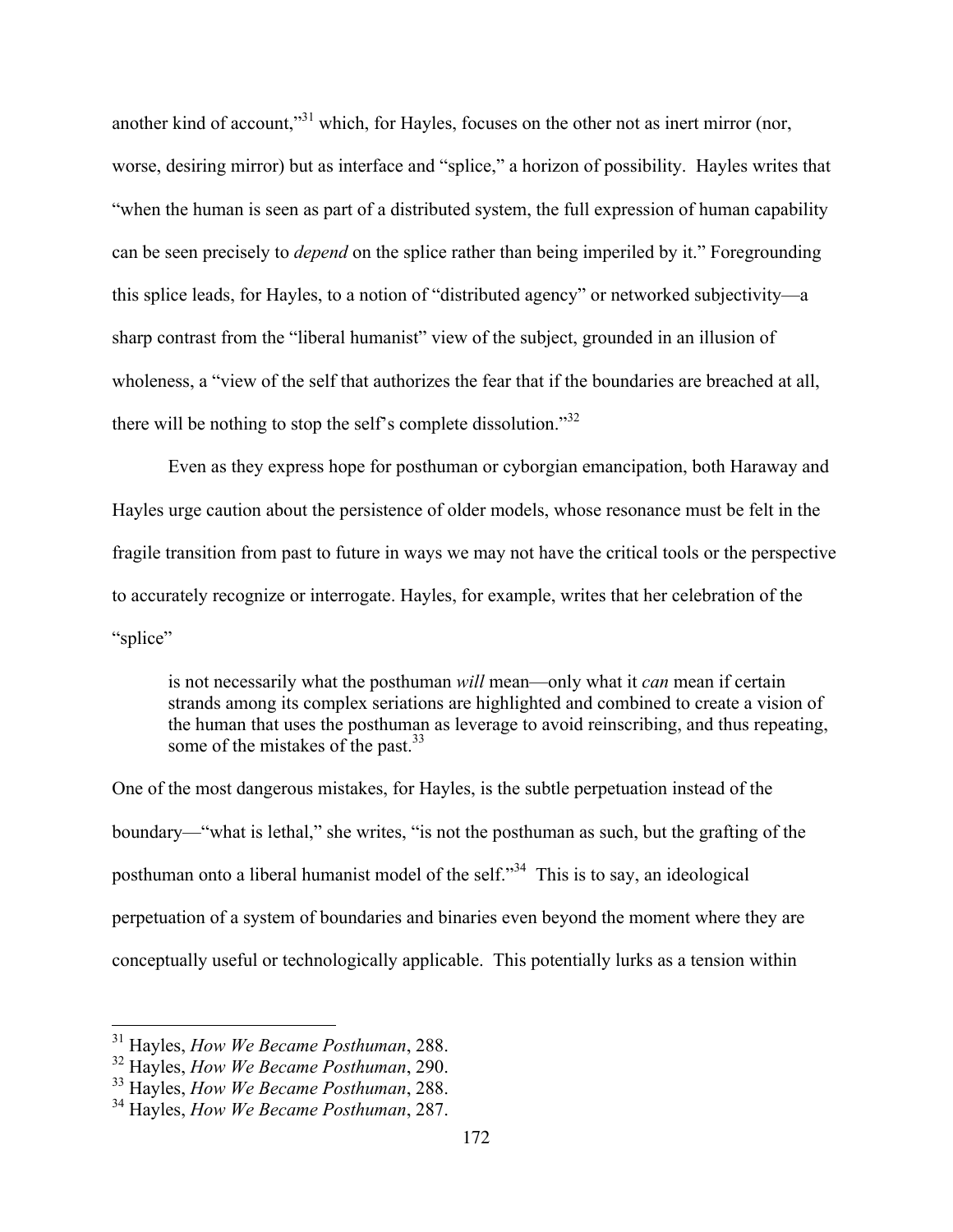Haraway's text as well, a decade earlier, when she observes that

The self is the One who is not dominated, who knows that by the  $\left[$  service $\right]^{35}$  of the Other, the other is the one who holds the future, who knows that by the experience of domination, which gives the lie to the autonomy of the self. To be One is to be autonomous, to be powerful, to be God; but to be One is to be an illusion, and so to be involved in a dialectic of apocalypse with the other. Yet to be other is to be multiple, without clear boundary, frayed, insubstantial. One is too few, but two are too many.<sup>36</sup>

Haraway acknowledges the difficulty of negotiating this new conceptualization of selfhood,

necessarily a process—a process that begins with cultural criticism, questioning the tropes and

memes whereby cultural reproduction itself takes place. Such criticism, she writes, entails

not just literary deconstruction, but liminal transformation. Every story that begins with original innocence and privileges the return to wholeness imagines the drama of life to be individuation, separation, the birth of the self, the tragedy of autonomy, the fall into writing, alienation; that is, war, tempered by imaginary respite in the bosom of the Other. These plots are ruled by a reproductive politics—rebirth without flaw, perfection, abstraction. In this plot women are imagined either better or worse off, but all agree they have less selfhood, weaker individuation, more fusion to the oral, to Mother, less at stake in masculine autonomy. But there is another route to having less at stake in masculine autonomy, a route that does not pass through Woman, Primitive, Zero, the Mirror State and its imaginary. It passes through women and other present-tense, illegitimate cyborgs, not of Woman born, who refuse the ideological resources of victimization so as to have a real life.<sup>37</sup>

The cultural tropes Haraway references here are literary but also theoretical; in her take

on the Freudian subject and its relationship to memory and cultural reproduction, she emphasizes the narrative facet of "archive fever" as "death drive," to recall Derrida's words "a compulsive, repetitive, and nostalgic desire for the archive, an irrepressible desire to return to the origin, a homesickness, a nostalgia for the return to the most archaic place of absolute commencement."<sup>38</sup> Haraway reminds us that the trope of this linear narrative is itself, and dangerously, "ruled by a reproductive [archival] politics—rebirth without flaw, perfection, abstraction." Yet she leaves

 $35$  This word reads "semice" in my "noisy," garbled download of Haraway's text online.

<sup>36</sup> Haraway, "A Cyborg Manifesto," 178.

<sup>37</sup> Haraway, "A Cyborg Manifesto," 178.

<sup>38</sup> Derrida, *Archive Fever*, 91.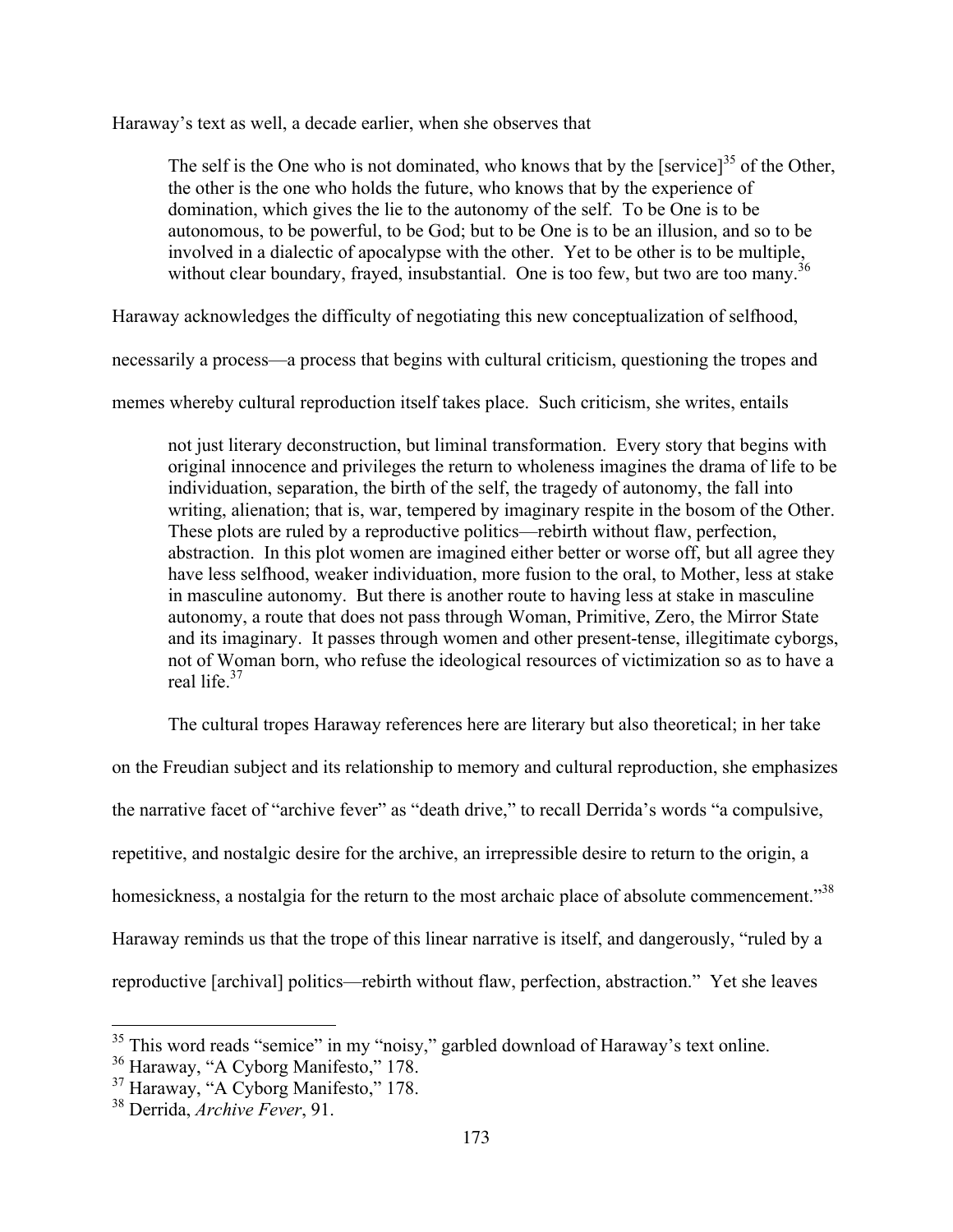open the question of whether finding "another route to having less at stake in masculine autonomy" must necessarily mean eschewing as ideologically loaded any temporalizing apparatus that would situate that "real-time" experience within a shared framework of temporal understanding and causality.

An alternate version of the public "archive" comes with Rudi Laermanns and Pascal Gielen's description of our current digital mediascape as "an ever-expanding and constantly renewed mass of information of which no representation at all can be made." But that nonetheless informs our sense of cultural location and epistemic agency. Quoting Wolfgang Ernst, they argue that an archive thus structured inaugurates a shift away from an "old-European culture that privileges storage, towards a media-*culture* of permanent transfer." 39 Elsewhere Laermanns and Gielen cite claims about this media-culture from the organizers of a conference called *Information is Alive*: "we do not live in a society that uses digital archiving, we live in an information society that *is* a digital archive." 40 This view emphasizes the immateriality, the instability, and the instantaneity of information in our digital age; in this context, "the archive" must be seen as an emergent, ecological phenomenon more akin to oral culture than to print culture. That is to say, its legacies are transmitted through an accumulation of ephemeral iterations, and not through the strictly limited replication of ostensibly stable text objects.

But my question here is not about the time of digital textuality per se, it is about the intersection of digital temporality and narrative informational structure—a specific and powerful mode of temporal organization whose orienting lodestar or zero point has been an imaginary

39 Pascal Gielen and Rudi Laermans, "The Archive of the Digital An-Archive," *Image and Narrative* 7 (April 2007): 14. Gielen and Laermans here reference Wolfgang Ernst's 2002 *Rumoren der Archiv.*<br><sup>40</sup> See Joke Brouwer and Arjen Mulder, "Information is Alive," in *Information is Alive: Art and* 

*Theory on Archiving and Retrieving Data* (Rotterdam: V2/NAI, 2003), 6.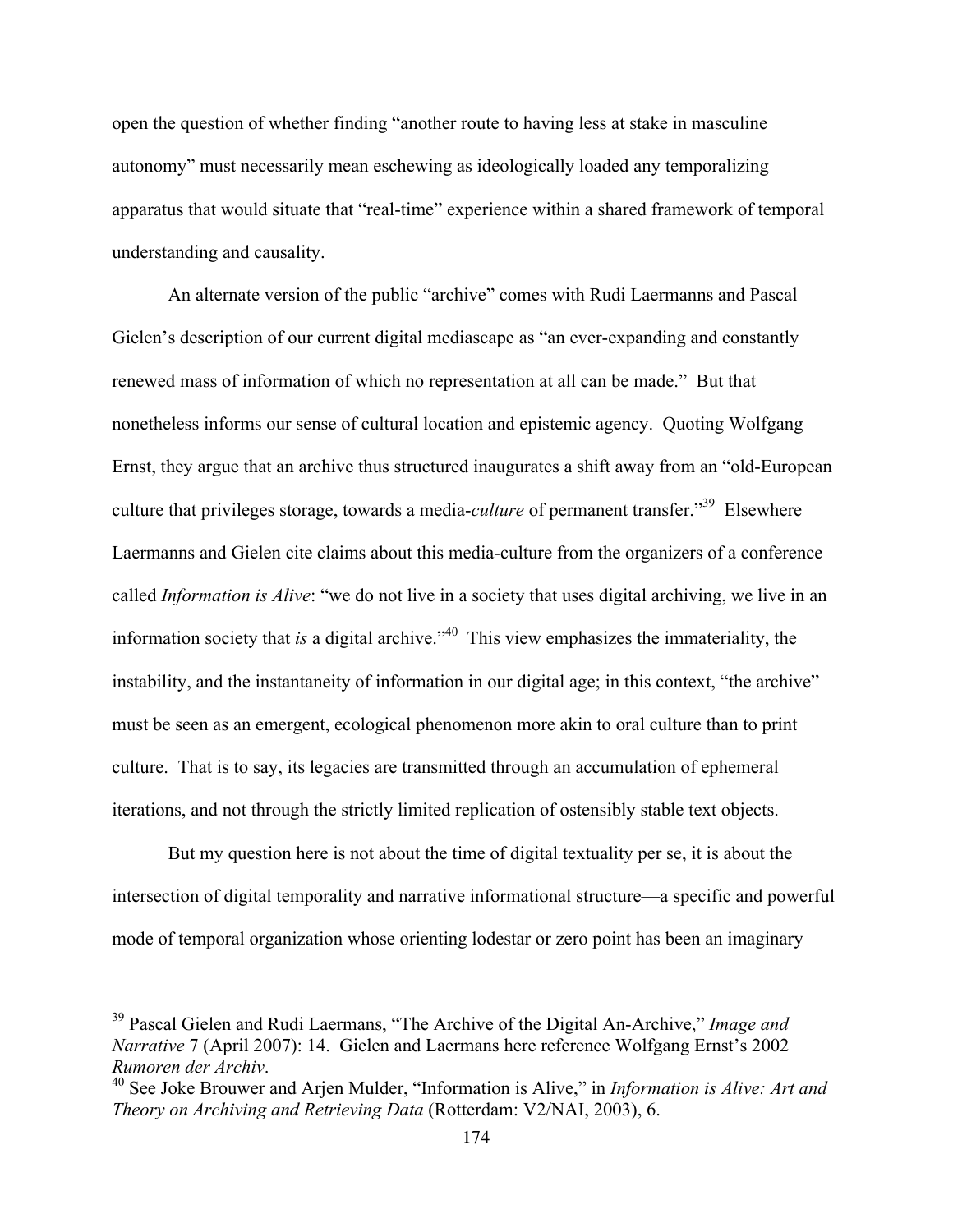construction of the 'archive' as ontologically stable and limited. In his essay "Spreadsheets, Sitemaps and Search Engines," Sean Cubitt revisits this intersection of narrative and digital temporality with the flexible, non-binary critical framework of "the virtual" in mind.

As I argue in my Introduction, the idea of narrative representation has long served critical theory as a stand-in for representation in general; seen as totalizing, teleological, objectifying, resolutely linear, and insisting on exclusion of multiplicity. The question of narrative's status as an overdetermining ideological and informational structure has been hotly problematized throughout the second part of the  $20<sup>th</sup>$  century. However, after the 1990s, Cubitt (and others) have argued that the rise of virtual paradigms, the loosening of the rigid insistence on symbolic binaries and limits that had defined the earlier moment of "representation and deconstruction", makes narrative form available again as a way to conceptualize and communicate experience. The ideological resistance to narrative, for Cubitt, necessarily partakes in and perpetuates such rigid and spurious binaries, itself:

all these terms not only assume domination but define themselves exclusively in relation to it. Thus, *oppositional practices become dependent of the dominant they oppose*. This has two consequences. Firstly, narrative once again becomes universal by assimilating all aberrations from itself as merely oppositional. Secondly, the possibility of alternative forms, rather than simply oppositional ones, is elided. Put more formally, narrative/antinarrative is a binary opposition *incapable of producing a new term beyond their polarity*. The emergence of alternative media forms, by contrast, demands not dualism but a dialectical understanding capable of producing something new.<sup>41</sup>

For Cubitt, the problem with narrative lies not so much in the concept of linear progress, but in the "specific and historical expression of Western culture" that uses narrative form to spatialize temporal flow. As Cubitt argues, this spatialization reduces *time*, which would be better

<sup>&</sup>lt;sup>41</sup> Sean Cubitt, "Spreadsheets, Sitemaps and Search Engines: Why Narrative is Marginal to Multimedia and Networked Communication, and Why Marginality is More Vital than Universality," in *New Screen Media: Cinema/Art/Narrative*, ed. Martin Rieser and Andrea Zapp (London: BFI, 2002), 5-6; my emphasis.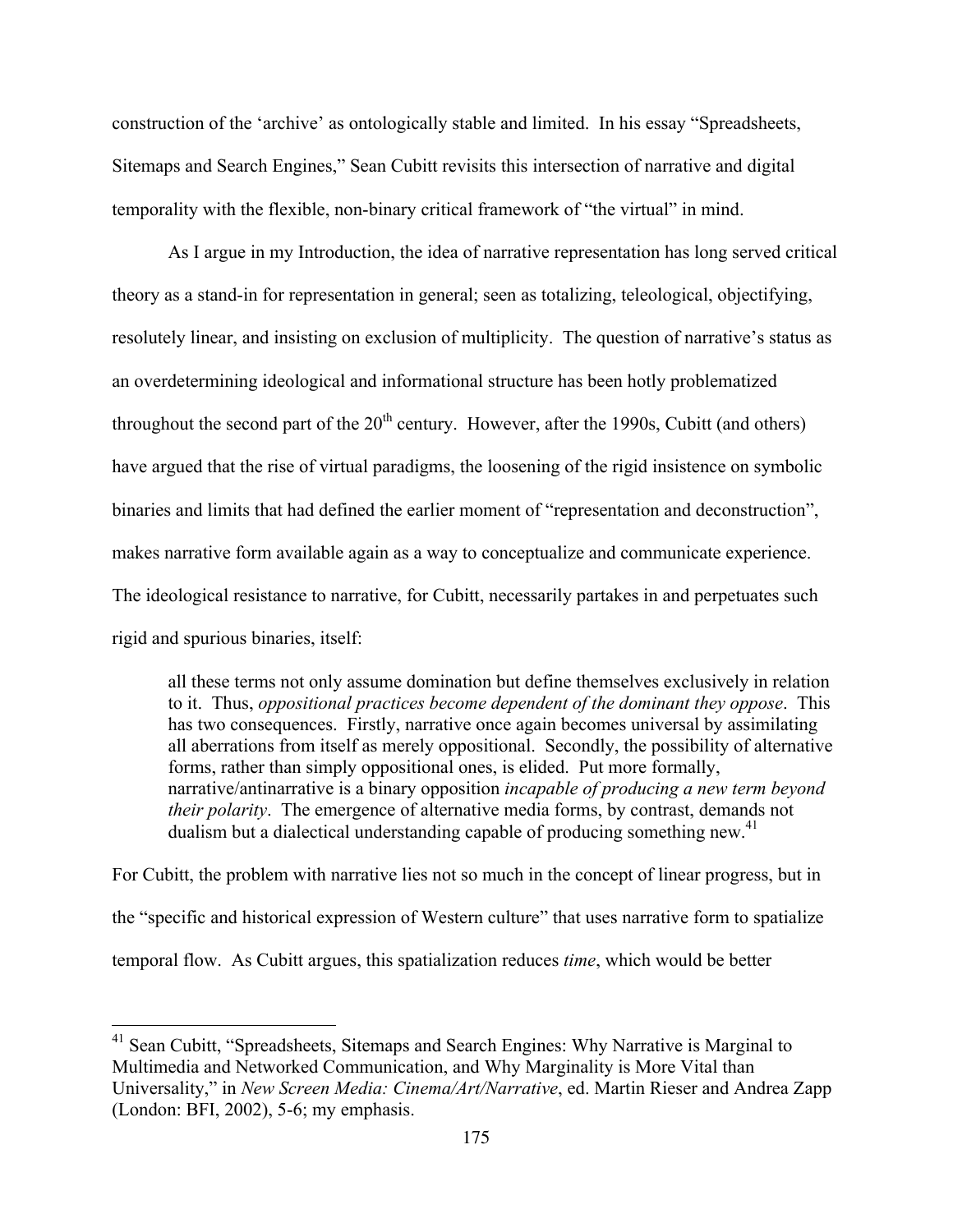understood as the "plurality of modes of consciousness and discursive formations through which we experience the present," to a two-dimensional "time*line*."<sup>42</sup>

In his analysis, Cubitt rejects the major suppositions of the argument about narrative that conceive it primarily as a rationalist modern chronotope.<sup>43</sup> The first of these is "the notion that almost any mode of human culture can be understood as narrative," which entails an assumption of linear time, and an insistence that this universal narrativity "restricts itself to more or less chronological model of temporal experience [a linear and progressive 'timeline' of events]." Second is the association of narrative with the "master narratives" of power that mark hegemonic discourse, the notion that narrative must be "a necessarily teleological form." And third, by extension,

the confusion surrounding the definition of narrative as a necessarily teleological form.… In this way, the critique of the *grand récit* misinterprets progressive politics as Aristotelian narratives with a beginning, a middle and an end….By thus deploying a narrative strategy to emphasize the twin issues of narrative's centrality and its conclusion, the critique of the *grand récit* entered a circular logic that defeats its attempt to present itself as a philosophical account of the social world.<sup>44</sup>

In contrast, then, to the rigidly "spatialising" form of this understanding of narrative, Cubitt suggests that narrative might instead be conceived as "ecological," not insistently linear but timebased nonetheless, cumulative, and experiential. In the ecological fabula that accumulates in this kind of narrative conceptualization, we see something like the immaterial archive of digital imagination suggested by Laermanns and Gielen above.

Cubitt effectively argues that the concept of narrative time is not necessarily at odds with such an unrepresentable, fluctuating "archive," nor does the mere presence of narrative form

<sup>&</sup>lt;sup>42</sup> Cubitt, "Spreadsheets, Sitemaps and Search Engines," 4; my emphasis.

<sup>&</sup>lt;sup>43</sup> For further discussion of the digital chronotope also Sean Cubitt, "The Chronoscope: The Ontology of Time in Digital Media," in *Screen-Based Art*, ed. Annette W. Balkema and Henk Slager (Amsterdam: Rodopi, 2000).

<sup>&</sup>lt;sup>44</sup> Cubitt, "Spreadsheets, Sitemaps and Search Engines," 5.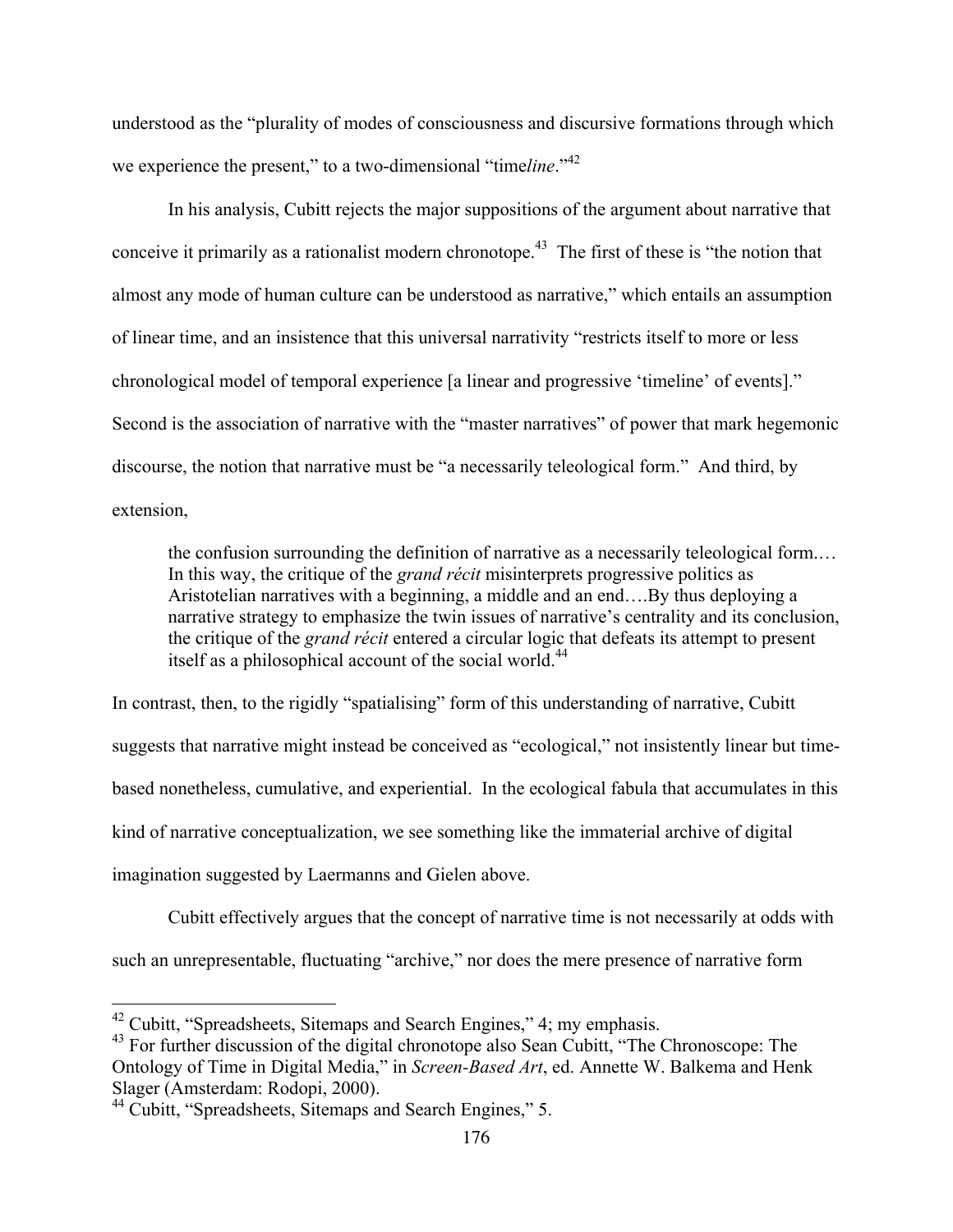immediately territorialize this field of information according to the "spatial" logic of modernity—or, for that matter, the "old-European culture that privileges storage." In his reading of artist Daniel Reeves' work *Obsessive Becoming*, Cubitt writes,

Narrative here serves neither to consign history to the past, nor to project a perfected moment of closure into the future, but to enact the present—of the artist's making and the audience's viewing—as a moment fully informed but at the same time charged with a task, in this instance not quite of healing, but of acceptance.<sup>45</sup>

Temporally and ethically, this "reader"'s perspective mimics that of the archiving subject in Derrida: constructed by a past, standing between that past and a future, standing in a position of responsibility—as curator, as custodian, as caretaker—between that past and an open future.

Cubitt describes this particular artwork's "commitment… to forgiveness" in that temporal splice between traumatic past and unwritten future as something akin to Heidegger's duty of care." In this sense, for Cubitt, the narrativity of new media artwork opens up the possibility of an open yet ethical futurity; its narrative backdrop informs and points to a future horizon without rigidly foreclosing the range of actions possible in that horizon. Yet Cubitt projects the media artwork's "duty of care" beyond the Heidegerrian towards another, less spatial and more futureoriented mode of temporal awareness. And this is where the complexity of navigating such an immaterial archive becomes clear. Cubitt writes,

<sup>&</sup>lt;sup>45</sup> Cubitt, "Spreadsheets, Sitemaps and Search Engines," 8-9. Again, however, we should note the fragility of this present moment and its historical and future-oriented "folds," and remain vigilant that "acceptance" of the past, in its incompossibile otherness, does not slide into either complacency or the foreclosure of alterity. In contrast to Cubitt's somewhat romantic interpretation of *Obsessive Becoming* above, Timothy Murray argues that "Reeves's painful chant of trauma nurtures emotive immersion rather than prompting critical examination." Murray asks if, in its attempt to universalize the particularity of different personal and historical traumas, the artwork does not ultimately "reflect the essence of digital dialectics," noting that "the synthesized blend of digital sameness here softens out the hard edges of analogical difference." See Murray, *Digital Baroque: New Media Art and Cinematic Folds* (Minneapolis: University of Minnesota Press, 2008), 156-157.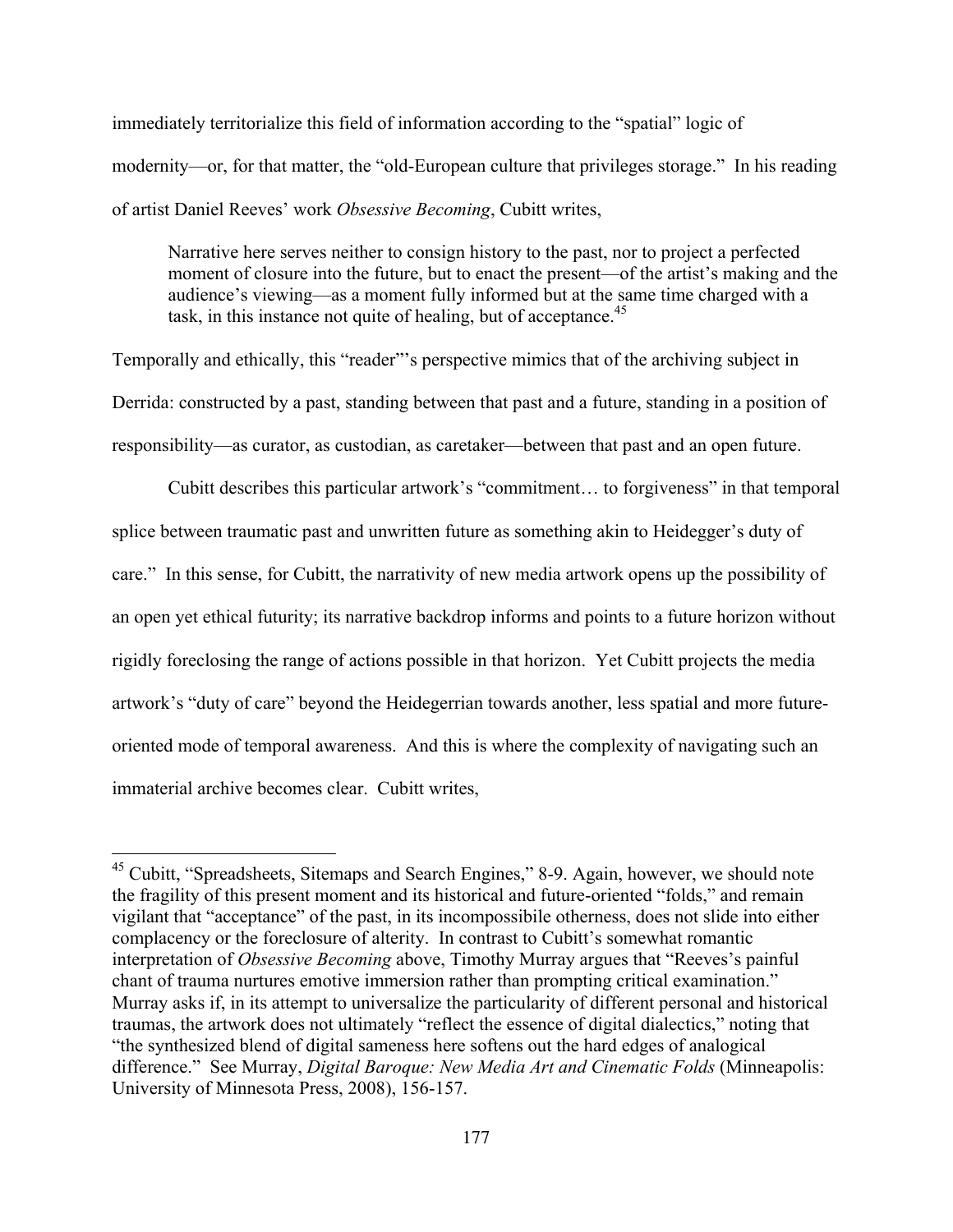Heidegger's care is essentially spatial: a reaching out and gathering in. Levinas' ethical 'first philosophy' also thinks of this ethical imperative spatially, in terms of the face-toface encounter where, in its meeting with the Other, the I is bound to recognize its own finitude and the limitations to its freedom. Reeves however comes closer to what my mother used to call 'consideration'.

### He continues,

When Mum asked us to show some consideration for others, the call was first of all for a kind of environmental awareness: to notice the world and especially the other people around us. However, stepping beyond this first spatial alertness, the being considerate asked us to anticipate—to put together the baby-buggy and the crowded escalator into an ordinary act of kindness. Thus, this alertness was not only to the present but also to the future states toward which it tended.<sup>46</sup>

The informing trope here is not merely "environmental" but explicitly familial; here, the unquestioned authority of "Mum" neatly supplements the textual wisdom of Heidegger and Levinas. If what is at stake here is the temporality, and in particular the futurity, of the ethical encounter with an Other, here the subject steps up and embraces its role in this futurity as a burden of culturally reproductive labor, according to a structure that is distinctly 'archic,' in Derrida's sense, and only nominally matriarchic. The spirit of Mum that inspires this action suggests the subject's desire to be both parent (responsible caregiver, autonomous authority) and child (dutiful executor of "Mum's" directive), all at once.

It seems distinctly unfair to Cubitt, an excellent and genuinely democratic theorist, to read *quite* so much psychological baggage into his offhand example of "consideration," which is ultimately a very useful, commonsense, and not necessarily ideological way of thinking our future-oriented, ethical relationships to one another. But the familial trope here is too striking and noteworthy to ignore. This moment of futurity, this virtual moment of creation and recreation, where past blurs into future, is terribly vulnerable. As Hayles and Haraway remind us, the repetition of old tropes here should not pass without scrutiny. So I forge ahead, with all

46 Cubitt, "Spreadsheets, Sitemaps and Search Engines," 8-9.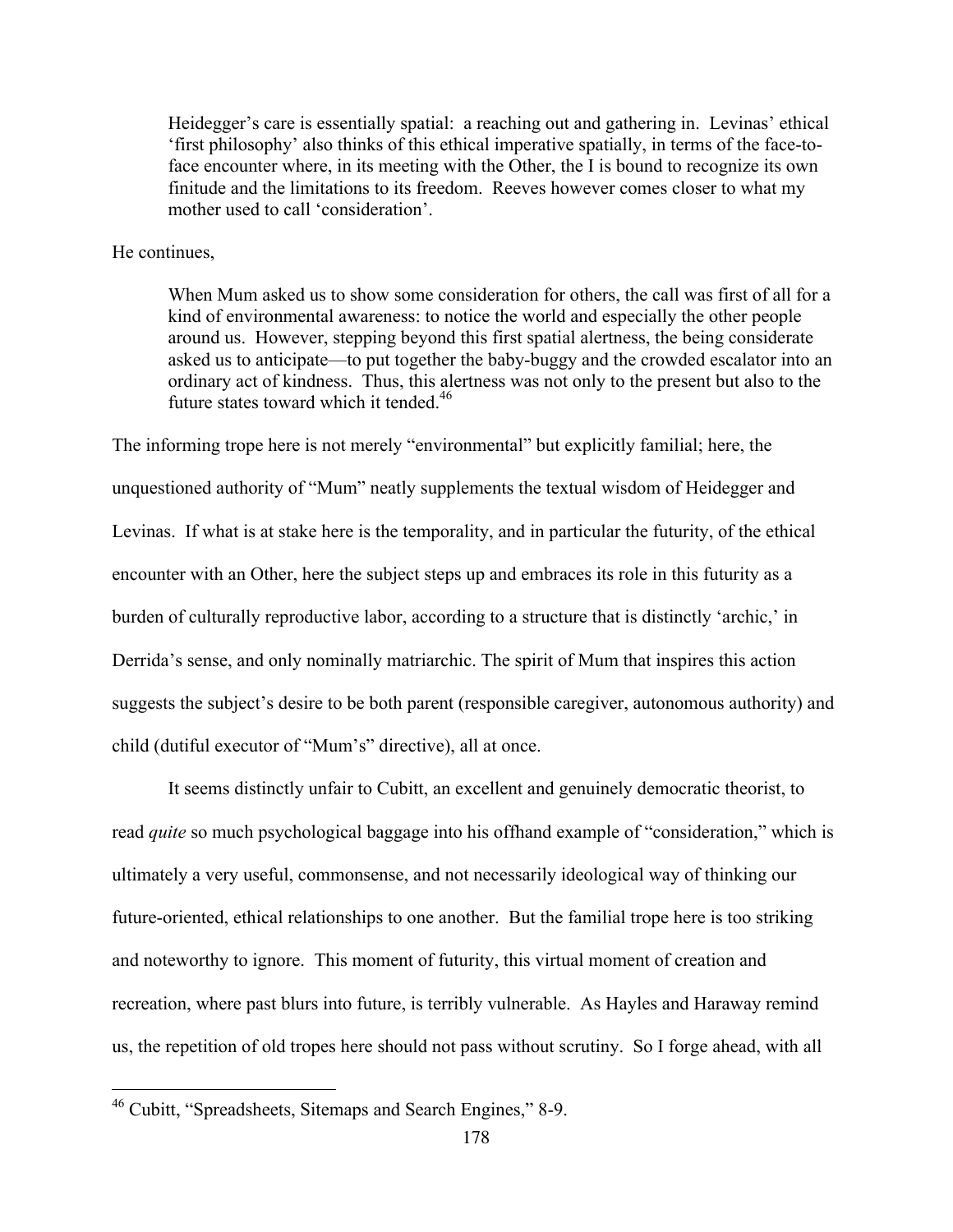due disclaimers, and note that here, along with the subject's desire to know its own identity and its own role in this encounter with an other, arises the pattern of obedience figured in terms of a "domiciliation," a common familial trope that potentially oversimplifies—as well as genders the deep complexity of the temporal, ethical, and identitarian "folds" that inform this encounter. If the gendering of this concept is unnecessary, then why does this figuration persist; why do we find this radically unknowable, open future horizon "domesticated", figured as "Mum's" directive and its redeployment as good will toward a stranger with a baby buggy. This anticipatory good will might be entirely neutral, the "considerate" role the subject performs totally unrelated to the residual authoritative structure of the Oedipal drama. But it is also possible to read this aside as an example of a "Freudian impression," and a case in point of why we should be actively engaged in finding new ways to write the influence of such early "impressions" without sliding back into Freudian grooves.

We should therefore be equally aware of this concept of the "Freudian impression"—and of its limitations. By design, very explicitly for Derrida, the term "impression" associates this cultural function clearly with the technology of print. A major problem with this theory, also explicit for Derrida, is that the force of this "impression" persists beyond the age of print, and does not necessarily play by the rules of the symbolic, though part of Derrida's question is precisely how to interrogate an "impression" like this one in a technological climate of the virtual, where the rules of the symbolic—and the critical apparatus associated with them—no longer hold the currency they once did. That is to say, in a technological and epistemological moment in which, as Cubitt writes, we are "no longer concerned with the binarisms of representation and deconstruction theories"; and arguably no longer able to deploy those theories as confidently as we did to interrogate "the reality we inhabit and construct, and which in turn

179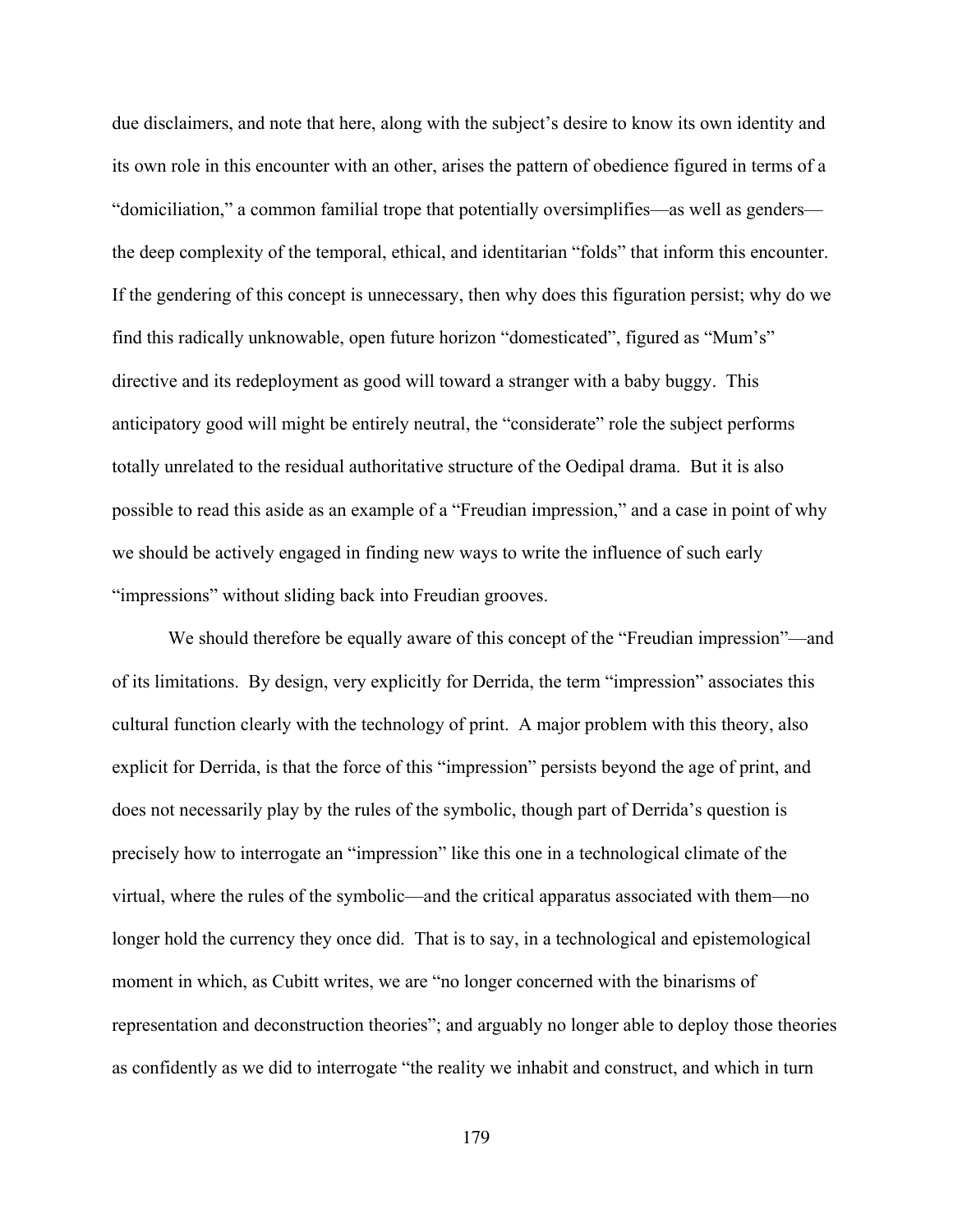inhabits and constructs us."<sup>47</sup> If, as Derrida argues, the notion of an "impression" itself is inextricably bound up with the focus on binaries and limits that characterize structuralist theories of representation—the spatialization and objectification entailed by writing itself as a medium, the material objectivity of the inscribed 'trace'—it makes sense to think of the Oedipal holdover as, rather than a "Freudian impression," an example of what Lisa Nakamura calls an "after/image."

Nakamura's "after/image" is a comparable concept much more suited to the mediatechnological climate of the virtual. Nakamura describes this term, "after/image" as having two meanings. The first of these opens up the possibility that the "image" itself is not ontologically stable, not static, but in flux. In this situation, the "image" of identity, the very concept of identity itself, here, is questionable. Nakamura writes that

the rhetorical charge of the word "after/image" conveys a sense of the millennial drive to categorize social and cultural phenomena as "Post" and "After." It puts pressure on the formerly solid and anchoring notion of "identity" as something we are fast on our way to becoming "after."<sup>48</sup>

She notes the connection between this version of "identity and a "notion of the posthuman" that "has evolved in…critical discourses of technology and the body, and is often presented in a celebratory way." At the same time, however, the second meaning she ascribes to the "after/image" notes the danger of the notion that we are somehow beyond identity, that the structuring *force* of identity becomes, like that of representation in Judith Roof's critique, "evacuated" when the *concept* of identity loses its ontological stability.

Instead, Nakamura describes the after/image of identity as phantasmatic—an image that

47 Cubitt, "The Chronoscope," 65.

<sup>48</sup> Lisa Nakamura, "After/Images of Identity: Gender, Technology and Identity Politics," in *Reload: Rethinking Women and Cyberculture*, ed. Mary Flanagan and Austin Booth (Cambridge, MA: MIT Press, 2002), 321.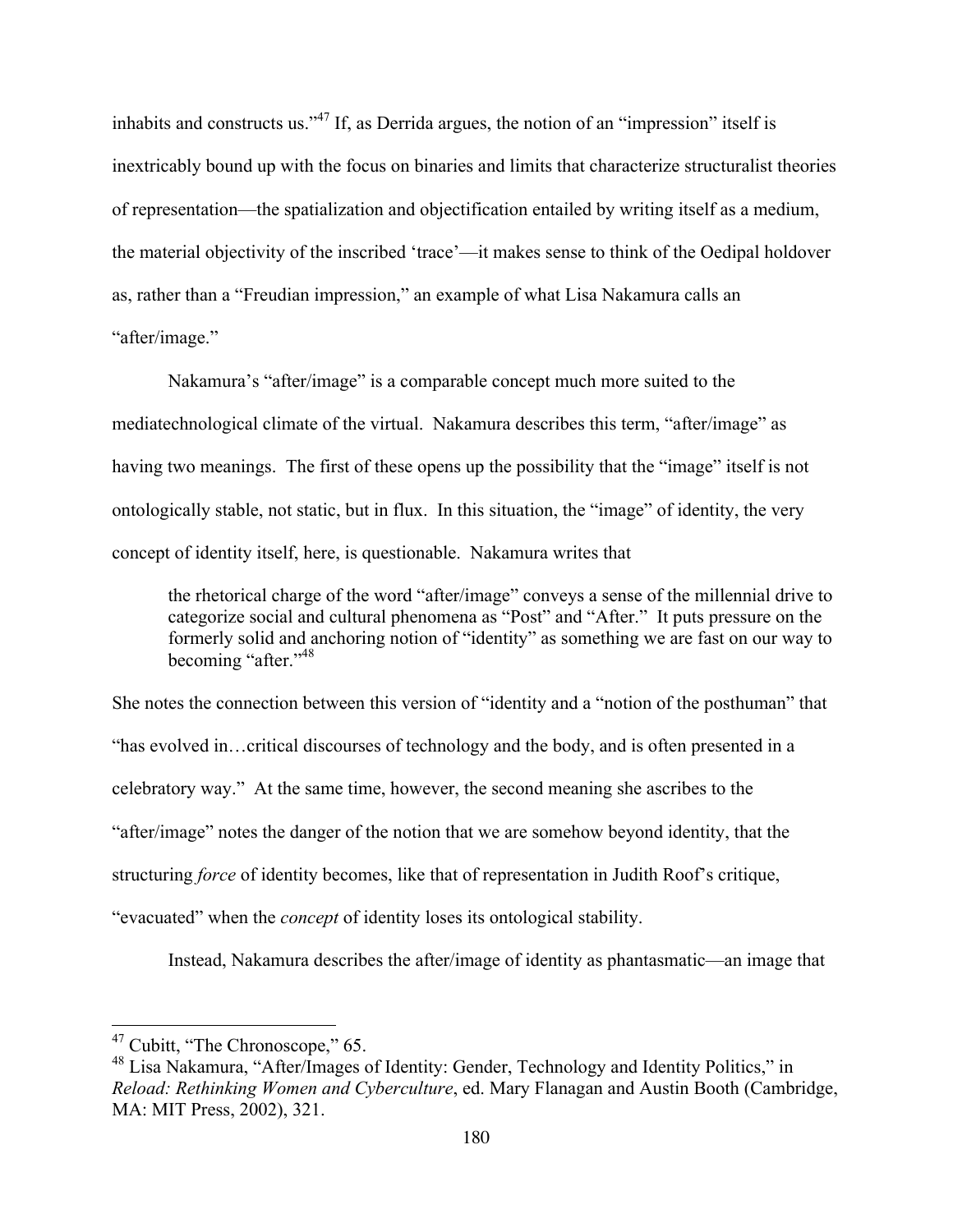has power without material substance, one that comprises part of our perception of "the [virtual] world we inhabit." This is the after/image as

the image you see when you close your eyes after gazing at a bright light, the phantasmatic spectacle or private image-gallery that bears but a tenuous relationship to 'reality.' …In the bright light of contemporary technology, identity is revealed to be phantasmatic, a projection of culture and ideology. It is the project of a reflection or a deflection of prior, as opposed to after/images of identity. When we look at these rhetorics and images of cyberspace, we are seeing an after/image—both posthuman and projectionary—meaning it is the product of a vision rearranged and deranged by the virtual light of virtual things and people. 49

In contrast, then, to Derrida's view of the "impression" as an actual imprint, the "after/image" has a virtual relationship to the ontology of its stimulus—the "bright light," in Nakamura's metaphor. The after/image will eventually fade if the stimulus is not renewed, or else persist as long as the stimulus does, and then slightly longer. Whether the stimulus is present or absent, as long as the after/image persists it becomes a part of the "virtual light of virtual things" that comprise our sense the world we inhabit.

Nakamura's argument is geared toward putting pressure on the ideological constructions of identity that inform these "after/images," to locate the ways in which the stimuli that lead to ideological "after/images" of identity persist and perpetuate illusions that lead to structural or systemic inequalities, to locate and interrogate these methods without necessarily reiterating the terms of representation or falling into the trap of a worldview structured around binaries and **limits** 

I argue that Hegedüs does something similar with the presentation of the "archive" in her works. What is at stake in Hegedüs' "scenes of domiciliation" is ultimately not a "Freudian impression," but an after/image of archival desire that Hegedüs explores by deconstructing the Freudian frameworks of Derrida's *Archive Fever*. Recognizing this permits us a much more

49 Nakamura, "After/Images of Identity," 321-322.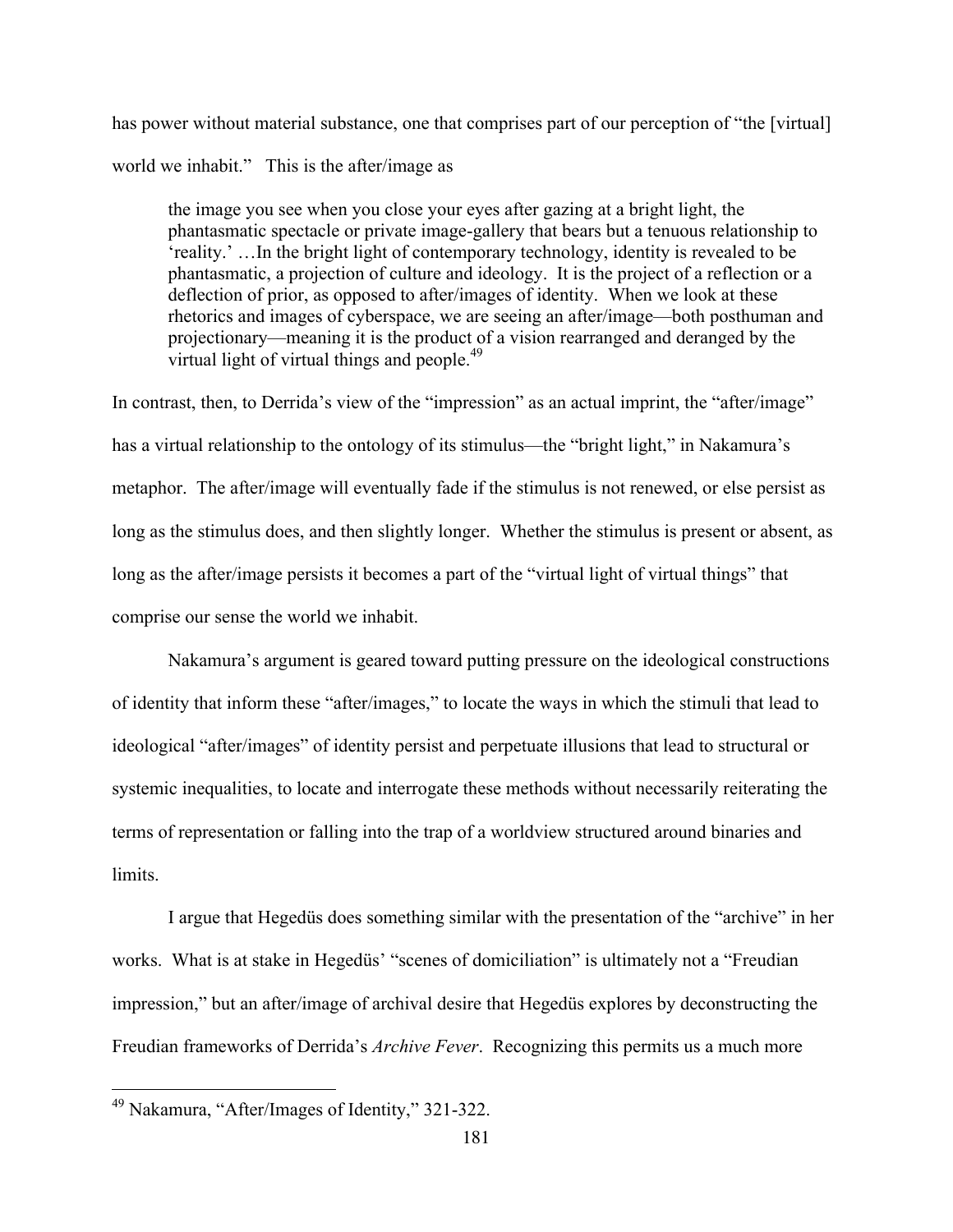nuanced analysis of Hegedüs' allusions to both Derrida and Freud in *Die Sprache der Dinge*, and of the tensions and ambiguities that surround these moments.

# *Circumcision*

In terms of analyzing these details, we might look first at Hegedüs' treatment of the

concept of circumcision, which for Derrida signifies "the trace of an incision *right on* the skin," 50

an "intimate mark" or scar of an initial separation that sets the groundwork for other inscriptions

to come and carries with it the covenants of law, identity, and memory. Derrida writes that the

male infant "will have had to enter" a community, a Jewish collective identity, "already, seven or

eight days after his birth." "*Mutatis mutandis*," Derrida writes;

this is the situation of absolute dissymmetry and heteronomy in which a son finds himself on being circumcised after the seventh day and on being made to enter again into a covenant at a moment when it is out of the question that he respond, sign, or countersign. Here again, the archived marked once in his body, Freud hears himself recalled to the indestructible covenant that this extraordinary performative engages—'*I shall say "we"'*—when it is addressed to a phantom or a newborn.

(Let us note at least in parentheses: the violence of this *communal* dissymmetry remains at once extraordinary and, precisely, most *common*. It is the origin of the *common*, happening each time we address someone, each time we call them while *supposing*, that is to say while *imposing* a 'we,' and thus while inscribing the other person into this situation of an at once spectral and patriarchic nursling.) $\overline{S}$ <sup>1</sup>

Earlier in *Archive Fever*, Derrida writes in more detail about the physical process of

circumcision as archival act:

A very singular moment, it is also the document of an archive. In a reiterated manner, it leaves the trace of an incision *right on* the skin: more than one skin, at more than one age. To the letter or by figure. The foliaceous stratification, the pellicular superimposition of these cutaneous marks seems to defy analysis. It accumulates so many sedimented archives, some of which are written right on the epidermis of a body proper, others on the substrate of an 'exterior' body. Each layer here seems to gape slightly, as the lips of a wound, permitting glimpses of the abyssal possibility of another depth destined for

50 Derrida, *Archive Fever*, 20.

<sup>51</sup> Derrida, *Archive Fever*, 41-42.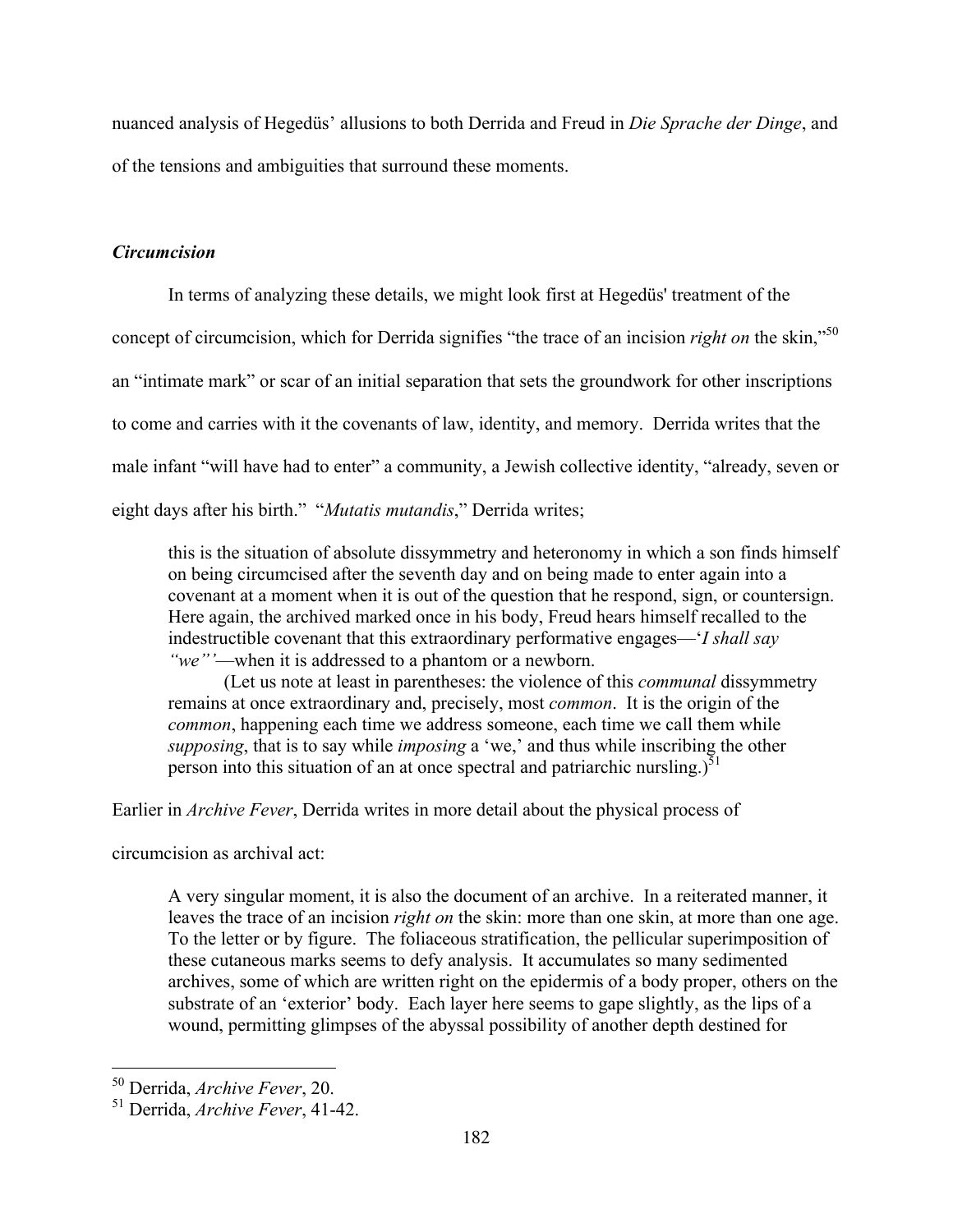archaeological excavation. 52

In *Things Spoken*, Hegedüs relates the logistical difficulty of having her newborn son circumcised in Germany. Hegedüs' own outsider status is especially key here. Her story indicates that she fully expected to circumcise her infant son, but was not able to do so in the first week of his life. A religious circumcision was not possible, because Hegedüs herself was a Gentile, and to her surprise a medical circumcision was not possible either in the child's first weeks of life; it would have to wait until he was old enough to undergo general anesthetic. The circumstances of her child's non-circumcision point up disconnects between the expectations of his immigrant parents and the religious, medical, and implicit historiographical institutions they inhabit as residents of Western Germany. In the end, her son's foreskin was left intact, a decision that, Hegedüs reports, "we have never regretted." To compensate for this noncircumcision, a friend made the boy a simulated foreskin marked with a Star of David pendant, expressing some kind of covenant and identity, but with no foundational absence and no involuntary inscription; commemorating a tradition by celebrating a foreskin still connected to the child's body.

Derrida's theory of the archive is, as the subtitle—*A Freudian Impression*—announces, an extended riff on Freud's theory of the unconscious. In this light, the foreskin segment of *Things Spoken* becomes even more important. For Derrida, circumcision writes "*right on*" the body the covenant of secrecy and the promise of memory, constants of Derrida's archivization that also inform the "feverish" undercurrent of Hegedüs' artwork. The severing of the male subject's foreskin *in the name of the father*, in the name of tradition and historical identity, makes manifest the initial separation of self from self, the first division and constitutive limit

52 Derrida, *Archive Fever*, 20.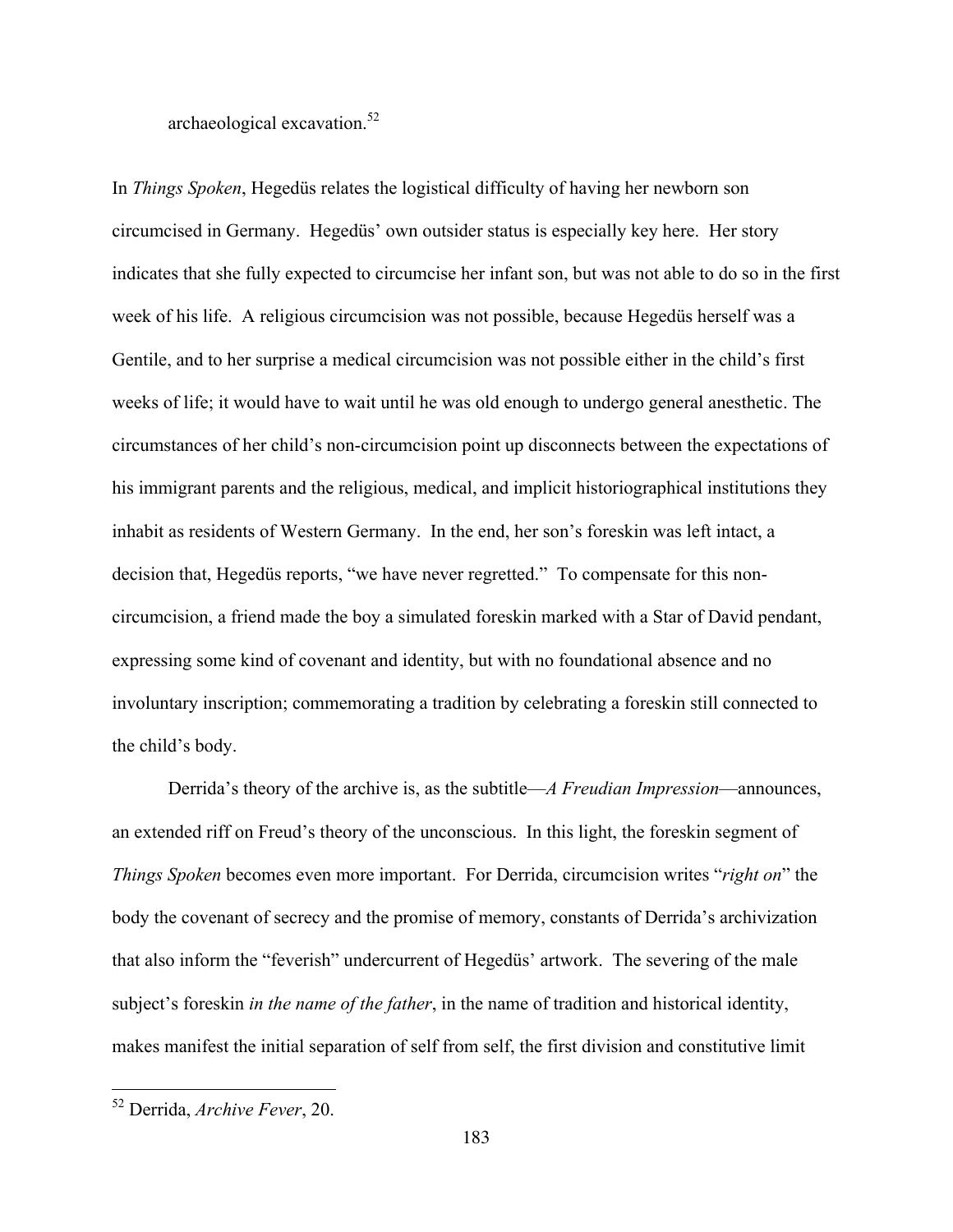necessary for Oedipal selfhood in Freud.

In Hegedüs, however, the foreskin-memento does not substitute for or externalize a lack, nor does it institutionalize that separation as the foundation of an archival—and identitarian tradition. Instead, it is a token, a handmade gift that affirms the child's place in a community and a network of shared identity. In this sense, it offers a view of selfhood grounded not in limits, but in superplenitude.

All of this is what the object means to Hegedüs. But in this segment's alternate audio track, an American voice reports unease at seeing this juxtaposition of dried skin and Jewish star in the local context of western Germany. For this second speaker, the mere fact of his German geographical setting provides a powerful, overdetermining context of interpretation for the object: the most relevant story for this speaker is not a narrative of expanding and adapting traditions of Jewish identity in the contemporary age, but rather a narrative of Jews and Germans, of the Holocaust and its memorialization in the West. The stories told in this segment present a clear bifurcation, then, between the positive, inclusive, community aspect of Hegedüs' account, where the object offers community identity without a primary sacrifice, and the powefully negative affect of the overdetermining binary narrative of the Holocaust indexed by the other speaker. Given the terms of *Things Spoken*'s multiplicity, there is no way for Hegedüs to privilege her uncommon, personal understanding of the object above the other speaker's commonplace, negative one; these two stories must simply coexist within the artwork.

#### *The Photograph*

Indeed, for all its multiplicity, much of Hegedüs' artwork explicitly plays on the desire to rank the importance or validity of stories, to preserve one memory in opposition to another, to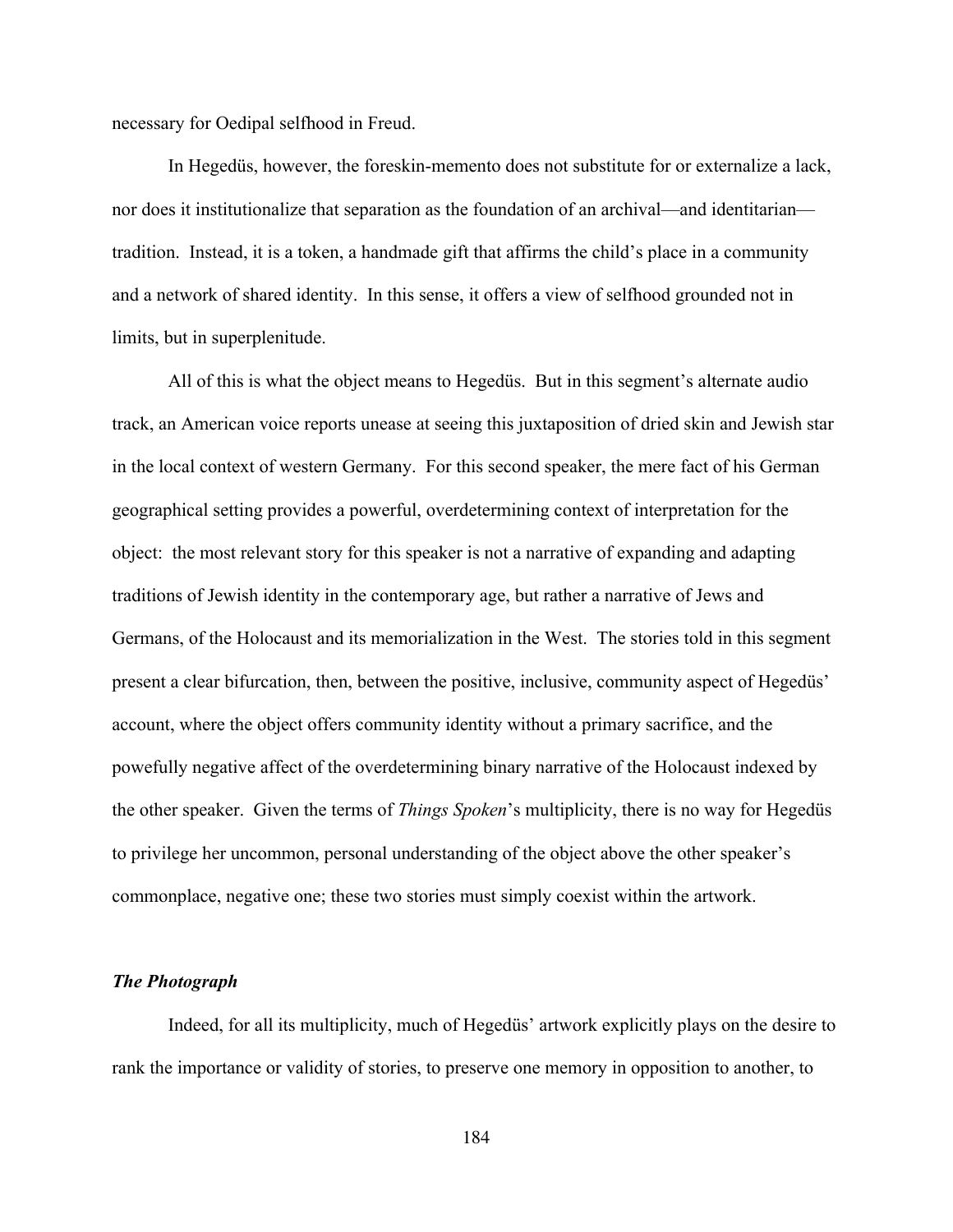utilize the archival tactics of secrecy, privacy, and fetishization in order to accomplish such preservation.

The most telling example of this tension arises in connection with the photograph I describe at the very opening of this chapter, the two women, old and young, their faces turned, the shamanic frame. The particular circumstances of this object, and the deep gulf between the narratives attached to it, demand a much closer examination of the operations of narrative desire within this database.

One of the stories attached to this object is spoken by Jeffrey Shaw, Hegedüs' husband and domestic partner, who, in his voice-over, reflects that he's never particularly reflected on the photograph before, even though for years it has been a part of the home he and Hegedüs have shared. He always thought of it as a found-object artwork, he says. As for the photograph itself, he notes that the obscured faces give it a level of abstraction that perhaps contributes to this interpretation: *it could be anybody's grandmother, anybody's sister*.

In contrast to the measured delivery of Shaw's abstract and open interpretation, Hegedüs' own voice-over in this segment gives one of the longest and most complex stories that *Things Spoken* has to offer, delivered with a rushed, urgent tone, as if the speaker were anxious to fit her entire story into the time allotted. She barely mentions the photograph itself, but relates instead the family history it triggers for her, a history that touches on industrialization, urbanization, war, and major shifts in political regimes, while focusing on a specific and deeply personal story of family alienation. Quickly, even feverishly, Hegedüs describes her parents' lives in early twentieth-century Hungary, their migration from country to city and back again, their transition from agricultural to white collar work, various events of marriage, crime, imprisonment, divorce, death, and eventually bitter family estrangement, concluding with the particular alienation she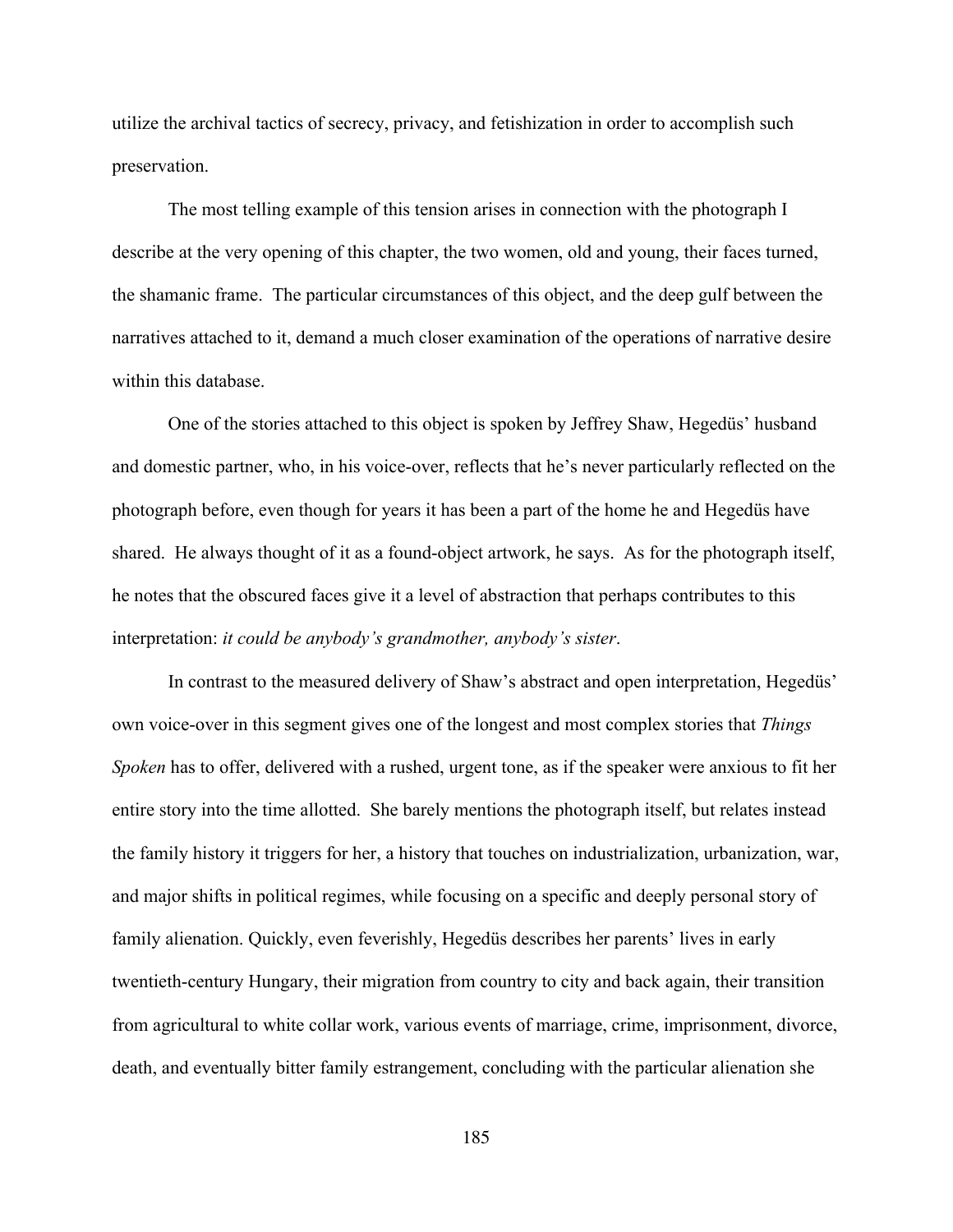herself felt as a child in her small Hungarian village, passing by close blood relations she did not even know well enough to greet.

Again, these two accounts present a contrast and a contest, here, between the *particular* histories expressed by Hegedüs—national, familial, and personal—and the hegemonic abstraction announced by Shaw. In acknowledging this difference, we realize that Hegedüs' story is somehow sacred to the speaker; for all these years she has held it apart from the most intimate of intimate circles, her partnership and domestic sphere. It is the structure of *this pseudo-authoritative archive itself*, her database, that finally provides the formal occasion for the story's revelation.

We might liken Hegedüs' preservation and secrecy of her story with the *secret* in *Archive Fever*; it is by maintaining silence about the story, by keeping it a secret, that she holds it apart from ordinary public circulation; not common knowledge, but a specialized kind of knowledge, elite and elevated. This, too, is in part what gives the story its aura of uniqueness, what makes it seem sacred and powerful. This secrecy is part of the *promise*, the promise to the past, to the ancestors of the past, that one will keep their legacy intact, preserve it for the future.

Both secret and promise hinge on the foundational exclusion that structures written language, in Derrida's reading: the secret establishes a separation, a difference between those who know and those who do not; the promise establishes both a deference to the law of the past, and a deferral of this law into the future. The story is not one Hegedüs can commit to her intimate domestic partner, for whatever reason. Yet the quasi-anonymous, public address of the archive provides an opportunity to give voice to it, at last. Telling this particular story is necessarily a public act—the networks of familiarity to which Hegedüs commits the meaning and interpretation of her other possessions are not enough, here, to sustain *this* history to her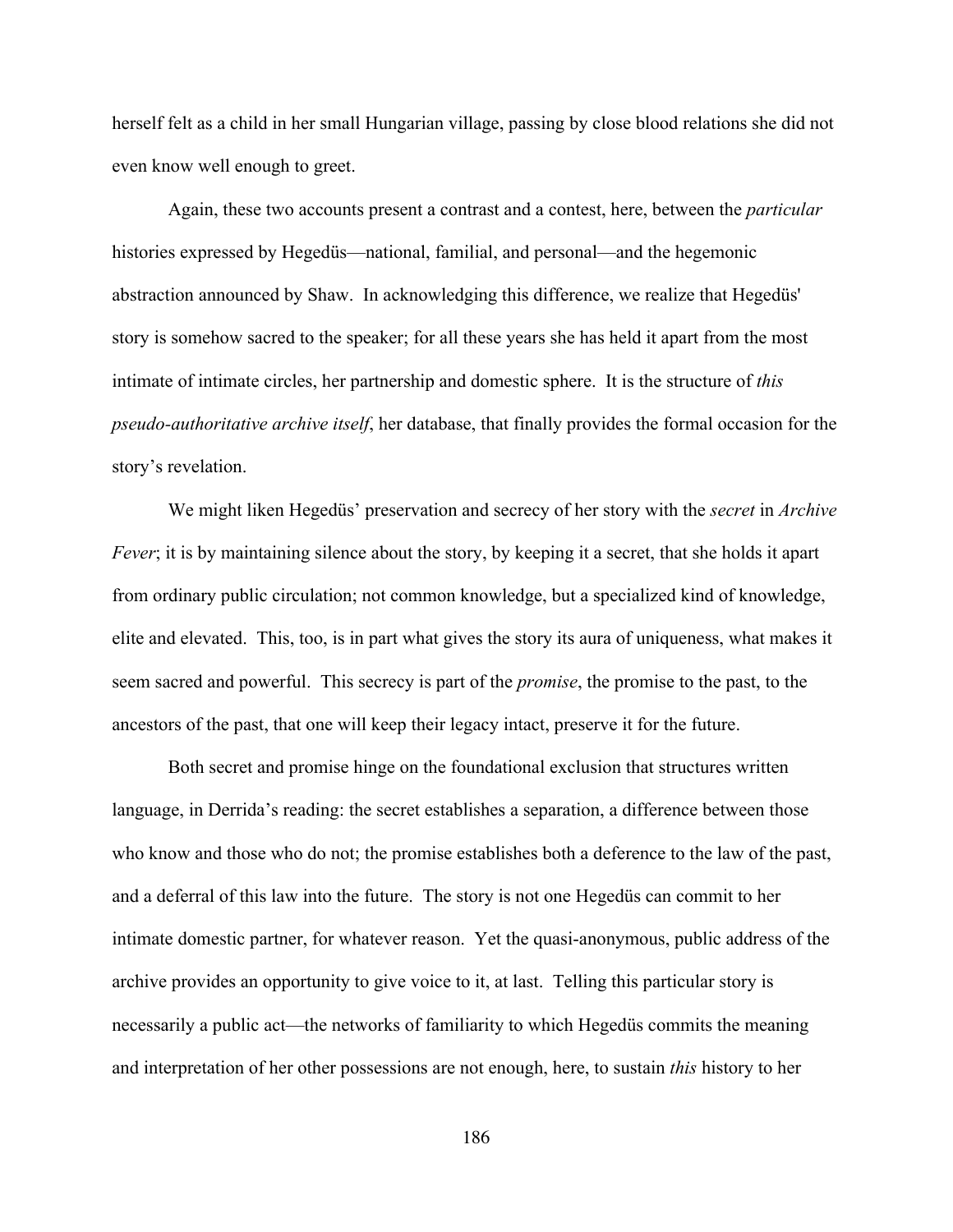satisfaction.

The photograph segment replicates the psychoanalytic underpinnings and the temporality of Derrida's understanding of the archival gesture as *writing*. Hegedüs' narrative functions most explicitly here as a fetish to commemorate but also refute the absence of lost objects; at the same time, the artist reaffirms this principle of absence in her artwork's discursive structure, by addressing her story to a future spatiotemporally beyond a delimited zone of unspeaking intimacy, she struggles to preserve this particular memory, implicitly privileging her own version over naive, uninformed, or "mis-" readings like Shaw's in this one instance.

The segment therefore reasserts the difference between intimate and public, exactly because Hegedüs' effort to bridge this difference provides the occasion for relating the story in the first place. It also implies a division within the domestic scene; her particular story an especially fragile counter-narrative to Shaw's tale of abstract meaning. This points up the irony of the artist's need to *refer* to the structure of institutional power in order to *protect* herself from this same power, a double-bind that feminist and minority artists have always faced. This irony is even deeper in Hegedüs' case, because when she was creating *Things Spoken*, Shaw's audio track spoke the voice of archival authority in the most literal sense possible: he was the artistic director of the ZKM at the time.

This segment, then, presents the tensions of intimacy and alienation, abstraction and power, as simultaneously present on intimate and institutional levels; it depicts a conflict even within the "scene of domiciliation" over possession of archival authority, highlighting Hegedüs' desire for the authoritative structure of archive, and more specifically, its limits, to clarify this virtual ambiguity and preserve the precious and fragile memory (specificity) from her own distant past.

187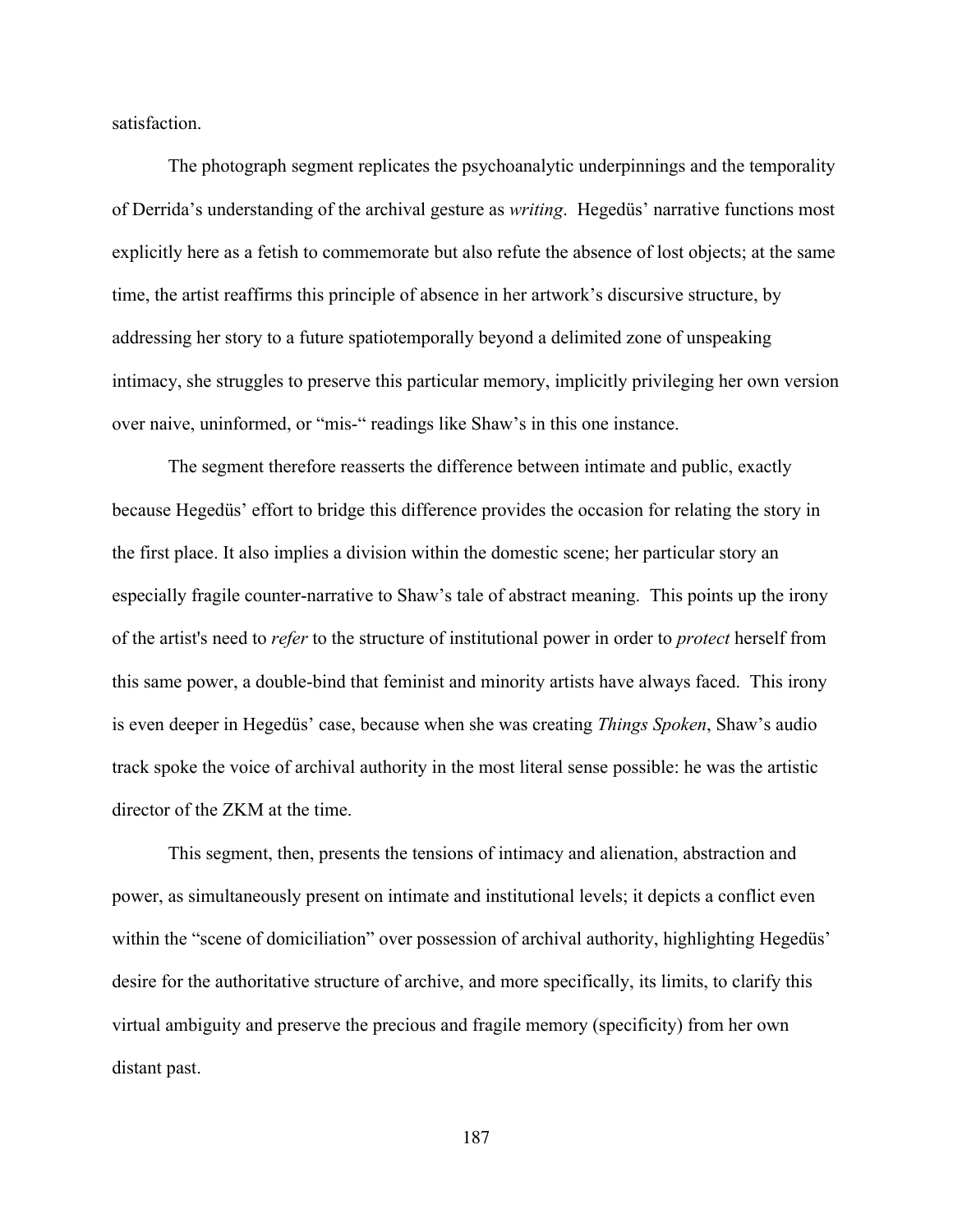### *Geburtsmumie*

In Hegedüs' *Die Sprache der Dinge*, we have the occurrence, if we dwell on these figures and their variously Freudian and Derridean associations, of the domesticated female body (Hegedüs' own) no longer stilled by its function as a limit, made active and vocal, yet needing to refer back to limits—to the patriarchal limits of the structure of the archive itself—in order to pursue its own desire for memory. This is never clearer than in the last segment I analyze in this chapter, concerning the set of memorabilia connected to the birth of Hegedüs' child.

The virtual objects in this segment are multiple: a handwritten chart detailing his earliest metabolic functions; a broken bracelet of light blue beads interspersed with the letters S-H-A-W, his father's surname; a phallic twig of skin identified in Hegedüs' voiceover as the desiccated remains of the child's umbilical cord.

In a voiceover rife with allusions to symbols, substitutions, severing, recording, and preserving, Hegedüs describes bringing her son home from the hospital after his birth. The last thing she does before they leave the institution is cut off the identification bracelet. In an earlier age, she implies, the parents would have cut the child's umbilical cord as a way of welcoming him to life; here the bracelet serves as a "proxy," a substitute cord to cut. This neatly reverses the standard psychoanalytic account according to which a child's connection to its mother is severed "in the name of the father"—here, the binding of the father's name is ritualistically ruptured, and the child enters private life with several inches of his umbilical cord intact. Neither extrinsic nor intrinsic to the child's body, the cord is a kind of supplement that seems a "wound" to Hegedüs. When it finally dries up and falls off, she saves it as a "birth-mummy." In this section's alternative soundtrack, a female friend is shocked into bodily anamnesis by the

188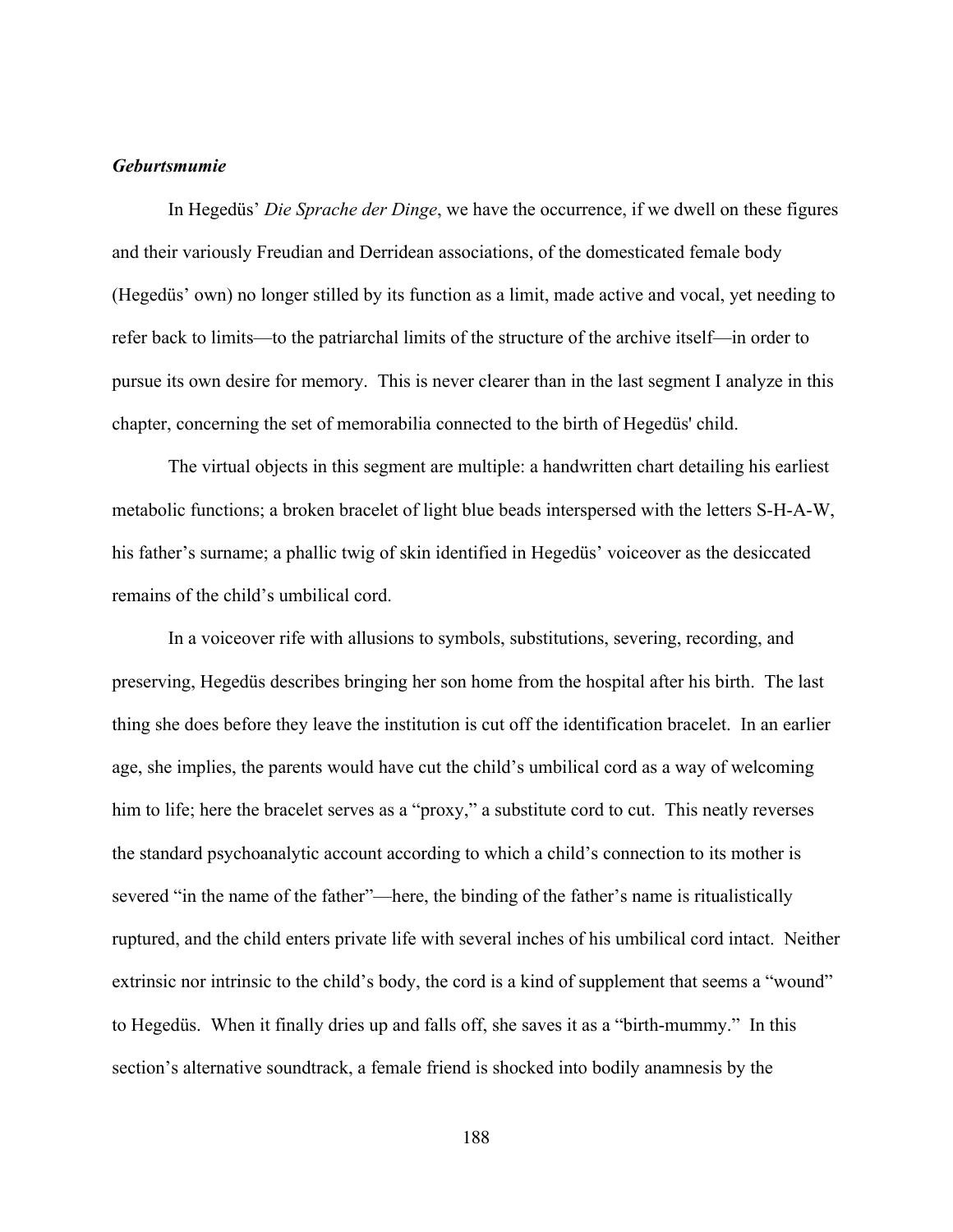miniscule scale of the objects. Referring presumably to her own children and her own experience as a mother, she says repeatedly, "You forget. You forget how small they are."

In the fact of the psychoanalytic cues and anti-cues that Hegedüs offers, how are we to read this collection of objects, in particular the *Geburtsmumie* itself, the mummified umbilical cord? Twice-complicating any theory that would define human life by its endpoints, and, in its exhibition, defying conventions of abjection and taboo regarding birth and human remains, does it invite us into its virtual network, providing us with a figure for radical intersubjectivity, an icon for the principle of connectivity itself? Does it offer us another phallic symbol, a fetishistic marker of Hegedüs' desire to recapture a moment of ideal connectivity now irretrievably lost, or a life-changing event now irretrievably past? Does its inclusion here in Hegedüs' cabinet manifest a particular kind of archive fever grounded in the anxious recognition that even the maternal body can forget?

As elements of a database, Hegedüs' virtual objects of memory represent one kind of virtual interval—one that may be figured as the passing between fragment and whole, private and public, memory and counter-narrative, present archive and future; a spatiotemporal interval shaped by a contingent and fluctuating continuum of necessity and desire. In the *Geburtsmumie* segment, Hegedüs presents a different kind of interval. As the work's only composite entry, the birth materials constitute their own particular assemblage, their own data-set. In this segment, Hegedüs' archive takes *another* archive as its object. In the most general Deleuzian terms, we could argue that there is no substantive difference between the object-interval and the abimeinterval, that both manifest the work's zone of movement and change, its horizon of becoming.<sup>53</sup> But *Things Spoken* has prepared us to think of the memory-object database in terms of identity

53 See Gilles Deleuze, *Cinema 2: The Time-Image*, transl. Hugh Tomlinson and Robert Galeta (Minneapolis: University of Minnesota Press, 1998).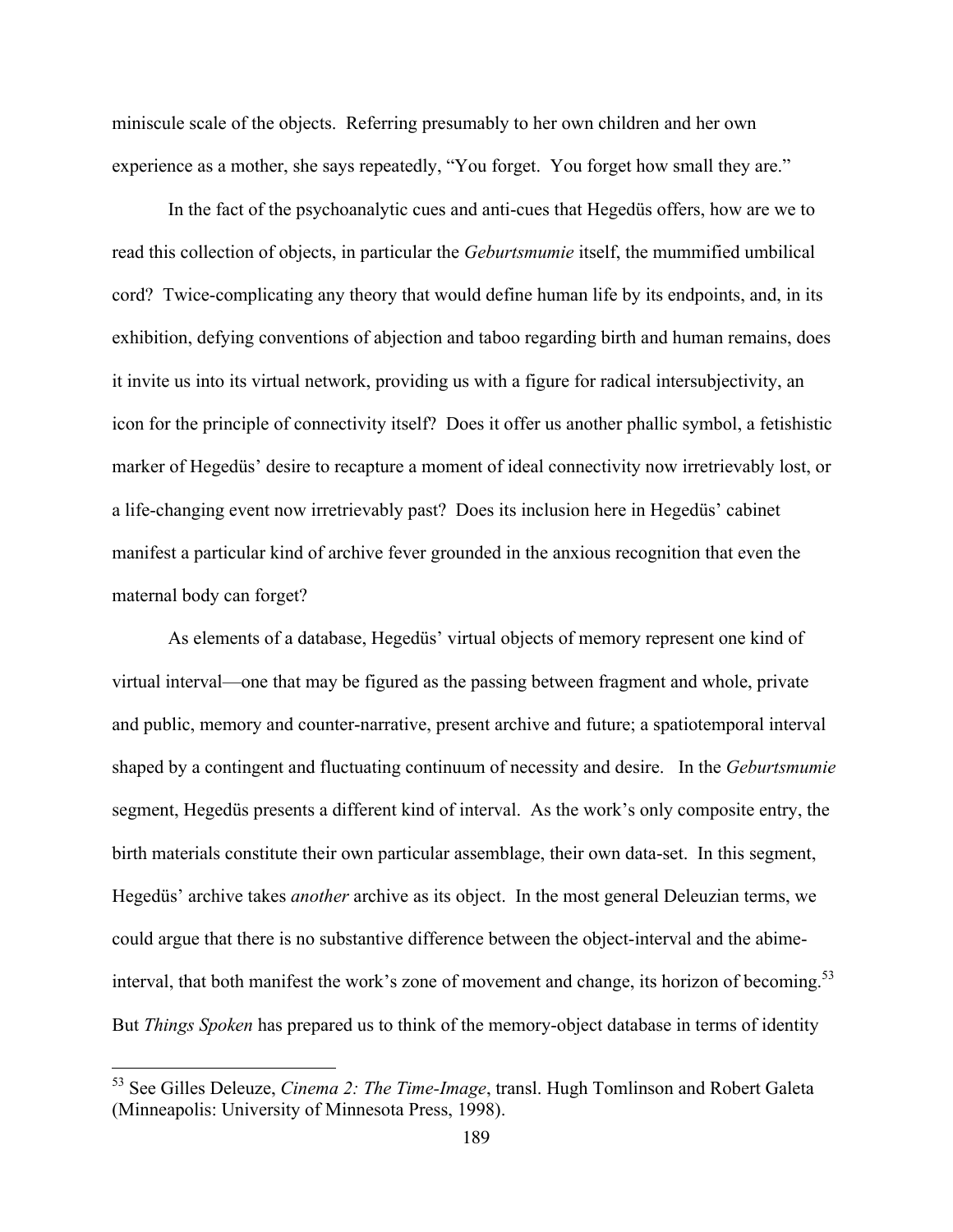itself, and, while it has consistently problematized any theory that would relate identity to memory, narrative, or intersubjectivity in a stable way, it nonetheless draws a clear limit here, where the "archive" of Hegedüs' son intersects with that of the artist herself.

Mediatechnologically, there is no reason why this sub-archive should be any more bounded—that is, any less accessible to user interaction or manipulation—than the overarching archive of Hegedüs herself. Yet it is not. Rather, it is rigidly defined as indivisibly composite and made available to the user only as such. In this way, Hegedüs maintains a certain intimate secrecy about the contents of this sub-collection. This is the zone of most explicit overlap between Hegedüs' own history and that of another—one who cannot speak for himself here. She presents this overlapping archive as part of her own history, but for all the "feverish" convolusions of her desire to recapture, assimilate, or memorialize the event of her son's birth, her program takes the deliberate step of ensuring that the objects surrounding this one event remain apart, presenting it on slightly different terms than the rest of her archive.

# *Conclusion*

In this, Hegedüs draws a limit that is voluntary and ethical. Some notion of privacy is essential here after all—not as a way to hold her own memories safe or preserve them from the ravages of time and forgetting, but as a way to acknowledge and respect the autonomy and difference of the other within herself. The maternal body that was objectified, rendered structurally inert through the "Freudian impression" is here both actively desiring and ethically agential, with an agency that involves expressing her own desire for memory and renegotiating the limits that would preserve these memories with her own needs in mind, but also those of the equally (if partially) autonomous other with whom she is interdependently networked.

190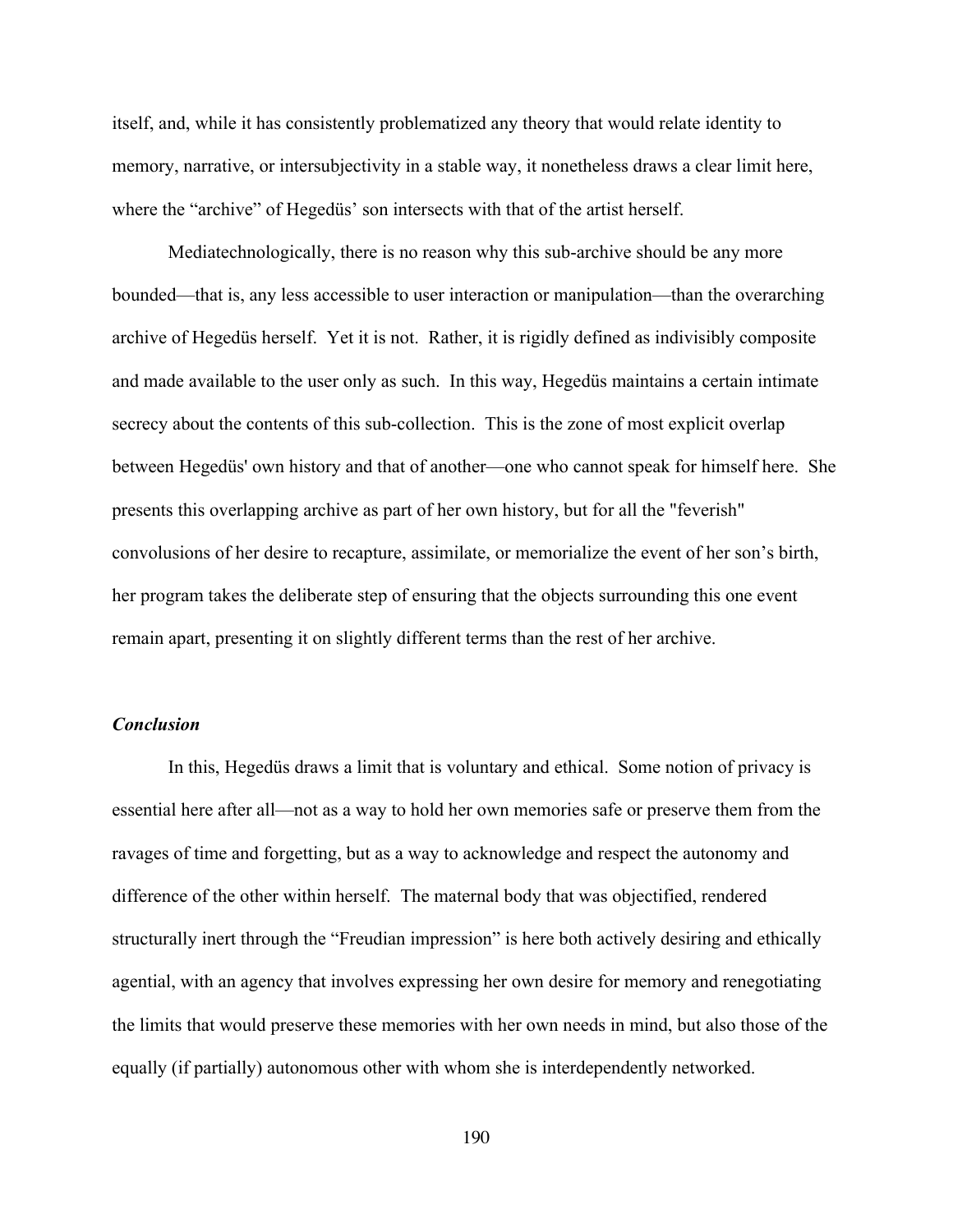The digital textuality of *Things Spoken* here underscores Hegedüs' foregrounding of a posthumanist and feminist take on identity that expands this concept to involve questions of archival desire and public memory. She respects the need for personal narrative, particularly in the face of hegemonic institutional discourses, but remains suspicious of the desire to preserve such memories at any cost, emphasizing instead the need to continually negotiate the terms of memory anew according to a shifting sense of difference in constantly changing intersubjective encounters.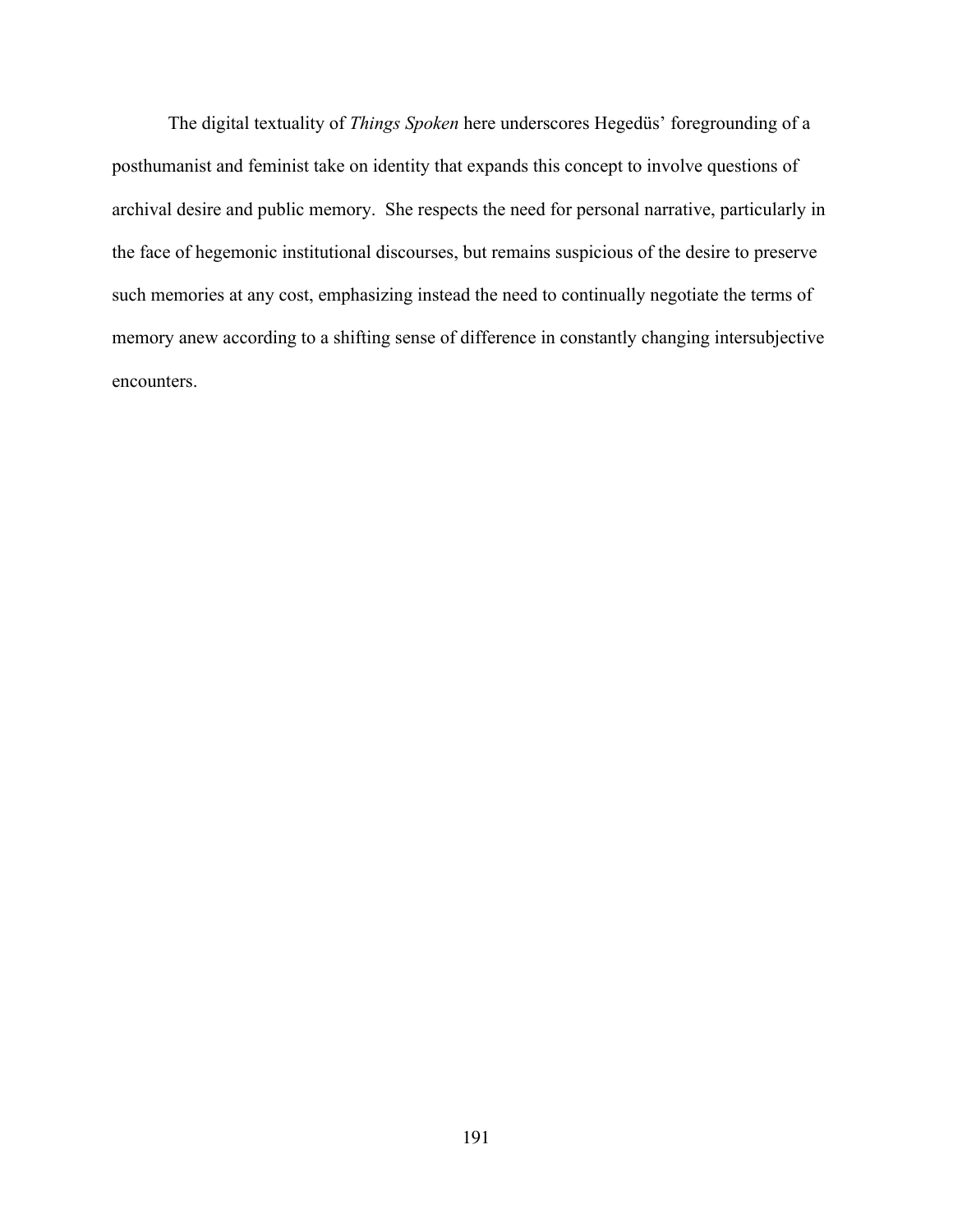# **CONCLUSION**

Though my study here has focused on historical conflicts and issues of public memory specific to Germany, I have attempted to frame these artists' interventions, and my analyses of them, in such a way that they might seem useful and informative in a global context as well, as negotiations between individual experience and desire for larger communities of memory and investigations into the dynamics of desire for history and resistance to the pull of ideology in the global, digital age more generally. Of particular interest are the dynamics of race and gender, which have been consistent sub-themes of all my chapters, if not always explicit, parts of my arguments. All of my readings here focus on narrators or protagonists who struggle to articulate their relationships to the broader archive of public memory. In every case a kind of "othering" comes into play that structural to the system or regime of representation these characters struggle to move beyond, but also foundational to their own experience as members of the German and global societies they inhabit. In my reading of Hildesheimer's *Tynset* in "Chapter Two: The Art and Ethics of Virtual Memory," the narrator's Jewishness, though referenced little in the text, is central to his extreme disconnection from mainstream postwar German society and its culture of memory (which, when Hildeshimer was writing, was really a culture of forgetting, if not active suppression, of Holocaust memory and Jewish experience<sup>1</sup>). It lies at the heart of his own keenly felt trauma at the murder of close friends and the violent erasure of a potential community of memory and mourning. It also informs his intense, and intensely frustrated, desire for an art of memory that could promote ethical reckoning and effective mourning without, as I argue,

1 See Stephan Braese, *Die Andere Erinnerung: Jüdische Autoren in der Westdeutschen Nachkriegsliteratur* (Berlin: Philo, 2001).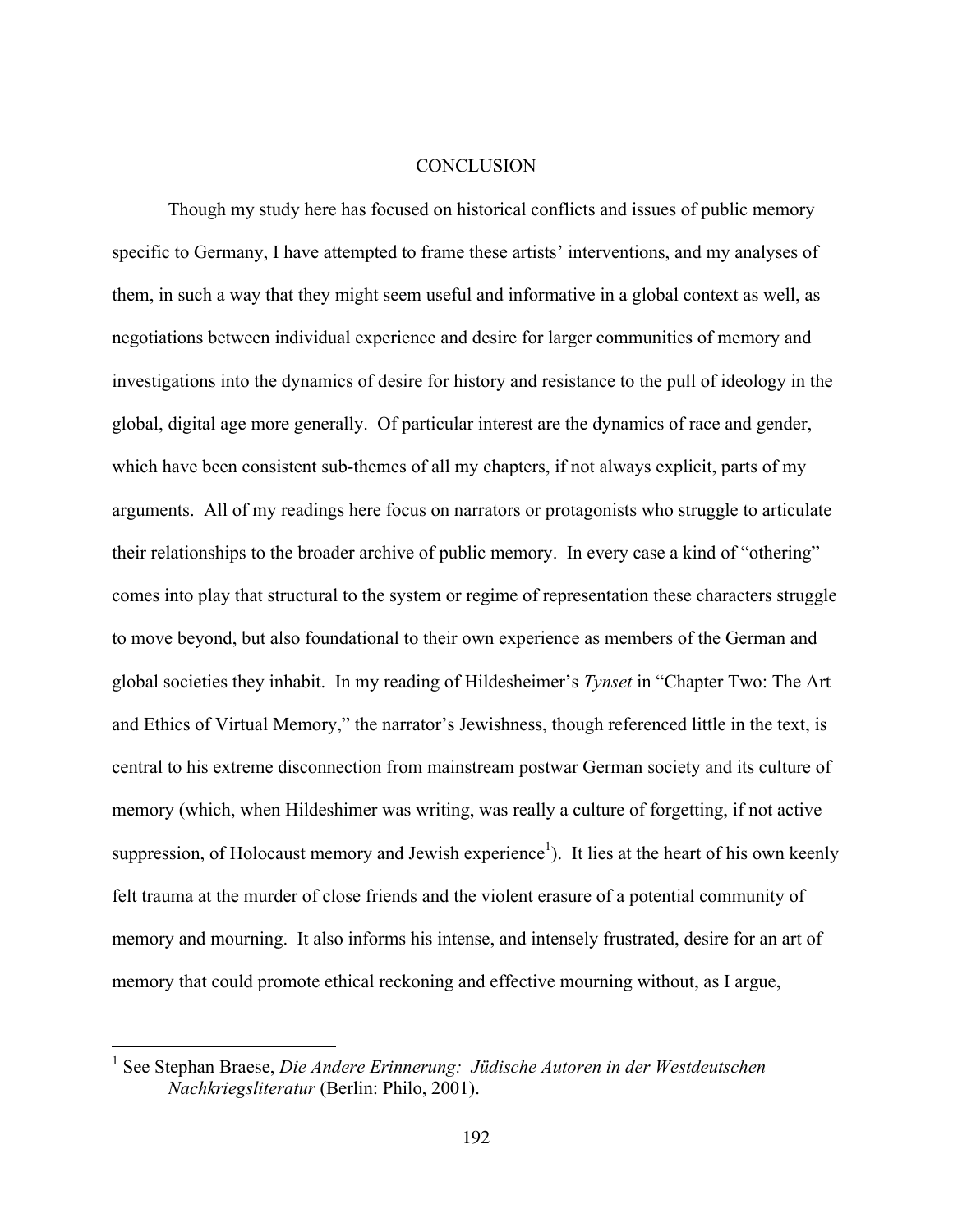relapsing into the recuperative and exclusionary logic of representation. In Chapter Two, "Rescreening Memory Beyond the Wall," I argue that Nomad's early DVD-ROM *The Last Cowboy* interrogates and rejects the representational processes of identity constitution that objectifies an "other" to create a "screen" for one's own idealized identity. In *The Last Cowboy*, this process is explicitly racist, focusing as it does on the consolidation of East German national identity through the Native American "other" of the DEFA *Indianerfilme*. Nomad's artwork interrogates the relationship between this Indian "other" and the screen of cinematic projection, in an attempt to understand a role for East German cultural memory within the Westerndominated, global culture of unified Germany—a role that goes beyond regressive, escapist ideology or "merely" nostalgic expressions of *Ostalgie*. For *The Last Cowboy*, the mobile, interactive screen of digital media suggests a different role, agential rather than objectified, for the stories of the other, and a different role for narrative itself in exercising cultural memory in the age of globalization.

If *The Last Cowboy* suggests that cultural memory may come into play through interactions with an agential, interactive other rather than through projections onto an inert screen for identity, this theme continues in my final chapter, "Mother Archive, or, Remembering, the Matrix," a reading of Agnes Hegedüs' virtual database *Die Sprache der Dinge*, which focuses on gender and the maternal body in psychoanalytic constructions of archival desire. This chapter analyzes the customary figuration of "the Archive" as feminine, related to the maternal body as "origin" and object of desire in Oedipal psychic schemas. Hegedüs overturns these Oedipal assumptions by presenting her own maternal body as agential and desiring of memory on its own terms; she places her experience of domesticity, familial intimacy, and motherhood at the center of a nuanced understanding of the archival relationship that, rather than repeating

193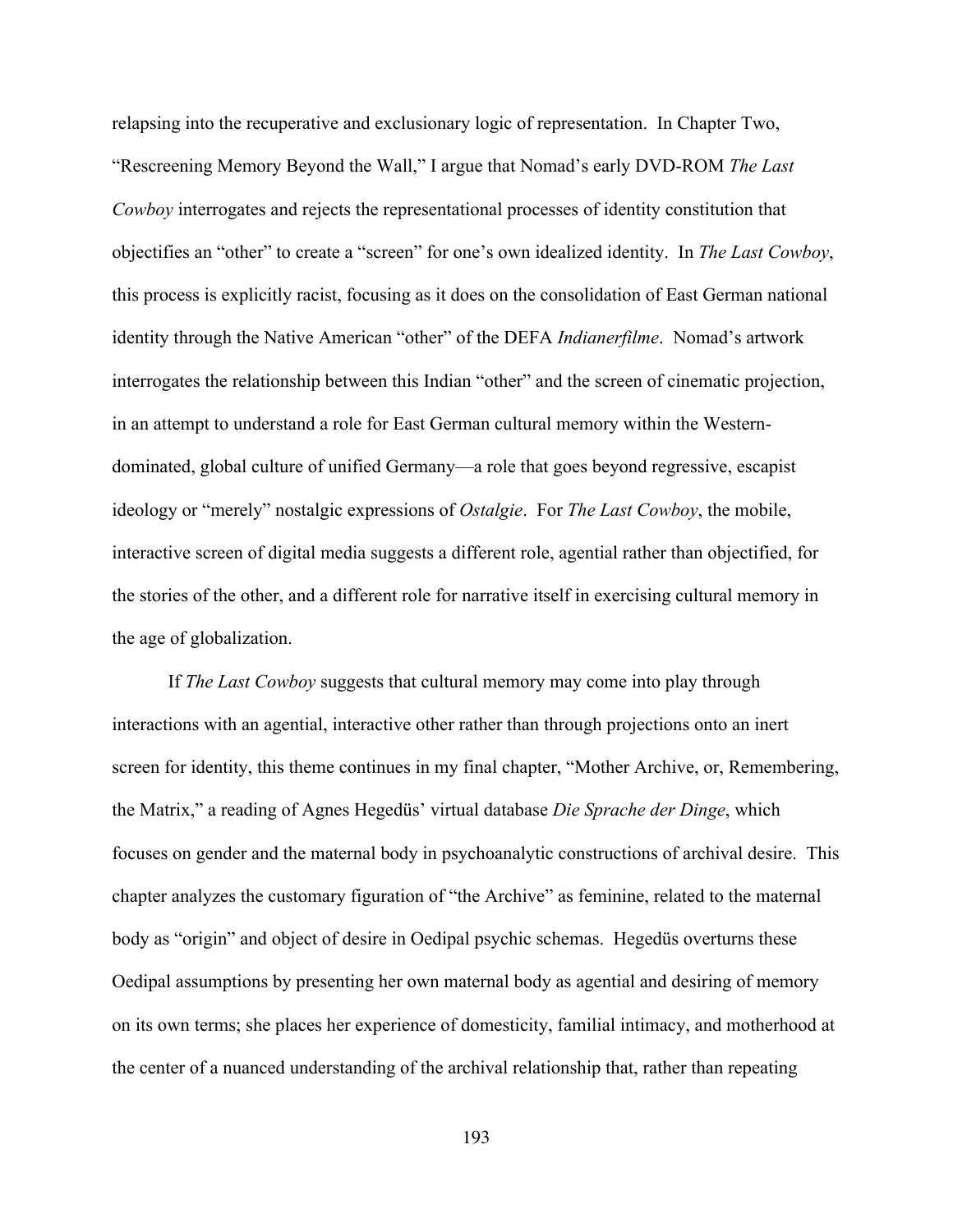Freudian patterns of repetition and obedience, is based in an ongoing, ethical negotiation of autonomy and limits, selfhood and interdependency between mother and child.

In all of these examples, the conceptual framework of "the virtual" helps us understand how these artists use narrative in conjunction with other media modes and paradigms to express a desire for a community of memory in the face of real, historical and institutional structures of discrimination, objectification, and exclusion. By emphasizing the social categories of race and gender, the artworks examined here point as well to the usefulness of a theory of the virtual for navigating and unraveling the complexity of such identity categories, whether they are used as the basis for self-valorization or for discrimination. The categories of race and gender cannot neatly be explained by any argument for clear-cut determinism, whether it seeks validation from the apparently unassailable truths of biology or from the apparently inescapable power of cultural norms. It seems quite clear by now that race and gender are virtual constructions, both cultural and material, social categories and embedded cultural norms that often refer to bodily realities and that certainly become the basis for conditions and experiences of discrimination. These conditions involve institutional histories, perceptions of visual or morphological difference, genetics and biology, as well as the shifting but inextricably connected interplay of familial, cultural, ethnic, and social influences all at once. To investigate such dynamics in all their complexity, to understand the subtle operations of power, in order to push them toward more democratic, more humane operations, should remain a goal for cultural criticism in the digital age.

I have focused here on questions of identity, cultural memory and desire for interaction with what I have called the "historical other." But it is the nature of the temporal "fold" of the virtual that the engagement with the past in such moments is necessarily an engagement with the

194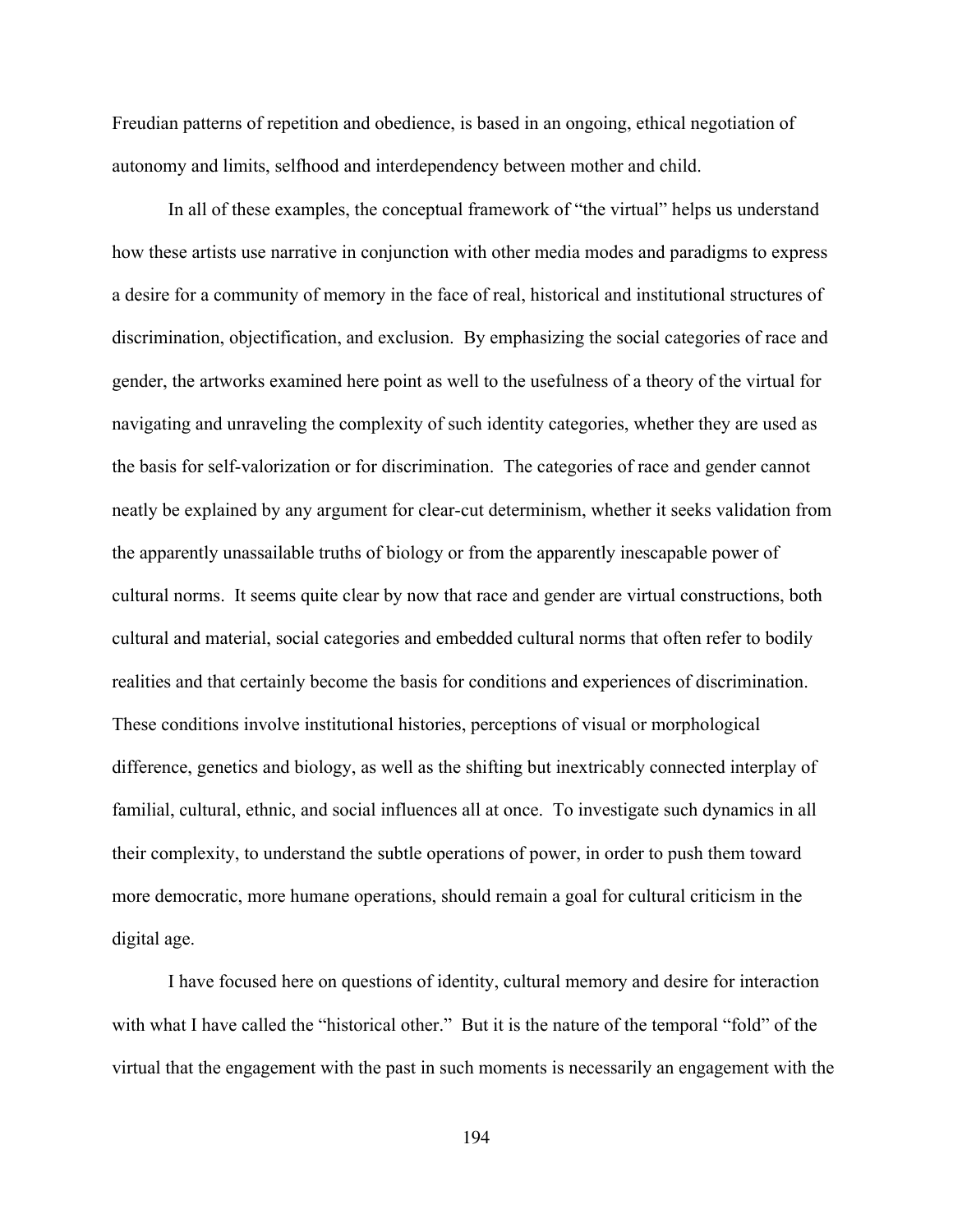future as well. Throughout this study, I touch on the relationship between narrative, cultural memory, and the future; a further expansion of this project might include deeper philosophical investigation into memory, futurity, and digital temporality.

My critical practice here combines the methods, concerns, and theoretical frameworks of literary, visual, and new media studies. Understanding this study as a contribution to the new, growing field of digital humanities, I have explicitly attempted to model a humanistic orientation here as well. We may agree with Hayles (as I do) that the modern, "liberal" definition of "human" is limited, exclusionary, and grounded in institutions and historical circumstances bent on preserving relationships of domination and hierarchy; we may prefer in principle a more complex, more conscious terminology like that of the "posthuman."<sup>2</sup> But, particularly in the areas of artistic and cultural expression, we should still be able to strive, unapologetically, for a mode of inquiry that is humanist and humane. That is to say, a mode of inquiry that is attuned to aesthetic, formal, philosophical, and historical dynamics, but, above all, concerned with understanding the situational particularities of every iteration of the human condition in all their uniqueness, and oriented to creating a more ethical and just future.

2 See N. Katherine Hayles, *How We Became Posthuman: Virtual Bodies in Cybernetics, Literature, and Informatics* (Chicago: University of Chicago Press, 1999).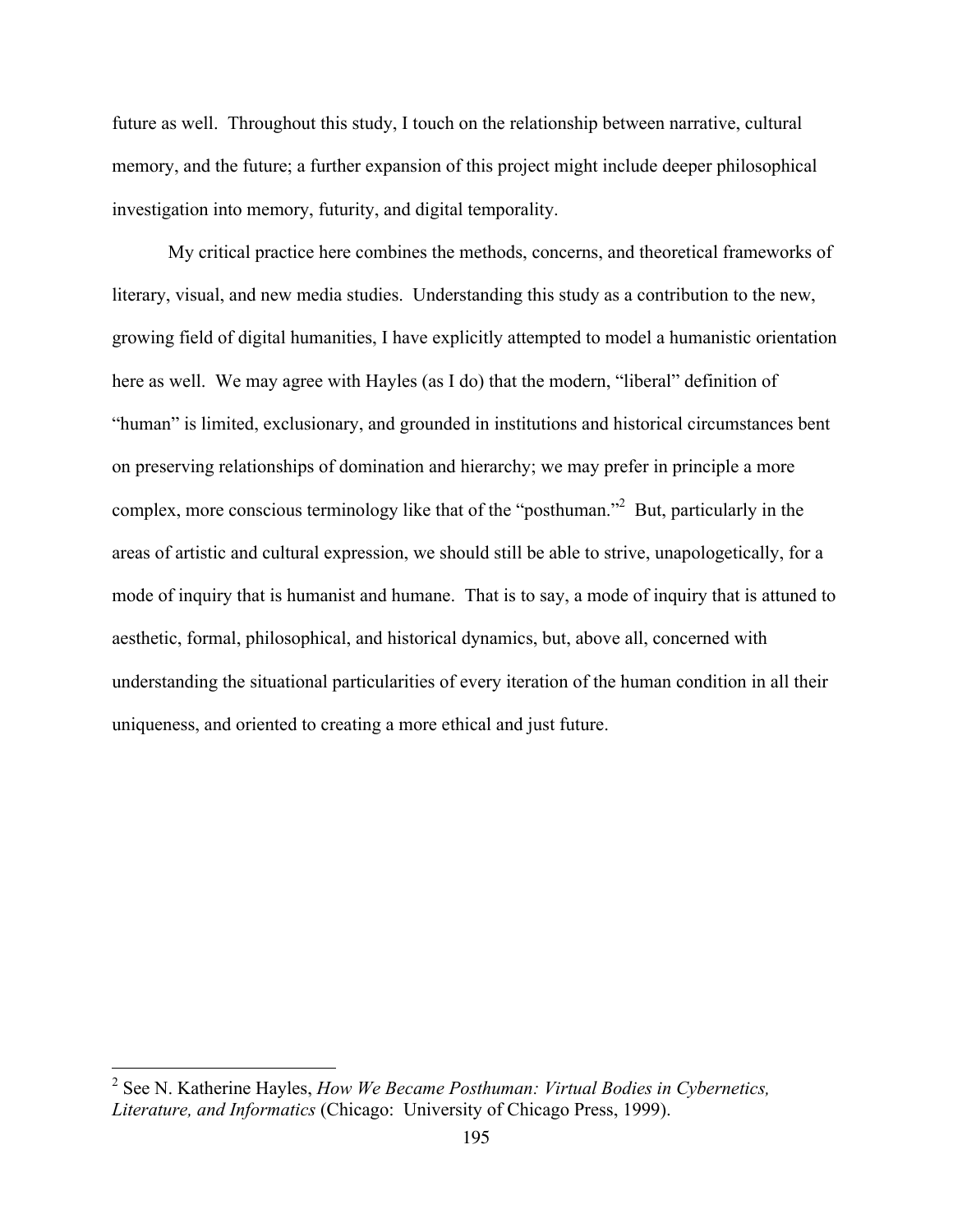#### BIBLIOGRAPHY

- Aarseth, Espen. *Cybertext: Perspectives on Erdogic Literature.* Baltimore: Johns Hopkins Press, 1997.
	- ———. "Genre Trouble: Narrativism and the Art of Simulatio." In *First Person: New Media as Story, Performance, and Game*, edited by Noah Wardrip-Fruin and Pat Harrigan, 45- 55. Cambridge, MA: MIT Press, 2004.
- Adelson, Leslie. "Against Between: A Manifesto." In *Zafer Şenocak*, edited by Tom Cheesman and Karin E. Yeşilada, 130-143. Cardiff: University of Wales Press, 2003.

———. *Making Bodies, Making History: Feminism and German Identity*. Lincoln, NE: University of Nebraska Press, 1993.

- ———. *The Turkish Turn in Contemporary German Literature: Toward a New*
- *Critical Grammar of Migration*. New York: Macmillan, 2005.
- Agamben, Giorgio. *The Coming Community*. Translated by Michael Hardt. Minneapolis: University of Minnesota Press, 1993.

———. *Homo Sacer: Sovereign Power and Bare Life*. Translated by Daniel Heller-Roazen. Stanford: Stanford University Press, 1995.

- Alter, Nora M. "Re/Fusing Past and Present: Cinematic Reunification under the Sign of Nationalism and Racism: Helke Misselwitz's *Herzsprung*." In *Beyond 1989: Re-reading German Literature since 1945*, edited by Keith Buillvant, 129-152. Providence, RI: Berghahn Books, 1997.
- Anderson, Benedict. *Imagined Communities: Reflections on the origin and spread of nationalism.* London: Verso Books, 1983.
- Angerer, Marie-Luise. "New Technology and its Subject." In *Screen-Based Art*, edited by Annette W. Balkema and Henk Slager, 13-19. Amsterdam: Rodopi, 2000.
- 

Appadurai, Arjun. "Archive and Aspiration." In *Information is Alive: Art and Theory on Archiving and Retrieving Data*, edited by Joke Brouwer and Arjen Mulder, 14-25. Rotterdam: NAi publishers, 2003.

———. *Modernity at Large: Cultural Dimensions of Globalization*.

- Minneapolis: University of Minnesota Press, 1996.
- Arendt, Hannah. "The Decline of the Nation-State and the End of the Rights of Man." In *Origins of Totalitarianism*, 341-384*.* New York: Schocken Books, 2004.
- Bailey, Cameron. "Virtual Skin: Articulating Race in Cyberspace." In *Immersed in Technology: Art and Virtual Environments*, edited by Mary Anne Moser and Douglas MacLeod, 29-50. Cambridge, MA: MIT Press, 1996.
- Barthes, Roland. *S/Z.* Translated by Richard Miller. New York: Farrar, Straus and Giroux, 1974.
- Baudrillard, Jean. *The Consumer Society: Myths and Structures*. London: Sage Books, 1998.
	- ———. "The Ecstasy of Communication." In *The Anti-Aesthetic: Essays on* 
		- *Postmodern Culture*," edited by Hal Foster, 126-134. New York: Bay Press, 1983.
	- ———. *Simulacra and Simulation*. Translated by Sheila Faria Glaser. Ann Arbor: University of Michigan Press, 1994.
- Benhabib, Seyla. *Situating the Self: Gender, Community and Postmodernism in Contemporary Ethics*. New York: Routledge, 1992.
- Benjamin, Walter. *One-Way Street*. Translated by J. A. Underwood. London: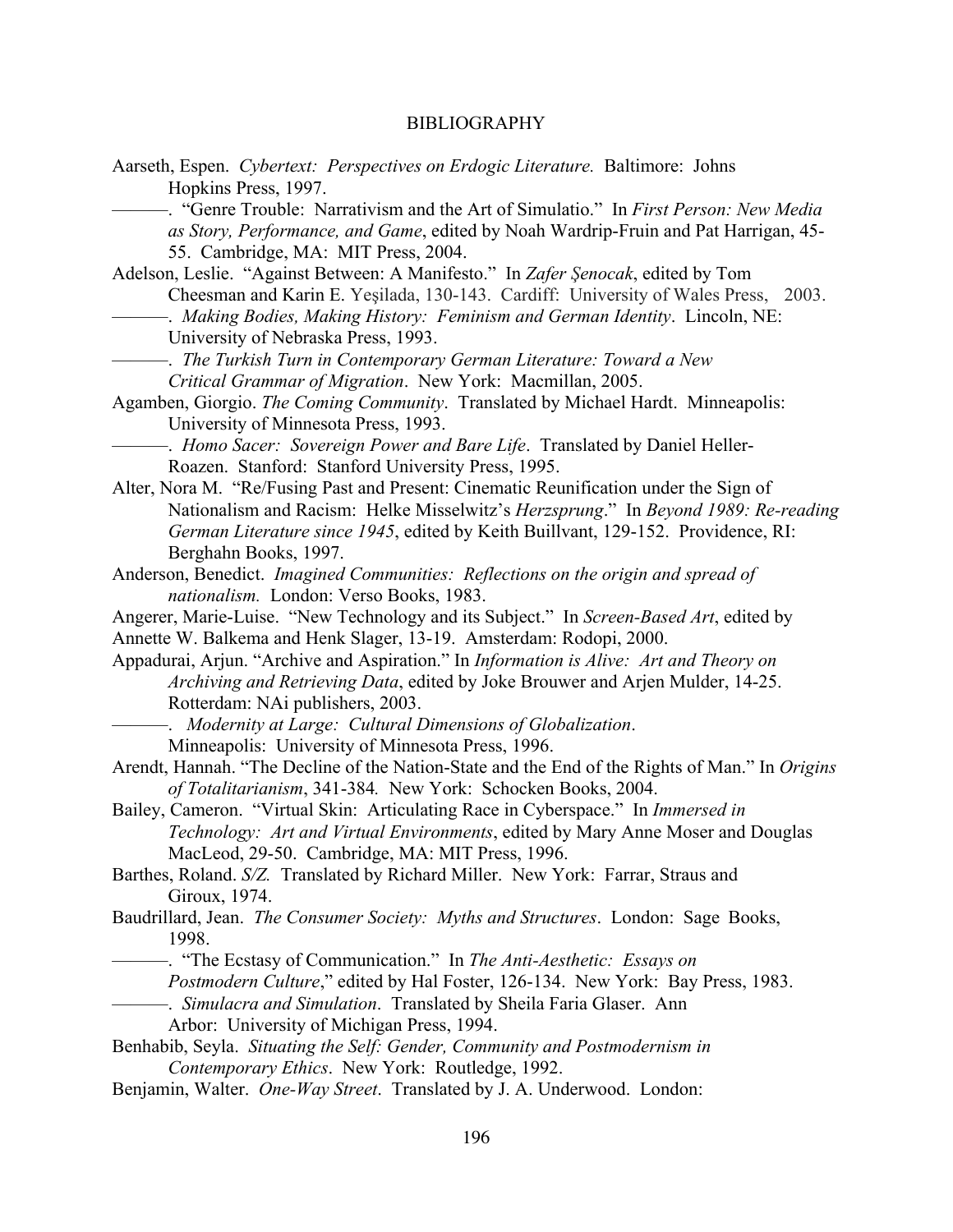Penguin Classics, 2009.

- Berdahl, Daphne. "(N)Ostalgie for the present: Memory, longing, and East German Things." *Ethnos* 64 no. 2 (1999): 192-211.
- Bhabha, Homi. "DissemiNation: Time, narrative, and the margins of the modern Nation." In *The Location of Culture*, 139-170. New York: Routledge, 1994. ———*.* "Of Mimicry and Man: The ambivalence of colonial discourse." In *The Location of Culture*, 85-92. New York: Routledge, 1994.
- Blum, Martin. "Remaking the East German Past: *Ostalgie*, Identity, and Material Culture." *Journal of Popular Culture* 34 no. 3 (2000): 229-253.
- Bolter, Jay David, and Richard Grusin. "Remediation." *Configurations* 3 (1997): 311-358. ———. *Remediation: Understanding New Media*. Cambridge, MA: MIT Press, 1999.
- Boyer, Dominic. "Ostalgie and the Politics of the Future in Eastern Germany." *Public Culture* 18 no. 2 (Spring 2006): 361-381.
- Braese, Stephan. *Die Andere Erinnerung: Jüdische Autoren in der Westdeutschen Nachkriegsliteratur*. Berlin: Philo, 2001.
- Brooks, Peter. *Reading for the Plot*. New York: Knopf, 1984. Print.
- Brouwer, Joke, and Arjen Mulder. "Information is Alive." In *Information is Alive: Art and Theory on Archiving and Retrieving Data*, edited by Joke Brouwer and Arjen Mulder, 4-7. Rotterdam: NAi publishers, 2003.
- Butler, Judith. *Bodies that Matter: on the Discursive Limits of "Sex*.*"* New York: Routledge, 1993.
- ———*. Gender Trouble: Feminism and the Subversion of Identity*. New York: Routledge, 1990.
- Cheah, Pheng. "Introdution Part II: The Cosmopolitical—Today." In *Cosmopolitics: Thinking and Feeling Beyond the Nation*, edited by Pheng Cheah and Bruce Robbins, 20-41. Minneapolis: University of Minnesota Press, 1998.
- Clarke, David. "Introduction." *Seminar* 40 no. 3 (September 2004): 187-190.
- Cook, David. "Paul Virilio: The Politics of 'real time.'" *Ctheory.net*, January 16, 2003. http://www.ctheory.net/articles.aspx?id=360.
- Cooke, Paul. "East German writing in the age of globalisation." In *German Literature in the Age of Globalisation*, edited by Stuart Taberner, 25-46. Birmingham, UK: University of Birmingham Press, 2004.
- Cubitt, Sean. "The Chronoscope: The Ontology of Time in Digital Media." In *Screen-Based Art*, edited by Annette W. Balkema and Henk Slager, 63-72. Amsterdam: Rodopi, 2000. ———. "Spreadsheets, Sitemaps and Search Engines: Why Narrative is Marginal to Multimedia and Networked Communication, and Why Marginality is More Vital than Universality." In *New Screen Media: Cinema/Art/Narrative*, edited by Martin Rieser and Andrea Zapp, 1-13. London: BFI, 2002.
- Daniels, Dieter. "Ars ex machina." In *Artintact* 1 CD-ROM (1994). Republished in *The Complete Artintact* DVD-ROM edition, edited by Astrid Sommer. Stuttgart: Hatje Cantz, 2002.
- Debord, Guy. *The Society of the Spectacle*. Translated by Donald Nichalson-Smith. New York: Zone Books, 1995.
- DeCerteau, Michel. *The Practice of Everyday Life*. Translated by Steven Rendall. Berkeley: University of California Press, 1988.
- Deleuze, Gilles. *Cinema 2: The Time-Image*. Translated by Hugh Tomlinson and Robert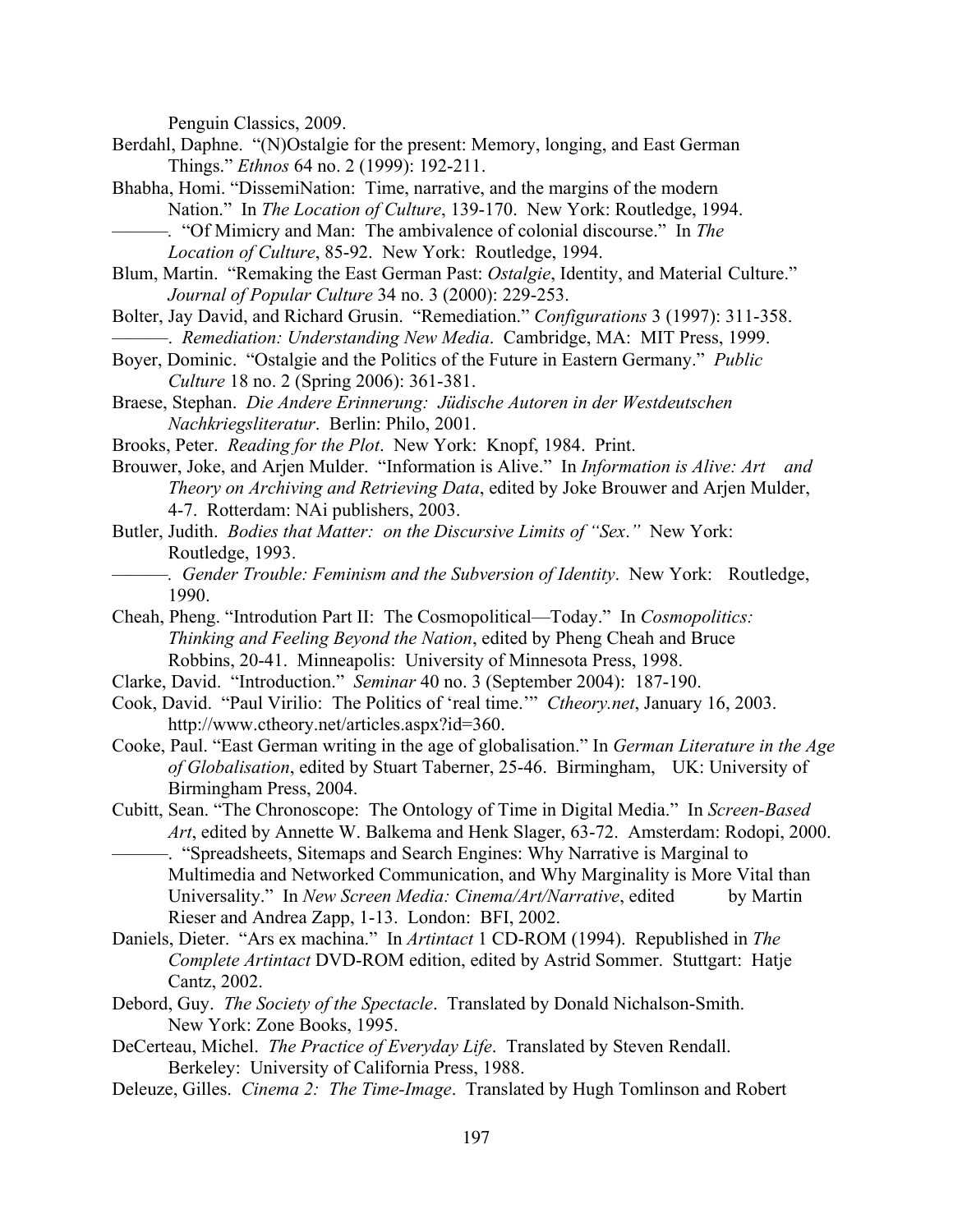Galeta. Minneapolis: University of Minnesota Press, 2001.

- ———. "Coldness and Cruelty." In *Masochism and Coldness and Cruelty*, translated by Jean McNeil, 9-141. New York: Zone Books, 1999.
- ———. *The Logic of Sense*. Translated by Mark Lester and Charles Stivale.

- ———. "Postscript on the Societies of Control." *October* 59 (1992): 3-7.
- Deleuze, Gilles, and Félix Guattari. *A Thousand Plateaus: Capitalism and Schzophrenia*. Translated by Brian Massumi. Minneapolis: University of Minnesota Press, 1987. ———*. The Anti-Oedipus*. Translated by Robert Hurley, Mark Seem, and Helen R. Lane. Minneapolis: University of Minnesota Press, 1983.
- Derrida, Jacques. *Archive Fever: A Freudian Impression*. Translated by Eric Prenowitz. Chicago: University of Chicago Press, 1996.
- ———. "Freud and the Scene of Writing." Translated by Jeffrey Mehlman. *Yale French Studies* 48 (1972): 74-117.
- *The Digital Dialectic: New Essays on the New Media*. Edited by Peter Lunenfeld. Cambridge: MIT Press, 1999.
- Dinkla, Söke. "Virtual Narrations: From the crisis of storytelling to new narration as mental potentiality." *MediaArtNet*. http://www.medienkunstnetz.de/themes/ overview of media art/narration/1/.
- Dirlik, Arif. "The Global in the Local." In *Cultural Production and the Transnational Imaginary*, edited by Rob Wilson and Wimal Dissanayake, 21-45. Durham: Duke University Press, 1996.
- Doane, Mary Ann. "Film and the Masquerade: Theorising the Female Spectator." In *Film Theory and Criticism*, 4<sup>th</sup> edition, edited by Gerald Mast, Marshall Cohen, Leo Braudy, 758-772. New York: Oxford University Press, 1992.
- Dove, Toni. "The Space Between: Telepresence, Re-animation and the Re-casting of the Invisible." In *New Screen Media: Cinema/Art/Narrative*, edited by Martin Rieser and Andrea Zapp, 208-220. London: BFI, 2002
- Dove, Toni, and Michael Mackenzie. "Archaeology of a Mother Tongue." In *Immersed in Technology: Art and Virtual Environments*, edited by Mary Anne Moser and Douglas MacLeod, 275-280. Cambridge, MA: MIT Press, 1996.
- Emmerich, Wolfgang. "Cultural Memory East v. West: Is What Belongs Together Really Growing Together?" *Oxford German Studies* 38 n. 3 (2009): 242-253.
- Flanagan, Mary. "The Bride Stripped Bare to her Data: Information Flow + Digibodies." In *Data Made Flesh: Embodying Information*, edited by Robert Mitchell and Phillip Thurtle, 153-180. New York: Routledge, 2004.
- Fernandez, Maria. "Cyberfeninism, Racism, Embodiment." In *Domain Errors! Cyberfeminist Practices*, edited by Maria Fernandez, Faith Wilding, and Michelle M. Wright, 29-44. New York: Autonomedia, 2002.
- Foster, Hal. "Archives of Modern Art." *October* 99 (Winter 2002): 81-95.
- Foucault, Michel. *The Archaeology of Knowledge*. Translated by A. M. Sheridan Smith. New York: Pantheon, 1972.

———. *History of Sexuality, Vol. 1*. New York: Random House, 1990.

- Freud, Sigmund. *Beyond the Pleasure Principle*. Translated by James Strachey. New York: Norton, 1961.
- Friedlander, Saul. *Probing the Limits of Representation: Nazism and the Final Solution*.

New York: Columbia University Press, 1990.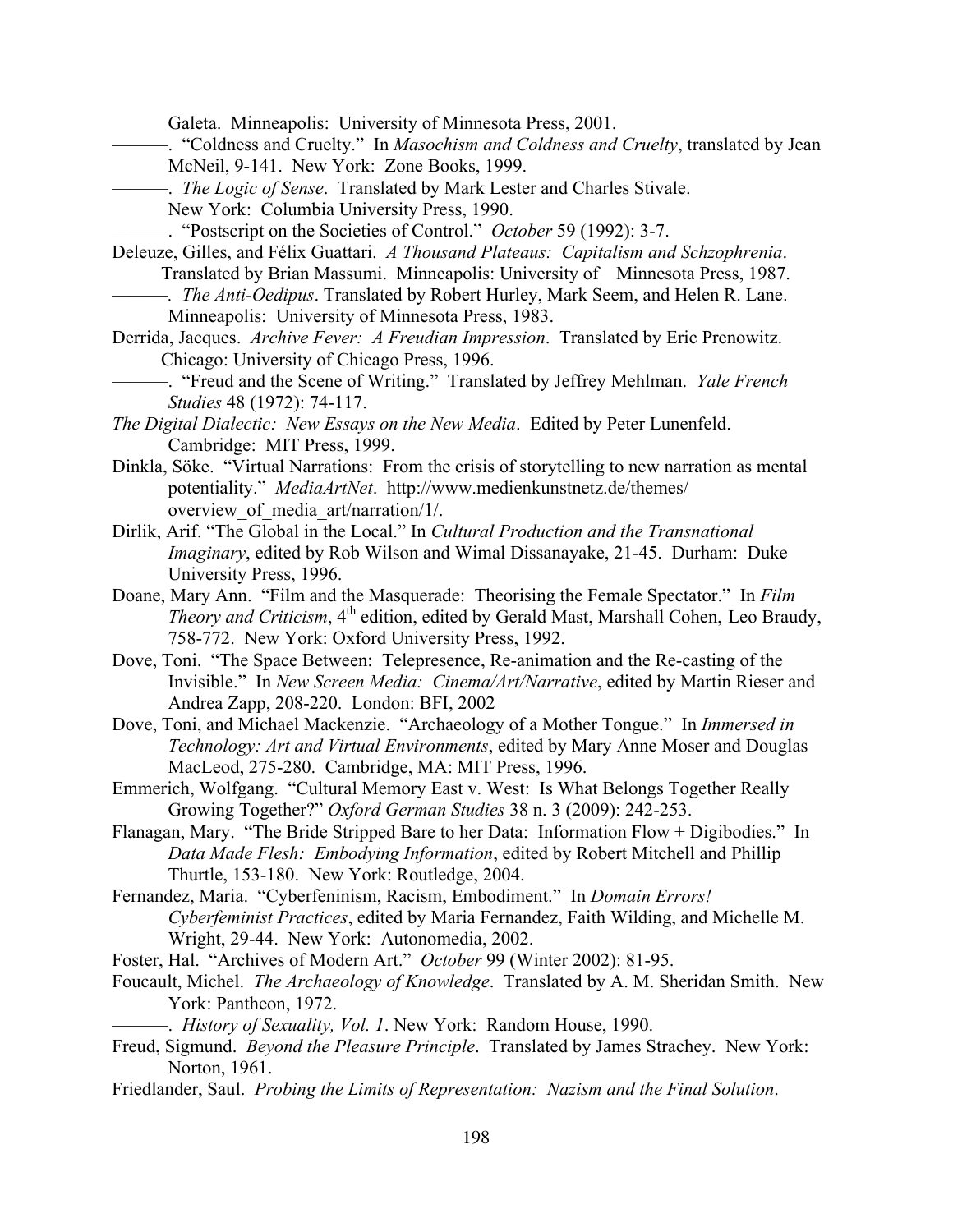Cambridge, MA: Harvard University Press, 1992.

- Garloff, Katja. "Expanding the Canon of Holocaust Literature: Traumatic Address in Hubert Fichte and Wolfgang Hildesheimer." *New German Critique* 96 (Fall 2005): 49- 76.
- Gellner, Winand, and Gerd Strohmeier. "The 'Double' Public: Germany After Reunification." In *The Berlin Republic: German Unification and a Decade of Changes*, edited by Winand Gellner and John D. Robertson, 59-76. London and Portland: F. Cass, 2003.
- Gemünden, Gerd. "Between Karl May and Karl Marx: The DEFA *Indianerfilme.*" In *Germans and Indians: Fantasies, Encounters, Projections*, edited by Colin G. Calloway, Gerd Gemünden, and Susanne Zantop, 243-256. Lincoln: University of Nebraska Press, 2002.
- Gielen, Pascal, and Rudi Laermans. "The Archive of the Digital An-Archive." *Image and Narrative* 7 no. 17 (April, 2007). http://www.imageandnarrative.be/ inarchive/digital\_archive/laermans\_gielen.htm.
- Glissant, Édouard. *Poetics of Relation*. Translated by Betsy Wing. Ann Arbor: University of Michigan Press, 1997.
- Grimm, Erk . "Fathoming the Archive: German Poetry and the Culture of Memory." *New German Critique* 88 (Winter 2003): 107-140.
- Habermas, Jürgen. *The Structural Transformation of the Public Sphere*. Translated by Thomas Burger and Frederick Lawrence. Cambridge, MA: MIT Press, 2000.
- Hall, Stuart. "The Local and the Global: Globalization and Ethnicity." In *Culture, Mobilization, and the World System*, edited by Anthony D. King, 19-40. Minneapolis: University of Minnesota Press, 1997.

———. "Old and New Identities, Old and New Ethnicities." In *Culture, Mobilization, and the World System*, edited by Anthony D. King, 41-68. Minneapolis: University of Minnesota Press, 1997.

- Hansen, Mark. *New Philosophy for New Media*. Cambridge, MA: MIT Press, 2004.
- Haraway, Donna. "A Cyborg Manifesto: Science, Technology, and Socialist-Feminism in the Late Twentieth Century." In *Simians, Cyborgs and Women: The Reinvention of Nature*, 149-181. New York: Routledge, 1991. Online version hosted by Stanford University. http://www.stanford.edu/dept/HPS/Haraway/CyborgManifesto.html.
- Hardt, Michael, and Antonion Negri. *Empire*. Cambridge, MA: Harvard University Press, 2000.

Harvey, David. *The Condition of Postmodernity: An Enquiry into the Origins of Cultural Change*. Malden, MA: Blackwell, 1989.

- Hayles, N. Katherine. "Embodied Virtuality: Or How to Put Bodies Back into the Picture." In *Immersed in Technology: Art and Virtual Environments*, edited by Mary Anne Moser and Douglas MacLeod, 1-28. Cambridge, MA: MIT Press, 1996.
	- ———*.* "Flesh and Metal: Reconfiguring the Mindbody in Virtual Environments." In *Data Made Flesh: Embodying Information*, edited by Robert Mitchell and Phillip Thurtle, 229-248. New York: Routledge, 2004.
- ———*. How We Became Posthuman: Virtual Bodies in Cybernetics, Literature, and Informatics*. Chicago: University of Chicago Press, 1999.
	- ———. "Narrating Bits: Encounters between Humans and Intelligent Machines." *Vectors*. http://vectors.usc.edu/narrating\_bits/.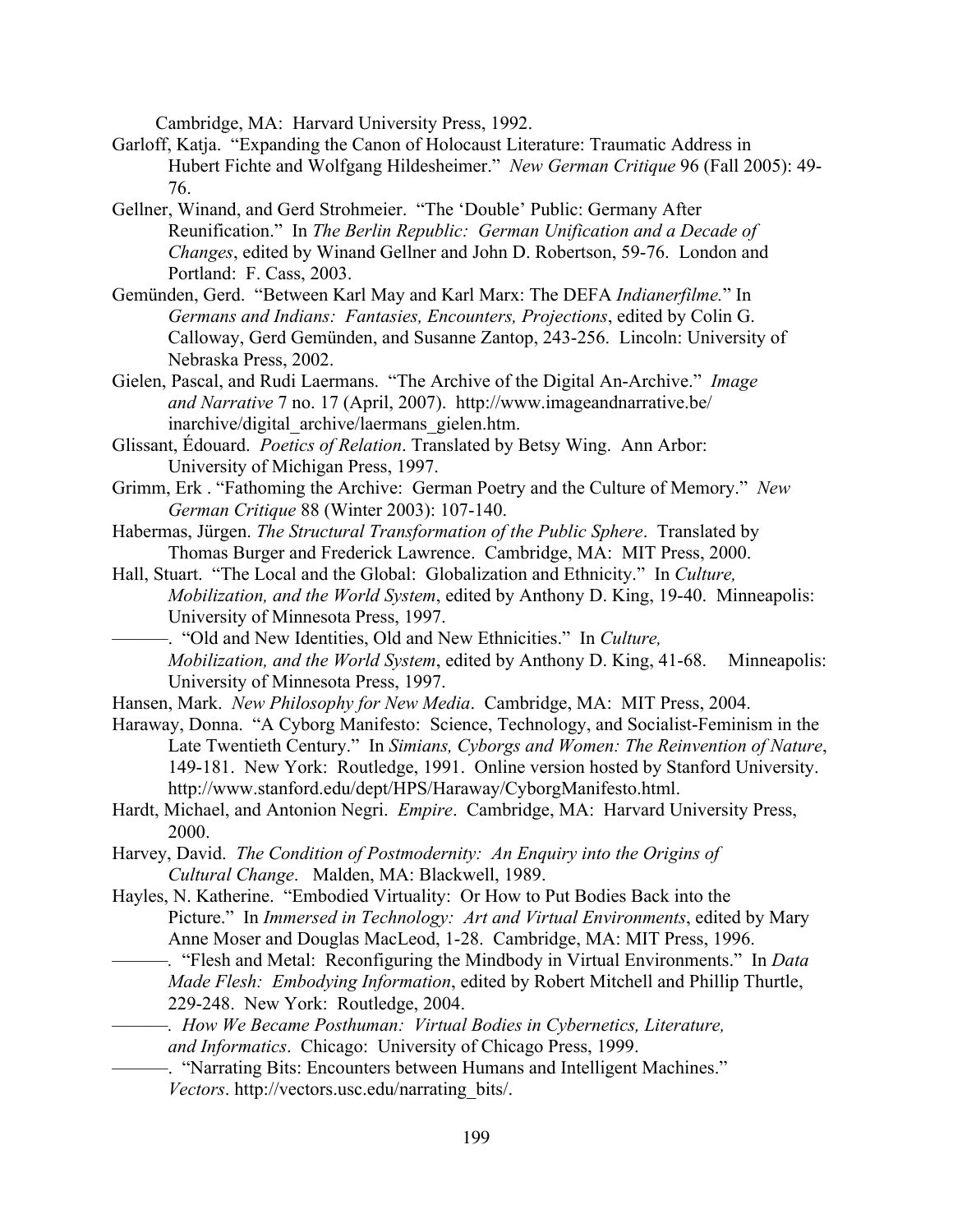———*.* "The Seductions of Cyberspace." In *Rethinking Technologies*, edited by Verena Andermatt Conley, 173-190. Minneapolis and London: University of Minnesota Press, 1993.

———*.* "Virtual Bodies and Flickering Signifiers." In *Electronic Culture: Technology and Visual Representation*, edited by Timothy Druckery, 259-278. New York: Aperture, 1996.

———*. Writing Machines*. Cambridge, MA: MIT Press, 2002.

Hegedüs, Agnes. *Die Sprache der Dinge* (*Things Spoken*). *Artintact* 5 CD-ROM (1998). Republished in *The Complete Artintact* DVD-ROM, edited by Astrid Sommer. Stuttgart: Hatje Cantz, 2002.

———. *Die Sprache der Dinge* (*Their Things Spoken*). In *[dis]Locations* DVD- ROM, produced by ZKM and the Centre for Interactive Cinema Research, University of New South Wales. Stuttgart: Hatje Cantz, 2001.

———. Artist statement about *Things Spoken*. *MediaArtNet*. http://medienkunstnetz.de/works/things-spoken/.

- Hildesheimer, Wolfgang. "Antworten über *Tynset* (1965)." In *Wolfgang Hildesheimer*, edited by Volker Jehle, 31-34. Frankfurt am Main: Surkhamp Taschenbuch, 1989.
- ———. "Endezeit—nur ein Gerede? (1986)." In *Wolfgang Hildesheimer*, edited by Volker Jehle, 36-38. Frankfurt am Main: Surkhamp Taschenbuch,1989.
- ———. *Tynset*. 1965. Frankfurt am Main: Suhrkamp Taschenbuch, 1992.
- ———. *Ich Werde nun Schweigen: Gespräch mit Hans Helmut Hillrichs*. Zeugen des Jahrhunderts. Göttingen: Lamuv, 1993.
- Huhtamo, Erkki. "Time Traveling in the Gallery: An Archeological Approach in Media Art." In *Immersed in Technology: Art and Virtual Environments*, edited by Mary Anne Moser and Douglas MacLeod, 233-270. Cambridge, MA: MIT Press, 1996.
- Huyssen, Andreas. "Diaspora and Nation: Migration into Other Pasts," *New German Critique* 88 (Winter 2003): 147-164.

Huyssen, Andreas, Werner Jung, Peter M. McIsaac, "Introduction," *New German Critique* 88 (Winter 2003): 3-8.

*Information is Alive: Art and Theory on Archiving and Retrieving Data*. Edited by Joke Brouwer, Arjen Mulder, and Susan Charlton. Rotterdam: NAi Publishers, 2003.

Institute for the Unstable Media. "Natural Selection." *Institute for the Unstable Media*. http://www.v2.nl/archive/works/natural-selection.

Jameson, Frederic. *Late Marxism.* London: Verso, 1990.

———*. Postmodernism, or, the Logic of Late Capitalism*. Durham: Duke University Press, 1991.

Kittler, Friedrich. *Discourse Networks 1800/1900*. Translated by Michael Metteer and Chris Cullen. Stanford: Stanford University Press, 1992.

- Kroker, Arthur, and Michael A. Weinstein. *Data Trash: The Theory of the Virtual Class*. New York: St. Martin's Press, 1994.
- Kuni, Verena. "Mythical Bodies II. Cyborg configurations as formations of (self-) creation in the imagination space of technological (re)production (II): The promises of monsters and posthuman anthropomorphisms." *MediaArtNet*. http://medienkunstnetz.de/themes/cyborg\_bodies/mythical\_bodies\_II/.
- Landsberg, Alison. "Prosthetic Memory: the ethics and politics of memory in an age of mass culture." In *Memory and Popular Film*, edited by Paul Grainge, 144-161. Manchester: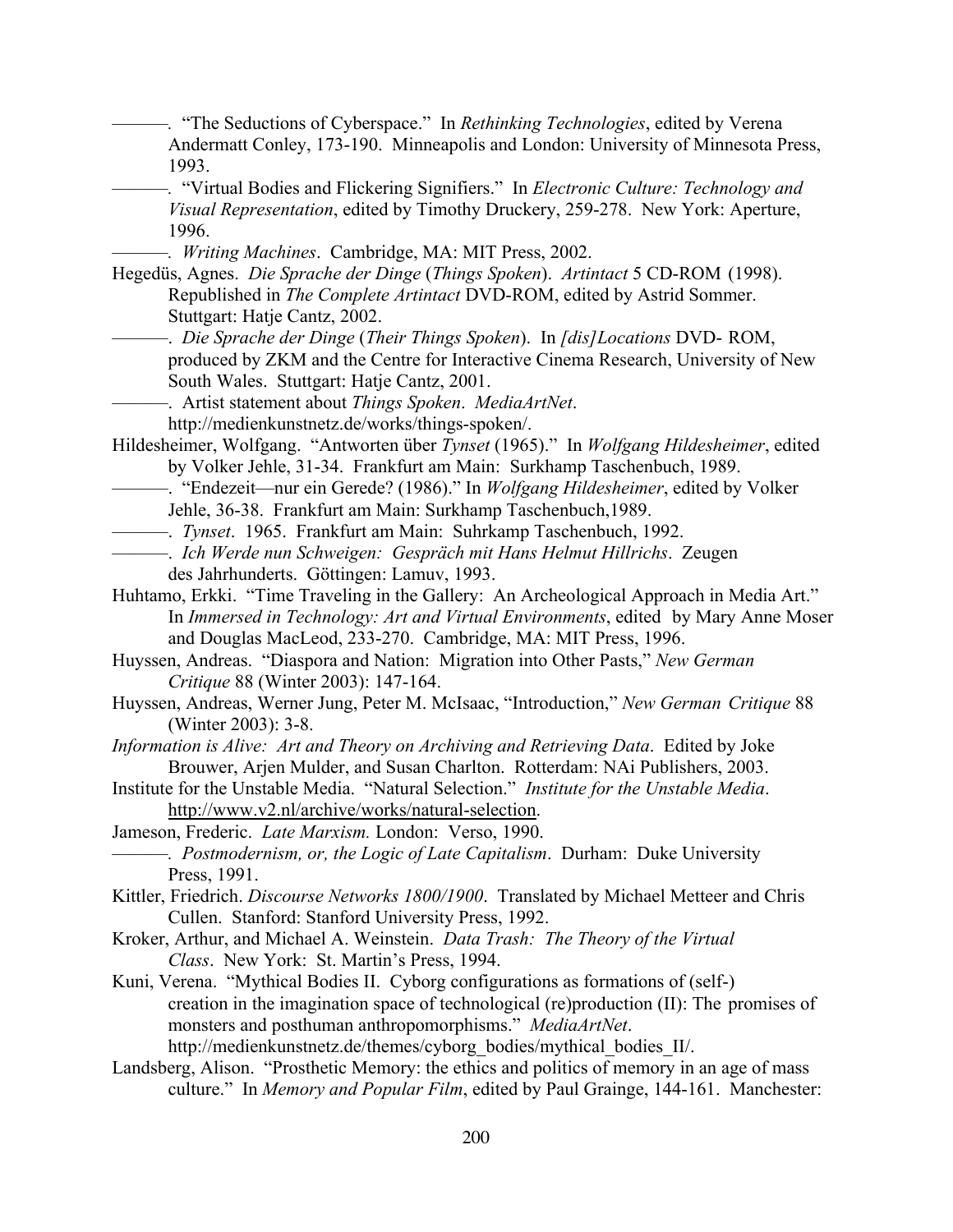Manchester University Press, 2003.

———. "Prosthetic Memory: *Total Recall* and *Blade Runner*." *Body & Society* 1 no. 3-4 (1995): 175-189.

Laplanche, Jean. "Notes on Afterwardness." In *Essays on Otherness*, 260-265. London: Routledge, 1999.

———. "Time and the Other." In *Essays on Otherness*, 234-259. London: Routledge, 1999.

- Laurel, Brenda, and Rachel Strickland. "Placeholder." In *Immersed in Technology: Art and Virtual Environments*, edited by Mary Anne Moser and Douglas MacLeod, 297-298. Cambridge, MA: MIT Press, 1996.
- Leeder, Karen. "'Another Piece of the Past': 'Stories' of a New German Identity," *Oxford German Studies* 33 (2004): 125-147.
- ———. "Introduction" to special issue of OGS: *From Stasiland to Ostalgie: The GDR Twenty Years After*. *Oxford German Studies* 38 no. 3 (2009): 236-241.

Legrady, George. *Pockets Full of Memories*. CD-ROM published by the artist, 2002.

Lennon, Brian. "New Media Critical Homologies." *Postmodern Culture: An Electronic Journal of Interdisciplinary Criticism* 19 no. 2 (2009). http://pmc.iath.virginia.edu/contents.all.html.

Long, Jonathan. "Time and Narrative: Wolfgang Hildesheimer's *Tysnet* and *Masante*." *German Life and Letters* 4 n. 52 (October 1999): 457-474.

Lovink, Geert. "Network Cultures." Lecture for Cornell University Society for the Humanities conference *Spatialized Networks and Artistic Mobilizations: A Critical Workshop on Thought and Practice*. Ithaca NY, October 24, 2009.

Lutz, Hartmut. "German Indianthusiasm: A Socially Constructed German National(ist) Myth." In *Germans and Indians: Fantasies, Encounters, Projections*, edited by Colin G. Calloway, Gerd Gemünden, and Susanne Zantop, 167-184. Lincoln: University of Nebraska Press, 2002.

Lyotard, Jean-François. *The Inhuman: Reflections on Time*. Translated by Geoffrey Bennington and Rachel Bowlby. Stanford: Stanford University Press, 1991.

Marven, Lyn. "'Berlin ist bekannt […] für die Mauer, die es aber nicht mehr gibt': The Persistence of East Berlin in the Contemporary City." *Oxford German Studies* 38 no. 3 (2009): 299-309.

Massumi, Brian. *Parables for the Virtual: Movement, affect, Sensation*. Durham: Duke University Press, 2002.

*MediaArtNet*. http://www.mediaartnet.org.

- Milutis, Joe. "Riddles of the Interface: Hieroglyphic Consciousness and New Experimental Multimedia." *Wide Angle* 21 no. 1 (January 1999): 94-103.
- Mohanty, Satya. *Literary Theory and the Claims of History: Postmodernism, Objectivity, Multicultural Politics*. Ithaca: Cornell University Press, 1997.
- Mongrel. "1996 Natural Selection." *Mongrel*. http://www.mongrel.org.uk/naturalselection.

Montfort, Nick. "Interactive Fiction as 'Story,' 'Game,' 'Storygame,' 'Novel,' 'World,' 'Literature,' 'Puzzle,' 'Problem,' 'Riddle,' and 'Machine.'" In *First Person: New Media as Story, Performance, and Game*, edited by Noah Wardrip-Fruin and Pat Harrigan, 310-318. Cambridge, MA: MIT Press, 2004.

<sup>———.</sup> *The Postmodern Condition*. Translated by Geoff Bennington and Brian Massumi. Minneapolis: University of Minnesota Press, 1984.

Manovich, Lev. *The Language of New Media*. Cambridge, MA: MIT Press, 2001.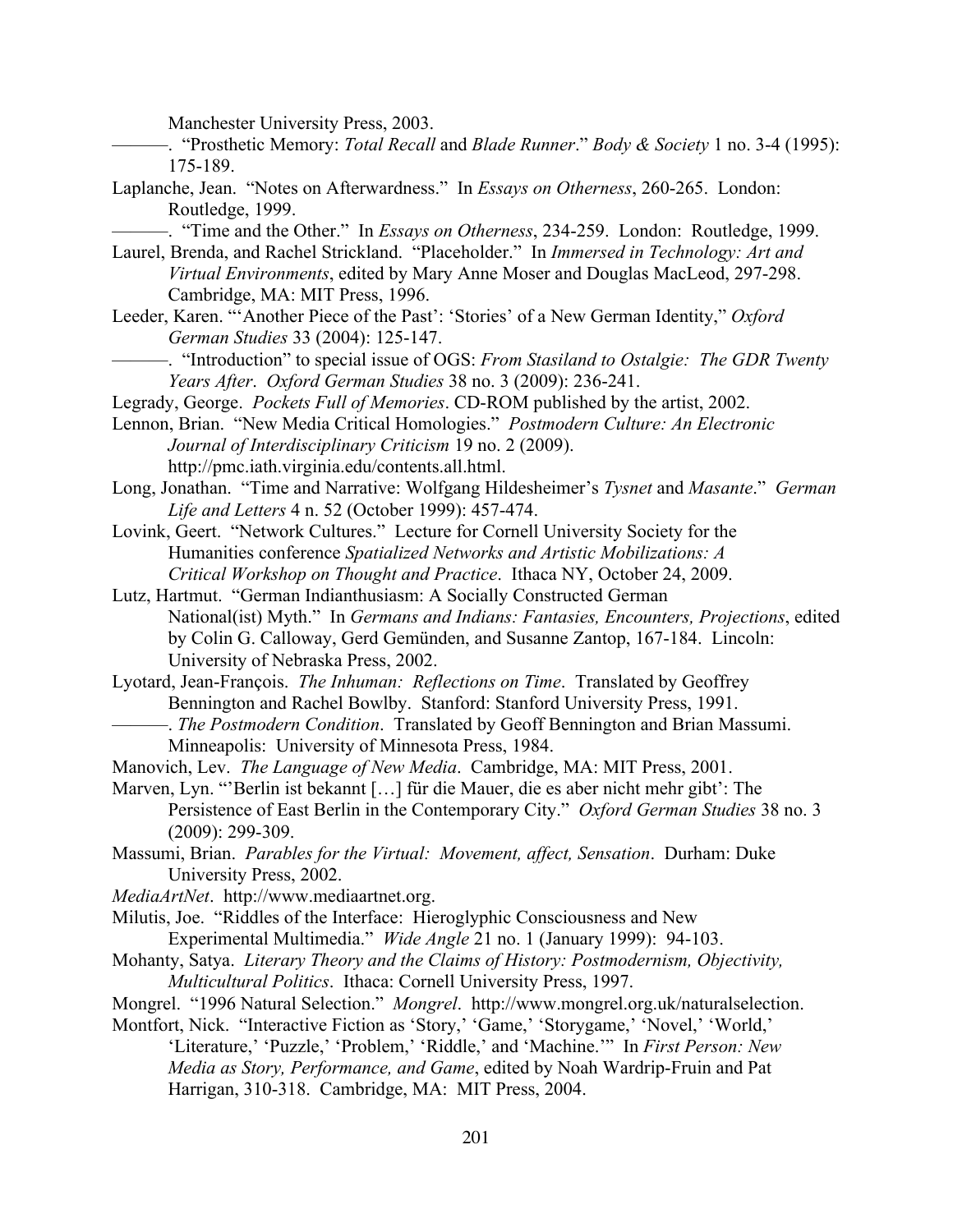Morse, Margaret. "Body and Screen." *Wide Angle* 21 n. 1 (January 1999): 63-75.

- Mouffe, Chantal. "Deliberative Democracy or Agonistic Pluralism?" *Social Research*  66 no. 3 (1999): 745-758.
- Mouffe, Chantal, and Ernesto Laclau. *Hegemony and Socialist Strategy: Towards a radical democratic politics.* London: Verso, 2001.
- Murray, Janet. *Hamlet on the Holodeck*. New York: Free Press, 1997.
- Murray, Timothy. "By Way of Introduction: Digitality and the Memory of Cinema, or, Bearing the Losses of the Digital Code." *Wide Angle* 21 n. 1 (January 1999): 2- 27.
- ———. *Digital Baroque: New Media Art and Cinematic Folds*. Minneapolis: University of Minnesota Press, 2008.
- Nakamura, Lisa. "After/Images of Identity: Gender, Technology, and Identity Politics." In *Reload: Rethinking Women and Cyberculture*, edited by Mary Flanagan and Austin Booth, 321-331. Cambridge, MA: MIT Press, 2002.
- *Narrative Across Media: The Languages of Storytelling*. Edited by Marie-Laure Ryan. Lincoln: University of Nebraska Press, 2004.
- "Natural Selection." *Institute for the Unstable Media*. http://www.v2.nl/archive/works/ natural-selection.
- Neuhaus, Wolfgang. "Experiment mit neuen Erzählweisen." *Telepolis*, August 26, 1998. http://heise.de/tp/artikel/3/3275/1.html.
- Nomad. *The Last Cowboy*. 1998. DVD-ROM published by Petra Epperlein and Michael Tucker, 2006.
- Paul, Georgina. "The Privitization of Community: The Legacy of Collectivism in the Post-Socialist Literature of Eastern Germany." *Oxford German Studies* 38 no. 3 (2009): 288- 298.
- Penny, Simon. "Representation, Enaction, and the Ethics of Simulation." In *First Person: New Media as Story, Performance, and Game*, edited by Noah Wardrip-Fruin and Pat Harrigan, 73-84. Cambridge, MA: MIT Press, 2004.
- Pinder, Julian. "The Codex Unbound: The (Failed?) Promise of the Hypertext Novel." *Philament* 11 (2007): 39-63.
- Poster, Mark. "Desiring Information and Machines." In *Data Made Flesh: Embodying Information*, edited by Robert Mitchell and Phillip Thurtle, 87-102. New York: Routledge, 2004.
- Raundalen, Jon. "A Communist Takeover in the Dream Factory—Appropriation of Popular Genres by the East German Film Industry." *Slavonica* 11 no. 1 (2005): 69-86.
- Reed, T. J. "'In that Dawn…': Revisiting the *Wende*." *Oxford German Studies* 38 no. 3 (2009): 254-264.
- Ricardo, Francisco J. "Juncture and Form in New Media Criticism." In *Literary Art in Digital Performance: Case Studies in New Media Art and Criticism*, edited by Francisco J. Ricardo, 1-9. New York and London: Continuum, 2009.
- Rodowick, D. N. *Reading the Figural, or, Philosophy after the New Media*. Durham: Duke University Press, 2001.
- Roof, Judith. "The Poetics of DNA: The Evacuation of Representation." Email to *Empyre—Soft-skinned-space* mailing list. October 5, 2007.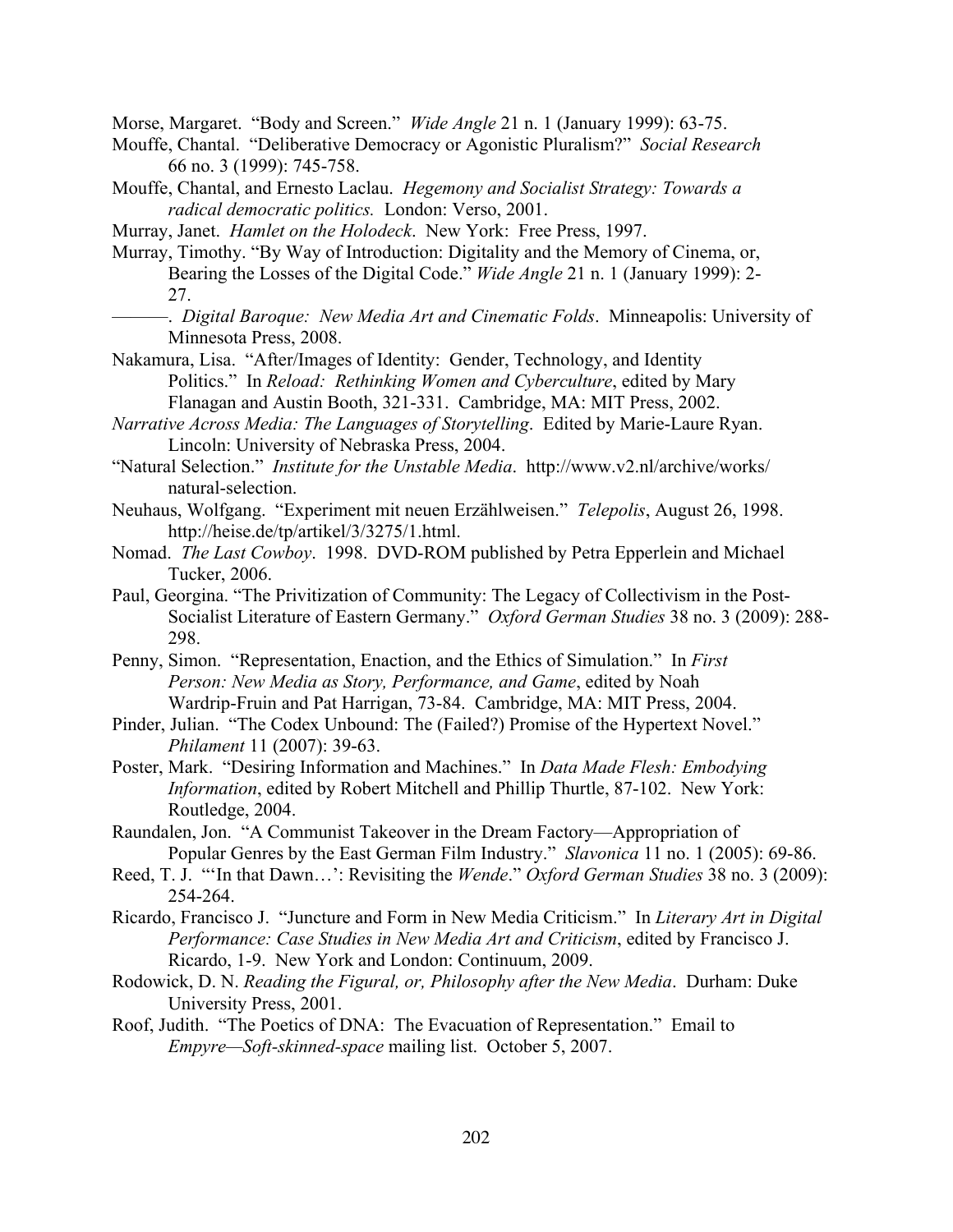- Ryan, Marie-Laure. "Introduction." In *Narrative Across Media: The Languages of Storytelling*," edited by Marie-Laure Ryan, 1-40.Lincoln: University of Nebraska Press, 2004.
	- ———. *Narrative as Virtual Reality: Immersion and Interactivity in* 
		- *Literature and Electronic Media*. Baltimore: Johns Hopkins University Press, 2001. ———. "Will New Media Produce New Narratives?" In *Narrative Across Media: The*
	- *Languages of Storytelling*, edited by Marie-Laure Ryan, 337-360.Lincoln: University of Nebraska Press, 2004.
- Santner, Eric. *Stranded Objects: Mourning, Memory, and Film in Postwar Germany*. Ithaca: Cornell University Press, 1993.
- Sherwood, Melanie Steiner. "Jean Améry and Wolfgang Hildesheimer: Ressentiments, melancholia, and the West German public sphere in the 1960s and 1970s." PhD diss., Cornell University, 2011.
- Simanowski, Roberto. "What is and Toward What End Do We Read Digital Literature?" In *Literary Art in Digital Performance: Case Studies in New Media Art and Criticism*, edited by Francisco J. Ricardo, 10-16. New York: Continuum, 2009.
- Simpson, Patricia Anne. "Degrees of History in Contemporary German Narratives." In *German Literature in a New Century: Trends, Traditions, Transitions, Transformations*, edited by Katharina Gerstenberger and Patricia Herminghouse, 78-98. New York: Berghan Books, 2008.
- Sobchack, Vivian. "The Scene of the Screen: Envisioning Cinematic and Electronic "Presence." In *Materialities of Communication*, edited by Hans Ulrich Gumbrecht and K. Ludwig Pfeiffer, 83-106. Stanford: Stanford University Press, 1994.
- Spivak, Gayatri Chakravorty. *In Other Worlds: Essays in Cultural Politics*. New York: Routledge, 2001.
- Stanley, Patricia Haas. *Wolfgang Hildesheimers Tynset*. Masenheim: Hain, 1978.
- Stone, Allucquère Rosanne. "Sex, Death, and Machinery, or, How I Fell in Love with My Prosthesis." In *Electronic Media and Technoculture*, edited by John Thornton Caldwell, 156-182. New Brunswick, NJ: Rutgers University Press, 2000. \_\_\_\_\_\_\_\_. *The War of Desire and Technology at the Close of the Mechanical Age*.
	- Cambridge, MA: MIT Press, 1995.
- Tabbi, Joseph, and Michael Wutz, eds. *Reading Matters: Narrative in the New Media Ecology*. Ithaca: Cornell University Press, 1997.
- Taberner, Stuart. "German literature in the age of globalisation." In *German Literature in the Age of Globalisation*, edited by Stuart Taberner, 1-24. Birmingham, UK: University of Birmingham Press, 2004.
- Thomson, Peter. "'Die Unhemiliche Heimat': The GDR and the Dialectics of Home." *Oxford German Studies* 38 n. 3 (2009): 278-287.
- Thurtle, Phillip and Robert Mitchell. "Data Made Flesh: The Material Poeisis of Informatics." Introduction to *Data Made Flesh: Embodying Information*, edited by Robert Mitchell and Phillip Thurtle, 1-26. New York: Routledge, 2004.
- Turkle, Sherry. *Life on the Screen: Identity in the Age of the Internet*. New York: Touchstone, 1997.
- Utterback, Camille. "Unusual Positions—Embodied Interaction with Symbolic Spaces." In *First Person: New Media as Story, Performance, and Game*, edited by Noah Wardrip-Fruin and Pat Harrigan, 218-226. Cambridge, MA: MIT Press, 2004.